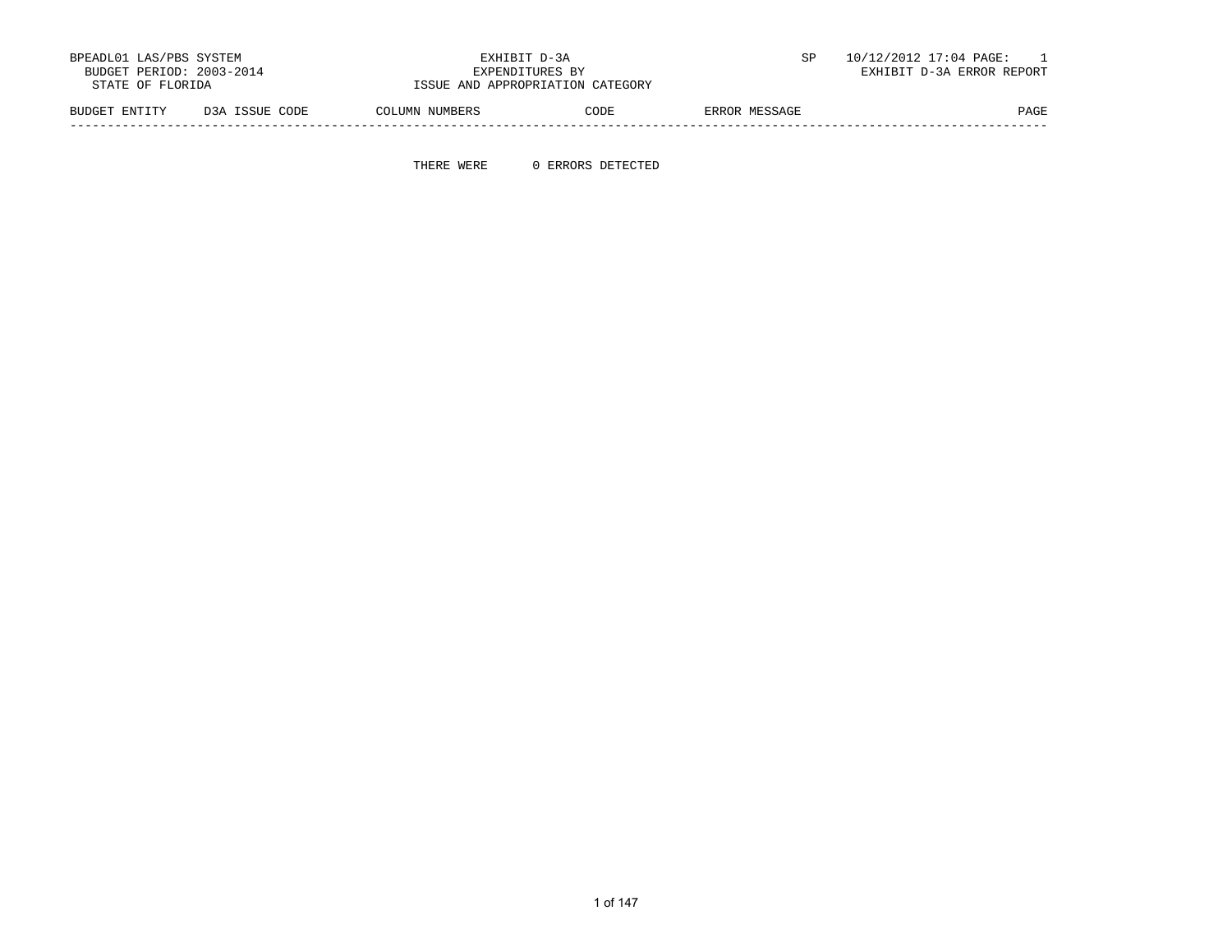| BPEADL01 LAS/PBS SYSTEM<br>BUDGET PERIOD: 2003-2014<br>STATE OF FLORIDA                                                                                                                                                                             |                        | EXHIBIT D-3A<br>EXPENDITURES BY<br>ISSUE AND APPROPRIATION CATEGORY                                                                                                                            | SP 10/12/2012 17:04 PAGE:<br>$\overline{\phantom{0}}$<br>EXHIBIT D-3A<br>DETAIL OF EXPENDITURES |
|-----------------------------------------------------------------------------------------------------------------------------------------------------------------------------------------------------------------------------------------------------|------------------------|------------------------------------------------------------------------------------------------------------------------------------------------------------------------------------------------|-------------------------------------------------------------------------------------------------|
|                                                                                                                                                                                                                                                     |                        | $\begin{tabular}{lcccc} COL A03 & COL A04 & COL A05 \\ AGY REQUEST & AGY REQ N/R & AG REQ ANZ \\ FY & 2013-14 & FY & 2013-14 & FY & 2013-14 \end{tabular}$<br>POS AMOUNT POS AMOUNT POS AMOUNT | CODES                                                                                           |
| MANAGEMENT SRVCS, DEPT OF<br>PGM: ADMINISTRATION PGM<br>EXECUTIVE DIR/SUPPORT SVCS<br>GOV OPERATIONS/SUPPORT<br>EXEC LEADERSHIP/SUPPRT SVC<br>ESTIMATED EXPENDITURES<br>ESTIMATED EXPENDITURES - OPERATIONS<br>SALARY RATE<br>SALARY RATE 4,361,256 |                        |                                                                                                                                                                                                | 72000000<br>72010000<br>72010100<br>16<br>1602.00.00.00<br>1000000<br>1001000<br>000000         |
| SALARIES AND BENEFITS                                                                                                                                                                                                                               |                        |                                                                                                                                                                                                | 010000                                                                                          |
| ADMINISTRATIVE TRUST FUND -STATE 5,619,073<br>COMMUNICATIONS WKG CAP TF -STATE 150,335                                                                                                                                                              |                        |                                                                                                                                                                                                | 2021 1<br>2105 1                                                                                |
| TOTAL POSITIONS 73.00<br>TOTAL APPRO                                                                                                                                                                                                                | 5,769,408              |                                                                                                                                                                                                |                                                                                                 |
| OTHER PERSONAL SERVICES                                                                                                                                                                                                                             |                        |                                                                                                                                                                                                | 030000                                                                                          |
| ADMINISTRATIVE TRUST FUND -STATE 38,329                                                                                                                                                                                                             |                        |                                                                                                                                                                                                | 2021 1                                                                                          |
| EXPENSES                                                                                                                                                                                                                                            |                        |                                                                                                                                                                                                | 040000                                                                                          |
| ADMINISTRATIVE TRUST FUND -STATE 638,059<br>COMMUNICATIONS WKG CAP TF -STATE                                                                                                                                                                        | 41,497                 |                                                                                                                                                                                                | 2021 1<br>2105 1                                                                                |
| TOTAL APPRO                                                                                                                                                                                                                                         | 679,556                |                                                                                                                                                                                                |                                                                                                 |
| OPERATING CAPITAL OUTLAY                                                                                                                                                                                                                            |                        |                                                                                                                                                                                                | 060000                                                                                          |
| ADMINISTRATIVE TRUST FUND -STATE                                                                                                                                                                                                                    | 9,688                  |                                                                                                                                                                                                | 2021 1                                                                                          |
| SPECIAL CATEGORIES<br>CONTRACTED SERVICES                                                                                                                                                                                                           |                        |                                                                                                                                                                                                | 100000<br>100777                                                                                |
| ADMINISTRATIVE TRUST FUND -STATE 102,700<br>COMMUNICATIONS WKG CAP TF -STATE                                                                                                                                                                        | 81,800<br>____________ |                                                                                                                                                                                                | 2021 1<br>2105 1                                                                                |
| TOTAL APPRO                                                                                                                                                                                                                                         | 184,500                |                                                                                                                                                                                                |                                                                                                 |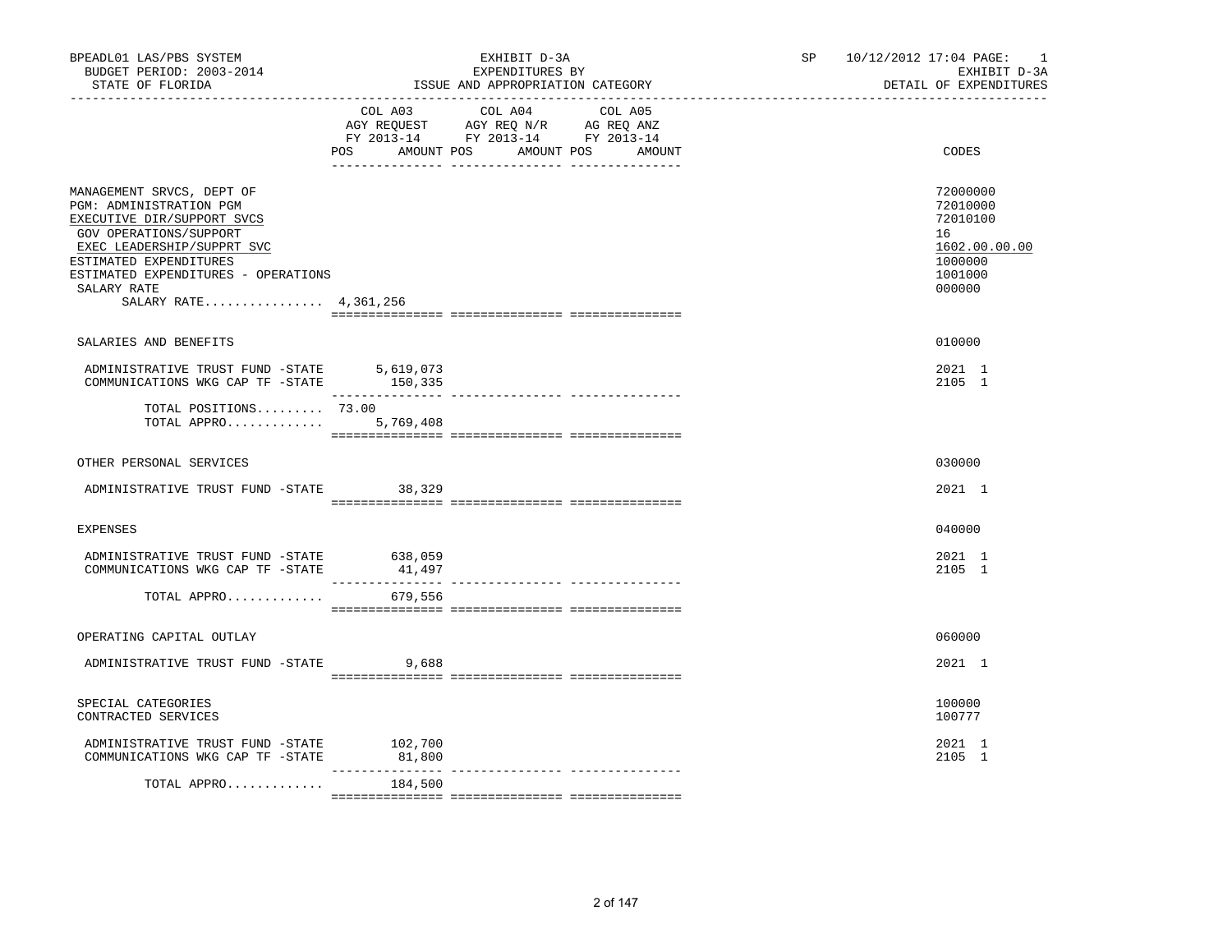| BPEADL01 LAS/PBS SYSTEM<br>BUDGET PERIOD: 2003-2014<br>STATE OF FLORIDA                                                                                                                                                                            |                  | EXHIBIT D-3A<br>EXPENDITURES BY<br>ISSUE AND APPROPRIATION CATEGORY                                                                      | $\overline{2}$<br>SP 10/12/2012 17:04 PAGE:<br>EXHIBIT D-3A<br>DETAIL OF EXPENDITURES             |
|----------------------------------------------------------------------------------------------------------------------------------------------------------------------------------------------------------------------------------------------------|------------------|------------------------------------------------------------------------------------------------------------------------------------------|---------------------------------------------------------------------------------------------------|
|                                                                                                                                                                                                                                                    |                  | COL A03 COL A04 COL A05<br>CO AGY REQUEST AGY REQ N/R AG REQ ANZ<br>FY 2013-14 FY 2013-14 FY 2013-14<br>POS AMOUNT POS AMOUNT POS AMOUNT | CODES                                                                                             |
| MANAGEMENT SRVCS, DEPT OF<br>PGM: ADMINISTRATION PGM<br>EXECUTIVE DIR/SUPPORT SVCS<br>GOV OPERATIONS/SUPPORT<br>EXEC LEADERSHIP/SUPPRT SVC<br>ESTIMATED EXPENDITURES<br>ESTIMATED EXPENDITURES - OPERATIONS<br>SPECIAL CATEGORIES<br>MAIL SERVICES |                  |                                                                                                                                          | 72000000<br>72010000<br>72010100<br>16<br>1602.00.00.00<br>1000000<br>1001000<br>100000<br>101089 |
| ADMINISTRATIVE TRUST FUND -STATE 113,424                                                                                                                                                                                                           |                  |                                                                                                                                          | 2021 1                                                                                            |
|                                                                                                                                                                                                                                                    |                  |                                                                                                                                          | 103241                                                                                            |
| RISK MANAGEMENT INSURANCE                                                                                                                                                                                                                          |                  |                                                                                                                                          |                                                                                                   |
| ADMINISTRATIVE TRUST FUND -STATE 127,605<br>COMMUNICATIONS WKG CAP TF -STATE                                                                                                                                                                       | 344              |                                                                                                                                          | 2021 1<br>2105 1                                                                                  |
| TOTAL APPRO                                                                                                                                                                                                                                        | 127,949          |                                                                                                                                          |                                                                                                   |
|                                                                                                                                                                                                                                                    |                  |                                                                                                                                          |                                                                                                   |
| CONTRACTED LEGAL SERVICES                                                                                                                                                                                                                          |                  |                                                                                                                                          | 103884                                                                                            |
| ADMINISTRATIVE TRUST FUND -STATE 1,150,000                                                                                                                                                                                                         |                  |                                                                                                                                          | 2021 1                                                                                            |
|                                                                                                                                                                                                                                                    |                  |                                                                                                                                          |                                                                                                   |
| LEASE/PURCHASE/EQUIPMENT                                                                                                                                                                                                                           |                  |                                                                                                                                          | 105281                                                                                            |
| ADMINISTRATIVE TRUST FUND -STATE                                                                                                                                                                                                                   | 9,635            |                                                                                                                                          | 2021 1                                                                                            |
| TR/DMS/HR SVCS/STW CONTRCT                                                                                                                                                                                                                         |                  |                                                                                                                                          | 107040                                                                                            |
| ADMINISTRATIVE TRUST FUND -STATE                                                                                                                                                                                                                   |                  |                                                                                                                                          | 2021 1                                                                                            |
| COMMUNICATIONS WKG CAP TF -STATE                                                                                                                                                                                                                   | 29,107<br>734    |                                                                                                                                          | 2105 1                                                                                            |
| TOTAL APPRO                                                                                                                                                                                                                                        | 29,841           |                                                                                                                                          |                                                                                                   |
|                                                                                                                                                                                                                                                    |                  |                                                                                                                                          |                                                                                                   |
| DATA PROCESSING SERVICES<br>SOUTHWOOD SRC                                                                                                                                                                                                          |                  |                                                                                                                                          | 210000<br>210021                                                                                  |
| ADMINISTRATIVE TRUST FUND -STATE<br>COMMUNICATIONS WKG CAP TF -STATE                                                                                                                                                                               | 192,645<br>1,900 |                                                                                                                                          | 2021 1<br>2105 1                                                                                  |
| TOTAL APPRO                                                                                                                                                                                                                                        | 194,545          |                                                                                                                                          |                                                                                                   |
|                                                                                                                                                                                                                                                    |                  |                                                                                                                                          |                                                                                                   |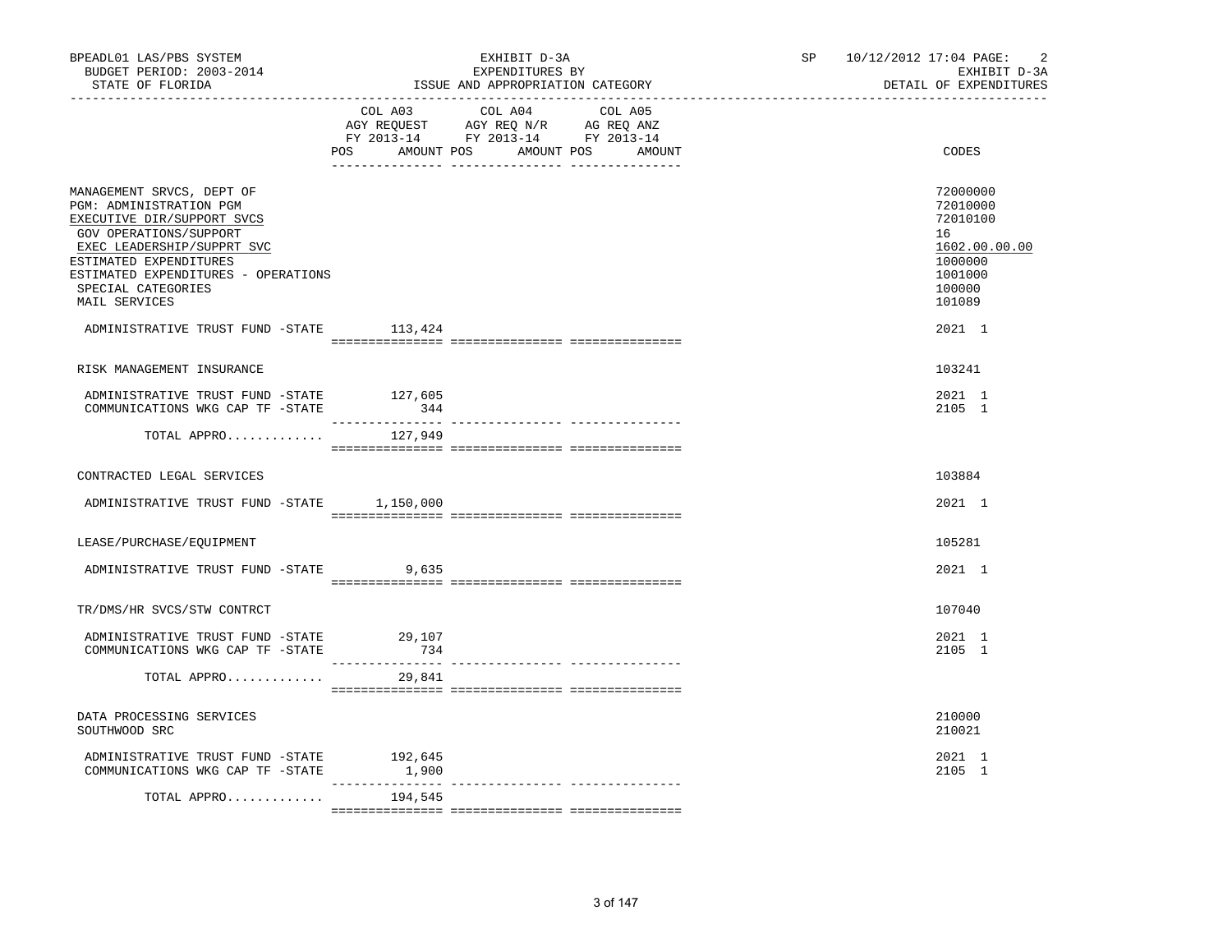| BPEADL01 LAS/PBS SYSTEM<br>BUDGET PERIOD: 2003-2014<br>STATE OF FLORIDA<br>. _ _ _ _ _ _ _ _ _ _ _ _ _ _ _ _                                                                                                |                                                       | EXHIBIT D-3A<br>EXPENDITURES BY<br>ISSUE AND APPROPRIATION CATEGORY                                                                   |  | SP 10/12/2012 17:04 PAGE: | 3<br>EXHIBIT D-3A<br>DETAIL OF EXPENDITURES                                   |
|-------------------------------------------------------------------------------------------------------------------------------------------------------------------------------------------------------------|-------------------------------------------------------|---------------------------------------------------------------------------------------------------------------------------------------|--|---------------------------|-------------------------------------------------------------------------------|
|                                                                                                                                                                                                             |                                                       | COL A03 COL A04 COL A05<br>NOT REQUEST AGY REQ N/R AG REQ ANZ<br>FY 2013-14 FY 2013-14 FY 2013-14<br>POS AMOUNT POS AMOUNT POS AMOUNT |  |                           | CODES                                                                         |
| MANAGEMENT SRVCS, DEPT OF<br>PGM: ADMINISTRATION PGM<br>EXECUTIVE DIR/SUPPORT SVCS<br>GOV OPERATIONS/SUPPORT<br>EXEC LEADERSHIP/SUPPRT SVC<br>ESTIMATED EXPENDITURES<br>ESTIMATED EXPENDITURES - OPERATIONS |                                                       |                                                                                                                                       |  |                           | 72000000<br>72010000<br>72010100<br>16<br>1602.00.00.00<br>1000000<br>1001000 |
| TOTAL: ESTIMATED EXPENDITURES - OPERATIONS<br>TOTAL POSITIONS 73.00<br>TOTAL ISSUE 8,306,875<br>TOTAL SALARY RATE 4,361,256                                                                                 |                                                       |                                                                                                                                       |  |                           | 1001000                                                                       |
| CASUALTY INSURANCE PREMIUM<br>ADJUSTMENT<br>SPECIAL CATEGORIES<br>RISK MANAGEMENT INSURANCE                                                                                                                 |                                                       |                                                                                                                                       |  |                           | 1001090<br>100000<br>103241                                                   |
| ADMINISTRATIVE TRUST FUND -STATE<br>COMMUNICATIONS WKG CAP TF -STATE                                                                                                                                        | 15,847-<br>$43-$                                      |                                                                                                                                       |  |                           | 2021 1<br>2105 1                                                              |
| TOTAL APPRO                                                                                                                                                                                                 | 15,890-                                               |                                                                                                                                       |  |                           |                                                                               |
| FLORIDA RETIREMENT SYSTEM<br>CONTRIBUTION ADJUSTMENT FOR<br>FISCAL YEAR 2012-2013<br>SALARIES AND BENEFITS                                                                                                  |                                                       |                                                                                                                                       |  |                           | 1001240<br>010000                                                             |
| ADMINISTRATIVE TRUST FUND -STATE 11,914<br>COMMUNICATIONS WKG CAP TF -STATE                                                                                                                                 | 319                                                   |                                                                                                                                       |  |                           | 2021 1<br>2105 1                                                              |
| TOTAL APPRO                                                                                                                                                                                                 | 12,233                                                |                                                                                                                                       |  |                           |                                                                               |
| DATA PROCESSING SERVICES<br>SOUTHWOOD SRC                                                                                                                                                                   |                                                       |                                                                                                                                       |  |                           | 210000<br>210021                                                              |
| ADMINISTRATIVE TRUST FUND -STATE<br>COMMUNICATIONS WKG CAP TF -STATE                                                                                                                                        | 108<br>$\overline{\phantom{a}}$<br>--------------- -- |                                                                                                                                       |  |                           | 2021 1<br>2105 1                                                              |
| TOTAL APPRO                                                                                                                                                                                                 | 109                                                   |                                                                                                                                       |  |                           |                                                                               |
| TOTAL: FLORIDA RETIREMENT SYSTEM<br>CONTRIBUTION ADJUSTMENT FOR<br>FISCAL YEAR 2012-2013                                                                                                                    |                                                       |                                                                                                                                       |  |                           | 1001240                                                                       |
| TOTAL ISSUE                                                                                                                                                                                                 | 12,342                                                |                                                                                                                                       |  |                           |                                                                               |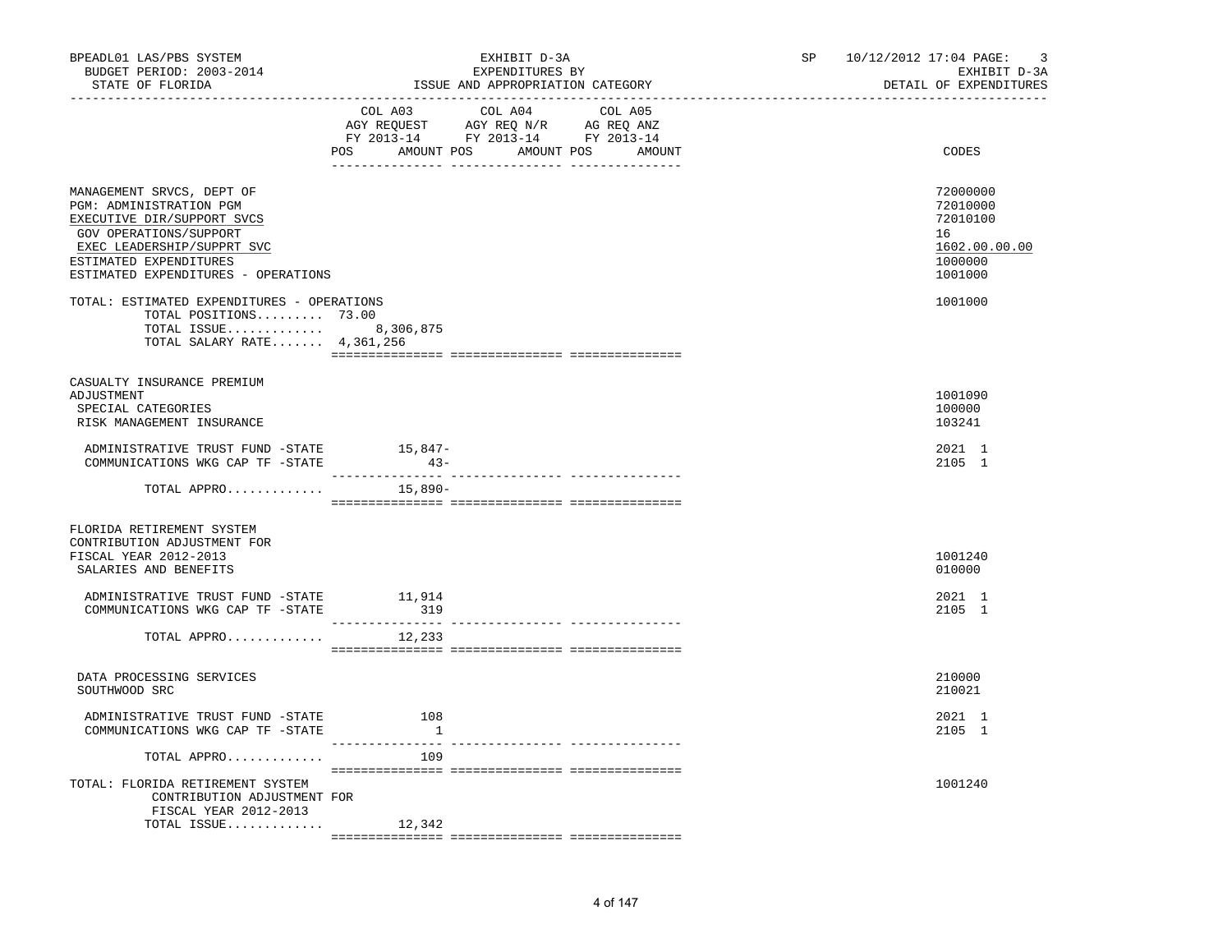| BPEADL01 LAS/PBS SYSTEM<br>BUDGET PERIOD: 2003-2014<br>STATE OF FLORIDA                                                                                                                                                                |                                            | EXHIBIT D-3A<br>EXPENDITURES BY<br>ISSUE AND APPROPRIATION CATEGORY                                                                     | SP <sub>2</sub> | 10/12/2012 17:04 PAGE:<br>$\overline{4}$<br>EXHIBIT D-3A<br>DETAIL OF EXPENDITURES |
|----------------------------------------------------------------------------------------------------------------------------------------------------------------------------------------------------------------------------------------|--------------------------------------------|-----------------------------------------------------------------------------------------------------------------------------------------|-----------------|------------------------------------------------------------------------------------|
|                                                                                                                                                                                                                                        | POS                                        | COL A03 COL A04<br>COL A05<br>AGY REQUEST AGY REQ N/R AG REQ ANZ<br>FY 2013-14 FY 2013-14 FY 2013-14<br>AMOUNT POS AMOUNT POS<br>AMOUNT |                 | CODES                                                                              |
| MANAGEMENT SRVCS, DEPT OF<br>PGM: ADMINISTRATION PGM<br>EXECUTIVE DIR/SUPPORT SVCS<br>GOV OPERATIONS/SUPPORT<br>EXEC LEADERSHIP/SUPPRT SVC<br>ESTIMATED EXPENDITURES<br>ADJUSTMENT TO STATE HEALTH<br>INSURANCE PREMIUM CONTRIBUTION - |                                            |                                                                                                                                         |                 | 72000000<br>72010000<br>72010100<br>16<br>1602.00.00.00<br>1000000                 |
| FISCAL YEAR 2012-13<br>SALARIES AND BENEFITS                                                                                                                                                                                           |                                            |                                                                                                                                         |                 | 1001830<br>010000                                                                  |
| ADMINISTRATIVE TRUST FUND -STATE<br>COMMUNICATIONS WKG CAP TF -STATE                                                                                                                                                                   | 9,105<br>244                               |                                                                                                                                         |                 | 2021 1<br>2105 1                                                                   |
| TOTAL APPRO 9,349                                                                                                                                                                                                                      |                                            |                                                                                                                                         |                 |                                                                                    |
| DATA PROCESSING SERVICES<br>SOUTHWOOD SRC                                                                                                                                                                                              |                                            |                                                                                                                                         |                 | 210000<br>210021                                                                   |
| ADMINISTRATIVE TRUST FUND -STATE<br>COMMUNICATIONS WKG CAP TF -STATE                                                                                                                                                                   | 98<br>$\overline{1}$<br>--------------- -- |                                                                                                                                         |                 | 2021 1<br>2105 1                                                                   |
| TOTAL APPRO                                                                                                                                                                                                                            | 99                                         |                                                                                                                                         |                 |                                                                                    |
| TOTAL: ADJUSTMENT TO STATE HEALTH<br>INSURANCE PREMIUM CONTRIBUTION -<br>FISCAL YEAR 2012-13<br>TOTAL ISSUE                                                                                                                            | 9,448                                      |                                                                                                                                         |                 | 1001830                                                                            |
| REALLOCATION OF HUMAN RESOURCES<br>OUTSOURCING<br>SPECIAL CATEGORIES<br>TR/DMS/HR SVCS/STW CONTRCT                                                                                                                                     |                                            |                                                                                                                                         |                 | 1005900<br>100000<br>107040                                                        |
| ADMINISTRATIVE TRUST FUND -STATE<br>COMMUNICATIONS WKG CAP TF -STATE                                                                                                                                                                   | 51<br>$\mathbf{1}$                         |                                                                                                                                         |                 | 2021 1<br>2105 1                                                                   |
| TOTAL APPRO                                                                                                                                                                                                                            | 52                                         |                                                                                                                                         |                 |                                                                                    |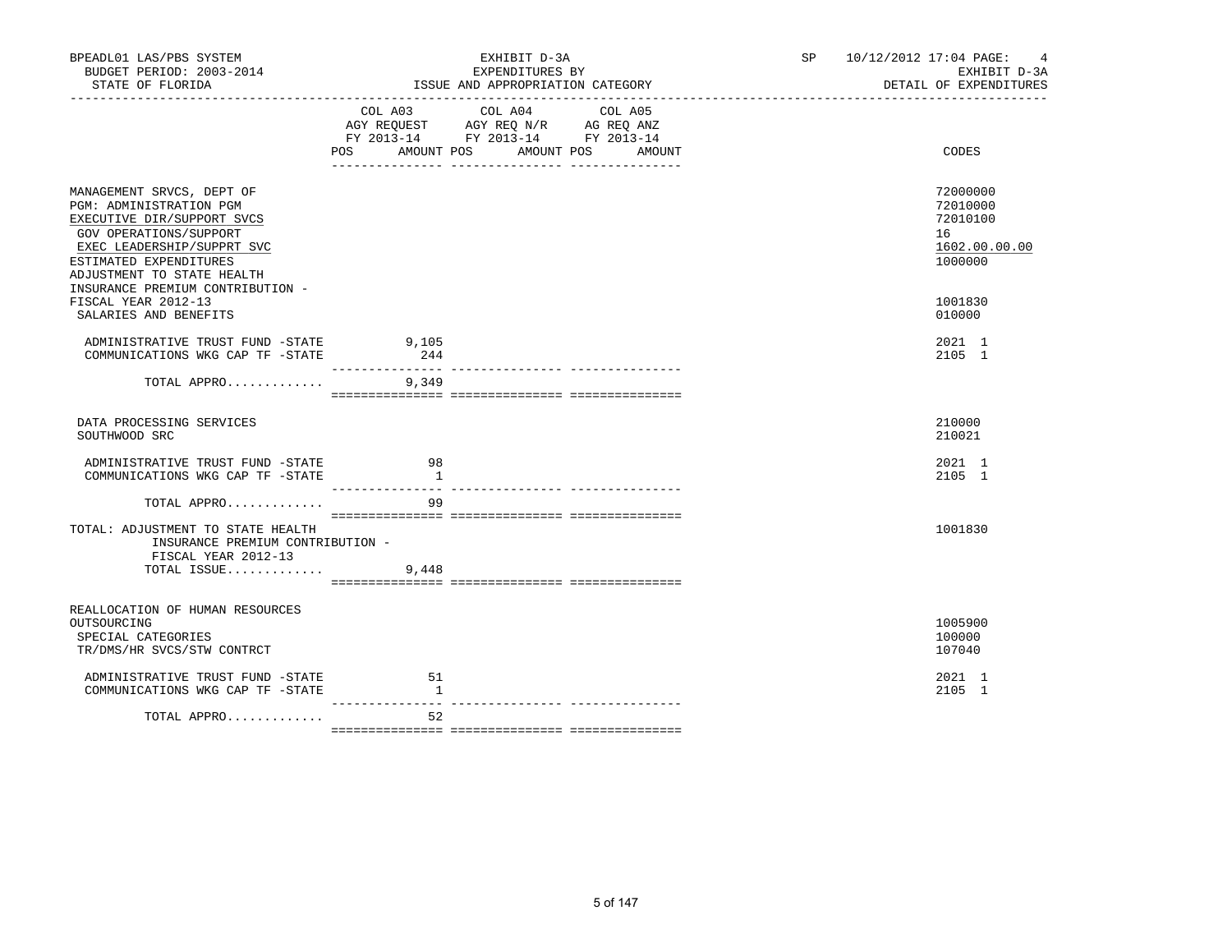| BPEADL01 LAS/PBS SYSTEM<br>BUDGET PERIOD: 2003-2014<br>STATE OF FLORIDA                                                                                                          | EXHIBIT D-3A<br>EXPENDITURES BY<br>ISSUE AND APPROPRIATION CATEGORY                                                                             | SP | 10/12/2012 17:04 PAGE: 5<br>EXHIBIT D-3A<br>DETAIL OF EXPENDITURES |
|----------------------------------------------------------------------------------------------------------------------------------------------------------------------------------|-------------------------------------------------------------------------------------------------------------------------------------------------|----|--------------------------------------------------------------------|
|                                                                                                                                                                                  | COL A03 COL A04 COL A05<br>AGY REQUEST AGY REQ N/R AG REQ ANZ<br>FY 2013-14 FY 2013-14 FY 2013-14<br>AMOUNT POS AMOUNT POS AMOUNT<br><b>POS</b> |    | CODES                                                              |
| MANAGEMENT SRVCS, DEPT OF<br><b>PGM: ADMINISTRATION PGM</b><br>EXECUTIVE DIR/SUPPORT SVCS<br>GOV OPERATIONS/SUPPORT<br>EXEC LEADERSHIP/SUPPRT SVC<br>ADJUSTMENTS TO CURRENT YEAR |                                                                                                                                                 |    | 72000000<br>72010000<br>72010100<br>16<br>1602.00.00.00            |
| ESTIMATED EXPENDITURES<br>REALIGNMENT OF LEASE OR LEASE                                                                                                                          |                                                                                                                                                 |    | 1600000                                                            |
| PURCHASE EQUIPMENT - DEDUCT<br>EXPENSES                                                                                                                                          |                                                                                                                                                 |    | 160M060<br>040000                                                  |
| ADMINISTRATIVE TRUST FUND -STATE                                                                                                                                                 | 2,792-                                                                                                                                          |    | 2021 1                                                             |
|                                                                                                                                                                                  |                                                                                                                                                 |    |                                                                    |

AGENCY ISSUE NARRATIVE:

2013-2014 BUDGET YEAR NARRATIVE: IT COMPONENT? NO

 The Department of Management Services requests an across the board realignment of \$21,200 from the Expenses appropriation category to the Lease or Lease-Purchase of Equipment appropriation category as directed in Chapter 2011-45, Laws of Florida. Chapter 2011-45, Laws of Florida, directs that the new category be used to fund the lease or lease-purchase of equipment, fixtures, and other tangible personal property.

This issue along with 160M070 will have a net zero impact to the following programs:

| Total:                                | \$21,200          |              |  |  |
|---------------------------------------|-------------------|--------------|--|--|
|                                       | \$334<br>-------- | 2344         |  |  |
| People First<br>Telecommunication     | \$1,860           | 2678         |  |  |
| State Personnel Policy Administration | \$1,691           | 2678         |  |  |
| Retirement                            | \$910             |              |  |  |
| Retirement                            | \$3,400           | 2510<br>2532 |  |  |
| Insurance Benefits Administration     | \$166             | 2668         |  |  |
| Private Prison Monitoring             | \$100             | 1000         |  |  |
| Purchasing Oversight                  | \$781             | 2510         |  |  |
| Motor Vehicles and Watercraft Mgmt.   | \$100             | 2510         |  |  |
| Building Construction                 | \$123             | 2033         |  |  |
| Facilities Mgmt.                      | \$8,943           | 2696         |  |  |
| Administration                        | \$2,792           | 2021         |  |  |
| Program Area:                         | Amount            | Fund         |  |  |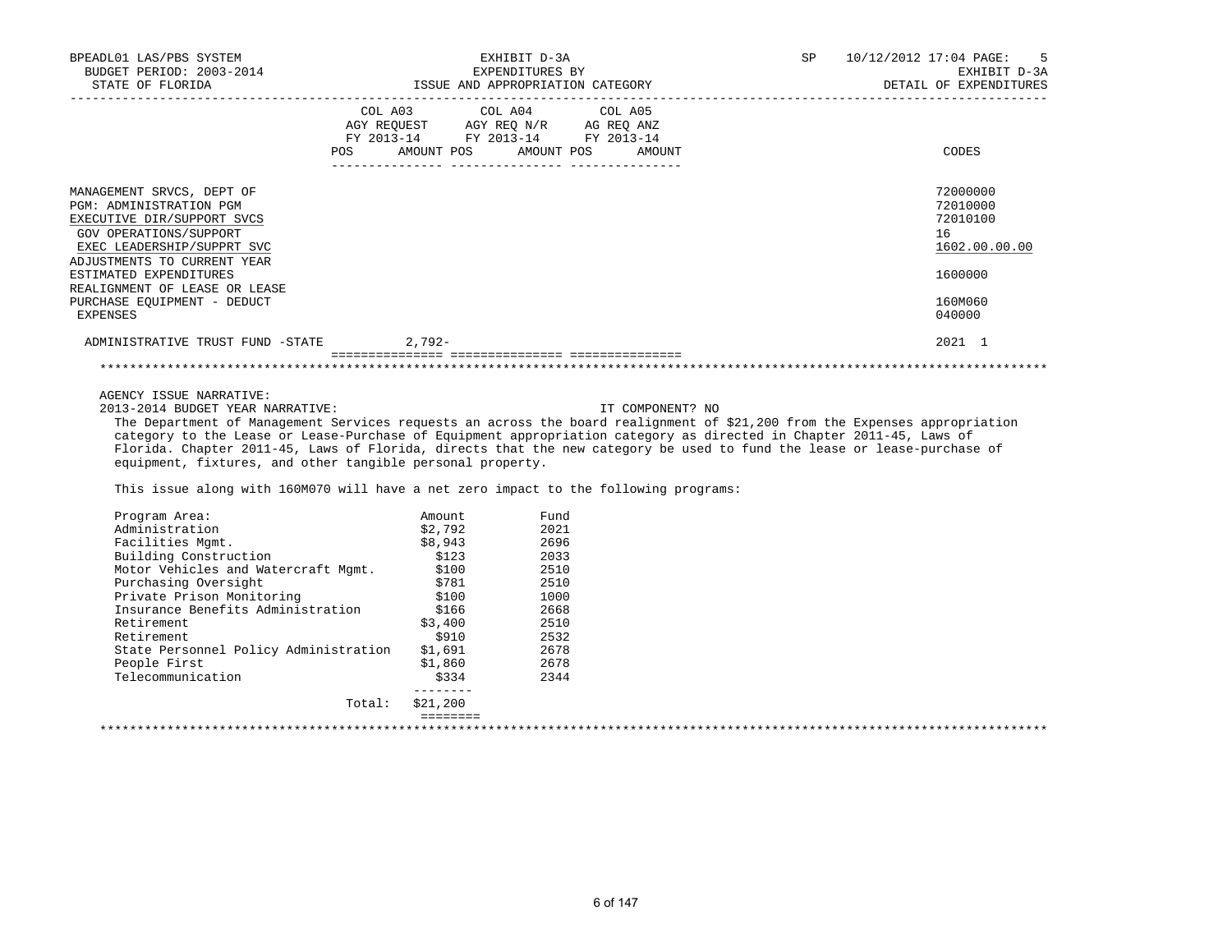| BPEADL01 LAS/PBS SYSTEM<br>EXPENDITURES BY<br>BUDGET PERIOD: 2003-2014 ESUE AND APPROPRIATION CATEGORY DETAIL OF EXPENDI<br>STATE OF FLORIDA EXPENDITURES BY DETAIL OF EXPENDITURES BY DETAIL OF EXPENDITURES BY                                                                                                                                                                                                                                                                                                                                                                                  |                                  | EXHIBIT D-3A                                                                                                                                                                                                                                                                                                                                                                                                                                                    |                  | <b>SP</b> | 10/12/2012 17:04 PAGE:<br>6<br>EXHIBIT D-3A<br>DETAIL OF EXPENDITURES                             |
|---------------------------------------------------------------------------------------------------------------------------------------------------------------------------------------------------------------------------------------------------------------------------------------------------------------------------------------------------------------------------------------------------------------------------------------------------------------------------------------------------------------------------------------------------------------------------------------------------|----------------------------------|-----------------------------------------------------------------------------------------------------------------------------------------------------------------------------------------------------------------------------------------------------------------------------------------------------------------------------------------------------------------------------------------------------------------------------------------------------------------|------------------|-----------|---------------------------------------------------------------------------------------------------|
|                                                                                                                                                                                                                                                                                                                                                                                                                                                                                                                                                                                                   | POS AMOUNT POS AMOUNT POS AMOUNT | COL A03 COL A04 COL A05<br>$\begin{array}{ccccccccc}\n\text{AGY REQUEST} & & & \text{CUT} & \text{CUT} & & \text{CUT} & \text{CUT} & \text{CUT} & \text{CUT} & \text{CUT} & \text{CUT} & \text{CUT} & \text{CUT} & \text{CUT} & \text{CUT} & \text{CUT} & \text{CUT} & \text{CUT} & \text{CUT} & \text{CUT} & \text{CUT} & \text{CUT} & \text{CUT} & \text{CUT} & \text{CUT} & \text{CUT} & \text{CUT} & \text{CUT} & \text{CUT} & \text{CUT} & \text{CUT} & \$ |                  |           | CODES                                                                                             |
| MANAGEMENT SRVCS, DEPT OF<br><b>PGM: ADMINISTRATION PGM</b><br>EXECUTIVE DIR/SUPPORT SVCS<br>GOV OPERATIONS/SUPPORT<br>EXEC LEADERSHIP/SUPPRT SVC<br>ADJUSTMENTS TO CURRENT YEAR<br>ESTIMATED EXPENDITURES<br>REALIGNMENT OF LEASE OR LEASE<br>PURCHASE OF EQUIPMENT - ADD<br>SPECIAL CATEGORIES<br>LEASE/PURCHASE/EOUIPMENT                                                                                                                                                                                                                                                                      |                                  |                                                                                                                                                                                                                                                                                                                                                                                                                                                                 |                  |           | 72000000<br>72010000<br>72010100<br>16<br>1602.00.00.00<br>1600000<br>160M070<br>100000<br>105281 |
| ADMINISTRATIVE TRUST FUND -STATE 2,792                                                                                                                                                                                                                                                                                                                                                                                                                                                                                                                                                            |                                  |                                                                                                                                                                                                                                                                                                                                                                                                                                                                 |                  |           | 2021 1                                                                                            |
|                                                                                                                                                                                                                                                                                                                                                                                                                                                                                                                                                                                                   |                                  |                                                                                                                                                                                                                                                                                                                                                                                                                                                                 |                  |           |                                                                                                   |
| AGENCY ISSUE NARRATIVE:<br>2013-2014 BUDGET YEAR NARRATIVE:<br>The Department of Management Services requests an across the board realignment of \$21,200 from the Expenses appropriation<br>category to the Lease or Lease-Purchase of Equipment appropriation category as directed in Chapter 2011-45, Laws of<br>Florida. Chapter 2011-45, Laws of Florida, directs that the new category be used to fund the lease or lease-purchase of<br>equipment, fixtures, and other tangible personal property.<br>This issue along with 160M070 will have a net zero impact to the following programs: |                                  |                                                                                                                                                                                                                                                                                                                                                                                                                                                                 | IT COMPONENT? NO |           |                                                                                                   |
| Program Area:<br>Administration                                                                                                                                                                                                                                                                                                                                                                                                                                                                                                                                                                   | Amount<br>\$2,792                | Fund<br>2021                                                                                                                                                                                                                                                                                                                                                                                                                                                    |                  |           |                                                                                                   |

| Program Area:                         | Amount   | Fund |  |  |
|---------------------------------------|----------|------|--|--|
| Administration                        | \$2,792  | 2021 |  |  |
| Facilities Mqmt.                      | \$8,943  | 2696 |  |  |
| Building Construction                 | \$123    | 2033 |  |  |
| Motor Vehicles and Watercraft Mqmt.   | \$100    | 2510 |  |  |
| Purchasing Oversight                  | \$781    | 2510 |  |  |
| Private Prison Monitoring             | \$100    | 1000 |  |  |
| Insurance Benefits Administration     | \$166    | 2668 |  |  |
| Retirement                            | \$3,400  | 2510 |  |  |
| Retirement                            | \$910    | 2532 |  |  |
| State Personnel Policy Administration | \$1,691  | 2678 |  |  |
| People First                          | \$1,860  | 2678 |  |  |
| Telecommunication                     | \$334    | 2344 |  |  |
| Total:                                | \$21,200 |      |  |  |
|                                       |          |      |  |  |
|                                       |          |      |  |  |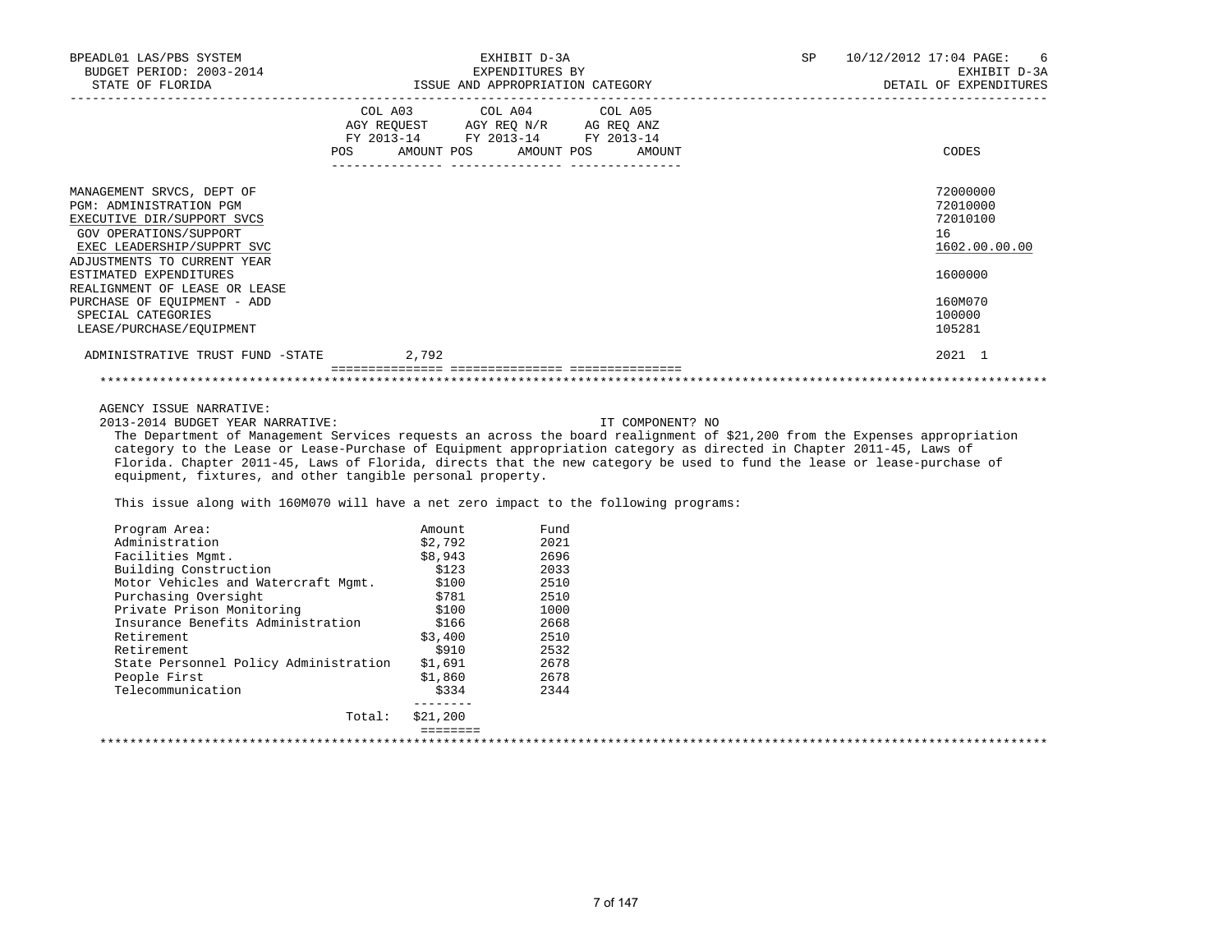| BPEADL01 LAS/PBS SYSTEM<br>BUDGET PERIOD: 2003-2014<br>STATE OF FLORIDA                                                                                                     |                    | EXHIBIT D-3A<br>EXPENDITURES BY<br>ISSUE AND APPROPRIATION CATEGORY                                                          | SP 10/12/2012 17:04 PAGE:<br>7<br>EXHIBIT D-3A<br>DETAIL OF EXPENDITURES |
|-----------------------------------------------------------------------------------------------------------------------------------------------------------------------------|--------------------|------------------------------------------------------------------------------------------------------------------------------|--------------------------------------------------------------------------|
|                                                                                                                                                                             | POS<br>AMOUNT POS  | COL A03 COL A04<br>COL A05<br>AGY REQUEST AGY REQ N/R AG REQ ANZ<br>FY 2013-14 FY 2013-14 FY 2013-14<br>AMOUNT POS<br>AMOUNT | CODES                                                                    |
| MANAGEMENT SRVCS, DEPT OF<br>PGM: ADMINISTRATION PGM<br>EXECUTIVE DIR/SUPPORT SVCS<br>GOV OPERATIONS/SUPPORT<br>EXEC LEADERSHIP/SUPPRT SVC<br>ANNUALIZATION OF ADMINISTERED |                    |                                                                                                                              | 72000000<br>72010000<br>72010100<br>16<br>1602.00.00.00                  |
| FUNDS APPROPRIATIONS<br>STATE HEALTH INSURANCE ADJUSTMENT<br>FOR FY 2012-13 - 10 MONTHS<br>ANNUALIZATION<br>SALARIES AND BENEFITS                                           |                    |                                                                                                                              | 26A0000<br>26A1830<br>010000                                             |
| ADMINISTRATIVE TRUST FUND -STATE 45,525<br>COMMUNICATIONS WKG CAP TF -STATE                                                                                                 | 1,220              |                                                                                                                              | 2021 1<br>2105 1                                                         |
| TOTAL APPRO                                                                                                                                                                 | 46,745             |                                                                                                                              |                                                                          |
| DATA PROCESSING SERVICES<br>SOUTHWOOD SRC                                                                                                                                   |                    |                                                                                                                              | 210000<br>210021                                                         |
| ADMINISTRATIVE TRUST FUND -STATE<br>COMMUNICATIONS WKG CAP TF -STATE                                                                                                        | 490<br>$-5$        |                                                                                                                              | 2021 1<br>2105 1                                                         |
| TOTAL APPRO                                                                                                                                                                 | 495                |                                                                                                                              |                                                                          |
| TOTAL: STATE HEALTH INSURANCE ADJUSTMENT<br>FOR FY 2012-13 - 10 MONTHS<br>ANNUALIZATION                                                                                     |                    |                                                                                                                              | 26A1830                                                                  |
| TOTAL ISSUE $47,240$<br>TOTAL: EXEC LEADERSHIP/SUPPRT SVC<br>BY FUND TYPE                                                                                                   |                    |                                                                                                                              | 1602.00.00.00                                                            |
| TRUST FUNDS<br>SALARY RATE 4,361,256                                                                                                                                        | 73.00<br>8,360,067 |                                                                                                                              | 2000                                                                     |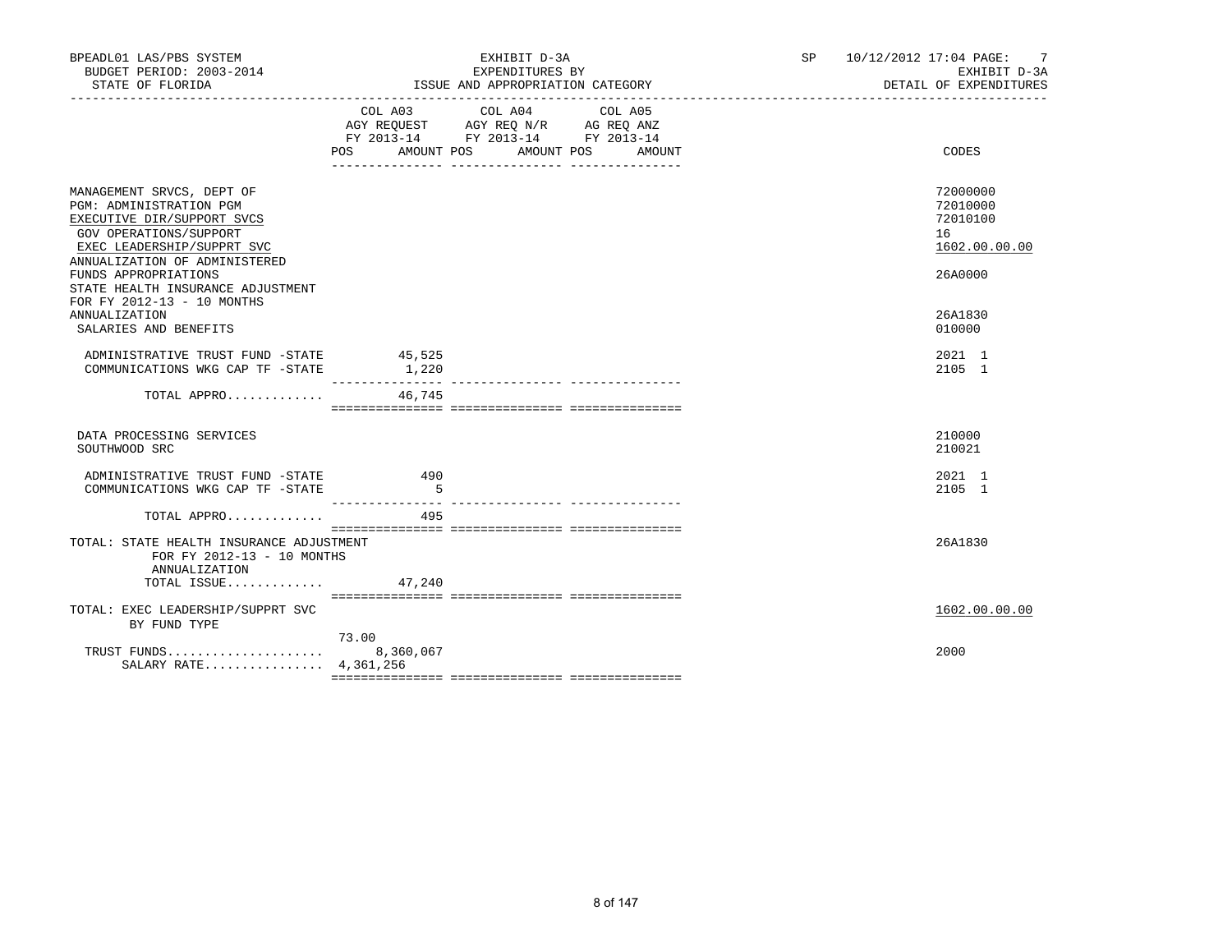| BPEADL01 LAS/PBS SYSTEM<br>BUDGET PERIOD: 2003-2014<br>STATE OF FLORIDA                                                                                                                                                                    |                 | EXHIBIT D-3A<br>EXPENDITURES BY<br>ISSUE AND APPROPRIATION CATEGORY                                                                                                     | SP 10/12/2012 17:04 PAGE: 8<br>EXHIBIT D-3A<br>DETAIL OF EXPENDITURES                   |
|--------------------------------------------------------------------------------------------------------------------------------------------------------------------------------------------------------------------------------------------|-----------------|-------------------------------------------------------------------------------------------------------------------------------------------------------------------------|-----------------------------------------------------------------------------------------|
|                                                                                                                                                                                                                                            | POS             | COL A03 COL A04 COL A05<br>AGY REQUEST AGY REQ N/R AG REQ ANZ<br>FY 2013-14 FY 2013-14 FY 2013-14<br>AMOUNT POS AMOUNT POS<br>AMOUNT<br>___ _______________ ___________ | CODES                                                                                   |
| MANAGEMENT SRVCS, DEPT OF<br>PGM: ADMINISTRATION PGM<br>STATE EMPLOYEE LEASING<br>GOV OPERATIONS/SUPPORT<br>GOVERNMENTAL OPERATIONS<br>ESTIMATED EXPENDITURES<br>ESTIMATED EXPENDITURES - OPERATIONS<br>SALARY RATE<br>SALARY RATE 110,210 |                 |                                                                                                                                                                         | 72000000<br>72010000<br>72010300<br>16<br>1601.00.00.00<br>1000000<br>1001000<br>000000 |
| SALARIES AND BENEFITS                                                                                                                                                                                                                      |                 |                                                                                                                                                                         | 010000                                                                                  |
| ADMINISTRATIVE TRUST FUND -STATE                                                                                                                                                                                                           | 2.00<br>226,547 |                                                                                                                                                                         | 2021 1                                                                                  |
| SPECIAL CATEGORIES<br>TR/DMS/HR SVCS/STW CONTRCT                                                                                                                                                                                           |                 |                                                                                                                                                                         | 100000<br>107040                                                                        |
| ADMINISTRATIVE TRUST FUND -STATE                                                                                                                                                                                                           | 801             |                                                                                                                                                                         | 2021 1                                                                                  |
| TOTAL: ESTIMATED EXPENDITURES - OPERATIONS<br>TOTAL POSITIONS 2.00<br>TOTAL ISSUE 227,348<br>TOTAL SALARY RATE 110,210                                                                                                                     |                 |                                                                                                                                                                         | 1001000                                                                                 |
| FLORIDA RETIREMENT SYSTEM<br>CONTRIBUTION ADJUSTMENT FOR<br>FISCAL YEAR 2012-2013<br>SALARIES AND BENEFITS                                                                                                                                 |                 |                                                                                                                                                                         | 1001240<br>010000                                                                       |
| ADMINISTRATIVE TRUST FUND -STATE                                                                                                                                                                                                           | 280             |                                                                                                                                                                         | 2021 1                                                                                  |
| ADJUSTMENT TO STATE HEALTH<br>INSURANCE PREMIUM CONTRIBUTION -<br>FISCAL YEAR 2012-13<br>SALARIES AND BENEFITS                                                                                                                             |                 |                                                                                                                                                                         | 1001830<br>010000                                                                       |
| ADMINISTRATIVE TRUST FUND -STATE                                                                                                                                                                                                           | 248             |                                                                                                                                                                         | 2021 1                                                                                  |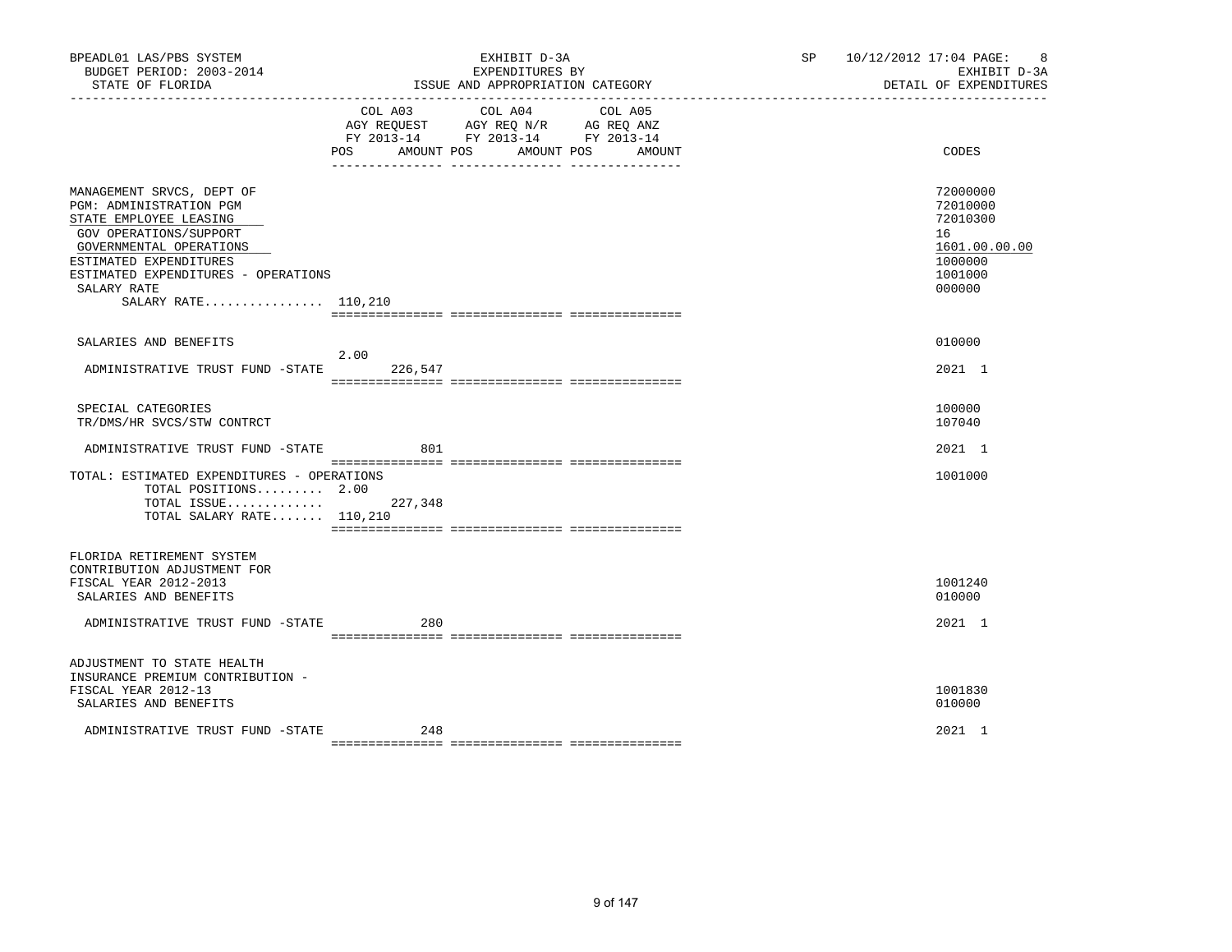| BPEADL01 LAS/PBS SYSTEM<br>BUDGET PERIOD: 2003-2014<br>STATE OF FLORIDA                                                                                                                                                                                                    | EXHIBIT D-3A<br>EXPENDITURES BY<br>ISSUE AND APPROPRIATION CATEGORY                                                                                  | SP<br>9<br>10/12/2012 17:04 PAGE:<br>EXHIBIT D-3A<br>DETAIL OF EXPENDITURES                       |
|----------------------------------------------------------------------------------------------------------------------------------------------------------------------------------------------------------------------------------------------------------------------------|------------------------------------------------------------------------------------------------------------------------------------------------------|---------------------------------------------------------------------------------------------------|
|                                                                                                                                                                                                                                                                            | COL A03<br>COL A04<br>COL A05<br>AGY REQUEST AGY REQ N/R AG REQ ANZ<br>FY 2013-14 FY 2013-14 FY 2013-14<br>AMOUNT POS<br>POS<br>AMOUNT POS<br>AMOUNT | CODES                                                                                             |
| MANAGEMENT SRVCS, DEPT OF<br><b>PGM: ADMINISTRATION PGM</b><br>STATE EMPLOYEE LEASING<br>GOV OPERATIONS/SUPPORT<br>GOVERNMENTAL OPERATIONS<br>ESTIMATED EXPENDITURES<br>REALLOCATION OF HUMAN RESOURCES<br>OUTSOURCING<br>SPECIAL CATEGORIES<br>TR/DMS/HR SVCS/STW CONTRCT |                                                                                                                                                      | 72000000<br>72010000<br>72010300<br>16<br>1601.00.00.00<br>1000000<br>1005900<br>100000<br>107040 |
| ADMINISTRATIVE TRUST FUND -STATE                                                                                                                                                                                                                                           |                                                                                                                                                      | 2021 1                                                                                            |
| ANNUALIZATION OF ADMINISTERED<br>FUNDS APPROPRIATIONS<br>STATE HEALTH INSURANCE ADJUSTMENT<br>FOR FY 2012-13 - 10 MONTHS<br><b>ANNUALIZATION</b>                                                                                                                           |                                                                                                                                                      | 26A0000<br>26A1830                                                                                |
| SALARIES AND BENEFITS<br>ADMINISTRATIVE TRUST FUND -STATE                                                                                                                                                                                                                  | 1,240                                                                                                                                                | 010000<br>2021 1                                                                                  |
| TOTAL: GOVERNMENTAL OPERATIONS<br>BY FUND TYPE                                                                                                                                                                                                                             |                                                                                                                                                      | 1601.00.00.00                                                                                     |
| SALARY RATE                                                                                                                                                                                                                                                                | 2.00<br>229,117<br>110,210                                                                                                                           | 2000                                                                                              |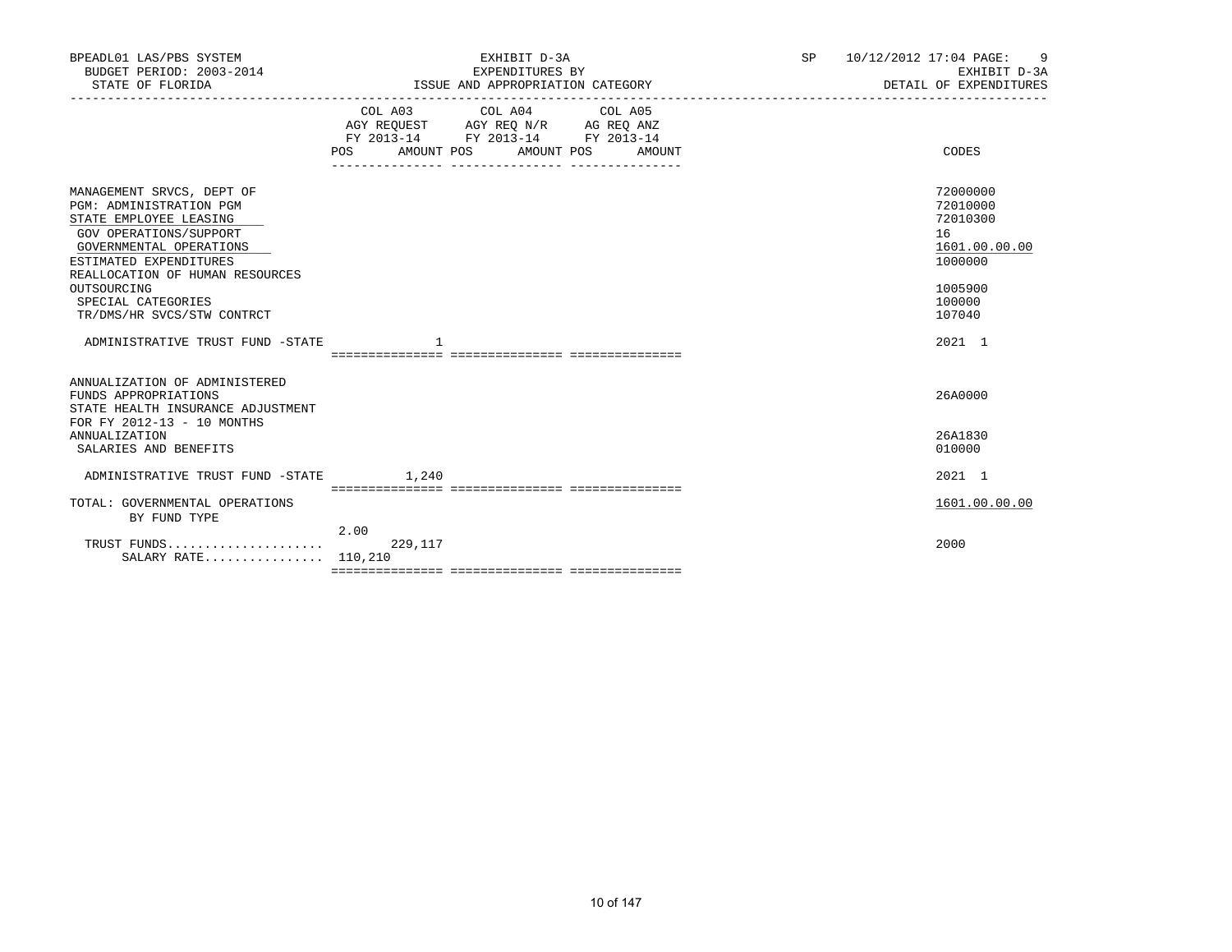| BPEADL01 LAS/PBS SYSTEM<br>BUDGET PERIOD: 2003-2014<br>STATE OF FLORIDA<br>----------------                                                                                                                                                 |           |                              | EXHIBIT D-3A<br>EXPENDITURES BY<br>ISSUE AND APPROPRIATION CATEGORY                                               | SP | 10/12/2012 17:04 PAGE: 10<br>EXHIBIT D-3A<br>DETAIL OF EXPENDITURES                     |
|---------------------------------------------------------------------------------------------------------------------------------------------------------------------------------------------------------------------------------------------|-----------|------------------------------|-------------------------------------------------------------------------------------------------------------------|----|-----------------------------------------------------------------------------------------|
|                                                                                                                                                                                                                                             |           | COL A03<br>POS<br>AMOUNT POS | COL A04 COL A05<br>AGY REQUEST AGY REQ N/R AG REQ ANZ<br>FY 2013-14 FY 2013-14 FY 2013-14<br>AMOUNT POS<br>AMOUNT |    | CODES                                                                                   |
| MANAGEMENT SRVCS, DEPT OF<br>PGM: FACILITIES PROGRAM<br>FACILITIES MANAGEMENT<br>GOV OPERATIONS/SUPPORT<br>GOVERNMENTAL OPERATIONS<br>ESTIMATED EXPENDITURES<br>ESTIMATED EXPENDITURES - OPERATIONS<br>SALARY RATE<br>SALARY RATE 9,270,775 |           |                              |                                                                                                                   |    | 72000000<br>72400000<br>72400100<br>16<br>1601.00.00.00<br>1000000<br>1001000<br>000000 |
| SALARIES AND BENEFITS                                                                                                                                                                                                                       |           |                              |                                                                                                                   |    | 010000                                                                                  |
| SUPERVISION TRUST FUND                                                                                                                                                                                                                      |           | 281.00<br>-STATE 12,725,347  |                                                                                                                   |    | 2696 1                                                                                  |
| OTHER PERSONAL SERVICES                                                                                                                                                                                                                     |           |                              |                                                                                                                   |    | 030000                                                                                  |
| SUPERVISION TRUST FUND                                                                                                                                                                                                                      |           | $-STATE$<br>17,000           |                                                                                                                   |    | 2696 1                                                                                  |
| <b>EXPENSES</b>                                                                                                                                                                                                                             |           |                              |                                                                                                                   |    | 040000                                                                                  |
| SUPERVISION TRUST FUND                                                                                                                                                                                                                      | $-STATE$  | 4,511,753                    |                                                                                                                   |    | 2696 1                                                                                  |
| OPERATING CAPITAL OUTLAY                                                                                                                                                                                                                    |           |                              |                                                                                                                   |    | 060000                                                                                  |
| SUPERVISION TRUST FUND                                                                                                                                                                                                                      |           | $-$ STATE<br>73,727          |                                                                                                                   |    | 2696 1                                                                                  |
| SPECIAL CATEGORIES<br>TR/FDLE-CAPITOL POLICE                                                                                                                                                                                                |           |                              |                                                                                                                   |    | 100000<br>100661                                                                        |
| SUPERVISION TRUST FUND                                                                                                                                                                                                                      | $-$ STATE | 5,843,519                    |                                                                                                                   |    | 2696 1                                                                                  |
| CONTRACTED SERVICES                                                                                                                                                                                                                         |           |                              |                                                                                                                   |    | 100777                                                                                  |
| SUPERVISION TRUST FUND                                                                                                                                                                                                                      | $-$ STATE | 8,895,794                    |                                                                                                                   |    | 2696 1                                                                                  |
| DMS/FACILITIES SECURITY                                                                                                                                                                                                                     |           |                              |                                                                                                                   |    | 100854                                                                                  |
| SUPERVISION TRUST FUND                                                                                                                                                                                                                      |           | $-$ STATE $1, 148, 387$      |                                                                                                                   |    | 2696 1                                                                                  |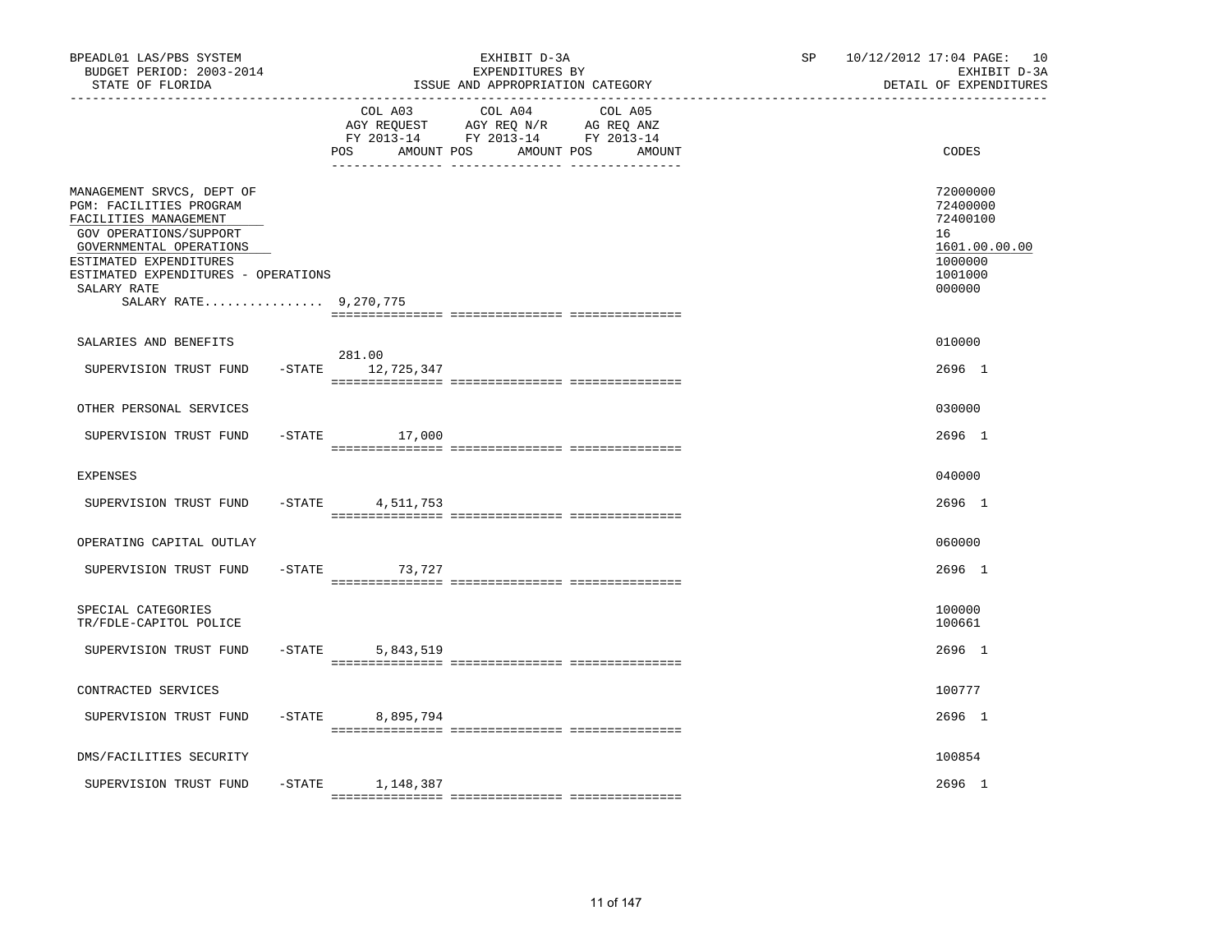| BPEADL01 LAS/PBS SYSTEM<br>BUDGET PERIOD: 2003-2014<br>STATE OF FLORIDA<br>----------------                                                                                                                                                             |           |                                     | EXHIBIT D-3A<br>EXPENDITURES BY<br>ISSUE AND APPROPRIATION CATEGORY                                                  | 10/12/2012 17:04 PAGE: 11<br>SP<br>EXHIBIT D-3A<br>DETAIL OF EXPENDITURES |                                                                                                   |
|---------------------------------------------------------------------------------------------------------------------------------------------------------------------------------------------------------------------------------------------------------|-----------|-------------------------------------|----------------------------------------------------------------------------------------------------------------------|---------------------------------------------------------------------------|---------------------------------------------------------------------------------------------------|
|                                                                                                                                                                                                                                                         |           | COL A03<br><b>POS</b><br>AMOUNT POS | COL A04<br>COL A05<br>AGY REQUEST AGY REQ N/R AG REQ ANZ<br>FY 2013-14 FY 2013-14 FY 2013-14<br>AMOUNT POS<br>AMOUNT |                                                                           | CODES                                                                                             |
| MANAGEMENT SRVCS, DEPT OF<br>PGM: FACILITIES PROGRAM<br>FACILITIES MANAGEMENT<br>GOV OPERATIONS/SUPPORT<br>GOVERNMENTAL OPERATIONS<br>ESTIMATED EXPENDITURES<br>ESTIMATED EXPENDITURES - OPERATIONS<br>SPECIAL CATEGORIES<br>INTERIOR REFURBISH / LEASE |           |                                     |                                                                                                                      |                                                                           | 72000000<br>72400000<br>72400100<br>16<br>1601.00.00.00<br>1000000<br>1001000<br>100000<br>100857 |
| SUPERVISION TRUST FUND                                                                                                                                                                                                                                  |           | $-$ STATE $1,429,509$               |                                                                                                                      |                                                                           | 2696 1                                                                                            |
| MASTER LEASE TI FUNDS                                                                                                                                                                                                                                   |           |                                     |                                                                                                                      |                                                                           | 101209                                                                                            |
| OPERATING TRUST FUND                                                                                                                                                                                                                                    | $-$ STATE | 754,367                             |                                                                                                                      |                                                                           | 2510 1                                                                                            |
| RISK MANAGEMENT INSURANCE                                                                                                                                                                                                                               |           |                                     |                                                                                                                      |                                                                           | 103241                                                                                            |
| SUPERVISION TRUST FUND                                                                                                                                                                                                                                  |           | -STATE 413,226                      |                                                                                                                      |                                                                           | 2696 1                                                                                            |
| STATE UTILITY PAYMENTS                                                                                                                                                                                                                                  |           |                                     |                                                                                                                      |                                                                           | 103647                                                                                            |
| SUPERVISION TRUST FUND                                                                                                                                                                                                                                  |           | -STATE 19,348,977                   |                                                                                                                      |                                                                           | 2696 1                                                                                            |
| DEFERRED-PAY COM CONTRACTS                                                                                                                                                                                                                              |           |                                     |                                                                                                                      |                                                                           | 105280                                                                                            |
| SUPERVISION TRUST FUND                                                                                                                                                                                                                                  | $-$ STATE | 1,657,550                           |                                                                                                                      |                                                                           | 2696 1                                                                                            |
|                                                                                                                                                                                                                                                         |           |                                     |                                                                                                                      |                                                                           |                                                                                                   |
| LEASE/PURCHASE/EQUIPMENT                                                                                                                                                                                                                                |           |                                     |                                                                                                                      |                                                                           | 105281                                                                                            |
| SUPERVISION TRUST FUND                                                                                                                                                                                                                                  | $-$ STATE | 73,318                              |                                                                                                                      |                                                                           | 2696 1                                                                                            |
| TR/DMS/HR SVCS/STW CONTRCT                                                                                                                                                                                                                              |           |                                     |                                                                                                                      |                                                                           | 107040                                                                                            |
| SUPERVISION TRUST FUND                                                                                                                                                                                                                                  | $-$ STATE | 91,577                              |                                                                                                                      |                                                                           | 2696 1                                                                                            |
| CAPITOL REPAIRS                                                                                                                                                                                                                                         |           |                                     |                                                                                                                      |                                                                           | 108900                                                                                            |
| SUPERVISION TRUST FUND                                                                                                                                                                                                                                  | $-$ STATE | 50,000                              |                                                                                                                      |                                                                           | 2696 1                                                                                            |
|                                                                                                                                                                                                                                                         |           |                                     |                                                                                                                      |                                                                           |                                                                                                   |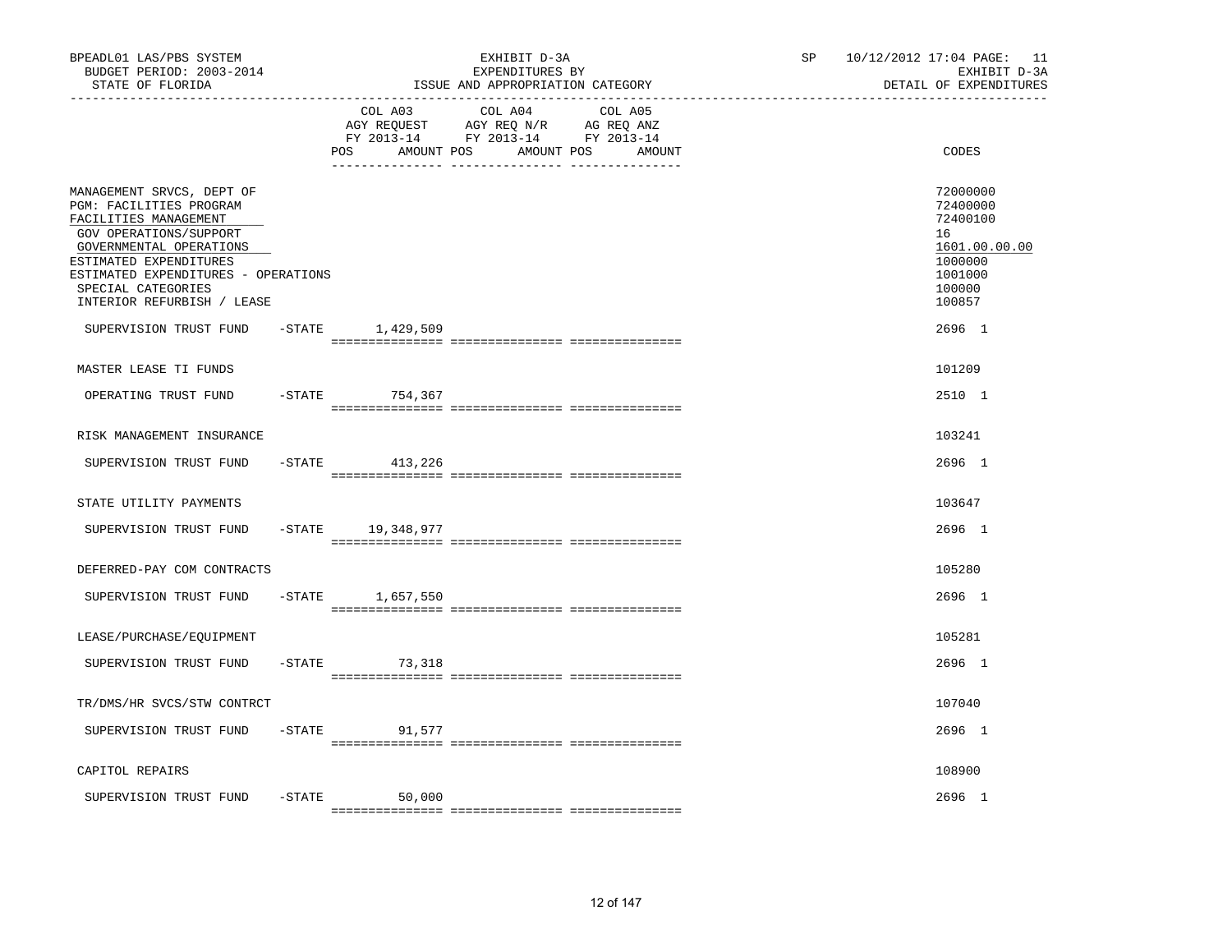| BPEADL01 LAS/PBS SYSTEM<br>BUDGET PERIOD: 2003-2014<br>STATE OF FLORIDA                                                                                                                                                                          | EXHIBIT D-3A<br>EXPENDITURES BY<br>ISSUE AND APPROPRIATION CATEGORY                                                                                                                                                                                                                                   | 10/12/2012 17:04 PAGE: 12<br>SP and the set of the set of the set of the set of the set of the set of the set of the set of the set of the set of the set of the set of the set of the set of the set of the set of the set of the set of the set of the se<br>EXHIBIT D-3A<br>DETAIL OF EXPENDITURES |
|--------------------------------------------------------------------------------------------------------------------------------------------------------------------------------------------------------------------------------------------------|-------------------------------------------------------------------------------------------------------------------------------------------------------------------------------------------------------------------------------------------------------------------------------------------------------|-------------------------------------------------------------------------------------------------------------------------------------------------------------------------------------------------------------------------------------------------------------------------------------------------------|
|                                                                                                                                                                                                                                                  | COL A03 COL A04<br>COL A05<br>$\begin{tabular}{lllllll} \bf AGY \,\, REQUEST \,\, &\bf AGY \,\, REQ \,\, N/R &\bf AG \,\, REQ \,\, ANZ \\ \bf FY \,\, 2013-14 &\bf FY \,\, 2013-14 &\bf FY \,\, 2013-14 \\ \end{tabular}$<br>AMOUNT POS<br>POS<br>AMOUNT POS AMOUNT<br>__ ________________ __________ | CODES                                                                                                                                                                                                                                                                                                 |
| MANAGEMENT SRVCS, DEPT OF<br>PGM: FACILITIES PROGRAM<br>FACILITIES MANAGEMENT<br>GOV OPERATIONS/SUPPORT<br>GOVERNMENTAL OPERATIONS<br>ESTIMATED EXPENDITURES<br>ESTIMATED EXPENDITURES - OPERATIONS<br>DATA PROCESSING SERVICES<br>SOUTHWOOD SRC |                                                                                                                                                                                                                                                                                                       | 72000000<br>72400000<br>72400100<br>16<br>1601.00.00.00<br>1000000<br>1001000<br>210000<br>210021                                                                                                                                                                                                     |
| SUPERVISION TRUST FUND -STATE 46,325<br>TOTAL: ESTIMATED EXPENDITURES - OPERATIONS<br>TOTAL POSITIONS 281.00<br>TOTAL ISSUE 57,080,376<br>TOTAL SALARY RATE 9,270,775                                                                            |                                                                                                                                                                                                                                                                                                       | 2696 1<br>1001000                                                                                                                                                                                                                                                                                     |
| CASUALTY INSURANCE PREMIUM<br>ADJUSTMENT<br>SPECIAL CATEGORIES<br>TR/FDLE-CAPITOL POLICE                                                                                                                                                         |                                                                                                                                                                                                                                                                                                       | 1001090<br>100000<br>100661                                                                                                                                                                                                                                                                           |
| SUPERVISION TRUST FUND -STATE 10,196                                                                                                                                                                                                             |                                                                                                                                                                                                                                                                                                       | 2696 1                                                                                                                                                                                                                                                                                                |
| RISK MANAGEMENT INSURANCE                                                                                                                                                                                                                        |                                                                                                                                                                                                                                                                                                       | 103241                                                                                                                                                                                                                                                                                                |
| SUPERVISION TRUST FUND                                                                                                                                                                                                                           | $-STATE$ 18,840-                                                                                                                                                                                                                                                                                      | $2696$ 1                                                                                                                                                                                                                                                                                              |
| TOTAL: CASUALTY INSURANCE PREMIUM<br>ADJUSTMENT<br>TOTAL ISSUE                                                                                                                                                                                   | $8,644-$                                                                                                                                                                                                                                                                                              | 1001090                                                                                                                                                                                                                                                                                               |
| FLORIDA RETIREMENT SYSTEM<br>CONTRIBUTION ADJUSTMENT FOR<br>FISCAL YEAR 2012-2013<br>SALARIES AND BENEFITS                                                                                                                                       |                                                                                                                                                                                                                                                                                                       | 1001240<br>010000                                                                                                                                                                                                                                                                                     |
| SUPERVISION TRUST FUND                                                                                                                                                                                                                           | $-STATE$ 31,494                                                                                                                                                                                                                                                                                       | 2696 1                                                                                                                                                                                                                                                                                                |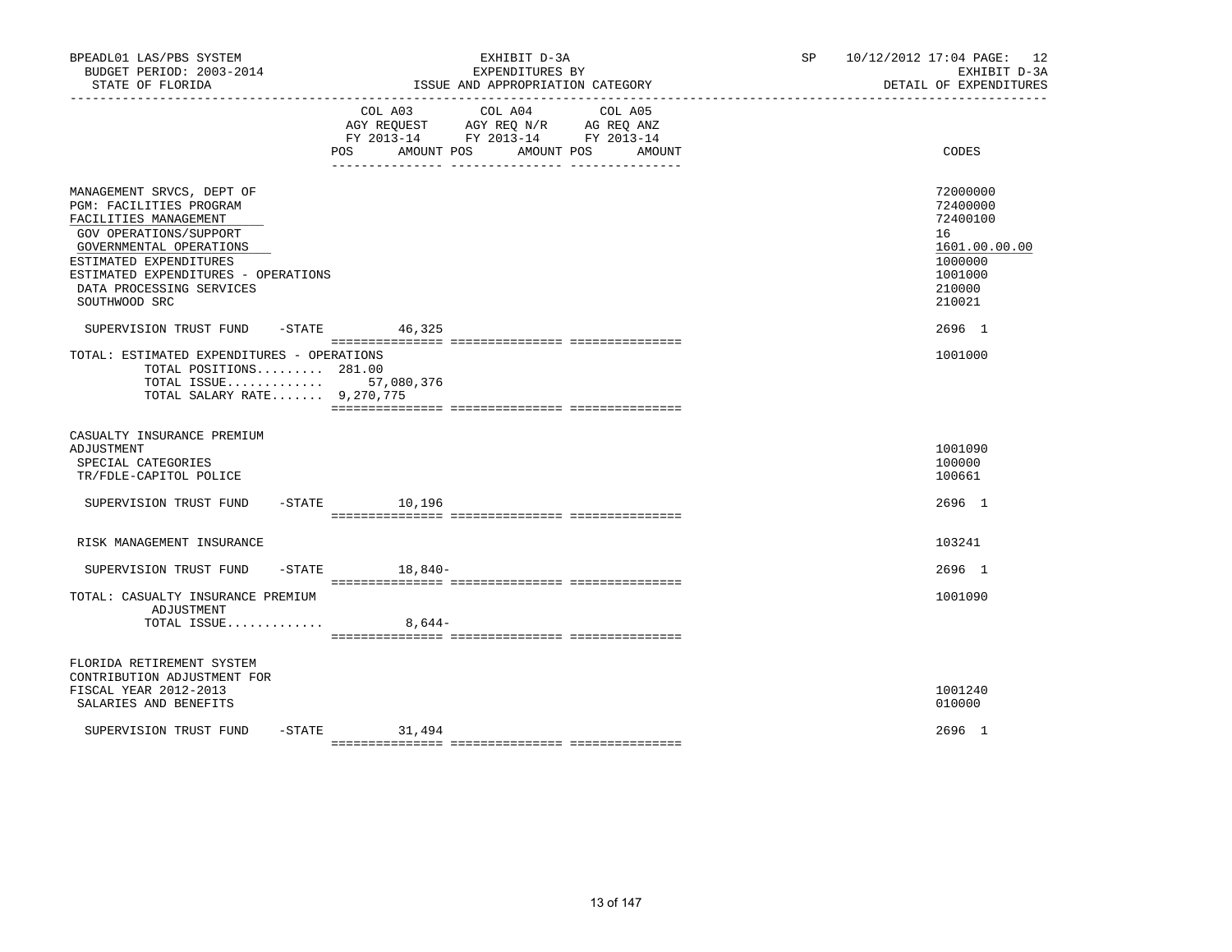| BPEADL01 LAS/PBS SYSTEM<br>BUDGET PERIOD: 2003-2014<br>STATE OF FLORIDA                                                                                                                   | EXHIBIT D-3A<br>EXPENDITURES BY<br>ISSUE AND APPROPRIATION CATEGORY                                                                                  | 10/12/2012 17:04 PAGE: 13<br>SP <sub>2</sub><br>EXHIBIT D-3A<br>DETAIL OF EXPENDITURES |
|-------------------------------------------------------------------------------------------------------------------------------------------------------------------------------------------|------------------------------------------------------------------------------------------------------------------------------------------------------|----------------------------------------------------------------------------------------|
|                                                                                                                                                                                           | COL A03<br>COL A04<br>COL A05<br>AGY REQUEST AGY REQ N/R AG REQ ANZ<br>FY 2013-14 FY 2013-14 FY 2013-14<br>AMOUNT POS<br>POS<br>AMOUNT POS<br>AMOUNT | CODES                                                                                  |
| MANAGEMENT SRVCS, DEPT OF<br>PGM: FACILITIES PROGRAM<br>FACILITIES MANAGEMENT<br>GOV OPERATIONS/SUPPORT<br>GOVERNMENTAL OPERATIONS<br>ESTIMATED EXPENDITURES<br>FLORIDA RETIREMENT SYSTEM |                                                                                                                                                      | 72000000<br>72400000<br>72400100<br>16<br>1601.00.00.00<br>1000000                     |
| CONTRIBUTION ADJUSTMENT FOR<br>FISCAL YEAR 2012-2013<br>SPECIAL CATEGORIES<br>TR/FDLE-CAPITOL POLICE                                                                                      |                                                                                                                                                      | 1001240<br>100000<br>100661                                                            |
| SUPERVISION TRUST FUND                                                                                                                                                                    | $-$ STATE<br>23,703                                                                                                                                  | 2696 1                                                                                 |
| DATA PROCESSING SERVICES<br>SOUTHWOOD SRC                                                                                                                                                 |                                                                                                                                                      | 210000<br>210021                                                                       |
| SUPERVISION TRUST FUND -STATE                                                                                                                                                             | 26                                                                                                                                                   | 2696 1                                                                                 |
| TOTAL: FLORIDA RETIREMENT SYSTEM<br>CONTRIBUTION ADJUSTMENT FOR<br>FISCAL YEAR 2012-2013<br>TOTAL ISSUE                                                                                   | 55,223                                                                                                                                               | 1001240                                                                                |
|                                                                                                                                                                                           |                                                                                                                                                      |                                                                                        |
| ADJUSTMENT TO STATE HEALTH<br>INSURANCE PREMIUM CONTRIBUTION -<br>FISCAL YEAR 2012-13<br>SALARIES AND BENEFITS                                                                            |                                                                                                                                                      | 1001830<br>010000                                                                      |
| SUPERVISION TRUST FUND -STATE 30,980                                                                                                                                                      |                                                                                                                                                      | 2696 1                                                                                 |
| SPECIAL CATEGORIES<br>TR/FDLE-CAPITOL POLICE                                                                                                                                              |                                                                                                                                                      | 100000<br>100661                                                                       |
| SUPERVISION TRUST FUND                                                                                                                                                                    | $-STATE$ 10,094                                                                                                                                      | 2696 1                                                                                 |
| DATA PROCESSING SERVICES<br>SOUTHWOOD SRC                                                                                                                                                 |                                                                                                                                                      | 210000<br>210021                                                                       |
| -STATE<br>SUPERVISION TRUST FUND                                                                                                                                                          | 24                                                                                                                                                   | 2696 1                                                                                 |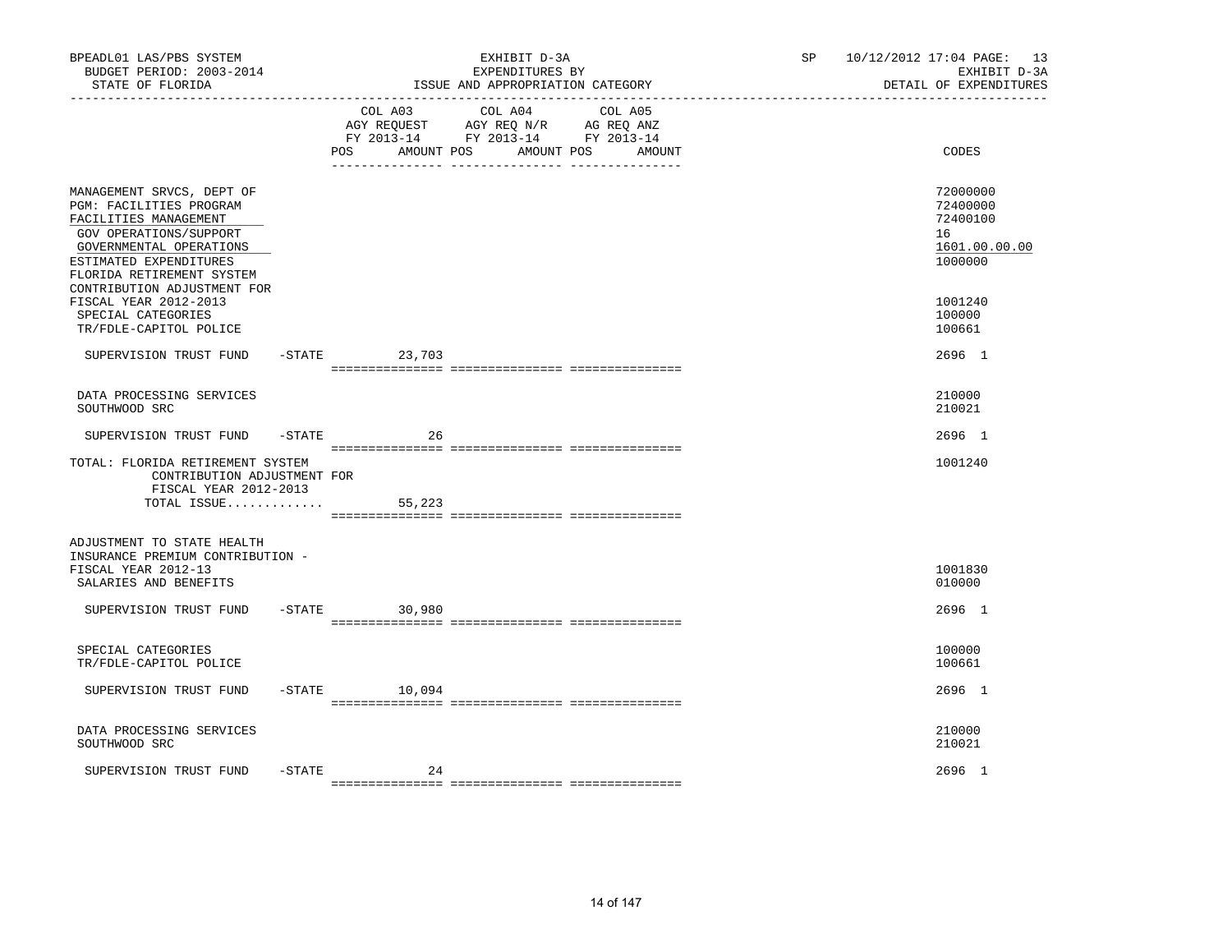| BPEADL01 LAS/PBS SYSTEM<br>BUDGET PERIOD: 2003-2014<br>STATE OF FLORIDA                                                                                                                                                                                                                                                                                                                                                                                                                                   |                  | EXHIBIT D-3A<br>EXPENDITURES BY<br>ISSUE AND APPROPRIATION CATEGORY |                                                                                                                                      |  |                  | SP | 10/12/2012 17:04 PAGE: 14<br>EXHIBIT D-3A<br>DETAIL OF EXPENDITURES           |
|-----------------------------------------------------------------------------------------------------------------------------------------------------------------------------------------------------------------------------------------------------------------------------------------------------------------------------------------------------------------------------------------------------------------------------------------------------------------------------------------------------------|------------------|---------------------------------------------------------------------|--------------------------------------------------------------------------------------------------------------------------------------|--|------------------|----|-------------------------------------------------------------------------------|
|                                                                                                                                                                                                                                                                                                                                                                                                                                                                                                           |                  |                                                                     | COL A03 COL A04 COL A05<br>NG REQUEST AGY REQ N/R AG REQ ANZ<br>FY 2013-14 FY 2013-14 FY 2013-14<br>POS AMOUNT POS AMOUNT POS AMOUNT |  |                  |    | CODES                                                                         |
|                                                                                                                                                                                                                                                                                                                                                                                                                                                                                                           |                  |                                                                     |                                                                                                                                      |  |                  |    |                                                                               |
| MANAGEMENT SRVCS, DEPT OF<br>PGM: FACILITIES PROGRAM<br>FACILITIES MANAGEMENT<br>GOV OPERATIONS/SUPPORT<br>GOVERNMENTAL OPERATIONS<br>ESTIMATED EXPENDITURES<br>ADJUSTMENT TO STATE HEALTH<br>INSURANCE PREMIUM CONTRIBUTION -<br>FISCAL YEAR 2012-13                                                                                                                                                                                                                                                     |                  |                                                                     |                                                                                                                                      |  |                  |    | 72000000<br>72400000<br>72400100<br>16<br>1601.00.00.00<br>1000000<br>1001830 |
|                                                                                                                                                                                                                                                                                                                                                                                                                                                                                                           |                  |                                                                     |                                                                                                                                      |  |                  |    |                                                                               |
| TOTAL: ADJUSTMENT TO STATE HEALTH<br>INSURANCE PREMIUM CONTRIBUTION -<br>FISCAL YEAR 2012-13<br>TOTAL ISSUE $41,098$                                                                                                                                                                                                                                                                                                                                                                                      |                  |                                                                     |                                                                                                                                      |  |                  |    | 1001830                                                                       |
| REALLOCATION OF HUMAN RESOURCES<br>OUTSOURCING<br>SPECIAL CATEGORIES<br>TR/DMS/HR SVCS/STW CONTRCT                                                                                                                                                                                                                                                                                                                                                                                                        |                  |                                                                     |                                                                                                                                      |  |                  |    | 1005900<br>100000<br>107040                                                   |
| SUPERVISION TRUST FUND<br>$-$ STATE                                                                                                                                                                                                                                                                                                                                                                                                                                                                       |                  | 160                                                                 |                                                                                                                                      |  |                  |    | 2696 1                                                                        |
| ADJUSTMENTS TO CURRENT YEAR<br>ESTIMATED EXPENDITURES<br>REALIGNMENT OF LEASE OR LEASE<br>PURCHASE EQUIPMENT - DEDUCT<br>EXPENSES                                                                                                                                                                                                                                                                                                                                                                         |                  |                                                                     |                                                                                                                                      |  |                  |    | 1600000<br>160M060<br>040000                                                  |
| SUPERVISION TRUST FUND                                                                                                                                                                                                                                                                                                                                                                                                                                                                                    | $-$ STATE 8,943- |                                                                     |                                                                                                                                      |  |                  |    | 2696 1                                                                        |
|                                                                                                                                                                                                                                                                                                                                                                                                                                                                                                           |                  |                                                                     |                                                                                                                                      |  |                  |    |                                                                               |
| AGENCY ISSUE NARRATIVE:<br>2013-2014 BUDGET YEAR NARRATIVE:<br>The Department of Management Services requests an across the board realignment of \$21,200 from the Expenses appropriation<br>category to the Lease or Lease-Purchase of Equipment appropriation category as directed in Chapter 2011-45, Laws of<br>Florida. Chapter 2011-45, Laws of Florida, directs that the new category be used to fund the lease or lease-purchase of<br>equipment, fixtures, and other tangible personal property. |                  |                                                                     |                                                                                                                                      |  | IT COMPONENT? NO |    |                                                                               |
| This issue along with 160M070 will have a net zero impact to the following programs:                                                                                                                                                                                                                                                                                                                                                                                                                      |                  |                                                                     |                                                                                                                                      |  |                  |    |                                                                               |
| Program Area:<br>Administration<br>Facilities Momt.                                                                                                                                                                                                                                                                                                                                                                                                                                                       |                  | Amount<br>\$2,792<br>\$8,943                                        | Fund<br>2021<br>2696                                                                                                                 |  |                  |    |                                                                               |

15 of 147

Building Construction 5123 5123 2033 Motor Vehicles and Watercraft Mgmt. \$100 2510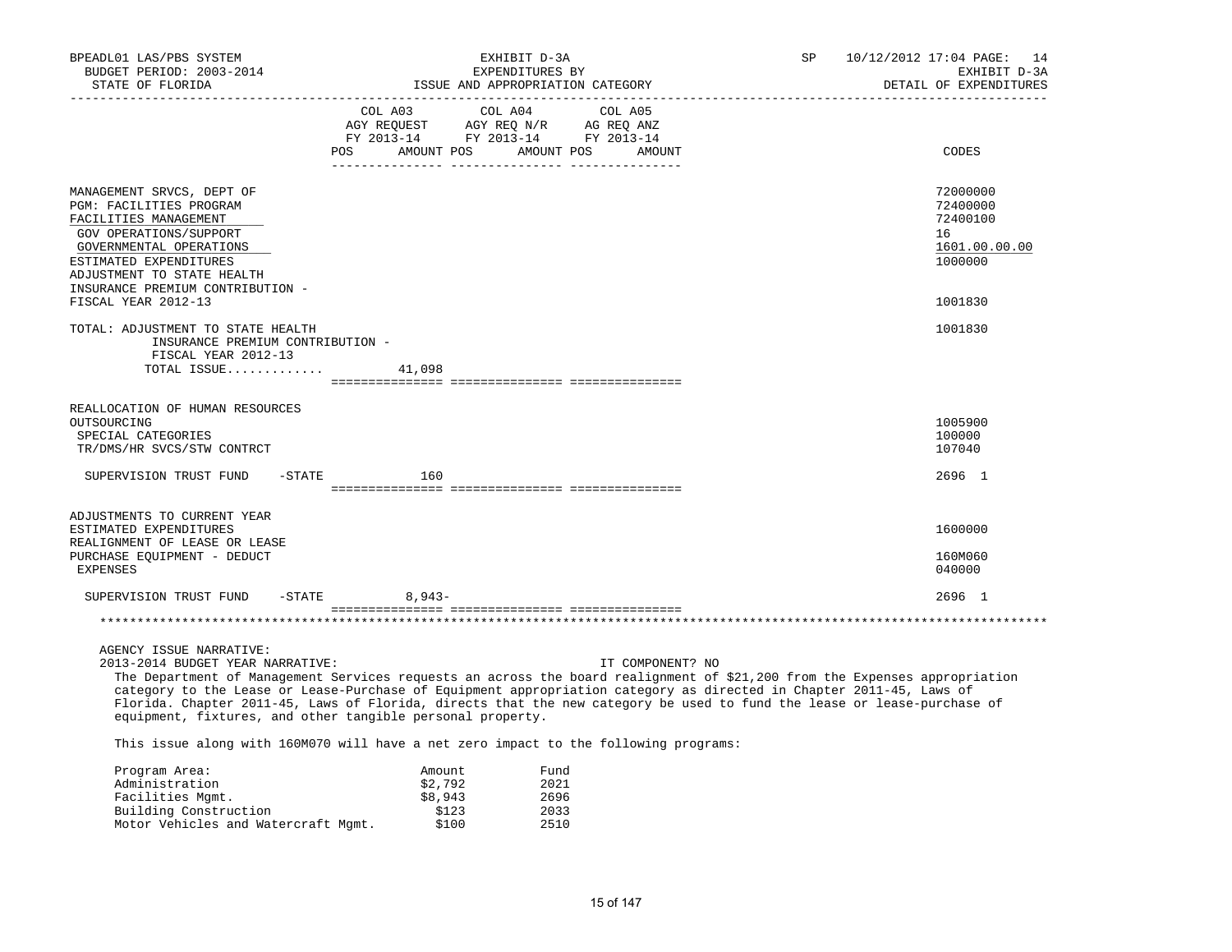| BPEADL01 LAS/PBS SYSTEM<br>BUDGET PERIOD: 2003-2014<br>STATE OF FLORIDA                                                                                                                                                                                                                                                                                                                                                                                                                                   |                    |                                                                            | EXHIBIT D-3A<br>EXPENDITURES BY                              | ISSUE AND APPROPRIATION CATEGORY            | SP | 10/12/2012 17:04 PAGE: 15<br>EXHIBIT D-3A<br>DETAIL OF EXPENDITURES |
|-----------------------------------------------------------------------------------------------------------------------------------------------------------------------------------------------------------------------------------------------------------------------------------------------------------------------------------------------------------------------------------------------------------------------------------------------------------------------------------------------------------|--------------------|----------------------------------------------------------------------------|--------------------------------------------------------------|---------------------------------------------|----|---------------------------------------------------------------------|
|                                                                                                                                                                                                                                                                                                                                                                                                                                                                                                           | AGY REOUEST<br>POS | COL A03<br>FY 2013-14 FY 2013-14 FY 2013-14<br>AMOUNT POS AMOUNT POS       | COL A04                                                      | COL A05<br>AGY REQ N/R AG REQ ANZ<br>AMOUNT |    | CODES                                                               |
|                                                                                                                                                                                                                                                                                                                                                                                                                                                                                                           |                    |                                                                            |                                                              |                                             |    |                                                                     |
| MANAGEMENT SRVCS, DEPT OF<br>PGM: FACILITIES PROGRAM<br>FACILITIES MANAGEMENT<br>GOV OPERATIONS/SUPPORT<br>GOVERNMENTAL OPERATIONS                                                                                                                                                                                                                                                                                                                                                                        |                    |                                                                            |                                                              |                                             |    | 72000000<br>72400000<br>72400100<br>16<br>1601.00.00.00             |
| ADJUSTMENTS TO CURRENT YEAR<br>ESTIMATED EXPENDITURES<br>REALIGNMENT OF LEASE OR LEASE                                                                                                                                                                                                                                                                                                                                                                                                                    |                    |                                                                            |                                                              |                                             |    | 1600000                                                             |
| PURCHASE EQUIPMENT - DEDUCT                                                                                                                                                                                                                                                                                                                                                                                                                                                                               |                    |                                                                            |                                                              |                                             |    | 160M060                                                             |
| Purchasing Oversight<br>Private Prison Monitoring<br>Insurance Benefits Administration<br>Retirement<br>Retirement<br>State Personnel Policy Administration<br>People First<br>Telecommunication                                                                                                                                                                                                                                                                                                          |                    | \$781<br>\$100<br>\$166<br>\$3,400<br>\$910<br>\$1,691<br>\$1,860<br>\$334 | 2510<br>1000<br>2668<br>2510<br>2532<br>2678<br>2678<br>2344 |                                             |    |                                                                     |
|                                                                                                                                                                                                                                                                                                                                                                                                                                                                                                           | Total:             | --------<br>\$21,200                                                       |                                                              |                                             |    |                                                                     |
|                                                                                                                                                                                                                                                                                                                                                                                                                                                                                                           |                    | $=$ = = = = = = =                                                          |                                                              |                                             |    |                                                                     |
| REALIGNMENT OF LEASE OR LEASE<br>PURCHASE OF EQUIPMENT - ADD<br>SPECIAL CATEGORIES<br>LEASE/PURCHASE/EQUIPMENT                                                                                                                                                                                                                                                                                                                                                                                            |                    |                                                                            |                                                              |                                             |    | 160M070<br>100000<br>105281                                         |
| SUPERVISION TRUST FUND<br>$-$ STATE                                                                                                                                                                                                                                                                                                                                                                                                                                                                       |                    | 8,943                                                                      |                                                              |                                             |    | 2696 1                                                              |
|                                                                                                                                                                                                                                                                                                                                                                                                                                                                                                           |                    |                                                                            |                                                              |                                             |    |                                                                     |
| AGENCY ISSUE NARRATIVE:<br>2013-2014 BUDGET YEAR NARRATIVE:<br>The Department of Management Services requests an across the board realignment of \$21,200 from the Expenses appropriation<br>category to the Lease or Lease-Purchase of Equipment appropriation category as directed in Chapter 2011-45, Laws of<br>Florida. Chapter 2011-45, Laws of Florida, directs that the new category be used to fund the lease or lease-purchase of<br>equipment, fixtures, and other tangible personal property. |                    |                                                                            |                                                              | IT COMPONENT? NO                            |    |                                                                     |
| This issue along with 160M070 will have a net zero impact to the following programs:                                                                                                                                                                                                                                                                                                                                                                                                                      |                    |                                                                            |                                                              |                                             |    |                                                                     |
| Program Area:<br>Administration<br>Facilities Mgmt.<br>- - - - -                                                                                                                                                                                                                                                                                                                                                                                                                                          |                    | Amount<br>\$2,792<br>\$8,943<br>$+100$                                     | Fund<br>2021<br>2696<br>0.022                                |                                             |    |                                                                     |

Building Construction 5123 2033<br>Motor Vehicles and Watercraft Mgmt. \$100 2510 Motor Vehicles and Watercraft Mgmt.  $\frac{$100}{$781}$  2510<br>Purchasing Oversight \$781 2510

Purchasing Oversight

16 of 147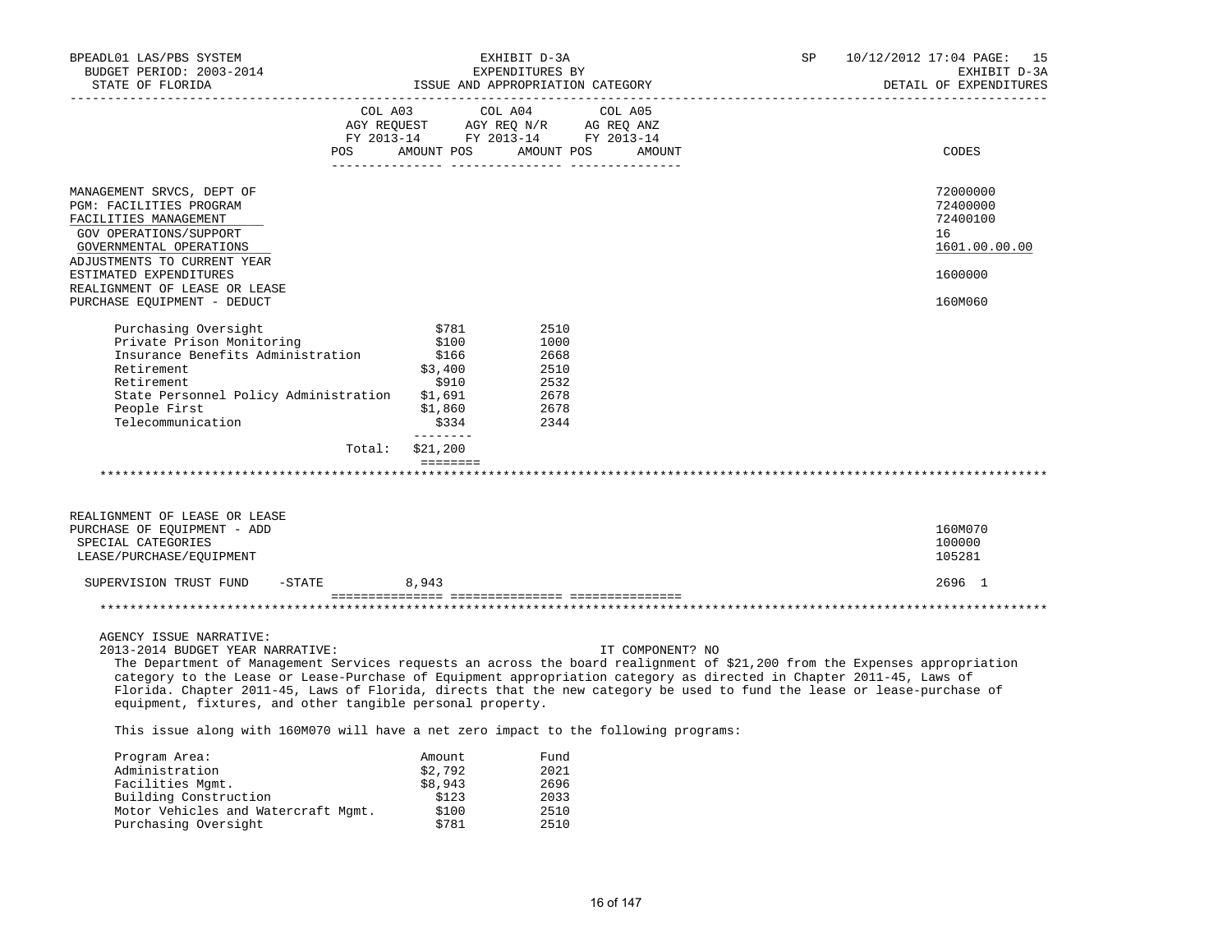| BPEADL01 LAS/PBS SYSTEM<br>BUDGET PERIOD: 2003-2014<br>STATE OF FLORIDA<br>______________________                                                                                                                                                           |                                                                               | EXHIBIT D-3A<br>EXPENDITURES BY<br>ISSUE AND APPROPRIATION CATEGORY                                                  | SP | 10/12/2012 17:04 PAGE: 16<br>EXHIBIT D-3A<br>DETAIL OF EXPENDITURES           |
|-------------------------------------------------------------------------------------------------------------------------------------------------------------------------------------------------------------------------------------------------------------|-------------------------------------------------------------------------------|----------------------------------------------------------------------------------------------------------------------|----|-------------------------------------------------------------------------------|
|                                                                                                                                                                                                                                                             | COL A03<br>POS<br>AMOUNT POS                                                  | COL A04<br>COL A05<br>AGY REQUEST AGY REQ N/R AG REQ ANZ<br>FY 2013-14 FY 2013-14 FY 2013-14<br>AMOUNT POS<br>AMOUNT |    | CODES                                                                         |
| MANAGEMENT SRVCS, DEPT OF<br>PGM: FACILITIES PROGRAM<br>FACILITIES MANAGEMENT<br>GOV OPERATIONS/SUPPORT<br>GOVERNMENTAL OPERATIONS<br>ADJUSTMENTS TO CURRENT YEAR<br>ESTIMATED EXPENDITURES<br>REALIGNMENT OF LEASE OR LEASE<br>PURCHASE OF EQUIPMENT - ADD |                                                                               |                                                                                                                      |    | 72000000<br>72400000<br>72400100<br>16<br>1601.00.00.00<br>1600000<br>160M070 |
| Private Prison Monitoring<br>Insurance Benefits Administration<br>Retirement<br>Retirement<br>State Personnel Policy Administration<br>People First<br>Telecommunication                                                                                    | \$100<br>\$166<br>\$3,400<br>\$910<br>\$1,691<br>\$1,860<br>\$334<br>________ | 1000<br>2668<br>2510<br>2532<br>2678<br>2678<br>2344                                                                 |    |                                                                               |
|                                                                                                                                                                                                                                                             | \$21,200<br>Total:<br>$=$ = = = = = = =                                       |                                                                                                                      |    |                                                                               |
| NONRECURRING EXPENDITURES<br>INTERIOR REFURBISHMENT OF LEASED<br>SPACE IN THE FLORIDA FACILITIES                                                                                                                                                            |                                                                               |                                                                                                                      |    | 2100000                                                                       |
| POOL<br>SPECIAL CATEGORIES<br>INTERIOR REFURBISH / LEASE                                                                                                                                                                                                    |                                                                               |                                                                                                                      |    | 2103070<br>100000<br>100857                                                   |
| SUPERVISION TRUST FUND                                                                                                                                                                                                                                      | $-STATE$ 1,429,509-                                                           |                                                                                                                      |    | 2696 1                                                                        |
| TENANT SPACE IMPROVEMENT FUNDS<br>SPECIAL CATEGORIES<br>MASTER LEASE TI FUNDS                                                                                                                                                                               |                                                                               |                                                                                                                      |    | 2103071<br>100000<br>101209                                                   |
| OPERATING TRUST FUND                                                                                                                                                                                                                                        | -STATE 754,367-                                                               |                                                                                                                      |    | 2510 1                                                                        |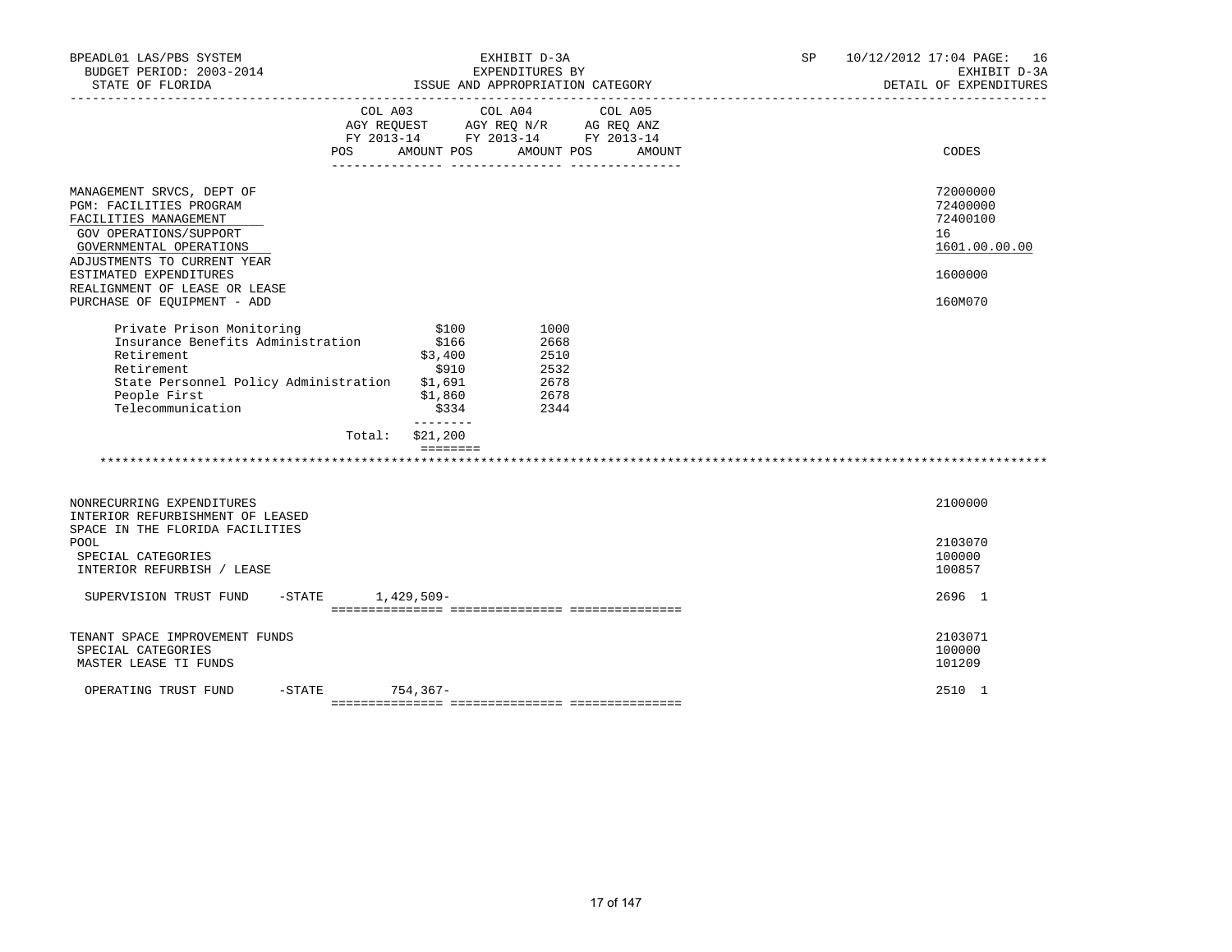| BPEADL01 LAS/PBS SYSTEM<br>BUDGET PERIOD: 2003-2014<br>STATE OF FLORIDA                                                                                             |                                                                                                        | EXHIBIT D-3A<br>EXPENDITURES BY<br>ISSUE AND APPROPRIATION CATEGORY | SP and the set of the set of the set of the set of the set of the set of the set of the set of the set of the set of the set of the set of the set of the set of the set of the set of the set of the set of the set of the se | 10/12/2012 17:04 PAGE: 17<br>EXHIBIT D-3A<br>DETAIL OF EXPENDITURES |                                                         |
|---------------------------------------------------------------------------------------------------------------------------------------------------------------------|--------------------------------------------------------------------------------------------------------|---------------------------------------------------------------------|--------------------------------------------------------------------------------------------------------------------------------------------------------------------------------------------------------------------------------|---------------------------------------------------------------------|---------------------------------------------------------|
|                                                                                                                                                                     | COL A03<br>AGY REQUEST AGY REQ N/R AG REQ ANZ<br>FY 2013-14 FY 2013-14 FY 2013-14<br>POS<br>AMOUNT POS | COL A04                                                             | COL A05<br>AMOUNT POS<br>AMOUNT                                                                                                                                                                                                |                                                                     | CODES                                                   |
| MANAGEMENT SRVCS, DEPT OF<br>PGM: FACILITIES PROGRAM<br>FACILITIES MANAGEMENT<br>GOV OPERATIONS/SUPPORT<br>GOVERNMENTAL OPERATIONS<br>ANNUALIZATION OF ADMINISTERED |                                                                                                        |                                                                     |                                                                                                                                                                                                                                |                                                                     | 72000000<br>72400000<br>72400100<br>16<br>1601.00.00.00 |
| FUNDS APPROPRIATIONS<br>STATE HEALTH INSURANCE ADJUSTMENT<br>FOR FY 2012-13 - 10 MONTHS                                                                             |                                                                                                        |                                                                     |                                                                                                                                                                                                                                |                                                                     | 26A0000                                                 |
| <b>ANNUALIZATION</b><br>SALARIES AND BENEFITS                                                                                                                       |                                                                                                        |                                                                     |                                                                                                                                                                                                                                |                                                                     | 26A1830<br>010000                                       |
| SUPERVISION TRUST FUND - STATE 154,900                                                                                                                              |                                                                                                        |                                                                     |                                                                                                                                                                                                                                |                                                                     | 2696 1                                                  |
| SPECIAL CATEGORIES<br>TR/FDLE-CAPITOL POLICE                                                                                                                        |                                                                                                        |                                                                     |                                                                                                                                                                                                                                |                                                                     | 100000<br>100661                                        |
| SUPERVISION TRUST FUND                                                                                                                                              | $-$ STATE<br>50,470                                                                                    |                                                                     |                                                                                                                                                                                                                                |                                                                     | 2696 1                                                  |
| DATA PROCESSING SERVICES<br>SOUTHWOOD SRC                                                                                                                           |                                                                                                        |                                                                     |                                                                                                                                                                                                                                |                                                                     | 210000<br>210021                                        |
| SUPERVISION TRUST FUND                                                                                                                                              | $-STATE$<br>120                                                                                        |                                                                     |                                                                                                                                                                                                                                |                                                                     | $2696$ 1                                                |
| TOTAL: STATE HEALTH INSURANCE ADJUSTMENT<br>FOR FY 2012-13 - 10 MONTHS<br>ANNUALIZATION                                                                             |                                                                                                        |                                                                     |                                                                                                                                                                                                                                |                                                                     | 26A1830                                                 |
| TOTAL ISSUE                                                                                                                                                         | 205,490                                                                                                |                                                                     |                                                                                                                                                                                                                                |                                                                     |                                                         |
| RE-ENGINEERING THE WORKPLACE<br>CONSOLIDATION OF SPACE IN STATE                                                                                                     |                                                                                                        |                                                                     |                                                                                                                                                                                                                                |                                                                     | 4000000                                                 |
| OWNED FACILITIES OFFICE SPACE<br><b>POOL</b><br>SPECIAL CATEGORIES<br>POOL SPACE RECONFIGURATION                                                                    |                                                                                                        |                                                                     |                                                                                                                                                                                                                                |                                                                     | 4000250<br>100000<br>103648                             |
| SUPERVISION TRUST FUND                                                                                                                                              | $-$ STATE                                                                                              | 4, 371, 679 4, 371, 679                                             |                                                                                                                                                                                                                                |                                                                     | 2696 1                                                  |
|                                                                                                                                                                     |                                                                                                        |                                                                     |                                                                                                                                                                                                                                |                                                                     |                                                         |
| AGENCY ISSUE NARRATIVE:                                                                                                                                             |                                                                                                        |                                                                     |                                                                                                                                                                                                                                |                                                                     |                                                         |

2013-2014 BUDGET YEAR NARRATIVE: IT COMPONENT? NO

 ISSUE SUMMARY: The Division of Real Estate Development and Management (REDM) requests \$4,371,679 in nonrecurring funds for the reconfiguration of tenant space located at: the Park Trammell Building in Tampa, Florida; the Zora Neale Hurston Building in Orlando, Florida; and the Joseph P D'Alessandro Building in Fort Myers. To maximize the occupancy rate in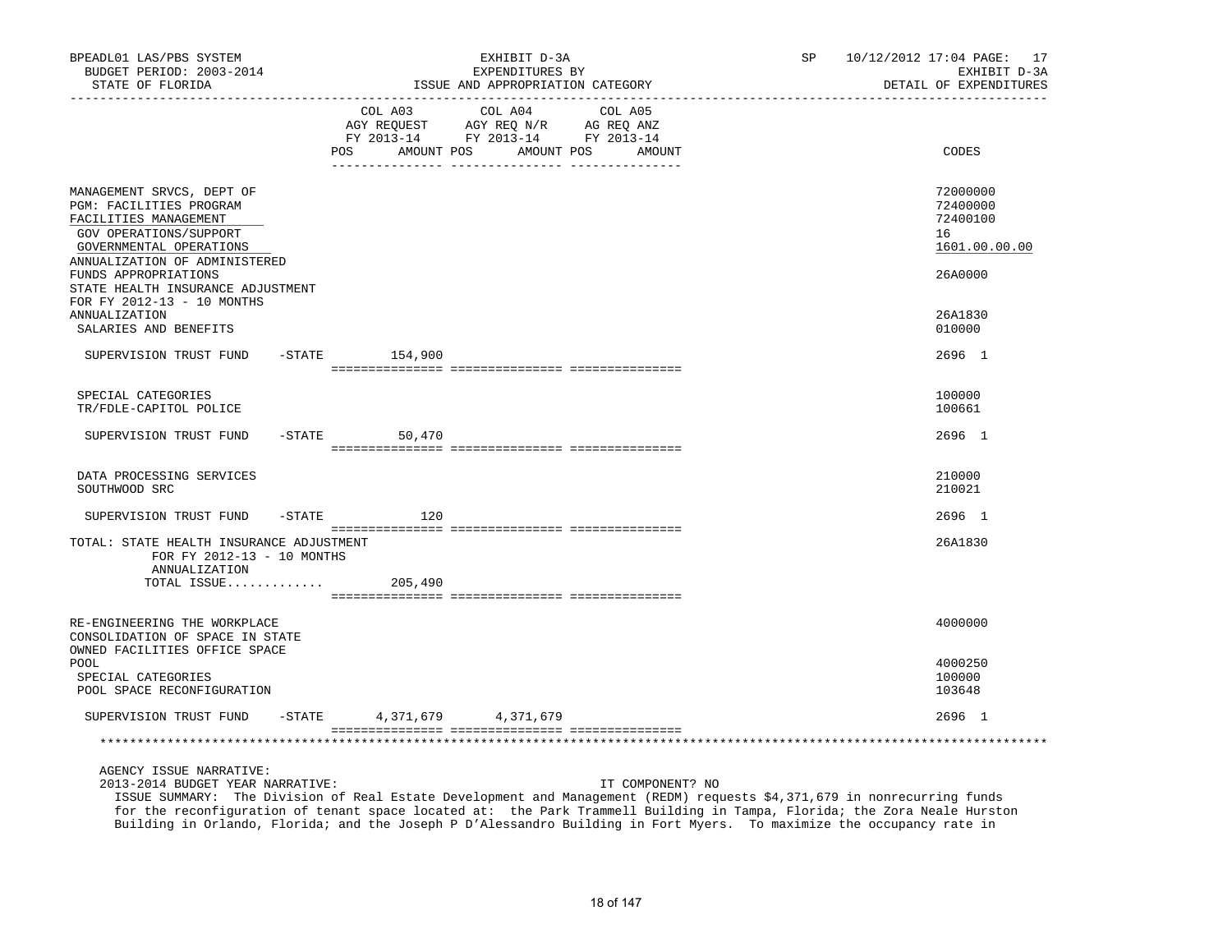| BPEADL01 LAS/PBS SYSTEM<br>BUDGET PERIOD: 2003-2014<br>STATE OF FLORIDA                                                                                            |     | EXHIBIT D-3A<br>EXPENDITURES BY<br>ISSUE AND APPROPRIATION CATEGORY                                                                  | SP | 10/12/2012 17:04 PAGE:<br>18<br>EXHIBIT D-3A<br>DETAIL OF EXPENDITURES |
|--------------------------------------------------------------------------------------------------------------------------------------------------------------------|-----|--------------------------------------------------------------------------------------------------------------------------------------|----|------------------------------------------------------------------------|
|                                                                                                                                                                    | POS | COL A03 COL A04 COL A05<br>AGY REQUEST AGY REO N/R AG REO ANZ<br>FY 2013-14 FY 2013-14 FY 2013-14<br>AMOUNT POS AMOUNT POS<br>AMOUNT |    | CODES                                                                  |
| MANAGEMENT SRVCS, DEPT OF<br>PGM: FACILITIES PROGRAM<br>FACILITIES MANAGEMENT<br>GOV OPERATIONS/SUPPORT<br>GOVERNMENTAL OPERATIONS<br>RE-ENGINEERING THE WORKPLACE |     |                                                                                                                                      |    | 72000000<br>72400000<br>72400100<br>16<br>1601.00.00.00<br>4000000     |
| CONSOLIDATION OF SPACE IN STATE<br>OWNED FACILITIES OFFICE SPACE<br>POOL                                                                                           |     |                                                                                                                                      |    | 4000250                                                                |

 Florida Facilities Pool (Pool) buildings and minimize office space lease costs to state agencies, these three reconfiguration projects will allow the department to maximize occupancy in the Pool, while also reducing annual lease costs to state agencies.

Specific Projects include:

 Park Trammell Building: This involves the reconfiguration of 25,757 square feet of office space with a construction cost of \$1,662,180. It will involve the relocation of offices from the Department of Education and Department of Corrections from private sector office space into space in the Park Trammell Building.

 Zora Neale Hurston Building: This involves the reconfiguration of 48,299 square feet of office space with a construction cost of \$1,655,725. It will involve the relocation of offices from the Department of Children and Families, Department of Revenue and the Department of Elder Affairs from private sector office space into space in the Zora Neale Hurston Building.

 Joseph P D'Alessandro Building: This involves the reconfiguration of 13,525 square feet of office space with a construction cost of \$1,053,774. It will involve the relocation of offices from the Department of Juvenile Justice, Department of Legal Affairs, Division of Administrative Hearings, and the Office of the Auditor General from private sector office space into space in the Joseph P D'Alessandro Building.

 FISCAL INFORMATION: The Secretary's Budget Recommendation for Fiscal Year 2013-14 includes a non-recurring request for \$4,371,679 for reconfiguration of tenant space in the Pool. Total estimated annual rent savings are \$541,541. However, this does not include furniture costs. Furniture costs will be determined during the 2013-2014 FY, and agencies would be expected to request budget to cover furniture needs in the 2014-2015 LBR, should furniture be needed. In addition to the agencies annual rent savings of \$541,541, the Florida Facilities Pool will increase occupancy and receive currently lost revenue for 87,581 net square feet, totaling \$1,504,642.

This issue impacts the "Operate and Maintain DMS Pool Facilities" activity.

| Supervision TF (2696)<br>Special Categories: Pool Space Configuration (103648) (NR) | \$4,371,679 FSI=1 |  |
|-------------------------------------------------------------------------------------|-------------------|--|
|                                                                                     |                   |  |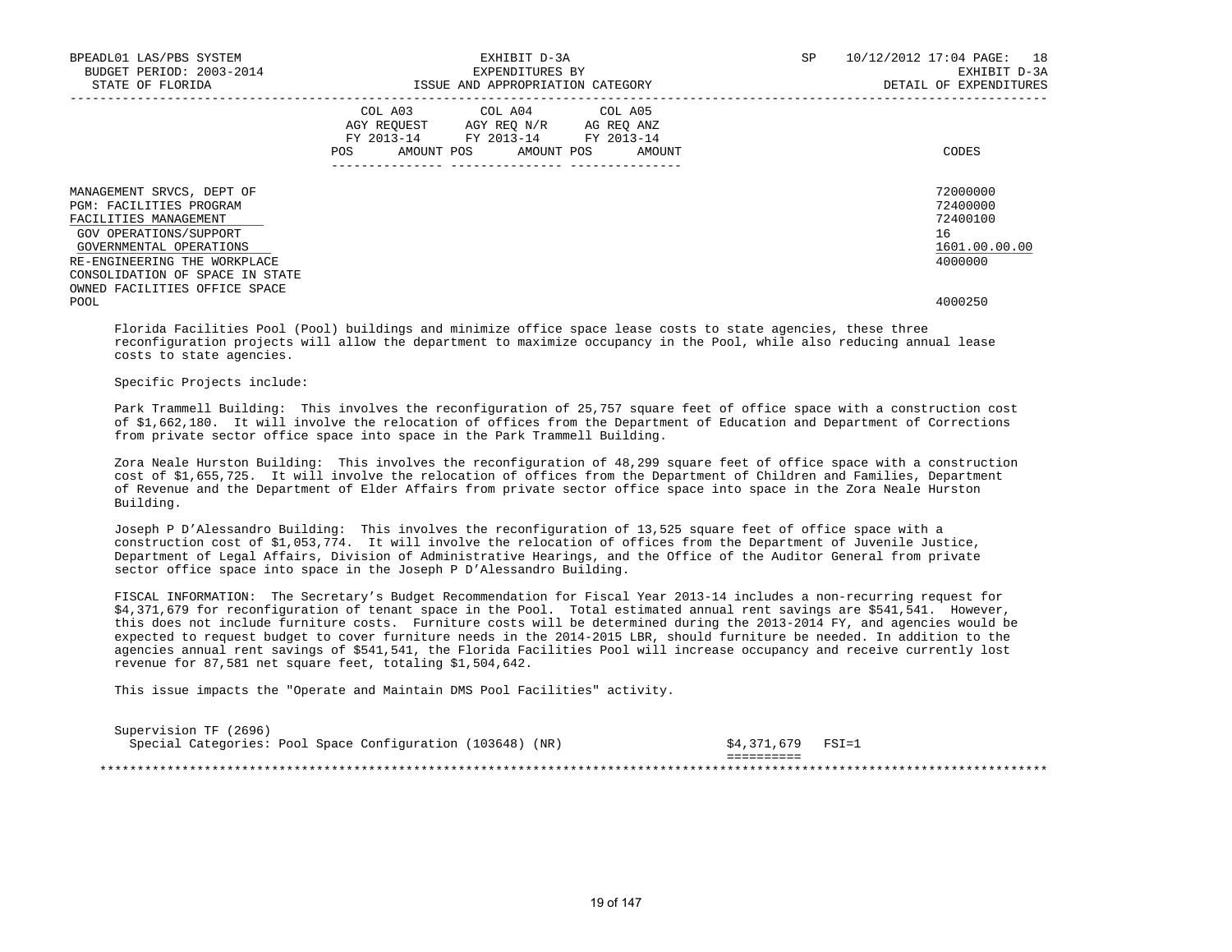| BPEADL01 LAS/PBS SYSTEM<br>BUDGET PERIOD: 2003-2014<br>STATE OF FLORIDA                                                                                                                                                                                   |                                                         | EXHIBIT D-3A<br>EXPENDITURES BY<br>ISSUE AND APPROPRIATION CATEGORY                       | SP | 10/12/2012 17:04 PAGE: 19<br>EXHIBIT D-3A<br>DETAIL OF EXPENDITURES                               |
|-----------------------------------------------------------------------------------------------------------------------------------------------------------------------------------------------------------------------------------------------------------|---------------------------------------------------------|-------------------------------------------------------------------------------------------|----|---------------------------------------------------------------------------------------------------|
|                                                                                                                                                                                                                                                           | COL A03<br>AGY REQUEST AGY REQ N/R<br>POS<br>AMOUNT POS | COL A04 COL A05<br>AG REO ANZ<br>FY 2013-14 FY 2013-14 FY 2013-14<br>AMOUNT POS<br>AMOUNT |    | CODES                                                                                             |
| MANAGEMENT SRVCS, DEPT OF<br><b>PGM: FACILITIES PROGRAM</b><br>FACILITIES MANAGEMENT<br>GOV OPERATIONS/SUPPORT<br>GOVERNMENTAL OPERATIONS<br>RE-ENGINEERING THE WORKPLACE<br>BUILDING COMMISSIONING SERVICES<br>SPECIAL CATEGORIES<br>CONTRACTED SERVICES |                                                         |                                                                                           |    | 72000000<br>72400000<br>72400100<br>16<br>1601.00.00.00<br>4000000<br>4000360<br>100000<br>100777 |
| $-$ STATE<br>GENERAL REVENUE FUND                                                                                                                                                                                                                         | 1,733,343 1,733,343                                     |                                                                                           |    | 1000 1                                                                                            |
|                                                                                                                                                                                                                                                           |                                                         |                                                                                           |    |                                                                                                   |

AGENCY ISSUE NARRATIVE:

2013-2014 BUDGET YEAR NARRATIVE: IT COMPONENT? NO

 ISSUE SUMMARY: The Division of Real Estate Development and Management (REDM) requests \$1,733,343 in nonrecurring funds to obtain licensed professional engineers to evaluate and adjust the operation of all energy-consuming systems within its buildings. The Department of Management Services (DMS), in an attempt to minimize energy consumption while maintaining a comfortable environment for building tenants and guests, is requesting funding to provide building commissioning services for 4,333,358 square feet of state-owned office space in the Tallahassee, Orlando and Miami area. Of this office space, 3,718,358 square feet is located within the Florida Facilities Pool (Pool) managed by the Department of Management Services. The remaining office space consists of the Neil Kirkman Building (Tallahassee) which is managed by the Department of Highway Safety and Motor Vehicles, and the Haydon Burns Building (Tallahassee), which is managed by the Department of Transportation.

 Building commissioning consists of engaging licensed professional engineers (i.e., commissioning agents) to evaluate and adjust the operation of all energy-consuming systems within a building. The systems that will be addressed are heating, ventilation, and air-conditioning (HVAC), lighting, water heating, plug loads, and building automation systems. DMS has found through recent experience that commissioning services are one of the most effective and cost-effective ways to conserve energy and reduce costs. For these facilities, the expected cost and return-on-investment are as follows:

 Rohde Building: This involves the commissioning of 337,500 square feet of office space with a cost of \$135,000. Estimated annual savings are \$33,600.

 Zora Neale Hurston Building: This involves the commissioning of 545,000 square feet of office space with a cost of \$218,000. Estimated annual savings are \$63,040.

 Various Capitol Center Buildings: This involves the commissioning of 2,835,858 square feet of office space with a cost of \$1,134,343. Estimated annual savings are \$334,242.

 Neil Kirkman Building: This involves the commissioning of 370,000 square feet of office space with a cost of \$148,000. Estimated annual savings are \$51,188.

 Haydon Burns Building: This involves the commissioning of 245,000 square feet of office space with a cost of \$98,000. Estimated annual savings are \$29,400.

DMS requests upfront funding in order to avoid the long-term contractual relationship that the "guaranteed savings"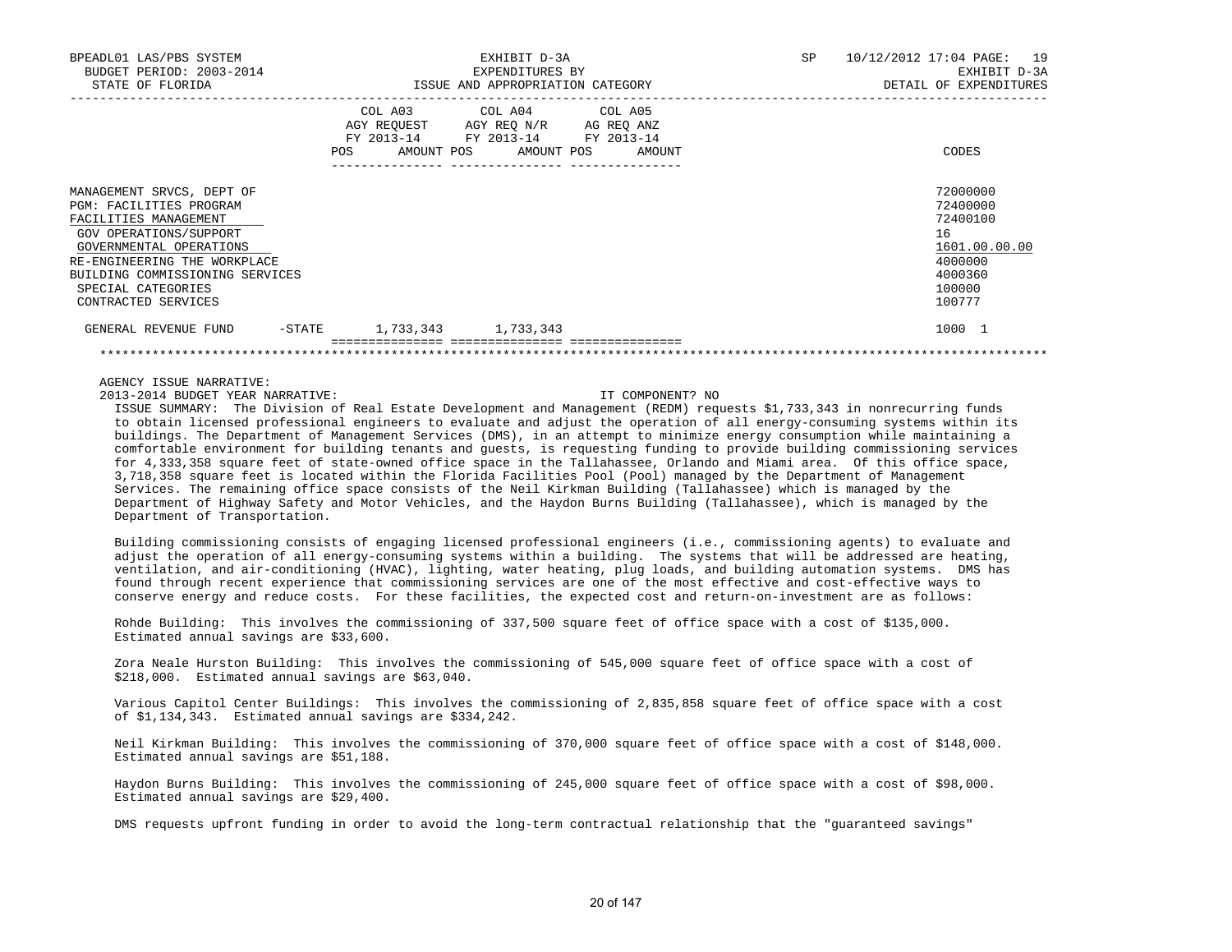| BPEADL01 LAS/PBS SYSTEM<br>BUDGET PERIOD: 2003-2014<br>STATE OF FLORIDA                                                                                                                                      | EXHIBIT D-3A<br>EXPENDITURES BY<br>ISSUE AND APPROPRIATION CATEGORY                                                                               | 20<br>SP<br>10/12/2012 17:04 PAGE:<br>EXHIBIT D-3A<br>DETAIL OF EXPENDITURES  |
|--------------------------------------------------------------------------------------------------------------------------------------------------------------------------------------------------------------|---------------------------------------------------------------------------------------------------------------------------------------------------|-------------------------------------------------------------------------------|
|                                                                                                                                                                                                              | COL A03 COL A04 COL A05<br>AGY REOUEST<br>AGY REO N/R AG REO ANZ<br>FY 2013-14 FY 2013-14 FY 2013-14<br>AMOUNT POS<br>AMOUNT POS<br>POS<br>AMOUNT | CODES                                                                         |
| MANAGEMENT SRVCS, DEPT OF<br><b>PGM: FACILITIES PROGRAM</b><br>FACILITIES MANAGEMENT<br>GOV OPERATIONS/SUPPORT<br>GOVERNMENTAL OPERATIONS<br>RE-ENGINEERING THE WORKPLACE<br>BUILDING COMMISSIONING SERVICES |                                                                                                                                                   | 72000000<br>72400000<br>72400100<br>16<br>1601.00.00.00<br>4000000<br>4000360 |

 (ESCO) model entails. Building commissioning does not easily fit within the ESCO model, not because the savings are insignificant, but because building commissioning savings are not easily quantified beforehand with engineering calculations. The reason for this is that we can't be certain what problems will be uncovered (and corrected) until the commissioning work commences. ESCO vendors are not geared to deal with initial uncertainty without being extraordinarily conservative with their savings guarantee. Financing such a project would substantially increase the payback period.

 DMS began commissioning work at the Capital Circle Office Center (CCOC) in September of 2011. Since this time the energy cost has been reduced by approximately \$165,000. A chart outlining the monthly productivity is available upon request.

 FISCAL INFORMATION: The Secretary's Budget Recommendation for Fiscal Year 2013-14 includes a non-recurring request for \$1,733,343 for building commissioning services. Total estimated annual savings are \$511,470.

This issue impacts the "Operate and Maintain DMS Pool Facilities" activity.

| General Revenue (1000) |                                                       |                      |  |
|------------------------|-------------------------------------------------------|----------------------|--|
|                        | Special Categories: Contracted Services (100777) (NR) | $$1,733,343$ $FSI=1$ |  |
|                        |                                                       |                      |  |
|                        |                                                       |                      |  |

| FUNDING DEFICIENCIES TO MEET                               |         |  |  |  |  |
|------------------------------------------------------------|---------|--|--|--|--|
| CURRENT LEVEL PROGRAM REQUIREMENTS                         | 4100000 |  |  |  |  |
| INTERIOR REFURBISHMENT OF LEASED                           |         |  |  |  |  |
| SPACE IN THE FLORIDA FACILITIES                            |         |  |  |  |  |
| POOL                                                       | 4100150 |  |  |  |  |
| SPECIAL CATEGORIES                                         | 100000  |  |  |  |  |
| INTERIOR REFURBISH /<br>LEASE                              | 100857  |  |  |  |  |
| 1,406,157<br>1,406,157<br>-STATE<br>SUPERVISION TRUST FUND | 2696 1  |  |  |  |  |
|                                                            |         |  |  |  |  |

AGENCY ISSUE NARRATIVE:

2013-2014 BUDGET YEAR NARRATIVE: IT COMPONENT? NO

 ISSUE SUMMARY: The Division of Real Estate Development and Management (REDM) requests \$1,406,157 in nonrecurring funds for the interior refurbishment of several building located within the Florida Facilities Pool (Pool). The Department of Management Services (DMS) currently collects, from office space rentals in the Florida Facilities Pool (Pool), money for use in the refurbishment of tenant space. DMS requests that this non-recurring funding continue for the statewide refurbishment of tenant space. The specific projects forecast for Fiscal Year 2013-14 include replacing the flooring, painting and tenant refurbishment in a portion of the J. Edwin Larson Building (Tallahassee), portions of the Park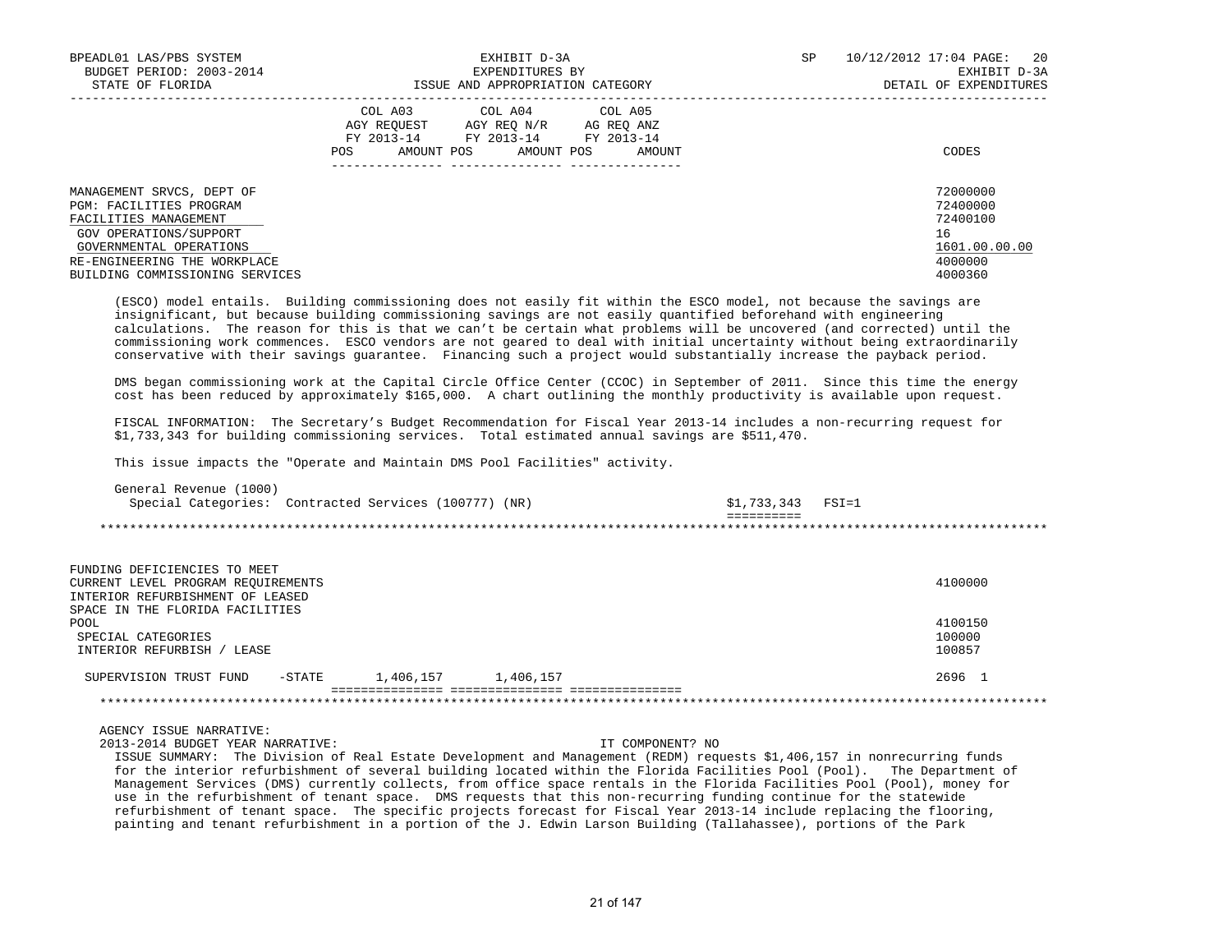| BPEADL01 LAS/PBS SYSTEM<br>BUDGET PERIOD: 2003-2014<br>STATE OF FLORIDA                                                                           | EXHIBIT D-3A<br>EXPENDITURES BY<br>ISSUE AND APPROPRIATION CATEGORY |                                                                                                                            |        | SP | 10/12/2012 17:04 PAGE:<br>21<br>EXHIBIT D-3A<br>DETAIL OF EXPENDITURES |
|---------------------------------------------------------------------------------------------------------------------------------------------------|---------------------------------------------------------------------|----------------------------------------------------------------------------------------------------------------------------|--------|----|------------------------------------------------------------------------|
|                                                                                                                                                   | POS                                                                 | COL A03 COL A04 COL A05<br>AGY REQUEST AGY REQ N/R AG REQ ANZ<br>FY 2013-14 FY 2013-14 FY 2013-14<br>AMOUNT POS AMOUNT POS | AMOUNT |    | CODES                                                                  |
| MANAGEMENT SRVCS, DEPT OF<br><b>PGM: FACILITIES PROGRAM</b><br>FACILITIES MANAGEMENT<br>GOV OPERATIONS/SUPPORT<br>GOVERNMENTAL OPERATIONS         |                                                                     |                                                                                                                            |        |    | 72000000<br>72400000<br>72400100<br>16<br>1601.00.00.00                |
| FUNDING DEFICIENCIES TO MEET<br>CURRENT LEVEL PROGRAM REOUIREMENTS<br>INTERIOR REFURBISHMENT OF LEASED<br>SPACE IN THE FLORIDA FACILITIES<br>POOL |                                                                     |                                                                                                                            |        |    | 4100000<br>4100150                                                     |

Trammell Building (Tampa), Zora Neale Hurston Building (Orlando), and the Joseph P D'Alessandro Building (Ft. Myers).

 Due to age and condition, these facilities are in need of re-carpeting, painting, and tenant refurbishment. The total amount necessary for each facility is:

| Building                                                                                                                                                                                | Paint and<br>Carpet Age                            | Maintained<br>Square Feet             |                                      | Amount<br>Needed                                   |
|-----------------------------------------------------------------------------------------------------------------------------------------------------------------------------------------|----------------------------------------------------|---------------------------------------|--------------------------------------|----------------------------------------------------|
| J Edwin Larson Building (Tallahassee)<br>Park Trammell (Tampa)<br>Zora Neale Hurston (Orlando)<br>Joseph P D'Alessandro Building (Fort Myers) 1995 (partial)<br>Contingency (statewide) | 1998 (partial)<br>1996 (partial)<br>1996 (partial) | 108,898<br>27,049<br>57,691<br>14,659 | X 6.25<br>X 6.25<br>X 6.25<br>X 6.25 | 680,613<br>169,056<br>360,569<br>91,619<br>104,300 |
| Request Total                                                                                                                                                                           |                                                    |                                       |                                      | 1,406,157                                          |

 FISCAL INFORMATION: The Secretary's Budget Recommendation for Fiscal Year 2013-14 includes a non-recurring request for \$1,406,157 for refurbishment of tenant space. In order to refurbish space in the Pool, DMS collects \$0.25 / square foot from office space rental. DMS anticipates generating \$1,406,157 (5,624,628 occupied square feet multiplied by \$0.25/square foot) for Fiscal Year 2013-14. DMS estimates it will cost \$6.25 per maintained square foot for carpet, paint and tenant refurbishment in Pool facilities.

This issue impacts the "Operate and Maintain DMS Pool Facilities" activity.

| Supervision Trust Fund (2696)                                            |  |  |  |                   |  |
|--------------------------------------------------------------------------|--|--|--|-------------------|--|
| Special Categories: Interior Refurbishment of Leased Space (100857) (NR) |  |  |  | \$1,406,157 FSI=1 |  |
|                                                                          |  |  |  |                   |  |
|                                                                          |  |  |  |                   |  |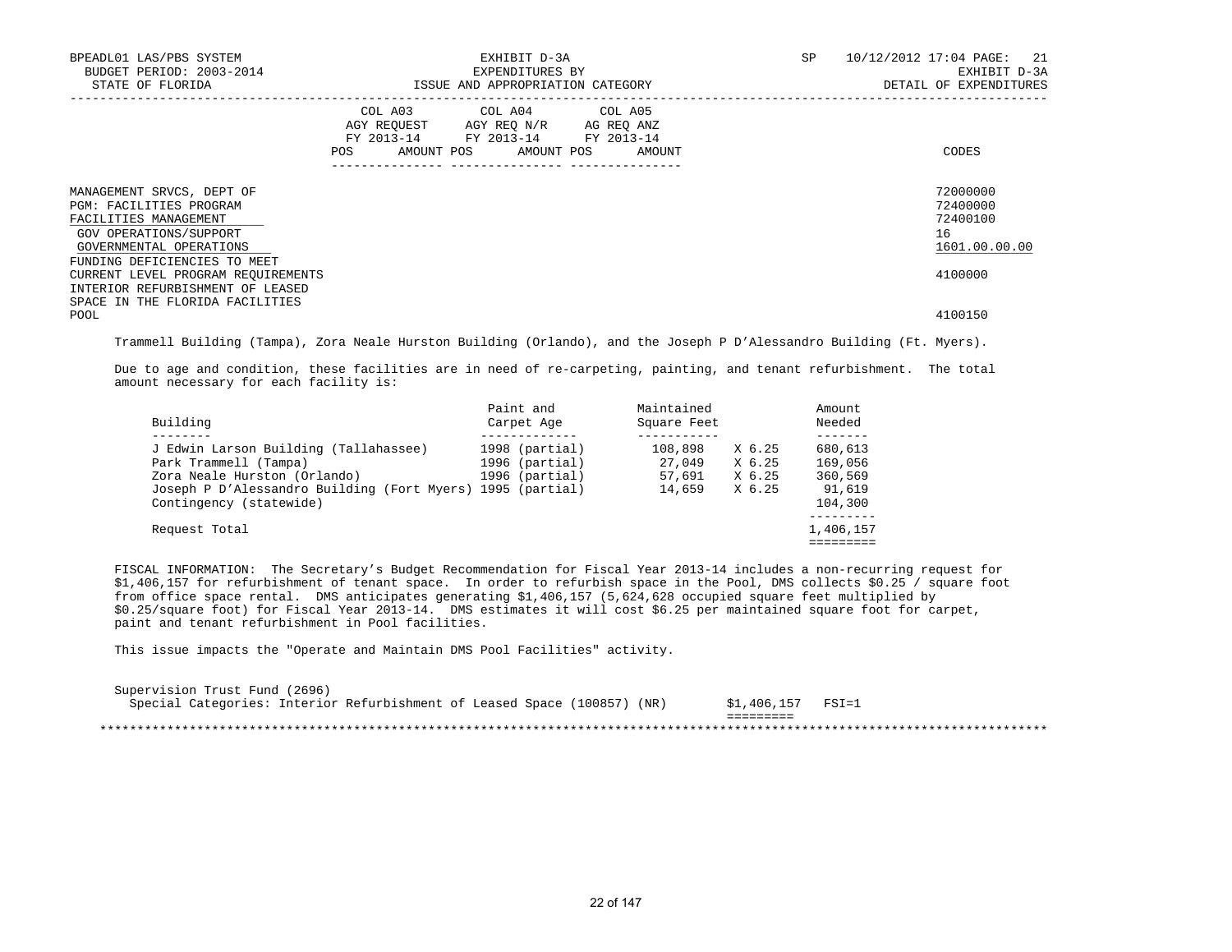| BPEADL01 LAS/PBS SYSTEM<br>BUDGET PERIOD: 2003-2014                                                                                                 |                     | EXHIBIT D-3A<br>EXPENDITURES BY                                                                                           | <b>SP</b> | 10/12/2012 17:04 PAGE: 22<br>EXHIBIT D-3A               |
|-----------------------------------------------------------------------------------------------------------------------------------------------------|---------------------|---------------------------------------------------------------------------------------------------------------------------|-----------|---------------------------------------------------------|
| STATE OF FLORIDA                                                                                                                                    |                     | ISSUE AND APPROPRIATION CATEGORY                                                                                          |           | DETAIL OF EXPENDITURES                                  |
|                                                                                                                                                     | FY 2013-14<br>POS   | COL A03 COL A04 COL A05<br>AGY REQUEST AGY REQ N/R AG REQ ANZ<br>FY 2013-14 FY 2013-14<br>AMOUNT POS AMOUNT POS<br>AMOUNT |           | CODES                                                   |
| MANAGEMENT SRVCS, DEPT OF<br><b>PGM: FACILITIES PROGRAM</b><br>FACILITIES MANAGEMENT<br>GOV OPERATIONS/SUPPORT<br>GOVERNMENTAL OPERATIONS           |                     |                                                                                                                           |           | 72000000<br>72400000<br>72400100<br>16<br>1601.00.00.00 |
| FUNDING DEFICIENCIES TO MEET<br>CURRENT LEVEL PROGRAM REQUIREMENTS<br>TENANT SPACE IMPROVEMENT FUNDS<br>SPECIAL CATEGORIES<br>MASTER LEASE TI FUNDS |                     |                                                                                                                           |           | 4100000<br>4100180<br>100000<br>101209                  |
| -STATE<br>OPERATING TRUST FUND                                                                                                                      | 1,535,738 1,535,738 |                                                                                                                           |           | 2510 1                                                  |
|                                                                                                                                                     |                     |                                                                                                                           |           |                                                         |

## AGENCY ISSUE NARRATIVE:

2013-2014 BUDGET YEAR NARRATIVE: IT COMPONENT? NO

 ISSUE SUMMARY: The Division of Real Estate Development and Management (REDM) requests \$1,535,738 in nonrecurring funds to support tenant improvement projects at the Koger Center located in Leon County. As a part of the master lease negotiations for the Koger Center in Leon County, up-front tenant improvement funding was negotiated for all state agencies occupying space in the complex. This funding has been drawn down the last few years to complete tenant improvement projects and improve space quality at the Koger Center.

 The Department of Management Services (DMS) annually submits an updated project plan, which outlines the necessary projects, to the Legislature. The plan includes the funding source, the agency's requests, and line item details, and is required prior to the release of funding.

 FISCAL INFORMATION: The Secretary's Budget Recommendation for Fiscal Year 2013-14 includes a request for non-recurring budget authority of \$1,535,738 for tenant improvement needs. This request supports the 15-year tenant improvement project master plan (11/1/04 to 10/31/19). During the Fiscal Year 2012-13, these funds were appropriated in the Operating Trust Fund.

 DMS forecasts expected expenditures by occupying agencies in all four master lease locations. This forecast outlines the need for \$1,535,738 based on requests made by the Department of Financial Services (DFS), and various other agencies housed under the Koger Master Lease. DFS is scheduled to receive \$179,367 of the distribution, with the remaining balance of \$1,356,371 being distributed to the departments of Education, Health, Juvenile Justice, Transportation, and State, as well as the Department of Economic Opportunity, and the Fish and Wildlife Conservation Commission. During the upcoming year, DMS will contact these agencies regarding their tenant improvement needs for Fiscal Year 2013-14, and the distribution of the \$1,356,371 will be based upon agency needs identified during these discussions.

 The funds acquired for this specific purpose were originally placed in the Grants and Donations Trust Fund. All of funds in the Grants and Donations Trust Fund were transferred to the Operating Trust Fund, pursuant to Chapter 2006-79, Laws of Florida. All accrued interest with this fund is tracked and maintained as a reserve account in the fund. There is no impact to General Revenue or any other trust fund as a result of this request.

This issue impacts the "Interior Refurbishment Leased Space" activity.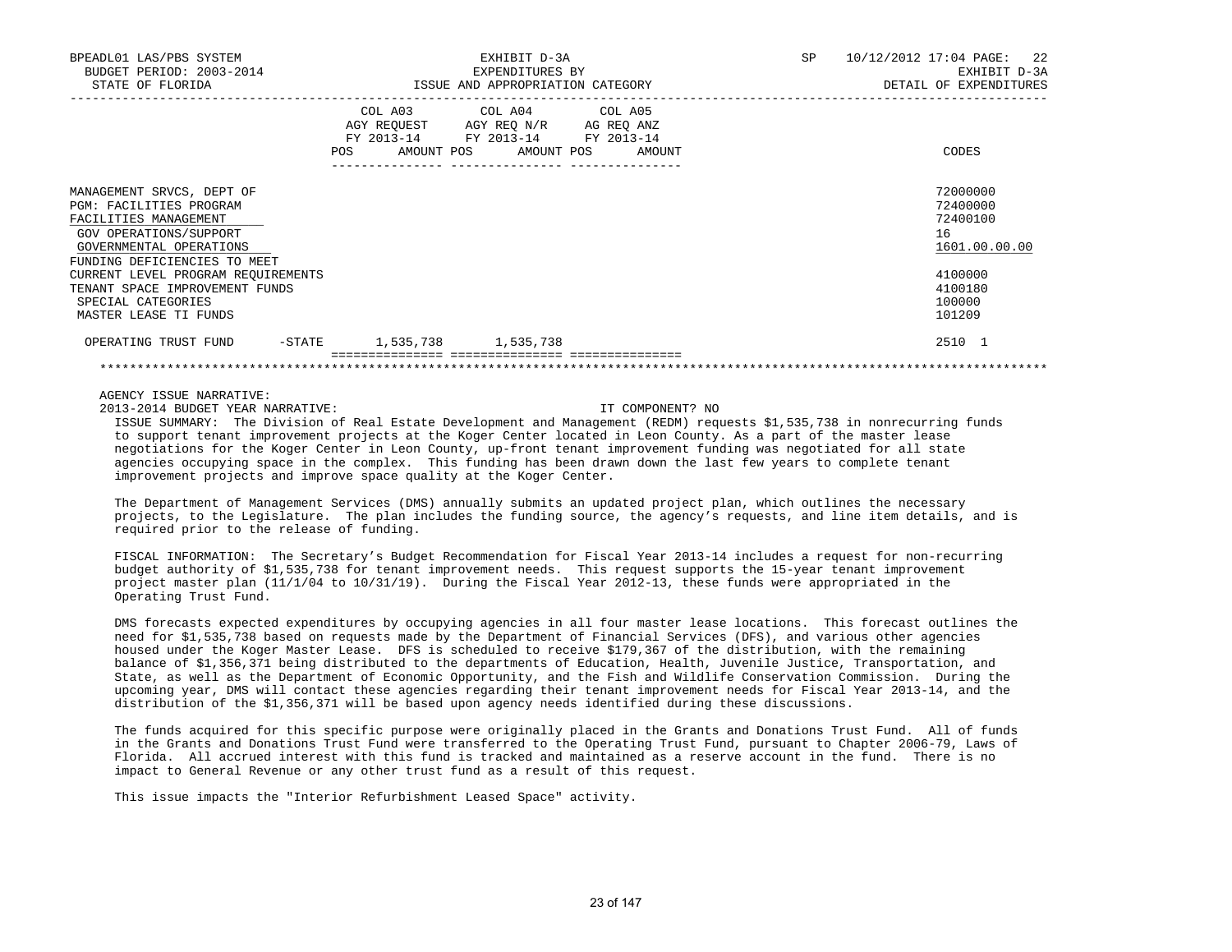| BPEADL01 LAS/PBS SYSTEM<br>BUDGET PERIOD: 2003-2014<br>STATE OF FLORIDA                                                                                                                                  | EXHIBIT D-3A<br>EXPENDITURES BY<br>ISSUE AND APPROPRIATION CATEGORY                                                                                                                                                                                             | <b>SP</b><br>10/12/2012 17:04 PAGE:<br>23<br>EXHIBIT D-3A<br>DETAIL OF EXPENDITURES                                        |
|----------------------------------------------------------------------------------------------------------------------------------------------------------------------------------------------------------|-----------------------------------------------------------------------------------------------------------------------------------------------------------------------------------------------------------------------------------------------------------------|----------------------------------------------------------------------------------------------------------------------------|
|                                                                                                                                                                                                          | COL A03<br>COL A04 COL A05<br>AGY REQUEST AGY REQ N/R AG REQ ANZ<br>FY 2013-14 FY 2013-14 FY 2013-14<br><b>POS</b><br>AMOUNT POS AMOUNT POS AMOUNT                                                                                                              | CODES                                                                                                                      |
| MANAGEMENT SRVCS, DEPT OF<br>PGM: FACILITIES PROGRAM<br>FACILITIES MANAGEMENT<br>GOV OPERATIONS/SUPPORT<br>GOVERNMENTAL OPERATIONS<br>FUNDING DEFICIENCIES TO MEET<br>CURRENT LEVEL PROGRAM REQUIREMENTS |                                                                                                                                                                                                                                                                 | 72000000<br>72400000<br>72400100<br>16<br>1601.00.00.00<br>4100000                                                         |
| TENANT SPACE IMPROVEMENT FUNDS<br>Operating Trust Fund (2510)                                                                                                                                            | Special Categories: Master Lease Space Tenant Improvement Funds (101209) (NR) \$1,535,738                                                                                                                                                                       | 4100180<br>$FSI = 1$                                                                                                       |
|                                                                                                                                                                                                          |                                                                                                                                                                                                                                                                 |                                                                                                                            |
| CAPITAL IMPROVEMENT PLAN<br>CODE CORRECTIONS<br>FIXED CAPITAL OUTLAY<br>COMPL/AMER DISABIL ACT                                                                                                           |                                                                                                                                                                                                                                                                 | 9900000<br>990C000<br>080000<br>081010                                                                                     |
| SUPERVISION TRUST FUND                                                                                                                                                                                   | $-$ STATE $1,000,000$ $1,000,000$                                                                                                                                                                                                                               | 2696 1                                                                                                                     |
|                                                                                                                                                                                                          |                                                                                                                                                                                                                                                                 |                                                                                                                            |
| <b>AGENCY NARRATIVE:</b><br>2013-2014 BUDGET YEAR NARRATIVE:                                                                                                                                             | COMPL/AMER DISABIL ACT TT COMPONENT? NO<br>Florida Facilities Pool in order to meet compliance with the American with Disability Act (ADA).                                                                                                                     | The Department of Management services requests \$1,000,000 to correct deficiencies within its buildings located within the |
| LIFE SAFETY PROJ, STW                                                                                                                                                                                    |                                                                                                                                                                                                                                                                 | 081400                                                                                                                     |
| SUPERVISION TRUST FUND                                                                                                                                                                                   | $-STATE$ 160,000 160,000                                                                                                                                                                                                                                        | 2696 1                                                                                                                     |
|                                                                                                                                                                                                          |                                                                                                                                                                                                                                                                 |                                                                                                                            |
| <b>AGENCY NARRATIVE:</b>                                                                                                                                                                                 | 2013-2014 BUDGET YEAR NARRATIVE: LIFE SAFETY PROJ, STW TI COMPONENT? NO<br>The Department of Management Services requests \$160,000 to replace four fire alarm systems located within the Florida<br>Facilities Pool in order to meet fire safety requirements. |                                                                                                                            |
| TOTAL: CODE CORRECTIONS<br>TOTAL ISSUE                                                                                                                                                                   | 1,160,000 1,160,000                                                                                                                                                                                                                                             | 990C000                                                                                                                    |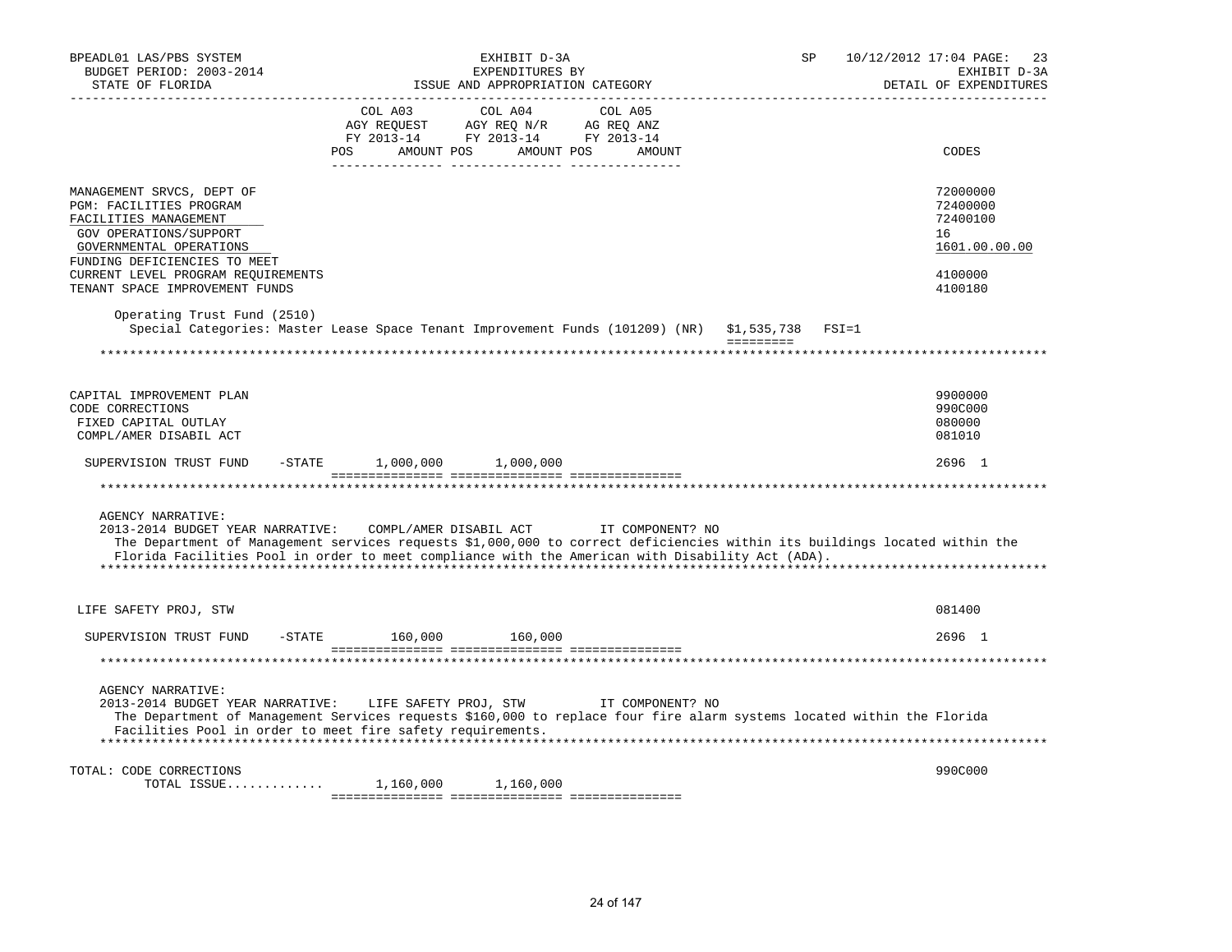| BPEADL01 LAS/PBS SYSTEM<br>BUDGET PERIOD: 2003-2014<br>STATE OF FLORIDA                                                                                                                                                                                                                                                                                                                                         | EXHIBIT D-3A<br>EXPENDITURES BY<br>ISSUE AND APPROPRIATION CATEGORY<br>------------------------------------- |                                                                                           |                   | 10/12/2012 17:04 PAGE:<br>SP<br>24<br>EXHIBIT D-3A<br>DETAIL OF EXPENDITURES |                                                                                                   |  |
|-----------------------------------------------------------------------------------------------------------------------------------------------------------------------------------------------------------------------------------------------------------------------------------------------------------------------------------------------------------------------------------------------------------------|--------------------------------------------------------------------------------------------------------------|-------------------------------------------------------------------------------------------|-------------------|------------------------------------------------------------------------------|---------------------------------------------------------------------------------------------------|--|
|                                                                                                                                                                                                                                                                                                                                                                                                                 | POS AMOUNT POS AMOUNT POS                                                                                    | COL A03 COL A04<br>AGY REQUEST AGY REQ N/R AG REQ ANZ<br>FY 2013-14 FY 2013-14 FY 2013-14 | COL A05<br>AMOUNT |                                                                              | CODES                                                                                             |  |
| MANAGEMENT SRVCS, DEPT OF<br>PGM: FACILITIES PROGRAM<br>FACILITIES MANAGEMENT<br>GOV OPERATIONS/SUPPORT<br>GOVERNMENTAL OPERATIONS<br>CAPITAL IMPROVEMENT PLAN<br>ESTIMATED EXPENDITURES - FIXED<br>CAPITAL OUTLAY<br>FIXED CAPITAL OUTLAY<br>DEBT SERVICE                                                                                                                                                      |                                                                                                              |                                                                                           |                   |                                                                              | 72000000<br>72400000<br>72400100<br>16<br>1601.00.00.00<br>9900000<br>990I000<br>080000<br>089070 |  |
| FL FACILITIES POOL CLR TF -STATE 38,255,689                                                                                                                                                                                                                                                                                                                                                                     |                                                                                                              |                                                                                           |                   |                                                                              | 2313 1                                                                                            |  |
| MAINTENANCE AND REPAIR<br>FIXED CAPITAL OUTLAY<br>CAP. DEPRE. - GENERAL                                                                                                                                                                                                                                                                                                                                         |                                                                                                              |                                                                                           |                   |                                                                              | 990M000<br>080000<br>083400                                                                       |  |
| PUBL FACILITIES FINANCE TF-STATE                                                                                                                                                                                                                                                                                                                                                                                |                                                                                                              | 2,500,000 2,500,000                                                                       |                   |                                                                              | 2495 1<br>2696 1                                                                                  |  |
| TOTAL APPRO 6,887,781 6,887,781                                                                                                                                                                                                                                                                                                                                                                                 |                                                                                                              |                                                                                           |                   |                                                                              |                                                                                                   |  |
| <b>AGENCY NARRATIVE:</b><br>2013-2014 BUDGET YEAR NARRATIVE: CAP. DEPRE. - GENERAL IT COMPONENT? NO<br>The Department of Management Services requests \$6,887,781 to correct statewide general building deficiencies, (i.e.,<br>electrical, roofing, plumbing, mechanical, etc.) for the Florida Facilities Pool buildings. Refer to the CIP 5 (building<br>system group) list for specific details on repairs. |                                                                                                              |                                                                                           |                   |                                                                              |                                                                                                   |  |
| TOTAL: GOVERNMENTAL OPERATIONS<br>BY FUND TYPE<br>GENERAL REVENUE FUND<br>TRUST FUNDS                                                                                                                                                                                                                                                                                                                           |                                                                                                              | 1,733,343<br>108,806,871<br>15,361,355                                                    |                   |                                                                              | 1601.00.00.00<br>1000<br>2000                                                                     |  |
| TOTAL POSITIONS 281.00<br>TOTAL PROG COMP 110,540,214 17,094,698<br>TOTAL SALARY RATE 9,270,775                                                                                                                                                                                                                                                                                                                 |                                                                                                              |                                                                                           |                   |                                                                              |                                                                                                   |  |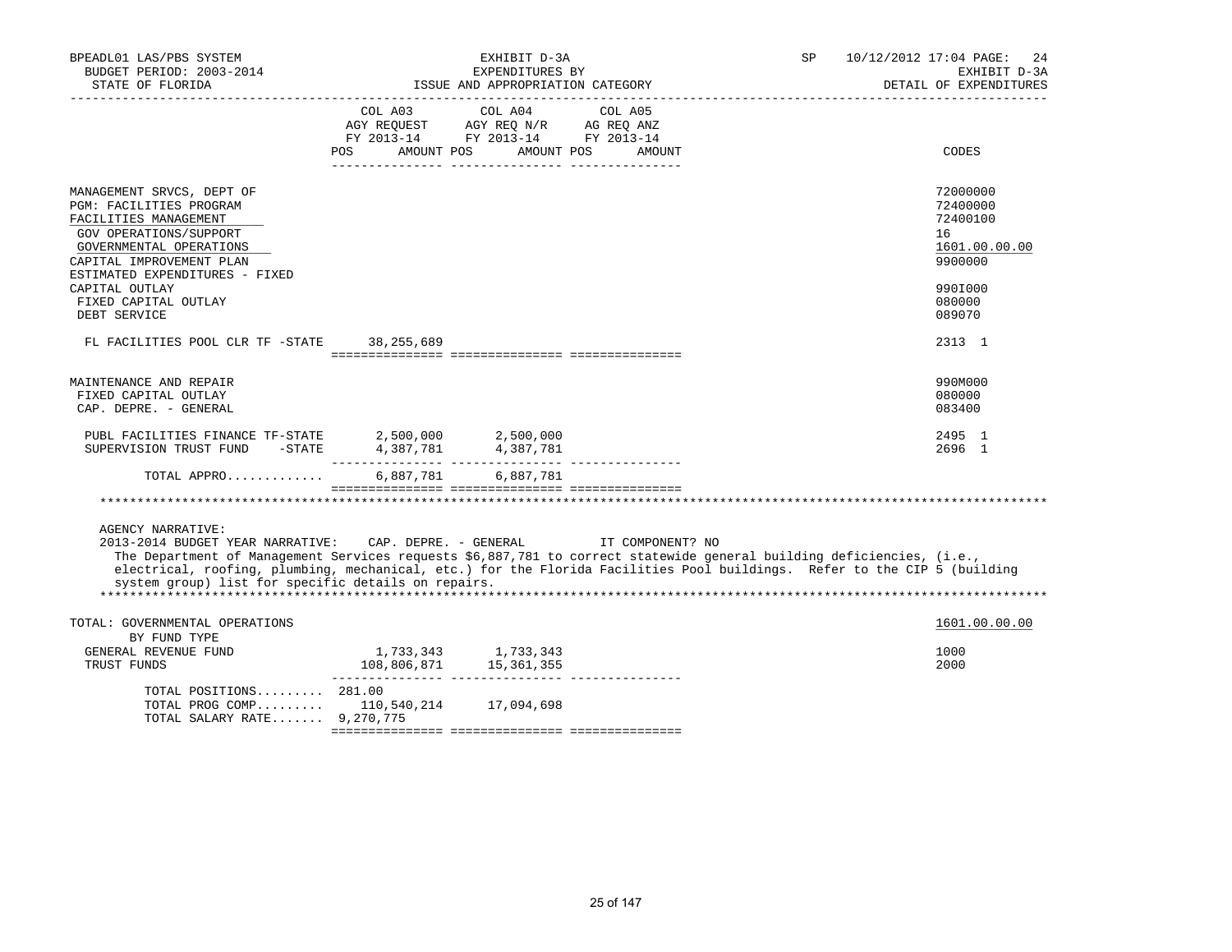| BPEADL01 LAS/PBS SYSTEM<br>BUDGET PERIOD: 2003-2014<br>STATE OF FLORIDA                                                                                                                                                                   | EXHIBIT D-3A<br>EXPENDITURES BY<br>ISSUE AND APPROPRIATION CATEGORY                                                                      | 10/12/2012 17:04 PAGE: 25<br>SP and the set of the set of the set of the set of the set of the set of the set of the set of the set of the set of the set of the set of the set of the set of the set of the set of the set of the set of the set of the se<br>EXHIBIT D-3A<br>DETAIL OF EXPENDITURES |
|-------------------------------------------------------------------------------------------------------------------------------------------------------------------------------------------------------------------------------------------|------------------------------------------------------------------------------------------------------------------------------------------|-------------------------------------------------------------------------------------------------------------------------------------------------------------------------------------------------------------------------------------------------------------------------------------------------------|
|                                                                                                                                                                                                                                           | COL A03 COL A04 COL A05<br>AGY REQUEST AGY REQ N/R AG REQ ANZ<br>FY 2013-14 FY 2013-14 FY 2013-14<br>POS<br>AMOUNT POS AMOUNT POS AMOUNT | CODES                                                                                                                                                                                                                                                                                                 |
| MANAGEMENT SRVCS, DEPT OF<br>PGM: FACILITIES PROGRAM<br>BUILDING CONSTRUCTION<br>GOV OPERATIONS/SUPPORT<br>GOVERNMENTAL OPERATIONS<br>ESTIMATED EXPENDITURES<br>ESTIMATED EXPENDITURES - OPERATIONS<br>SALARY RATE<br>SALARY RATE 528,835 |                                                                                                                                          | 72000000<br>72400000<br>72400200<br>16<br>1601.00.00.00<br>1000000<br>1001000<br>000000                                                                                                                                                                                                               |
| SALARIES AND BENEFITS                                                                                                                                                                                                                     |                                                                                                                                          | 010000                                                                                                                                                                                                                                                                                                |
| ARCHITECTS INCIDENTAL TF -STATE 707,960                                                                                                                                                                                                   | 10.00                                                                                                                                    | 2033 1                                                                                                                                                                                                                                                                                                |
| <b>EXPENSES</b>                                                                                                                                                                                                                           |                                                                                                                                          | 040000                                                                                                                                                                                                                                                                                                |
| ARCHITECTS INCIDENTAL TF -STATE 120,557                                                                                                                                                                                                   |                                                                                                                                          | 2033 1                                                                                                                                                                                                                                                                                                |
| SPECIAL CATEGORIES<br>CONTRACTED SERVICES                                                                                                                                                                                                 |                                                                                                                                          | 100000<br>100777                                                                                                                                                                                                                                                                                      |
| ARCHITECTS INCIDENTAL TF -STATE 46,341                                                                                                                                                                                                    |                                                                                                                                          | 2033 1                                                                                                                                                                                                                                                                                                |
| RISK MANAGEMENT INSURANCE                                                                                                                                                                                                                 |                                                                                                                                          | 103241                                                                                                                                                                                                                                                                                                |
| ARCHITECTS INCIDENTAL TF -STATE 6,062                                                                                                                                                                                                     |                                                                                                                                          | 2033 1                                                                                                                                                                                                                                                                                                |
| LEASE/PURCHASE/EQUIPMENT                                                                                                                                                                                                                  |                                                                                                                                          | 105281                                                                                                                                                                                                                                                                                                |
| ARCHITECTS INCIDENTAL TF -STATE                                                                                                                                                                                                           | 1,490                                                                                                                                    | 2033 1                                                                                                                                                                                                                                                                                                |
| TR/DMS/HR SVCS/STW CONTRCT                                                                                                                                                                                                                |                                                                                                                                          | 107040                                                                                                                                                                                                                                                                                                |
| ARCHITECTS INCIDENTAL TF -STATE                                                                                                                                                                                                           | 3,353                                                                                                                                    | 2033 1                                                                                                                                                                                                                                                                                                |
| DATA PROCESSING SERVICES<br>SOUTHWOOD SRC                                                                                                                                                                                                 |                                                                                                                                          | 210000<br>210021                                                                                                                                                                                                                                                                                      |
| ARCHITECTS INCIDENTAL TF -STATE                                                                                                                                                                                                           | 5,789                                                                                                                                    | 2033 1                                                                                                                                                                                                                                                                                                |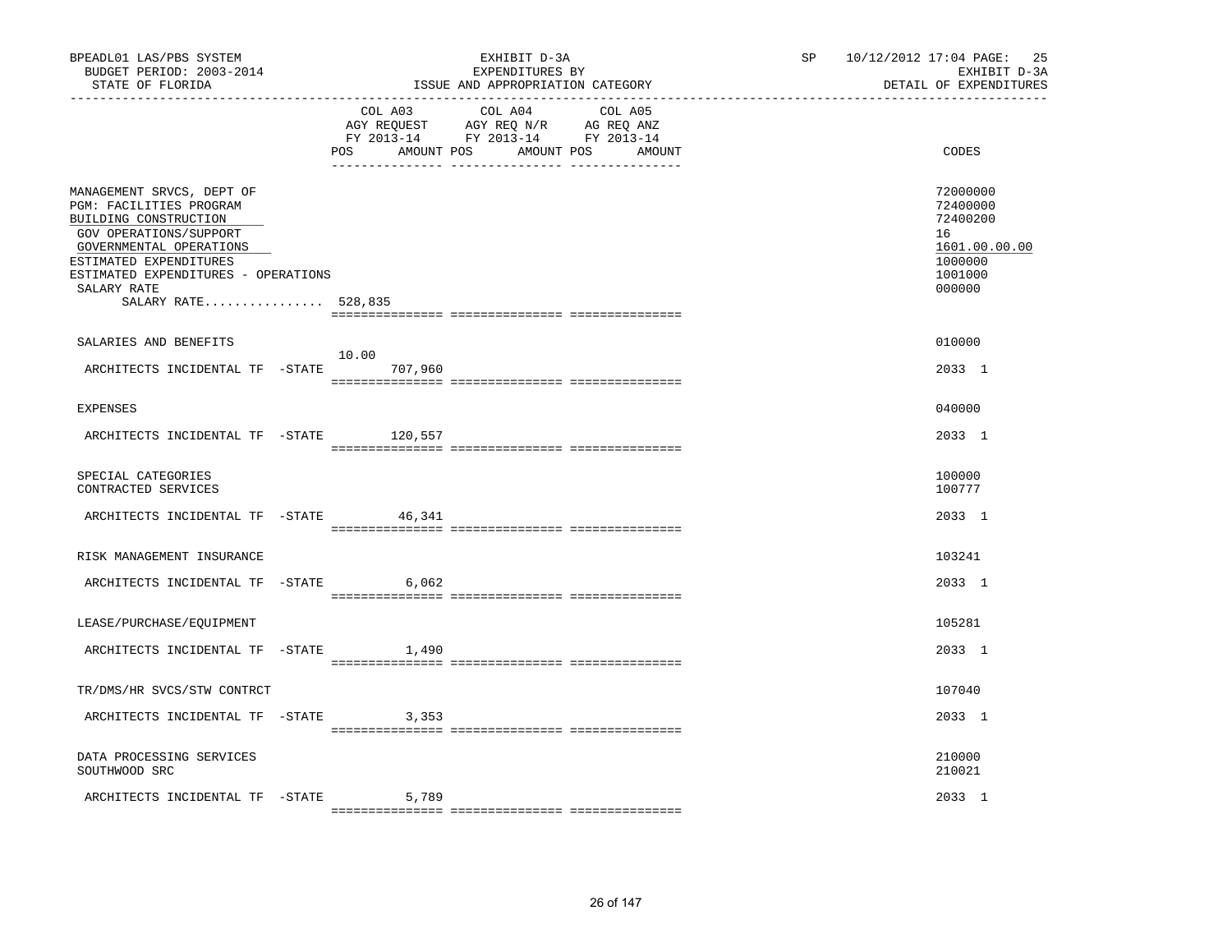| BPEADL01 LAS/PBS SYSTEM<br>BUDGET PERIOD: 2003-2014<br>STATE OF FLORIDA                                                                                                                             |       | EXHIBIT D-3A<br>EXPENDITURES BY<br>ISSUE AND APPROPRIATION CATEGORY                                                                                                                                                                                                                                    | 10/12/2012 17:04 PAGE:<br>SP <sub>2</sub><br>EXHIBIT D-3A<br>DETAIL OF EXPENDITURES | -26 |
|-----------------------------------------------------------------------------------------------------------------------------------------------------------------------------------------------------|-------|--------------------------------------------------------------------------------------------------------------------------------------------------------------------------------------------------------------------------------------------------------------------------------------------------------|-------------------------------------------------------------------------------------|-----|
|                                                                                                                                                                                                     | POS   | COL A03 COL A04<br>COL A05<br>$\begin{tabular}{lllllll} AGY & \texttt{REQUEST} & \texttt{AGY} & \texttt{REG} & \texttt{N/R} & \texttt{AG} & \texttt{REQ} & \texttt{ANZ} \end{tabular}$<br>FY 2013-14 FY 2013-14 FY 2013-14<br>AMOUNT POS AMOUNT POS<br>AMOUNT<br>_____ ________________ ______________ | CODES                                                                               |     |
| MANAGEMENT SRVCS, DEPT OF<br>PGM: FACILITIES PROGRAM<br>BUILDING CONSTRUCTION<br>GOV OPERATIONS/SUPPORT<br>GOVERNMENTAL OPERATIONS<br>ESTIMATED EXPENDITURES<br>ESTIMATED EXPENDITURES - OPERATIONS |       |                                                                                                                                                                                                                                                                                                        | 72000000<br>72400000<br>72400200<br>16<br>1601.00.00.00<br>1000000<br>1001000       |     |
| TOTAL: ESTIMATED EXPENDITURES - OPERATIONS<br>TOTAL POSITIONS 10.00<br>TOTAL ISSUE 891,552<br>TOTAL SALARY RATE 528,835                                                                             |       |                                                                                                                                                                                                                                                                                                        | 1001000                                                                             |     |
| CASUALTY INSURANCE PREMIUM<br>ADJUSTMENT<br>SPECIAL CATEGORIES<br>RISK MANAGEMENT INSURANCE<br>ARCHITECTS INCIDENTAL TF -STATE 9,810                                                                |       |                                                                                                                                                                                                                                                                                                        | 1001090<br>100000<br>103241<br>2033 1                                               |     |
|                                                                                                                                                                                                     |       |                                                                                                                                                                                                                                                                                                        |                                                                                     |     |
| FLORIDA RETIREMENT SYSTEM<br>CONTRIBUTION ADJUSTMENT FOR<br>FISCAL YEAR 2012-2013<br>SALARIES AND BENEFITS                                                                                          |       |                                                                                                                                                                                                                                                                                                        | 1001240<br>010000                                                                   |     |
| ARCHITECTS INCIDENTAL TF -STATE 2,340                                                                                                                                                               |       |                                                                                                                                                                                                                                                                                                        | 2033 1                                                                              |     |
| DATA PROCESSING SERVICES<br>SOUTHWOOD SRC                                                                                                                                                           |       |                                                                                                                                                                                                                                                                                                        | 210000<br>210021                                                                    |     |
| ARCHITECTS INCIDENTAL TF -STATE                                                                                                                                                                     | 3     |                                                                                                                                                                                                                                                                                                        | 2033 1                                                                              |     |
| TOTAL: FLORIDA RETIREMENT SYSTEM<br>CONTRIBUTION ADJUSTMENT FOR<br>FISCAL YEAR 2012-2013                                                                                                            |       |                                                                                                                                                                                                                                                                                                        | 1001240                                                                             |     |
| TOTAL ISSUE                                                                                                                                                                                         | 2,343 |                                                                                                                                                                                                                                                                                                        |                                                                                     |     |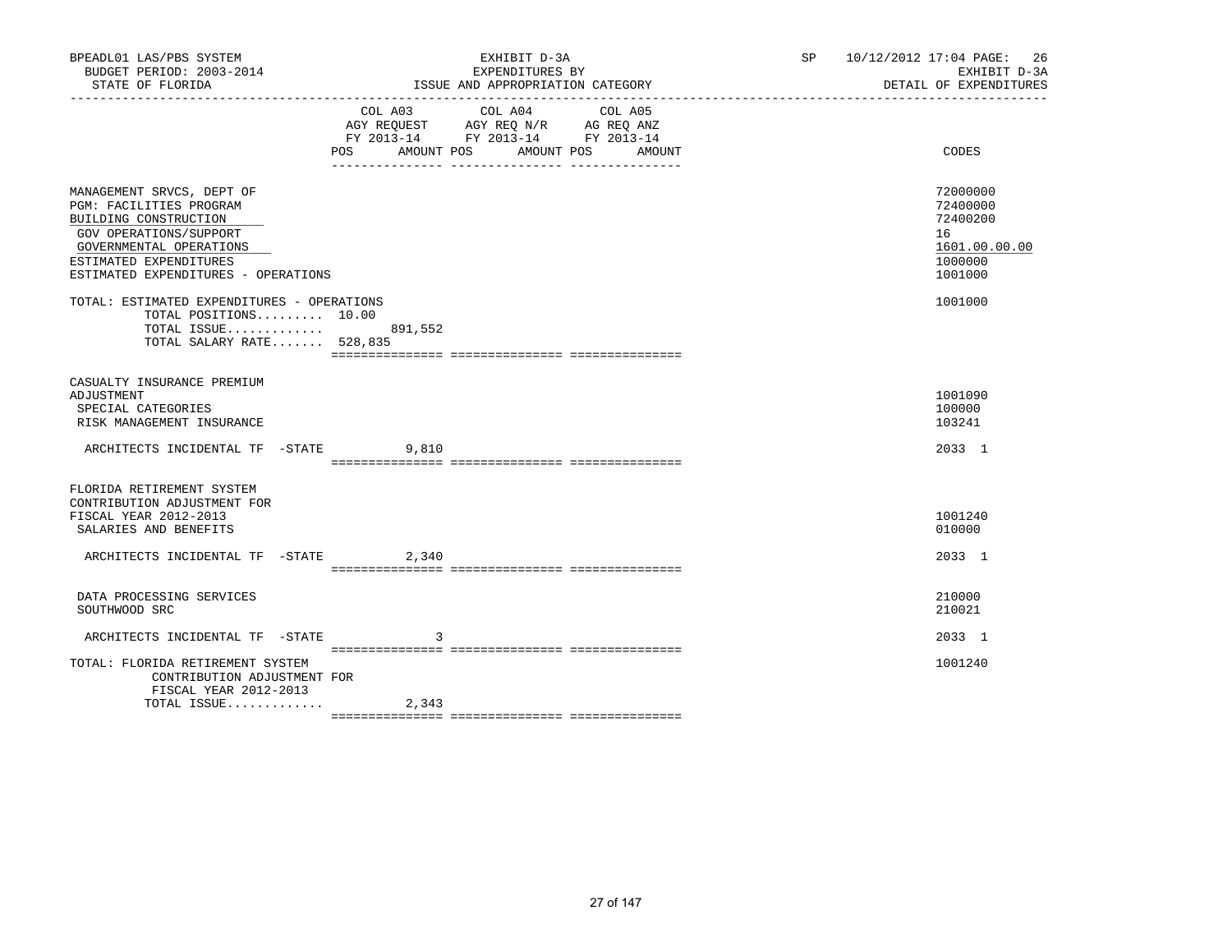| BPEADL01 LAS/PBS SYSTEM<br>BUDGET PERIOD: 2003-2014<br>STATE OF FLORIDA                                                                                                                    |        | EXHIBIT D-3A<br>EXPENDITURES BY<br>ISSUE AND APPROPRIATION CATEGORY                                                                   | SP | 10/12/2012 17:04 PAGE: 27<br>EXHIBIT D-3A<br>DETAIL OF EXPENDITURES |
|--------------------------------------------------------------------------------------------------------------------------------------------------------------------------------------------|--------|---------------------------------------------------------------------------------------------------------------------------------------|----|---------------------------------------------------------------------|
|                                                                                                                                                                                            |        | COL A03 COL A04 COL A05<br>AGY REQUEST AGY REQ N/R AG REQ ANZ<br>FY 2013-14 FY 2013-14 FY 2013-14<br>POS AMOUNT POS AMOUNT POS AMOUNT |    | CODES                                                               |
|                                                                                                                                                                                            |        |                                                                                                                                       |    |                                                                     |
| MANAGEMENT SRVCS, DEPT OF<br>PGM: FACILITIES PROGRAM<br>BUILDING CONSTRUCTION<br>GOV OPERATIONS/SUPPORT<br>GOVERNMENTAL OPERATIONS<br>ESTIMATED EXPENDITURES<br>ADJUSTMENT TO STATE HEALTH |        |                                                                                                                                       |    | 72000000<br>72400000<br>72400200<br>16<br>1601.00.00.00<br>1000000  |
| INSURANCE PREMIUM CONTRIBUTION -<br>FISCAL YEAR 2012-13<br>SALARIES AND BENEFITS                                                                                                           |        |                                                                                                                                       |    | 1001830<br>010000                                                   |
| ARCHITECTS INCIDENTAL TF -STATE 1,192                                                                                                                                                      |        |                                                                                                                                       |    | 2033 1                                                              |
| DATA PROCESSING SERVICES<br>SOUTHWOOD SRC                                                                                                                                                  |        |                                                                                                                                       |    | 210000<br>210021                                                    |
| ARCHITECTS INCIDENTAL TF -STATE                                                                                                                                                            | 3      |                                                                                                                                       |    | 2033 1                                                              |
| TOTAL: ADJUSTMENT TO STATE HEALTH<br>INSURANCE PREMIUM CONTRIBUTION -<br>FISCAL YEAR 2012-13<br>TOTAL ISSUE $1,195$                                                                        |        |                                                                                                                                       |    | 1001830                                                             |
|                                                                                                                                                                                            |        |                                                                                                                                       |    |                                                                     |
| REALLOCATION OF HUMAN RESOURCES<br>OUTSOURCING<br>SPECIAL CATEGORIES<br>TR/DMS/HR SVCS/STW CONTRCT                                                                                         |        |                                                                                                                                       |    | 1005900<br>100000<br>107040                                         |
| ARCHITECTS INCIDENTAL TF -STATE                                                                                                                                                            | 6      |                                                                                                                                       |    | 2033 1                                                              |
| ADJUSTMENTS TO CURRENT YEAR                                                                                                                                                                |        |                                                                                                                                       |    |                                                                     |
| ESTIMATED EXPENDITURES<br>REALIGNMENT OF LEASE OR LEASE                                                                                                                                    |        |                                                                                                                                       |    | 1600000                                                             |
| PURCHASE EQUIPMENT - DEDUCT<br>EXPENSES                                                                                                                                                    |        |                                                                                                                                       |    | 160M060<br>040000                                                   |
| ARCHITECTS INCIDENTAL TF -STATE                                                                                                                                                            | $123-$ |                                                                                                                                       |    | 2033 1                                                              |
|                                                                                                                                                                                            |        |                                                                                                                                       |    |                                                                     |
| AGENCY ISSUE NARRATIVE:<br>2013-2014 BUDGET YEAR NARRATIVE:                                                                                                                                |        | IT COMPONENT? NO                                                                                                                      |    |                                                                     |

 The Department of Management Services requests an across the board realignment of \$21,200 from the Expenses appropriation category to the Lease or Lease-Purchase of Equipment appropriation category as directed in Chapter 2011-45, Laws of Florida. Chapter 2011-45, Laws of Florida, directs that the new category be used to fund the lease or lease-purchase of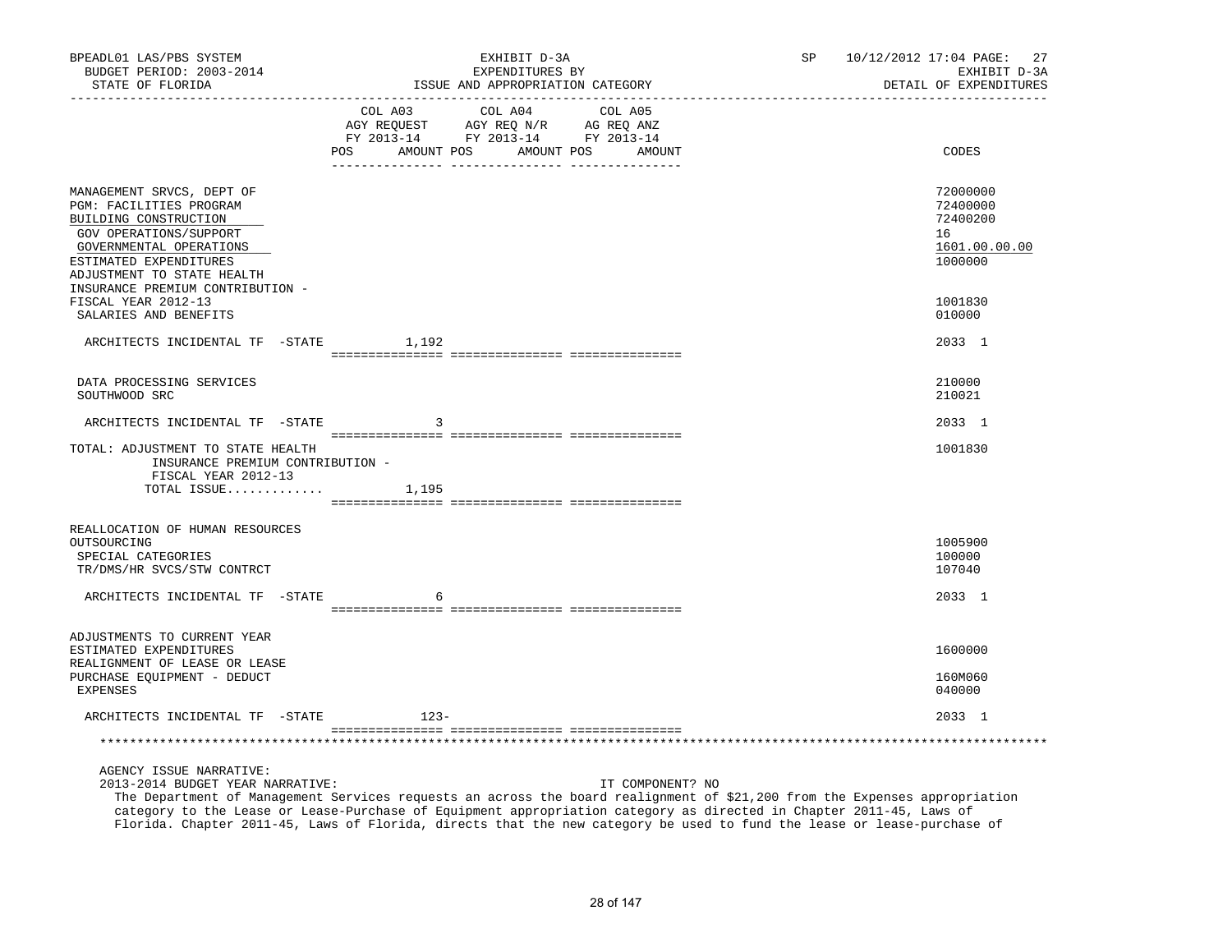| BPEADL01 LAS/PBS SYSTEM<br>BUDGET PERIOD: 2003-2014<br>STATE OF FLORIDA                                                                                                                                                                           | EXHIBIT D-3A<br>EXPENDITURES BY                                                                                                                                                                                                                      |                                                                             |                  |  | 10/12/2012 17:04 PAGE:<br>28<br>EXHIBIT D-3A<br>DETAIL OF EXPENDITURES |
|---------------------------------------------------------------------------------------------------------------------------------------------------------------------------------------------------------------------------------------------------|------------------------------------------------------------------------------------------------------------------------------------------------------------------------------------------------------------------------------------------------------|-----------------------------------------------------------------------------|------------------|--|------------------------------------------------------------------------|
|                                                                                                                                                                                                                                                   |                                                                                                                                                                                                                                                      |                                                                             |                  |  |                                                                        |
|                                                                                                                                                                                                                                                   | COL A03 COL A04                                                                                                                                                                                                                                      |                                                                             | COL A05          |  |                                                                        |
|                                                                                                                                                                                                                                                   | $\begin{tabular}{lllllll} \bf AGY \,\, &\bf REQUEST \,\, &\bf AGY \,\, &\bf REQ \,\, &\bf N/R \,\, &\bf AG \,\, &\bf REQ \,\, &\bf ANZ \,\, \\ \bf FY \,\, &\bf 2013-14 \,\, &\bf FY \,\, &\bf 2013-14 \,\, &\bf FY \,\, &\bf 2013-14 \end{tabular}$ |                                                                             |                  |  |                                                                        |
|                                                                                                                                                                                                                                                   | POS AMOUNT POS AMOUNT POS AMOUNT                                                                                                                                                                                                                     |                                                                             |                  |  | CODES                                                                  |
|                                                                                                                                                                                                                                                   |                                                                                                                                                                                                                                                      |                                                                             |                  |  |                                                                        |
| MANAGEMENT SRVCS, DEPT OF<br>PGM: FACILITIES PROGRAM                                                                                                                                                                                              |                                                                                                                                                                                                                                                      |                                                                             |                  |  | 72000000<br>72400000                                                   |
| BUILDING CONSTRUCTION                                                                                                                                                                                                                             |                                                                                                                                                                                                                                                      |                                                                             |                  |  | 72400200                                                               |
| GOV OPERATIONS/SUPPORT                                                                                                                                                                                                                            |                                                                                                                                                                                                                                                      |                                                                             |                  |  | 16                                                                     |
| GOVERNMENTAL OPERATIONS                                                                                                                                                                                                                           |                                                                                                                                                                                                                                                      |                                                                             |                  |  | 1601.00.00.00                                                          |
| ADJUSTMENTS TO CURRENT YEAR                                                                                                                                                                                                                       |                                                                                                                                                                                                                                                      |                                                                             |                  |  |                                                                        |
| ESTIMATED EXPENDITURES                                                                                                                                                                                                                            |                                                                                                                                                                                                                                                      |                                                                             |                  |  | 1600000                                                                |
| REALIGNMENT OF LEASE OR LEASE                                                                                                                                                                                                                     |                                                                                                                                                                                                                                                      |                                                                             |                  |  |                                                                        |
| PURCHASE EQUIPMENT - DEDUCT                                                                                                                                                                                                                       |                                                                                                                                                                                                                                                      |                                                                             |                  |  | 160M060                                                                |
| equipment, fixtures, and other tangible personal property.                                                                                                                                                                                        |                                                                                                                                                                                                                                                      |                                                                             |                  |  |                                                                        |
| This issue along with 160M070 will have a net zero impact to the following programs:                                                                                                                                                              |                                                                                                                                                                                                                                                      |                                                                             |                  |  |                                                                        |
| Program Area:                                                                                                                                                                                                                                     | Amount                                                                                                                                                                                                                                               | Fund                                                                        |                  |  |                                                                        |
| Administration                                                                                                                                                                                                                                    | \$2,792                                                                                                                                                                                                                                              | 2021                                                                        |                  |  |                                                                        |
| Facilities Mgmt.                                                                                                                                                                                                                                  | \$8,943                                                                                                                                                                                                                                              | 2696                                                                        |                  |  |                                                                        |
| Building Construction                                                                                                                                                                                                                             | \$123<br>\$100                                                                                                                                                                                                                                       | 2033                                                                        |                  |  |                                                                        |
| Motor Vehicles and Watercraft Mgmt.<br>Purchasing Oversight                                                                                                                                                                                       | \$781                                                                                                                                                                                                                                                | 2510<br>2510                                                                |                  |  |                                                                        |
| Private Prison Monitoring                                                                                                                                                                                                                         | \$100                                                                                                                                                                                                                                                | 1000                                                                        |                  |  |                                                                        |
| Insurance Benefits Administration                                                                                                                                                                                                                 | \$166                                                                                                                                                                                                                                                | $\begin{array}{r} 1000 \\ 2668 \\ 2510 \\ 2532 \\ 2678 \\ 2678 \end{array}$ |                  |  |                                                                        |
| Retirement                                                                                                                                                                                                                                        | \$3,400                                                                                                                                                                                                                                              |                                                                             |                  |  |                                                                        |
| Retirement                                                                                                                                                                                                                                        | \$910                                                                                                                                                                                                                                                |                                                                             |                  |  |                                                                        |
| State Personnel Policy Administration                                                                                                                                                                                                             | \$1,691                                                                                                                                                                                                                                              |                                                                             |                  |  |                                                                        |
| People First                                                                                                                                                                                                                                      | \$1,860                                                                                                                                                                                                                                              |                                                                             |                  |  |                                                                        |
| Telecommunication                                                                                                                                                                                                                                 | \$334                                                                                                                                                                                                                                                | 2344                                                                        |                  |  |                                                                        |
|                                                                                                                                                                                                                                                   | Total: \$21,200                                                                                                                                                                                                                                      |                                                                             |                  |  |                                                                        |
|                                                                                                                                                                                                                                                   | <b>EEEEEEEE</b>                                                                                                                                                                                                                                      |                                                                             |                  |  |                                                                        |
|                                                                                                                                                                                                                                                   |                                                                                                                                                                                                                                                      |                                                                             |                  |  |                                                                        |
| REALIGNMENT OF LEASE OR LEASE                                                                                                                                                                                                                     |                                                                                                                                                                                                                                                      |                                                                             |                  |  |                                                                        |
| PURCHASE OF EQUIPMENT - ADD                                                                                                                                                                                                                       |                                                                                                                                                                                                                                                      |                                                                             |                  |  | 160M070                                                                |
| SPECIAL CATEGORIES                                                                                                                                                                                                                                |                                                                                                                                                                                                                                                      |                                                                             |                  |  | 100000                                                                 |
| LEASE/PURCHASE/EQUIPMENT                                                                                                                                                                                                                          |                                                                                                                                                                                                                                                      |                                                                             |                  |  | 105281                                                                 |
| ARCHITECTS INCIDENTAL TF -STATE                                                                                                                                                                                                                   | 123                                                                                                                                                                                                                                                  |                                                                             |                  |  | 2033 1                                                                 |
|                                                                                                                                                                                                                                                   |                                                                                                                                                                                                                                                      |                                                                             |                  |  |                                                                        |
| AGENCY ISSUE NARRATIVE:                                                                                                                                                                                                                           |                                                                                                                                                                                                                                                      |                                                                             |                  |  |                                                                        |
| 2013-2014 BUDGET YEAR NARRATIVE:                                                                                                                                                                                                                  |                                                                                                                                                                                                                                                      |                                                                             | IT COMPONENT? NO |  |                                                                        |
| The Department of Management Services requests an across the board realignment of \$21,200 from the Expenses appropriation<br>category to the Lease or Lease-Purchase of Equipment appropriation category as directed in Chapter 2011-45, Laws of |                                                                                                                                                                                                                                                      |                                                                             |                  |  |                                                                        |
| Florida. Chapter 2011-45, Laws of Florida, directs that the new category be used to fund the lease or lease-purchase of                                                                                                                           |                                                                                                                                                                                                                                                      |                                                                             |                  |  |                                                                        |

equipment, fixtures, and other tangible personal property.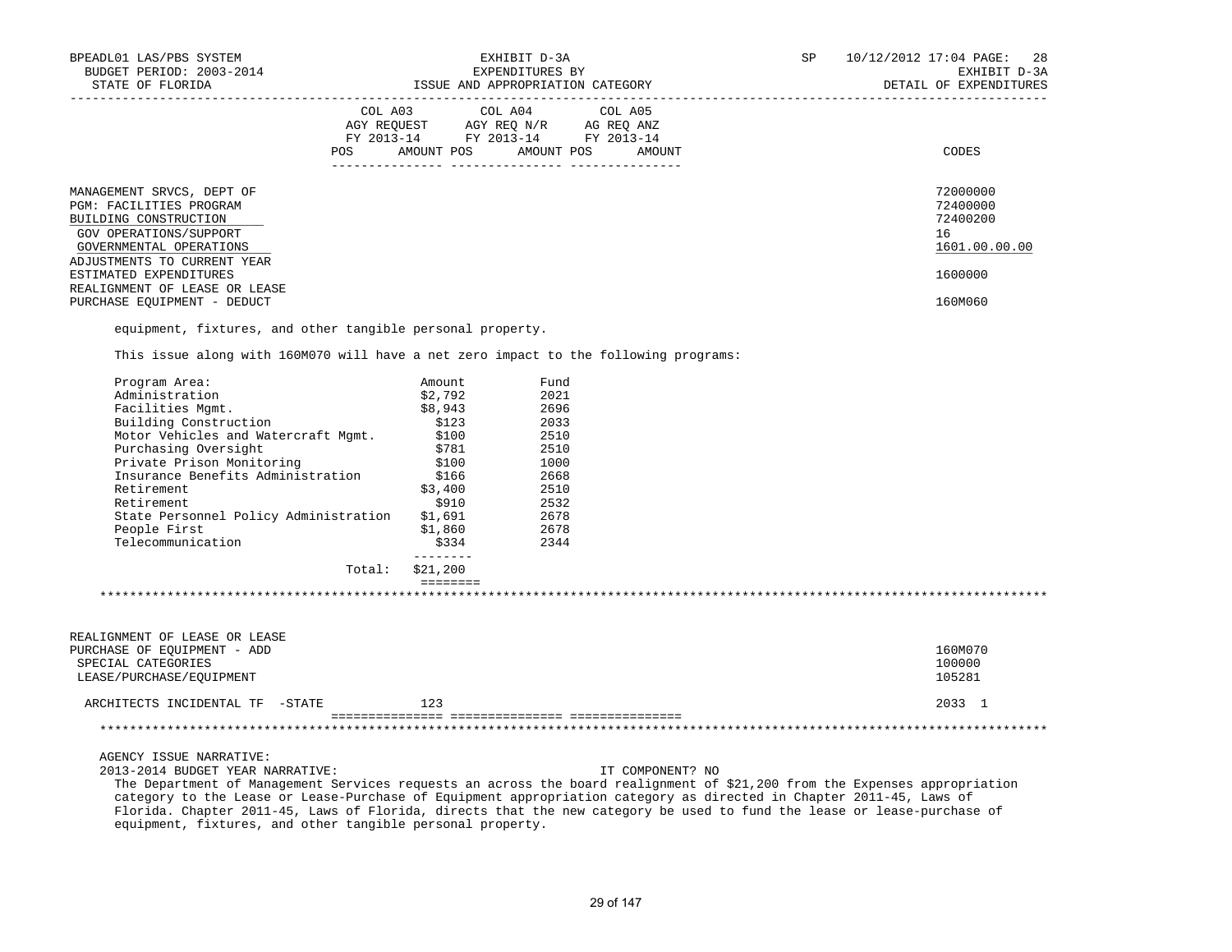| BPEADL01 LAS/PBS SYSTEM<br>BUDGET PERIOD: 2003-2014<br>STATE OF FLORIDA                                                                   | EXHIBIT D-3A<br>EXPENDITURES BY<br>ISSUE AND APPROPRIATION CATEGORY                                                                         | SP<br>10/12/2012 17:04 PAGE:<br>29<br>EXHIBIT D-3A<br>DETAIL OF EXPENDITURES |
|-------------------------------------------------------------------------------------------------------------------------------------------|---------------------------------------------------------------------------------------------------------------------------------------------|------------------------------------------------------------------------------|
|                                                                                                                                           | COL A03 COL A04 COL A05<br>AGY REOUEST AGY REO N/R AG REO ANZ<br>FY 2013-14 FY 2013-14 FY 2013-14<br>AMOUNT POS AMOUNT POS<br>POS<br>AMOUNT | CODES                                                                        |
| MANAGEMENT SRVCS, DEPT OF<br><b>PGM: FACILITIES PROGRAM</b><br>BUILDING CONSTRUCTION<br>GOV OPERATIONS/SUPPORT<br>GOVERNMENTAL OPERATIONS |                                                                                                                                             | 72000000<br>72400000<br>72400200<br>16<br>1601.00.00.00                      |
| ADJUSTMENTS TO CURRENT YEAR<br>ESTIMATED EXPENDITURES<br>REALIGNMENT OF LEASE OR LEASE<br>PURCHASE OF EOUIPMENT - ADD                     |                                                                                                                                             | 1600000<br>160M070                                                           |

This issue along with 160M070 will have a net zero impact to the following programs:

| Program Area:                         | Amount   | Fund |  |
|---------------------------------------|----------|------|--|
| Administration                        | \$2.792  | 2021 |  |
| Facilities Mqmt.                      | \$8,943  | 2696 |  |
| Building Construction                 | \$123    | 2033 |  |
| Motor Vehicles and Watercraft Mqmt.   | \$100    | 2510 |  |
| Purchasing Oversight                  | \$781    | 2510 |  |
| Private Prison Monitoring             | \$100    | 1000 |  |
| Insurance Benefits Administration     | \$166    | 2668 |  |
| Retirement                            | \$3,400  | 2510 |  |
| Retirement                            | \$910    | 2532 |  |
| State Personnel Policy Administration | \$1,691  | 2678 |  |
| People First                          | \$1,860  | 2678 |  |
| Telecommunication                     | \$334    | 2344 |  |
| Total:                                | \$21,200 |      |  |
|                                       |          |      |  |

| ANNUALIZATION OF ADMINISTERED                                   |        |       |         |
|-----------------------------------------------------------------|--------|-------|---------|
| FUNDS APPROPRIATIONS                                            |        |       | 26A0000 |
| STATE HEALTH INSURANCE ADJUSTMENT<br>FOR FY 2012-13 - 10 MONTHS |        |       |         |
| ANNUALIZATION                                                   |        |       | 26A1830 |
| SALARIES AND BENEFITS                                           |        |       | 010000  |
| ARCHITECTS INCIDENTAL TF                                        | -STATE | 5,960 | 2033 1  |
|                                                                 |        |       |         |
| DATA PROCESSING SERVICES                                        |        |       | 210000  |
| SOUTHWOOD SRC                                                   |        |       | 210021  |
| ARCHITECTS INCIDENTAL TF                                        | -STATE | 15    | 2033 1  |
|                                                                 |        |       |         |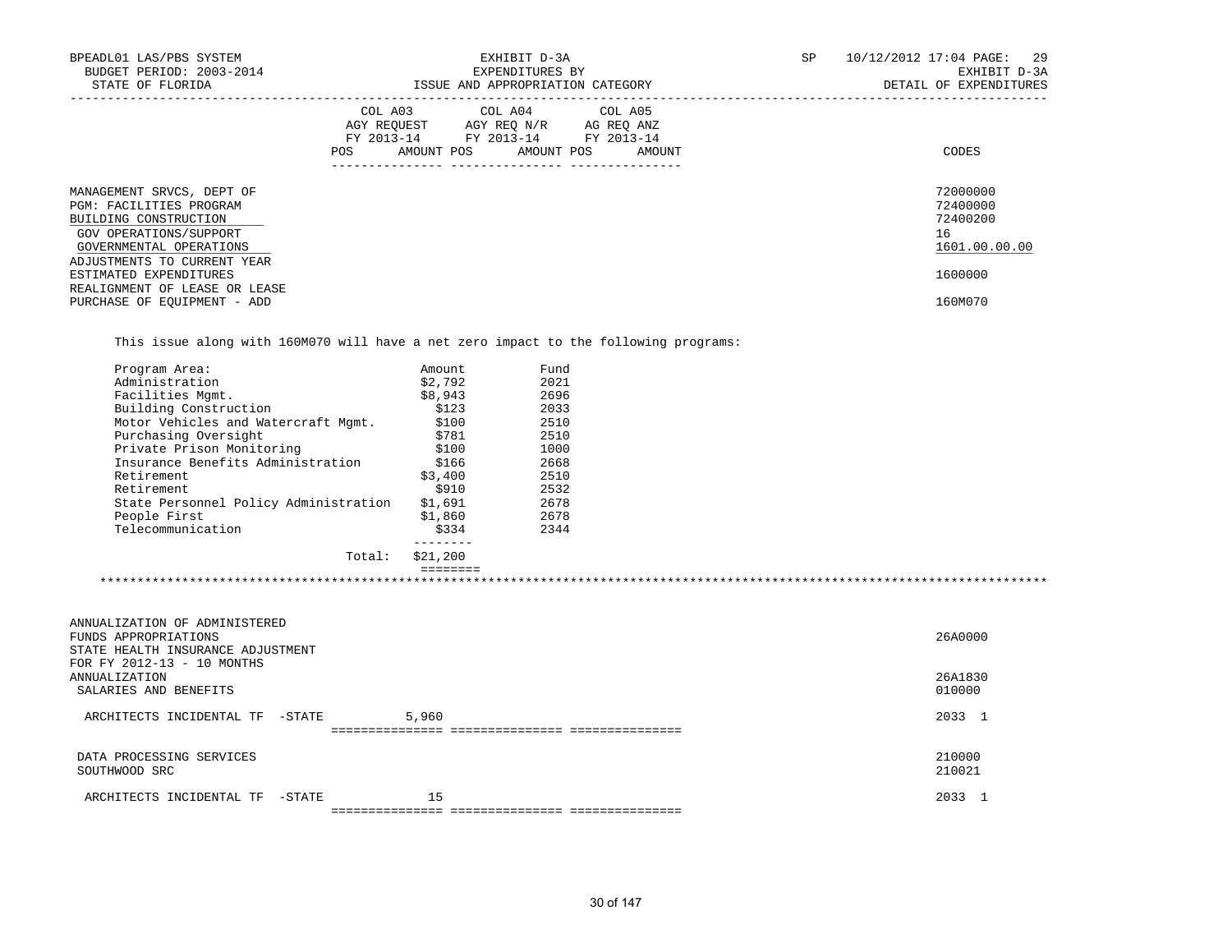| BPEADL01 LAS/PBS SYSTEM<br>BUDGET PERIOD: 2003-2014<br>STATE OF FLORIDA                                                                                                                                                                                                                       |                                                                        | EXHIBIT D-3A<br>EXPENDITURES BY<br>ISSUE AND APPROPRIATION CATEGORY | SP | 10/12/2012 17:04 PAGE: 30<br>EXHIBIT D-3A<br>DETAIL OF EXPENDITURES           |
|-----------------------------------------------------------------------------------------------------------------------------------------------------------------------------------------------------------------------------------------------------------------------------------------------|------------------------------------------------------------------------|---------------------------------------------------------------------|----|-------------------------------------------------------------------------------|
|                                                                                                                                                                                                                                                                                               | AGY REQUEST AGY REQ N/R AG REQ ANZ<br>FY 2013-14 FY 2013-14 FY 2013-14 | COL A03 COL A04 COL A05<br>POS AMOUNT POS AMOUNT POS AMOUNT         |    | CODES                                                                         |
| MANAGEMENT SRVCS, DEPT OF<br><b>PGM: FACILITIES PROGRAM</b><br>BUILDING CONSTRUCTION<br>GOV OPERATIONS/SUPPORT<br>GOVERNMENTAL OPERATIONS<br>ANNUALIZATION OF ADMINISTERED<br>FUNDS APPROPRIATIONS<br>STATE HEALTH INSURANCE ADJUSTMENT<br>FOR FY 2012-13 - 10 MONTHS<br><b>ANNUALIZATION</b> |                                                                        |                                                                     |    | 72000000<br>72400000<br>72400200<br>16<br>1601.00.00.00<br>26A0000<br>26A1830 |
| TOTAL: STATE HEALTH INSURANCE ADJUSTMENT<br>FOR FY 2012-13 - 10 MONTHS<br>ANNUALIZATION<br>TOTAL ISSUE                                                                                                                                                                                        | 5,975                                                                  |                                                                     |    | 26A1830                                                                       |
| TOTAL: GOVERNMENTAL OPERATIONS<br>BY FUND TYPE                                                                                                                                                                                                                                                | 10.00                                                                  |                                                                     |    | 1601.00.00.00                                                                 |
| TRUST FUNDS<br>SALARY RATE 528,835                                                                                                                                                                                                                                                            | 910,881                                                                |                                                                     |    | 2000                                                                          |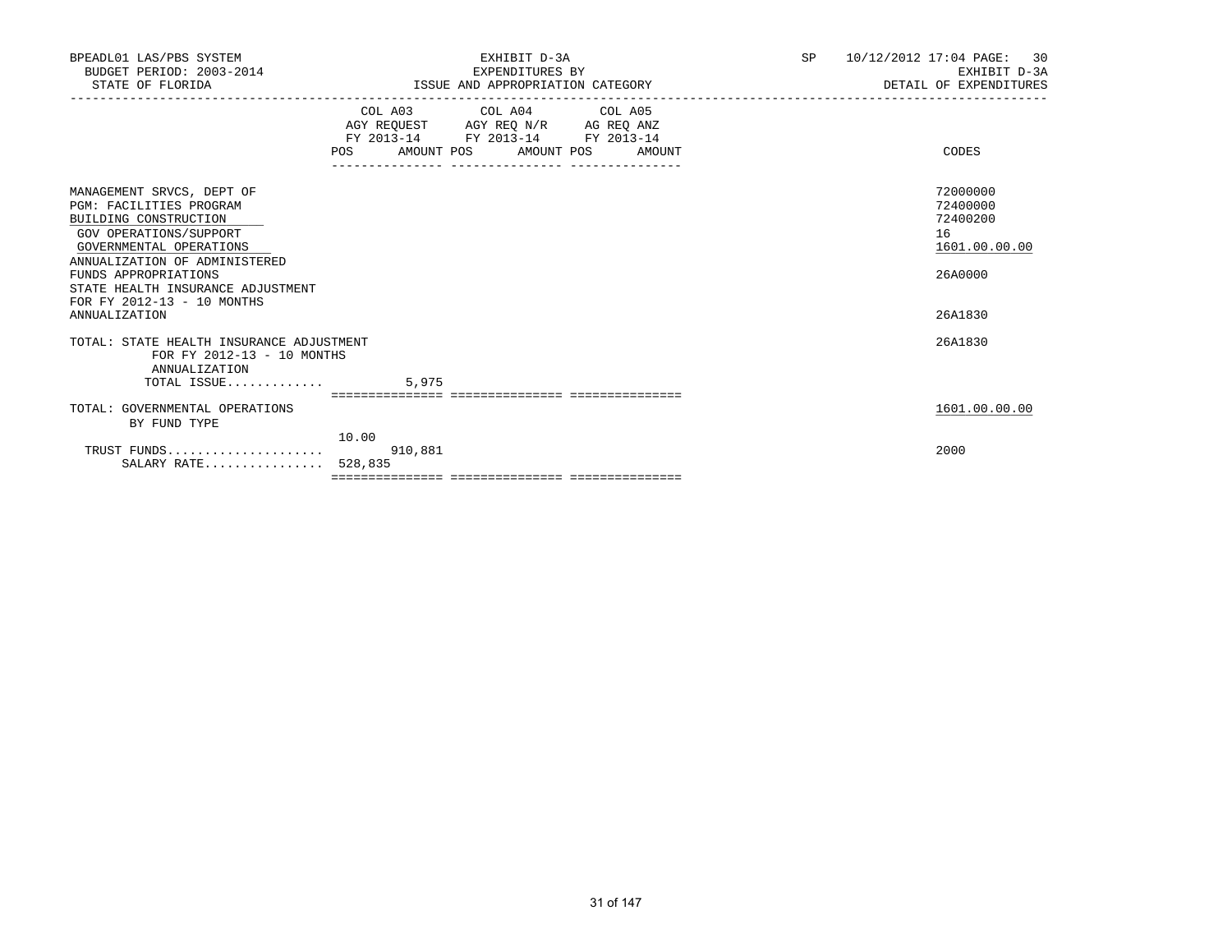| BPEADL01 LAS/PBS SYSTEM<br>BUDGET PERIOD: 2003-2014<br>STATE OF FLORIDA                                                                                                                                                                  |                 | EXHIBIT D-3A<br>EXPENDITURES BY<br>ISSUE AND APPROPRIATION CATEGORY                                                               | SP <sub>2</sub> | 10/12/2012 17:04 PAGE: 31<br>EXHIBIT D-3A<br>DETAIL OF EXPENDITURES                     |
|------------------------------------------------------------------------------------------------------------------------------------------------------------------------------------------------------------------------------------------|-----------------|-----------------------------------------------------------------------------------------------------------------------------------|-----------------|-----------------------------------------------------------------------------------------|
|                                                                                                                                                                                                                                          | POS             | COL A03 COL A04 COL A05<br>AGY REQUEST AGY REQ N/R AG REQ ANZ<br>FY 2013-14 FY 2013-14 FY 2013-14<br>AMOUNT POS AMOUNT POS AMOUNT |                 | CODES                                                                                   |
| MANAGEMENT SRVCS, DEPT OF<br>PGM: SUPPORT PROGRAM<br>FEDERAL PROPERTY ASSIST<br>GOV OPERATIONS/SUPPORT<br>GOVERNMENTAL OPERATIONS<br>ESTIMATED EXPENDITURES<br>ESTIMATED EXPENDITURES - OPERATIONS<br>SALARY RATE<br>SALARY RATE 141,876 |                 |                                                                                                                                   |                 | 72000000<br>72600000<br>72600200<br>16<br>1601.00.00.00<br>1000000<br>1001000<br>000000 |
| SALARIES AND BENEFITS                                                                                                                                                                                                                    |                 |                                                                                                                                   |                 | 010000                                                                                  |
| SURPLUS PROPERTY REVOLV TF-STATE                                                                                                                                                                                                         | 5.00<br>230,821 |                                                                                                                                   |                 | 2699 1                                                                                  |
| EXPENSES                                                                                                                                                                                                                                 |                 |                                                                                                                                   |                 | 040000                                                                                  |
| SURPLUS PROPERTY REVOLV TF-STATE                                                                                                                                                                                                         | 61,817          |                                                                                                                                   |                 | 2699 1                                                                                  |
| SPECIAL CATEGORIES<br>CONTRACTED SERVICES                                                                                                                                                                                                |                 |                                                                                                                                   |                 | 100000<br>100777                                                                        |
| SURPLUS PROPERTY REVOLV TF-STATE                                                                                                                                                                                                         | 6,379           |                                                                                                                                   |                 | 2699 1                                                                                  |
| RISK MANAGEMENT INSURANCE                                                                                                                                                                                                                |                 |                                                                                                                                   |                 | 103241                                                                                  |
| SURPLUS PROPERTY REVOLV TF-STATE                                                                                                                                                                                                         | 839             |                                                                                                                                   |                 | 2699 1                                                                                  |
| LEASE/PURCHASE/EQUIPMENT                                                                                                                                                                                                                 |                 |                                                                                                                                   |                 | 105281                                                                                  |
| SURPLUS PROPERTY REVOLV TF-STATE                                                                                                                                                                                                         | 1,414           |                                                                                                                                   |                 | 2699 1                                                                                  |
| TR/DMS/HR SVCS/STW CONTRCT                                                                                                                                                                                                               |                 |                                                                                                                                   |                 | 107040                                                                                  |
| SURPLUS PROPERTY REVOLV TF-STATE                                                                                                                                                                                                         | 1,523           |                                                                                                                                   |                 | 2699 1                                                                                  |
| DATA PROCESSING SERVICES<br>SOUTHWOOD SRC                                                                                                                                                                                                |                 |                                                                                                                                   |                 | 210000<br>210021                                                                        |
| SURPLUS PROPERTY REVOLV TF-STATE                                                                                                                                                                                                         | 488             |                                                                                                                                   |                 | 2699 1                                                                                  |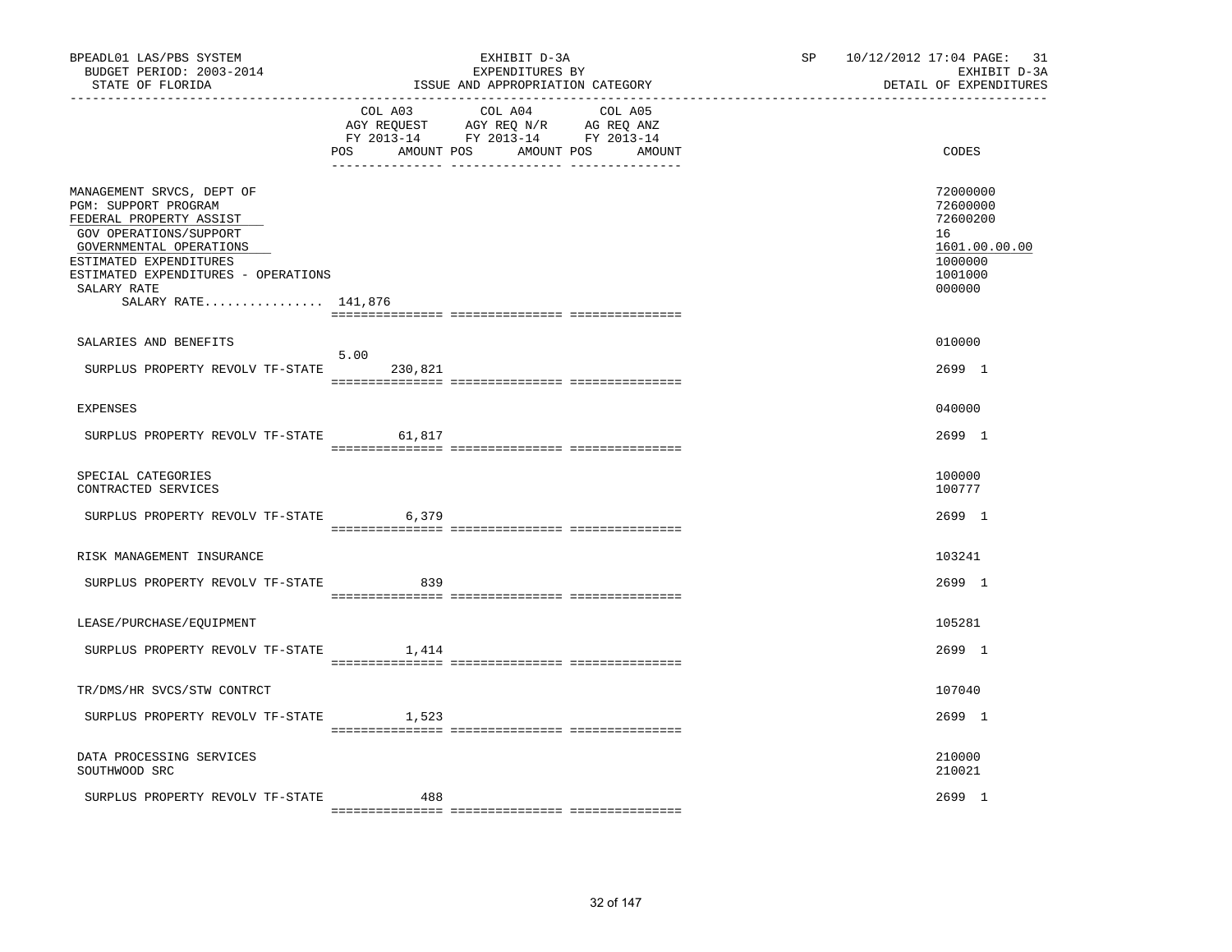| BPEADL01 LAS/PBS SYSTEM<br>BUDGET PERIOD: 2003-2014<br>STATE OF FLORIDA                                                                                                                            |         | EXHIBIT D-3A<br>EXPENDITURES BY<br>ISSUE AND APPROPRIATION CATEGORY                                                                  | SP | 10/12/2012 17:04 PAGE: 32<br>EXHIBIT D-3A<br>DETAIL OF EXPENDITURES           |
|----------------------------------------------------------------------------------------------------------------------------------------------------------------------------------------------------|---------|--------------------------------------------------------------------------------------------------------------------------------------|----|-------------------------------------------------------------------------------|
|                                                                                                                                                                                                    | POS     | COL A03 COL A04 COL A05<br>AGY REQUEST AGY REQ N/R AG REQ ANZ<br>FY 2013-14 FY 2013-14 FY 2013-14<br>AMOUNT POS AMOUNT POS<br>AMOUNT |    | CODES                                                                         |
| MANAGEMENT SRVCS, DEPT OF<br>PGM: SUPPORT PROGRAM<br>FEDERAL PROPERTY ASSIST<br>GOV OPERATIONS/SUPPORT<br>GOVERNMENTAL OPERATIONS<br>ESTIMATED EXPENDITURES<br>ESTIMATED EXPENDITURES - OPERATIONS |         |                                                                                                                                      |    | 72000000<br>72600000<br>72600200<br>16<br>1601.00.00.00<br>1000000<br>1001000 |
| TOTAL: ESTIMATED EXPENDITURES - OPERATIONS<br>TOTAL POSITIONS 5.00<br>TOTAL ISSUE<br>TOTAL SALARY RATE 141,876                                                                                     | 303,281 |                                                                                                                                      |    | 1001000                                                                       |
| CASUALTY INSURANCE PREMIUM<br>ADJUSTMENT<br>SPECIAL CATEGORIES<br>RISK MANAGEMENT INSURANCE                                                                                                        |         |                                                                                                                                      |    | 1001090<br>100000<br>103241                                                   |
| SURPLUS PROPERTY REVOLV TF-STATE                                                                                                                                                                   | 15      |                                                                                                                                      |    | 2699 1                                                                        |
| FLORIDA RETIREMENT SYSTEM<br>CONTRIBUTION ADJUSTMENT FOR<br>FISCAL YEAR 2012-2013<br>SALARIES AND BENEFITS<br>SURPLUS PROPERTY REVOLV TF-STATE                                                     | 616     |                                                                                                                                      |    | 1001240<br>010000<br>2699 1                                                   |
| ADJUSTMENT TO STATE HEALTH<br>INSURANCE PREMIUM CONTRIBUTION -<br>FISCAL YEAR 2012-13<br>SALARIES AND BENEFITS<br>SURPLUS PROPERTY REVOLV TF-STATE                                                 | 505     |                                                                                                                                      |    | 1001830<br>010000<br>2699 1                                                   |
|                                                                                                                                                                                                    |         |                                                                                                                                      |    |                                                                               |
| REALLOCATION OF HUMAN RESOURCES<br>OUTSOURCING<br>SPECIAL CATEGORIES<br>TR/DMS/HR SVCS/STW CONTRCT                                                                                                 |         |                                                                                                                                      |    | 1005900<br>100000<br>107040                                                   |
| SURPLUS PROPERTY REVOLV TF-STATE                                                                                                                                                                   | 3       |                                                                                                                                      |    | 2699 1                                                                        |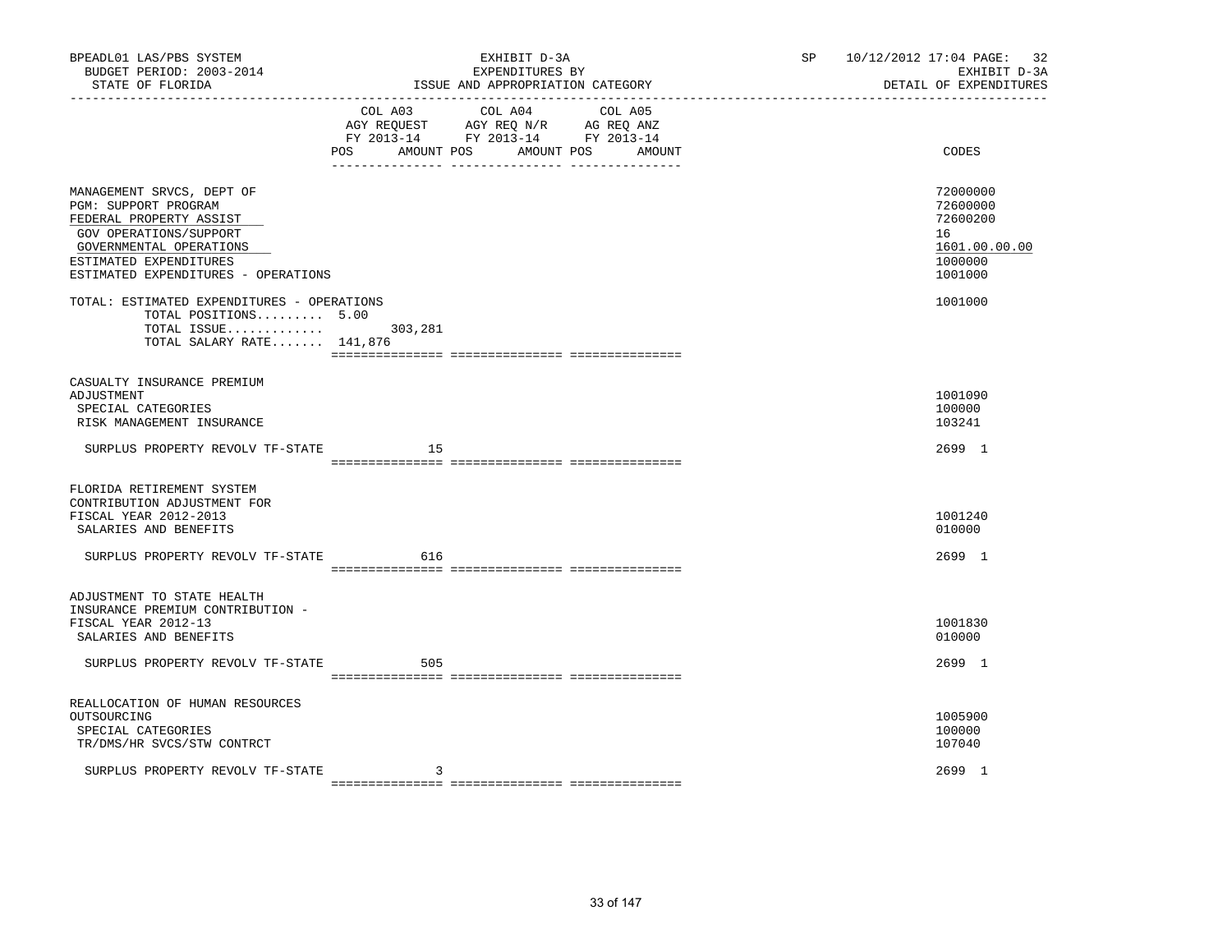| BPEADL01 LAS/PBS SYSTEM<br>BUDGET PERIOD: 2003-2014<br>STATE OF FLORIDA                                                                                                                                                                                                      | EXHIBIT D-3A<br>EXPENDITURES BY<br>ISSUE AND APPROPRIATION CATEGORY                                                                                                                                                                                                                                                                                                                                                                                                                                                                                                                                                                                                                                                                                                                                                                                                                                                                                                                                                                                                                                     | 10/12/2012 17:04 PAGE: 33<br>SP<br>EXHIBIT D-3A<br>DETAIL OF EXPENDITURES<br>______________________________ |
|------------------------------------------------------------------------------------------------------------------------------------------------------------------------------------------------------------------------------------------------------------------------------|---------------------------------------------------------------------------------------------------------------------------------------------------------------------------------------------------------------------------------------------------------------------------------------------------------------------------------------------------------------------------------------------------------------------------------------------------------------------------------------------------------------------------------------------------------------------------------------------------------------------------------------------------------------------------------------------------------------------------------------------------------------------------------------------------------------------------------------------------------------------------------------------------------------------------------------------------------------------------------------------------------------------------------------------------------------------------------------------------------|-------------------------------------------------------------------------------------------------------------|
|                                                                                                                                                                                                                                                                              | COL A03<br>COL A04<br>COL A05<br>AGY REQUEST AGY REQ N/R AG REQ ANZ<br>FY 2013-14 FY 2013-14 FY 2013-14<br>POS AMOUNT POS AMOUNT POS AMOUNT                                                                                                                                                                                                                                                                                                                                                                                                                                                                                                                                                                                                                                                                                                                                                                                                                                                                                                                                                             | CODES                                                                                                       |
| MANAGEMENT SRVCS, DEPT OF<br>PGM: SUPPORT PROGRAM<br>FEDERAL PROPERTY ASSIST<br>GOV OPERATIONS/SUPPORT<br>GOVERNMENTAL OPERATIONS<br>ESTIMATED EXPENDITURES REALIGNMENT<br>TRANSFER BUDGET FROM THE LEASE<br>PURCHASE OF EQUIPMENT APPROPRIATION<br>CATEGORY TO THE EXPENSES |                                                                                                                                                                                                                                                                                                                                                                                                                                                                                                                                                                                                                                                                                                                                                                                                                                                                                                                                                                                                                                                                                                         | 72000000<br>72600000<br>72600200<br>16<br>1601.00.00.00<br>2000000                                          |
| APPROPRIATION CATEGORY - DEDUCT                                                                                                                                                                                                                                              |                                                                                                                                                                                                                                                                                                                                                                                                                                                                                                                                                                                                                                                                                                                                                                                                                                                                                                                                                                                                                                                                                                         | 2003040                                                                                                     |
| SPECIAL CATEGORIES<br>LEASE/PURCHASE/EQUIPMENT                                                                                                                                                                                                                               |                                                                                                                                                                                                                                                                                                                                                                                                                                                                                                                                                                                                                                                                                                                                                                                                                                                                                                                                                                                                                                                                                                         | 100000<br>105281                                                                                            |
| SURPLUS PROPERTY REVOLV TF-STATE 1,414-                                                                                                                                                                                                                                      |                                                                                                                                                                                                                                                                                                                                                                                                                                                                                                                                                                                                                                                                                                                                                                                                                                                                                                                                                                                                                                                                                                         | 2699 1                                                                                                      |
|                                                                                                                                                                                                                                                                              |                                                                                                                                                                                                                                                                                                                                                                                                                                                                                                                                                                                                                                                                                                                                                                                                                                                                                                                                                                                                                                                                                                         |                                                                                                             |
|                                                                                                                                                                                                                                                                              |                                                                                                                                                                                                                                                                                                                                                                                                                                                                                                                                                                                                                                                                                                                                                                                                                                                                                                                                                                                                                                                                                                         |                                                                                                             |
| AGENCY ISSUE NARRATIVE:<br>2013-2014 BUDGET YEAR NARRATIVE:<br>repairs and maintenance, travel, etc.).<br>amount.                                                                                                                                                            | IT COMPONENT? NO<br>The Federal Property Assistance Program requests the transfer of \$1,414 in budget authority from the Lease Purchase of<br>Equipment appropriation category to the Expenses appropriation category.<br>These funds were inadvertently transferred during Fiscal Year 2011-12 in an effort to realign the department's<br>expenditures in accordance with section $216.011(1)(vv)$ , Florida Statutes as amended by Chapter 2011-45, Laws of Florida.<br>This particular copier is located in Starke and is owned by the Department; therefore the Lease Purchase of Equipment<br>appropriation category is not needed. Currently, the program has a very limited expense budget, with a majority of the<br>expense budget being used for basic operating expenses (e.g., utilities and telephone services, software applications,<br>FISCAL IMPACT: Transfers funds from the Lease-Purchase or Lease of Equipment appropriation category to the Expenses<br>appropriation category. See corresponding issue #2003050 that increases the Expenses appropriation category by the same |                                                                                                             |
| TRANSFER BUDGET FROM THE LEASE<br>PURCHASE OF EQUIPMENT APPROPRIATION<br>CATEGORY TO THE EXPENSES<br>APPROPRIATION CATEGORY - ADD<br>EXPENSES                                                                                                                                |                                                                                                                                                                                                                                                                                                                                                                                                                                                                                                                                                                                                                                                                                                                                                                                                                                                                                                                                                                                                                                                                                                         | 2003050<br>040000                                                                                           |
|                                                                                                                                                                                                                                                                              |                                                                                                                                                                                                                                                                                                                                                                                                                                                                                                                                                                                                                                                                                                                                                                                                                                                                                                                                                                                                                                                                                                         |                                                                                                             |
| SURPLUS PROPERTY REVOLV TF-STATE 1,414                                                                                                                                                                                                                                       |                                                                                                                                                                                                                                                                                                                                                                                                                                                                                                                                                                                                                                                                                                                                                                                                                                                                                                                                                                                                                                                                                                         | 2699 1                                                                                                      |
|                                                                                                                                                                                                                                                                              |                                                                                                                                                                                                                                                                                                                                                                                                                                                                                                                                                                                                                                                                                                                                                                                                                                                                                                                                                                                                                                                                                                         |                                                                                                             |
| AGENCY ISSUE NARRATIVE:<br>2013-2014 BUDGET YEAR NARRATIVE:                                                                                                                                                                                                                  | IT COMPONENT? NO<br>The Federal Property Assistance Program requests the transfer of \$1,414 in budget authority from the Lease Purchase of                                                                                                                                                                                                                                                                                                                                                                                                                                                                                                                                                                                                                                                                                                                                                                                                                                                                                                                                                             |                                                                                                             |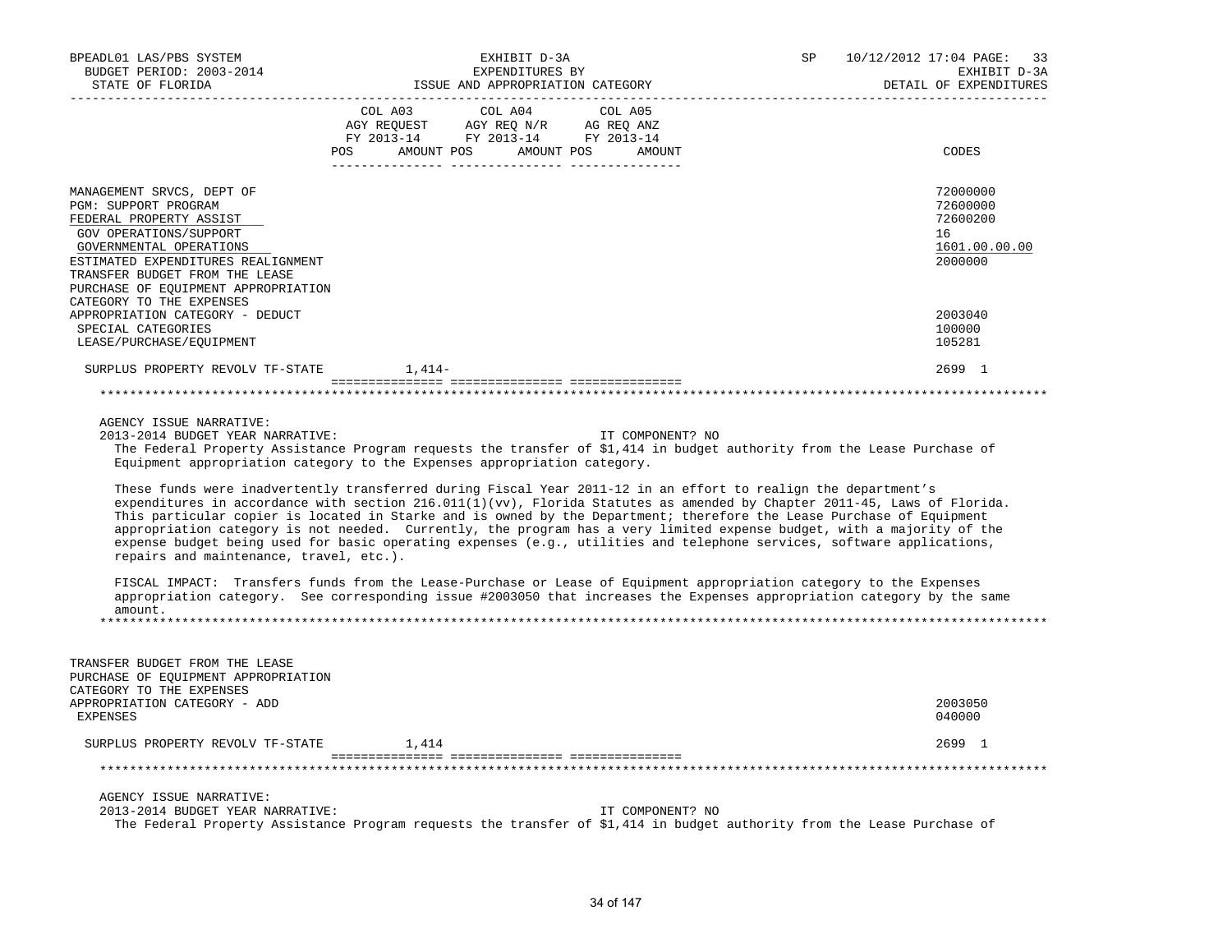| BPEADL01 LAS/PBS SYSTEM<br>BUDGET PERIOD: 2003-2014<br>STATE OF FLORIDA                                                                                                                                                                                                      | EXHIBIT D-3A<br>EXPENDITURES BY<br>ISSUE AND APPROPRIATION CATEGORY                                                                   | SP. | 10/12/2012 17:04 PAGE: 34<br>EXHIBIT D-3A<br>DETAIL OF EXPENDITURES |  |  |
|------------------------------------------------------------------------------------------------------------------------------------------------------------------------------------------------------------------------------------------------------------------------------|---------------------------------------------------------------------------------------------------------------------------------------|-----|---------------------------------------------------------------------|--|--|
|                                                                                                                                                                                                                                                                              | COL A03 COL A04 COL A05<br>AGY REOUEST AGY REO N/R AG REO ANZ<br>FY 2013-14 FY 2013-14 FY 2013-14<br>POS AMOUNT POS AMOUNT POS AMOUNT |     | CODES                                                               |  |  |
| MANAGEMENT SRVCS, DEPT OF<br>PGM: SUPPORT PROGRAM<br>FEDERAL PROPERTY ASSIST<br>GOV OPERATIONS/SUPPORT<br>GOVERNMENTAL OPERATIONS<br>ESTIMATED EXPENDITURES REALIGNMENT<br>TRANSFER BUDGET FROM THE LEASE<br>PURCHASE OF EOUIPMENT APPROPRIATION<br>CATEGORY TO THE EXPENSES |                                                                                                                                       |     | 72000000<br>72600000<br>72600200<br>16<br>1601.00.00.00<br>2000000  |  |  |
| APPROPRIATION CATEGORY - ADD                                                                                                                                                                                                                                                 |                                                                                                                                       |     | 2003050                                                             |  |  |

Equipment appropriation category to the Expenses appropriation category.

 These funds were inadvertently transferred during Fiscal Year 2011-12 in an effort to realign the department's expenditures in accordance with section  $216.011(1)(vv)$ , Florida Statutes as amended by Chapter 2011-45, Laws of Florida. This particular copier is located in Starke and is owned by the Department; therefore the Lease Purchase of Equipment appropriation category is not needed. Currently, the program has a very limited expense budget, with a majority of the expense budget being used for basic operating expenses (e.g., utilities and telephone services, software applications, repairs and maintenance, travel, etc.).

 FISCAL IMPACT: Transfers funds from the Lease-Purchase or Lease of Equipment appropriation category to the Expenses appropriation category. See corresponding issue #2003040 that decreases the Lease or Lease-Purchase of Equipment appropriation category by the same amount. \*\*\*\*\*\*\*\*\*\*\*\*\*\*\*\*\*\*\*\*\*\*\*\*\*\*\*\*\*\*\*\*\*\*\*\*\*\*\*\*\*\*\*\*\*\*\*\*\*\*\*\*\*\*\*\*\*\*\*\*\*\*\*\*\*\*\*\*\*\*\*\*\*\*\*\*\*\*\*\*\*\*\*\*\*\*\*\*\*\*\*\*\*\*\*\*\*\*\*\*\*\*\*\*\*\*\*\*\*\*\*\*\*\*\*\*\*\*\*\*\*\*\*\*\*\*\*

| ANNUALIZATION OF ADMINISTERED<br>FUNDS APPROPRIATIONS<br>STATE HEALTH INSURANCE ADJUSTMENT |         | 26A0000       |
|--------------------------------------------------------------------------------------------|---------|---------------|
| FOR FY 2012-13 - 10 MONTHS                                                                 |         |               |
| ANNUALIZATION                                                                              |         | 26A1830       |
| SALARIES AND BENEFITS                                                                      |         | 010000        |
|                                                                                            |         |               |
| SURPLUS PROPERTY REVOLV TF-STATE                                                           | 2,525   | 2699 1        |
|                                                                                            |         |               |
| TOTAL: GOVERNMENTAL OPERATIONS                                                             |         | 1601.00.00.00 |
| BY FUND TYPE                                                                               |         |               |
|                                                                                            | 5.00    |               |
| TRUST FUNDS                                                                                | 306,945 | 2000          |
|                                                                                            |         |               |
| SALARY RATE 141,876                                                                        |         |               |

=============== =============== ===============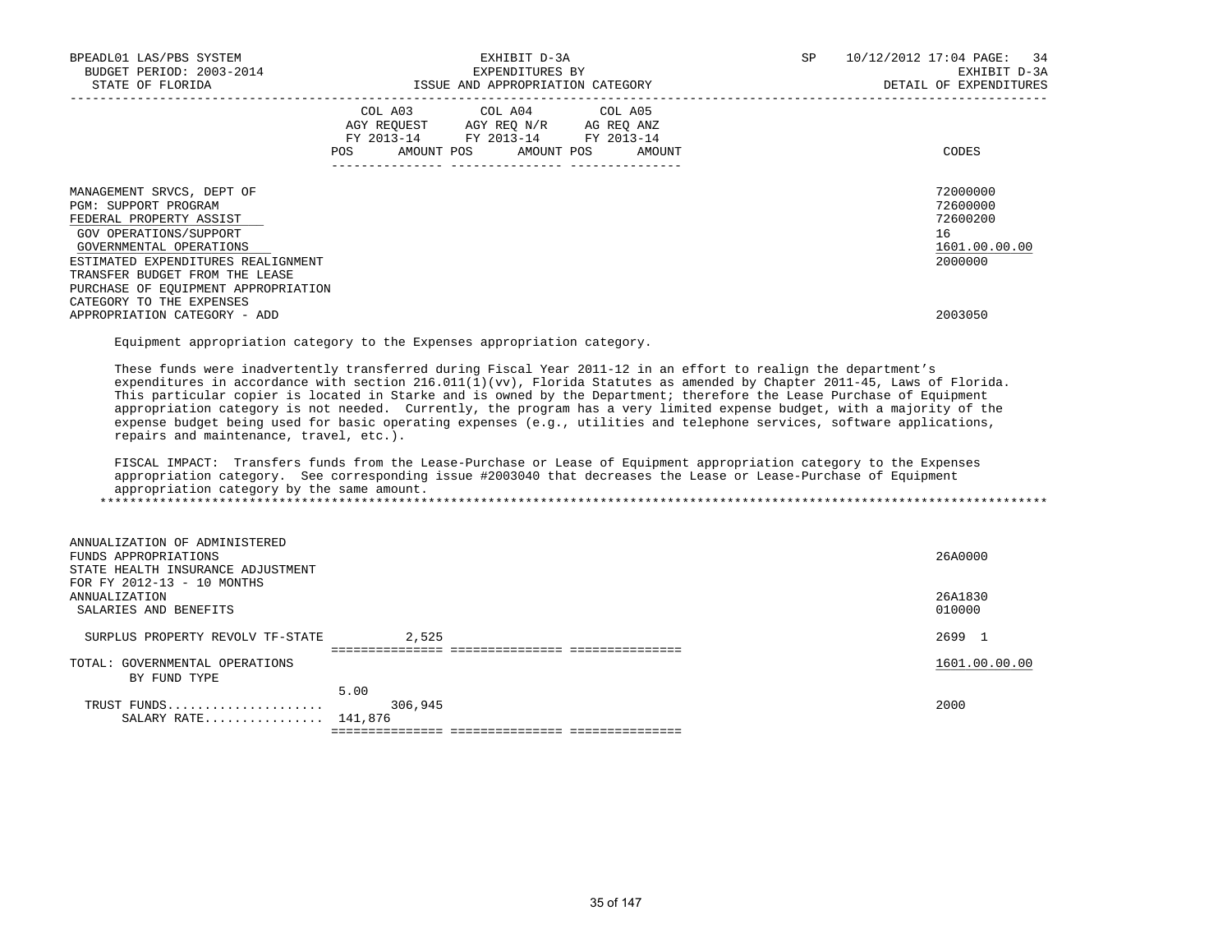| BPEADL01 LAS/PBS SYSTEM<br>BUDGET PERIOD: 2003-2014<br>STATE OF FLORIDA                                                                                                                                                                     |                              |                                                                                                                   | EXHIBIT D-3A<br>EXPENDITURES BY<br>ISSUE AND APPROPRIATION CATEGORY | 10/12/2012 17:04 PAGE:<br>35<br>SP<br>EXHIBIT D-3A<br>DETAIL OF EXPENDITURES |                                                                                         |
|---------------------------------------------------------------------------------------------------------------------------------------------------------------------------------------------------------------------------------------------|------------------------------|-------------------------------------------------------------------------------------------------------------------|---------------------------------------------------------------------|------------------------------------------------------------------------------|-----------------------------------------------------------------------------------------|
|                                                                                                                                                                                                                                             | COL A03<br>POS<br>AMOUNT POS | COL A04 COL A05<br>AGY REQUEST AGY REQ N/R AG REQ ANZ<br>FY 2013-14 FY 2013-14 FY 2013-14<br>AMOUNT POS<br>AMOUNT |                                                                     | CODES                                                                        |                                                                                         |
| MANAGEMENT SRVCS, DEPT OF<br>PGM: SUPPORT PROGRAM<br>MOTOR VEHIC/WATERCRAFT MGT<br>GOV OPERATIONS/SUPPORT<br>GOVERNMENTAL OPERATIONS<br>ESTIMATED EXPENDITURES<br>ESTIMATED EXPENDITURES - OPERATIONS<br>SALARY RATE<br>SALARY RATE 333,595 |                              |                                                                                                                   |                                                                     |                                                                              | 72000000<br>72600000<br>72600300<br>16<br>1601.00.00.00<br>1000000<br>1001000<br>000000 |
| SALARIES AND BENEFITS                                                                                                                                                                                                                       |                              |                                                                                                                   |                                                                     |                                                                              | 010000                                                                                  |
| OPERATING TRUST FUND                                                                                                                                                                                                                        | $-$ STATE                    | 6.00<br>461,916                                                                                                   |                                                                     |                                                                              | 2510 1                                                                                  |
| <b>EXPENSES</b>                                                                                                                                                                                                                             |                              |                                                                                                                   |                                                                     |                                                                              | 040000                                                                                  |
| OPERATING TRUST FUND                                                                                                                                                                                                                        |                              | $-$ STATE 105, 274                                                                                                |                                                                     |                                                                              | 2510 1                                                                                  |
| SPECIAL CATEGORIES<br>CONTRACTED SERVICES                                                                                                                                                                                                   |                              |                                                                                                                   |                                                                     |                                                                              | 100000<br>100777                                                                        |
| OPERATING TRUST FUND                                                                                                                                                                                                                        |                              | $-STATE$ 4,332                                                                                                    |                                                                     |                                                                              | 2510 1                                                                                  |
| RISK MANAGEMENT INSURANCE                                                                                                                                                                                                                   |                              |                                                                                                                   |                                                                     |                                                                              | 103241                                                                                  |
| OPERATING TRUST FUND                                                                                                                                                                                                                        | $-$ STATE                    | 934                                                                                                               |                                                                     |                                                                              | 2510 1                                                                                  |
| LEASE/PURCHASE/EQUIPMENT                                                                                                                                                                                                                    |                              |                                                                                                                   |                                                                     |                                                                              | 105281                                                                                  |
| OPERATING TRUST FUND                                                                                                                                                                                                                        |                              | $-$ STATE<br>1,147                                                                                                |                                                                     |                                                                              | 2510 1                                                                                  |
| TR/DMS/HR SVCS/STW CONTRCT                                                                                                                                                                                                                  |                              |                                                                                                                   |                                                                     |                                                                              | 107040                                                                                  |
| OPERATING TRUST FUND                                                                                                                                                                                                                        | $-$ STATE                    | 2,744                                                                                                             |                                                                     |                                                                              | 2510 1                                                                                  |
| PAY/EXP/SALE OF AGENCY VEH                                                                                                                                                                                                                  |                              |                                                                                                                   |                                                                     |                                                                              | 107260                                                                                  |
| OPERATING TRUST FUND                                                                                                                                                                                                                        | $-$ STATE                    | 750,000                                                                                                           |                                                                     |                                                                              | 2510 1                                                                                  |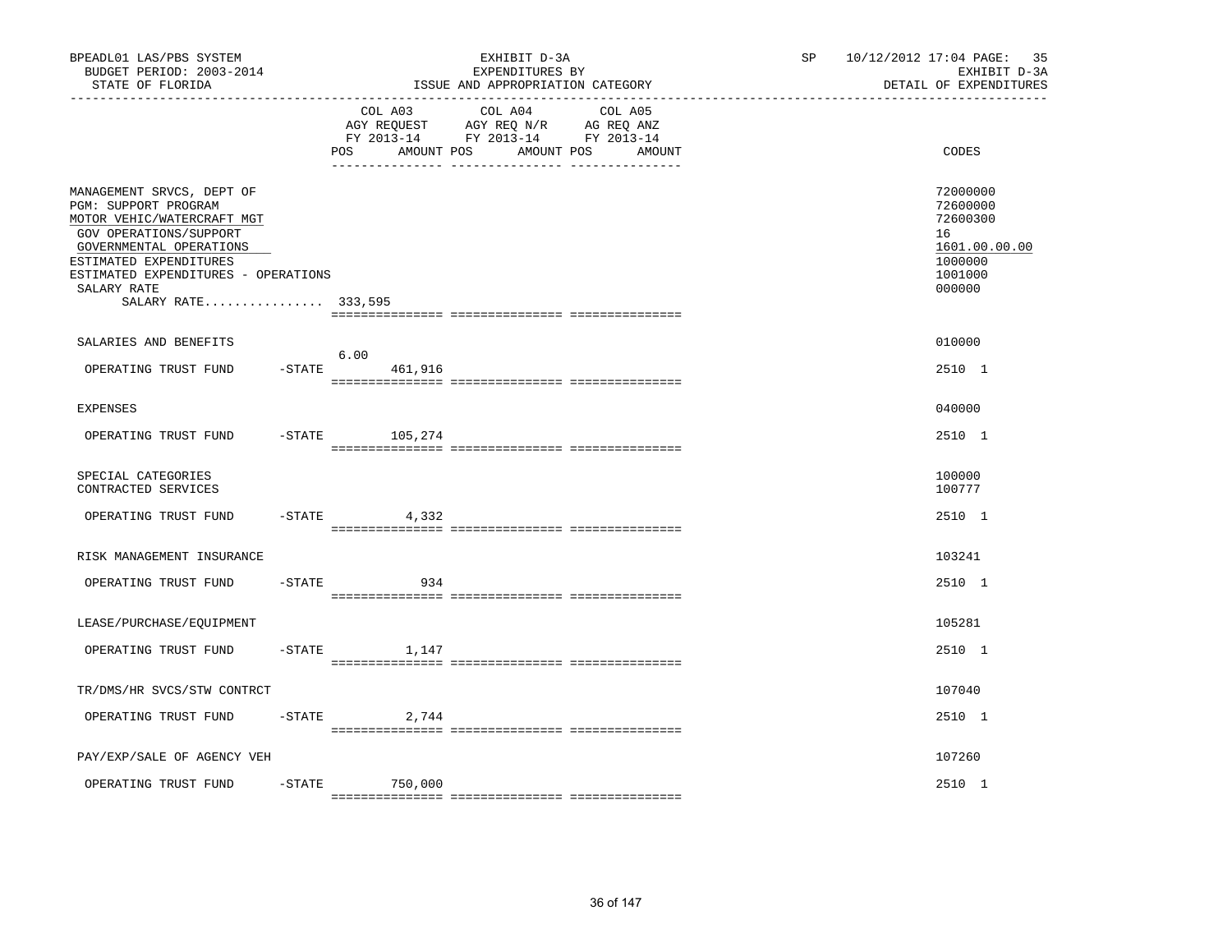| BPEADL01 LAS/PBS SYSTEM<br>BUDGET PERIOD: 2003-2014<br>STATE OF FLORIDA                                                                                                                                                                            |                         | EXHIBIT D-3A<br>EXPENDITURES BY<br>ISSUE AND APPROPRIATION CATEGORY                                                          | SP | 10/12/2012 17:04 PAGE: 36<br>EXHIBIT D-3A<br>DETAIL OF EXPENDITURES                               |
|----------------------------------------------------------------------------------------------------------------------------------------------------------------------------------------------------------------------------------------------------|-------------------------|------------------------------------------------------------------------------------------------------------------------------|----|---------------------------------------------------------------------------------------------------|
|                                                                                                                                                                                                                                                    | POS AMOUNT POS          | COL A03 COL A04<br>COL A05<br>AGY REQUEST AGY REQ N/R AG REQ ANZ<br>FY 2013-14 FY 2013-14 FY 2013-14<br>AMOUNT POS<br>AMOUNT |    | CODES                                                                                             |
| MANAGEMENT SRVCS, DEPT OF<br>PGM: SUPPORT PROGRAM<br>MOTOR VEHIC/WATERCRAFT MGT<br>GOV OPERATIONS/SUPPORT<br>GOVERNMENTAL OPERATIONS<br>ESTIMATED EXPENDITURES<br>ESTIMATED EXPENDITURES - OPERATIONS<br>DATA PROCESSING SERVICES<br>SOUTHWOOD SRC |                         |                                                                                                                              |    | 72000000<br>72600000<br>72600300<br>16<br>1601.00.00.00<br>1000000<br>1001000<br>210000<br>210021 |
| OPERATING TRUST FUND -STATE 81,255<br>TOTAL: ESTIMATED EXPENDITURES - OPERATIONS<br>TOTAL POSITIONS 6.00<br>TOTAL SALARY RATE $333,595$                                                                                                            | TOTAL ISSUE $1,407,602$ |                                                                                                                              |    | 2510 1<br>1001000                                                                                 |
| CASUALTY INSURANCE PREMIUM<br>ADJUSTMENT<br>SPECIAL CATEGORIES<br>RISK MANAGEMENT INSURANCE                                                                                                                                                        |                         |                                                                                                                              |    | 1001090<br>100000<br>103241                                                                       |
| OPERATING TRUST FUND -STATE                                                                                                                                                                                                                        | $126-$                  |                                                                                                                              |    | 2510 1                                                                                            |
| FLORIDA RETIREMENT SYSTEM<br>CONTRIBUTION ADJUSTMENT FOR<br>FISCAL YEAR 2012-2013<br>SALARIES AND BENEFITS<br>OPERATING TRUST FUND -STATE 1,636                                                                                                    |                         |                                                                                                                              |    | 1001240<br>010000<br>2510 1                                                                       |
| DATA PROCESSING SERVICES<br>SOUTHWOOD SRC                                                                                                                                                                                                          |                         |                                                                                                                              |    | 210000<br>210021                                                                                  |
| OPERATING TRUST FUND                                                                                                                                                                                                                               | $-$ STATE<br>46         |                                                                                                                              |    | 2510 1                                                                                            |
| TOTAL: FLORIDA RETIREMENT SYSTEM<br>CONTRIBUTION ADJUSTMENT FOR<br>FISCAL YEAR 2012-2013                                                                                                                                                           |                         |                                                                                                                              |    | 1001240                                                                                           |
| TOTAL ISSUE                                                                                                                                                                                                                                        | 1,682                   |                                                                                                                              |    |                                                                                                   |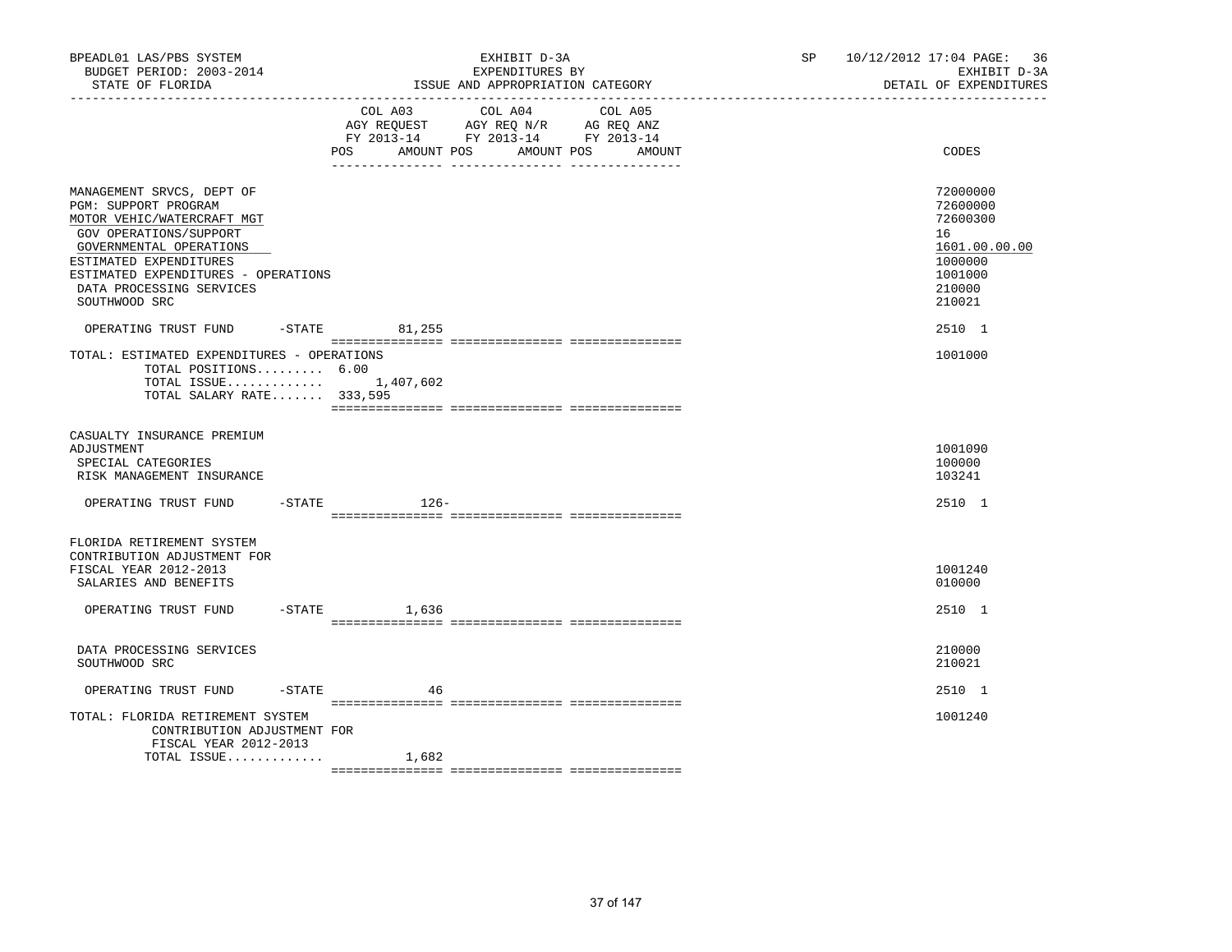| BPEADL01 LAS/PBS SYSTEM<br>BUDGET PERIOD: 2003-2014<br>STATE OF FLORIDA                                                                                                                                                          |        |                     | EXHIBIT D-3A<br>EXPENDITURES BY<br>ISSUE AND APPROPRIATION CATEGORY                | SP                | 10/12/2012 17:04 PAGE: 37<br>DETAIL OF EXPENDITURES | EXHIBIT D-3A                                      |               |
|----------------------------------------------------------------------------------------------------------------------------------------------------------------------------------------------------------------------------------|--------|---------------------|------------------------------------------------------------------------------------|-------------------|-----------------------------------------------------|---------------------------------------------------|---------------|
|                                                                                                                                                                                                                                  |        | COL A03<br>POS      | COL A04<br>NG ARQUEST<br>FY 2013-14 FY 2013-14 FY 2013-14<br>AMOUNT POS AMOUNT POS | COL A05<br>AMOUNT |                                                     | CODES                                             |               |
|                                                                                                                                                                                                                                  |        |                     |                                                                                    |                   |                                                     |                                                   |               |
| MANAGEMENT SRVCS, DEPT OF<br>PGM: SUPPORT PROGRAM<br>MOTOR VEHIC/WATERCRAFT MGT<br>GOV OPERATIONS/SUPPORT<br>GOVERNMENTAL OPERATIONS<br>ESTIMATED EXPENDITURES<br>ADJUSTMENT TO STATE HEALTH<br>INSURANCE PREMIUM CONTRIBUTION - |        |                     |                                                                                    |                   |                                                     | 72000000<br>72600000<br>72600300<br>16<br>1000000 | 1601.00.00.00 |
| FISCAL YEAR 2012-13<br>SALARIES AND BENEFITS                                                                                                                                                                                     |        |                     |                                                                                    |                   |                                                     | 1001830<br>010000                                 |               |
| OPERATING TRUST FUND                                                                                                                                                                                                             |        | $-STATE$<br>859     |                                                                                    |                   |                                                     | 2510 1                                            |               |
|                                                                                                                                                                                                                                  |        |                     |                                                                                    |                   |                                                     |                                                   |               |
| DATA PROCESSING SERVICES<br>SOUTHWOOD SRC                                                                                                                                                                                        |        |                     |                                                                                    |                   |                                                     | 210000<br>210021                                  |               |
| OPERATING TRUST FUND                                                                                                                                                                                                             |        | $-STATE$<br>41      |                                                                                    |                   |                                                     | 2510 1                                            |               |
| TOTAL: ADJUSTMENT TO STATE HEALTH<br>INSURANCE PREMIUM CONTRIBUTION -<br>FISCAL YEAR 2012-13                                                                                                                                     |        |                     |                                                                                    |                   |                                                     | 1001830                                           |               |
| TOTAL ISSUE                                                                                                                                                                                                                      |        | 900                 |                                                                                    |                   |                                                     |                                                   |               |
| REALLOCATION OF HUMAN RESOURCES                                                                                                                                                                                                  |        |                     |                                                                                    |                   |                                                     |                                                   |               |
| OUTSOURCING<br>SPECIAL CATEGORIES<br>TR/DMS/HR SVCS/STW CONTRCT                                                                                                                                                                  |        |                     |                                                                                    |                   |                                                     | 1005900<br>100000<br>107040                       |               |
| OPERATING TRUST FUND                                                                                                                                                                                                             | -STATE | 5                   |                                                                                    |                   |                                                     | 2510 1                                            |               |
|                                                                                                                                                                                                                                  |        |                     |                                                                                    |                   |                                                     |                                                   |               |
| ADJUSTMENTS TO CURRENT YEAR<br>ESTIMATED EXPENDITURES<br>REALIGN BUDGET AUTHORITY IN THE<br>DIVISION OF FLEET MANAGEMENT -                                                                                                       |        |                     |                                                                                    |                   |                                                     | 1600000                                           |               |
| DEDUCT<br>SPECIAL CATEGORIES<br>PAY/EXP/SALE OF AGENCY VEH                                                                                                                                                                       |        |                     |                                                                                    |                   |                                                     | 160F120<br>100000<br>107260                       |               |
| OPERATING TRUST FUND                                                                                                                                                                                                             |        | $-STATE$<br>25,000- |                                                                                    |                   |                                                     | 2510 1                                            |               |
|                                                                                                                                                                                                                                  |        |                     |                                                                                    |                   |                                                     |                                                   |               |
| AGENCY ISSUE NARRATIVE:<br>2013-2014 BUDGET YEAR NARRATIVE:                                                                                                                                                                      |        |                     |                                                                                    | IT COMPONENT? NO  |                                                     |                                                   |               |

The Fleet Management Program requests to make permanent the five percent transfer, EOG B7038, which authorized the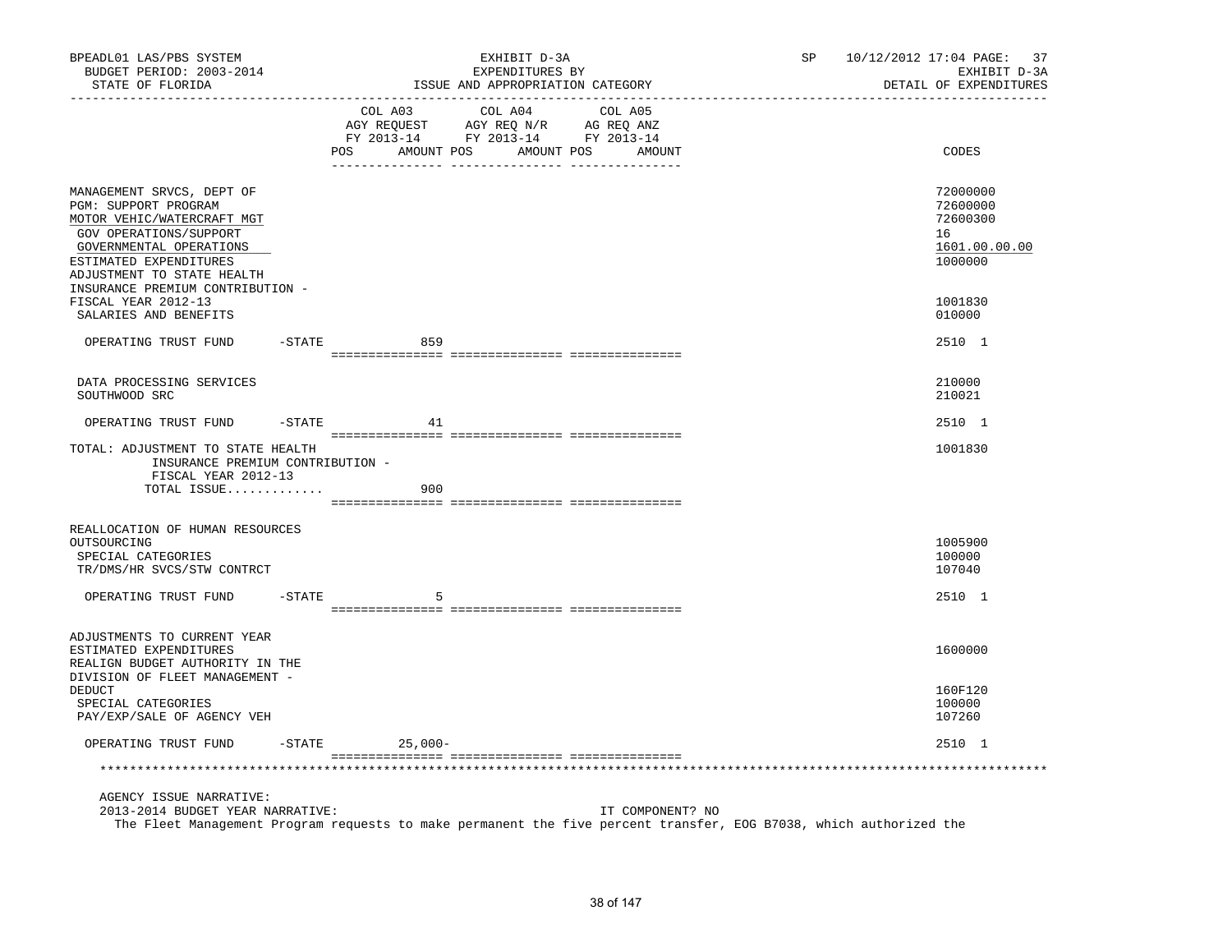|                                                                                                                                                                                                                                                                                                                                                                                                                                                                                                                                                                                                                                                                                                                                                                                                                                                                                                                                                           |                                                                                                   | ISSUE AND APPROPRIATION CATEGORY                                                                                                                                                                                                                        |  | EXHIBIT D-3A<br>DETAIL OF EXPENDITURES                  |
|-----------------------------------------------------------------------------------------------------------------------------------------------------------------------------------------------------------------------------------------------------------------------------------------------------------------------------------------------------------------------------------------------------------------------------------------------------------------------------------------------------------------------------------------------------------------------------------------------------------------------------------------------------------------------------------------------------------------------------------------------------------------------------------------------------------------------------------------------------------------------------------------------------------------------------------------------------------|---------------------------------------------------------------------------------------------------|---------------------------------------------------------------------------------------------------------------------------------------------------------------------------------------------------------------------------------------------------------|--|---------------------------------------------------------|
|                                                                                                                                                                                                                                                                                                                                                                                                                                                                                                                                                                                                                                                                                                                                                                                                                                                                                                                                                           | COL A03 COL A04 COL A05<br>AGY REQUEST AGY REQ N/R AG REQ ANZ<br>FY 2013-14 FY 2013-14 FY 2013-14 |                                                                                                                                                                                                                                                         |  |                                                         |
|                                                                                                                                                                                                                                                                                                                                                                                                                                                                                                                                                                                                                                                                                                                                                                                                                                                                                                                                                           | POS AMOUNT POS AMOUNT POS AMOUNT                                                                  |                                                                                                                                                                                                                                                         |  | CODES                                                   |
| MANAGEMENT SRVCS, DEPT OF<br>PGM: SUPPORT PROGRAM<br>MOTOR VEHIC/WATERCRAFT MGT<br>GOV OPERATIONS/SUPPORT<br>GOVERNMENTAL OPERATIONS                                                                                                                                                                                                                                                                                                                                                                                                                                                                                                                                                                                                                                                                                                                                                                                                                      |                                                                                                   |                                                                                                                                                                                                                                                         |  | 72000000<br>72600000<br>72600300<br>16<br>1601.00.00.00 |
| ADJUSTMENTS TO CURRENT YEAR<br>ESTIMATED EXPENDITURES<br>REALIGN BUDGET AUTHORITY IN THE<br>DIVISION OF FLEET MANAGEMENT -                                                                                                                                                                                                                                                                                                                                                                                                                                                                                                                                                                                                                                                                                                                                                                                                                                |                                                                                                   |                                                                                                                                                                                                                                                         |  | 1600000                                                 |
| <b>DEDUCT</b>                                                                                                                                                                                                                                                                                                                                                                                                                                                                                                                                                                                                                                                                                                                                                                                                                                                                                                                                             |                                                                                                   |                                                                                                                                                                                                                                                         |  | 160F120                                                 |
| appropriation category to the Contracted Services appropriation category.<br>While expenditures have decreased with the new on-line auctioneer system, the program's workload has increased.<br>Therefore, the program is requesting \$25,000 in contracted services for staff augmentation to assist with this additional<br>workload increase and to monitor and track the activities of the new on-line auctioneer system. If this realignment is<br>not approved, the increase workload will have to be disbursed among the existing six employees potentially providing a<br>significant impact to the timeliness and quality of the work performed.<br>FISCAL IMPACT: Transfers funds from the Payment of Expenses from Sales of Agency Vehicles appropriation category to the<br>Contracted Services appropriation category. See corresponding issue #160F130 that increases the Contracted Services<br>appropriation category by the same amount. |                                                                                                   |                                                                                                                                                                                                                                                         |  |                                                         |
| REALIGN BUDGET AUTHORITY IN THE<br>DIVISION OF FLEET MANAGEMENT - ADD                                                                                                                                                                                                                                                                                                                                                                                                                                                                                                                                                                                                                                                                                                                                                                                                                                                                                     |                                                                                                   |                                                                                                                                                                                                                                                         |  | 160F130                                                 |
| SPECIAL CATEGORIES<br>CONTRACTED SERVICES                                                                                                                                                                                                                                                                                                                                                                                                                                                                                                                                                                                                                                                                                                                                                                                                                                                                                                                 |                                                                                                   |                                                                                                                                                                                                                                                         |  | 100000<br>100777                                        |
| OPERATING TRUST FUND -STATE 25,000                                                                                                                                                                                                                                                                                                                                                                                                                                                                                                                                                                                                                                                                                                                                                                                                                                                                                                                        |                                                                                                   |                                                                                                                                                                                                                                                         |  | 2510 1                                                  |
|                                                                                                                                                                                                                                                                                                                                                                                                                                                                                                                                                                                                                                                                                                                                                                                                                                                                                                                                                           |                                                                                                   |                                                                                                                                                                                                                                                         |  |                                                         |
| AGENCY ISSUE NARRATIVE:<br>2013-2014 BUDGET YEAR NARRATIVE:                                                                                                                                                                                                                                                                                                                                                                                                                                                                                                                                                                                                                                                                                                                                                                                                                                                                                               |                                                                                                   | IT COMPONENT? NO<br>The Fleet Management Program requests to make permanent the five percent transfer, EOG B7038, which authorized the<br>transfer of \$25,000 in budget from the Special Categories - Payment of Expenses from Sale of Agency Vehicles |  |                                                         |

FISCAL IMPACT: Transfers funds from the Payment of Expenses from Sales of Agency Vehicles appropriation category to the

significant impact to the timeliness and quality of the work performed.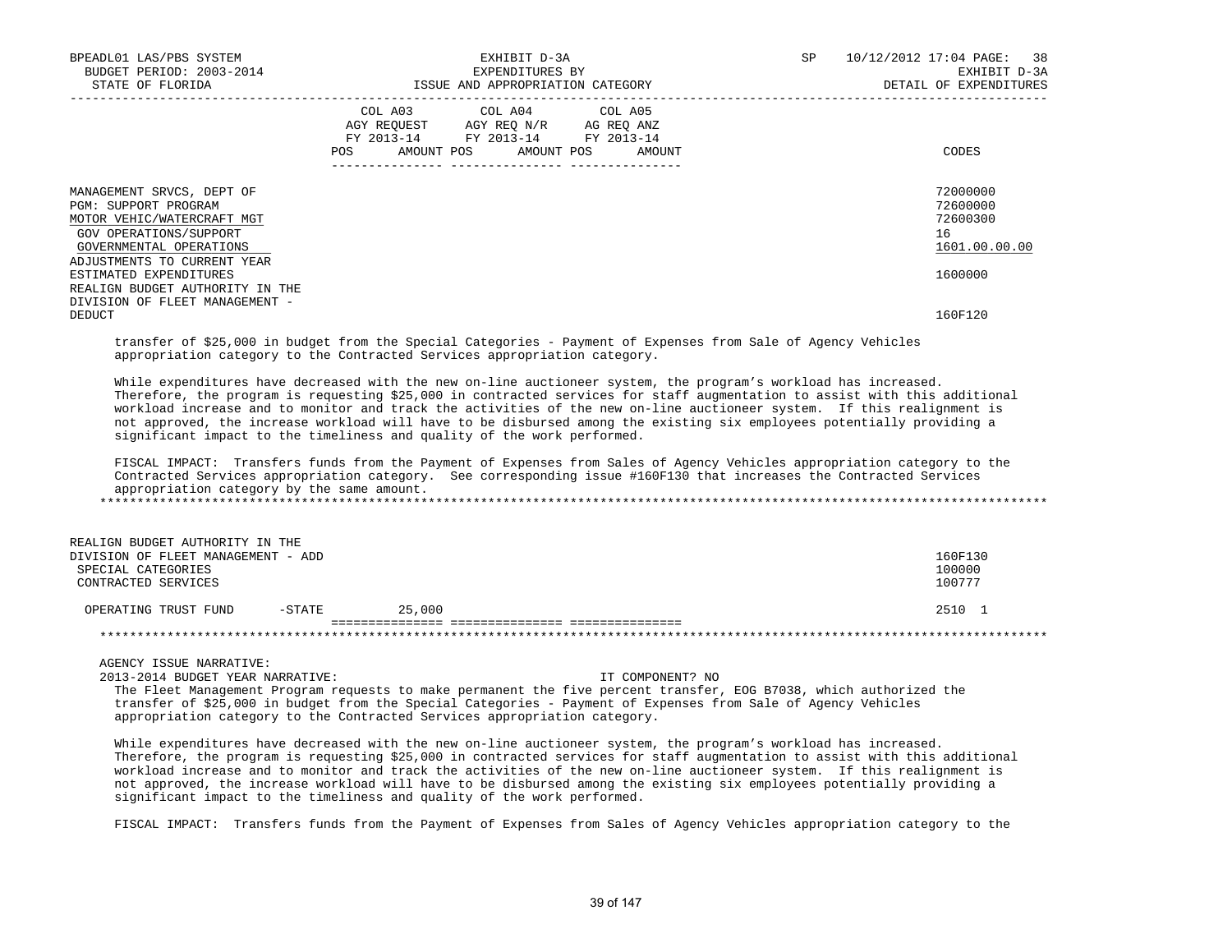| BPEADL01 LAS/PBS SYSTEM<br>BUDGET PERIOD: 2003-2014<br>STATE OF FLORIDA                                                                                                                                                                                                                                                                                                                                                                     |                                                                                                                                                                                                                      | EXHIBIT D-3A<br>EXPENDITURES BY<br>ISSUE AND APPROPRIATION CATEGORY                                  | SP | 10/12/2012 17:04 PAGE:<br>39<br>EXHIBIT D-3A<br>DETAIL OF EXPENDITURES |
|---------------------------------------------------------------------------------------------------------------------------------------------------------------------------------------------------------------------------------------------------------------------------------------------------------------------------------------------------------------------------------------------------------------------------------------------|----------------------------------------------------------------------------------------------------------------------------------------------------------------------------------------------------------------------|------------------------------------------------------------------------------------------------------|----|------------------------------------------------------------------------|
|                                                                                                                                                                                                                                                                                                                                                                                                                                             | COL A03<br>$\begin{tabular}{lllllllll} \bf AGY \,\, REQUEST \,\, &\bf AGY \,\, REQ \,\, N/R \,\, &\bf AG \,\, REQ \,\, ANZ \\ \bf FY \,\, 2013-14 \,\, &\bf FY \,\, 2013-14 \,\, &\bf FY \,\, 2013-14 \end{tabular}$ | COL A04<br>COL A05<br>POS AMOUNT POS AMOUNT POS AMOUNT                                               |    | CODES                                                                  |
| MANAGEMENT SRVCS, DEPT OF<br>PGM: SUPPORT PROGRAM<br>MOTOR VEHIC/WATERCRAFT MGT<br>GOV OPERATIONS/SUPPORT<br>GOVERNMENTAL OPERATIONS<br>ADJUSTMENTS TO CURRENT YEAR                                                                                                                                                                                                                                                                         |                                                                                                                                                                                                                      |                                                                                                      |    | 72000000<br>72600000<br>72600300<br>16<br>1601.00.00.00                |
| ESTIMATED EXPENDITURES                                                                                                                                                                                                                                                                                                                                                                                                                      |                                                                                                                                                                                                                      |                                                                                                      |    | 1600000                                                                |
| REALIGN BUDGET AUTHORITY IN THE<br>DIVISION OF FLEET MANAGEMENT - ADD                                                                                                                                                                                                                                                                                                                                                                       |                                                                                                                                                                                                                      |                                                                                                      |    | 160F130                                                                |
| Contracted Services appropriation category. See corresponding issue #160F120 that decreases the Payment of Expenses from<br>Sale of Agency Vehicles appropriation category by the same amount.                                                                                                                                                                                                                                              |                                                                                                                                                                                                                      |                                                                                                      |    |                                                                        |
| REALIGNMENT OF LEASE OR LEASE<br>PURCHASE EQUIPMENT - DEDUCT<br><b>EXPENSES</b>                                                                                                                                                                                                                                                                                                                                                             |                                                                                                                                                                                                                      |                                                                                                      |    | 160M060<br>040000                                                      |
| OPERATING TRUST FUND<br>$-$ STATE                                                                                                                                                                                                                                                                                                                                                                                                           | $100 -$                                                                                                                                                                                                              |                                                                                                      |    | 2510 1                                                                 |
|                                                                                                                                                                                                                                                                                                                                                                                                                                             |                                                                                                                                                                                                                      |                                                                                                      |    |                                                                        |
| AGENCY ISSUE NARRATIVE:<br>2013-2014 BUDGET YEAR NARRATIVE:<br>The Department of Management Services requests an across the board realignment of \$21,200 from the Expenses appropriation<br>category to the Lease or Lease-Purchase of Equipment appropriation category as directed in Chapter 2011-45, Laws of<br>Florida. Chapter 2011-45, Laws of Florida, directs that the new category be used to fund the lease or lease-purchase of |                                                                                                                                                                                                                      | IT COMPONENT? NO                                                                                     |    |                                                                        |
| equipment, fixtures, and other tangible personal property.                                                                                                                                                                                                                                                                                                                                                                                  |                                                                                                                                                                                                                      |                                                                                                      |    |                                                                        |
| This issue along with 160M070 will have a net zero impact to the following programs:                                                                                                                                                                                                                                                                                                                                                        |                                                                                                                                                                                                                      |                                                                                                      |    |                                                                        |
| Program Area:<br>Administration<br>Facilities Mgmt.<br>Building Construction<br>Motor Vehicles and Watercraft Mgmt.<br>Purchasing Oversight<br>Private Prison Monitoring<br>Insurance Benefits Administration<br>Retirement<br>Retirement<br>State Personnel Policy Administration<br>People First<br>Telecommunication                                                                                                                     | Amount<br>\$2,792<br>\$8,943<br>\$123<br>\$100<br>\$781<br>\$100<br>\$166<br>\$3,400<br>\$910<br>\$1,691<br>\$1,860<br>\$334<br>--------                                                                             | Fund<br>2021<br>2696<br>2033<br>2510<br>2510<br>1000<br>2668<br>2510<br>2532<br>2678<br>2678<br>2344 |    |                                                                        |
|                                                                                                                                                                                                                                                                                                                                                                                                                                             | \$21,200<br>Total:                                                                                                                                                                                                   |                                                                                                      |    |                                                                        |
|                                                                                                                                                                                                                                                                                                                                                                                                                                             | eeeeeee                                                                                                                                                                                                              |                                                                                                      |    |                                                                        |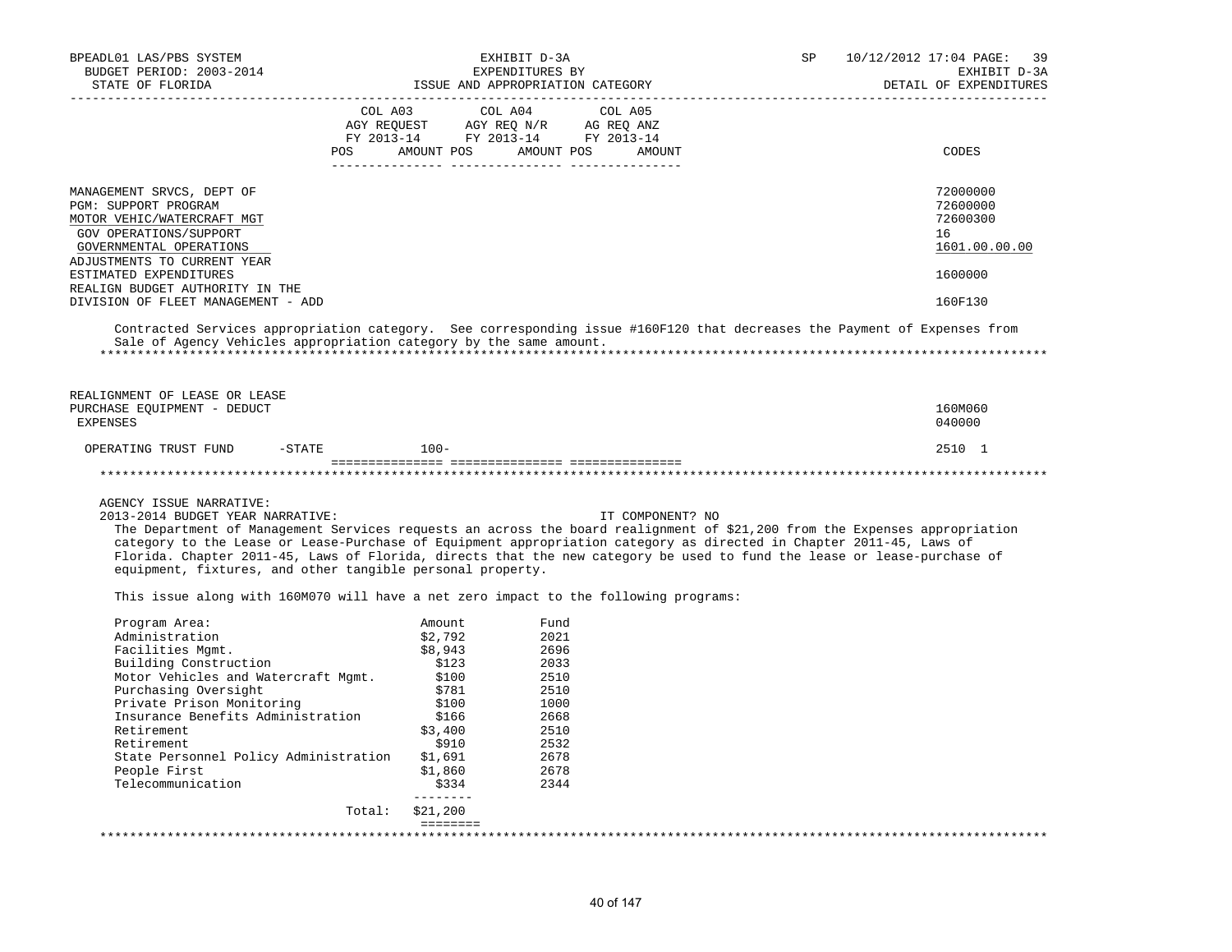| BPEADL01 LAS/PBS SYSTEM<br>BUDGET PERIOD: 2003-2014<br>STATE OF FLORIDA |     | EXHIBIT D-3A<br>EXPENDITURES BY<br>ISSUE AND APPROPRIATION CATEGORY |                  | SP | 10/12/2012 17:04 PAGE: 40<br>EXHIBIT D-3A<br>DETAIL OF EXPENDITURES |
|-------------------------------------------------------------------------|-----|---------------------------------------------------------------------|------------------|----|---------------------------------------------------------------------|
|                                                                         |     | COL A03 COL A04 COL A05<br>AGY REQUEST AGY REO N/R AG REO ANZ       |                  |    |                                                                     |
|                                                                         | POS | FY 2013-14 FY 2013-14 FY 2013-14<br>AMOUNT POS AMOUNT POS           | AMOUNT           |    | CODES                                                               |
| MANAGEMENT SRVCS, DEPT OF                                               |     |                                                                     |                  |    | 72000000                                                            |
| <b>PGM: SUPPORT PROGRAM</b>                                             |     |                                                                     |                  |    | 72600000                                                            |
| MOTOR VEHIC/WATERCRAFT MGT                                              |     |                                                                     |                  |    | 72600300                                                            |
| GOV OPERATIONS/SUPPORT                                                  |     |                                                                     |                  |    | 16                                                                  |
| GOVERNMENTAL OPERATIONS                                                 |     |                                                                     |                  |    | 1601.00.00.00                                                       |
| ADJUSTMENTS TO CURRENT YEAR                                             |     |                                                                     |                  |    |                                                                     |
| ESTIMATED EXPENDITURES                                                  |     |                                                                     |                  |    | 1600000                                                             |
| REALIGNMENT OF LEASE OR LEASE                                           |     |                                                                     |                  |    |                                                                     |
| PURCHASE OF EOUIPMENT - ADD                                             |     |                                                                     |                  |    | 160M070                                                             |
| SPECIAL CATEGORIES                                                      |     |                                                                     |                  |    | 100000                                                              |
| LEASE/PURCHASE/EOUIPMENT                                                |     |                                                                     |                  |    | 105281                                                              |
| OPERATING TRUST FUND<br>$-$ STATE                                       | 100 |                                                                     |                  |    | 2510 1                                                              |
|                                                                         |     |                                                                     |                  |    |                                                                     |
| AGENCY ISSUE NARRATIVE:                                                 |     |                                                                     |                  |    |                                                                     |
| 2013-2014 BUDGET YEAR NARRATIVE:                                        |     |                                                                     | IT COMPONENT? NO |    |                                                                     |

 The Department of Management Services requests an across the board realignment of \$21,200 from the Expenses appropriation category to the Lease or Lease-Purchase of Equipment appropriation category as directed in Chapter 2011-45, Laws of Florida. Chapter 2011-45, Laws of Florida, directs that the new category be used to fund the lease or lease-purchase of equipment, fixtures, and other tangible personal property.

This issue along with 160M070 will have a net zero impact to the following programs:

| Program Area:                         | Amount   | Fund |  |
|---------------------------------------|----------|------|--|
| Administration                        | \$2,792  | 2021 |  |
| Facilities Mqmt.                      | \$8,943  | 2696 |  |
| Building Construction                 | \$123    | 2033 |  |
| Motor Vehicles and Watercraft Mqmt.   | \$100    | 2510 |  |
| Purchasing Oversight                  | \$781    | 2510 |  |
| Private Prison Monitoring             | \$100    | 1000 |  |
| Insurance Benefits Administration     | \$166    | 2668 |  |
| Retirement                            | \$3,400  | 2510 |  |
| Retirement                            | \$910    | 2532 |  |
| State Personnel Policy Administration | \$1,691  | 2678 |  |
| People First                          | \$1,860  | 2678 |  |
| Telecommunication                     | \$334    | 2344 |  |
| Total:                                | \$21,200 |      |  |
|                                       |          |      |  |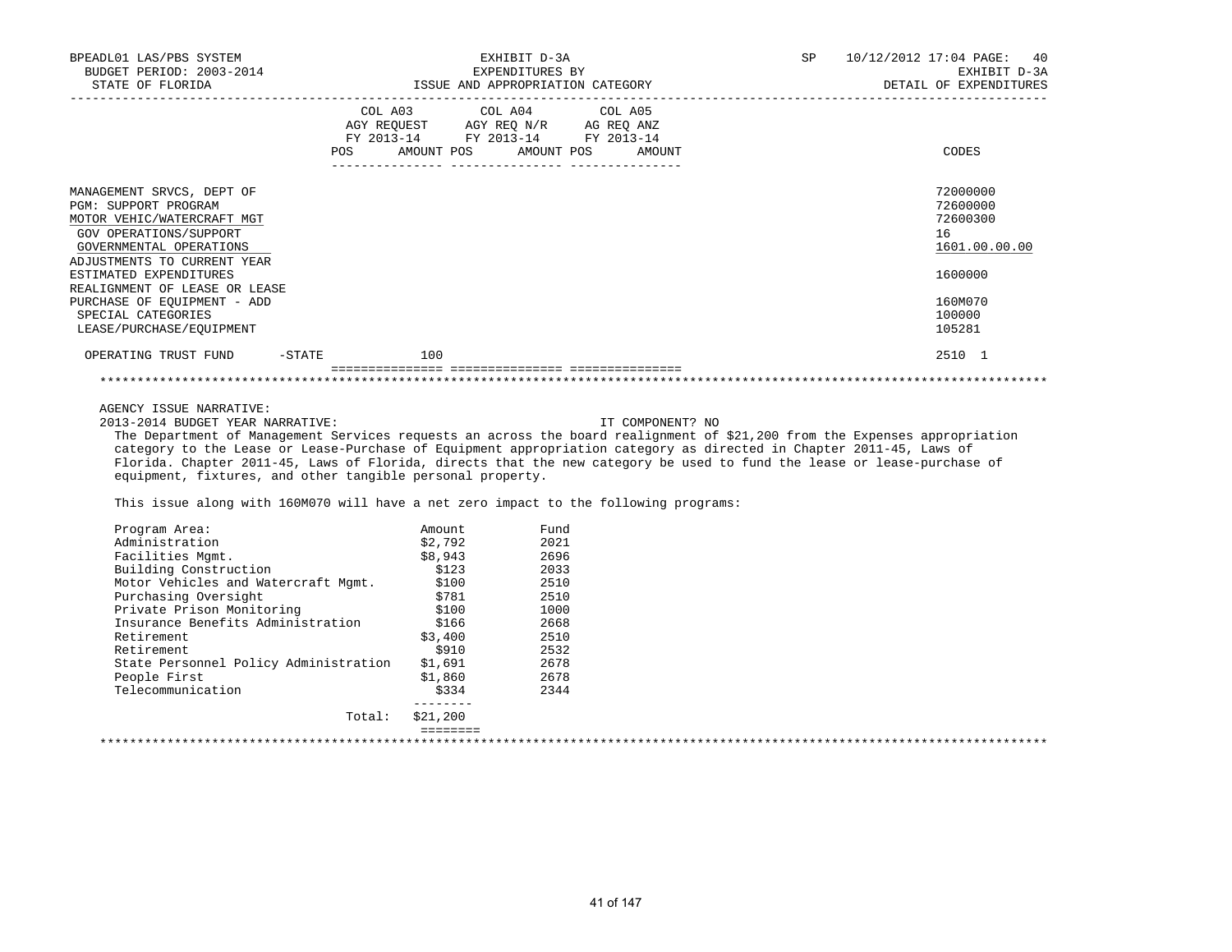| BPEADL01 LAS/PBS SYSTEM<br>BUDGET PERIOD: 2003-2014<br>STATE OF FLORIDA                                                                                                                                                                                                               | EXHIBIT D-3A<br>EXPENDITURES BY<br>ISSUE AND APPROPRIATION CATEGORY                                                                                                                                                                                                                                                                                                                                                                                                                                              | 10/12/2012 17:04 PAGE: 41<br>SP<br>EXHIBIT D-3A<br>DETAIL OF EXPENDITURES |
|---------------------------------------------------------------------------------------------------------------------------------------------------------------------------------------------------------------------------------------------------------------------------------------|------------------------------------------------------------------------------------------------------------------------------------------------------------------------------------------------------------------------------------------------------------------------------------------------------------------------------------------------------------------------------------------------------------------------------------------------------------------------------------------------------------------|---------------------------------------------------------------------------|
| ------------------                                                                                                                                                                                                                                                                    |                                                                                                                                                                                                                                                                                                                                                                                                                                                                                                                  |                                                                           |
|                                                                                                                                                                                                                                                                                       | POS AMOUNT POS AMOUNT POS AMOUNT                                                                                                                                                                                                                                                                                                                                                                                                                                                                                 | CODES                                                                     |
| MANAGEMENT SRVCS, DEPT OF<br>PGM: SUPPORT PROGRAM<br>MOTOR VEHIC/WATERCRAFT MGT<br>GOV OPERATIONS/SUPPORT<br>GOVERNMENTAL OPERATIONS<br>ESTIMATED EXPENDITURES REALIGNMENT<br>TRANSFER BUDGET FROM THE EXPENSES<br>APPROPRIATION CATEGORY TO THE<br>CONTRACTED SERVICES APPROPRIATION |                                                                                                                                                                                                                                                                                                                                                                                                                                                                                                                  | 72000000<br>72600000<br>72600300<br>16<br>1601.00.00.00<br>2000000        |
| CATEGORY - DEDUCT<br>EXPENSES                                                                                                                                                                                                                                                         |                                                                                                                                                                                                                                                                                                                                                                                                                                                                                                                  | 2003020<br>040000                                                         |
| OPERATING TRUST FUND -STATE 40,000-                                                                                                                                                                                                                                                   |                                                                                                                                                                                                                                                                                                                                                                                                                                                                                                                  | 2510 1                                                                    |
|                                                                                                                                                                                                                                                                                       |                                                                                                                                                                                                                                                                                                                                                                                                                                                                                                                  |                                                                           |
| AGENCY ISSUE NARRATIVE:<br>2013-2014 BUDGET YEAR NARRATIVE:<br>Contracted Services appropriation category.<br>implementation.                                                                                                                                                         | IT COMPONENT? NO<br>The Fleet Management Program requests the transfer of \$40,000 in budget from the Expenses appropriation category to the<br>This realignment will allow the Fleet Management Program to provide enhancements to the Florida Equipment Electronic<br>Tracking (FLEET) System as a result of additional requirements that have been identified in the first year of system<br>FISCAL IMPACT: Transfers funds from the Expenses appropriation category to the Contracted Services appropriation |                                                                           |
| amount.                                                                                                                                                                                                                                                                               | category. See corresponding issue #2003030 that increases the Contracted Services appropriation category by the same                                                                                                                                                                                                                                                                                                                                                                                             |                                                                           |
| TRANSFER BUDGET FROM THE EXPENSES<br>APPROPRIATION CATEGORY TO THE<br>CONTRACTED SERVICES APPROPRIATION<br>CATEGORY - ADD<br>SPECIAL CATEGORIES<br>CONTRACTED SERVICES                                                                                                                |                                                                                                                                                                                                                                                                                                                                                                                                                                                                                                                  | 2003030<br>100000<br>100777                                               |
| OPERATING TRUST FUND -STATE 40,000                                                                                                                                                                                                                                                    |                                                                                                                                                                                                                                                                                                                                                                                                                                                                                                                  | 2510 1                                                                    |
|                                                                                                                                                                                                                                                                                       |                                                                                                                                                                                                                                                                                                                                                                                                                                                                                                                  |                                                                           |
| AGENCY ISSUE NARRATIVE:<br>2013-2014 BUDGET YEAR NARRATIVE:<br>Contracted Services appropriation category.                                                                                                                                                                            | IT COMPONENT? NO<br>The Fleet Management Program requests the transfer of \$40,000 in budget from the Expenses appropriation category to the                                                                                                                                                                                                                                                                                                                                                                     |                                                                           |
|                                                                                                                                                                                                                                                                                       | This realignment will allow the Fleet Management Program to provide enhancements to the Florida Equipment Electronic                                                                                                                                                                                                                                                                                                                                                                                             |                                                                           |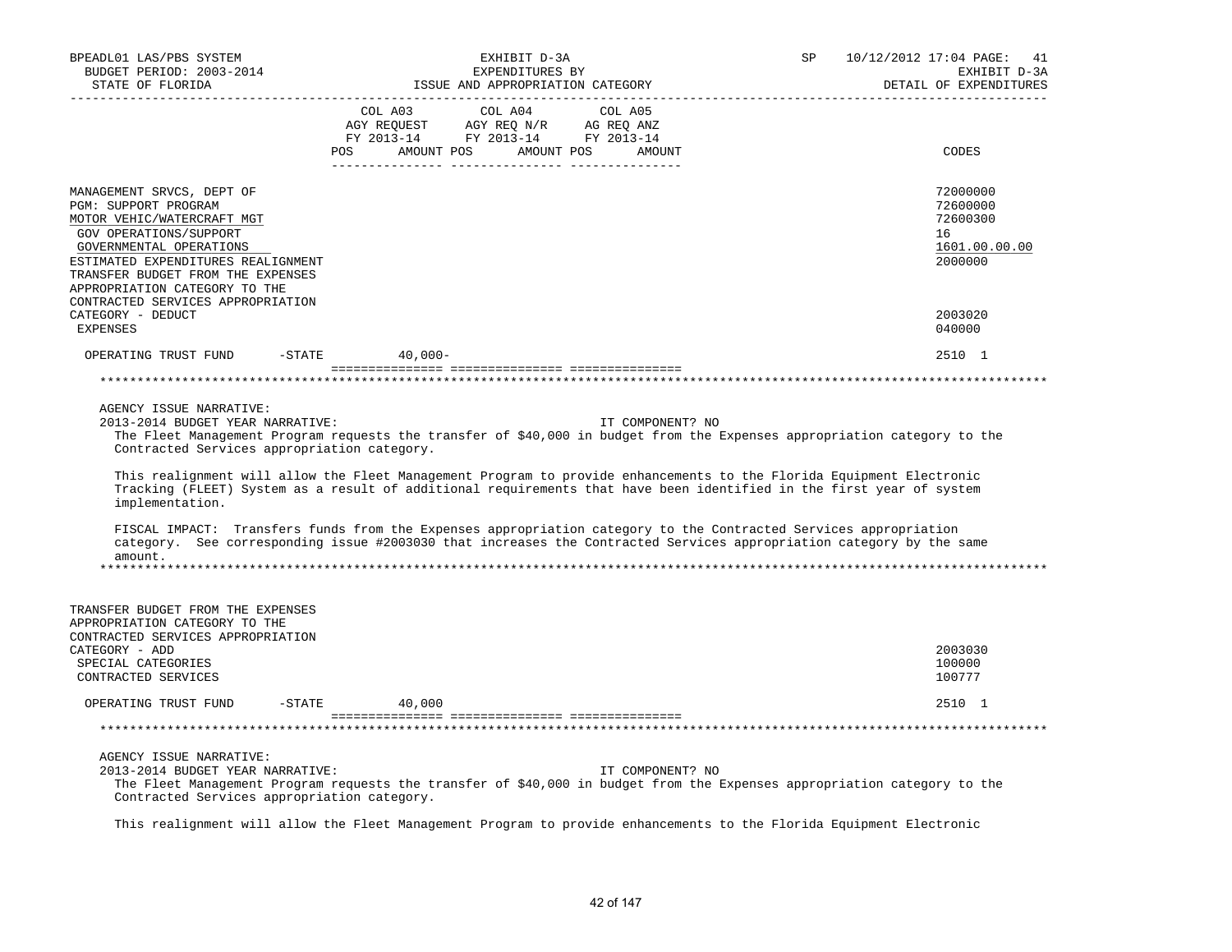| BPEADL01 LAS/PBS SYSTEM<br>BUDGET PERIOD: 2003-2014<br>STATE OF FLORIDA                                                                                                                                                                                                               | EXHIBIT D-3A<br>EXPENDITURES BY<br>ISSUE AND APPROPRIATION CATEGORY                                                                                                                                                                   | SP | 10/12/2012 17:04 PAGE:<br>42<br>EXHIBIT D-3A<br>DETAIL OF EXPENDITURES |
|---------------------------------------------------------------------------------------------------------------------------------------------------------------------------------------------------------------------------------------------------------------------------------------|---------------------------------------------------------------------------------------------------------------------------------------------------------------------------------------------------------------------------------------|----|------------------------------------------------------------------------|
|                                                                                                                                                                                                                                                                                       | COL A03 COL A04 COL A05<br>AGY REQUEST AGY REQ N/R AG REQ ANZ<br>FY 2013-14 FY 2013-14 FY 2013-14<br><b>POS</b><br>AMOUNT POS AMOUNT POS AMOUNT                                                                                       |    | CODES                                                                  |
| MANAGEMENT SRVCS, DEPT OF<br>PGM: SUPPORT PROGRAM<br>MOTOR VEHIC/WATERCRAFT MGT<br>GOV OPERATIONS/SUPPORT<br>GOVERNMENTAL OPERATIONS<br>ESTIMATED EXPENDITURES REALIGNMENT<br>TRANSFER BUDGET FROM THE EXPENSES<br>APPROPRIATION CATEGORY TO THE<br>CONTRACTED SERVICES APPROPRIATION |                                                                                                                                                                                                                                       |    | 72000000<br>72600000<br>72600300<br>16<br>1601.00.00.00<br>2000000     |
| CATEGORY - ADD                                                                                                                                                                                                                                                                        |                                                                                                                                                                                                                                       |    | 2003030                                                                |
| implementation.                                                                                                                                                                                                                                                                       | Tracking (FLEET) System as a result of additional requirements that have been identified in the first year of system                                                                                                                  |    |                                                                        |
|                                                                                                                                                                                                                                                                                       | FISCAL IMPACT: Transfers funds from the Expenses appropriation category to the Contracted Services appropriation<br>category. See corresponding issue #2003020 that decreases the Expenses appropriation category by the same amount. |    |                                                                        |
| ANNUALIZATION OF ADMINISTERED<br>FUNDS APPROPRIATIONS<br>STATE HEALTH INSURANCE ADJUSTMENT<br>FOR FY 2012-13 - 10 MONTHS                                                                                                                                                              |                                                                                                                                                                                                                                       |    | 26A0000                                                                |
| <b>ANNUALIZATION</b><br>SALARIES AND BENEFITS                                                                                                                                                                                                                                         |                                                                                                                                                                                                                                       |    | 26A1830<br>010000                                                      |
| $-$ STATE<br>OPERATING TRUST FUND                                                                                                                                                                                                                                                     | 4,295                                                                                                                                                                                                                                 |    | 2510 1                                                                 |
| DATA PROCESSING SERVICES<br>SOUTHWOOD SRC                                                                                                                                                                                                                                             |                                                                                                                                                                                                                                       |    | 210000<br>210021                                                       |
| OPERATING TRUST FUND<br>$-$ STATE                                                                                                                                                                                                                                                     | 205                                                                                                                                                                                                                                   |    | 2510 1                                                                 |
| TOTAL: STATE HEALTH INSURANCE ADJUSTMENT<br>FOR FY 2012-13 - 10 MONTHS<br>ANNUALIZATION                                                                                                                                                                                               |                                                                                                                                                                                                                                       |    | 26A1830                                                                |
| TOTAL ISSUE                                                                                                                                                                                                                                                                           | 4,500                                                                                                                                                                                                                                 |    |                                                                        |
| TOTAL: GOVERNMENTAL OPERATIONS<br>BY FUND TYPE                                                                                                                                                                                                                                        |                                                                                                                                                                                                                                       |    | 1601.00.00.00                                                          |
| TRUST FUNDS<br>SALARY RATE 333,595                                                                                                                                                                                                                                                    | 6.00<br>1,414,563                                                                                                                                                                                                                     |    | 2000                                                                   |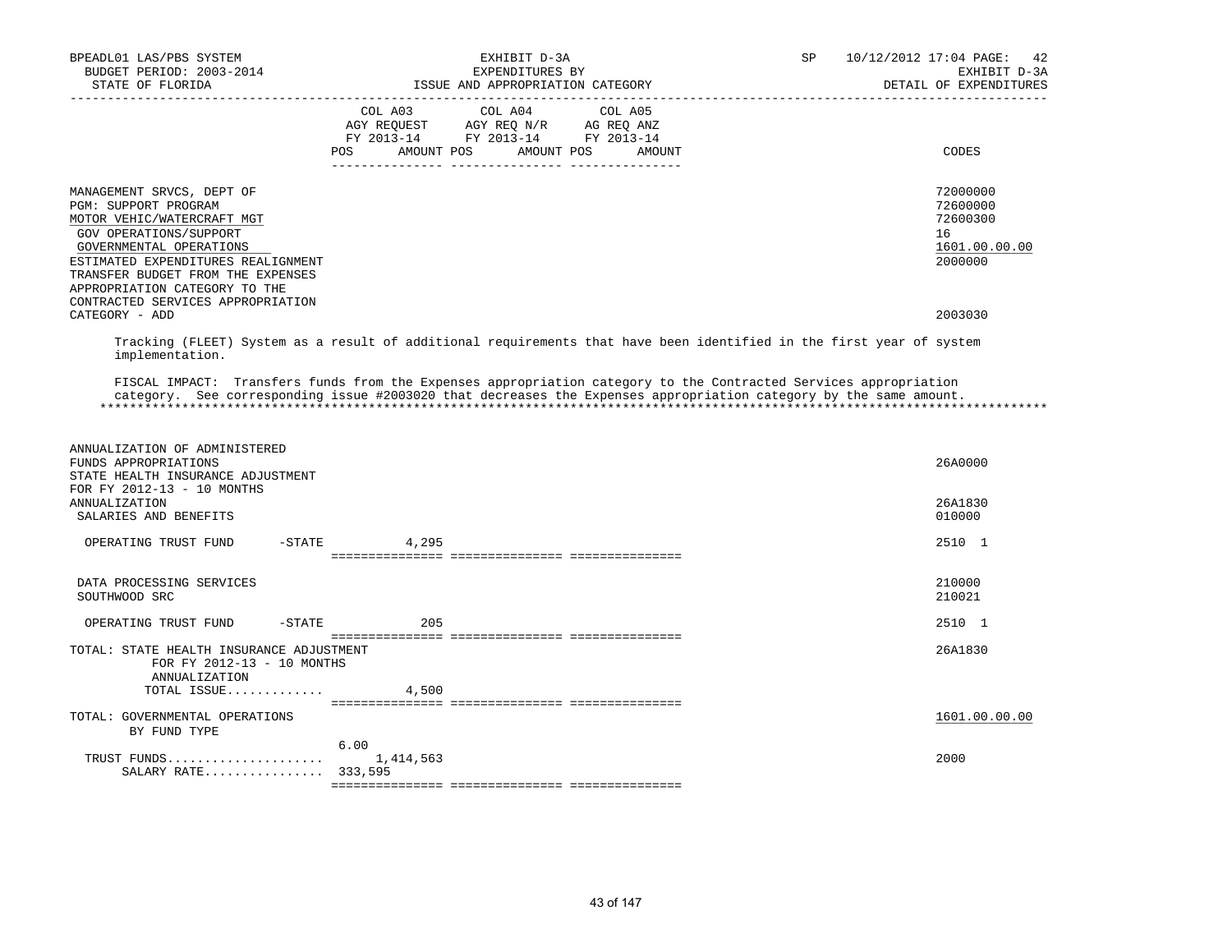| BPEADL01 LAS/PBS SYSTEM<br>BUDGET PERIOD: 2003-2014<br>STATE OF FLORIDA<br>. _ _ _ _ _ _ _ _ _ _ _ _ _ _ _ _ _ _                                                                                                                        |           |                              | EXHIBIT D-3A<br>EXPENDITURES BY<br>ISSUE AND APPROPRIATION CATEGORY                                     |        | SP | 10/12/2012 17:04 PAGE: 43<br>EXHIBIT D-3A<br>DETAIL OF EXPENDITURES                     |  |
|-----------------------------------------------------------------------------------------------------------------------------------------------------------------------------------------------------------------------------------------|-----------|------------------------------|---------------------------------------------------------------------------------------------------------|--------|----|-----------------------------------------------------------------------------------------|--|
|                                                                                                                                                                                                                                         |           | COL A03<br>POS<br>AMOUNT POS | COL A04 COL A05<br>AGY REQUEST AGY REQ N/R AG REQ ANZ<br>FY 2013-14 FY 2013-14 FY 2013-14<br>AMOUNT POS | AMOUNT |    | CODES                                                                                   |  |
| MANAGEMENT SRVCS, DEPT OF<br>PGM: SUPPORT PROGRAM<br>PURCHASING OVERSIGHT<br>GOV OPERATIONS/SUPPORT<br>GOVERNMENTAL OPERATIONS<br>ESTIMATED EXPENDITURES<br>ESTIMATED EXPENDITURES - OPERATIONS<br>SALARY RATE<br>SALARY RATE 2,495,169 |           |                              |                                                                                                         |        |    | 72000000<br>72600000<br>72600400<br>16<br>1601.00.00.00<br>1000000<br>1001000<br>000000 |  |
| SALARIES AND BENEFITS                                                                                                                                                                                                                   |           | 43.00                        |                                                                                                         |        |    | 010000                                                                                  |  |
| OPERATING TRUST FUND                                                                                                                                                                                                                    | $-$ STATE | 3,306,592                    |                                                                                                         |        |    | 2510 1                                                                                  |  |
| OTHER PERSONAL SERVICES                                                                                                                                                                                                                 |           |                              |                                                                                                         |        |    | 030000                                                                                  |  |
| OPERATING TRUST FUND                                                                                                                                                                                                                    |           | $-STATE$<br>10,000           |                                                                                                         |        |    | 2510 1                                                                                  |  |
| <b>EXPENSES</b>                                                                                                                                                                                                                         |           |                              |                                                                                                         |        |    | 040000                                                                                  |  |
| OPERATING TRUST FUND                                                                                                                                                                                                                    | $-$ STATE | 272,473                      |                                                                                                         |        |    | 2510 1                                                                                  |  |
| OPERATING CAPITAL OUTLAY                                                                                                                                                                                                                |           |                              |                                                                                                         |        |    | 060000                                                                                  |  |
| OPERATING TRUST FUND                                                                                                                                                                                                                    | $-STATE$  | 15,859                       |                                                                                                         |        |    | 2510 1                                                                                  |  |
| SPECIAL CATEGORIES<br>CONTRACTED SERVICES                                                                                                                                                                                               |           |                              |                                                                                                         |        |    | 100000<br>100777                                                                        |  |
| OPERATING TRUST FUND                                                                                                                                                                                                                    | $-$ STATE | 91,267                       |                                                                                                         |        |    | 2510 1                                                                                  |  |
| RISK MANAGEMENT INSURANCE                                                                                                                                                                                                               |           |                              |                                                                                                         |        |    | 103241                                                                                  |  |
| OPERATING TRUST FUND                                                                                                                                                                                                                    |           | $-$ STATE 17,540             |                                                                                                         |        |    | 2510 1                                                                                  |  |
| CONTRACTED LEGAL SERVICES                                                                                                                                                                                                               |           |                              |                                                                                                         |        |    | 103884                                                                                  |  |
| OPERATING TRUST FUND                                                                                                                                                                                                                    | $-STATE$  | 30,000                       |                                                                                                         |        |    | 2510 1                                                                                  |  |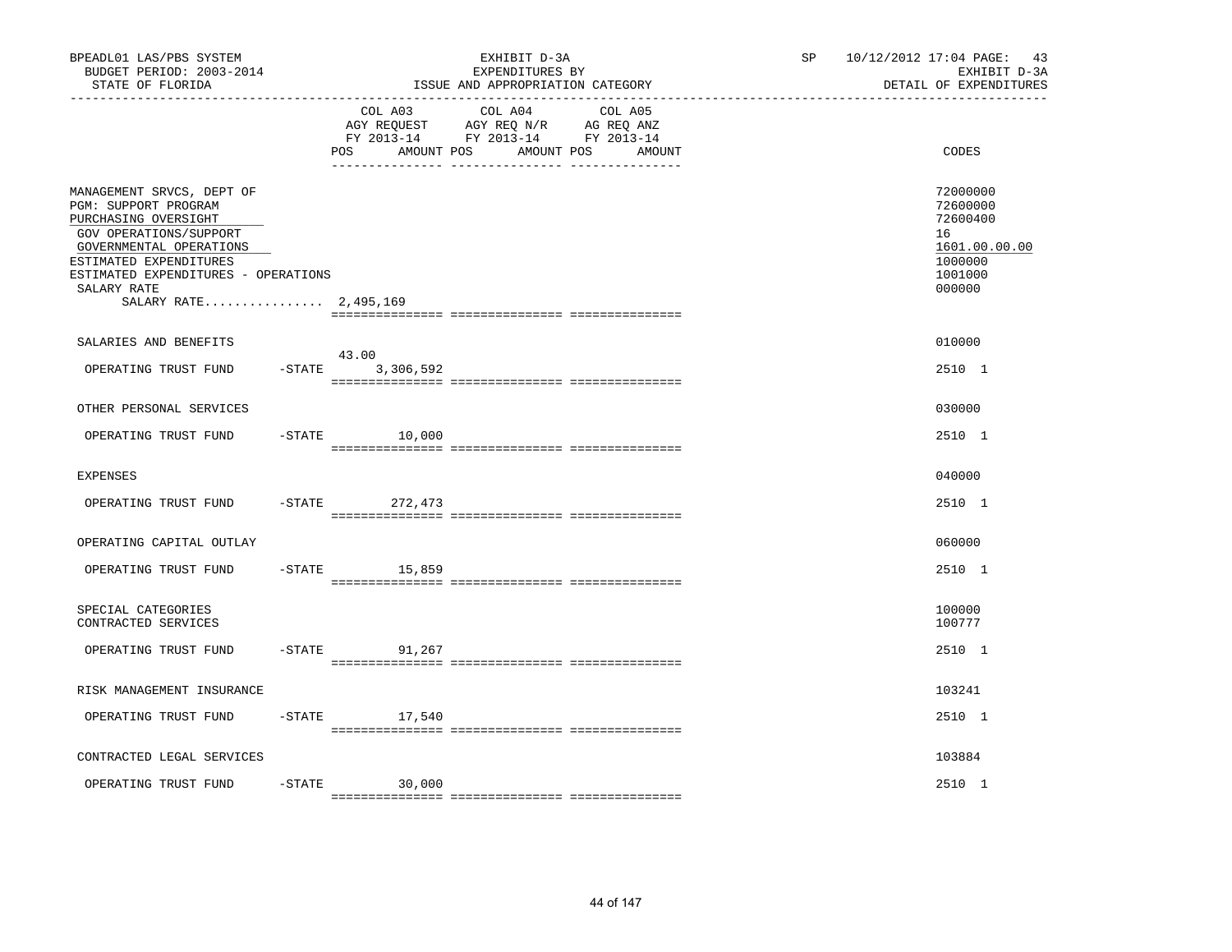| BPEADL01 LAS/PBS SYSTEM<br>BUDGET PERIOD: 2003-2014<br>STATE OF FLORIDA                                                                                                                                                                                                            |          |                       | EXHIBIT D-3A<br>EXPENDITURES BY<br>ISSUE AND APPROPRIATION CATEGORY                                                  | SP and the set of the set of the set of the set of the set of the set of the set of the set of the set of the set of the set of the set of the set of the set of the set of the set of the set of the set of the set of the se | 10/12/2012 17:04 PAGE: 44<br>EXHIBIT D-3A<br>DETAIL OF EXPENDITURES                                         |
|------------------------------------------------------------------------------------------------------------------------------------------------------------------------------------------------------------------------------------------------------------------------------------|----------|-----------------------|----------------------------------------------------------------------------------------------------------------------|--------------------------------------------------------------------------------------------------------------------------------------------------------------------------------------------------------------------------------|-------------------------------------------------------------------------------------------------------------|
|                                                                                                                                                                                                                                                                                    | POS      | COL A03<br>AMOUNT POS | COL A04<br>COL A05<br>AGY REQUEST AGY REQ N/R AG REQ ANZ<br>FY 2013-14 FY 2013-14 FY 2013-14<br>AMOUNT POS<br>AMOUNT |                                                                                                                                                                                                                                | CODES                                                                                                       |
| MANAGEMENT SRVCS, DEPT OF<br>PGM: SUPPORT PROGRAM<br>PURCHASING OVERSIGHT<br>GOV OPERATIONS/SUPPORT<br>GOVERNMENTAL OPERATIONS<br>ESTIMATED EXPENDITURES<br>ESTIMATED EXPENDITURES - OPERATIONS<br>SPECIAL CATEGORIES<br>WEB-BASED E-PROCUREMNT SYS<br>OPERATING TRUST FUND -STATE |          | 7,400,000             |                                                                                                                      |                                                                                                                                                                                                                                | 72000000<br>72600000<br>72600400<br>16<br>1601.00.00.00<br>1000000<br>1001000<br>100000<br>104502<br>2510 1 |
| PROJECT MGT PROF TRAINING                                                                                                                                                                                                                                                          |          |                       |                                                                                                                      |                                                                                                                                                                                                                                | 104514                                                                                                      |
| OPERATING TRUST FUND                                                                                                                                                                                                                                                               | $-STATE$ | 60,000                |                                                                                                                      |                                                                                                                                                                                                                                | 2510 1                                                                                                      |
| LEASE/PURCHASE/EOUIPMENT                                                                                                                                                                                                                                                           |          |                       |                                                                                                                      |                                                                                                                                                                                                                                | 105281                                                                                                      |
| OPERATING TRUST FUND                                                                                                                                                                                                                                                               | $-STATE$ | 3,219                 |                                                                                                                      |                                                                                                                                                                                                                                | 2510 1                                                                                                      |
| TR/DMS/HR SVCS/STW CONTRCT                                                                                                                                                                                                                                                         |          |                       |                                                                                                                      |                                                                                                                                                                                                                                | 107040                                                                                                      |
| OPERATING TRUST FUND                                                                                                                                                                                                                                                               |          | $-STATE$ 13,716       |                                                                                                                      |                                                                                                                                                                                                                                | 2510 1                                                                                                      |
| TR/DEPT OF FINANCIAL SRVCS                                                                                                                                                                                                                                                         |          |                       |                                                                                                                      |                                                                                                                                                                                                                                | 109257                                                                                                      |
| OPERATING TRUST FUND                                                                                                                                                                                                                                                               | $-STATE$ | 350,000               |                                                                                                                      |                                                                                                                                                                                                                                | 2510 1                                                                                                      |
| DATA PROCESSING SERVICES<br>SOUTHWOOD SRC                                                                                                                                                                                                                                          |          |                       |                                                                                                                      |                                                                                                                                                                                                                                | 210000<br>210021                                                                                            |
| OPERATING TRUST FUND                                                                                                                                                                                                                                                               |          | -STATE 292,731        |                                                                                                                      |                                                                                                                                                                                                                                | 2510 1                                                                                                      |
| TOTAL: ESTIMATED EXPENDITURES - OPERATIONS<br>TOTAL POSITIONS 43.00<br>TOTAL ISSUE $11,863,397$<br>TOTAL SALARY RATE $2,495,169$                                                                                                                                                   |          |                       |                                                                                                                      |                                                                                                                                                                                                                                | 1001000                                                                                                     |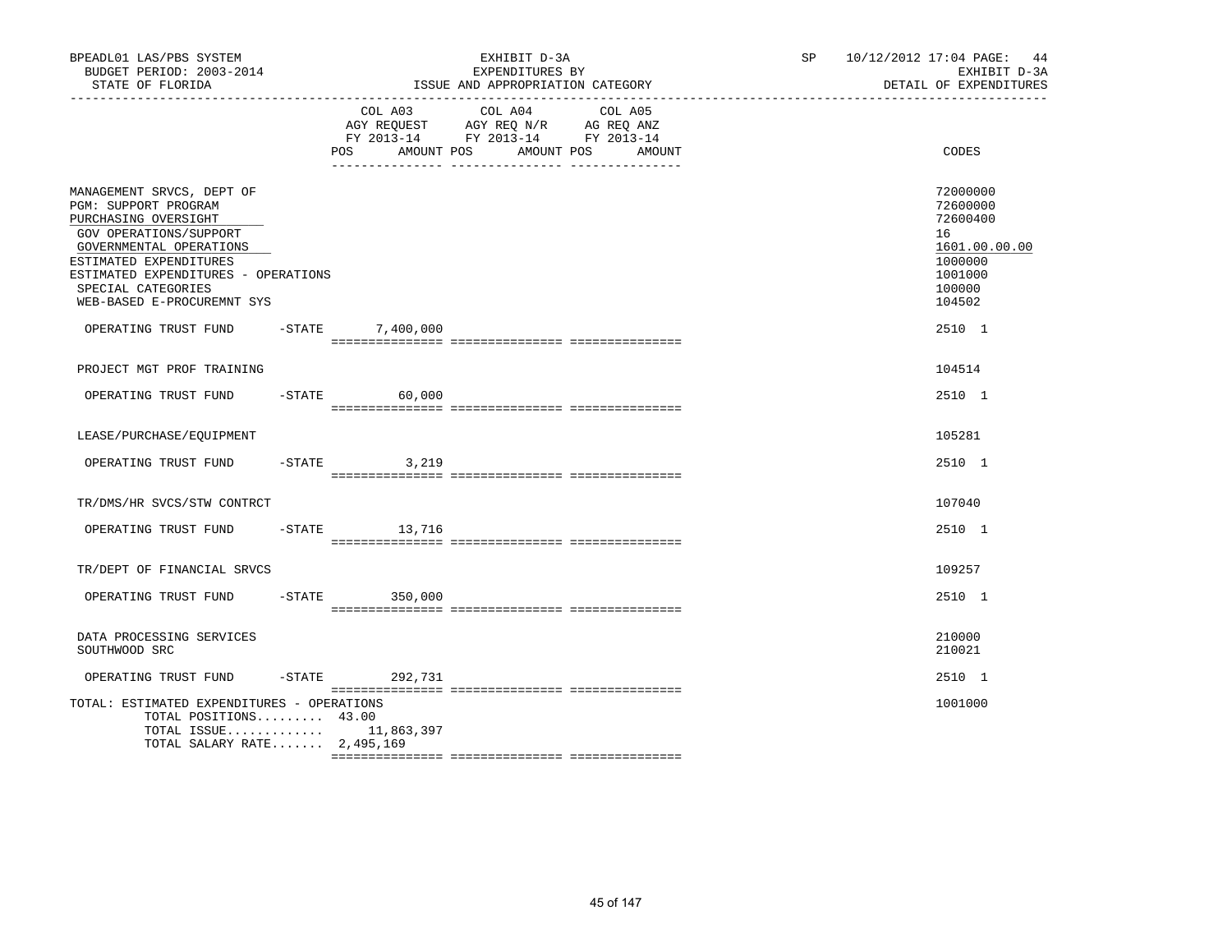| BPEADL01 LAS/PBS SYSTEM<br>BUDGET PERIOD: 2003-2014<br>STATE OF FLORIDA                                                                                                                                                                                 |           |                   | EXHIBIT D-3A<br>EXPENDITURES BY<br>ISSUE AND APPROPRIATION CATEGORY                                                       | SP and the set of the set of the set of the set of the set of the set of the set of the set of the set of the set of the set of the set of the set of the set of the set of the set of the set of the set of the set of the se | 10/12/2012 17:04 PAGE: 45<br>EXHIBIT D-3A<br>DETAIL OF EXPENDITURES                               |
|---------------------------------------------------------------------------------------------------------------------------------------------------------------------------------------------------------------------------------------------------------|-----------|-------------------|---------------------------------------------------------------------------------------------------------------------------|--------------------------------------------------------------------------------------------------------------------------------------------------------------------------------------------------------------------------------|---------------------------------------------------------------------------------------------------|
|                                                                                                                                                                                                                                                         |           | AMOUNT POS<br>POS | COL A03 COL A04 COL A05<br>AGY REQUEST AGY REQ N/R AG REQ ANZ<br>FY 2013-14 FY 2013-14 FY 2013-14<br>AMOUNT POS<br>AMOUNT |                                                                                                                                                                                                                                | CODES                                                                                             |
| MANAGEMENT SRVCS, DEPT OF<br>PGM: SUPPORT PROGRAM<br>PURCHASING OVERSIGHT<br>GOV OPERATIONS/SUPPORT<br>GOVERNMENTAL OPERATIONS<br>ESTIMATED EXPENDITURES<br>CASUALTY INSURANCE PREMIUM<br>ADJUSTMENT<br>SPECIAL CATEGORIES<br>RISK MANAGEMENT INSURANCE |           |                   |                                                                                                                           |                                                                                                                                                                                                                                | 72000000<br>72600000<br>72600400<br>16<br>1601.00.00.00<br>1000000<br>1001090<br>100000<br>103241 |
| OPERATING TRUST FUND                                                                                                                                                                                                                                    |           | $-STATE$ 9,884    |                                                                                                                           |                                                                                                                                                                                                                                | 2510 1                                                                                            |
| FLORIDA RETIREMENT SYSTEM<br>CONTRIBUTION ADJUSTMENT FOR<br>FISCAL YEAR 2012-2013<br>SALARIES AND BENEFITS<br>OPERATING TRUST FUND                                                                                                                      |           | $-STATE$<br>6,536 |                                                                                                                           |                                                                                                                                                                                                                                | 1001240<br>010000<br>2510 1                                                                       |
| DATA PROCESSING SERVICES                                                                                                                                                                                                                                |           |                   |                                                                                                                           |                                                                                                                                                                                                                                | 210000                                                                                            |
| SOUTHWOOD SRC<br>OPERATING TRUST FUND                                                                                                                                                                                                                   |           | $-STATE$<br>165   |                                                                                                                           |                                                                                                                                                                                                                                | 210021<br>2510 1                                                                                  |
| TOTAL: FLORIDA RETIREMENT SYSTEM<br>CONTRIBUTION ADJUSTMENT FOR<br>FISCAL YEAR 2012-2013<br>TOTAL ISSUE $6,701$                                                                                                                                         |           |                   |                                                                                                                           |                                                                                                                                                                                                                                | 1001240                                                                                           |
| ADJUSTMENT TO STATE HEALTH<br>INSURANCE PREMIUM CONTRIBUTION -<br>FISCAL YEAR 2012-13<br>SALARIES AND BENEFITS                                                                                                                                          |           |                   |                                                                                                                           |                                                                                                                                                                                                                                | 1001830<br>010000                                                                                 |
| OPERATING TRUST FUND                                                                                                                                                                                                                                    | $-$ STATE | 4,556             |                                                                                                                           |                                                                                                                                                                                                                                | 2510 1                                                                                            |
| DATA PROCESSING SERVICES<br>SOUTHWOOD SRC                                                                                                                                                                                                               |           |                   |                                                                                                                           |                                                                                                                                                                                                                                | 210000<br>210021                                                                                  |
| OPERATING TRUST FUND                                                                                                                                                                                                                                    | $-$ STATE | 149               |                                                                                                                           |                                                                                                                                                                                                                                | 2510 1                                                                                            |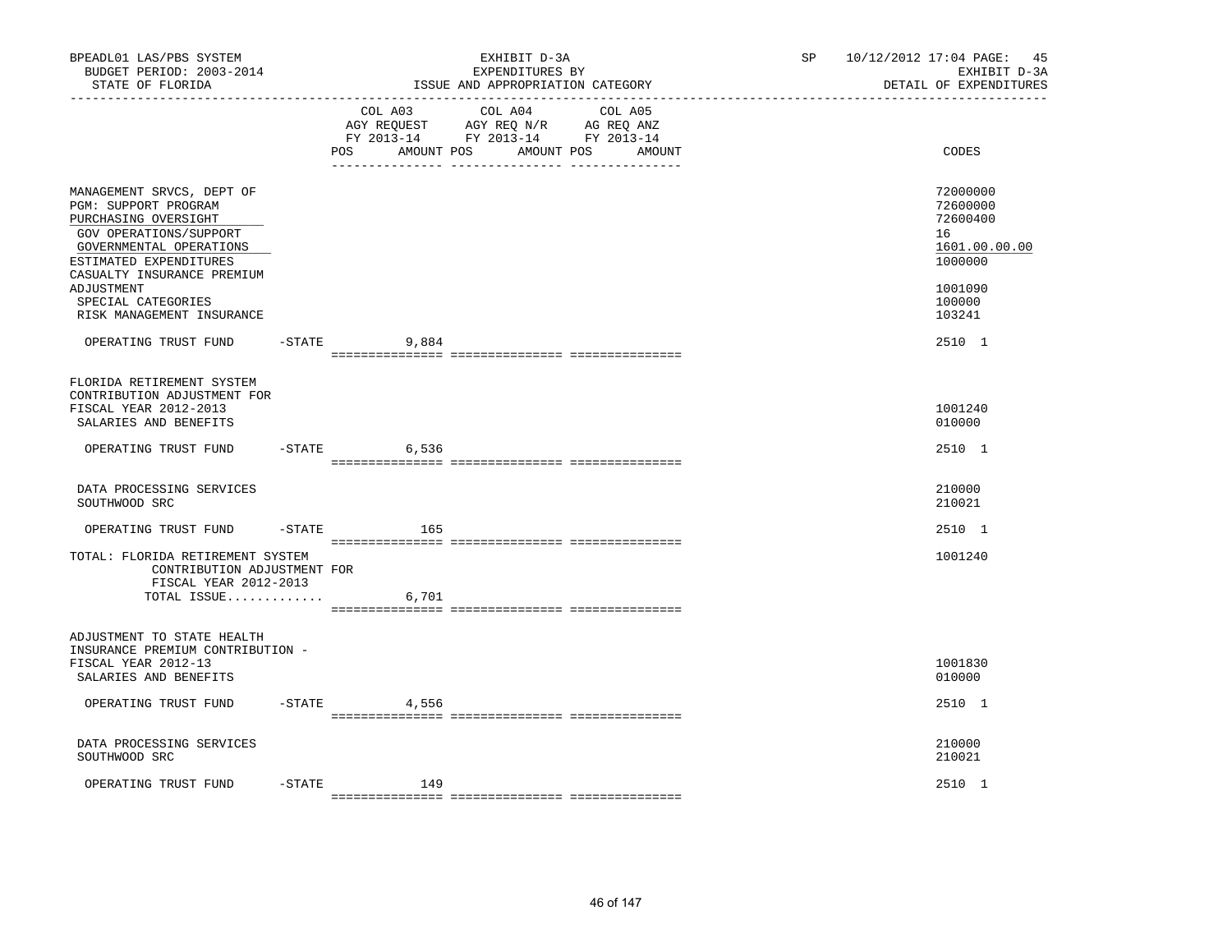| BPEADL01 LAS/PBS SYSTEM<br>BUDGET PERIOD: 2003-2014<br>STATE OF FLORIDA                                                                                                                                                                                                                                                                                                                                                                                                                                                                                                                                            | EXHIBIT D-3A<br>EXPENDITURES BY<br>ISSUE AND APPROPRIATION CATEGORY |                             |                                                                                                                                                                                                |                      |                  | SP | 10/12/2012 17:04 PAGE:<br>46<br>EXHIBIT D-3A<br>DETAIL OF EXPENDITURES |  |
|--------------------------------------------------------------------------------------------------------------------------------------------------------------------------------------------------------------------------------------------------------------------------------------------------------------------------------------------------------------------------------------------------------------------------------------------------------------------------------------------------------------------------------------------------------------------------------------------------------------------|---------------------------------------------------------------------|-----------------------------|------------------------------------------------------------------------------------------------------------------------------------------------------------------------------------------------|----------------------|------------------|----|------------------------------------------------------------------------|--|
| ___________________________________                                                                                                                                                                                                                                                                                                                                                                                                                                                                                                                                                                                |                                                                     |                             | $\begin{tabular}{lcccc} COL A03 & COL A04 & COL A05 \\ AGY REQUEST & AGY REQ N/R & AG REQ ANZ \\ FY & 2013-14 & FY & 2013-14 & FY & 2013-14 \end{tabular}$<br>POS AMOUNT POS AMOUNT POS AMOUNT |                      |                  |    | CODES                                                                  |  |
| MANAGEMENT SRVCS, DEPT OF<br>PGM: SUPPORT PROGRAM<br>PURCHASING OVERSIGHT<br>GOV OPERATIONS/SUPPORT<br>GOVERNMENTAL OPERATIONS<br>ESTIMATED EXPENDITURES<br>ADJUSTMENT TO STATE HEALTH<br>INSURANCE PREMIUM CONTRIBUTION -                                                                                                                                                                                                                                                                                                                                                                                         |                                                                     |                             |                                                                                                                                                                                                |                      |                  |    | 72000000<br>72600000<br>72600400<br>16<br>1601.00.00.00<br>1000000     |  |
| FISCAL YEAR 2012-13<br>TOTAL: ADJUSTMENT TO STATE HEALTH<br>INSURANCE PREMIUM CONTRIBUTION -<br>FISCAL YEAR 2012-13<br>TOTAL ISSUE                                                                                                                                                                                                                                                                                                                                                                                                                                                                                 |                                                                     | 4,705                       |                                                                                                                                                                                                |                      |                  |    | 1001830<br>1001830                                                     |  |
|                                                                                                                                                                                                                                                                                                                                                                                                                                                                                                                                                                                                                    |                                                                     |                             |                                                                                                                                                                                                |                      |                  |    |                                                                        |  |
| REALLOCATION OF HUMAN RESOURCES<br>OUTSOURCING<br>SPECIAL CATEGORIES<br>TR/DMS/HR SVCS/STW CONTRCT                                                                                                                                                                                                                                                                                                                                                                                                                                                                                                                 |                                                                     |                             |                                                                                                                                                                                                |                      |                  |    | 1005900<br>100000<br>107040                                            |  |
| $-$ STATE<br>OPERATING TRUST FUND                                                                                                                                                                                                                                                                                                                                                                                                                                                                                                                                                                                  |                                                                     | 24                          |                                                                                                                                                                                                |                      |                  |    | 2510 1                                                                 |  |
|                                                                                                                                                                                                                                                                                                                                                                                                                                                                                                                                                                                                                    |                                                                     |                             |                                                                                                                                                                                                |                      |                  |    |                                                                        |  |
| ADJUSTMENTS TO CURRENT YEAR<br>ESTIMATED EXPENDITURES<br>REALIGNMENT OF LEASE OR LEASE<br>PURCHASE EQUIPMENT - DEDUCT<br><b>EXPENSES</b>                                                                                                                                                                                                                                                                                                                                                                                                                                                                           |                                                                     |                             |                                                                                                                                                                                                |                      |                  |    | 1600000<br>160M060<br>040000                                           |  |
| OPERATING TRUST FUND<br>$-$ STATE                                                                                                                                                                                                                                                                                                                                                                                                                                                                                                                                                                                  |                                                                     | $781-$                      |                                                                                                                                                                                                |                      |                  |    | 2510 1                                                                 |  |
|                                                                                                                                                                                                                                                                                                                                                                                                                                                                                                                                                                                                                    |                                                                     |                             |                                                                                                                                                                                                |                      |                  |    |                                                                        |  |
| AGENCY ISSUE NARRATIVE:<br>2013-2014 BUDGET YEAR NARRATIVE:<br>The Department of Management Services requests an across the board realignment of \$21,200 from the Expenses appropriation<br>category to the Lease or Lease-Purchase of Equipment appropriation category as directed in Chapter 2011-45, Laws of<br>Florida. Chapter 2011-45, Laws of Florida, directs that the new category be used to fund the lease or lease-purchase of<br>equipment, fixtures, and other tangible personal property.<br>This issue along with 160M070 will have a net zero impact to the following programs:<br>Program Area: |                                                                     | Amount                      |                                                                                                                                                                                                | Fund                 | IT COMPONENT? NO |    |                                                                        |  |
| Administration<br>Facilities Mgmt.<br>Building Construction                                                                                                                                                                                                                                                                                                                                                                                                                                                                                                                                                        |                                                                     | \$2,792<br>\$8,943<br>\$123 |                                                                                                                                                                                                | 2021<br>2696<br>2033 |                  |    |                                                                        |  |

Motor Vehicles and Watercraft Mgmt. \$100 2510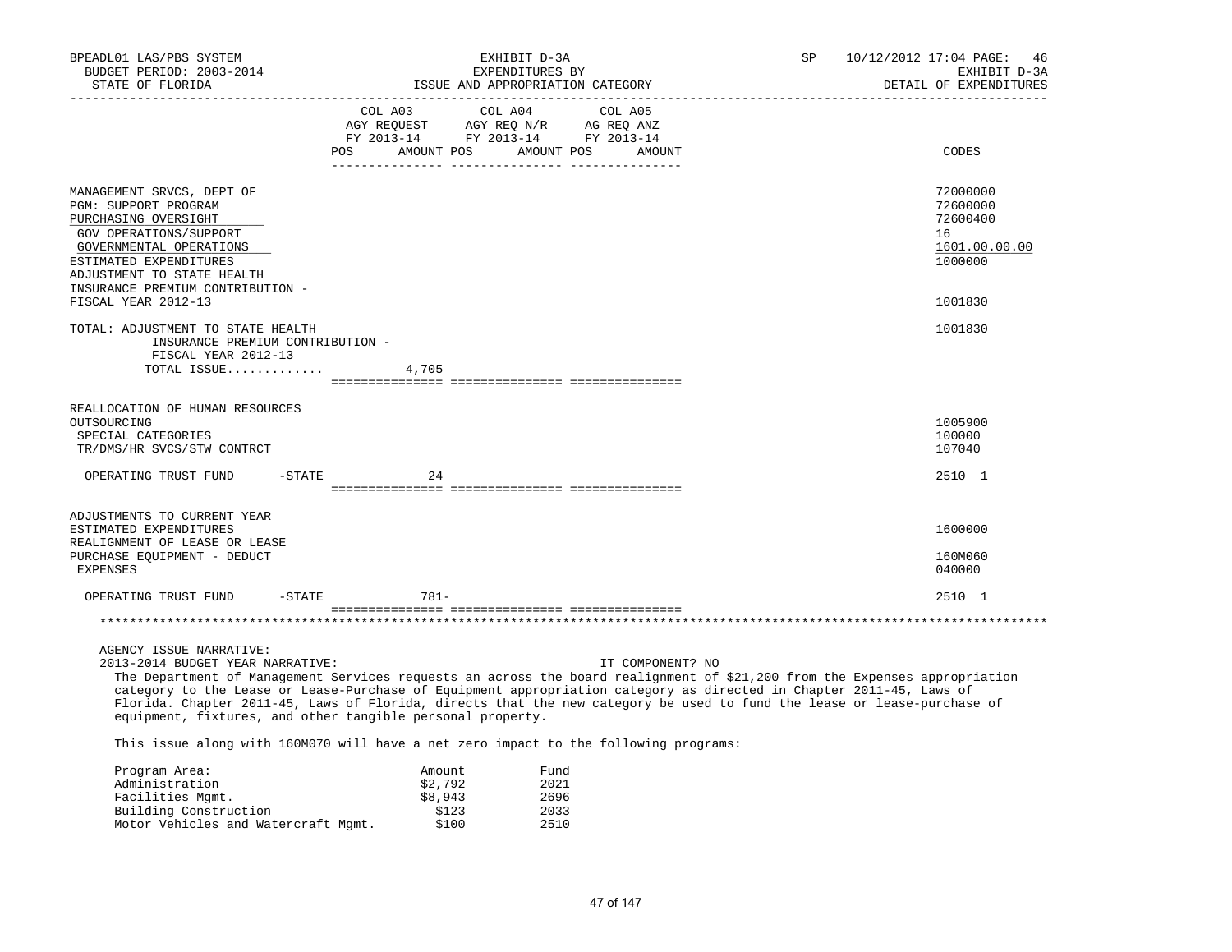| BPEADL01 LAS/PBS SYSTEM<br>BUDGET PERIOD: 2003-2014                                                                        |          | EXHIBIT D-3A<br>EXPENDITURES BY |         |                                  | SP | 10/12/2012 17:04 PAGE:<br>47<br>EXHIBIT D-3A |
|----------------------------------------------------------------------------------------------------------------------------|----------|---------------------------------|---------|----------------------------------|----|----------------------------------------------|
| STATE OF FLORIDA                                                                                                           |          |                                 |         | ISSUE AND APPROPRIATION CATEGORY |    | DETAIL OF EXPENDITURES                       |
|                                                                                                                            |          | COL A03                         | COL A04 | COL A05                          |    |                                              |
|                                                                                                                            |          |                                 |         |                                  |    |                                              |
|                                                                                                                            | POS      | AMOUNT POS AMOUNT POS           |         | AMOUNT                           |    | CODES                                        |
|                                                                                                                            |          |                                 |         |                                  |    |                                              |
| MANAGEMENT SRVCS, DEPT OF<br>PGM: SUPPORT PROGRAM                                                                          |          |                                 |         |                                  |    | 72000000<br>72600000                         |
| PURCHASING OVERSIGHT                                                                                                       |          |                                 |         |                                  |    | 72600400                                     |
| GOV OPERATIONS/SUPPORT                                                                                                     |          |                                 |         |                                  |    | 16                                           |
| GOVERNMENTAL OPERATIONS                                                                                                    |          |                                 |         |                                  |    | 1601.00.00.00                                |
| ADJUSTMENTS TO CURRENT YEAR                                                                                                |          |                                 |         |                                  |    |                                              |
| ESTIMATED EXPENDITURES                                                                                                     |          |                                 |         |                                  |    | 1600000                                      |
| REALIGNMENT OF LEASE OR LEASE                                                                                              |          |                                 |         |                                  |    |                                              |
| PURCHASE EQUIPMENT - DEDUCT                                                                                                |          |                                 |         |                                  |    | 160M060                                      |
| Purchasing Oversight                                                                                                       |          | \$781                           | 2510    |                                  |    |                                              |
| Private Prison Monitoring                                                                                                  |          | \$100                           | 1000    |                                  |    |                                              |
| Insurance Benefits Administration                                                                                          |          | \$166                           | 2668    |                                  |    |                                              |
| Retirement                                                                                                                 |          | \$3,400                         | 2510    |                                  |    |                                              |
| Retirement                                                                                                                 |          | \$910                           | 2532    |                                  |    |                                              |
| State Personnel Policy Administration                                                                                      |          | \$1,691                         | 2678    |                                  |    |                                              |
| People First                                                                                                               |          | \$1,860                         | 2678    |                                  |    |                                              |
| Telecommunication                                                                                                          |          | \$334<br>________               | 2344    |                                  |    |                                              |
|                                                                                                                            | Total:   | \$21,200                        |         |                                  |    |                                              |
|                                                                                                                            |          | ========                        |         |                                  |    |                                              |
|                                                                                                                            |          |                                 |         |                                  |    |                                              |
| REALIGNMENT OF LEASE OR LEASE                                                                                              |          |                                 |         |                                  |    |                                              |
| PURCHASE OF EQUIPMENT - ADD                                                                                                |          |                                 |         |                                  |    | 160M070                                      |
| SPECIAL CATEGORIES                                                                                                         |          |                                 |         |                                  |    | 100000                                       |
| LEASE/PURCHASE/EQUIPMENT                                                                                                   |          |                                 |         |                                  |    | 105281                                       |
| OPERATING TRUST FUND                                                                                                       | $-STATE$ | 781                             |         |                                  |    | 2510 1                                       |
|                                                                                                                            |          |                                 |         |                                  |    |                                              |
|                                                                                                                            |          |                                 |         |                                  |    |                                              |
|                                                                                                                            |          |                                 |         |                                  |    |                                              |
| AGENCY ISSUE NARRATIVE:<br>2013-2014 BUDGET YEAR NARRATIVE:                                                                |          |                                 |         | IT COMPONENT? NO                 |    |                                              |
| The Department of Management Services requests an across the board realignment of \$21,200 from the Expenses appropriation |          |                                 |         |                                  |    |                                              |
| category to the Lease or Lease-Purchase of Equipment appropriation category as directed in Chapter 2011-45, Laws of        |          |                                 |         |                                  |    |                                              |
| Florida. Chapter 2011-45, Laws of Florida, directs that the new category be used to fund the lease or lease-purchase of    |          |                                 |         |                                  |    |                                              |
| equipment, fixtures, and other tangible personal property.                                                                 |          |                                 |         |                                  |    |                                              |
| This issue along with 160M070 will have a net zero impact to the following programs:                                       |          |                                 |         |                                  |    |                                              |
| Program Area:                                                                                                              |          | Amount                          | Fund    |                                  |    |                                              |
| Administration                                                                                                             |          | \$2,792                         | 2021    |                                  |    |                                              |
| Facilities Mgmt.                                                                                                           |          | \$8,943                         | 2696    |                                  |    |                                              |
| Building Construction                                                                                                      |          | \$123                           | 2033    |                                  |    |                                              |

 Motor Vehicles and Watercraft Mgmt. \$100 2510 Purchasing Oversight **\$781** 2510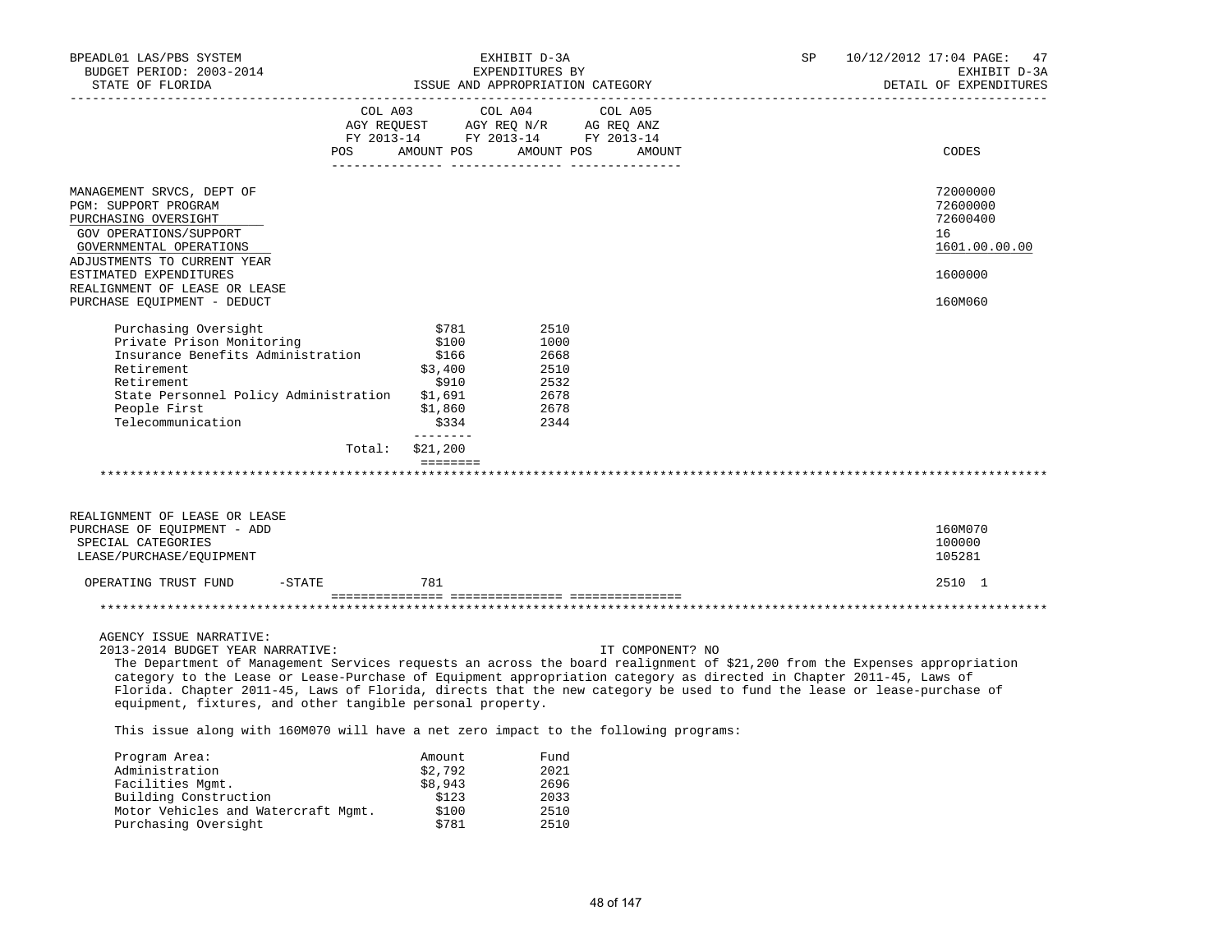| BPEADL01 LAS/PBS SYSTEM<br>BUDGET PERIOD: 2003-2014<br>STATE OF FLORIDA<br>----------------                                                                                                                                                             | EXHIBIT D-3A<br>EXPENDITURES BY<br>ISSUE AND APPROPRIATION CATEGORY |                                                                                                                                   |                                                      |  |  | SP | 10/12/2012 17:04 PAGE: 48<br>EXHIBIT D-3A<br>DETAIL OF EXPENDITURES           |
|---------------------------------------------------------------------------------------------------------------------------------------------------------------------------------------------------------------------------------------------------------|---------------------------------------------------------------------|-----------------------------------------------------------------------------------------------------------------------------------|------------------------------------------------------|--|--|----|-------------------------------------------------------------------------------|
|                                                                                                                                                                                                                                                         | POS                                                                 | COL A03 COL A04 COL A05<br>AGY REQUEST AGY REQ N/R AG REQ ANZ<br>FY 2013-14 FY 2013-14 FY 2013-14<br>AMOUNT POS AMOUNT POS AMOUNT |                                                      |  |  |    | CODES                                                                         |
| MANAGEMENT SRVCS, DEPT OF<br>PGM: SUPPORT PROGRAM<br>PURCHASING OVERSIGHT<br>GOV OPERATIONS/SUPPORT<br>GOVERNMENTAL OPERATIONS<br>ADJUSTMENTS TO CURRENT YEAR<br>ESTIMATED EXPENDITURES<br>REALIGNMENT OF LEASE OR LEASE<br>PURCHASE OF EQUIPMENT - ADD |                                                                     |                                                                                                                                   |                                                      |  |  |    | 72000000<br>72600000<br>72600400<br>16<br>1601.00.00.00<br>1600000<br>160M070 |
| Private Prison Monitoring<br>Insurance Benefits Administration<br>Retirement<br>Retirement<br>State Personnel Policy Administration<br>People First<br>Telecommunication                                                                                |                                                                     | \$100<br>\$166<br>\$3,400<br>\$910<br>\$1,691<br>\$1,860<br>\$334<br>---------                                                    | 1000<br>2668<br>2510<br>2532<br>2678<br>2678<br>2344 |  |  |    |                                                                               |
|                                                                                                                                                                                                                                                         | Total:<br>*******************                                       | \$21,200<br><b>EEEEEEEE</b>                                                                                                       |                                                      |  |  |    |                                                                               |
| NONRECURRING EXPENDITURES<br>REDUCE MYFLORIDA MARKETPLACE (MFMP)<br>CONTRACT<br>SPECIAL CATEGORIES<br>WEB-BASED E-PROCUREMNT SYS                                                                                                                        |                                                                     |                                                                                                                                   |                                                      |  |  |    | 2100000<br>2103076<br>100000<br>104502                                        |
| OPERATING TRUST FUND                                                                                                                                                                                                                                    | $-$ STATE                                                           | $7,400,000 -$                                                                                                                     |                                                      |  |  |    | 2510 1                                                                        |
| ANNUALIZATION OF ADMINISTERED<br>FUNDS APPROPRIATIONS<br>STATE HEALTH INSURANCE ADJUSTMENT<br>FOR FY 2012-13 - 10 MONTHS<br>ANNUALIZATION                                                                                                               |                                                                     |                                                                                                                                   |                                                      |  |  |    | 26A0000<br>26A1830                                                            |
| SALARIES AND BENEFITS<br>OPERATING TRUST FUND                                                                                                                                                                                                           | $-STATE$                                                            | 22,780                                                                                                                            |                                                      |  |  |    | 010000<br>2510 1                                                              |
| DATA PROCESSING SERVICES<br>SOUTHWOOD SRC                                                                                                                                                                                                               |                                                                     |                                                                                                                                   |                                                      |  |  |    | 210000<br>210021                                                              |
| $-$ STATE<br>OPERATING TRUST FUND                                                                                                                                                                                                                       |                                                                     | 745                                                                                                                               |                                                      |  |  |    | 2510 1                                                                        |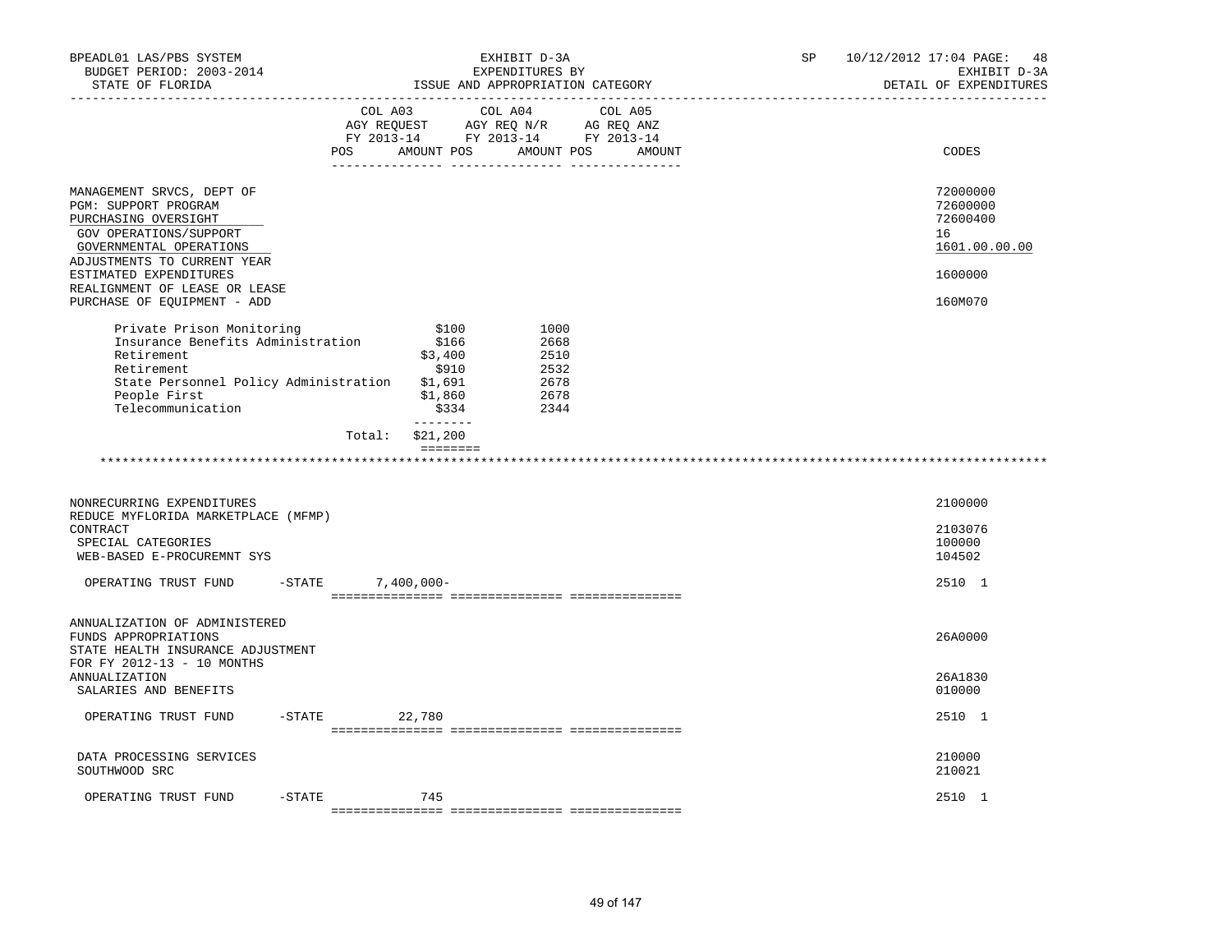| BPEADL01 LAS/PBS SYSTEM<br>BUDGET PERIOD: 2003-2014<br>STATE OF FLORIDA                                                                                                                                                                                                            | EXHIBIT D-3A<br>EXPENDITURES BY                                                                                                                                                                                                                                                                                                                    |                  | SP  | 10/12/2012 17:04 PAGE: 49<br>EXHIBIT D-3A<br>DETAIL OF EXPENDITURES           |
|------------------------------------------------------------------------------------------------------------------------------------------------------------------------------------------------------------------------------------------------------------------------------------|----------------------------------------------------------------------------------------------------------------------------------------------------------------------------------------------------------------------------------------------------------------------------------------------------------------------------------------------------|------------------|-----|-------------------------------------------------------------------------------|
|                                                                                                                                                                                                                                                                                    | $\begin{tabular}{lllllllllll} &\multicolumn{4}{c}{\text{COL A03}} &\multicolumn{4}{c}{\text{COL A04}} &\multicolumn{4}{c}{\text{COL A05}} \\ \multicolumn{4}{c}{\text{AGY REQUEST}} &\multicolumn{4}{c}{\text{AGY REQ N/R}} &\multicolumn{4}{c}{\text{AG REQ ANZ}} \end{tabular}$<br>FY 2013-14 FY 2013-14 FY 2013-14<br>POS AMOUNT POS AMOUNT POS | AMOUNT           |     | CODES                                                                         |
| MANAGEMENT SRVCS, DEPT OF<br>PGM: SUPPORT PROGRAM<br>PURCHASING OVERSIGHT<br>GOV OPERATIONS/SUPPORT<br>GOVERNMENTAL OPERATIONS<br>ANNUALIZATION OF ADMINISTERED<br>FUNDS APPROPRIATIONS<br>STATE HEALTH INSURANCE ADJUSTMENT<br>FOR FY 2012-13 - 10 MONTHS<br><b>ANNUALIZATION</b> |                                                                                                                                                                                                                                                                                                                                                    |                  |     | 72000000<br>72600000<br>72600400<br>16<br>1601.00.00.00<br>26A0000<br>26A1830 |
| TOTAL: STATE HEALTH INSURANCE ADJUSTMENT<br>FOR FY 2012-13 - 10 MONTHS<br>ANNUALIZATION<br>TOTAL ISSUE                                                                                                                                                                             | 23,525                                                                                                                                                                                                                                                                                                                                             |                  |     | 26A1830                                                                       |
| RE-ENGINEERING THE WORKPLACE<br>ADDITIONAL STAFFING NEEDS FOR<br>STRATEGIC SOURCING<br>SPECIAL CATEGORIES<br>CONTRACTED SERVICES<br>OPERATING TRUST FUND -STATE                                                                                                                    |                                                                                                                                                                                                                                                                                                                                                    |                  |     | 4000000<br>4000A50<br>100000<br>100777<br>2510 1                              |
| AGENCY ISSUE NARRATIVE:<br>2013-2014 BUDGET YEAR NARRATIVE:<br>Recommendations when costs are known.                                                                                                                                                                               | ISSUE SUMMARY: ISSUE SUMMARY: This is a placeholder issue for \$1 for budget authority to support a statewide strategic<br>sourcing initiative. Negotiations are currently underway and this issue will be included in the Governor's                                                                                                              | IT COMPONENT? NO |     |                                                                               |
| Operating Trust Fund (2510)<br>Special Categories: Contracted Services (100777)                                                                                                                                                                                                    |                                                                                                                                                                                                                                                                                                                                                    | TOTAL:           | \$1 |                                                                               |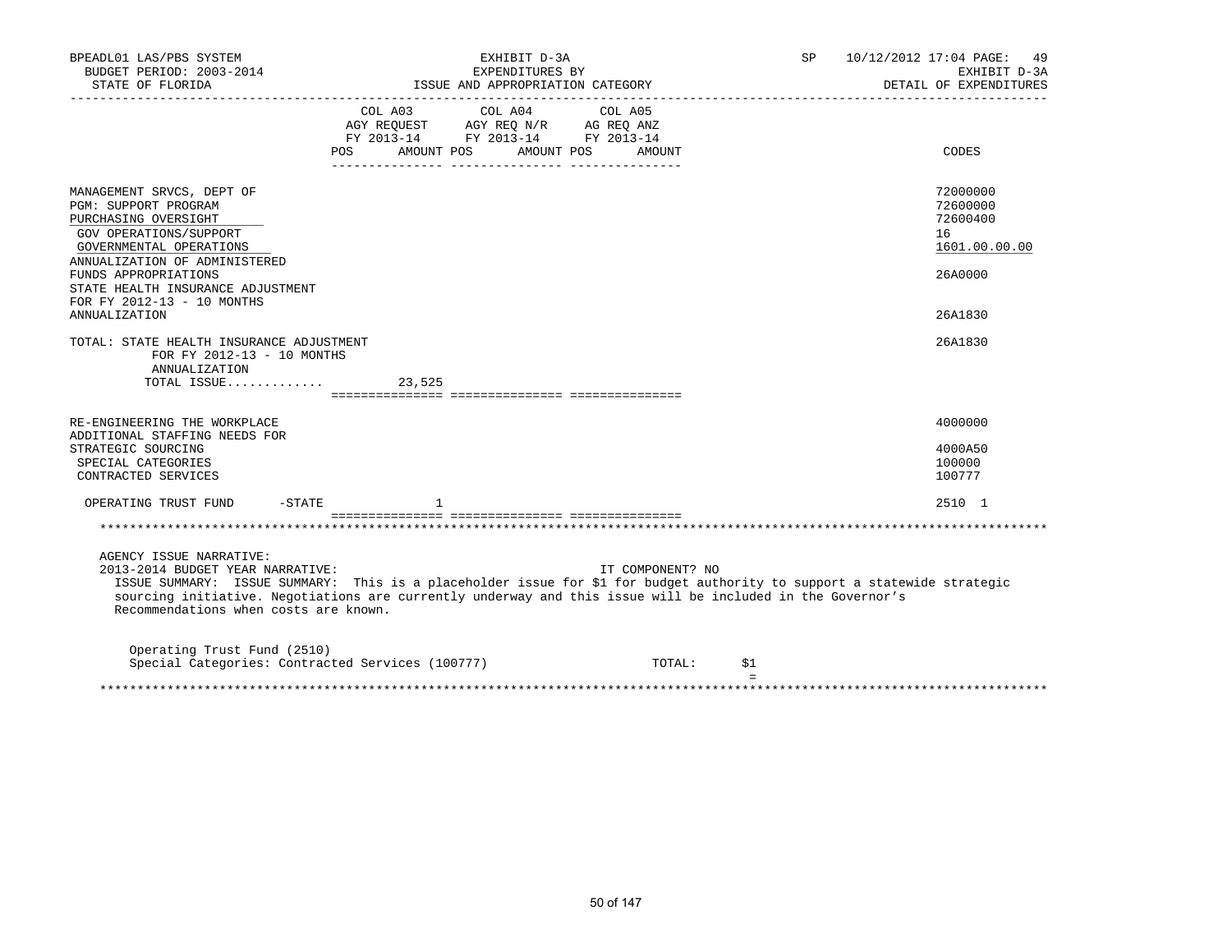| BPEADL01 LAS/PBS SYSTEM<br>BUDGET PERIOD: 2003-2014                                                                                                                                                | EXHIBIT D-3A<br>SP<br>EXPENDITURES BY                                                                                                                                                                                                                      | 10/12/2012 17:04 PAGE:<br>50<br>EXHIBIT D-3A                       |
|----------------------------------------------------------------------------------------------------------------------------------------------------------------------------------------------------|------------------------------------------------------------------------------------------------------------------------------------------------------------------------------------------------------------------------------------------------------------|--------------------------------------------------------------------|
| STATE OF FLORIDA                                                                                                                                                                                   | ISSUE AND APPROPRIATION CATEGORY                                                                                                                                                                                                                           | DETAIL OF EXPENDITURES                                             |
|                                                                                                                                                                                                    | COL A03<br>COL A04<br>COL A05<br>AGY REQUEST AGY REQ N/R AG REQ ANZ<br>FY 2013-14 FY 2013-14 FY 2013-14<br>POS<br>AMOUNT POS<br>AMOUNT POS<br>AMOUNT                                                                                                       | CODES                                                              |
| MANAGEMENT SRVCS, DEPT OF<br>PGM: SUPPORT PROGRAM<br>PURCHASING OVERSIGHT<br>GOV OPERATIONS/SUPPORT<br>GOVERNMENTAL OPERATIONS<br>RE-ENGINEERING THE WORKPLACE<br>NEXT GENERATION MYFLORIDA MARKET |                                                                                                                                                                                                                                                            | 72000000<br>72600000<br>72600400<br>16<br>1601.00.00.00<br>4000000 |
| PLACE (MFMP)<br>SPECIAL CATEGORIES<br>WEB-BASED E-PROCUREMNT SYS                                                                                                                                   |                                                                                                                                                                                                                                                            | 4000A60<br>100000<br>104502                                        |
| OPERATING TRUST FUND<br>-STATE                                                                                                                                                                     |                                                                                                                                                                                                                                                            | 2510 1                                                             |
|                                                                                                                                                                                                    |                                                                                                                                                                                                                                                            |                                                                    |
|                                                                                                                                                                                                    |                                                                                                                                                                                                                                                            |                                                                    |
| AGENCY ISSUE NARRATIVE:<br>2013-2014 BUDGET YEAR NARRATIVE:<br>Recommendations when costs are known.                                                                                               | IT COMPONENT? NO<br>ISSUE SUMMARY: This is a placeholder issue for \$1 for budget authority to support statewide MyFloridaMarketPlace<br>eProcurement system (MFMP). Negotiations are currently underway and this issue will be included in the Governor's |                                                                    |
| Operating Trust Fund (2510)                                                                                                                                                                        | Special Categories: Web-Based E-Procurement System (104502) TOTAL:<br>\$1<br>$=$ $=$                                                                                                                                                                       |                                                                    |
|                                                                                                                                                                                                    |                                                                                                                                                                                                                                                            |                                                                    |
| TOTAL: GOVERNMENTAL OPERATIONS<br>BY FUND TYPE                                                                                                                                                     |                                                                                                                                                                                                                                                            | 1601.00.00.00                                                      |
| TRUST FUNDS<br>SALARY RATE 2,495,169                                                                                                                                                               | 43.00<br>4,508,238                                                                                                                                                                                                                                         | 2000                                                               |
|                                                                                                                                                                                                    |                                                                                                                                                                                                                                                            |                                                                    |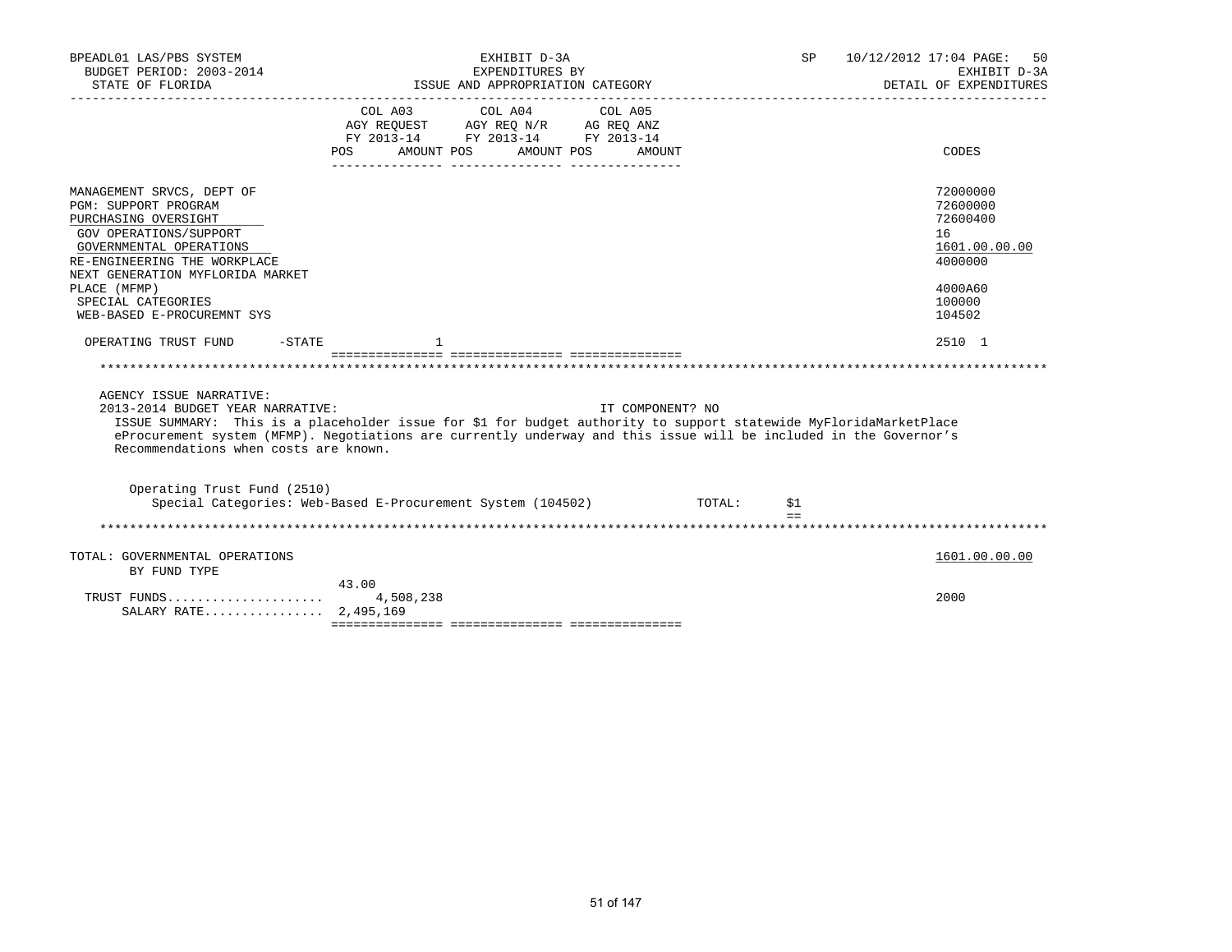| BPEADL01 LAS/PBS SYSTEM<br>BUDGET PERIOD: 2003-2014<br>STATE OF FLORIDA                                                                                                                                                                     |     |                                                                                                                                   | EXHIBIT D-3A<br>EXPENDITURES BY<br>ISSUE AND APPROPRIATION CATEGORY | SP and the set of the set of the set of the set of the set of the set of the set of the set of the set of the set of the set of the set of the set of the set of the set of the set of the set of the set of the set of the se | 10/12/2012 17:04 PAGE: 51<br>EXHIBIT D-3A<br>DETAIL OF EXPENDITURES                     |
|---------------------------------------------------------------------------------------------------------------------------------------------------------------------------------------------------------------------------------------------|-----|-----------------------------------------------------------------------------------------------------------------------------------|---------------------------------------------------------------------|--------------------------------------------------------------------------------------------------------------------------------------------------------------------------------------------------------------------------------|-----------------------------------------------------------------------------------------|
|                                                                                                                                                                                                                                             | POS | COL A03 COL A04 COL A05<br>AGY REQUEST AGY REQ N/R AG REQ ANZ<br>FY 2013-14 FY 2013-14 FY 2013-14<br>AMOUNT POS AMOUNT POS AMOUNT |                                                                     | CODES                                                                                                                                                                                                                          |                                                                                         |
| MANAGEMENT SRVCS, DEPT OF<br>PGM: SUPPORT PROGRAM<br>OFFICE OF SUPPLIER DIVERSI<br>GOV OPERATIONS/SUPPORT<br>GOVERNMENTAL OPERATIONS<br>ESTIMATED EXPENDITURES<br>ESTIMATED EXPENDITURES - OPERATIONS<br>SALARY RATE<br>SALARY RATE 206,638 |     |                                                                                                                                   |                                                                     |                                                                                                                                                                                                                                | 72000000<br>72600000<br>72600500<br>16<br>1601.00.00.00<br>1000000<br>1001000<br>000000 |
| SALARIES AND BENEFITS                                                                                                                                                                                                                       |     |                                                                                                                                   |                                                                     |                                                                                                                                                                                                                                | 010000                                                                                  |
| OPERATING TRUST FUND                                                                                                                                                                                                                        |     | 6.00<br>$-STATE$ 304,893                                                                                                          |                                                                     |                                                                                                                                                                                                                                | 2510 1                                                                                  |
| <b>EXPENSES</b>                                                                                                                                                                                                                             |     |                                                                                                                                   |                                                                     |                                                                                                                                                                                                                                | 040000                                                                                  |
| OPERATING TRUST FUND                                                                                                                                                                                                                        |     | $-STATE$<br>33,399                                                                                                                |                                                                     |                                                                                                                                                                                                                                | 2510 1                                                                                  |
| SPECIAL CATEGORIES<br>CONTRACTED SERVICES                                                                                                                                                                                                   |     |                                                                                                                                   |                                                                     |                                                                                                                                                                                                                                | 100000<br>100777                                                                        |
| OPERATING TRUST FUND                                                                                                                                                                                                                        |     | $-STATE$ 34, 170                                                                                                                  |                                                                     |                                                                                                                                                                                                                                | 2510 1                                                                                  |
| RISK MANAGEMENT INSURANCE                                                                                                                                                                                                                   |     |                                                                                                                                   |                                                                     |                                                                                                                                                                                                                                | 103241                                                                                  |
| OPERATING TRUST FUND                                                                                                                                                                                                                        |     | $-$ STATE 2,654                                                                                                                   |                                                                     |                                                                                                                                                                                                                                | 2510 1                                                                                  |
| TR/DMS/HR SVCS/STW CONTRCT                                                                                                                                                                                                                  |     |                                                                                                                                   |                                                                     |                                                                                                                                                                                                                                | 107040                                                                                  |
| OPERATING TRUST FUND                                                                                                                                                                                                                        |     | $-STATE$<br>3,272                                                                                                                 |                                                                     |                                                                                                                                                                                                                                | 2510 1                                                                                  |
| DATA PROCESSING SERVICES<br>SOUTHWOOD SRC                                                                                                                                                                                                   |     |                                                                                                                                   |                                                                     |                                                                                                                                                                                                                                | 210000<br>210021                                                                        |
| OPERATING TRUST FUND                                                                                                                                                                                                                        |     | $-$ STATE 6,682                                                                                                                   |                                                                     |                                                                                                                                                                                                                                | 2510 1                                                                                  |
| TOTAL: ESTIMATED EXPENDITURES - OPERATIONS<br>TOTAL POSITIONS 6.00<br>TOTAL ISSUE 385,070<br>TOTAL SALARY RATE 206,638                                                                                                                      |     |                                                                                                                                   |                                                                     |                                                                                                                                                                                                                                | 1001000                                                                                 |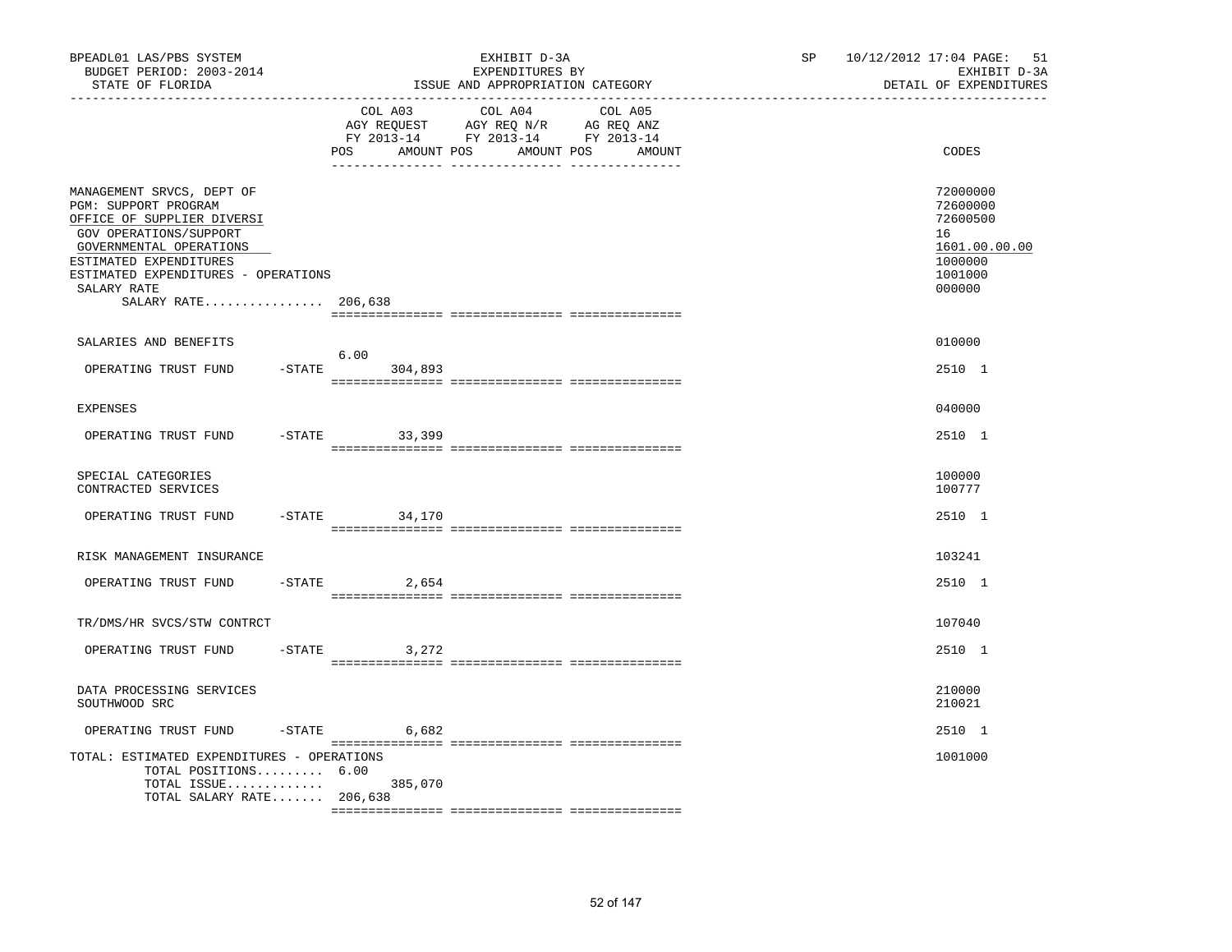| BUDGET PERIOD: 2003-2014<br>EXPENDITURES BY<br>ISSUE AND APPROPRIATION CATEGORY<br>STATE OF FLORIDA<br>_____________________________________                                                                                                                  | 10/12/2012 17:04 PAGE:<br>52<br>EXHIBIT D-3A<br>DETAIL OF EXPENDITURES                            |
|---------------------------------------------------------------------------------------------------------------------------------------------------------------------------------------------------------------------------------------------------------------|---------------------------------------------------------------------------------------------------|
| COL A03<br>COL A04 COL A05<br>AGY REQUEST AGY REQ N/R AG REQ ANZ<br>FY 2013-14 FY 2013-14 FY 2013-14<br>AMOUNT POS<br>POS<br>AMOUNT POS<br>AMOUNT                                                                                                             | CODES                                                                                             |
| MANAGEMENT SRVCS, DEPT OF<br>PGM: SUPPORT PROGRAM<br>OFFICE OF SUPPLIER DIVERSI<br>GOV OPERATIONS/SUPPORT<br>GOVERNMENTAL OPERATIONS<br>ESTIMATED EXPENDITURES<br>CASUALTY INSURANCE PREMIUM<br>ADJUSTMENT<br>SPECIAL CATEGORIES<br>RISK MANAGEMENT INSURANCE | 72000000<br>72600000<br>72600500<br>16<br>1601.00.00.00<br>1000000<br>1001090<br>100000<br>103241 |
| OPERATING TRUST FUND<br>$-$ STATE<br>463                                                                                                                                                                                                                      | 2510 1                                                                                            |
| FLORIDA RETIREMENT SYSTEM<br>CONTRIBUTION ADJUSTMENT FOR<br>FISCAL YEAR 2012-2013<br>SALARIES AND BENEFITS                                                                                                                                                    | 1001240<br>010000                                                                                 |
| OPERATING TRUST FUND<br>$ STATE$<br>1,106                                                                                                                                                                                                                     | 2510 1                                                                                            |
| DATA PROCESSING SERVICES<br>SOUTHWOOD SRC                                                                                                                                                                                                                     | 210000<br>210021                                                                                  |
| OPERATING TRUST FUND<br>$-$ STATE<br>$\overline{4}$                                                                                                                                                                                                           | 2510 1                                                                                            |
| TOTAL: FLORIDA RETIREMENT SYSTEM<br>CONTRIBUTION ADJUSTMENT FOR<br>FISCAL YEAR 2012-2013<br>TOTAL ISSUE $1,110$                                                                                                                                               | 1001240                                                                                           |
| ADJUSTMENT TO STATE HEALTH<br>INSURANCE PREMIUM CONTRIBUTION -<br>FISCAL YEAR 2012-13<br>SALARIES AND BENEFITS                                                                                                                                                | 1001830<br>010000                                                                                 |
| $-$ STATE<br>OPERATING TRUST FUND<br>743                                                                                                                                                                                                                      | 2510 1                                                                                            |
| DATA PROCESSING SERVICES<br>SOUTHWOOD SRC                                                                                                                                                                                                                     | 210000<br>210021                                                                                  |
| OPERATING TRUST FUND<br>$-$ STATE<br>3                                                                                                                                                                                                                        | 2510 1                                                                                            |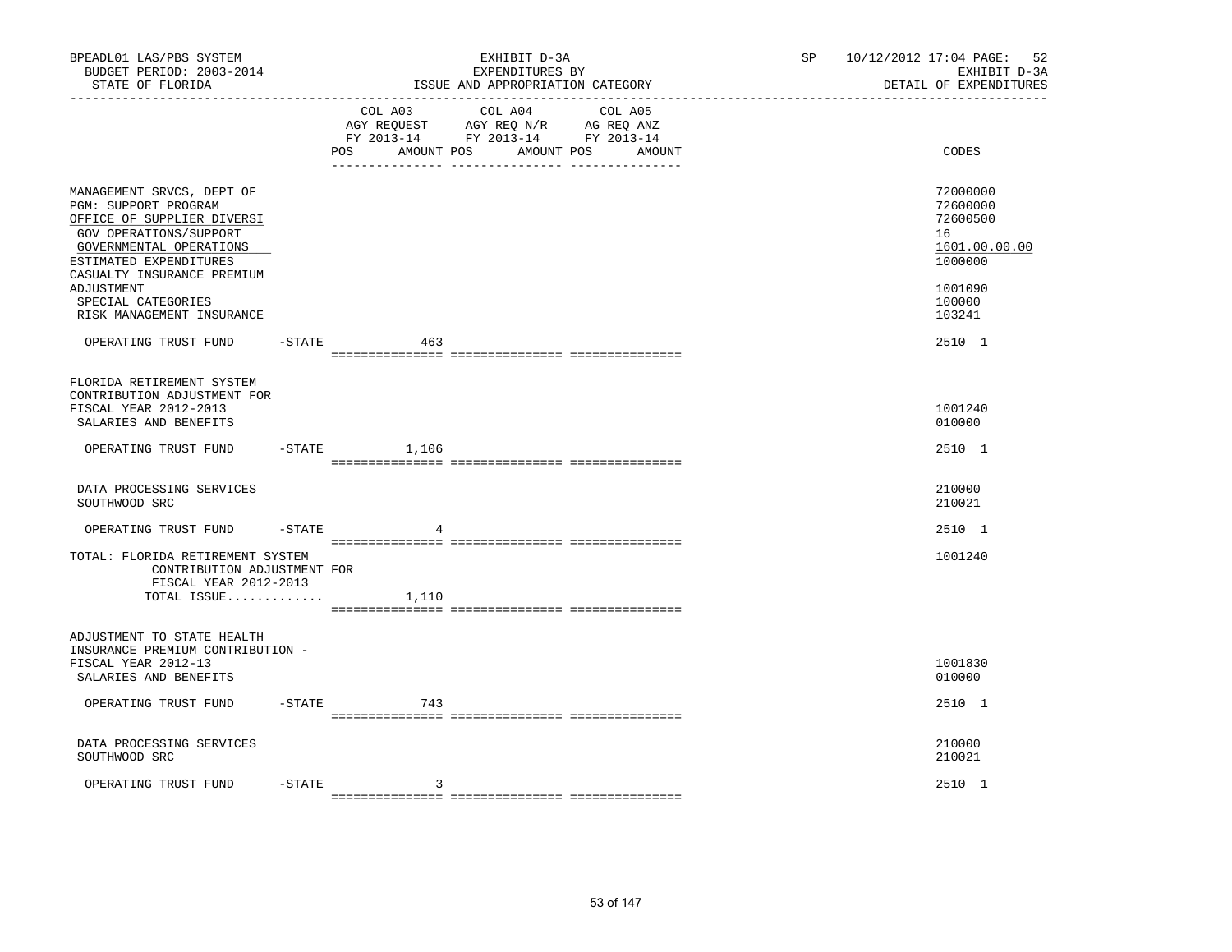| BPEADL01 LAS/PBS SYSTEM<br>BUDGET PERIOD: 2003-2014<br>STATE OF FLORIDA<br>__________________                                                                                                                                                                                                                                                              | EXHIBIT D-3A<br>EXPENDITURES BY<br>ISSUE AND APPROPRIATION CATEGORY |                                                                                                   |                      | SP | 10/12/2012 17:04 PAGE:<br>53<br>EXHIBIT D-3A<br>DETAIL OF EXPENDITURES |
|------------------------------------------------------------------------------------------------------------------------------------------------------------------------------------------------------------------------------------------------------------------------------------------------------------------------------------------------------------|---------------------------------------------------------------------|---------------------------------------------------------------------------------------------------|----------------------|----|------------------------------------------------------------------------|
|                                                                                                                                                                                                                                                                                                                                                            | AMOUNT POS<br>POS                                                   | COL A03 COL A04 COL A05<br>AGY REQUEST AGY REQ N/R AG REQ ANZ<br>FY 2013-14 FY 2013-14 FY 2013-14 | AMOUNT POS<br>AMOUNT |    | CODES                                                                  |
| MANAGEMENT SRVCS, DEPT OF<br>PGM: SUPPORT PROGRAM<br>OFFICE OF SUPPLIER DIVERSI<br>GOV OPERATIONS/SUPPORT<br>GOVERNMENTAL OPERATIONS<br>ESTIMATED EXPENDITURES<br>ADJUSTMENT TO STATE HEALTH<br>INSURANCE PREMIUM CONTRIBUTION -                                                                                                                           |                                                                     |                                                                                                   |                      |    | 72000000<br>72600000<br>72600500<br>16<br>1601.00.00.00<br>1000000     |
| FISCAL YEAR 2012-13<br>TOTAL: ADJUSTMENT TO STATE HEALTH                                                                                                                                                                                                                                                                                                   |                                                                     |                                                                                                   |                      |    | 1001830<br>1001830                                                     |
| INSURANCE PREMIUM CONTRIBUTION -<br>FISCAL YEAR 2012-13<br>TOTAL ISSUE                                                                                                                                                                                                                                                                                     | 746                                                                 |                                                                                                   |                      |    |                                                                        |
| REALLOCATION OF HUMAN RESOURCES<br>OUTSOURCING<br>SPECIAL CATEGORIES<br>TR/DMS/HR SVCS/STW CONTRCT                                                                                                                                                                                                                                                         |                                                                     |                                                                                                   |                      |    | 1005900<br>100000<br>107040                                            |
| OPERATING TRUST FUND -STATE                                                                                                                                                                                                                                                                                                                                | 6                                                                   |                                                                                                   |                      |    | 2510 1                                                                 |
|                                                                                                                                                                                                                                                                                                                                                            |                                                                     |                                                                                                   |                      |    |                                                                        |
| ADJUSTMENTS TO CURRENT YEAR<br>ESTIMATED EXPENDITURES<br>REALIGN BUDGET AUTHORITY IN THE<br>OFFICE OF SUPPLIER DIVERSITY -<br>DEDUCT<br>SPECIAL CATEGORIES                                                                                                                                                                                                 |                                                                     |                                                                                                   |                      |    | 1600000<br>160F100<br>100000                                           |
| CONTRACTED SERVICES                                                                                                                                                                                                                                                                                                                                        |                                                                     |                                                                                                   |                      |    | 100777                                                                 |
| OPERATING TRUST FUND                                                                                                                                                                                                                                                                                                                                       | -STATE 22,597-                                                      |                                                                                                   |                      |    | 2510 1                                                                 |
|                                                                                                                                                                                                                                                                                                                                                            |                                                                     |                                                                                                   |                      |    |                                                                        |
| AGENCY ISSUE NARRATIVE:<br>2013-2014 BUDGET YEAR NARRATIVE:<br>This issue mirrors the continuation of a budget amendment action approved during Fiscal Year 2012-13 (EOG 7018) that<br>provides for the transfer of funds from the Contracted Services appropriation category to the Expenses appropriation<br>category in order to meet rent obligations. |                                                                     |                                                                                                   | IT COMPONENT? NO     |    |                                                                        |
| FISCAL INFORMATION: Transfers funds from the Contracted Services appropriation category to the Expenses appropriation                                                                                                                                                                                                                                      |                                                                     |                                                                                                   |                      |    |                                                                        |

 category. This issue will have a net zero impact on the Department's operating budget. See corresponding issue #160F110 that increases the Expenses appropriation category by the same amount. \*\*\*\*\*\*\*\*\*\*\*\*\*\*\*\*\*\*\*\*\*\*\*\*\*\*\*\*\*\*\*\*\*\*\*\*\*\*\*\*\*\*\*\*\*\*\*\*\*\*\*\*\*\*\*\*\*\*\*\*\*\*\*\*\*\*\*\*\*\*\*\*\*\*\*\*\*\*\*\*\*\*\*\*\*\*\*\*\*\*\*\*\*\*\*\*\*\*\*\*\*\*\*\*\*\*\*\*\*\*\*\*\*\*\*\*\*\*\*\*\*\*\*\*\*\*\*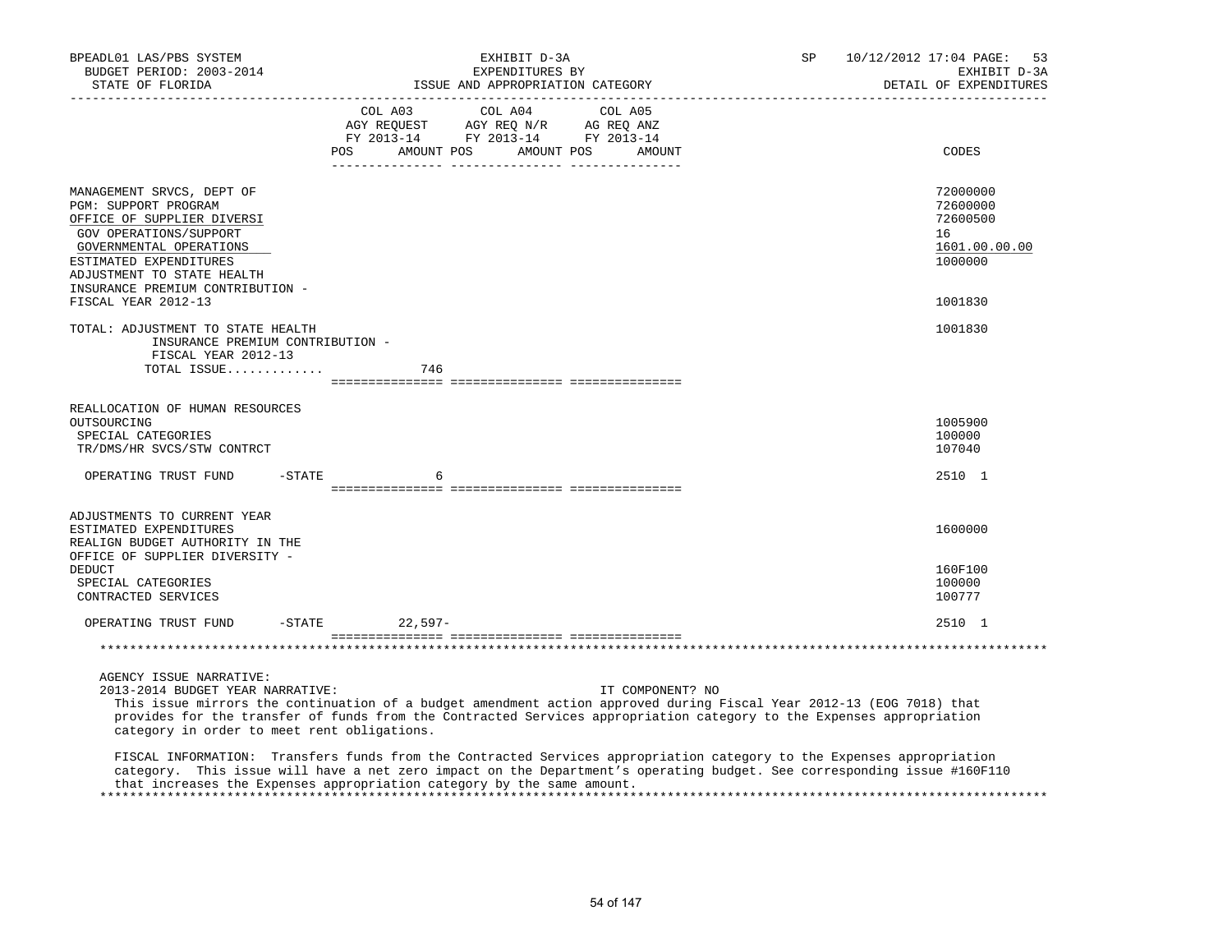| BPEADL01 LAS/PBS SYSTEM<br>BUDGET PERIOD: 2003-2014<br>STATE OF FLORIDA                                                                                                                                                                                                                   | EXHIBIT D-3A<br>EXPENDITURES BY<br>ISSUE AND APPROPRIATION CATEGORY                                                                                                                                                                                                                                                                                                                                                                                                                                                                                                                                       | 10/12/2012 17:04 PAGE:<br>SP<br>54<br>EXHIBIT D-3A<br>DETAIL OF EXPENDITURES            |
|-------------------------------------------------------------------------------------------------------------------------------------------------------------------------------------------------------------------------------------------------------------------------------------------|-----------------------------------------------------------------------------------------------------------------------------------------------------------------------------------------------------------------------------------------------------------------------------------------------------------------------------------------------------------------------------------------------------------------------------------------------------------------------------------------------------------------------------------------------------------------------------------------------------------|-----------------------------------------------------------------------------------------|
|                                                                                                                                                                                                                                                                                           | COL A03<br>COL A04<br>COL A05<br>AGY REQUEST AGY REQ N/R AG REQ ANZ<br>FY 2013-14 FY 2013-14 FY 2013-14<br>POS<br>AMOUNT POS AMOUNT POS<br>AMOUNT                                                                                                                                                                                                                                                                                                                                                                                                                                                         | CODES                                                                                   |
| MANAGEMENT SRVCS, DEPT OF<br>PGM: SUPPORT PROGRAM<br>OFFICE OF SUPPLIER DIVERSI<br>GOV OPERATIONS/SUPPORT<br>GOVERNMENTAL OPERATIONS<br>ADJUSTMENTS TO CURRENT YEAR<br>ESTIMATED EXPENDITURES<br>REALIGN BUDGET AUTHORITY IN THE<br>OFFICE OF SUPPLIER DIVERSITY - ADD<br><b>EXPENSES</b> |                                                                                                                                                                                                                                                                                                                                                                                                                                                                                                                                                                                                           | 72000000<br>72600000<br>72600500<br>16<br>1601.00.00.00<br>1600000<br>160F110<br>040000 |
| OPERATING TRUST FUND<br>$-STATE$                                                                                                                                                                                                                                                          | 22,597                                                                                                                                                                                                                                                                                                                                                                                                                                                                                                                                                                                                    | 2510 1                                                                                  |
|                                                                                                                                                                                                                                                                                           |                                                                                                                                                                                                                                                                                                                                                                                                                                                                                                                                                                                                           |                                                                                         |
| AGENCY ISSUE NARRATIVE:<br>2013-2014 BUDGET YEAR NARRATIVE:<br>category in order to meet rent obligations.                                                                                                                                                                                | IT COMPONENT? NO<br>This issue mirrors the continuation of a budget amendment action approved during Fiscal Year 2012-13 (EOG 7018) that<br>provides for the transfer of funds from the Contracted Services appropriation category to the Expenses appropriation<br>FISCAL INFORMATION: Transfers funds from the Contracted Services appropriation category to the Expenses appropriation<br>category. This issue will have a net zero impact on the Department's operating budget. See corresponding issue #160F100<br>that decreases the Contracted Services appropriation category by the same amount. |                                                                                         |
| ANNUALIZATION OF ADMINISTERED<br>FUNDS APPROPRIATIONS<br>STATE HEALTH INSURANCE ADJUSTMENT<br>FOR FY 2012-13 - 10 MONTHS<br><b>ANNUALIZATION</b><br>SALARIES AND BENEFITS                                                                                                                 |                                                                                                                                                                                                                                                                                                                                                                                                                                                                                                                                                                                                           | 26A0000<br>26A1830<br>010000                                                            |
| -STATE<br>OPERATING TRUST FUND                                                                                                                                                                                                                                                            | 3,715                                                                                                                                                                                                                                                                                                                                                                                                                                                                                                                                                                                                     | 2510 1                                                                                  |
|                                                                                                                                                                                                                                                                                           |                                                                                                                                                                                                                                                                                                                                                                                                                                                                                                                                                                                                           |                                                                                         |
| DATA PROCESSING SERVICES<br>SOUTHWOOD SRC                                                                                                                                                                                                                                                 |                                                                                                                                                                                                                                                                                                                                                                                                                                                                                                                                                                                                           | 210000<br>210021                                                                        |
| OPERATING TRUST FUND<br>$-$ STATE                                                                                                                                                                                                                                                         | 15                                                                                                                                                                                                                                                                                                                                                                                                                                                                                                                                                                                                        | 2510 1                                                                                  |
| TOTAL: STATE HEALTH INSURANCE ADJUSTMENT<br>FOR FY 2012-13 - 10 MONTHS<br>ANNUALIZATION                                                                                                                                                                                                   |                                                                                                                                                                                                                                                                                                                                                                                                                                                                                                                                                                                                           | 26A1830                                                                                 |
| TOTAL ISSUE                                                                                                                                                                                                                                                                               | 3,730                                                                                                                                                                                                                                                                                                                                                                                                                                                                                                                                                                                                     |                                                                                         |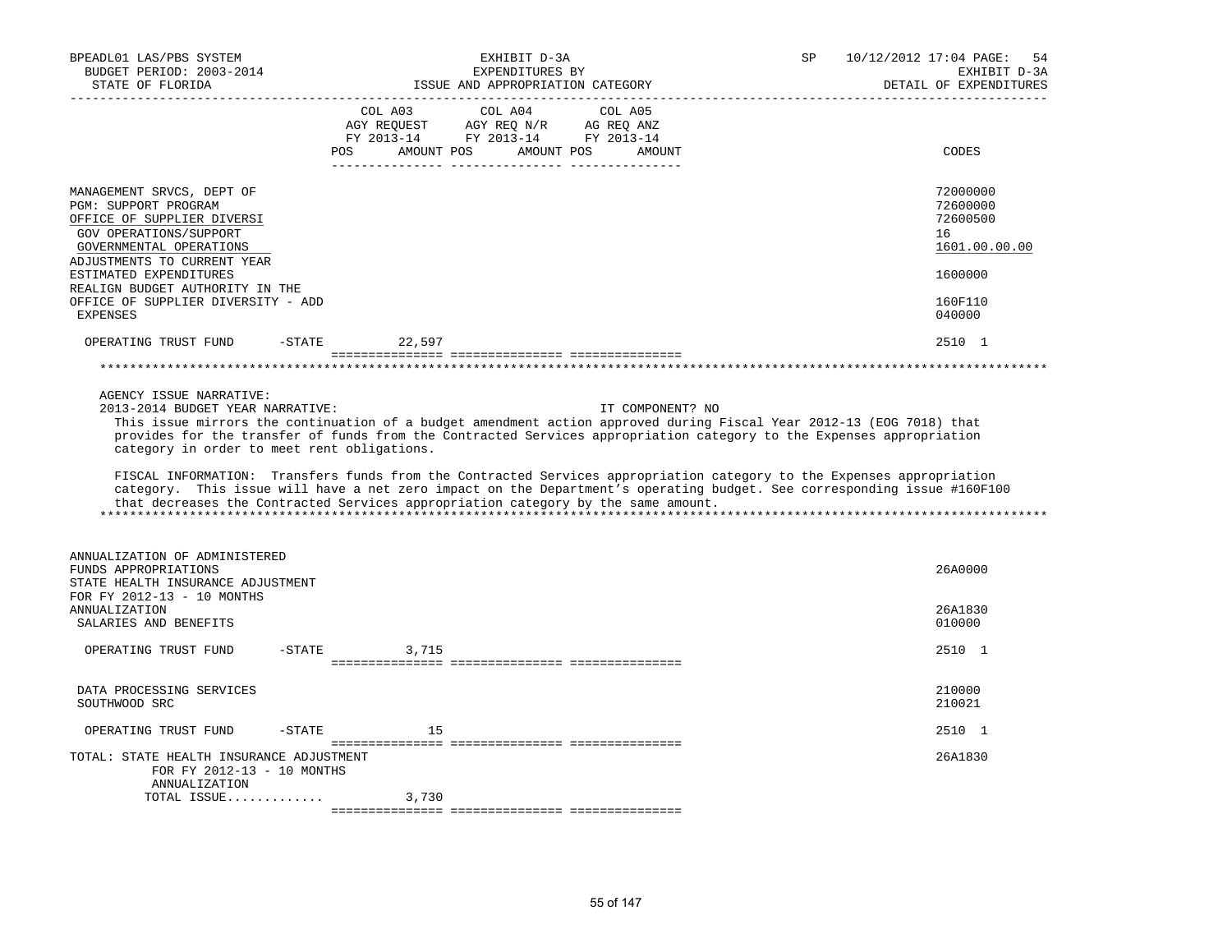| BPEADL01 LAS/PBS SYSTEM<br>BUDGET PERIOD: 2003-2014<br>STATE OF FLORIDA                                                              | EXHIBIT D-3A<br>EXPENDITURES BY<br>ISSUE AND APPROPRIATION CATEGORY                                                                                                             | SP<br>10/12/2012 17:04 PAGE: 55<br>EXHIBIT D-3A<br>DETAIL OF EXPENDITURES |
|--------------------------------------------------------------------------------------------------------------------------------------|---------------------------------------------------------------------------------------------------------------------------------------------------------------------------------|---------------------------------------------------------------------------|
|                                                                                                                                      | COL A03 COL A04 COL A05<br>AGY REQUEST AGY REQ N/R AG REQ ANZ<br>FY 2013-14 FY 2013-14<br>FY 2013-14<br>POS<br>AMOUNT POS AMOUNT POS AMOUNT<br>________________________________ | CODES                                                                     |
| MANAGEMENT SRVCS, DEPT OF<br>PGM: SUPPORT PROGRAM<br>OFFICE OF SUPPLIER DIVERSI<br>GOV OPERATIONS/SUPPORT<br>GOVERNMENTAL OPERATIONS |                                                                                                                                                                                 | 72000000<br>72600000<br>72600500<br>16<br>1601.00.00.00                   |
| TOTAL: GOVERNMENTAL OPERATIONS<br>BY FUND TYPE                                                                                       |                                                                                                                                                                                 | 1601.00.00.00                                                             |
| TRUST FUNDS<br>SALARY RATE                                                                                                           | 6.00<br>391,125<br>206,638                                                                                                                                                      | 2000                                                                      |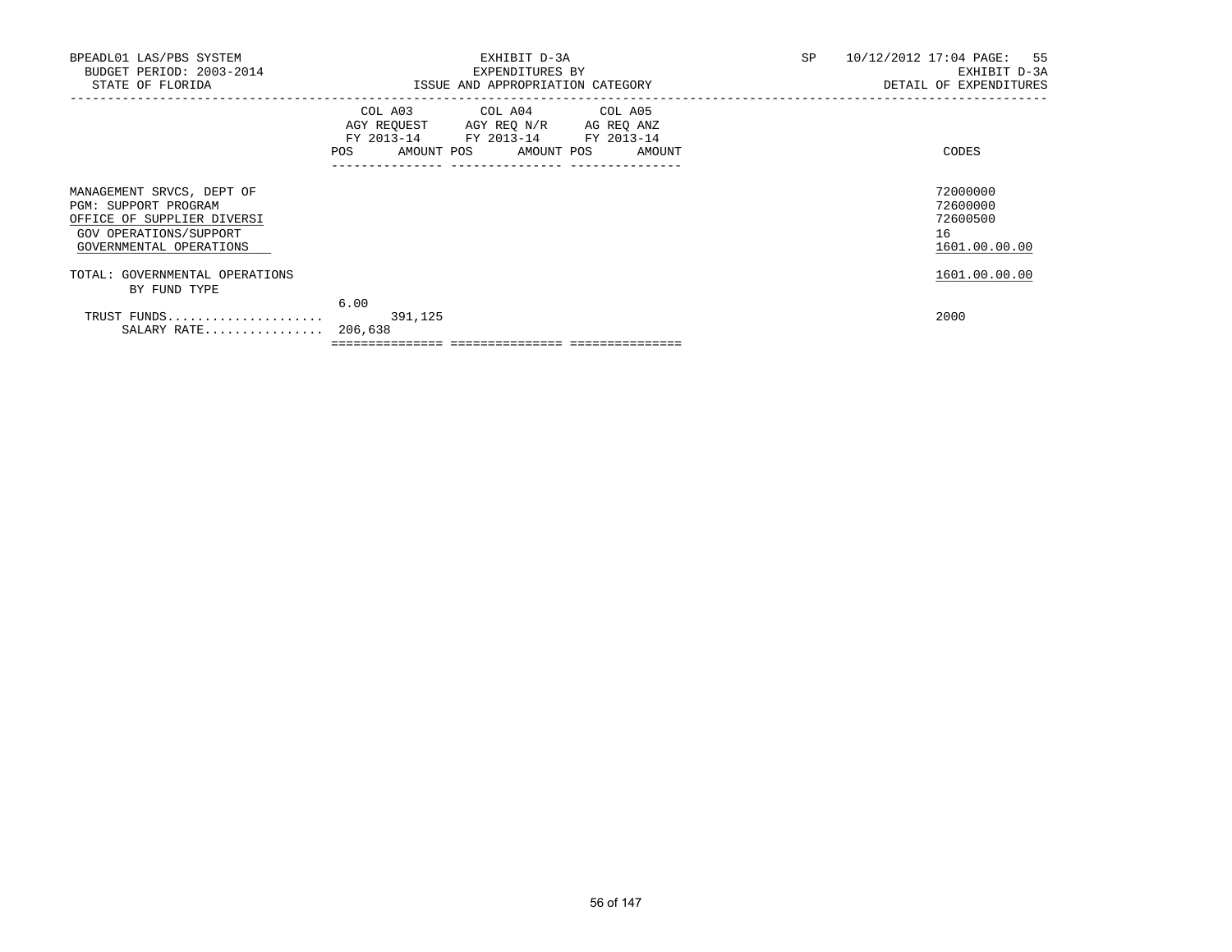| BPEADL01 LAS/PBS SYSTEM<br>BUDGET PERIOD: 2003-2014<br>STATE OF FLORIDA<br>-----------------                                                                                                                                | EXHIBIT D-3A<br>EXPENDITURES BY<br>ISSUE AND APPROPRIATION CATEGORY                                                                                         | 10/12/2012 17:04 PAGE:<br>56<br>SP<br>EXHIBIT D-3A<br>DETAIL OF EXPENDITURES            |
|-----------------------------------------------------------------------------------------------------------------------------------------------------------------------------------------------------------------------------|-------------------------------------------------------------------------------------------------------------------------------------------------------------|-----------------------------------------------------------------------------------------|
|                                                                                                                                                                                                                             | COL A03<br>COL A04<br>COL A05<br>AGY REQUEST AGY REQ N/R AG REQ ANZ<br>FY 2013-14 FY 2013-14 FY 2013-14<br><b>POS</b><br>AMOUNT POS<br>AMOUNT POS<br>AMOUNT | CODES                                                                                   |
| MANAGEMENT SRVCS, DEPT OF<br>PGM: SUPPORT PROGRAM<br>PRIVATE PRISON MONITORING<br>PUBLIC PROTECTION<br>ADULT PRISONS<br>ESTIMATED EXPENDITURES<br>ESTIMATED EXPENDITURES - OPERATIONS<br>SALARY RATE<br>SALARY RATE 686,037 |                                                                                                                                                             | 72000000<br>72600000<br>72600800<br>12<br>1206.00.00.00<br>1000000<br>1001000<br>000000 |
| SALARIES AND BENEFITS                                                                                                                                                                                                       |                                                                                                                                                             | 010000                                                                                  |
| GENERAL REVENUE FUND                                                                                                                                                                                                        | 14.00<br>$-$ STATE<br>939,731                                                                                                                               | 1000 1                                                                                  |
| OTHER PERSONAL SERVICES                                                                                                                                                                                                     |                                                                                                                                                             | 030000                                                                                  |
| GENERAL REVENUE FUND                                                                                                                                                                                                        | $-STATE$<br>15,200                                                                                                                                          | 1000 1                                                                                  |
| EXPENSES                                                                                                                                                                                                                    |                                                                                                                                                             | 040000                                                                                  |
| GENERAL REVENUE FUND                                                                                                                                                                                                        | $-STATE$<br>76,914                                                                                                                                          | 1000 1                                                                                  |
| OPERATING CAPITAL OUTLAY                                                                                                                                                                                                    |                                                                                                                                                             | 060000                                                                                  |
| GENERAL REVENUE FUND                                                                                                                                                                                                        | $-$ STATE<br>3,890                                                                                                                                          | 1000 1                                                                                  |
| SPECIAL CATEGORIES<br>CONTRACTED SERVICES                                                                                                                                                                                   |                                                                                                                                                             | 100000<br>100777                                                                        |
| GENERAL REVENUE FUND                                                                                                                                                                                                        | $-STATE$<br>13,056                                                                                                                                          | 1000 1                                                                                  |
| RISK MANAGEMENT INSURANCE                                                                                                                                                                                                   |                                                                                                                                                             | 103241                                                                                  |
| GENERAL REVENUE FUND<br>$-$ STATE                                                                                                                                                                                           | 305                                                                                                                                                         | 1000 1                                                                                  |
| CONTRACTED LEGAL SERVICES                                                                                                                                                                                                   |                                                                                                                                                             | 103884                                                                                  |
| $-$ STATE<br>GENERAL REVENUE FUND                                                                                                                                                                                           | 23,169                                                                                                                                                      | 1000 1                                                                                  |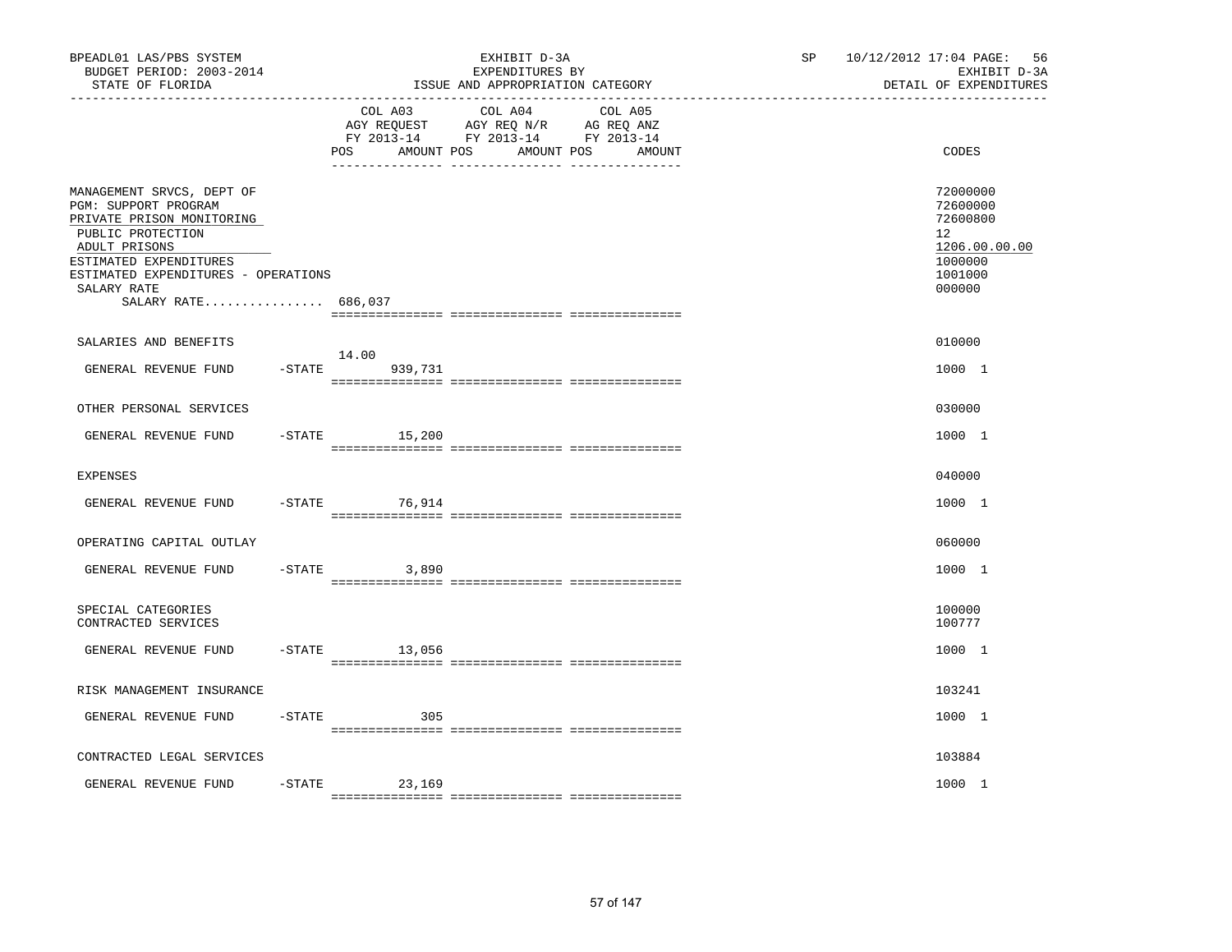| BPEADL01 LAS/PBS SYSTEM<br>BUDGET PERIOD: 2003-2014<br>STATE OF FLORIDA                                                                                                                                                                |                    | EXHIBIT D-3A<br>EXPENDITURES BY<br>ISSUE AND APPROPRIATION CATEGORY                                                                   | SP 10/12/2012 17:04 PAGE: 57<br>EXHIBIT D-3A<br>DETAIL OF EXPENDITURES                                         |
|----------------------------------------------------------------------------------------------------------------------------------------------------------------------------------------------------------------------------------------|--------------------|---------------------------------------------------------------------------------------------------------------------------------------|----------------------------------------------------------------------------------------------------------------|
|                                                                                                                                                                                                                                        |                    | COL A03 COL A04 COL A05<br>AGY REQUEST AGY REQ N/R AG REQ ANZ<br>FY 2013-14 FY 2013-14 FY 2013-14<br>POS AMOUNT POS AMOUNT POS AMOUNT | CODES                                                                                                          |
| MANAGEMENT SRVCS, DEPT OF<br>PGM: SUPPORT PROGRAM<br>PRIVATE PRISON MONITORING<br>PUBLIC PROTECTION<br>ADULT PRISONS<br>ESTIMATED EXPENDITURES<br>ESTIMATED EXPENDITURES - OPERATIONS<br>SPECIAL CATEGORIES<br>ADMINISTRATIVE OVERHEAD |                    |                                                                                                                                       | 72000000<br>72600000<br>72600800<br>12 <sup>°</sup><br>1206.00.00.00<br>1000000<br>1001000<br>100000<br>105002 |
| GENERAL REVENUE FUND -STATE 103,673                                                                                                                                                                                                    |                    |                                                                                                                                       | 1000 1                                                                                                         |
| LEASE/PURCHASE/EOUIPMENT                                                                                                                                                                                                               |                    |                                                                                                                                       | 105281                                                                                                         |
| GENERAL REVENUE FUND                                                                                                                                                                                                                   | $-$ STATE $1, 167$ |                                                                                                                                       | 1000 1                                                                                                         |
| PRIVATE PRISON-MAINT/REPAI                                                                                                                                                                                                             |                    |                                                                                                                                       | 105554                                                                                                         |
| OPERATING TRUST FUND -STATE 959,588                                                                                                                                                                                                    |                    |                                                                                                                                       | 2510 1                                                                                                         |
| TR/DMS/HR SVCS/STW CONTRCT                                                                                                                                                                                                             |                    |                                                                                                                                       | 107040                                                                                                         |
| GENERAL REVENUE FUND -STATE 4,454                                                                                                                                                                                                      |                    |                                                                                                                                       | 1000 1                                                                                                         |
| DATA PROCESSING SERVICES<br>SOUTHWOOD SRC                                                                                                                                                                                              |                    |                                                                                                                                       | 210000<br>210021                                                                                               |
| GENERAL REVENUE FUND -STATE 2,741                                                                                                                                                                                                      |                    |                                                                                                                                       | 1000 1                                                                                                         |
| TOTAL: ESTIMATED EXPENDITURES - OPERATIONS<br>TOTAL POSITIONS $14.00$<br>TOTAL SALARY RATE 686,037                                                                                                                                     |                    |                                                                                                                                       | 1001000                                                                                                        |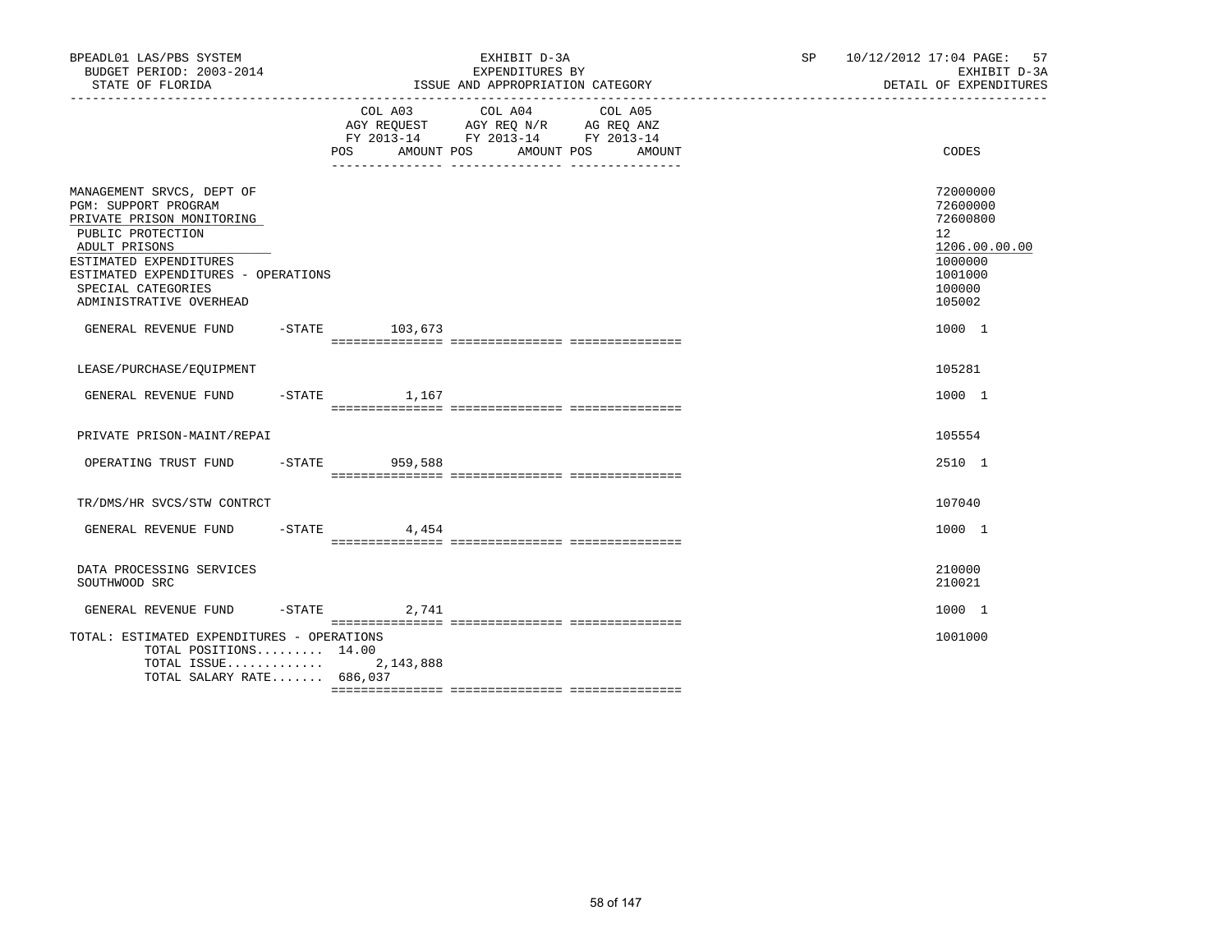| BPEADL01 LAS/PBS SYSTEM<br>BUDGET PERIOD: 2003-2014<br>STATE OF FLORIDA<br>-------------------                                                                                                                                                |           |                    | EXHIBIT D-3A<br>EXPENDITURES BY<br>ISSUE AND APPROPRIATION CATEGORY                                                       | SP | 10/12/2012 17:04 PAGE:<br>58<br>EXHIBIT D-3A<br>DETAIL OF EXPENDITURES                            |
|-----------------------------------------------------------------------------------------------------------------------------------------------------------------------------------------------------------------------------------------------|-----------|--------------------|---------------------------------------------------------------------------------------------------------------------------|----|---------------------------------------------------------------------------------------------------|
|                                                                                                                                                                                                                                               |           | AMOUNT POS<br>POS  | COL A03 COL A04 COL A05<br>AGY REQUEST AGY REQ N/R AG REQ ANZ<br>FY 2013-14 FY 2013-14 FY 2013-14<br>AMOUNT POS<br>AMOUNT |    | CODES                                                                                             |
| MANAGEMENT SRVCS, DEPT OF<br>PGM: SUPPORT PROGRAM<br>PRIVATE PRISON MONITORING<br>PUBLIC PROTECTION<br>ADULT PRISONS<br>ESTIMATED EXPENDITURES<br>CASUALTY INSURANCE PREMIUM<br>ADJUSTMENT<br>SPECIAL CATEGORIES<br>RISK MANAGEMENT INSURANCE |           |                    |                                                                                                                           |    | 72000000<br>72600000<br>72600800<br>12<br>1206.00.00.00<br>1000000<br>1001090<br>100000<br>103241 |
| GENERAL REVENUE FUND                                                                                                                                                                                                                          |           | $-STATE$ 1,580     |                                                                                                                           |    | 1000 1                                                                                            |
| FLORIDA RETIREMENT SYSTEM<br>CONTRIBUTION ADJUSTMENT FOR<br>FISCAL YEAR 2012-2013<br>SALARIES AND BENEFITS                                                                                                                                    |           |                    |                                                                                                                           |    | 1001240<br>010000                                                                                 |
| GENERAL REVENUE FUND                                                                                                                                                                                                                          |           | $-$ STATE<br>1,780 |                                                                                                                           |    | 1000 1                                                                                            |
| DATA PROCESSING SERVICES<br>SOUTHWOOD SRC                                                                                                                                                                                                     |           |                    |                                                                                                                           |    | 210000<br>210021                                                                                  |
| GENERAL REVENUE FUND                                                                                                                                                                                                                          | $-$ STATE | 2                  |                                                                                                                           |    | 1000 1                                                                                            |
| TOTAL: FLORIDA RETIREMENT SYSTEM<br>CONTRIBUTION ADJUSTMENT FOR<br>FISCAL YEAR 2012-2013<br>TOTAL ISSUE $1,782$                                                                                                                               |           |                    |                                                                                                                           |    | 1001240                                                                                           |
| ADJUSTMENT TO STATE HEALTH<br>INSURANCE PREMIUM CONTRIBUTION -<br>FISCAL YEAR 2012-13<br>SALARIES AND BENEFITS                                                                                                                                |           |                    |                                                                                                                           |    | 1001830<br>010000                                                                                 |
| GENERAL REVENUE FUND                                                                                                                                                                                                                          | $-$ STATE | 1,955              |                                                                                                                           |    | 1000 1                                                                                            |
| DATA PROCESSING SERVICES<br>SOUTHWOOD SRC                                                                                                                                                                                                     |           |                    |                                                                                                                           |    | 210000<br>210021                                                                                  |
| GENERAL REVENUE FUND                                                                                                                                                                                                                          | $-$ STATE | 1                  |                                                                                                                           |    | 1000 1                                                                                            |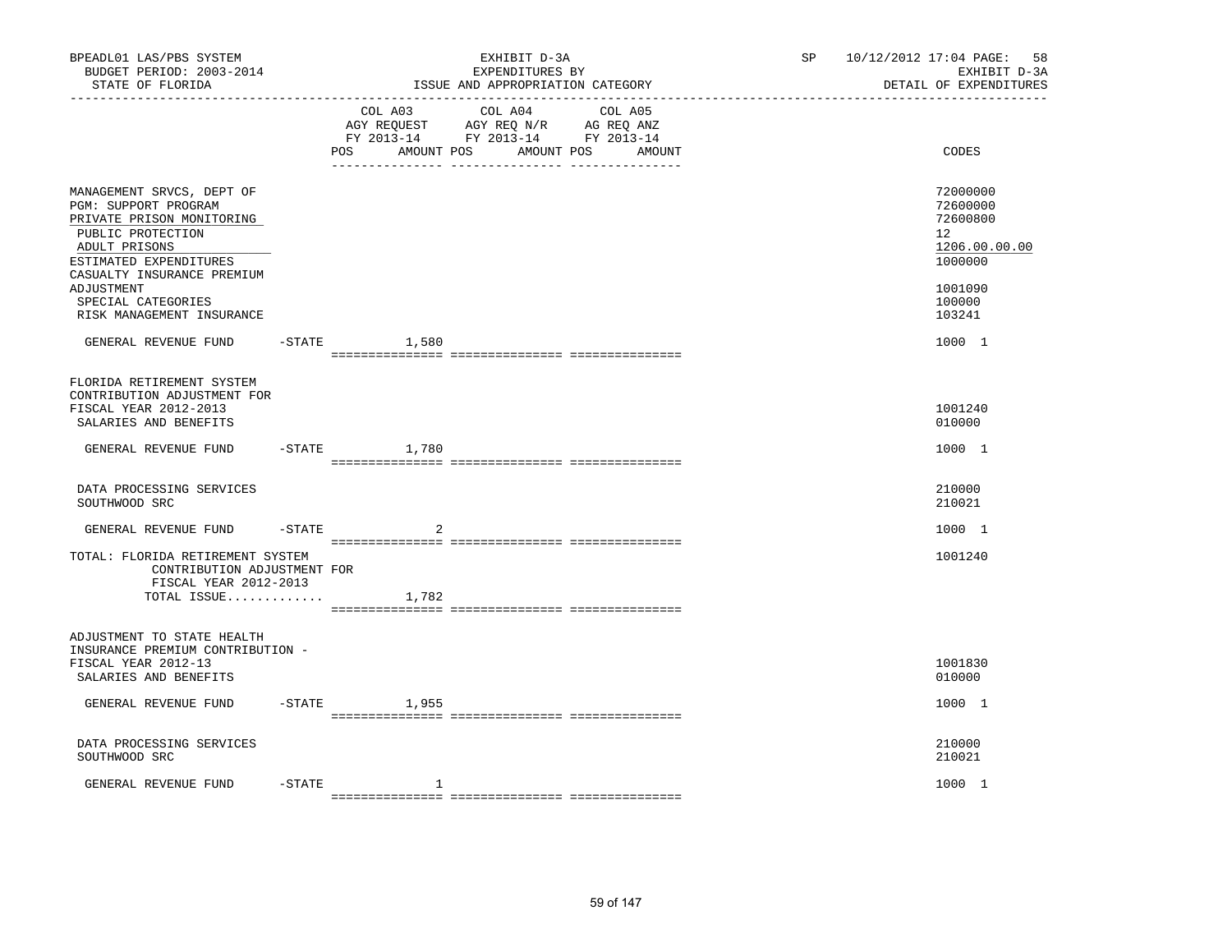| BPEADL01 LAS/PBS SYSTEM<br>BUDGET PERIOD: 2003-2014<br>STATE OF FLORIDA                                                                                                                                                                                                                                                                                                                                                                                                                                                                                                                           | EXHIBIT D-3A<br>EXPENDITURES BY<br>ISSUE AND APPROPRIATION CATEGORY |                                       |                              |                                                                                                                                                                                                                                                                    | SP | 10/12/2012 17:04 PAGE: 59<br>EXHIBIT D-3A<br>DETAIL OF EXPENDITURES          |
|---------------------------------------------------------------------------------------------------------------------------------------------------------------------------------------------------------------------------------------------------------------------------------------------------------------------------------------------------------------------------------------------------------------------------------------------------------------------------------------------------------------------------------------------------------------------------------------------------|---------------------------------------------------------------------|---------------------------------------|------------------------------|--------------------------------------------------------------------------------------------------------------------------------------------------------------------------------------------------------------------------------------------------------------------|----|------------------------------------------------------------------------------|
|                                                                                                                                                                                                                                                                                                                                                                                                                                                                                                                                                                                                   |                                                                     | COL A03                               | COL A04 COL A05              | $\begin{tabular}{lllllll} \bf AGY \;\; RegUEST \hspace{1cm} AGY \;\; REG \;\; N/R \hspace{1cm} \bf AG \;\; REG \;\; ANZ \\ \hline \tt FY \;\; 2013-14 \hspace{1cm} FY \;\; 2013-14 \hspace{1cm} FY \;\; 2013-14 \end{tabular}$<br>POS AMOUNT POS AMOUNT POS AMOUNT |    | CODES                                                                        |
| MANAGEMENT SRVCS, DEPT OF<br>PGM: SUPPORT PROGRAM<br>PRIVATE PRISON MONITORING<br>PUBLIC PROTECTION<br>ADULT PRISONS<br>ESTIMATED EXPENDITURES<br>ADJUSTMENT TO STATE HEALTH<br>INSURANCE PREMIUM CONTRIBUTION -                                                                                                                                                                                                                                                                                                                                                                                  |                                                                     |                                       |                              |                                                                                                                                                                                                                                                                    |    | 72000000<br>72600000<br>72600800<br>$12^{\circ}$<br>1206.00.00.00<br>1000000 |
| FISCAL YEAR 2012-13                                                                                                                                                                                                                                                                                                                                                                                                                                                                                                                                                                               |                                                                     |                                       |                              |                                                                                                                                                                                                                                                                    |    | 1001830                                                                      |
| TOTAL: ADJUSTMENT TO STATE HEALTH<br>INSURANCE PREMIUM CONTRIBUTION -<br>FISCAL YEAR 2012-13<br>TOTAL ISSUE                                                                                                                                                                                                                                                                                                                                                                                                                                                                                       |                                                                     | 1,956                                 |                              |                                                                                                                                                                                                                                                                    |    | 1001830                                                                      |
| REALLOCATION OF HUMAN RESOURCES<br>OUTSOURCING<br>SPECIAL CATEGORIES<br>TR/DMS/HR SVCS/STW CONTRCT                                                                                                                                                                                                                                                                                                                                                                                                                                                                                                |                                                                     |                                       |                              |                                                                                                                                                                                                                                                                    |    | 1005900<br>100000<br>107040                                                  |
| GENERAL REVENUE FUND<br>$-$ STATE                                                                                                                                                                                                                                                                                                                                                                                                                                                                                                                                                                 |                                                                     | 8                                     |                              |                                                                                                                                                                                                                                                                    |    | 1000 1                                                                       |
|                                                                                                                                                                                                                                                                                                                                                                                                                                                                                                                                                                                                   |                                                                     |                                       |                              |                                                                                                                                                                                                                                                                    |    |                                                                              |
| ADJUSTMENTS TO CURRENT YEAR<br>ESTIMATED EXPENDITURES<br>REALIGNMENT OF LEASE OR LEASE<br>PURCHASE EQUIPMENT - DEDUCT<br><b>EXPENSES</b>                                                                                                                                                                                                                                                                                                                                                                                                                                                          |                                                                     |                                       |                              |                                                                                                                                                                                                                                                                    |    | 1600000<br>160M060<br>040000                                                 |
| GENERAL REVENUE FUND<br>$-$ STATE                                                                                                                                                                                                                                                                                                                                                                                                                                                                                                                                                                 |                                                                     | $100 -$                               |                              |                                                                                                                                                                                                                                                                    |    | 1000 1                                                                       |
|                                                                                                                                                                                                                                                                                                                                                                                                                                                                                                                                                                                                   |                                                                     |                                       |                              |                                                                                                                                                                                                                                                                    |    |                                                                              |
| AGENCY ISSUE NARRATIVE:<br>2013-2014 BUDGET YEAR NARRATIVE:<br>The Department of Management Services requests an across the board realignment of \$21,200 from the Expenses appropriation<br>category to the Lease or Lease-Purchase of Equipment appropriation category as directed in Chapter 2011-45, Laws of<br>Florida. Chapter 2011-45, Laws of Florida, directs that the new category be used to fund the lease or lease-purchase of<br>equipment, fixtures, and other tangible personal property.<br>This issue along with 160M070 will have a net zero impact to the following programs: |                                                                     |                                       |                              | IT COMPONENT? NO                                                                                                                                                                                                                                                   |    |                                                                              |
| Program Area:<br>Administration<br>Facilities Mgmt.<br>Building Construction                                                                                                                                                                                                                                                                                                                                                                                                                                                                                                                      |                                                                     | Amount<br>\$2,792<br>\$8,943<br>\$123 | Fund<br>2021<br>2696<br>2033 |                                                                                                                                                                                                                                                                    |    |                                                                              |

60 of 147

Motor Vehicles and Watercraft Mgmt. \$100 2510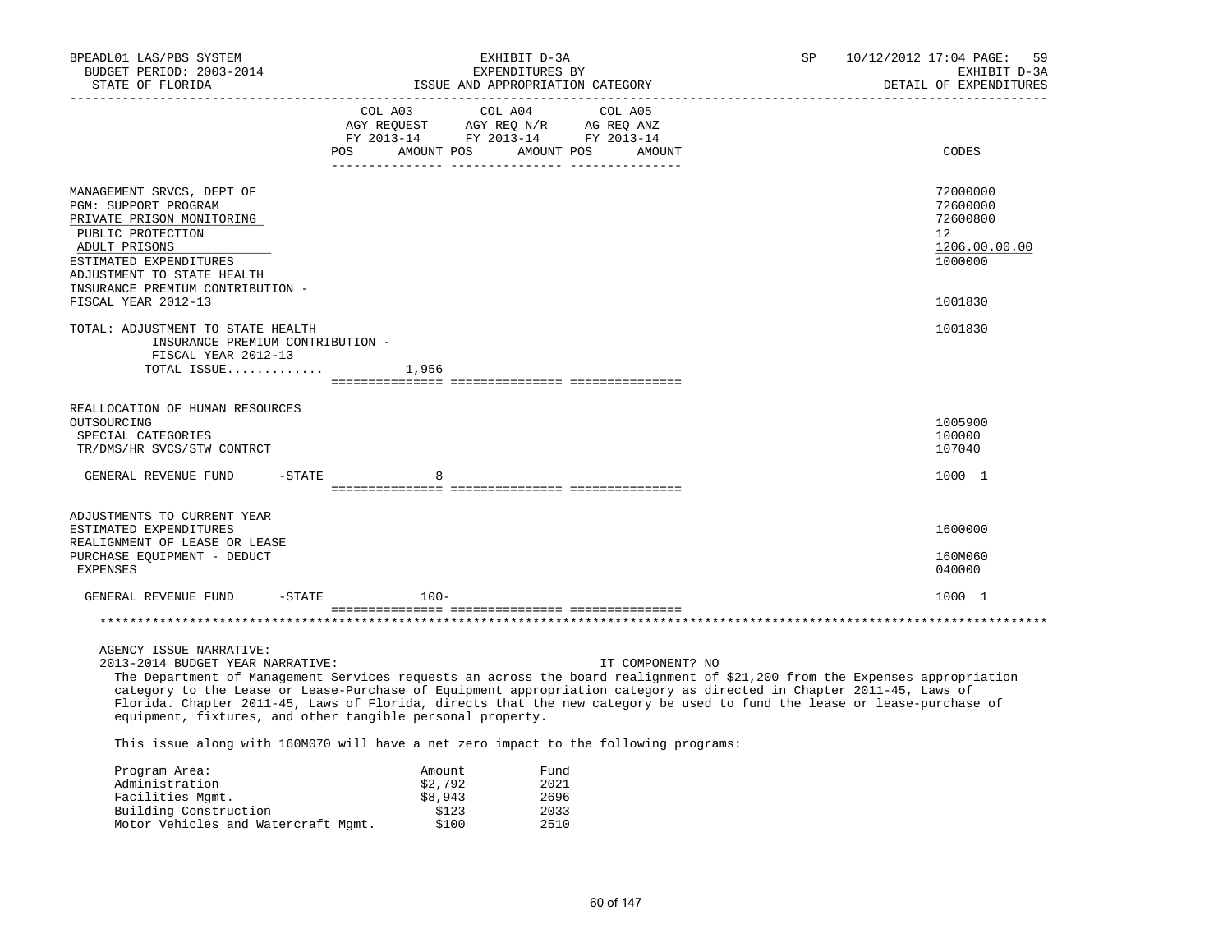| BPEADL01 LAS/PBS SYSTEM<br>BUDGET PERIOD: 2003-2014                                                                                                                                                                                                                                                                                                                                                                                                                                                       | EXHIBIT D-3A<br>EXPENDITURES BY<br>ISSUE AND APPROPRIATION CATEGORY |                                                                                                                                                                                                                 |                                                              |                  | SP | 10/12/2012 17:04 PAGE:<br>60<br>EXHIBIT D-3A                         |
|-----------------------------------------------------------------------------------------------------------------------------------------------------------------------------------------------------------------------------------------------------------------------------------------------------------------------------------------------------------------------------------------------------------------------------------------------------------------------------------------------------------|---------------------------------------------------------------------|-----------------------------------------------------------------------------------------------------------------------------------------------------------------------------------------------------------------|--------------------------------------------------------------|------------------|----|----------------------------------------------------------------------|
| STATE OF FLORIDA                                                                                                                                                                                                                                                                                                                                                                                                                                                                                          |                                                                     |                                                                                                                                                                                                                 |                                                              |                  |    | DETAIL OF EXPENDITURES                                               |
|                                                                                                                                                                                                                                                                                                                                                                                                                                                                                                           |                                                                     | COL A03<br>$\begin{tabular}{lllllllll} \bf AGY & \bf REQUEST & \bf AGY & \bf REQ & \tt M/R & \tt AG & \tt REQ & \tt ANZ \\ \bf FY & \tt 2013-14 & \tt FY & \tt 2013-14 & \tt FY & \tt 2013-14 \\ \end{tabular}$ | COL A04                                                      | COL A05          |    |                                                                      |
|                                                                                                                                                                                                                                                                                                                                                                                                                                                                                                           | <b>POS</b>                                                          | AMOUNT POS AMOUNT POS                                                                                                                                                                                           |                                                              | AMOUNT           |    | CODES                                                                |
| MANAGEMENT SRVCS, DEPT OF<br>PGM: SUPPORT PROGRAM<br>PRIVATE PRISON MONITORING<br>PUBLIC PROTECTION<br>ADULT PRISONS                                                                                                                                                                                                                                                                                                                                                                                      |                                                                     |                                                                                                                                                                                                                 |                                                              |                  |    | 72000000<br>72600000<br>72600800<br>12 <sup>°</sup><br>1206.00.00.00 |
| ADJUSTMENTS TO CURRENT YEAR<br>ESTIMATED EXPENDITURES<br>REALIGNMENT OF LEASE OR LEASE                                                                                                                                                                                                                                                                                                                                                                                                                    |                                                                     |                                                                                                                                                                                                                 |                                                              |                  |    | 1600000                                                              |
| PURCHASE EQUIPMENT - DEDUCT                                                                                                                                                                                                                                                                                                                                                                                                                                                                               |                                                                     |                                                                                                                                                                                                                 |                                                              |                  |    | 160M060                                                              |
| Purchasing Oversight<br>Private Prison Monitoring<br>Insurance Benefits Administration<br>Retirement<br>Retirement<br>State Personnel Policy Administration<br>People First<br>Telecommunication                                                                                                                                                                                                                                                                                                          |                                                                     | \$781<br>\$100<br>\$166<br>\$3,400<br>\$910<br>\$1,691<br>\$1,860<br>\$334<br>________                                                                                                                          | 2510<br>1000<br>2668<br>2510<br>2532<br>2678<br>2678<br>2344 |                  |    |                                                                      |
|                                                                                                                                                                                                                                                                                                                                                                                                                                                                                                           | Total:                                                              | \$21,200                                                                                                                                                                                                        |                                                              |                  |    |                                                                      |
|                                                                                                                                                                                                                                                                                                                                                                                                                                                                                                           |                                                                     | ========                                                                                                                                                                                                        |                                                              |                  |    |                                                                      |
| REALIGNMENT OF LEASE OR LEASE<br>PURCHASE OF EQUIPMENT - ADD<br>SPECIAL CATEGORIES<br>LEASE/PURCHASE/EQUIPMENT                                                                                                                                                                                                                                                                                                                                                                                            |                                                                     |                                                                                                                                                                                                                 |                                                              |                  |    | 160M070<br>100000<br>105281                                          |
| GENERAL REVENUE FUND                                                                                                                                                                                                                                                                                                                                                                                                                                                                                      | $-$ STATE                                                           | 100                                                                                                                                                                                                             |                                                              |                  |    | 1000 1                                                               |
|                                                                                                                                                                                                                                                                                                                                                                                                                                                                                                           |                                                                     |                                                                                                                                                                                                                 |                                                              |                  |    |                                                                      |
| AGENCY ISSUE NARRATIVE:<br>2013-2014 BUDGET YEAR NARRATIVE:<br>The Department of Management Services requests an across the board realignment of \$21,200 from the Expenses appropriation<br>category to the Lease or Lease-Purchase of Equipment appropriation category as directed in Chapter 2011-45, Laws of<br>Florida. Chapter 2011-45, Laws of Florida, directs that the new category be used to fund the lease or lease-purchase of<br>equipment, fixtures, and other tangible personal property. |                                                                     |                                                                                                                                                                                                                 |                                                              | IT COMPONENT? NO |    |                                                                      |
| This issue along with 160M070 will have a net zero impact to the following programs:                                                                                                                                                                                                                                                                                                                                                                                                                      |                                                                     |                                                                                                                                                                                                                 |                                                              |                  |    |                                                                      |
| Program Area:<br>Administration<br>Facilities Mgmt.<br>Building Construction                                                                                                                                                                                                                                                                                                                                                                                                                              |                                                                     | Amount<br>\$2,792<br>\$8,943<br>\$123                                                                                                                                                                           | Fund<br>2021<br>2696<br>2033                                 |                  |    |                                                                      |

 Motor Vehicles and Watercraft Mgmt. \$100 2510 Purchasing Oversight **\$781** 2510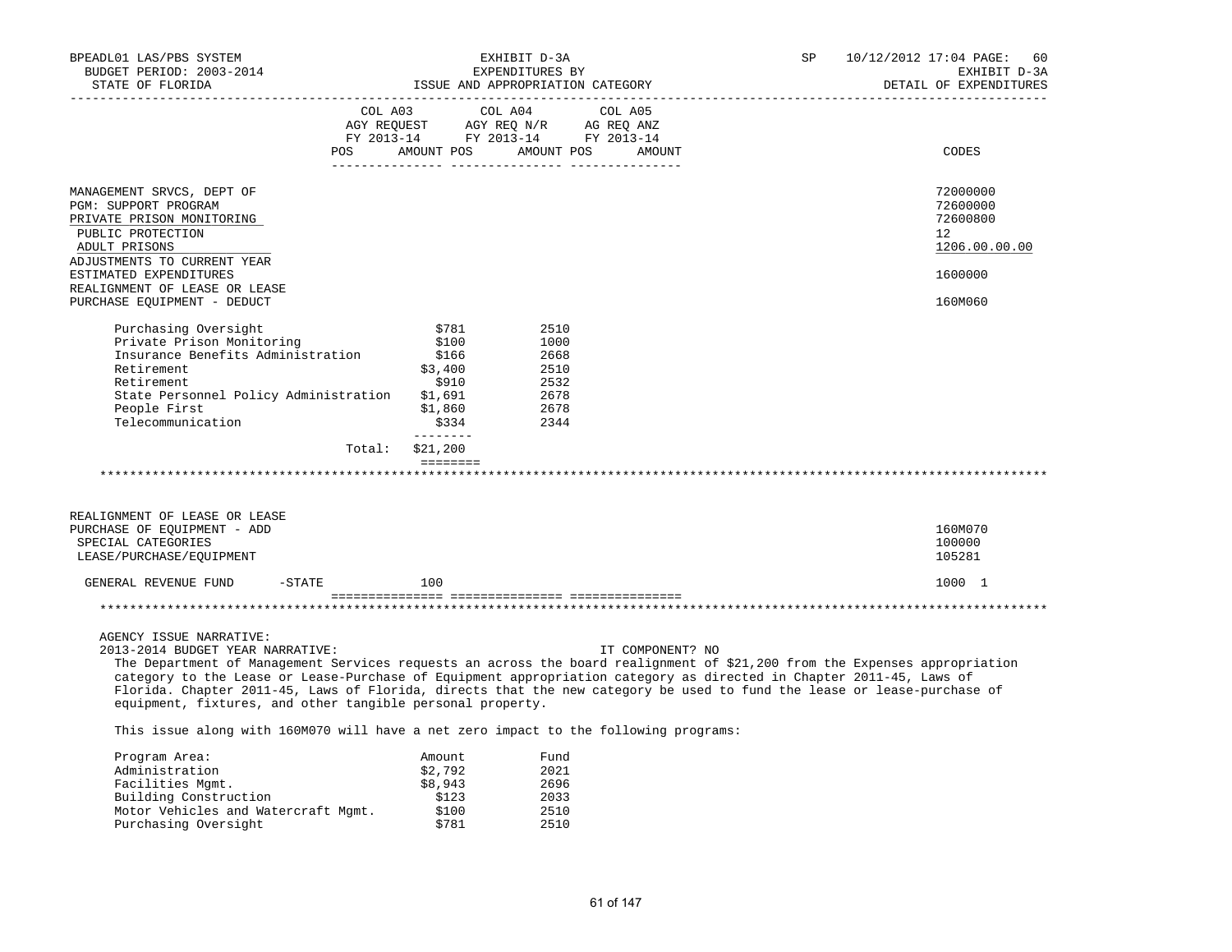| BPEADL01 LAS/PBS SYSTEM<br>BUDGET PERIOD: 2003-2014<br>STATE OF FLORIDA                                                                                                                                                                       |                                                                                                                                                                                | EXHIBIT D-3A<br>EXPENDITURES BY<br>ISSUE AND APPROPRIATION CATEGORY                                      | SP | 10/12/2012 17:04 PAGE: 61<br>EXHIBIT D-3A<br>DETAIL OF EXPENDITURES           |
|-----------------------------------------------------------------------------------------------------------------------------------------------------------------------------------------------------------------------------------------------|--------------------------------------------------------------------------------------------------------------------------------------------------------------------------------|----------------------------------------------------------------------------------------------------------|----|-------------------------------------------------------------------------------|
|                                                                                                                                                                                                                                               | COL A03<br>AGY REQUEST<br>POS.<br>AMOUNT POS                                                                                                                                   | COL A04<br>COL A05<br>AGY REQ N/R AG REQ ANZ<br>FY 2013-14 FY 2013-14 FY 2013-14<br>AMOUNT POS<br>AMOUNT |    | CODES                                                                         |
| MANAGEMENT SRVCS, DEPT OF<br>PGM: SUPPORT PROGRAM<br>PRIVATE PRISON MONITORING<br>PUBLIC PROTECTION<br>ADULT PRISONS<br>ADJUSTMENTS TO CURRENT YEAR<br>ESTIMATED EXPENDITURES<br>REALIGNMENT OF LEASE OR LEASE<br>PURCHASE OF EQUIPMENT - ADD |                                                                                                                                                                                |                                                                                                          |    | 72000000<br>72600000<br>72600800<br>12<br>1206.00.00.00<br>1600000<br>160M070 |
| Private Prison Monitoring<br>Insurance Benefits Administration<br>Retirement<br>Retirement<br>State Personnel Policy Administration<br>People First<br>Telecommunication                                                                      | \$100<br>\$166<br>\$3,400<br>\$910<br>\$1,691<br>\$1,860<br>\$334<br>--------<br>\$21,200<br>Total:<br>$\qquad \qquad \equiv \equiv \equiv \equiv \equiv \equiv \equiv \equiv$ | 1000<br>2668<br>2510<br>2532<br>2678<br>2678<br>2344                                                     |    |                                                                               |
| ANNUALIZATION OF ADMINISTERED<br>FUNDS APPROPRIATIONS<br>STATE HEALTH INSURANCE ADJUSTMENT                                                                                                                                                    |                                                                                                                                                                                |                                                                                                          |    | 26A0000                                                                       |
| FOR FY 2012-13 - 10 MONTHS<br><b>ANNUALIZATION</b><br>SALARIES AND BENEFITS                                                                                                                                                                   |                                                                                                                                                                                |                                                                                                          |    | 26A1830<br>010000                                                             |
| GENERAL REVENUE FUND                                                                                                                                                                                                                          | $-$ STATE<br>9,775                                                                                                                                                             |                                                                                                          |    | 1000 1                                                                        |
| DATA PROCESSING SERVICES<br>SOUTHWOOD SRC                                                                                                                                                                                                     |                                                                                                                                                                                |                                                                                                          |    | 210000<br>210021                                                              |
| $-$ STATE<br>GENERAL REVENUE FUND                                                                                                                                                                                                             | 5                                                                                                                                                                              |                                                                                                          |    | 1000 1                                                                        |
| TOTAL: STATE HEALTH INSURANCE ADJUSTMENT<br>FOR FY 2012-13 - 10 MONTHS<br>ANNUALIZATION<br>TOTAL ISSUE                                                                                                                                        | 9,780                                                                                                                                                                          |                                                                                                          |    | 26A1830                                                                       |
|                                                                                                                                                                                                                                               |                                                                                                                                                                                |                                                                                                          |    |                                                                               |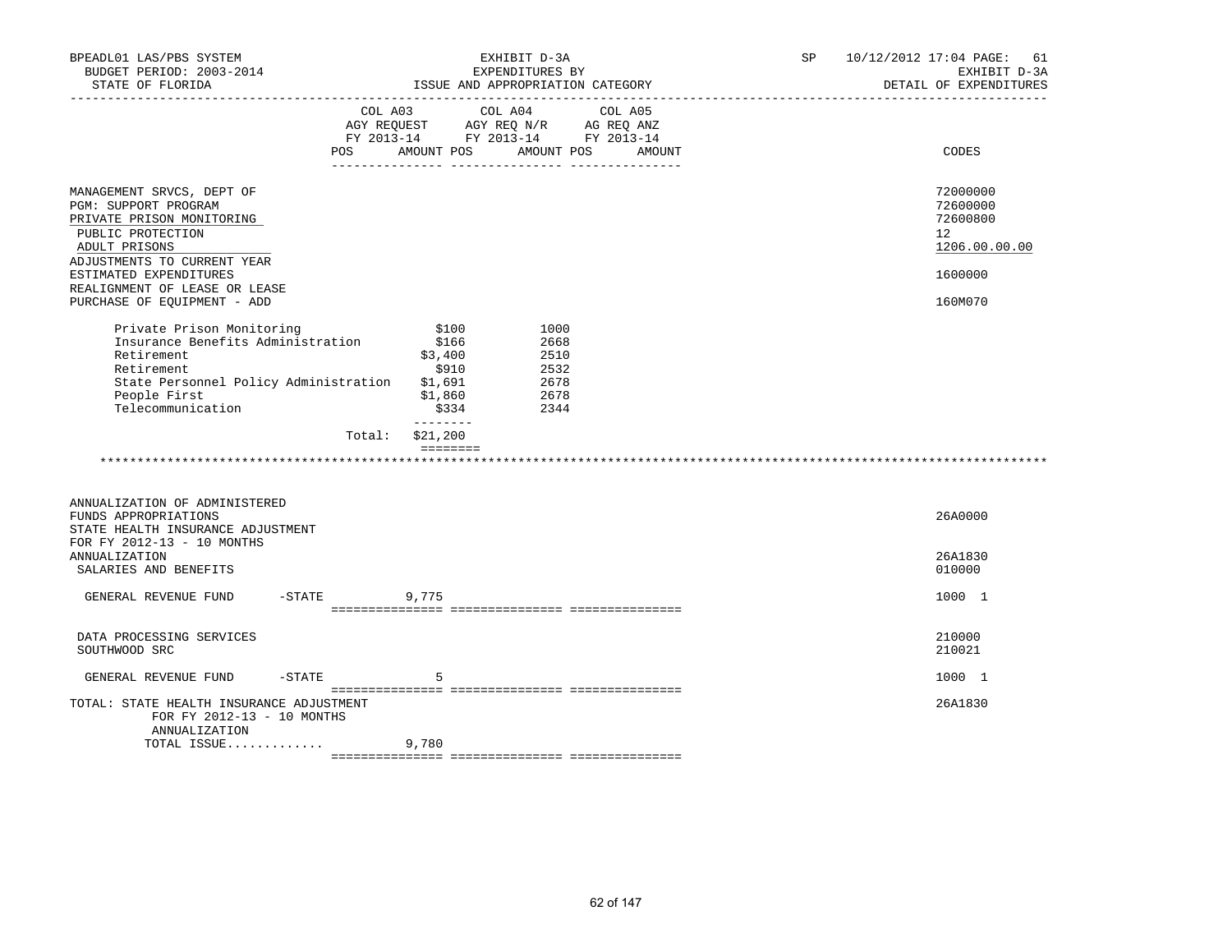| BPEADL01 LAS/PBS SYSTEM<br>BUDGET PERIOD: 2003-2014<br>STATE OF FLORIDA                                                     |                      | EXHIBIT D-3A<br>EXPENDITURES BY<br>ISSUE AND APPROPRIATION CATEGORY                                                                   | SP | 10/12/2012 17:04 PAGE: 62<br>EXHIBIT D-3A<br>DETAIL OF EXPENDITURES  |
|-----------------------------------------------------------------------------------------------------------------------------|----------------------|---------------------------------------------------------------------------------------------------------------------------------------|----|----------------------------------------------------------------------|
|                                                                                                                             |                      | COL A03 COL A04 COL A05<br>AGY REQUEST AGY REQ N/R AG REQ ANZ<br>FY 2013-14 FY 2013-14 FY 2013-14<br>POS AMOUNT POS AMOUNT POS AMOUNT |    | CODES                                                                |
| MANAGEMENT SRVCS, DEPT OF<br><b>PGM: SUPPORT PROGRAM</b><br>PRIVATE PRISON MONITORING<br>PUBLIC PROTECTION<br>ADULT PRISONS |                      |                                                                                                                                       |    | 72000000<br>72600000<br>72600800<br>12 <sup>°</sup><br>1206.00.00.00 |
| TOTAL: ADULT PRISONS<br>BY FUND TYPE                                                                                        |                      |                                                                                                                                       |    | 1206.00.00.00                                                        |
| GENERAL REVENUE FUND<br>TRUST FUNDS                                                                                         | 1,199,406<br>959,588 |                                                                                                                                       |    | 1000<br>2000                                                         |
| TOTAL POSITIONS 14.00<br>TOTAL PROG COMP 2,158,994<br>TOTAL SALARY RATE 686,037                                             |                      |                                                                                                                                       |    |                                                                      |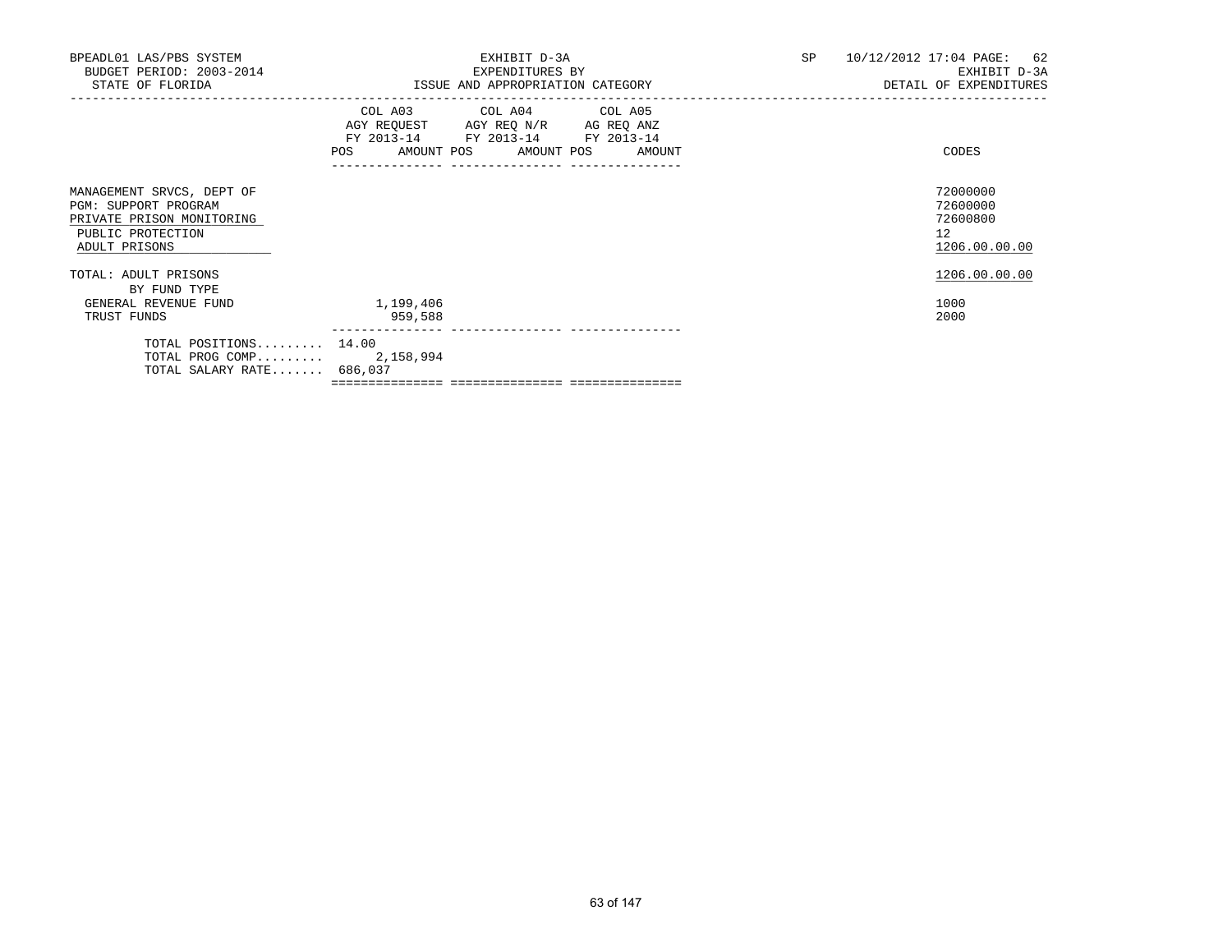| BPEADL01 LAS/PBS SYSTEM<br>BUDGET PERIOD: 2003-2014<br>STATE OF FLORIDA                                                                                                                                                                  |                                          | EXHIBIT D-3A<br>EXPENDITURES BY<br>ISSUE AND APPROPRIATION CATEGORY                                                                   | SP 10/12/2012 17:04 PAGE: 63<br>EXHIBIT D-3A<br>DETAIL OF EXPENDITURES                  |
|------------------------------------------------------------------------------------------------------------------------------------------------------------------------------------------------------------------------------------------|------------------------------------------|---------------------------------------------------------------------------------------------------------------------------------------|-----------------------------------------------------------------------------------------|
|                                                                                                                                                                                                                                          |                                          | COL A03 COL A04 COL A05<br>AGY REQUEST AGY REQ N/R AG REQ ANZ<br>FY 2013-14 FY 2013-14 FY 2013-14<br>POS AMOUNT POS AMOUNT POS AMOUNT | CODES                                                                                   |
| MANAGEMENT SRVCS, DEPT OF<br>WORKFORCE PROGRAMS<br>PGM: INS BENEFITS ADMIN<br>GOV OPERATIONS/SUPPORT<br>GOVERNMENTAL OPERATIONS<br>ESTIMATED EXPENDITURES<br>ESTIMATED EXPENDITURES - OPERATIONS<br>SALARY RATE<br>SALARY RATE 1,291,953 |                                          |                                                                                                                                       | 72000000<br>72750000<br>72750200<br>16<br>1601.00.00.00<br>1000000<br>1001000<br>000000 |
| SALARIES AND BENEFITS                                                                                                                                                                                                                    |                                          |                                                                                                                                       | 010000                                                                                  |
| PRETAX BENEFITS TRUST FUND-STATE<br>STATE EMPLY LIFE INS TF -STATE<br>STATE EMPLY HEALTH INS TF -STATE<br>STATE EMPLOYEES DIS INS TF-STATE                                                                                               | 411,810<br>20,155<br>1,286,075<br>26,384 |                                                                                                                                       | 2570 1<br>2667 1<br>2668 1<br>2671 1                                                    |
| TOTAL POSITIONS 23.00<br>TOTAL APPRO                                                                                                                                                                                                     | 1,744,424                                |                                                                                                                                       |                                                                                         |
| OTHER PERSONAL SERVICES                                                                                                                                                                                                                  |                                          |                                                                                                                                       | 030000                                                                                  |
| PRETAX BENEFITS TRUST FUND-STATE<br>STATE EMPLY HEALTH INS TF -STATE                                                                                                                                                                     | 2,500<br>140,772                         |                                                                                                                                       | 2570 1<br>2668 1                                                                        |
| TOTAL APPRO                                                                                                                                                                                                                              | 143,272                                  |                                                                                                                                       |                                                                                         |
| <b>EXPENSES</b>                                                                                                                                                                                                                          |                                          |                                                                                                                                       | 040000                                                                                  |
| PRETAX BENEFITS TRUST FUND-STATE<br>STATE EMPLY LIFE INS TF -STATE<br>STATE EMPLY HEALTH INS TF -STATE<br>STATE EMPLOYEES DIS INS TF-STATE                                                                                               | 48,832<br>1,984<br>294,262<br>2,875      |                                                                                                                                       | 2570 1<br>2667 1<br>2668 1<br>2671 1                                                    |
| TOTAL APPRO                                                                                                                                                                                                                              | 347,953                                  | -------------- ----------                                                                                                             |                                                                                         |
| OPERATING CAPITAL OUTLAY                                                                                                                                                                                                                 |                                          |                                                                                                                                       | 060000                                                                                  |
| PRETAX BENEFITS TRUST FUND-STATE<br>STATE EMPLY HEALTH INS TF -STATE                                                                                                                                                                     | 10,000<br>10,000                         |                                                                                                                                       | 2570 1<br>2668 1                                                                        |
| TOTAL APPRO                                                                                                                                                                                                                              | 20,000                                   |                                                                                                                                       |                                                                                         |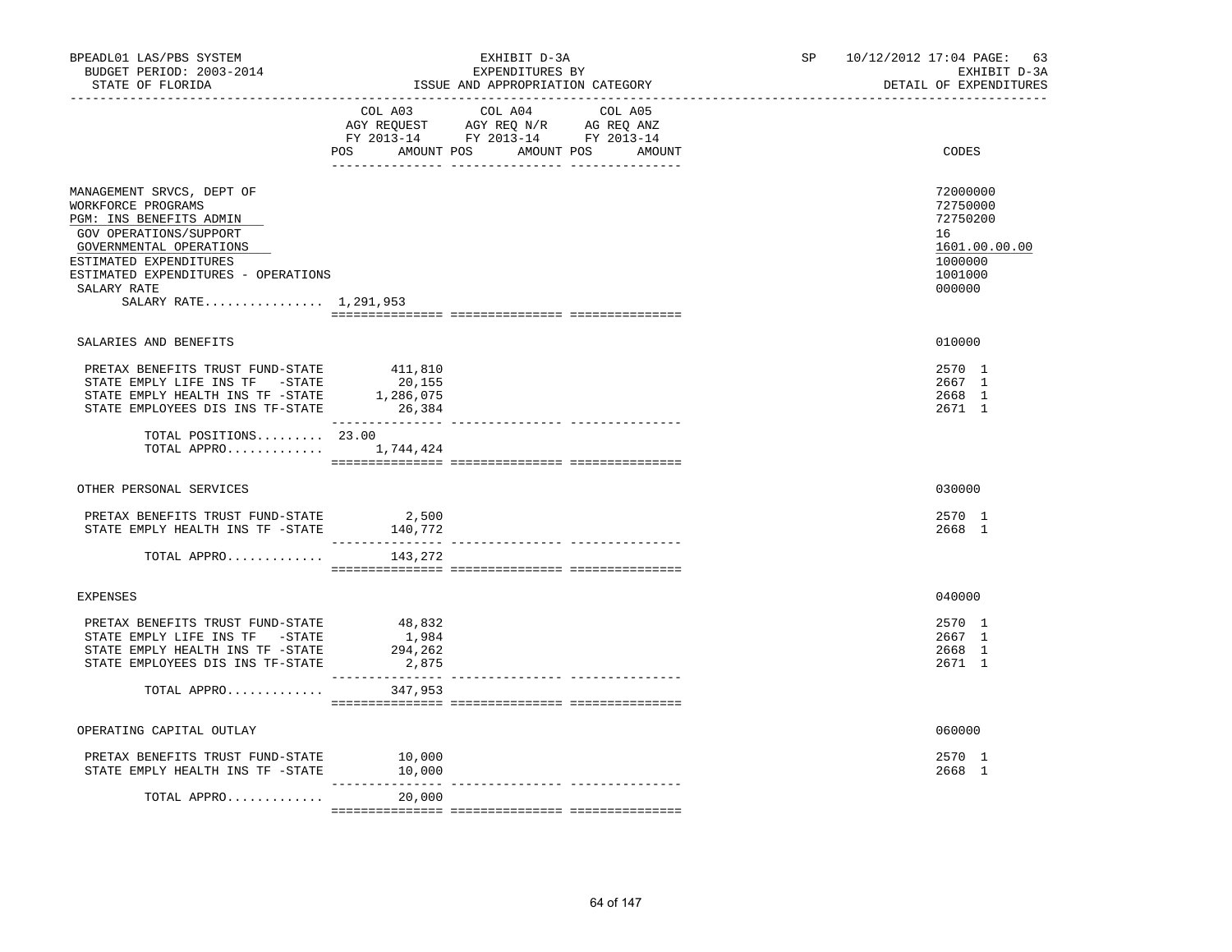| BPEADL01 LAS/PBS SYSTEM<br>BUDGET PERIOD: 2003-2014<br>STATE OF FLORIDA                                                                                                                                                                             |                                  | EXHIBIT D-3A<br>EXPENDITURES BY<br>ISSUE AND APPROPRIATION CATEGORY                                                       | SP 10/12/2012 17:04 PAGE: 64<br>EXHIBIT D-3A<br>DETAIL OF EXPENDITURES                            |
|-----------------------------------------------------------------------------------------------------------------------------------------------------------------------------------------------------------------------------------------------------|----------------------------------|---------------------------------------------------------------------------------------------------------------------------|---------------------------------------------------------------------------------------------------|
|                                                                                                                                                                                                                                                     | POS AMOUNT POS                   | COL A03 COL A04 COL A05<br>AGY REQUEST AGY REQ N/R AG REQ ANZ<br>FY 2013-14 FY 2013-14 FY 2013-14<br>AMOUNT POS<br>AMOUNT | CODES                                                                                             |
| MANAGEMENT SRVCS, DEPT OF<br>WORKFORCE PROGRAMS<br>PGM: INS BENEFITS ADMIN<br>GOV OPERATIONS/SUPPORT<br>GOVERNMENTAL OPERATIONS<br>ESTIMATED EXPENDITURES<br>ESTIMATED EXPENDITURES - OPERATIONS<br>SPECIAL CATEGORIES<br>TRANS TO DIV ADM HEARINGS |                                  |                                                                                                                           | 72000000<br>72750000<br>72750200<br>16<br>1601.00.00.00<br>1000000<br>1001000<br>100000<br>100565 |
| STATE EMPLY HEALTH INS TF -STATE                                                                                                                                                                                                                    | 5,820                            |                                                                                                                           | 2668 1                                                                                            |
| POST PAYMENT CLAIMS/SVCS                                                                                                                                                                                                                            |                                  |                                                                                                                           | 100701                                                                                            |
| STATE EMPLY HEALTH INS TF -STATE 1,300,000                                                                                                                                                                                                          |                                  |                                                                                                                           | 2668 1                                                                                            |
| CONTRACTED SERVICES                                                                                                                                                                                                                                 |                                  |                                                                                                                           | 100777                                                                                            |
| PRETAX BENEFITS TRUST FUND-STATE 348,505<br>STATE EMPLY HEALTH INS TF -STATE 1.699.157<br>STATE EMPLY HEALTH INS TF -STATE                                                                                                                          | 1,699,157                        |                                                                                                                           | 2570 1<br>2668 1                                                                                  |
| TOTAL APPRO                                                                                                                                                                                                                                         | 2,047,662                        |                                                                                                                           |                                                                                                   |
| ASO CONTRACT/HEALTH INS                                                                                                                                                                                                                             |                                  |                                                                                                                           | 101520                                                                                            |
| STATE EMPLY HEALTH INS TF -STATE 51,100,000                                                                                                                                                                                                         |                                  |                                                                                                                           | 2668 1                                                                                            |
| PRESCRIPTION DRUG CLMS AD                                                                                                                                                                                                                           |                                  |                                                                                                                           | 101530                                                                                            |
| STATE EMPLY HEALTH INS TF -STATE 287,280                                                                                                                                                                                                            |                                  |                                                                                                                           | 2668 1                                                                                            |
| RISK MANAGEMENT INSURANCE                                                                                                                                                                                                                           |                                  |                                                                                                                           | 103241                                                                                            |
| PRETAX BENEFITS TRUST FUND-STATE<br>STATE EMPLY LIFE INS TF -STATE<br>STATE EMPLY HEALTH INS TF -STATE<br>STATE EMPLOYEES DIS INS TF-STATE                                                                                                          | 10,313<br>1,795<br>31,832<br>896 |                                                                                                                           | 2570 1<br>2667 1<br>2668 1<br>2671 1                                                              |
| TOTAL APPRO                                                                                                                                                                                                                                         | 44,836                           |                                                                                                                           |                                                                                                   |

 ${\tt 2} = {\tt 2} = {\tt 2} = {\tt 2} = {\tt 2} = {\tt 2} = {\tt 2} = {\tt 2} = {\tt 2} = {\tt 2} = {\tt 2} = {\tt 2} = {\tt 2} = {\tt 2} = {\tt 2} = {\tt 2} = {\tt 2} = {\tt 2} = {\tt 2} = {\tt 2} = {\tt 2} = {\tt 2} = {\tt 2} = {\tt 2} = {\tt 2} = {\tt 2} = {\tt 2} = {\tt 2} = {\tt 2} = {\tt 2} = {\tt 2} = {\tt 2} = {\tt 2} = {\tt 2} = {\tt 2} = {\tt 2} = {\tt 2$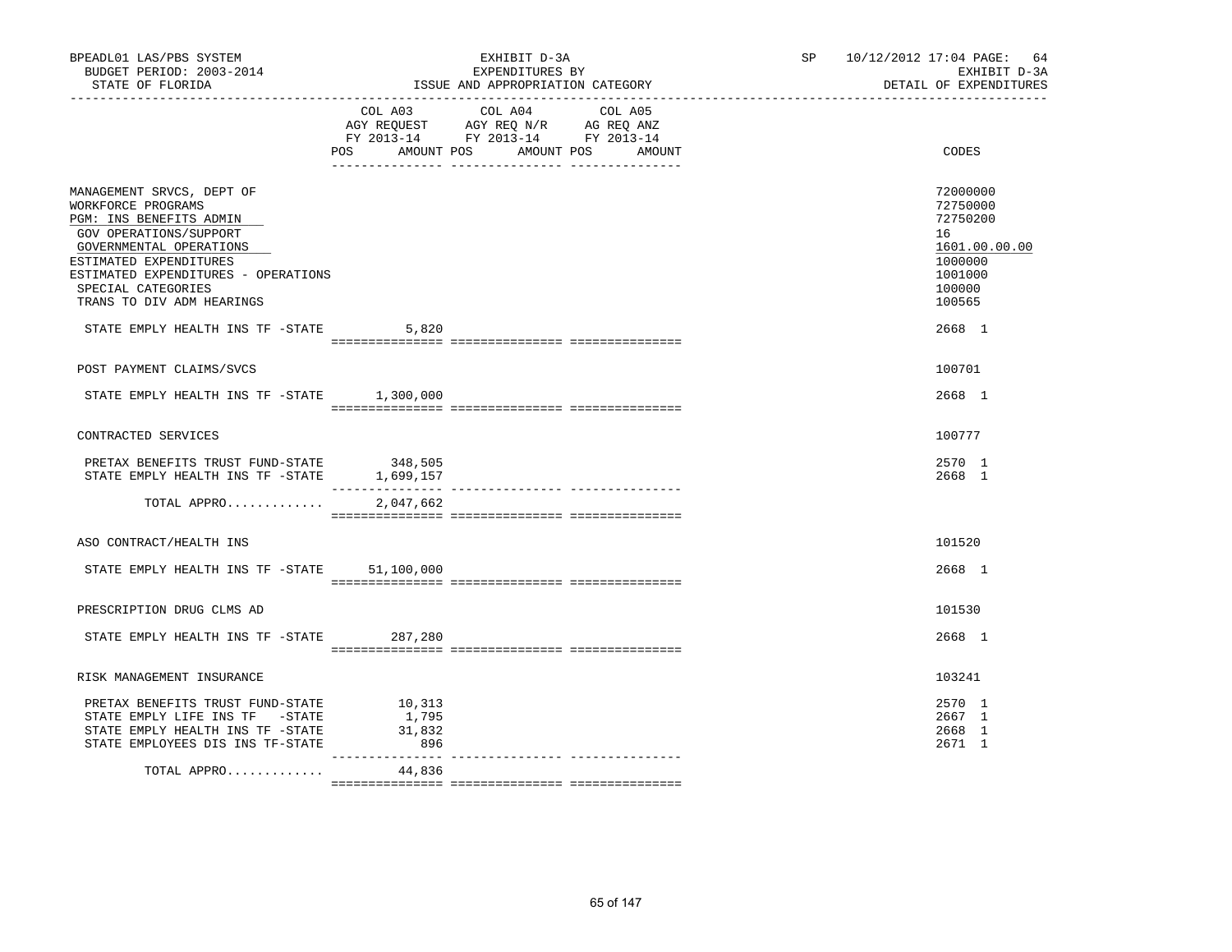| BPEADL01 LAS/PBS SYSTEM<br>BUDGET PERIOD: 2003-2014<br>STATE OF FLORIDA                                                                                                                                                                             |                                    | EXHIBIT D-3A<br>EXPENDITURES BY<br>ISSUE AND APPROPRIATION CATEGORY                                                                                                                            | SP 10/12/2012 17:04 PAGE: 65<br>EXHIBIT D-3A<br>DETAIL OF EXPENDITURES                            |
|-----------------------------------------------------------------------------------------------------------------------------------------------------------------------------------------------------------------------------------------------------|------------------------------------|------------------------------------------------------------------------------------------------------------------------------------------------------------------------------------------------|---------------------------------------------------------------------------------------------------|
|                                                                                                                                                                                                                                                     |                                    | $\begin{tabular}{lcccc} COL A03 & COL A04 & COL A05 \\ AGY REQUEST & AGY REQ N/R & AG REQ ANZ \\ FY & 2013-14 & FY & 2013-14 & FY & 2013-14 \end{tabular}$<br>POS AMOUNT POS AMOUNT POS AMOUNT | CODES                                                                                             |
| MANAGEMENT SRVCS, DEPT OF<br>WORKFORCE PROGRAMS<br>PGM: INS BENEFITS ADMIN<br>GOV OPERATIONS/SUPPORT<br>GOVERNMENTAL OPERATIONS<br>ESTIMATED EXPENDITURES<br>ESTIMATED EXPENDITURES - OPERATIONS<br>SPECIAL CATEGORIES<br>CONTRACTED LEGAL SERVICES |                                    |                                                                                                                                                                                                | 72000000<br>72750000<br>72750200<br>16<br>1601.00.00.00<br>1000000<br>1001000<br>100000<br>103884 |
| STATE EMPLY HEALTH INS TF -STATE 50,000                                                                                                                                                                                                             |                                    |                                                                                                                                                                                                | 2668 1                                                                                            |
| PMT/EMPL CON/HSA CUSTODIAN                                                                                                                                                                                                                          |                                    |                                                                                                                                                                                                | 105001                                                                                            |
| STATE EMPLY HEALTH INS TF -STATE 786,443                                                                                                                                                                                                            |                                    |                                                                                                                                                                                                | 2668 1                                                                                            |
| CONTRACTED BANK SERVICES                                                                                                                                                                                                                            |                                    |                                                                                                                                                                                                | 105032                                                                                            |
| STATE EMPLY HEALTH INS TF -STATE 79,000                                                                                                                                                                                                             |                                    |                                                                                                                                                                                                | 2668 1                                                                                            |
| LEASE/PURCHASE/EQUIPMENT                                                                                                                                                                                                                            |                                    |                                                                                                                                                                                                | 105281                                                                                            |
| STATE EMPLY HEALTH INS TF -STATE                                                                                                                                                                                                                    | 4,269                              |                                                                                                                                                                                                | 2668 1                                                                                            |
| TR/DMS/HR SVCS/STW CONTRCT                                                                                                                                                                                                                          |                                    |                                                                                                                                                                                                | 107040                                                                                            |
| PRETAX BENEFITS TRUST FUND-STATE 3,953<br>STATE EMPLY LIFE INS TF -STATE<br>STATE EMPLY HEALTH INS TF -STATE<br>STATE EMPLOYEES DIS INS TF-STATE<br>TOTAL APPRO                                                                                     | 276<br>10,879<br>131<br>15,239     |                                                                                                                                                                                                | 2570 1<br>2667 1<br>2668 1<br>2671 1                                                              |
|                                                                                                                                                                                                                                                     |                                    |                                                                                                                                                                                                |                                                                                                   |
| DATA PROCESSING SERVICES<br>SOUTHWOOD SRC                                                                                                                                                                                                           |                                    |                                                                                                                                                                                                | 210000<br>210021                                                                                  |
| PRETAX BENEFITS TRUST FUND-STATE<br>STATE EMPLY LIFE INS TF -STATE<br>STATE EMPLY HEALTH INS TF -STATE<br>STATE EMPLOYEES DIS INS TF-STATE                                                                                                          | 10,511<br>2,217<br>26,404<br>4,107 |                                                                                                                                                                                                | 2570 1<br>2667 1<br>2668 1<br>2671 1                                                              |
| TOTAL APPRO                                                                                                                                                                                                                                         | 43,239                             |                                                                                                                                                                                                |                                                                                                   |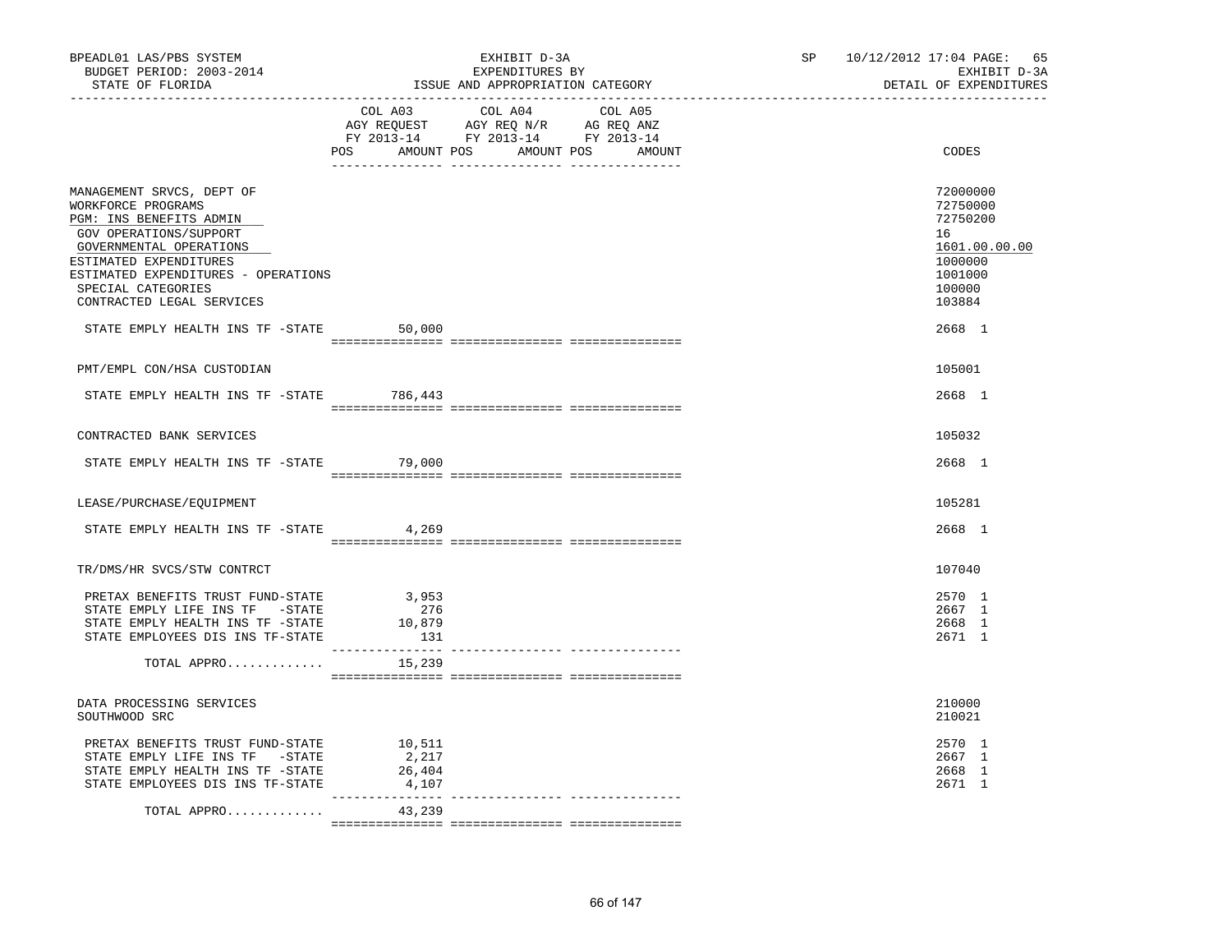| BPEADL01 LAS/PBS SYSTEM<br>BUDGET PERIOD: 2003-2014<br>STATE OF FLORIDA                                                                                                                          |                               | EXHIBIT D-3A<br>EXPENDITURES BY<br>EXPENDITURES BY<br>ISSUE AND APPROPRIATION CATEGORY                                                                                                         | SP 10/12/2012 17:04 PAGE: 66<br>EXHIBIT D-3A<br>DETAIL OF EXPENDITURES        |
|--------------------------------------------------------------------------------------------------------------------------------------------------------------------------------------------------|-------------------------------|------------------------------------------------------------------------------------------------------------------------------------------------------------------------------------------------|-------------------------------------------------------------------------------|
|                                                                                                                                                                                                  |                               | $\begin{tabular}{lcccc} COL A03 & COL A04 & COL A05 \\ AGY REQUEST & AGY REQ N/R & AG REQ ANZ \\ FY & 2013-14 & FY & 2013-14 & FY & 2013-14 \end{tabular}$<br>POS AMOUNT POS AMOUNT POS AMOUNT | CODES                                                                         |
| MANAGEMENT SRVCS, DEPT OF<br>WORKFORCE PROGRAMS<br>PGM: INS BENEFITS ADMIN<br>GOV OPERATIONS/SUPPORT<br>GOVERNMENTAL OPERATIONS<br>ESTIMATED EXPENDITURES<br>ESTIMATED EXPENDITURES - OPERATIONS |                               |                                                                                                                                                                                                | 72000000<br>72750000<br>72750200<br>16<br>1601.00.00.00<br>1000000<br>1001000 |
| TOTAL: ESTIMATED EXPENDITURES - OPERATIONS<br>TOTAL POSITIONS 23.00<br>TOTAL ISSUE 58,019,437<br>TOTAL SALARY RATE 1,291,953                                                                     |                               |                                                                                                                                                                                                | 1001000                                                                       |
| CASUALTY INSURANCE PREMIUM<br>ADJUSTMENT<br>SPECIAL CATEGORIES<br>RISK MANAGEMENT INSURANCE                                                                                                      |                               |                                                                                                                                                                                                | 1001090<br>100000<br>103241                                                   |
| PRETAX BENEFITS TRUST FUND-STATE 4,452-<br>STATE EMPLY LIFE INS TF -STATE<br>STATE EMPLY HEALTH INS TF -STATE<br>STATE EMPLOYEES DIS INS TF-STATE                                                | $775-$<br>$13,742-$<br>$387-$ |                                                                                                                                                                                                | 2570 1<br>2667 1<br>2668 1<br>2671 1                                          |
| TOTAL APPRO                                                                                                                                                                                      | 19,356-                       |                                                                                                                                                                                                |                                                                               |
| FLORIDA RETIREMENT SYSTEM<br>CONTRIBUTION ADJUSTMENT FOR<br>FISCAL YEAR 2012-2013<br>SALARIES AND BENEFITS                                                                                       |                               |                                                                                                                                                                                                | 1001240<br>010000                                                             |
| PRETAX BENEFITS TRUST FUND-STATE<br>STATE EMPLY LIFE INS TF -STATE<br>STATE EMPLY HEALTH INS TF -STATE<br>STATE EMPLOYEES DIS INS TF-STATE                                                       | 987<br>48<br>3,080<br>63      |                                                                                                                                                                                                | 2570 1<br>2667 1<br>2668 1<br>2671 1                                          |
| TOTAL APPRO                                                                                                                                                                                      | 4,178                         |                                                                                                                                                                                                |                                                                               |
| DATA PROCESSING SERVICES<br>SOUTHWOOD SRC                                                                                                                                                        |                               |                                                                                                                                                                                                | 210000<br>210021                                                              |
| PRETAX BENEFITS TRUST FUND-STATE<br>STATE EMPLY LIFE INS TF -STATE<br>STATE EMPLY HEALTH INS TF -STATE<br>STATE EMPLOYEES DIS INS TF-STATE                                                       | 6<br>1<br>15<br>2             |                                                                                                                                                                                                | 2570 1<br>2667 1<br>2668 1<br>2671 1                                          |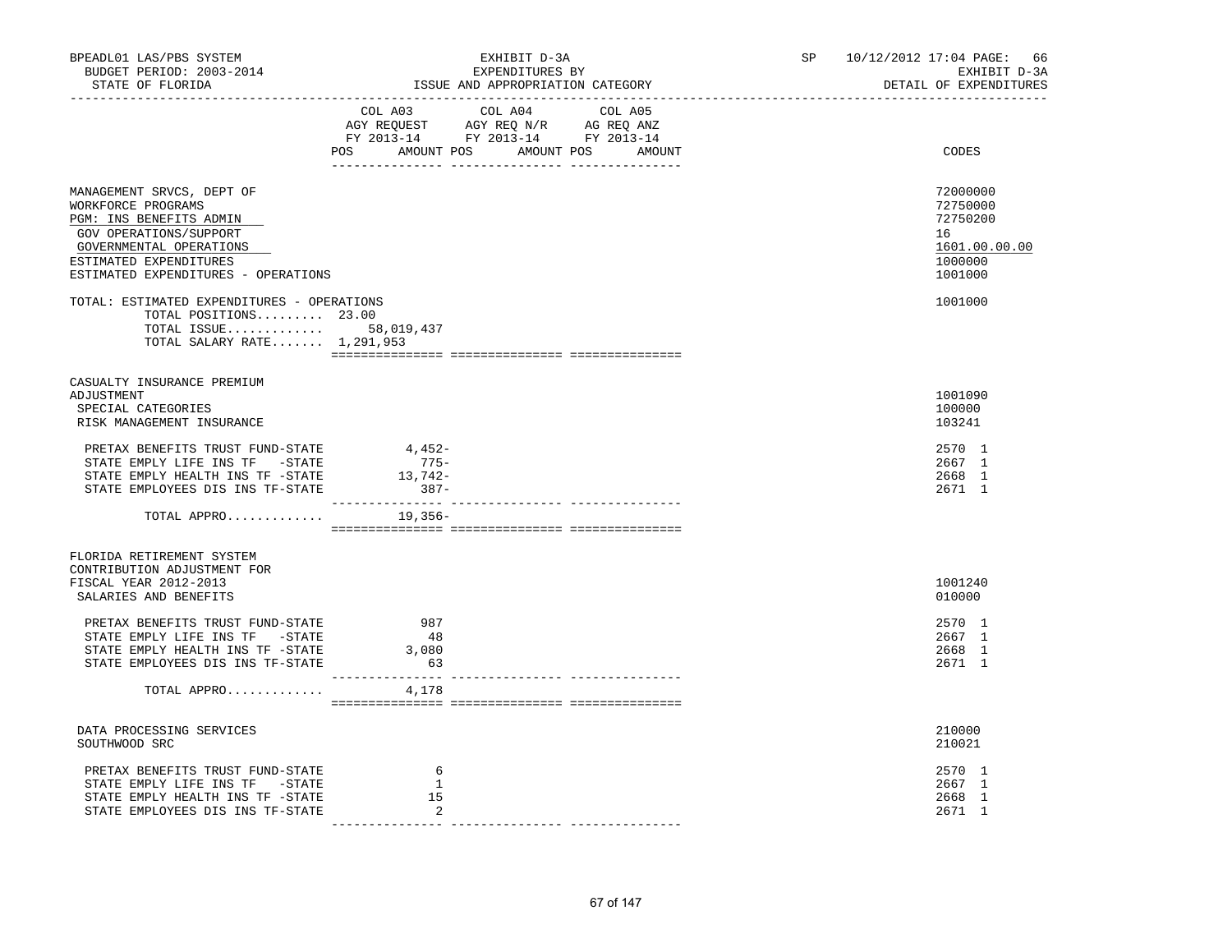| BPEADL01 LAS/PBS SYSTEM<br>BUDGET PERIOD: 2003-2014<br>STATE OF FLORIDA                                                                                                                |                              | EXHIBIT D-3A<br>EXPENDITURES BY<br>ISSUE AND APPROPRIATION CATEGORY                                                                   | SP 10/12/2012 17:04 PAGE: 67<br>EXHIBIT D-3A<br>DETAIL OF EXPENDITURES |
|----------------------------------------------------------------------------------------------------------------------------------------------------------------------------------------|------------------------------|---------------------------------------------------------------------------------------------------------------------------------------|------------------------------------------------------------------------|
|                                                                                                                                                                                        |                              | COL A03 COL A04 COL A05<br>AGY REQUEST AGY REQ N/R AG REQ ANZ<br>FY 2013-14 FY 2013-14 FY 2013-14<br>POS AMOUNT POS AMOUNT POS AMOUNT | CODES                                                                  |
|                                                                                                                                                                                        |                              |                                                                                                                                       |                                                                        |
| MANAGEMENT SRVCS, DEPT OF<br>WORKFORCE PROGRAMS<br>PGM: INS BENEFITS ADMIN<br>GOV OPERATIONS/SUPPORT<br>GOVERNMENTAL OPERATIONS<br>ESTIMATED EXPENDITURES<br>FLORIDA RETIREMENT SYSTEM |                              |                                                                                                                                       | 72000000<br>72750000<br>72750200<br>16<br>1601.00.00.00<br>1000000     |
| CONTRIBUTION ADJUSTMENT FOR<br>FISCAL YEAR 2012-2013<br>DATA PROCESSING SERVICES<br>SOUTHWOOD SRC                                                                                      |                              |                                                                                                                                       | 1001240<br>210000<br>210021                                            |
| TOTAL APPRO                                                                                                                                                                            | 24                           |                                                                                                                                       |                                                                        |
| TOTAL: FLORIDA RETIREMENT SYSTEM<br>CONTRIBUTION ADJUSTMENT FOR<br>FISCAL YEAR 2012-2013<br>TOTAL ISSUE                                                                                | 4,202                        |                                                                                                                                       | 1001240                                                                |
|                                                                                                                                                                                        |                              |                                                                                                                                       |                                                                        |
| ADJUSTMENT TO STATE HEALTH<br>INSURANCE PREMIUM CONTRIBUTION -<br>FISCAL YEAR 2012-13<br>SALARIES AND BENEFITS                                                                         |                              |                                                                                                                                       | 1001830<br>010000                                                      |
| PRETAX BENEFITS TRUST FUND-STATE<br>STATE EMPLY LIFE INS TF -STATE<br>STATE EMPLY HEALTH INS TF -STATE<br>STATE EMPLOYEES DIS INS TF-STATE                                             | 704<br>35<br>2,199<br>45     |                                                                                                                                       | 2570 1<br>2667 1<br>2668 1<br>2671 1                                   |
| TOTAL APPRO                                                                                                                                                                            | 2,983                        |                                                                                                                                       |                                                                        |
|                                                                                                                                                                                        |                              |                                                                                                                                       |                                                                        |
| DATA PROCESSING SERVICES<br>SOUTHWOOD SRC                                                                                                                                              |                              |                                                                                                                                       | 210000<br>210021                                                       |
| PRETAX BENEFITS TRUST FUND-STATE<br>STATE EMPLY LIFE INS TF -STATE<br>STATE EMPLY HEALTH INS TF -STATE<br>STATE EMPLOYEES DIS INS TF-STATE                                             | 5<br>$\mathbf{1}$<br>14<br>2 |                                                                                                                                       | 2570 1<br>2667 1<br>2668 1<br>2671 1                                   |
| TOTAL APPRO                                                                                                                                                                            | ----------- --<br>22         |                                                                                                                                       |                                                                        |
| TOTAL: ADJUSTMENT TO STATE HEALTH<br>INSURANCE PREMIUM CONTRIBUTION -<br>FISCAL YEAR 2012-13                                                                                           |                              |                                                                                                                                       | 1001830                                                                |
| TOTAL ISSUE $3,005$                                                                                                                                                                    |                              |                                                                                                                                       |                                                                        |
|                                                                                                                                                                                        |                              |                                                                                                                                       |                                                                        |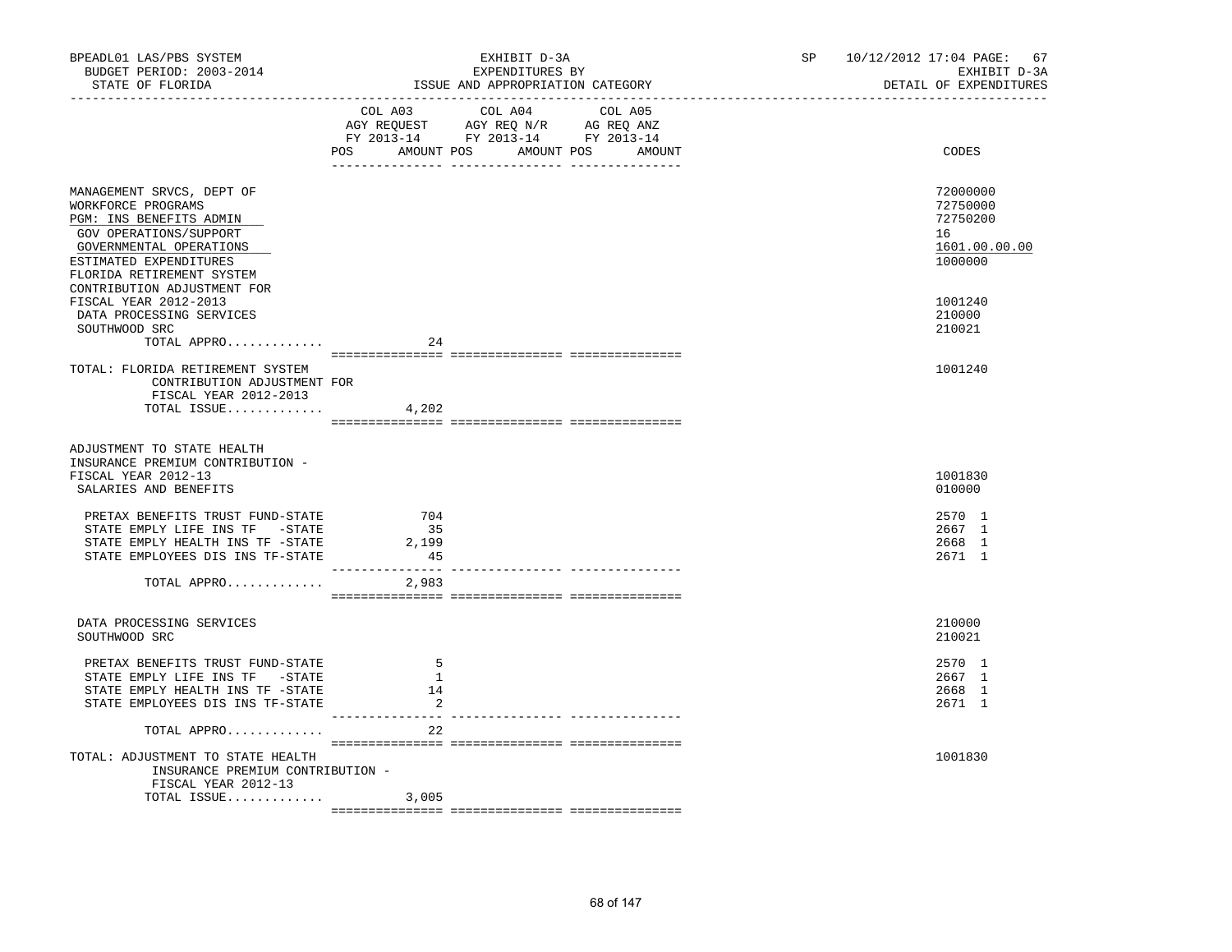| BPEADL01 LAS/PBS SYSTEM<br>BUDGET PERIOD: 2003-2014<br>STATE OF FLORIDA                                                                                                                                                                                                                                                                                                                                                                                                                                   |                                  | EXHIBIT D-3A<br>EXPENDITURES BY<br>ISSUE AND APPROPRIATION CATEGORY                                                                                                                                                                                                                                                   |                  | SP | 10/12/2012 17:04 PAGE:<br>68<br>EXHIBIT D-3A<br>DETAIL OF EXPENDITURES        |
|-----------------------------------------------------------------------------------------------------------------------------------------------------------------------------------------------------------------------------------------------------------------------------------------------------------------------------------------------------------------------------------------------------------------------------------------------------------------------------------------------------------|----------------------------------|-----------------------------------------------------------------------------------------------------------------------------------------------------------------------------------------------------------------------------------------------------------------------------------------------------------------------|------------------|----|-------------------------------------------------------------------------------|
|                                                                                                                                                                                                                                                                                                                                                                                                                                                                                                           | POS AMOUNT POS AMOUNT POS AMOUNT | $\begin{tabular}{lllllllllll} &\multicolumn{4}{c}{\text{COL A03}} &\multicolumn{4}{c}{\text{COL A04}} &\multicolumn{4}{c}{\text{COL A05}} \\ \multicolumn{4}{c}{\text{AGY REQUEST}} &\multicolumn{4}{c}{\text{AGY REQ N/R}} &\multicolumn{4}{c}{\text{AG REQ ANZ}} \end{tabular}$<br>FY 2013-14 FY 2013-14 FY 2013-14 |                  |    | CODES                                                                         |
| MANAGEMENT SRVCS, DEPT OF<br>WORKFORCE PROGRAMS<br>PGM: INS BENEFITS ADMIN<br>GOV OPERATIONS/SUPPORT<br>GOVERNMENTAL OPERATIONS<br>ESTIMATED EXPENDITURES<br>REALLOCATION OF HUMAN RESOURCES<br>OUTSOURCING                                                                                                                                                                                                                                                                                               |                                  |                                                                                                                                                                                                                                                                                                                       |                  |    | 72000000<br>72750000<br>72750200<br>16<br>1601.00.00.00<br>1000000<br>1005900 |
| SPECIAL CATEGORIES<br>TR/DMS/HR SVCS/STW CONTRCT                                                                                                                                                                                                                                                                                                                                                                                                                                                          |                                  |                                                                                                                                                                                                                                                                                                                       |                  |    | 100000<br>107040                                                              |
| PRETAX BENEFITS TRUST FUND-STATE<br>STATE EMPLY HEALTH INS TF -STATE                                                                                                                                                                                                                                                                                                                                                                                                                                      | 7<br>19                          |                                                                                                                                                                                                                                                                                                                       |                  |    | 2570 1<br>2668 1                                                              |
| TOTAL APPRO                                                                                                                                                                                                                                                                                                                                                                                                                                                                                               | 26                               |                                                                                                                                                                                                                                                                                                                       |                  |    |                                                                               |
| ADJUSTMENTS TO CURRENT YEAR<br>ESTIMATED EXPENDITURES<br>REALIGNMENT OF LEASE OR LEASE<br>PURCHASE EQUIPMENT - DEDUCT<br>EXPENSES                                                                                                                                                                                                                                                                                                                                                                         |                                  |                                                                                                                                                                                                                                                                                                                       |                  |    | 1600000<br>160M060<br>040000                                                  |
| STATE EMPLY HEALTH INS TF -STATE 66-                                                                                                                                                                                                                                                                                                                                                                                                                                                                      |                                  |                                                                                                                                                                                                                                                                                                                       |                  |    | 2668 1                                                                        |
|                                                                                                                                                                                                                                                                                                                                                                                                                                                                                                           |                                  |                                                                                                                                                                                                                                                                                                                       |                  |    |                                                                               |
| AGENCY ISSUE NARRATIVE:<br>2013-2014 BUDGET YEAR NARRATIVE:<br>The Department of Management Services requests an across the board realignment of \$21,200 from the Expenses appropriation<br>category to the Lease or Lease-Purchase of Equipment appropriation category as directed in Chapter 2011-45, Laws of<br>Florida. Chapter 2011-45, Laws of Florida, directs that the new category be used to fund the lease or lease-purchase of<br>equipment, fixtures, and other tangible personal property. |                                  |                                                                                                                                                                                                                                                                                                                       | IT COMPONENT? NO |    |                                                                               |

This issue along with 160M070 will have a net zero impact to the following programs:

| Fund |
|------|
| 2021 |
| 2696 |
| 2033 |
| 2510 |
| 2510 |
| 1000 |
| 2668 |
| 2510 |
| 2532 |
| 2678 |
| 2678 |
|      |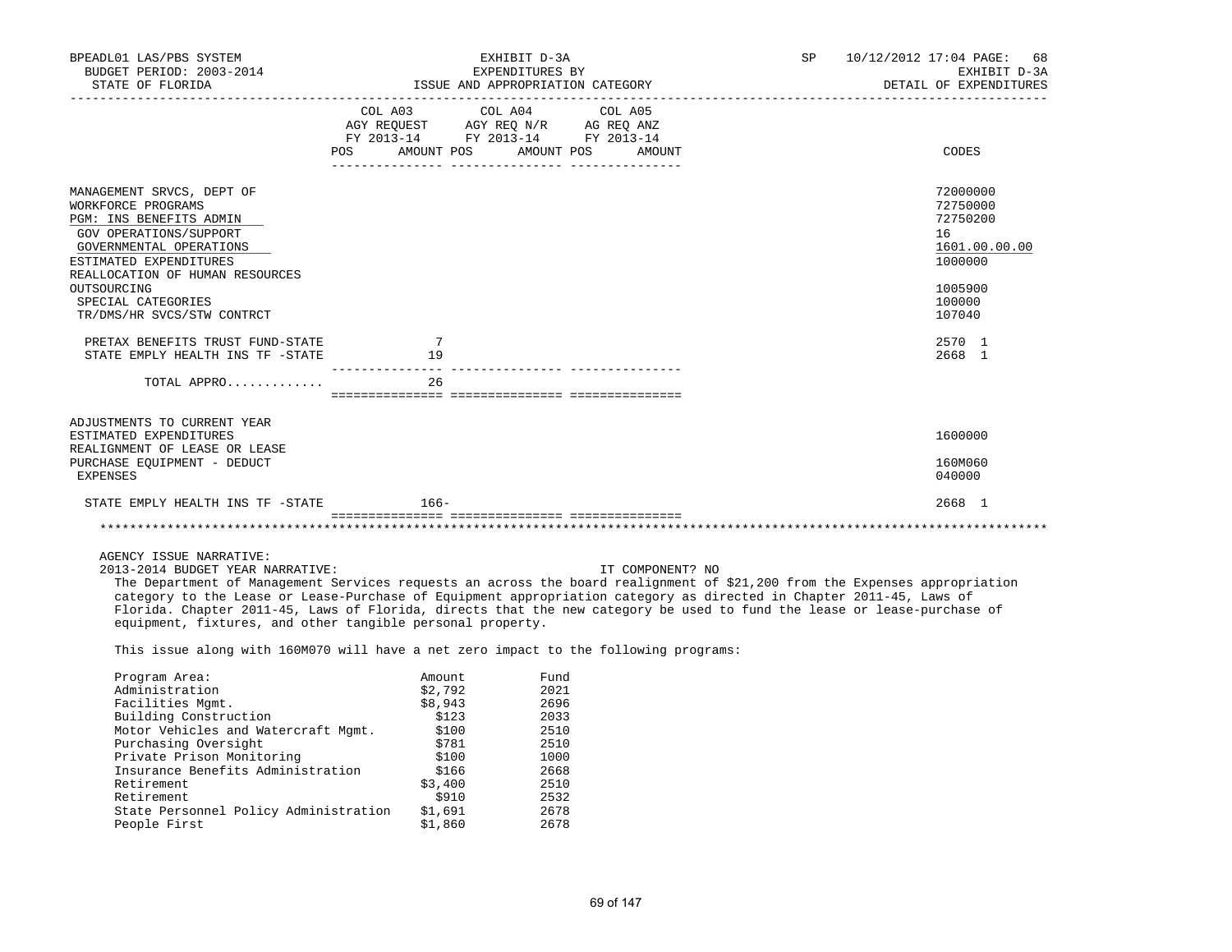| BPEADL01 LAS/PBS SYSTEM                                                                                                                                                                                                                                                                                                                                                                                                                                                                                   | EXHIBIT D-3A                                                                                                                                                                                       |                                                                                                            |                                                                                              | SP<br>10/12/2012 17:04 PAGE: |                  |  | 69           |  |                                                         |
|-----------------------------------------------------------------------------------------------------------------------------------------------------------------------------------------------------------------------------------------------------------------------------------------------------------------------------------------------------------------------------------------------------------------------------------------------------------------------------------------------------------|----------------------------------------------------------------------------------------------------------------------------------------------------------------------------------------------------|------------------------------------------------------------------------------------------------------------|----------------------------------------------------------------------------------------------|------------------------------|------------------|--|--------------|--|---------------------------------------------------------|
| BUDGET PERIOD: 2003-2014                                                                                                                                                                                                                                                                                                                                                                                                                                                                                  | EXPENDITURES BY                                                                                                                                                                                    |                                                                                                            |                                                                                              |                              |                  |  | EXHIBIT D-3A |  |                                                         |
| STATE OF FLORIDA                                                                                                                                                                                                                                                                                                                                                                                                                                                                                          |                                                                                                                                                                                                    | ISSUE AND APPROPRIATION CATEGORY                                                                           |                                                                                              |                              |                  |  |              |  | DETAIL OF EXPENDITURES                                  |
|                                                                                                                                                                                                                                                                                                                                                                                                                                                                                                           |                                                                                                                                                                                                    | COL A03 COL A04                                                                                            |                                                                                              |                              |                  |  |              |  |                                                         |
|                                                                                                                                                                                                                                                                                                                                                                                                                                                                                                           |                                                                                                                                                                                                    |                                                                                                            |                                                                                              | COL A05                      |                  |  |              |  |                                                         |
|                                                                                                                                                                                                                                                                                                                                                                                                                                                                                                           | $\begin{tabular}{lllllll} \bf AGY & \bf REQUEST & \bf AGY & \bf REQ & \tt N/R & \bf AG & \tt REQ & \tt ANZ \\ \bf FY & \tt 2013-14 & \tt FY & \tt 2013-14 & \tt FY & \tt 2013-14 \\ \end{tabular}$ |                                                                                                            |                                                                                              |                              |                  |  |              |  |                                                         |
|                                                                                                                                                                                                                                                                                                                                                                                                                                                                                                           | POS AMOUNT POS AMOUNT POS AMOUNT                                                                                                                                                                   |                                                                                                            |                                                                                              |                              |                  |  |              |  | CODES                                                   |
|                                                                                                                                                                                                                                                                                                                                                                                                                                                                                                           |                                                                                                                                                                                                    |                                                                                                            |                                                                                              |                              |                  |  |              |  |                                                         |
| MANAGEMENT SRVCS, DEPT OF<br>WORKFORCE PROGRAMS<br>PGM: INS BENEFITS ADMIN<br>GOV OPERATIONS/SUPPORT<br>GOVERNMENTAL OPERATIONS<br>ADJUSTMENTS TO CURRENT YEAR                                                                                                                                                                                                                                                                                                                                            |                                                                                                                                                                                                    |                                                                                                            |                                                                                              |                              |                  |  |              |  | 72000000<br>72750000<br>72750200<br>16<br>1601.00.00.00 |
| ESTIMATED EXPENDITURES                                                                                                                                                                                                                                                                                                                                                                                                                                                                                    |                                                                                                                                                                                                    |                                                                                                            |                                                                                              |                              |                  |  |              |  | 1600000                                                 |
| REALIGNMENT OF LEASE OR LEASE<br>PURCHASE EQUIPMENT - DEDUCT                                                                                                                                                                                                                                                                                                                                                                                                                                              |                                                                                                                                                                                                    |                                                                                                            |                                                                                              |                              |                  |  |              |  | 160M060                                                 |
|                                                                                                                                                                                                                                                                                                                                                                                                                                                                                                           |                                                                                                                                                                                                    |                                                                                                            |                                                                                              |                              |                  |  |              |  |                                                         |
| Telecommunication                                                                                                                                                                                                                                                                                                                                                                                                                                                                                         |                                                                                                                                                                                                    | \$334 2344                                                                                                 |                                                                                              |                              |                  |  |              |  |                                                         |
|                                                                                                                                                                                                                                                                                                                                                                                                                                                                                                           | Total: \$21,200                                                                                                                                                                                    |                                                                                                            |                                                                                              |                              |                  |  |              |  |                                                         |
|                                                                                                                                                                                                                                                                                                                                                                                                                                                                                                           |                                                                                                                                                                                                    | <b>ESSESSES</b>                                                                                            |                                                                                              |                              |                  |  |              |  |                                                         |
|                                                                                                                                                                                                                                                                                                                                                                                                                                                                                                           |                                                                                                                                                                                                    |                                                                                                            |                                                                                              |                              |                  |  |              |  |                                                         |
|                                                                                                                                                                                                                                                                                                                                                                                                                                                                                                           |                                                                                                                                                                                                    |                                                                                                            |                                                                                              |                              |                  |  |              |  |                                                         |
| REALIGNMENT OF LEASE OR LEASE<br>PURCHASE OF EQUIPMENT - ADD<br>SPECIAL CATEGORIES<br>LEASE/PURCHASE/EQUIPMENT                                                                                                                                                                                                                                                                                                                                                                                            |                                                                                                                                                                                                    |                                                                                                            |                                                                                              |                              |                  |  |              |  | 160M070<br>100000<br>105281                             |
| STATE EMPLY HEALTH INS TF -STATE                                                                                                                                                                                                                                                                                                                                                                                                                                                                          |                                                                                                                                                                                                    | 166                                                                                                        |                                                                                              |                              |                  |  |              |  | 2668 1                                                  |
|                                                                                                                                                                                                                                                                                                                                                                                                                                                                                                           |                                                                                                                                                                                                    |                                                                                                            |                                                                                              |                              |                  |  |              |  |                                                         |
|                                                                                                                                                                                                                                                                                                                                                                                                                                                                                                           |                                                                                                                                                                                                    |                                                                                                            |                                                                                              |                              |                  |  |              |  |                                                         |
| AGENCY ISSUE NARRATIVE:<br>2013-2014 BUDGET YEAR NARRATIVE:<br>The Department of Management Services requests an across the board realignment of \$21,200 from the Expenses appropriation<br>category to the Lease or Lease-Purchase of Equipment appropriation category as directed in Chapter 2011-45, Laws of<br>Florida. Chapter 2011-45, Laws of Florida, directs that the new category be used to fund the lease or lease-purchase of<br>equipment, fixtures, and other tangible personal property. |                                                                                                                                                                                                    |                                                                                                            |                                                                                              |                              | IT COMPONENT? NO |  |              |  |                                                         |
| This issue along with 160M070 will have a net zero impact to the following programs:                                                                                                                                                                                                                                                                                                                                                                                                                      |                                                                                                                                                                                                    |                                                                                                            |                                                                                              |                              |                  |  |              |  |                                                         |
| Program Area:<br>Administration<br>Facilities Mgmt.<br>Building Construction<br>Motor Vehicles and Watercraft Mgmt.<br>Purchasing Oversight<br>Private Prison Monitoring<br>Insurance Benefits Administration \$166<br>Retirement<br>Retirement<br>State Personnel Policy Administration<br>People First                                                                                                                                                                                                  |                                                                                                                                                                                                    | Amount<br>\$2,792<br>\$8,943<br>\$123<br>\$100<br>\$781<br>\$100<br>\$3,400<br>\$910<br>\$1,691<br>\$1,860 | Fund<br>2021<br>2696<br>2033<br>2510<br>2510<br>1000<br>2668<br>2510<br>2532<br>2678<br>2678 |                              |                  |  |              |  |                                                         |
|                                                                                                                                                                                                                                                                                                                                                                                                                                                                                                           |                                                                                                                                                                                                    |                                                                                                            |                                                                                              |                              |                  |  |              |  |                                                         |
| Telecommunication                                                                                                                                                                                                                                                                                                                                                                                                                                                                                         |                                                                                                                                                                                                    | \$334                                                                                                      | 2344                                                                                         |                              |                  |  |              |  |                                                         |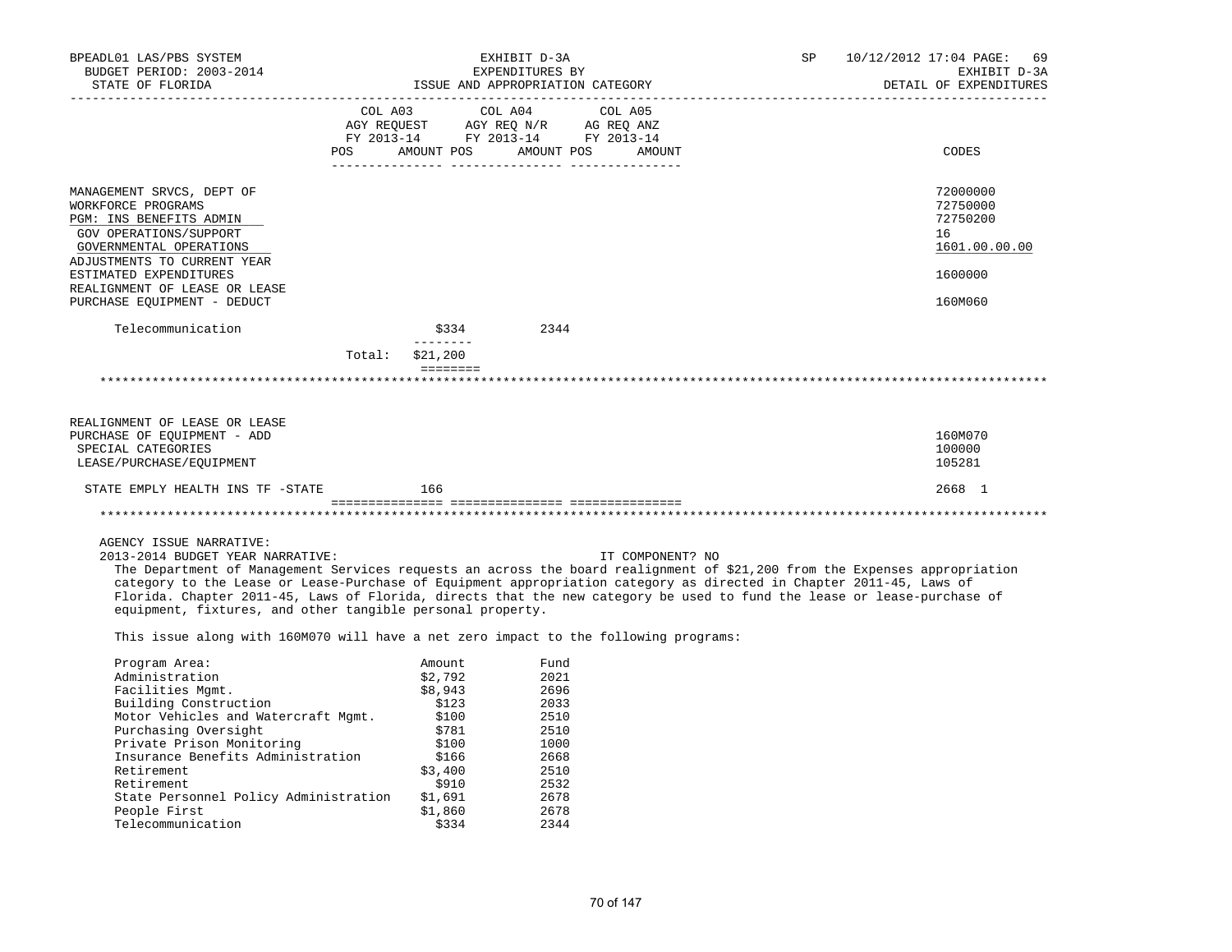| BPEADL01 LAS/PBS SYSTEM<br>BUDGET PERIOD: 2003-2014<br>STATE OF FLORIDA                                                                                                                                                                                  | EXHIBIT D-3A<br>EXPENDITURES BY<br>ISSUE AND APPROPRIATION CATEGORY                                                                                                                            | SP<br>10/12/2012 17:04 PAGE: 70<br>EXHIBIT D-3A<br>DETAIL OF EXPENDITURES     |  |
|----------------------------------------------------------------------------------------------------------------------------------------------------------------------------------------------------------------------------------------------------------|------------------------------------------------------------------------------------------------------------------------------------------------------------------------------------------------|-------------------------------------------------------------------------------|--|
|                                                                                                                                                                                                                                                          | $\begin{tabular}{lcccc} CDL A03 & CDL A04 & CDL A05 \\ AGY REQUEST & AGY REQ N/R & AG REQ ANZ \\ FY & 2013-14 & FY & 2013-14 & FY & 2013-14 \end{tabular}$<br>POS AMOUNT POS AMOUNT POS AMOUNT | CODES                                                                         |  |
| MANAGEMENT SRVCS, DEPT OF<br>WORKFORCE PROGRAMS<br>PGM: INS BENEFITS ADMIN<br>GOV OPERATIONS/SUPPORT<br>GOVERNMENTAL OPERATIONS<br>ADJUSTMENTS TO CURRENT YEAR<br>ESTIMATED EXPENDITURES<br>REALIGNMENT OF LEASE OR LEASE<br>PURCHASE OF EQUIPMENT - ADD |                                                                                                                                                                                                | 72000000<br>72750000<br>72750200<br>16<br>1601.00.00.00<br>1600000<br>160M070 |  |
|                                                                                                                                                                                                                                                          | $- - - - - - - -$<br>$Total:$ \$21,200<br>---------                                                                                                                                            |                                                                               |  |
|                                                                                                                                                                                                                                                          |                                                                                                                                                                                                |                                                                               |  |
| NONRECURRING EXPENDITURES                                                                                                                                                                                                                                |                                                                                                                                                                                                | 2100000                                                                       |  |
| ACCESSING HEALTH CARE DATA THROUGH<br>A SERVICE PROVIDER<br>SPECIAL CATEGORIES<br>CONTRACTED SERVICES                                                                                                                                                    |                                                                                                                                                                                                | 2103077<br>100000<br>100777                                                   |  |
| STATE EMPLY HEALTH INS TF -STATE 600,000-                                                                                                                                                                                                                |                                                                                                                                                                                                | 2668 1                                                                        |  |
| ANNUALIZATION OF ADMINISTERED<br>FUNDS APPROPRIATIONS<br>STATE HEALTH INSURANCE ADJUSTMENT<br>FOR FY 2012-13 - 10 MONTHS                                                                                                                                 |                                                                                                                                                                                                | 26A0000                                                                       |  |
| <b>ANNUALIZATION</b><br>SALARIES AND BENEFITS                                                                                                                                                                                                            |                                                                                                                                                                                                | 26A1830<br>010000                                                             |  |
| PRETAX BENEFITS TRUST FUND-STATE<br>STATE EMPLY LIFE INS TF -STATE<br>STATE EMPLY HEALTH INS TF -STATE<br>STATE EMPLOYEES DIS INS TF-STATE                                                                                                               | 3,520<br>175<br>10,995<br>225                                                                                                                                                                  | 2570 1<br>2667 1<br>2668 1<br>2671 1                                          |  |
| TOTAL APPRO                                                                                                                                                                                                                                              | 14,915                                                                                                                                                                                         |                                                                               |  |
|                                                                                                                                                                                                                                                          |                                                                                                                                                                                                |                                                                               |  |
| DATA PROCESSING SERVICES<br>SOUTHWOOD SRC                                                                                                                                                                                                                |                                                                                                                                                                                                | 210000<br>210021                                                              |  |
| PRETAX BENEFITS TRUST FUND-STATE<br>STATE EMPLY LIFE INS TF -STATE<br>STATE EMPLY HEALTH INS TF -STATE<br>STATE EMPLOYEES DIS INS TF-STATE                                                                                                               | 25<br>- 5<br>70<br>10<br>______________ ________________<br>__________________                                                                                                                 | 2570 1<br>2667 1<br>2668 1<br>2671 1                                          |  |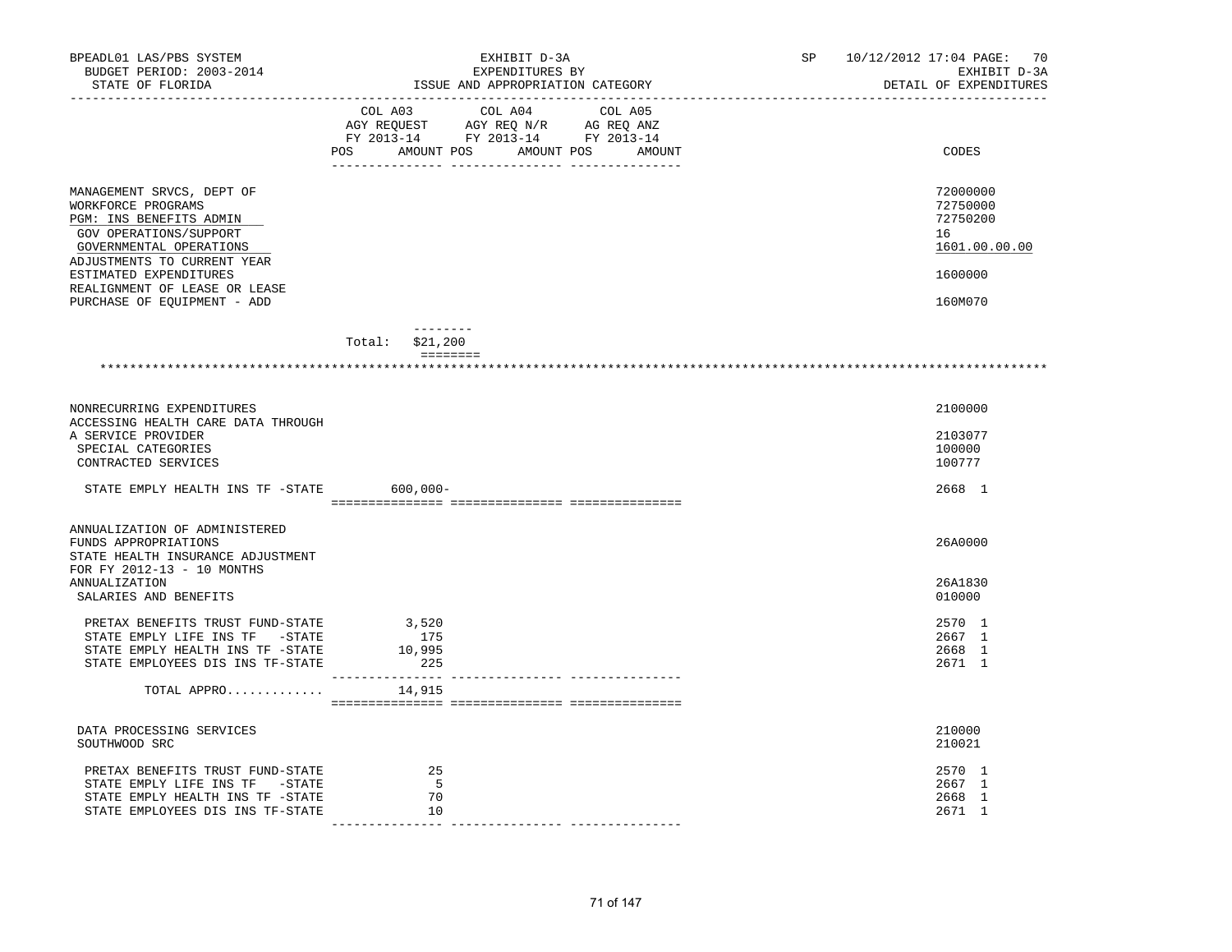| BPEADL01 LAS/PBS SYSTEM<br>BUDGET PERIOD: 2003-2014<br>STATE OF FLORIDA                                                                                                                                                                                     | EXHIBIT D-3A<br>EXPENDITURES BY<br>ISSUE AND APPROPRIATION CATEGORY |                                                                                                                                          | SP 10/12/2012 17:04 PAGE: 71<br>EXHIBIT D-3A<br>DETAIL OF EXPENDITURES |  |
|-------------------------------------------------------------------------------------------------------------------------------------------------------------------------------------------------------------------------------------------------------------|---------------------------------------------------------------------|------------------------------------------------------------------------------------------------------------------------------------------|------------------------------------------------------------------------|--|
|                                                                                                                                                                                                                                                             | POS FOR                                                             | COL A03 COL A04 COL A05<br>AGY REQUEST AGY REQ N/R AG REQ ANZ<br>FY 2013-14 FY 2013-14 FY 2013-14<br>AMOUNT POS AMOUNT POS<br>AMOUNT     | CODES                                                                  |  |
| MANAGEMENT SRVCS, DEPT OF<br>WORKFORCE PROGRAMS<br>PGM: INS BENEFITS ADMIN<br>GOV OPERATIONS/SUPPORT<br>GOVERNMENTAL OPERATIONS<br>ANNUALIZATION OF ADMINISTERED<br>FUNDS APPROPRIATIONS<br>STATE HEALTH INSURANCE ADJUSTMENT<br>FOR FY 2012-13 - 10 MONTHS |                                                                     |                                                                                                                                          | 72000000<br>72750000<br>72750200<br>16<br>1601.00.00.00<br>26A0000     |  |
| ANNUALIZATION<br>DATA PROCESSING SERVICES<br>SOUTHWOOD SRC<br>TOTAL APPRO                                                                                                                                                                                   | 110                                                                 |                                                                                                                                          | 26A1830<br>210000<br>210021                                            |  |
| TOTAL: STATE HEALTH INSURANCE ADJUSTMENT<br>FOR FY 2012-13 - 10 MONTHS<br>ANNUALIZATION<br>TOTAL ISSUE $15,025$                                                                                                                                             |                                                                     |                                                                                                                                          | 26A1830                                                                |  |
| STATE FUNDING REDUCTIONS<br>REDUCE POST PAYMENT CLAIMS AUDIT<br>SERVICES APPROPRIATION CATEGORY<br>SPECIAL CATEGORIES<br>POST PAYMENT CLAIMS/SVCS                                                                                                           |                                                                     |                                                                                                                                          | 3300000<br>3300640<br>100000<br>100701                                 |  |
| STATE EMPLY HEALTH INS TF -STATE 900,000-                                                                                                                                                                                                                   |                                                                     |                                                                                                                                          | 2668 1                                                                 |  |
|                                                                                                                                                                                                                                                             |                                                                     |                                                                                                                                          |                                                                        |  |
| AGENCY ISSUE NARRATIVE:<br>2013-2014 BUDGET YEAR NARRATIVE:                                                                                                                                                                                                 |                                                                     | IT COMPONENT? NO<br>ISSUE SUMMARY: The Division of State Group Insurance (DSGI) requests a decrease of \$900,000 in the State Employees' |                                                                        |  |

Health Insurance Trust Fund, Special Categories: Post Payment Claims Audit Services category.

 Chapter 2010-150, Laws of Florida, required the Division of State Group Insurance (DSGI) to competitively procure post-payment claims audit services during Fiscal Year 2010-11 for the state group insurance plans. As a result of this procurement, DSGI entered into a two-year Post-Payment Claims Audit Services contract with Health Management Services, Inc. (HMS) to conduct a post-payment claims review of the State Employees' Health Insurance Preferred Provider Organization (PPO) plan established according to section 110.123, Florida Statutes. The law requires the vendor be compensated, based on a percentage of the total amount collected, for claim overpayments on or on behalf of the health plans. The contract was awarded with an effective date of June 16, 2011 through April 31, 2013. The issue proposes to decrease budget authority in the amount of \$900,000 in the Post Payment Claims Audit Services appropriation category.

 Based on the vendor's audit findings, which have yielded lower than projected amounts of claim overpayments, excess budget is available in the post payment claims audit appropriation category. This reduction will not cause the state to be in noncompliance with contract terms and conditions and will not limit the ability of HMS to recover all overpayments identified through the project.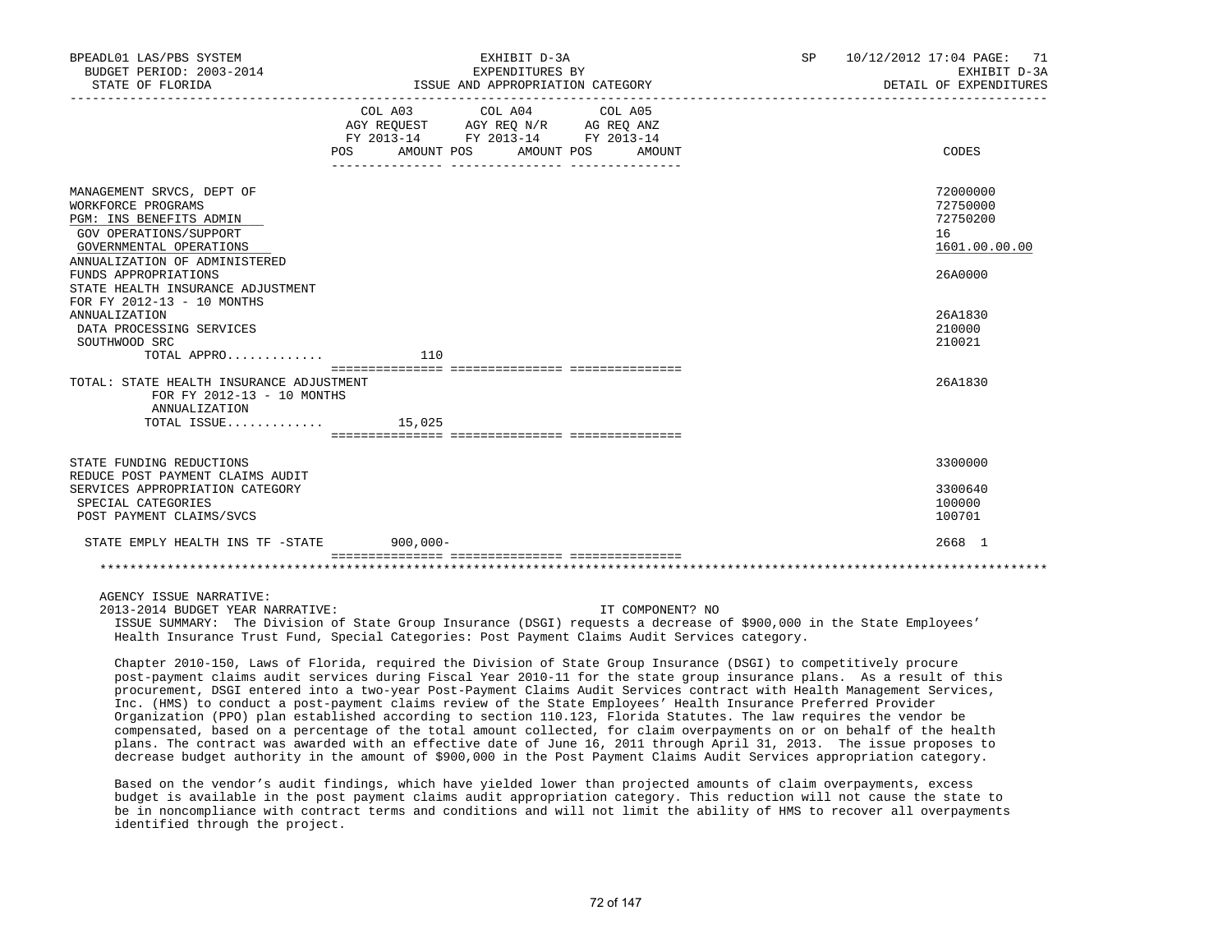| BPEADL01 LAS/PBS SYSTEM<br>BUDGET PERIOD: 2003-2014<br>STATE OF FLORIDA                                                                                                                         | EXHIBIT D-3A<br>EXPENDITURES BY<br>ISSUE AND APPROPRIATION CATEGORY                                                                         | 10/12/2012 17:04 PAGE: 72<br>SP<br>EXHIBIT D-3A<br>DETAIL OF EXPENDITURES |
|-------------------------------------------------------------------------------------------------------------------------------------------------------------------------------------------------|---------------------------------------------------------------------------------------------------------------------------------------------|---------------------------------------------------------------------------|
|                                                                                                                                                                                                 | COL A03 COL A04 COL A05<br>AGY REOUEST AGY REO N/R AG REO ANZ<br>FY 2013-14 FY 2013-14 FY 2013-14<br>AMOUNT POS AMOUNT POS<br>POS<br>AMOUNT | CODES                                                                     |
| MANAGEMENT SRVCS, DEPT OF<br>WORKFORCE PROGRAMS<br>PGM: INS BENEFITS ADMIN<br>GOV OPERATIONS/SUPPORT<br>GOVERNMENTAL OPERATIONS<br>STATE FUNDING REDUCTIONS<br>REDUCE POST PAYMENT CLAIMS AUDIT |                                                                                                                                             | 72000000<br>72750000<br>72750200<br>16<br>1601.00.00.00<br>3300000        |
| SERVICES APPROPRIATION CATEGORY                                                                                                                                                                 |                                                                                                                                             | 3300640                                                                   |

 FISCAL INFORMATION: The DSGI is requesting a decrease in budget authority in the amount of \$900,000 in the Post Payment Claims Audit Services appropriation category. This reduction will not affect contractual obligations with the vendor performing the post payment claims audit services for Fiscal Year 2013-14. Therefore, this reduction in budget authority will not result in the vendor not receiving compensation for services.

This issue impacts the "Administer the Health Insurance Program" activity.

| State Employees' Health Insurance Trust Fund (2668)<br>Special Categories: Post Payment Claims Audit Services (100701) | (\$900,000) | $FSI = 1$ |
|------------------------------------------------------------------------------------------------------------------------|-------------|-----------|
|                                                                                                                        |             |           |
|                                                                                                                        |             |           |
| FUNDING DEFICIENCIES TO MEET                                                                                           |             |           |
| CURRENT LEVEL PROGRAM REQUIREMENTS                                                                                     |             | 4100000   |
| ACTUARIAL AND CONSULTING SERVICES                                                                                      |             | 4100400   |
| SPECIAL CATEGORIES                                                                                                     |             | 100000    |
| CONTRACTED SERVICES                                                                                                    |             | 100777    |

STATE EMPLY HEALTH INS TF -STATE 500,000 500,000 500,000 500,000 2668 1 =============== =============== ===============

### \*\*\*\*\*\*\*\*\*\*\*\*\*\*\*\*\*\*\*\*\*\*\*\*\*\*\*\*\*\*\*\*\*\*\*\*\*\*\*\*\*\*\*\*\*\*\*\*\*\*\*\*\*\*\*\*\*\*\*\*\*\*\*\*\*\*\*\*\*\*\*\*\*\*\*\*\*\*\*\*\*\*\*\*\*\*\*\*\*\*\*\*\*\*\*\*\*\*\*\*\*\*\*\*\*\*\*\*\*\*\*\*\*\*\*\*\*\*\*\*\*\*\*\*\*\*\*

AGENCY ISSUE NARRATIVE:

2013-2014 BUDGET YEAR NARRATIVE: IT COMPONENT? NO

 ISSUE SUMMARY: The Division of State Group Insurance (DSGI) requests \$500,000 in nonrecurring budget authority in the Contracted Services appropriation category to obtain outside expertise in actuarial and consulting services in order to evaluate DSGI's plan options for the upcoming procurement of the Preferred Provider Organization Plan (PPO). DSGI will use consultants to evaluate the options available to better align its plan options, contributions and incentives in order to promote competition, mitigate expenditure increases, while continuing to provide valuable benefits to state employees and retirees. The estimated cost for these services is based on historical spend for similar services. During FY 09-10 and FY 10-11, the Division spent \$382,226 on outside expertise to develop, document, and execute a procurement of new contracts for Health Maintenance Organization (HMO) plans and a Pharmacy Benefit Manager (PBM).

 DSGI administers a package of health and welfare insurance benefits, including flexible spending and health savings accounts, which allows active and retired state employees and surviving spouses the option to choose pre-tax and post-tax benefit plans that best suit their individual needs. DSGI is responsible for the purchase and administration of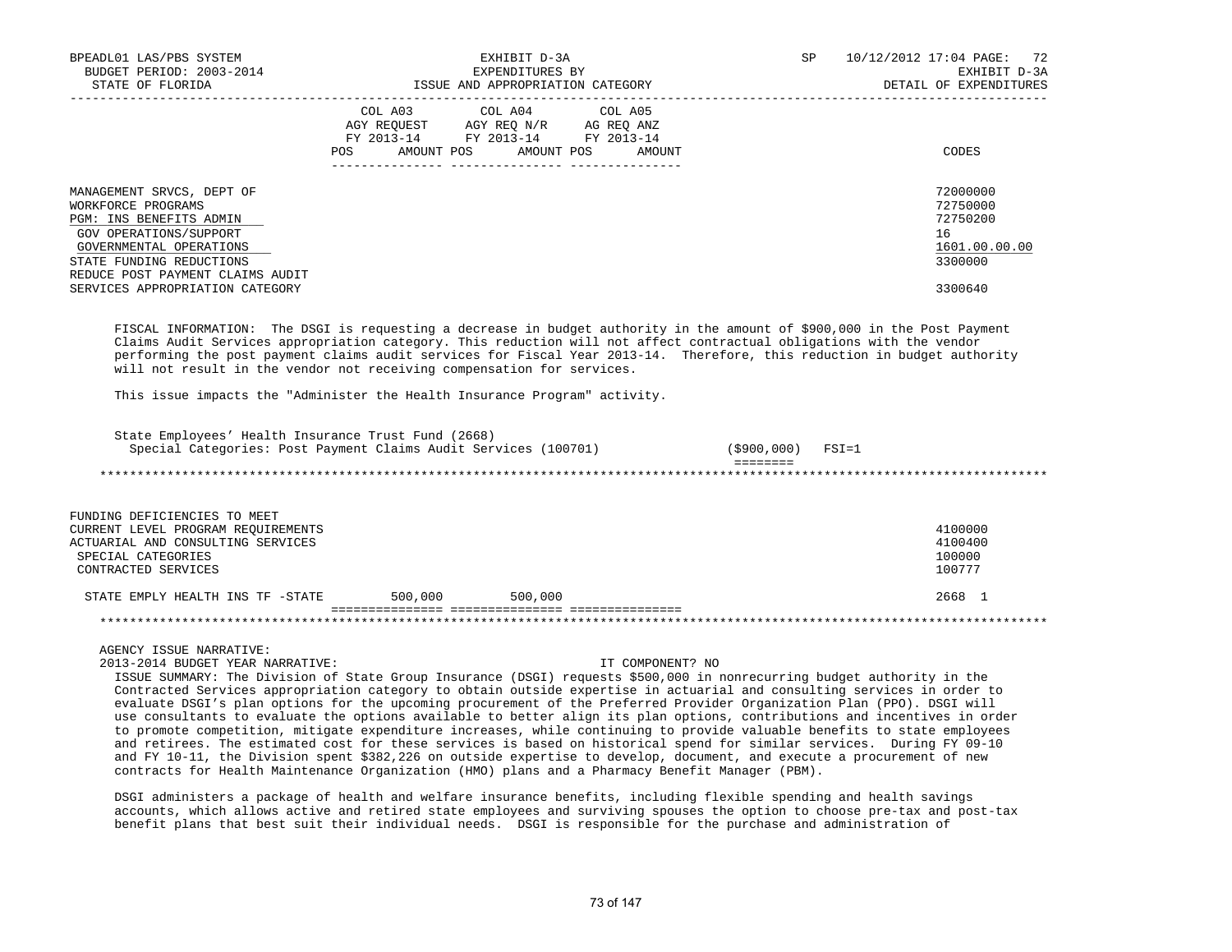| BPEADL01 LAS/PBS SYSTEM<br>BUDGET PERIOD: 2003-2014<br>STATE OF FLORIDA                                                                                         | EXHIBIT D-3A<br>EXPENDITURES BY<br>ISSUE AND APPROPRIATION CATEGORY                                                                             | SP<br>10/12/2012 17:04 PAGE: 73<br>EXHIBIT D-3A<br>DETAIL OF EXPENDITURES |
|-----------------------------------------------------------------------------------------------------------------------------------------------------------------|-------------------------------------------------------------------------------------------------------------------------------------------------|---------------------------------------------------------------------------|
|                                                                                                                                                                 | COL A03 COL A04 COL A05<br>AGY REQUEST AGY REO N/R AG REO ANZ<br>FY 2013-14 FY 2013-14 FY 2013-14<br>AMOUNT POS AMOUNT POS AMOUNT<br><b>POS</b> | CODES                                                                     |
| MANAGEMENT SRVCS, DEPT OF<br>WORKFORCE PROGRAMS<br>PGM: INS BENEFITS ADMIN<br>GOV OPERATIONS/SUPPORT<br>GOVERNMENTAL OPERATIONS<br>FUNDING DEFICIENCIES TO MEET |                                                                                                                                                 | 72000000<br>72750000<br>72750200<br>16<br>1601.00.00.00                   |
| CURRENT LEVEL PROGRAM REOUIREMENTS<br>ACTUARIAL AND CONSULTING SERVICES                                                                                         |                                                                                                                                                 | 4100000<br>4100400                                                        |

 insurance benefits for active and retired state employees. Contracts are entered into with third party administrators and pharmacy benefit managers to administer the medical and drug components of the State Employees' PPO plans, Health Maintenance Organization (HMO) plans, insurance companies offering life and accidental death and dismemberment benefits, disability benefits, dental benefits, vision benefits and other miscellaneous supplemental benefits plans.

 DSGI has planned to use the contracted services budget for actuarial and consulting services associated with the use of consultants to evaluate the options available to align its plan options, actuarial analyses requested by the Legislature, required Department of Financial Services (DFS) audits and other consulting needs. The issue proposes to increase budget authority in the amount of \$500,000 in the Contracted Services appropriation category.

 FISCAL INFORMATION: DSGI is requesting an \$500,000 in nonrecurring budget authority in the Contracted Services appropriation category to obtain outside expertise for actuarial analyses, audits, and other consulting needs for Fiscal Year 2013-14.

This issue impacts the "Administer the Health Insurance Program" activity.

| State Employees' Health Insurance Trust Fund (2668)    |            |         |           |           |               |  |
|--------------------------------------------------------|------------|---------|-----------|-----------|---------------|--|
| Special Categories: Contractual Services (100777) (NR) |            |         | \$500,000 | $FSI = 1$ |               |  |
|                                                        |            |         |           |           |               |  |
|                                                        |            |         |           |           |               |  |
|                                                        |            |         |           |           |               |  |
| TOTAL: GOVERNMENTAL OPERATIONS                         |            |         |           |           | 1601.00.00.00 |  |
| BY FUND TYPE                                           |            |         |           |           |               |  |
|                                                        | 23.00      |         |           |           |               |  |
| TRUST FUNDS                                            | 57,022,339 | 500,000 |           |           | 2000          |  |
| SALARY RATE 1,291,953                                  |            |         |           |           |               |  |
|                                                        |            |         |           |           |               |  |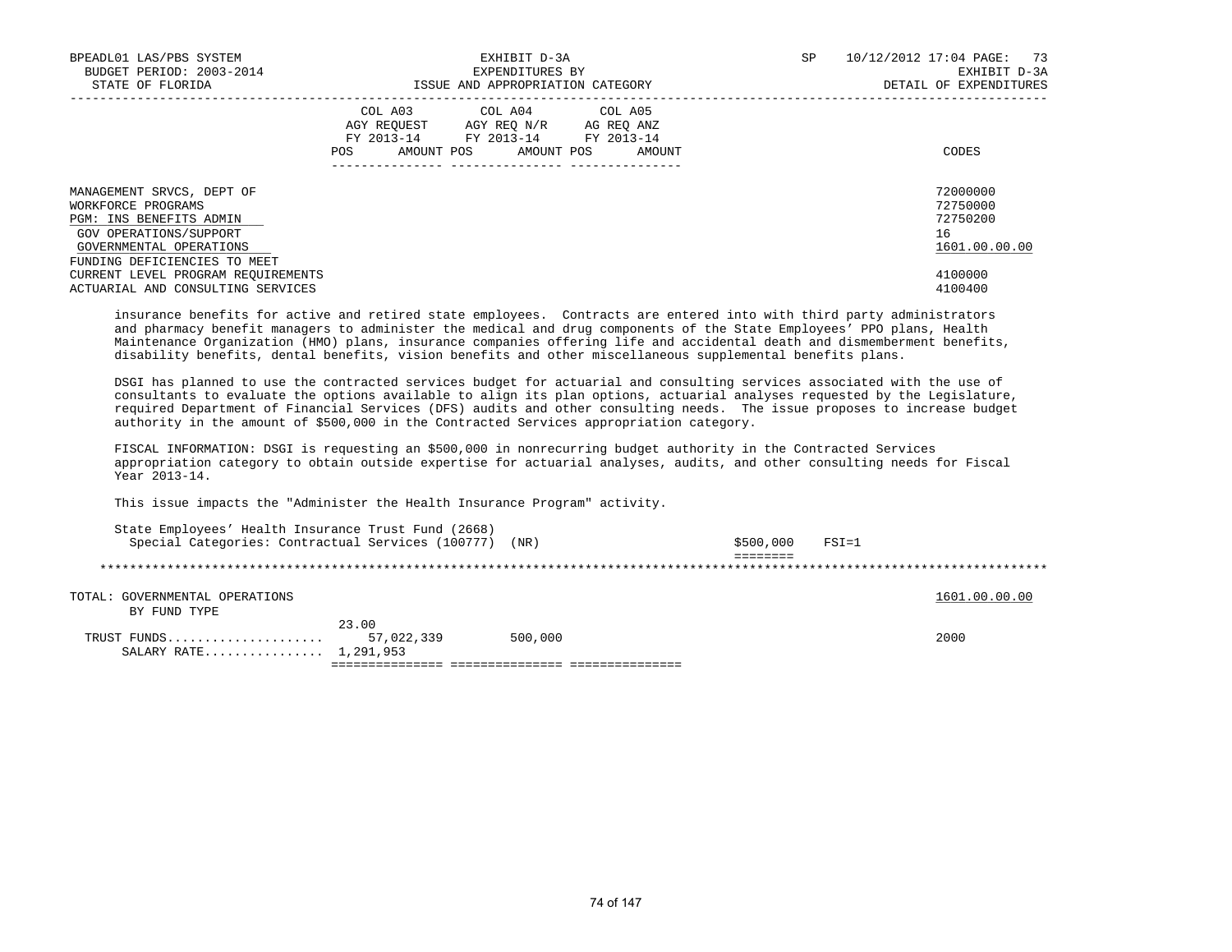| BPEADL01 LAS/PBS SYSTEM<br>BUDGET PERIOD: 2003-2014<br>STATE OF FLORIDA                                                                                                                                                                     | EXHIBIT D-3A<br>EXPENDITURES BY<br>ISSUE AND APPROPRIATION CATEGORY                                                       |                                 | SP 10/12/2012 17:04 PAGE: 74<br>EXHIBIT D-3A<br>DETAIL OF EXPENDITURES                  |
|---------------------------------------------------------------------------------------------------------------------------------------------------------------------------------------------------------------------------------------------|---------------------------------------------------------------------------------------------------------------------------|---------------------------------|-----------------------------------------------------------------------------------------|
|                                                                                                                                                                                                                                             | COL A03 COL A04<br>AGY REQUEST AGY REQ N/R AG REQ ANZ<br>FY 2013-14 FY 2013-14 FY 2013-14<br>AMOUNT POS AMOUNT POS<br>POS | COL A05<br>AMOUNT               | CODES                                                                                   |
| MANAGEMENT SRVCS, DEPT OF<br>WORKFORCE PROGRAMS<br>PGM: RETIRE BENEFITS ADMIN<br>GOV OPERATIONS/SUPPORT<br>GOVERNMENTAL OPERATIONS<br>ESTIMATED EXPENDITURES<br>ESTIMATED EXPENDITURES - OPERATIONS<br>SALARY RATE<br>SALARY RATE 7,526,130 |                                                                                                                           |                                 | 72000000<br>72750000<br>72750300<br>16<br>1601.00.00.00<br>1000000<br>1001000<br>000000 |
| SALARIES AND BENEFITS                                                                                                                                                                                                                       |                                                                                                                           |                                 | 010000                                                                                  |
| GENERAL REVENUE FUND<br>-STATE<br>-STATE<br>OPERATING TRUST FUND<br>OPTIONAL RETIREMENT PRG TF-STATE<br>POL/FIREMEN PREMIUM TAX TF-STATE<br>RET HLTH INS SUBSIDY TF -STATE                                                                  | 694,189<br>9,559,036<br>135,334<br>743,039<br>39,820                                                                      |                                 | 1000 1<br>2510 1<br>2517 1<br>2532 1<br>2583 1                                          |
| TOTAL POSITIONS 193.00<br>TOTAL APPRO $11,171,418$                                                                                                                                                                                          |                                                                                                                           |                                 |                                                                                         |
| OTHER PERSONAL SERVICES                                                                                                                                                                                                                     |                                                                                                                           |                                 | 030000                                                                                  |
| OPERATING TRUST FUND -STATE                                                                                                                                                                                                                 | 6,029                                                                                                                     |                                 | 2510 1                                                                                  |
| <b>EXPENSES</b>                                                                                                                                                                                                                             |                                                                                                                           |                                 | 040000                                                                                  |
| OPERATING TRUST FUND -STATE 3, 112, 141<br>OPTIONAL RETIREMENT PRG TF-STATE<br>POL/FIREMEN PREMIUM TAX TF-STATE<br>RET HLTH INS SUBSIDY TF -STATE                                                                                           | 17,633<br>84,299<br>11,370                                                                                                |                                 | 2510 1<br>2517 1<br>2532 1<br>2583 1                                                    |
| TOTAL APPRO                                                                                                                                                                                                                                 | ________________<br>3, 225, 443                                                                                           | --------------- --------------- |                                                                                         |
| OPERATING CAPITAL OUTLAY                                                                                                                                                                                                                    |                                                                                                                           |                                 | 060000                                                                                  |
| OPERATING TRUST FUND                                                                                                                                                                                                                        | $-$ STATE 100,000                                                                                                         |                                 | 2510 1                                                                                  |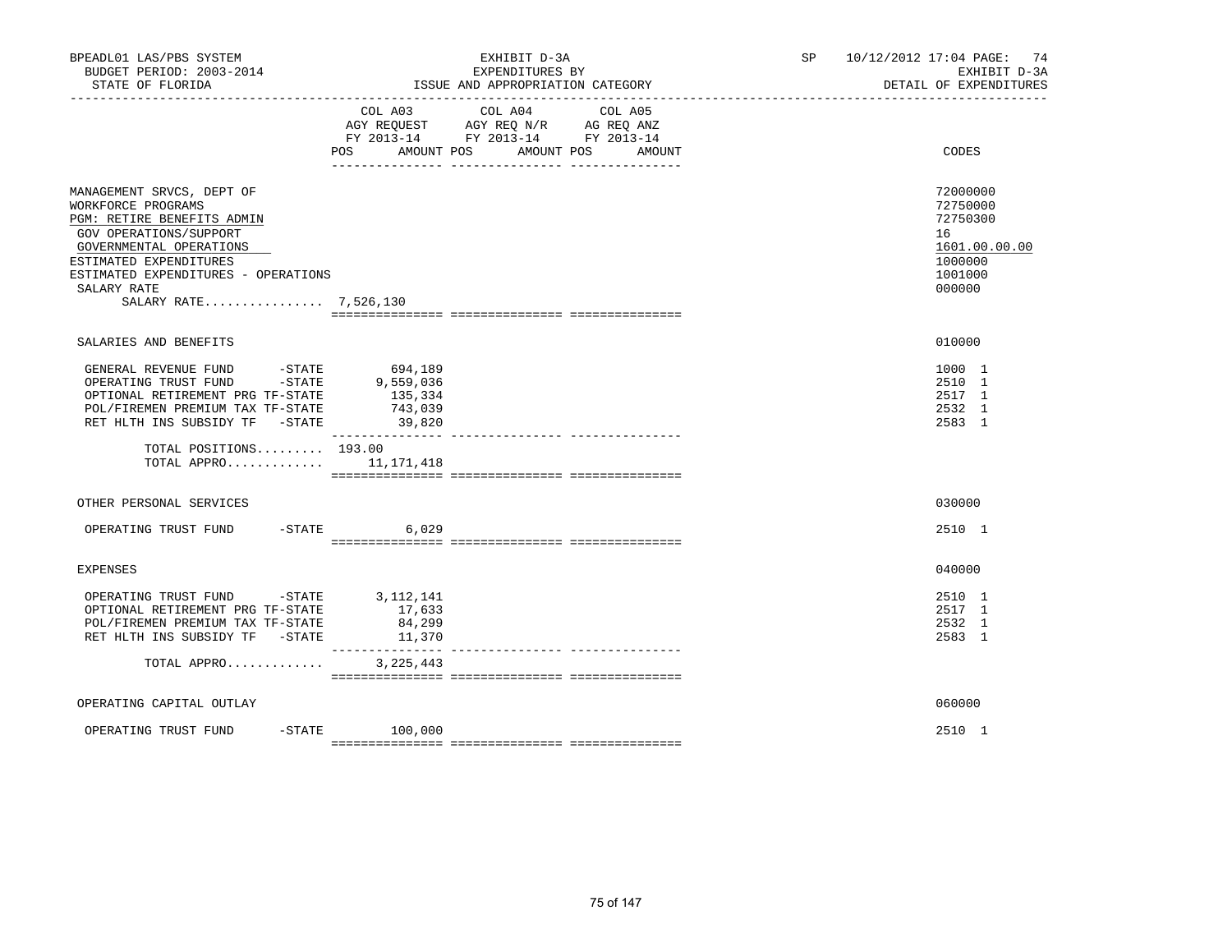| BPEADL01 LAS/PBS SYSTEM<br>BUDGET PERIOD: 2003-2014<br>STATE OF FLORIDA                                                                                                                                                                                |                          | EXHIBIT D-3A<br>EXPENDITURES BY<br>ISSUE AND APPROPRIATION CATEGORY                                                                                                                                                                                    | SP 10/12/2012 17:04 PAGE: 75<br>EXHIBIT D-3A<br>DETAIL OF EXPENDITURES |                                                                                                   |  |
|--------------------------------------------------------------------------------------------------------------------------------------------------------------------------------------------------------------------------------------------------------|--------------------------|--------------------------------------------------------------------------------------------------------------------------------------------------------------------------------------------------------------------------------------------------------|------------------------------------------------------------------------|---------------------------------------------------------------------------------------------------|--|
|                                                                                                                                                                                                                                                        | POS<br>AMOUNT POS        | COL A03 COL A04 COL A05<br>$\begin{tabular}{lllllll} AGY & \texttt{REQUEST} & \texttt{AGY} & \texttt{REG} & \texttt{N/R} & \texttt{AG} & \texttt{REQ} & \texttt{ANZ} \end{tabular}$<br>FY 2013-14 FY 2013-14 FY 2013-14<br>AMOUNT POS<br><b>AMOUNT</b> |                                                                        | CODES                                                                                             |  |
| MANAGEMENT SRVCS, DEPT OF<br>WORKFORCE PROGRAMS<br>PGM: RETIRE BENEFITS ADMIN<br>GOV OPERATIONS/SUPPORT<br>GOVERNMENTAL OPERATIONS<br>ESTIMATED EXPENDITURES<br>ESTIMATED EXPENDITURES - OPERATIONS<br>SPECIAL CATEGORIES<br>TRANS TO DIV ADM HEARINGS |                          |                                                                                                                                                                                                                                                        |                                                                        | 72000000<br>72750000<br>72750300<br>16<br>1601.00.00.00<br>1000000<br>1001000<br>100000<br>100565 |  |
| OPERATING TRUST FUND                                                                                                                                                                                                                                   | $-STATE$ 13,581          |                                                                                                                                                                                                                                                        |                                                                        | 2510 1                                                                                            |  |
| CONTRACTED SERVICES                                                                                                                                                                                                                                    |                          |                                                                                                                                                                                                                                                        |                                                                        | 100777                                                                                            |  |
| OPERATING TRUST FUND -STATE 4,182,850<br>OPTIONAL RETIREMENT PRG TF-STATE<br>POL/FIREMEN PREMIUM TAX TF-STATE<br>RET HLTH INS SUBSIDY TF -STATE                                                                                                        | 500<br>191,355<br>30,000 |                                                                                                                                                                                                                                                        |                                                                        | 2510 1<br>2517 1<br>2532 1<br>2583 1                                                              |  |
| TOTAL APPRO                                                                                                                                                                                                                                            | 4,404,705                |                                                                                                                                                                                                                                                        |                                                                        |                                                                                                   |  |
| OVERTIME                                                                                                                                                                                                                                               |                          |                                                                                                                                                                                                                                                        |                                                                        | 102331                                                                                            |  |
| OPERATING TRUST FUND -STATE 122,571                                                                                                                                                                                                                    |                          |                                                                                                                                                                                                                                                        |                                                                        | 2510 1                                                                                            |  |
| RISK MANAGEMENT INSURANCE                                                                                                                                                                                                                              |                          |                                                                                                                                                                                                                                                        |                                                                        | 103241                                                                                            |  |
| OPERATING TRUST FUND                                                                                                                                                                                                                                   | $-STATE$ 56,311          |                                                                                                                                                                                                                                                        |                                                                        | 2510 1                                                                                            |  |
| CONTRACTED LEGAL SERVICES                                                                                                                                                                                                                              |                          |                                                                                                                                                                                                                                                        |                                                                        | 103884                                                                                            |  |
| OPERATING TRUST FUND                                                                                                                                                                                                                                   | $-$ STATE 159,872        |                                                                                                                                                                                                                                                        |                                                                        | 2510 1                                                                                            |  |
| LEASE/PURCHASE/EQUIPMENT                                                                                                                                                                                                                               |                          |                                                                                                                                                                                                                                                        |                                                                        | 105281                                                                                            |  |
| OPERATING TRUST FUND -STATE<br>POL/FIREMEN PREMIUM TAX TF-STATE                                                                                                                                                                                        | 20,171<br>1,090          |                                                                                                                                                                                                                                                        |                                                                        | 2510 1<br>2532 1                                                                                  |  |
| TOTAL APPRO                                                                                                                                                                                                                                            | _____________<br>21,261  | --- ---------------- ----------------                                                                                                                                                                                                                  |                                                                        |                                                                                                   |  |
|                                                                                                                                                                                                                                                        |                          |                                                                                                                                                                                                                                                        |                                                                        |                                                                                                   |  |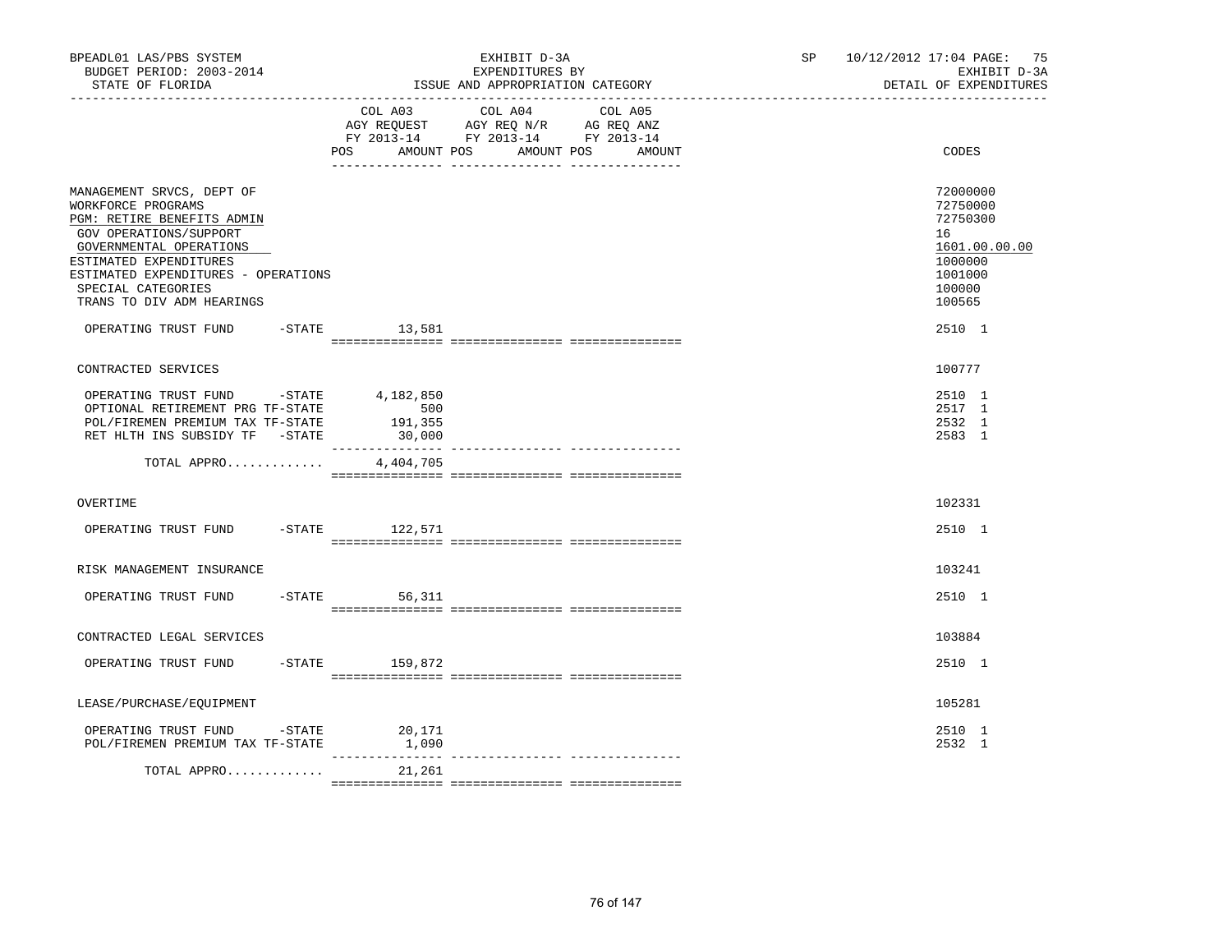| BPEADL01 LAS/PBS SYSTEM<br>BUDGET PERIOD: 2003-2014<br>STATE OF FLORIDA                                                                                                                                                                                 |                     | EXHIBIT D-3A<br>EXPENDITURES BY<br>ISSUE AND APPROPRIATION CATEGORY                                                                   | SP | 76<br>10/12/2012 17:04 PAGE:<br>EXHIBIT D-3A<br>DETAIL OF EXPENDITURES                            |
|---------------------------------------------------------------------------------------------------------------------------------------------------------------------------------------------------------------------------------------------------------|---------------------|---------------------------------------------------------------------------------------------------------------------------------------|----|---------------------------------------------------------------------------------------------------|
|                                                                                                                                                                                                                                                         |                     | COL A03 COL A04 COL A05<br>AGY REQUEST AGY REQ N/R AG REQ ANZ<br>FY 2013-14 FY 2013-14 FY 2013-14<br>POS AMOUNT POS AMOUNT POS AMOUNT |    | CODES                                                                                             |
| MANAGEMENT SRVCS, DEPT OF<br>WORKFORCE PROGRAMS<br>PGM: RETIRE BENEFITS ADMIN<br>GOV OPERATIONS/SUPPORT<br>GOVERNMENTAL OPERATIONS<br>ESTIMATED EXPENDITURES<br>ESTIMATED EXPENDITURES - OPERATIONS<br>SPECIAL CATEGORIES<br>TR/DMS/HR SVCS/STW CONTRCT |                     |                                                                                                                                       |    | 72000000<br>72750000<br>72750300<br>16<br>1601.00.00.00<br>1000000<br>1001000<br>100000<br>107040 |
| OPERATING TRUST FUND -STATE 55,918<br>OPTIONAL RETIREMENT PRG TF-STATE<br>POL/FIREMEN PREMIUM TAX TF-STATE<br>RET HLTH INS SUBSIDY TF -STATE                                                                                                            | 566<br>4,033<br>224 |                                                                                                                                       |    | 2510 1<br>2517 1<br>2532 1<br>2583 1                                                              |
| TOTAL APPRO                                                                                                                                                                                                                                             | 60.741              |                                                                                                                                       |    |                                                                                                   |
| DATA PROCESSING SERVICES<br>SOUTHWOOD SRC                                                                                                                                                                                                               |                     |                                                                                                                                       |    | 210000<br>210021                                                                                  |
| OPERATING TRUST FUND                                                                                                                                                                                                                                    | -STATE 117,188      |                                                                                                                                       |    | 2510 1                                                                                            |
| PENSIONS AND BENEFITS<br>DISAB BENE/JUSTICES/JUDGES                                                                                                                                                                                                     |                     |                                                                                                                                       |    | 300000<br>300014                                                                                  |
| GENERAL REVENUE FUND                                                                                                                                                                                                                                    | $-STATE$ 806,947    |                                                                                                                                       |    | 1000 1                                                                                            |
| FLORIDA NATIONAL GUARD                                                                                                                                                                                                                                  |                     |                                                                                                                                       |    | 300021                                                                                            |
| GENERAL REVENUE FUND                                                                                                                                                                                                                                    | -STATE 16,906,959   |                                                                                                                                       |    | 1000 1                                                                                            |
| ST OFCRS/EMPLY/NON-CONTRIB                                                                                                                                                                                                                              |                     |                                                                                                                                       |    | 300049                                                                                            |
| GENERAL REVENUE FUND                                                                                                                                                                                                                                    | -STATE 572,021      |                                                                                                                                       |    | 1000 1                                                                                            |
| TEACHER'S SPECIAL PENSIONS                                                                                                                                                                                                                              |                     |                                                                                                                                       |    | 300056                                                                                            |
| GENERAL REVENUE FUND                                                                                                                                                                                                                                    | $-STATE$ 2, 233     |                                                                                                                                       |    | 1000 1                                                                                            |
| TOTAL: ESTIMATED EXPENDITURES - OPERATIONS<br>TOTAL POSITIONS 193.00<br>TOTAL ISSUE 37,747,280<br>TOTAL SALARY RATE 7,526,130                                                                                                                           |                     |                                                                                                                                       |    | 1001000                                                                                           |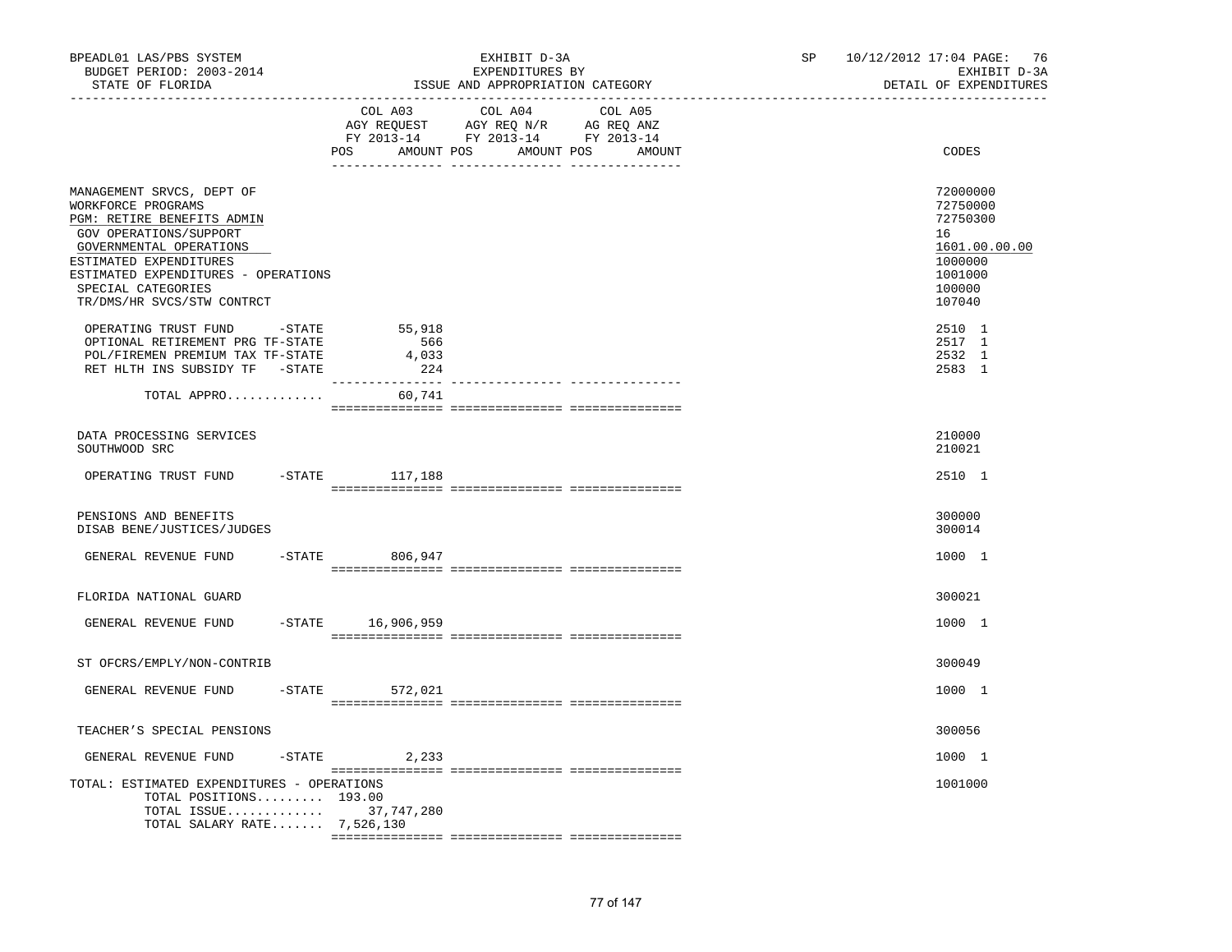| BPEADL01 LAS/PBS SYSTEM<br>BUDGET PERIOD: 2003-2014                                                                                                                  | EXHIBIT D-3A<br>EXPENDITURES BY                                                                                                          | SP 10/12/2012 17:04 PAGE: 77<br>EXHIBIT D-3A<br>DETAIL OF EXPENDITURES |
|----------------------------------------------------------------------------------------------------------------------------------------------------------------------|------------------------------------------------------------------------------------------------------------------------------------------|------------------------------------------------------------------------|
|                                                                                                                                                                      | COL A03 COL A04 COL A05<br>AGY REQUEST AGY REQ N/R AG REQ ANZ<br>FY 2013-14 FY 2013-14 FY 2013-14<br>POS AMOUNT POS AMOUNT POS<br>AMOUNT | CODES                                                                  |
|                                                                                                                                                                      |                                                                                                                                          |                                                                        |
| MANAGEMENT SRVCS, DEPT OF<br>WORKFORCE PROGRAMS<br>PGM: RETIRE BENEFITS ADMIN<br>GOV OPERATIONS/SUPPORT<br>GOVERNMENTAL OPERATIONS<br>ESTIMATED EXPENDITURES         |                                                                                                                                          | 72000000<br>72750000<br>72750300<br>16<br>1601.00.00.00<br>1000000     |
| CASUALTY INSURANCE PREMIUM<br>ADJUSTMENT<br>SPECIAL CATEGORIES<br>RISK MANAGEMENT INSURANCE                                                                          |                                                                                                                                          | 1001090<br>100000<br>103241                                            |
| OPERATING TRUST FUND -STATE 1,814-                                                                                                                                   |                                                                                                                                          | 2510 1                                                                 |
| FLORIDA RETIREMENT SYSTEM<br>CONTRIBUTION ADJUSTMENT FOR<br>FISCAL YEAR 2012-2013<br>SALARIES AND BENEFITS                                                           |                                                                                                                                          | 1001240<br>010000                                                      |
| GENERAL REVENUE FUND -STATE<br>OPERATING TRUST FUND -STATE<br>OPTIONAL RETIREMENT PRG TF-STATE<br>POL/FIREMEN PREMIUM TAX TF-STATE<br>RET HLTH INS SUBSIDY TF -STATE | $\frac{1,964}{27}$<br>383<br>2,104<br>114                                                                                                | 1000 1<br>2510 1<br>2517 1<br>2532 1<br>2583 1                         |
| TOTAL APPRO                                                                                                                                                          | 31,635                                                                                                                                   |                                                                        |
| DATA PROCESSING SERVICES<br>SOUTHWOOD SRC                                                                                                                            |                                                                                                                                          | 210000<br>210021                                                       |
| OPERATING TRUST FUND -STATE                                                                                                                                          | 66                                                                                                                                       | 2510 1                                                                 |
| TOTAL: FLORIDA RETIREMENT SYSTEM<br>CONTRIBUTION ADJUSTMENT FOR<br>FISCAL YEAR 2012-2013                                                                             |                                                                                                                                          | 1001240                                                                |
| TOTAL ISSUE $31,701$                                                                                                                                                 |                                                                                                                                          |                                                                        |
|                                                                                                                                                                      |                                                                                                                                          |                                                                        |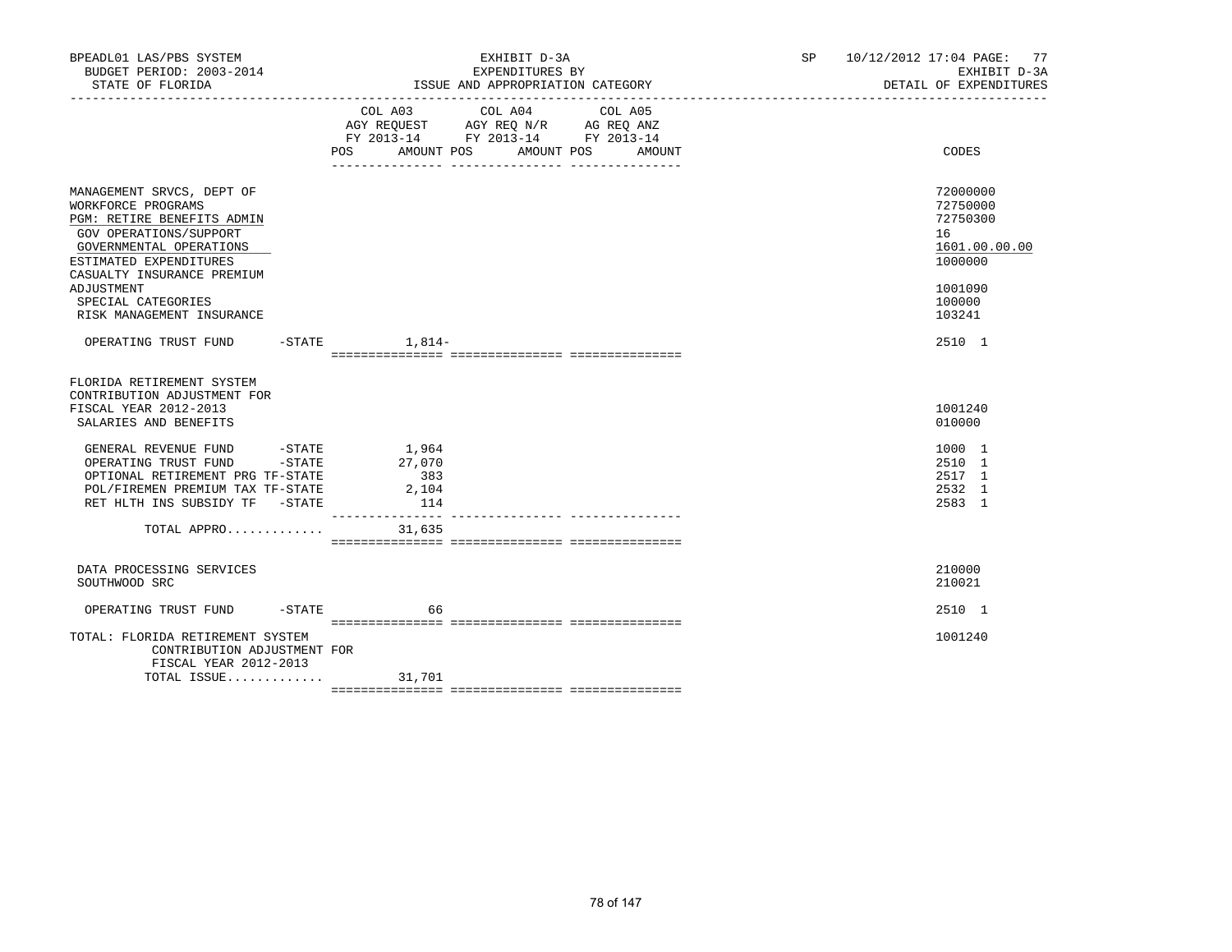| BPEADL01 LAS/PBS SYSTEM<br>BUDGET PERIOD: 2003-2014<br>STATE OF FLORIDA                                                                                                                                                        |                                       | EXHIBIT D-3A<br>EXPENDITURES BY<br>ISSUE AND APPROPRIATION CATEGORY                                                                      | SP 10/12/2012 17:04 PAGE: 78<br>EXHIBIT D-3A<br>DETAIL OF EXPENDITURES |
|--------------------------------------------------------------------------------------------------------------------------------------------------------------------------------------------------------------------------------|---------------------------------------|------------------------------------------------------------------------------------------------------------------------------------------|------------------------------------------------------------------------|
|                                                                                                                                                                                                                                |                                       | COL A03 COL A04 COL A05<br>AGY REQUEST AGY REQ N/R AG REQ ANZ<br>FY 2013-14 FY 2013-14 FY 2013-14<br>POS AMOUNT POS AMOUNT POS<br>AMOUNT | CODES                                                                  |
| MANAGEMENT SRVCS, DEPT OF<br>WORKFORCE PROGRAMS<br>PGM: RETIRE BENEFITS ADMIN<br>GOV OPERATIONS/SUPPORT<br>GOVERNMENTAL OPERATIONS<br>ESTIMATED EXPENDITURES<br>ADJUSTMENT TO STATE HEALTH<br>INSURANCE PREMIUM CONTRIBUTION - |                                       |                                                                                                                                          | 72000000<br>72750000<br>72750300<br>16<br>1601.00.00.00<br>1000000     |
| FISCAL YEAR 2012-13<br>SALARIES AND BENEFITS                                                                                                                                                                                   |                                       |                                                                                                                                          | 1001830<br>010000                                                      |
| GENERAL REVENUE FUND<br>-STATE<br>-STATE<br>OPERATING TRUST FUND<br>OPTIONAL RETIREMENT PRG TF-STATE<br>POL/FIREMEN PREMIUM TAX TF-STATE<br>RET HLTH INS SUBSIDY TF -STATE                                                     | 1,341<br>18,475<br>261<br>1,436<br>78 |                                                                                                                                          | 1000 1<br>2510 1<br>2517 1<br>2532 1<br>2583 1                         |
| TOTAL APPRO                                                                                                                                                                                                                    | 21,591                                |                                                                                                                                          |                                                                        |
| DATA PROCESSING SERVICES<br>SOUTHWOOD SRC                                                                                                                                                                                      |                                       |                                                                                                                                          | 210000<br>210021                                                       |
| OPERATING TRUST FUND -STATE                                                                                                                                                                                                    | 60                                    |                                                                                                                                          | 2510 1                                                                 |
| TOTAL: ADJUSTMENT TO STATE HEALTH<br>INSURANCE PREMIUM CONTRIBUTION -<br>FISCAL YEAR 2012-13                                                                                                                                   |                                       |                                                                                                                                          | 1001830                                                                |
| TOTAL ISSUE                                                                                                                                                                                                                    | 21,651                                |                                                                                                                                          |                                                                        |
| REALLOCATION OF HUMAN RESOURCES<br>OUTSOURCING<br>SPECIAL CATEGORIES<br>TR/DMS/HR SVCS/STW CONTRCT                                                                                                                             |                                       |                                                                                                                                          | 1005900<br>100000<br>107040                                            |
| OPERATING TRUST FUND -STATE<br>OPTIONAL RETIREMENT PRG TF-STATE<br>POL/FIREMEN PREMIUM TAX TF-STATE                                                                                                                            | 98<br>-1<br>7                         |                                                                                                                                          | 2510 1<br>2517 1<br>2532 1                                             |
| TOTAL APPRO                                                                                                                                                                                                                    | $----$<br>106                         |                                                                                                                                          |                                                                        |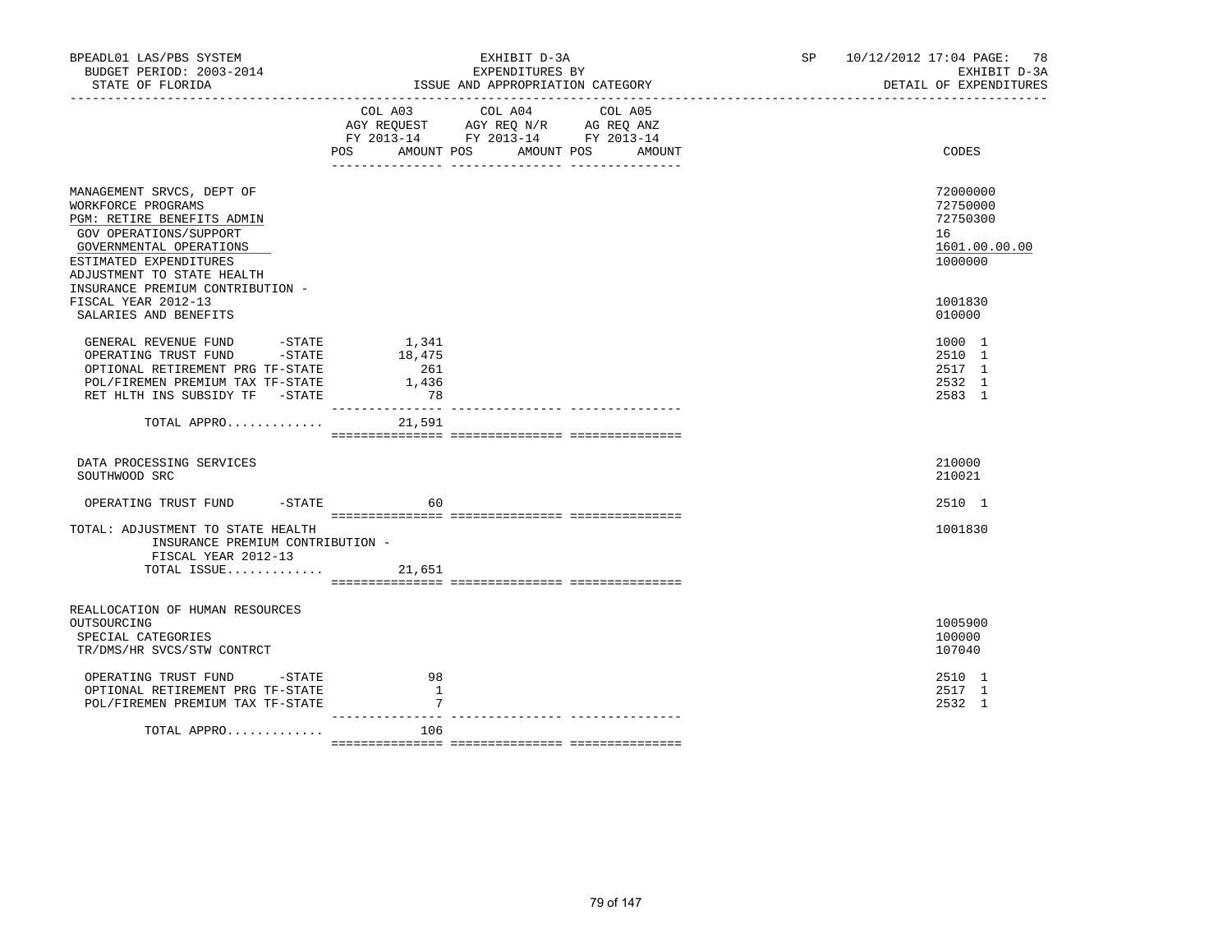| BPEADL01 LAS/PBS SYSTEM<br>BUDGET PERIOD: 2003-2014<br>STATE OF FLORIDA                                                                                                                                                        | EXHIBIT D-3A<br>EXPENDITURES BY<br>ISSUE AND APPROPRIATION CATEGORY                                                                                                                                                                                                                                                                                                                          | SP<br>10/12/2012 17:04 PAGE: 79<br>EXHIBIT D-3A<br>DETAIL OF EXPENDITURES |
|--------------------------------------------------------------------------------------------------------------------------------------------------------------------------------------------------------------------------------|----------------------------------------------------------------------------------------------------------------------------------------------------------------------------------------------------------------------------------------------------------------------------------------------------------------------------------------------------------------------------------------------|---------------------------------------------------------------------------|
|                                                                                                                                                                                                                                | COL A03<br>COL A04<br>COL A05<br>AGY REQUEST AGY REQ N/R AG REQ ANZ<br>FY 2013-14 FY 2013-14 FY 2013-14                                                                                                                                                                                                                                                                                      |                                                                           |
|                                                                                                                                                                                                                                | AMOUNT POS AMOUNT POS<br>POS DO<br>AMOUNT                                                                                                                                                                                                                                                                                                                                                    | CODES                                                                     |
| MANAGEMENT SRVCS, DEPT OF<br>WORKFORCE PROGRAMS<br>PGM: RETIRE BENEFITS ADMIN<br>GOV OPERATIONS/SUPPORT<br>GOVERNMENTAL OPERATIONS<br>ADJUSTMENTS TO CURRENT YEAR<br>ESTIMATED EXPENDITURES<br>REALIGN BUDGET AUTHORITY IN THE |                                                                                                                                                                                                                                                                                                                                                                                              | 72000000<br>72750000<br>72750300<br>16<br>1601.00.00.00<br>1600000        |
| BUREAU OF LOCAL RETIREMENT SYSTEMS<br>- ADD                                                                                                                                                                                    |                                                                                                                                                                                                                                                                                                                                                                                              | 160F070                                                                   |
| <b>EXPENSES</b><br>OPTIONAL RETIREMENT PRG TF-STATE                                                                                                                                                                            | $1,500-$                                                                                                                                                                                                                                                                                                                                                                                     | 040000<br>2517 1                                                          |
|                                                                                                                                                                                                                                |                                                                                                                                                                                                                                                                                                                                                                                              |                                                                           |
|                                                                                                                                                                                                                                |                                                                                                                                                                                                                                                                                                                                                                                              |                                                                           |
| AGENCY ISSUE NARRATIVE:<br>2013-2014 BUDGET YEAR NARRATIVE:<br>category in order to meet payroll obligations.                                                                                                                  | IT COMPONENT? NO<br>This issue mirrors the continuation of a budget amendment action approved during Fiscal Year 2012-13 (EOG 7083) that<br>provides for the transfer of funds from the Expenses appropriation category to the Salaries and Benefits appropriation<br>FISCAL INFORMATION: Transfer funds from the Expenses appropriation category to the Salaries and Benefits appropriation |                                                                           |
|                                                                                                                                                                                                                                | category in order to meet payroll obligations. This will have a net zero impact on the Department's operating budget.<br>See corresponding issue # 160F080 that increases the Salaries in Benefits appropriation category by the same amount.                                                                                                                                                |                                                                           |
| REALIGN BUDGET AUTHORITY IN THE<br>BUREAU OF LOCAL RETIREMENT SYSTEMS                                                                                                                                                          |                                                                                                                                                                                                                                                                                                                                                                                              |                                                                           |
| - DEDUCT<br>SALARIES AND BENEFITS                                                                                                                                                                                              |                                                                                                                                                                                                                                                                                                                                                                                              | 160F080<br>010000                                                         |
| OPTIONAL RETIREMENT PRG TF-STATE                                                                                                                                                                                               | 1,500                                                                                                                                                                                                                                                                                                                                                                                        | 2517 1                                                                    |
|                                                                                                                                                                                                                                |                                                                                                                                                                                                                                                                                                                                                                                              |                                                                           |
| AGENCY ISSUE NARRATIVE:<br>2013-2014 BUDGET YEAR NARRATIVE:<br>category in order to meet payroll obligations.                                                                                                                  | IT COMPONENT? NO<br>This issue mirrors the continuation of a budget amendment action approved during Fiscal Year 2012-13 (EOG 7083) that<br>provides for the transfer of funds from the Expenses appropriation category to the Salaries and Benefits appropriation<br>FISCAL INFORMATION: Transfer funds from the Expenses appropriation category to the Salaries and Benefits appropriation |                                                                           |
|                                                                                                                                                                                                                                | category in order to meet payroll obligations. This will have a net zero impact on the Department's operating budget.<br>See corresponding issue # 160F070 that decreases the Expenses appropriation category by the same amount.                                                                                                                                                            |                                                                           |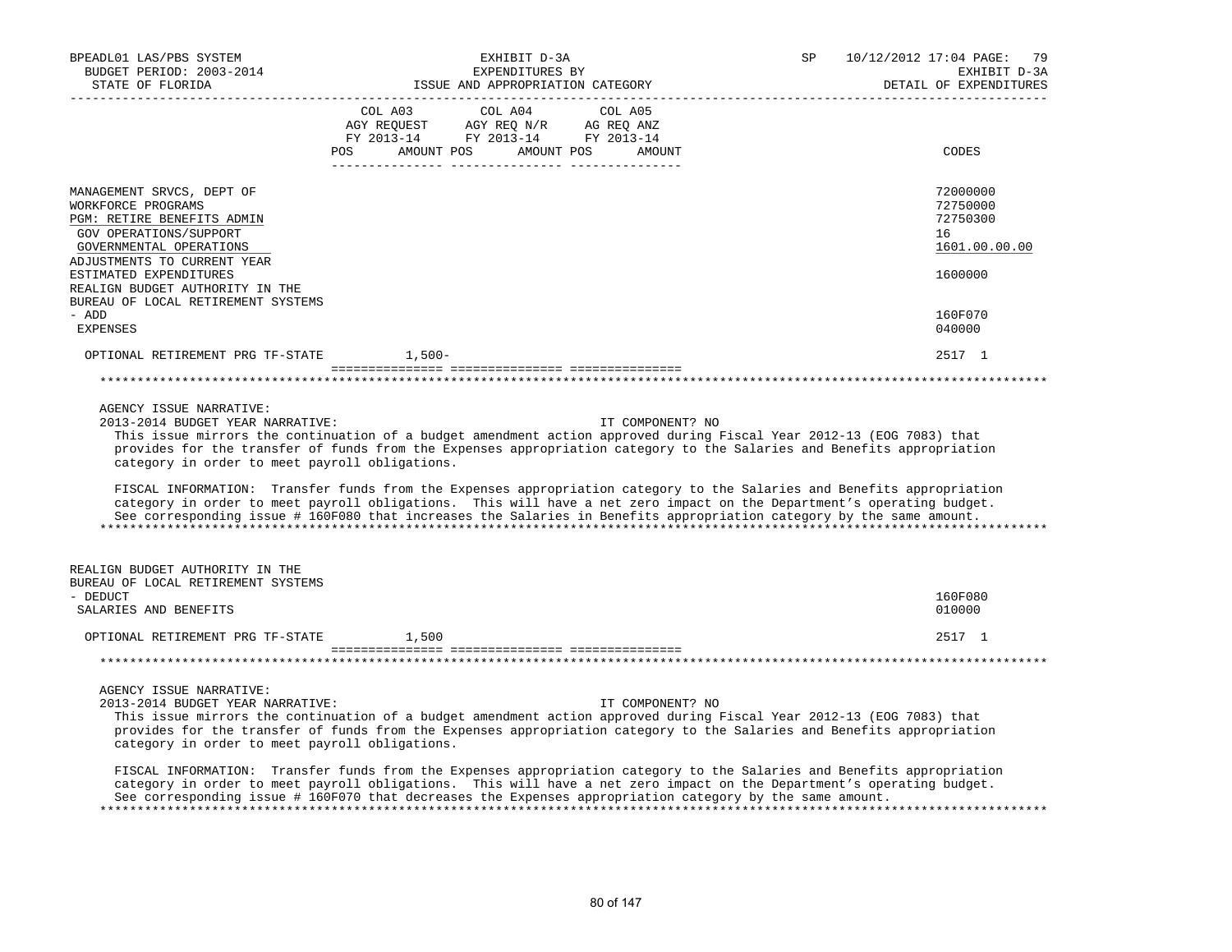| BPEADL01 LAS/PBS SYSTEM<br>BUDGET PERIOD: 2003-2014                                                                                                                                                                                                                                                                                                                                                                                                                                                       |         |           | EXHIBIT D-3A<br>EXPENDITURES BY                                                                                                                                                                                                                                    |                                       |                  | 10/12/2012 17:04 PAGE:<br>SP<br>80<br>EXHIBIT D-3A |    |                                                                    |  |
|-----------------------------------------------------------------------------------------------------------------------------------------------------------------------------------------------------------------------------------------------------------------------------------------------------------------------------------------------------------------------------------------------------------------------------------------------------------------------------------------------------------|---------|-----------|--------------------------------------------------------------------------------------------------------------------------------------------------------------------------------------------------------------------------------------------------------------------|---------------------------------------|------------------|----------------------------------------------------|----|--------------------------------------------------------------------|--|
| STATE OF FLORIDA                                                                                                                                                                                                                                                                                                                                                                                                                                                                                          |         |           | ISSUE AND APPROPRIATION CATEGORY                                                                                                                                                                                                                                   |                                       |                  | DETAIL OF EXPENDITURES                             |    |                                                                    |  |
|                                                                                                                                                                                                                                                                                                                                                                                                                                                                                                           | COL A03 |           | COL A04<br>$\begin{tabular}{lllllllll} \bf{AGY} & \bf{REOUEST} & \bf{AGY} & \bf{REOU} & \bf{N/R} & \bf{AG} & \bf{REQ} & \bf{ANZ} \\ \bf{FY} & \bf{2013-14} & \bf{FY} & \bf{2013-14} & \bf{FY} & \bf{2013-14} \\ \end{tabular}$<br>POS AMOUNT POS AMOUNT POS AMOUNT | COL A05<br>_________ ________________ |                  |                                                    |    | CODES                                                              |  |
| MANAGEMENT SRVCS, DEPT OF<br>WORKFORCE PROGRAMS<br>PGM: RETIRE BENEFITS ADMIN<br>GOV OPERATIONS/SUPPORT<br>GOVERNMENTAL OPERATIONS<br>ADJUSTMENTS TO CURRENT YEAR<br>ESTIMATED EXPENDITURES                                                                                                                                                                                                                                                                                                               |         |           |                                                                                                                                                                                                                                                                    |                                       |                  |                                                    |    | 72000000<br>72750000<br>72750300<br>16<br>1601.00.00.00<br>1600000 |  |
| REALIGN BUDGET AUTHORITY IN THE<br>BUREAU OF LOCAL RETIREMENT SYSTEMS<br>- DEDUCT                                                                                                                                                                                                                                                                                                                                                                                                                         |         |           |                                                                                                                                                                                                                                                                    |                                       |                  |                                                    |    | 160F080                                                            |  |
| POSITION DETAIL OF SALARIES AND BENEFITS:                                                                                                                                                                                                                                                                                                                                                                                                                                                                 |         |           |                                                                                                                                                                                                                                                                    |                                       |                  |                                                    |    | LAPSE LAPSED SALARIES                                              |  |
|                                                                                                                                                                                                                                                                                                                                                                                                                                                                                                           | ETE     | BASE RATE |                                                                                                                                                                                                                                                                    | ADDITIVES                             | BENEFITS         | SUBTOTAL                                           | ႜၟ | AND BENEFITS                                                       |  |
| A03 - AGY REQUEST FY 2013-14                                                                                                                                                                                                                                                                                                                                                                                                                                                                              |         |           |                                                                                                                                                                                                                                                                    |                                       |                  |                                                    |    |                                                                    |  |
| CHANGES TO CURRENTLY AUTHORIZED POSITIONS<br>OTHER SALARY AMOUNT<br>2517 OPTIONAL RETIREMENT PRG TF                                                                                                                                                                                                                                                                                                                                                                                                       |         |           |                                                                                                                                                                                                                                                                    |                                       |                  |                                                    |    | 1,500                                                              |  |
|                                                                                                                                                                                                                                                                                                                                                                                                                                                                                                           |         |           |                                                                                                                                                                                                                                                                    |                                       |                  |                                                    |    | -------------<br>1,500                                             |  |
|                                                                                                                                                                                                                                                                                                                                                                                                                                                                                                           |         |           |                                                                                                                                                                                                                                                                    |                                       |                  |                                                    |    | ==============                                                     |  |
|                                                                                                                                                                                                                                                                                                                                                                                                                                                                                                           |         |           |                                                                                                                                                                                                                                                                    |                                       |                  |                                                    |    |                                                                    |  |
| REALIGNMENT OF LEASE OR LEASE<br>PURCHASE EQUIPMENT - DEDUCT<br><b>EXPENSES</b>                                                                                                                                                                                                                                                                                                                                                                                                                           |         |           |                                                                                                                                                                                                                                                                    |                                       |                  |                                                    |    | 160M060<br>040000                                                  |  |
| OPERATING TRUST FUND -STATE 3,400-<br>POL/FIREMEN PREMIUM TAX TF-STATE                                                                                                                                                                                                                                                                                                                                                                                                                                    | $910-$  |           |                                                                                                                                                                                                                                                                    |                                       |                  |                                                    |    | 2510 1<br>2532 1                                                   |  |
| TOTAL APPRO $4,310-$                                                                                                                                                                                                                                                                                                                                                                                                                                                                                      |         |           |                                                                                                                                                                                                                                                                    |                                       |                  |                                                    |    |                                                                    |  |
|                                                                                                                                                                                                                                                                                                                                                                                                                                                                                                           |         |           |                                                                                                                                                                                                                                                                    |                                       |                  |                                                    |    |                                                                    |  |
| AGENCY ISSUE NARRATIVE:<br>2013-2014 BUDGET YEAR NARRATIVE:<br>The Department of Management Services requests an across the board realignment of \$21,200 from the Expenses appropriation<br>category to the Lease or Lease-Purchase of Equipment appropriation category as directed in Chapter 2011-45, Laws of<br>Florida. Chapter 2011-45, Laws of Florida, directs that the new category be used to fund the lease or lease-purchase of<br>equipment, fixtures, and other tangible personal property. |         |           |                                                                                                                                                                                                                                                                    |                                       | IT COMPONENT? NO |                                                    |    |                                                                    |  |
| This issue along with 160M070 will have a net zero impact to the following programs:                                                                                                                                                                                                                                                                                                                                                                                                                      |         |           |                                                                                                                                                                                                                                                                    |                                       |                  |                                                    |    |                                                                    |  |
|                                                                                                                                                                                                                                                                                                                                                                                                                                                                                                           |         |           |                                                                                                                                                                                                                                                                    |                                       |                  |                                                    |    |                                                                    |  |

Program Area:  $\blacksquare$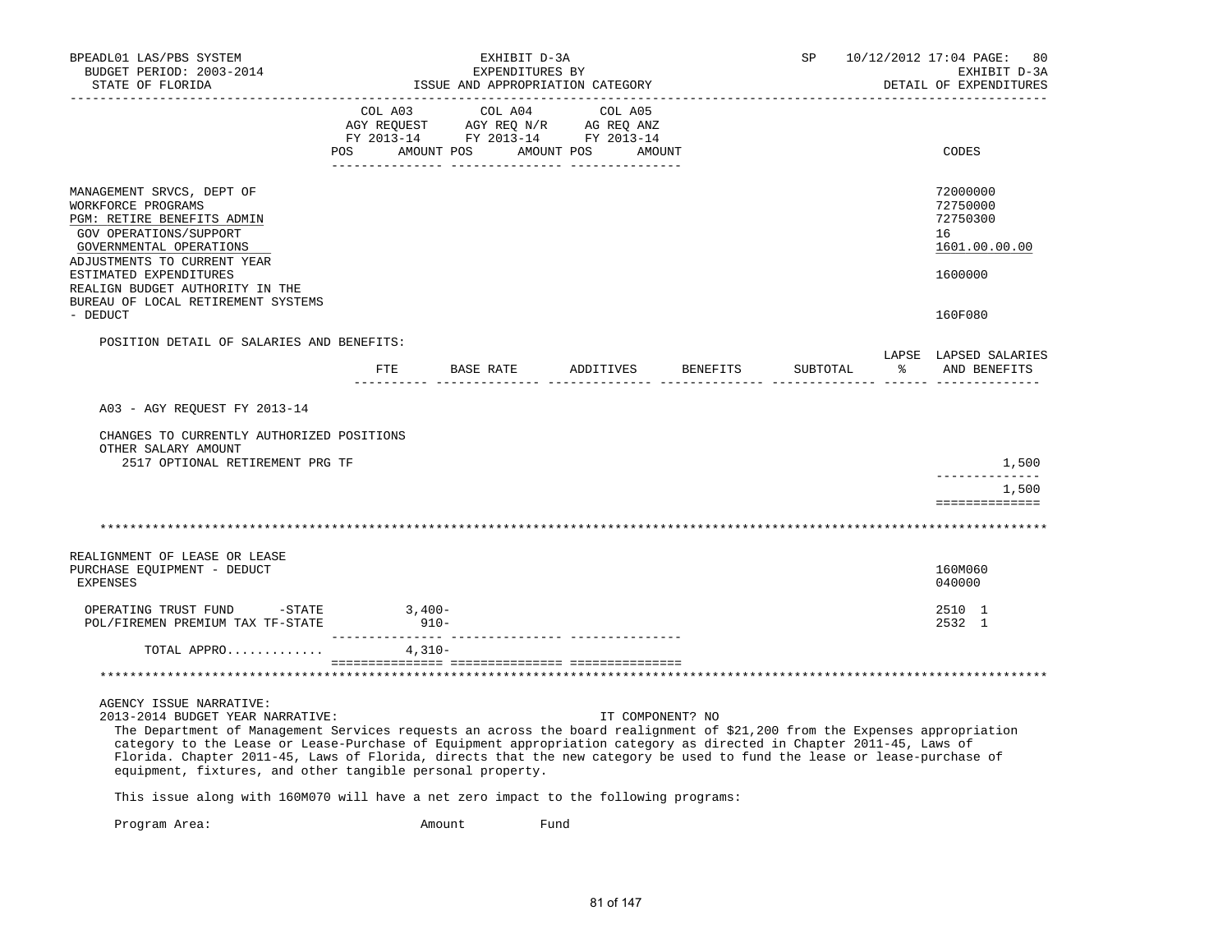| BPEADL01 LAS/PBS SYSTEM<br>EXHIBIT D-3A<br>BUDGET PERIOD: 2003-2014<br>EXPENDITURES BY                                                                                                                                                                                                                         |                                                                                                                                                             |                                                                                              |                  | SP                     | 10/12/2012 17:04 PAGE: 81<br>EXHIBIT D-3A               |
|----------------------------------------------------------------------------------------------------------------------------------------------------------------------------------------------------------------------------------------------------------------------------------------------------------------|-------------------------------------------------------------------------------------------------------------------------------------------------------------|----------------------------------------------------------------------------------------------|------------------|------------------------|---------------------------------------------------------|
| STATE OF FLORIDA                                                                                                                                                                                                                                                                                               |                                                                                                                                                             | ISSUE AND APPROPRIATION CATEGORY                                                             |                  | DETAIL OF EXPENDITURES |                                                         |
| <b>POS</b>                                                                                                                                                                                                                                                                                                     | COL A03 COL A04 COL A05<br>AGY REQUEST AGY REQ N/R AG REQ ANZ<br>FY 2013-14 FY 2013-14 FY 2013-14<br>AMOUNT POS AMOUNT POS                                  |                                                                                              | AMOUNT           |                        | CODES                                                   |
|                                                                                                                                                                                                                                                                                                                |                                                                                                                                                             |                                                                                              |                  |                        |                                                         |
| MANAGEMENT SRVCS, DEPT OF<br>WORKFORCE PROGRAMS<br>PGM: RETIRE BENEFITS ADMIN<br>GOV OPERATIONS/SUPPORT<br>GOVERNMENTAL OPERATIONS<br>ADJUSTMENTS TO CURRENT YEAR                                                                                                                                              |                                                                                                                                                             |                                                                                              |                  |                        | 72000000<br>72750000<br>72750300<br>16<br>1601.00.00.00 |
| ESTIMATED EXPENDITURES<br>REALIGNMENT OF LEASE OR LEASE                                                                                                                                                                                                                                                        |                                                                                                                                                             |                                                                                              |                  |                        | 1600000                                                 |
| PURCHASE EQUIPMENT - DEDUCT                                                                                                                                                                                                                                                                                    |                                                                                                                                                             |                                                                                              |                  |                        | 160M060                                                 |
| Administration<br>Facilities Mgmt.<br>Building Construction<br>Motor Vehicles and Watercraft Mgmt.<br>Purchasing Oversight<br>Private Prison Monitoring<br>Insurance Benefits Administration<br>Retirement<br>Retirement<br>State Personnel Policy Administration \$1,691<br>People First<br>Telecommunication | \$2,792<br>\$8,943<br>\$123<br>\$100<br>\$781<br>\$100<br>\$166<br>\$3,400<br>\$910<br>\$1,860<br>\$334<br>--------<br>Total: \$21,200<br>$=$ = = = = = = = | 2021<br>2696<br>2033<br>2510<br>2510<br>1000<br>2668<br>2510<br>2532<br>2678<br>2678<br>2344 |                  |                        |                                                         |
| REALIGNMENT OF LEASE OR LEASE<br>PURCHASE OF EOUIPMENT - ADD<br>SPECIAL CATEGORIES<br>LEASE/PURCHASE/EQUIPMENT                                                                                                                                                                                                 |                                                                                                                                                             |                                                                                              |                  |                        | 160M070<br>100000<br>105281                             |
| OPERATING TRUST FUND -STATE<br>POL/FIREMEN PREMIUM TAX TF-STATE                                                                                                                                                                                                                                                | 3,400<br>910                                                                                                                                                |                                                                                              |                  |                        | 2510 1<br>2532 1                                        |
| TOTAL APPRO                                                                                                                                                                                                                                                                                                    | 4,310                                                                                                                                                       |                                                                                              |                  |                        |                                                         |
|                                                                                                                                                                                                                                                                                                                |                                                                                                                                                             |                                                                                              |                  |                        |                                                         |
| AGENCY ISSUE NARRATIVE:<br>2013-2014 BUDGET YEAR NARRATIVE:<br>The Department of Management Services requests an agross the board realignment of \$21,200 from the Expenses appropriation                                                                                                                      |                                                                                                                                                             |                                                                                              | IT COMPONENT? NO |                        |                                                         |

 The Department of Management Services requests an across the board realignment of \$21,200 from the Expenses appropriation category to the Lease or Lease-Purchase of Equipment appropriation category as directed in Chapter 2011-45, Laws of Florida. Chapter 2011-45, Laws of Florida, directs that the new category be used to fund the lease or lease-purchase of equipment, fixtures, and other tangible personal property.

This issue along with 160M070 will have a net zero impact to the following programs: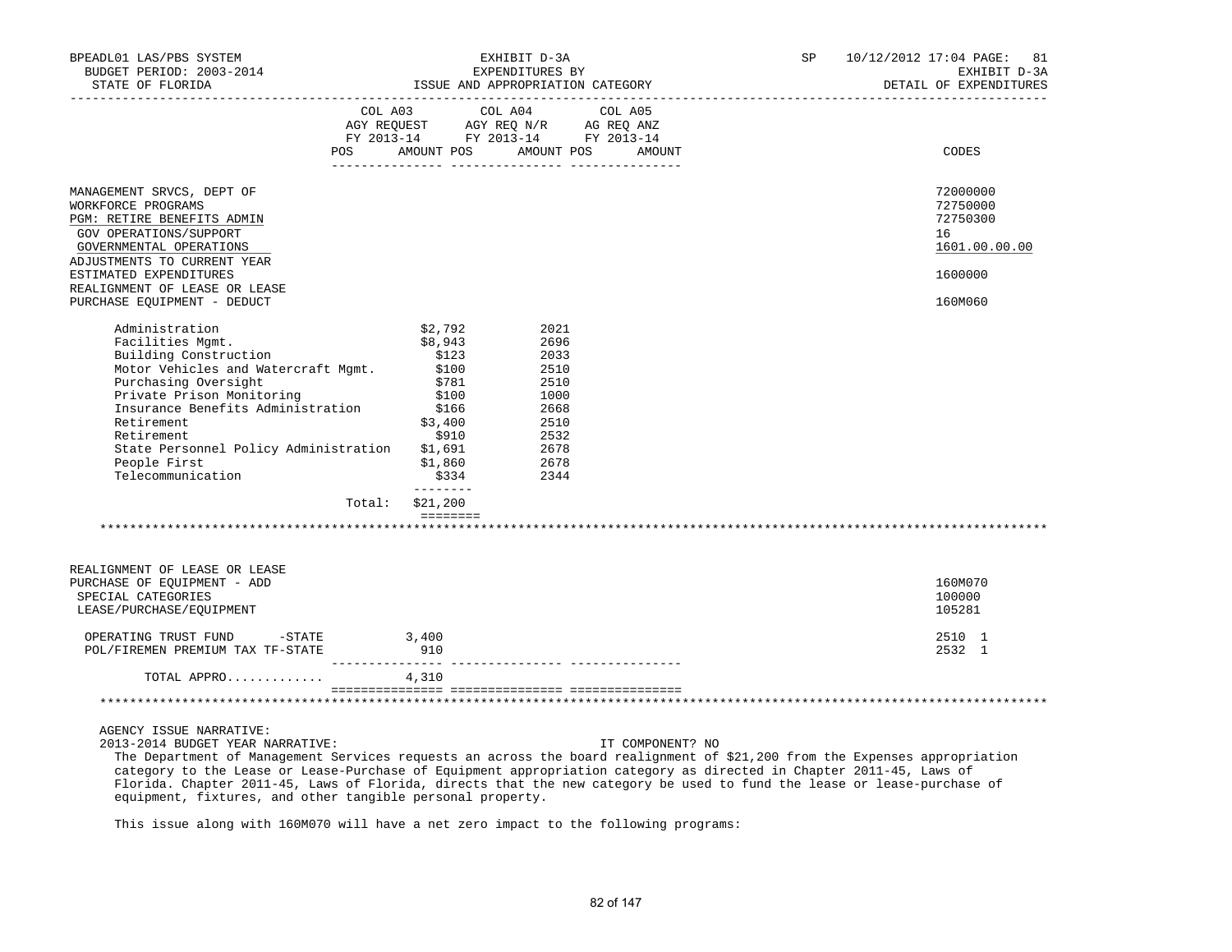| BPEADL01 LAS/PBS SYSTEM<br>BUDGET PERIOD: 2003-2014<br>STATE OF FLORIDA                                                                                                                                                                                                                                                         |                                                                                                                                                                                                                            | EXHIBIT D-3A<br>EXPENDITURES BY<br>ISSUE AND APPROPRIATION CATEGORY                                  | SP | 10/12/2012 17:04 PAGE: 82<br>EXHIBIT D-3A<br>DETAIL OF EXPENDITURES |
|---------------------------------------------------------------------------------------------------------------------------------------------------------------------------------------------------------------------------------------------------------------------------------------------------------------------------------|----------------------------------------------------------------------------------------------------------------------------------------------------------------------------------------------------------------------------|------------------------------------------------------------------------------------------------------|----|---------------------------------------------------------------------|
|                                                                                                                                                                                                                                                                                                                                 | COL A03 COL A04 COL A05<br>AGY REQUEST AGY REQ N/R AG REQ ANZ<br>FY 2013-14 FY 2013-14 FY 2013-14<br>AMOUNT POS<br><b>POS</b>                                                                                              | AMOUNT POS<br>AMOUNT                                                                                 |    | CODES                                                               |
| MANAGEMENT SRVCS, DEPT OF<br>WORKFORCE PROGRAMS<br>PGM: RETIRE BENEFITS ADMIN<br>GOV OPERATIONS/SUPPORT<br>GOVERNMENTAL OPERATIONS<br>ADJUSTMENTS TO CURRENT YEAR<br>ESTIMATED EXPENDITURES                                                                                                                                     |                                                                                                                                                                                                                            |                                                                                                      |    | 72000000<br>72750000<br>72750300<br>16<br>1601.00.00.00<br>1600000  |
| REALIGNMENT OF LEASE OR LEASE<br>PURCHASE OF EQUIPMENT - ADD                                                                                                                                                                                                                                                                    |                                                                                                                                                                                                                            |                                                                                                      |    | 160M070                                                             |
| Program Area:<br>Administration<br>Facilities Mgmt.<br>Building Construction<br>Motor Vehicles and Watercraft Mgmt.<br>rurchasing Oversight<br>Private Prison Monitoring<br>Truc<br>Insurance Benefits Administration<br>Retirement<br>Retirement<br>State Personnel Policy Administration<br>People First<br>Telecommunication | Amount<br>\$2,792<br>\$8,943<br>\$123<br>\$100<br>\$781<br>\$100<br>\$166<br>\$3,400<br>\$910<br>\$1,691<br>\$1,860<br>\$334<br>Total: \$21,200<br>$\begin{array}{cccccccccc} = & = & = & = & = & = & = & = & \end{array}$ | Fund<br>2021<br>2696<br>2033<br>2510<br>2510<br>1000<br>2668<br>2510<br>2532<br>2678<br>2678<br>2344 |    |                                                                     |
| ANNUALIZATION OF ADMINISTERED<br>FUNDS APPROPRIATIONS<br>STATE HEALTH INSURANCE ADJUSTMENT<br>FOR FY 2012-13 - 10 MONTHS<br>ANNUALIZATION                                                                                                                                                                                       |                                                                                                                                                                                                                            |                                                                                                      |    | 26A0000<br>26A1830                                                  |
| SALARIES AND BENEFITS<br>-STATE<br>-STATE<br>GENERAL REVENUE FUND<br>OPERATING TRUST FUND<br>OPTIONAL RETIREMENT PRG TF-STATE<br>POL/FIREMEN PREMIUM TAX TF-STATE<br>RET HLTH INS SUBSIDY TF -STATE<br>TOTAL APPRO                                                                                                              | 6,705<br>92,375<br>1,305<br>7,180<br>390<br>107,955                                                                                                                                                                        |                                                                                                      |    | 010000<br>1000 1<br>2510 1<br>2517 1<br>2532 1<br>2583 1            |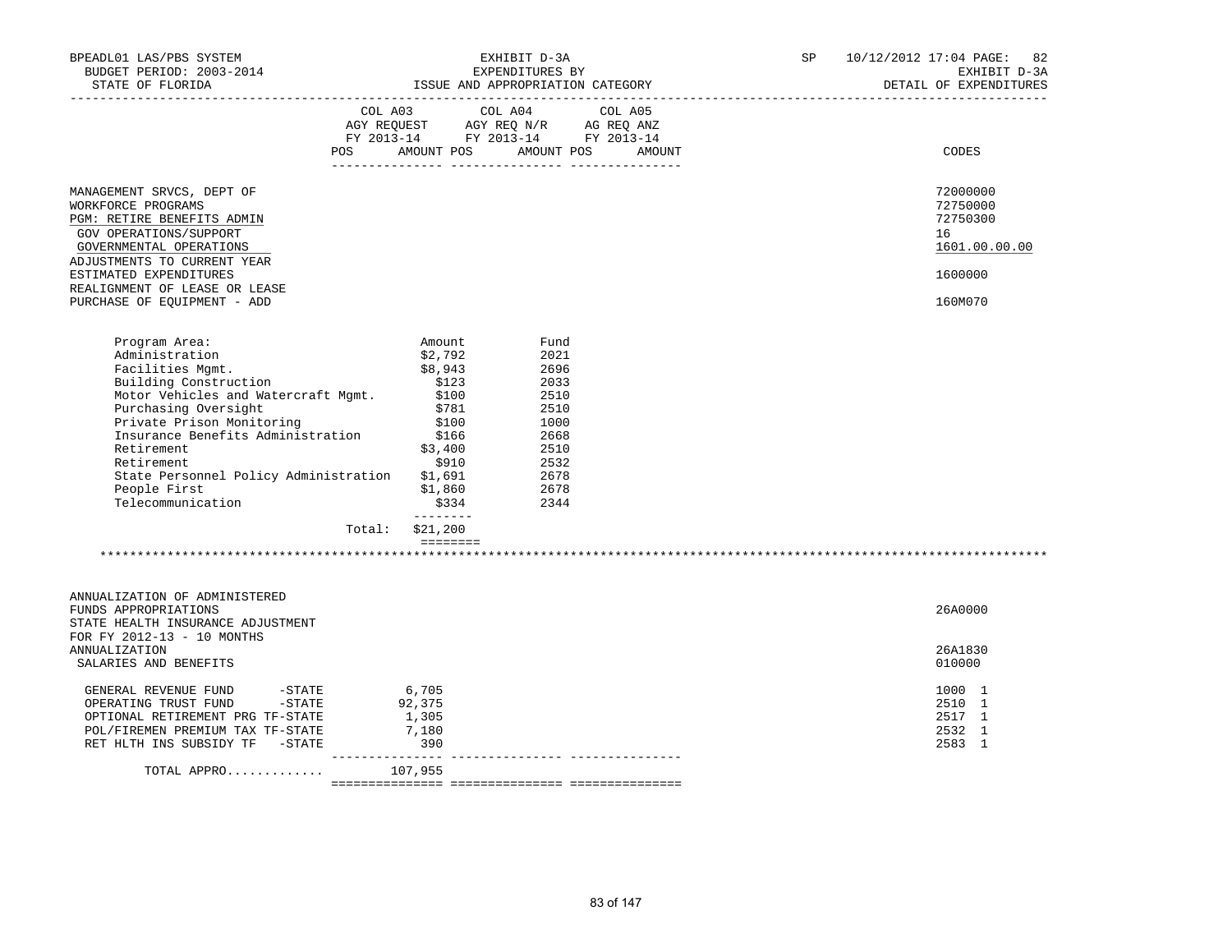| BPEADL01 LAS/PBS SYSTEM<br>BUDGET PERIOD: 2003-2014<br>STATE OF FLORIDA                                                                                             |                          | EXHIBIT D-3A<br>EXPENDITURES BY<br>ISSUE AND APPROPRIATION CATEGORY                                                               | 10/12/2012 17:04 PAGE: 83<br>SP and the set of the set of the set of the set of the set of the set of the set of the set of the set of the set of the set of the set of the set of the set of the set of the set of the set of the set of the set of the se<br>EXHIBIT D-3A<br>DETAIL OF EXPENDITURES |                                                         |
|---------------------------------------------------------------------------------------------------------------------------------------------------------------------|--------------------------|-----------------------------------------------------------------------------------------------------------------------------------|-------------------------------------------------------------------------------------------------------------------------------------------------------------------------------------------------------------------------------------------------------------------------------------------------------|---------------------------------------------------------|
|                                                                                                                                                                     | POS                      | COL A03 COL A04 COL A05<br>AGY REQUEST AGY REQ N/R AG REQ ANZ<br>FY 2013-14 FY 2013-14 FY 2013-14<br>AMOUNT POS AMOUNT POS AMOUNT |                                                                                                                                                                                                                                                                                                       | CODES                                                   |
| MANAGEMENT SRVCS, DEPT OF<br>WORKFORCE PROGRAMS<br>PGM: RETIRE BENEFITS ADMIN<br>GOV OPERATIONS/SUPPORT<br>GOVERNMENTAL OPERATIONS<br>ANNUALIZATION OF ADMINISTERED |                          |                                                                                                                                   |                                                                                                                                                                                                                                                                                                       | 72000000<br>72750000<br>72750300<br>16<br>1601.00.00.00 |
| FUNDS APPROPRIATIONS<br>STATE HEALTH INSURANCE ADJUSTMENT<br>FOR FY 2012-13 - 10 MONTHS<br><b>ANNUALIZATION</b><br>DATA PROCESSING SERVICES<br>SOUTHWOOD SRC        |                          |                                                                                                                                   |                                                                                                                                                                                                                                                                                                       | 26A0000<br>26A1830<br>210000<br>210021                  |
| OPERATING TRUST FUND                                                                                                                                                | $-$ STATE<br>300         |                                                                                                                                   |                                                                                                                                                                                                                                                                                                       | 2510 1                                                  |
| TOTAL: STATE HEALTH INSURANCE ADJUSTMENT<br>FOR FY 2012-13 - 10 MONTHS<br>ANNUALIZATION<br>TOTAL ISSUE $108,255$                                                    |                          |                                                                                                                                   |                                                                                                                                                                                                                                                                                                       | 26A1830                                                 |
| STATE FUNDING REDUCTIONS<br>REDUCE PENSIONS AND BENEFITS<br>PENSIONS AND BENEFITS<br>DISAB BENE/JUSTICES/JUDGES                                                     |                          |                                                                                                                                   |                                                                                                                                                                                                                                                                                                       | 3300000<br>3308040<br>300000<br>300014                  |
| GENERAL REVENUE FUND                                                                                                                                                | $-STATE$<br>81,988-      |                                                                                                                                   |                                                                                                                                                                                                                                                                                                       | 1000 1                                                  |
| FLORIDA NATIONAL GUARD                                                                                                                                              |                          |                                                                                                                                   |                                                                                                                                                                                                                                                                                                       | 300021                                                  |
| GENERAL REVENUE FUND                                                                                                                                                | $-STATE$<br>$365, 250 -$ |                                                                                                                                   |                                                                                                                                                                                                                                                                                                       | 1000 1                                                  |
| ST OFCRS/EMPLY/NON-CONTRIB                                                                                                                                          |                          |                                                                                                                                   |                                                                                                                                                                                                                                                                                                       | 300049                                                  |
| GENERAL REVENUE FUND                                                                                                                                                | 38,950-<br>$-STATE$      |                                                                                                                                   |                                                                                                                                                                                                                                                                                                       | 1000 1                                                  |
| TEACHER'S SPECIAL PENSIONS                                                                                                                                          |                          |                                                                                                                                   |                                                                                                                                                                                                                                                                                                       | 300056                                                  |
| GENERAL REVENUE FUND<br>-STATE                                                                                                                                      | 67                       |                                                                                                                                   |                                                                                                                                                                                                                                                                                                       | 1000 1                                                  |
| TOTAL: REDUCE PENSIONS AND BENEFITS<br>TOTAL ISSUE                                                                                                                  | 486,121-                 |                                                                                                                                   |                                                                                                                                                                                                                                                                                                       | 3308040                                                 |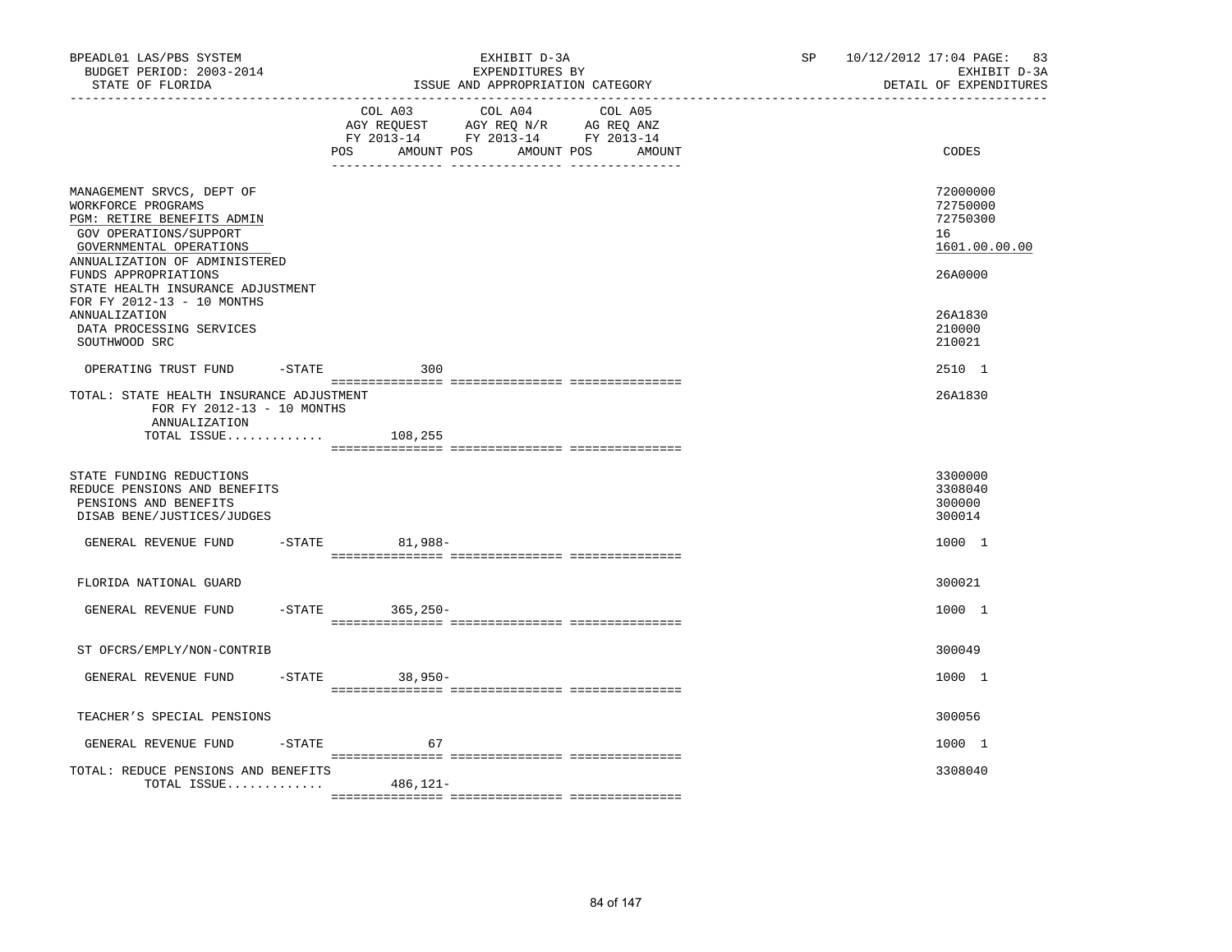| BPEADL01 LAS/PBS SYSTEM<br>BUDGET PERIOD: 2003-2014<br>STATE OF FLORIDA | EXHIBIT D-3A<br>EXPENDITURES BY<br>ISSUE AND APPROPRIATION CATEGORY                                                                                  | 10/12/2012 17:04 PAGE: 84<br>SP.<br>EXHIBIT D-3A<br>DETAIL OF EXPENDITURES |
|-------------------------------------------------------------------------|------------------------------------------------------------------------------------------------------------------------------------------------------|----------------------------------------------------------------------------|
|                                                                         | COL A03<br>COL A04 COL A05<br>AGY REOUEST AGY REO N/R<br>AG REQ ANZ<br>FY 2013-14 FY 2013-14 FY 2013-14<br>AMOUNT POS<br>AMOUNT POS<br>AMOUNT<br>POS | CODES                                                                      |
| MANAGEMENT SRVCS, DEPT OF                                               |                                                                                                                                                      | 72000000                                                                   |
| WORKFORCE PROGRAMS<br>PGM: RETIRE BENEFITS ADMIN                        |                                                                                                                                                      | 72750000<br>72750300                                                       |
| GOV OPERATIONS/SUPPORT                                                  |                                                                                                                                                      | 16                                                                         |
| GOVERNMENTAL OPERATIONS                                                 |                                                                                                                                                      | 1601.00.00.00                                                              |
| STATE FUNDING REDUCTIONS                                                |                                                                                                                                                      | 3300000                                                                    |
| REDUCE PENSIONS AND BENEFITS                                            |                                                                                                                                                      | 3308040                                                                    |
|                                                                         |                                                                                                                                                      |                                                                            |

### AGENCY ISSUE NARRATIVE:

2013-2014 BUDGET YEAR NARRATIVE: IT COMPONENT? NO

 ISSUE SUMMARY: The Division of Retirement requests a net reduction of \$486,121 from the General Revenue Fund as a result of decreases in the need for the state contributions for pension and benefit payments to the retirees of the Florida National Guard, certain disabled justices and judges and certain state officers and employees. This issue also includes a negligible cost-of-living increase for the last qualifying retiree of the Teacher's Special Pension Plan.

### Pensions and Benefits - Disability Benefits to Justices and Judges

------------------------------------------------------------------

 This request is for a recurring reduction of \$81,988 in the General Revenue appropriation provided to pay pension benefits (including any applicable Cost of Living Adjustment (COLA) due to certain disabled justices and judges, who had at least ten years of service, and who are retired involuntarily due to disability upon recommendation by the judicial qualification commission, as provided by section 12(a) of Article V of the State Constitution and section 121.091(4) (j), Florida Statutes. The amount of the pension shall not be less than two-thirds of the individual's active salary regardless of the number of years of service. Any employer contributions paid to the Florida Retirement System Trust Fund on behalf of the judge or justice retired under this provision are reverted to General Revenue when this disability benefit payment begins. There are seven payees as of June 30, 2012.

# Pensions and Benefits - Florida National Guard

----------------------------------------------

This request is for a recurring reduction of \$365,250 in the General Revenue appropriation to provide the estimated funds for retirement benefit payments to the retired members of the Florida National Guard. As provided by section 250.22, Florida Statutes, a pension benefit is provided from General Revenue for members of the Florida National Guard who are age 62 with 30 years of service in the Florida National Guard. Normal retirement is at age 62 and early retirement is available starting at age 60. This benefit program has been administered by the division since 1972, as provided by section 250.22, Florida Statutes. The retirement benefit amount paid to an individual is one-half of the base pay of the highest rank attained while serving in the Florida National Guard or the federal military forces, reduced by the retirement pay received from the federal government for military service. Increases to the amount needed for this item are dependent upon changes to the federal military pay scales, cost-of-living adjustments on federal retirement benefits, and growth in the number of retired participants. Active Florida National Guard members are paid by the federal government.

 A total appropriation of \$16,541,709 (\$16,906,959 Fiscal Year 2012-13 base - \$365,250 Fiscal Year 2013-14 requested reduction is required to fund these pension benefit payments in Fiscal Year 2013-14. The total pension benefits to be paid Florida National Guard retirees is dependent on future military pay increases provided by the federal government, and as a result, cannot be accurately forecast. During the past five years, however, the pension benefit payments to the Florida National Guard have increased an average of 6.72 percent annually and the expected appropriation reduction needed in Fiscal Year 2013-14 is based on that actual experience. There are 775 payees as of June 30, 2012.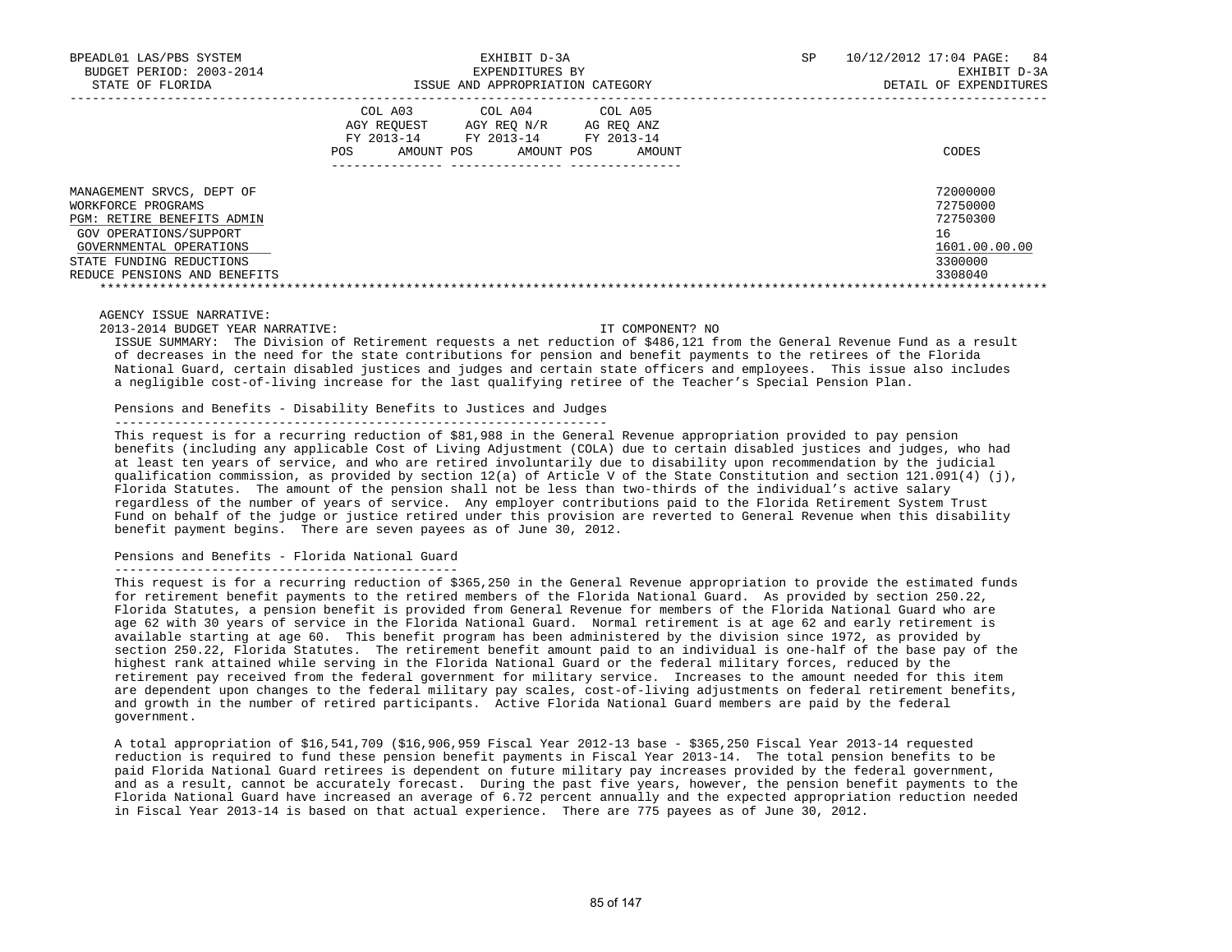| BPEADL01 LAS/PBS SYSTEM<br>BUDGET PERIOD: 2003-2014<br>STATE OF FLORIDA                                                                                                                        | EXHIBIT D-3A<br>EXPENDITURES BY<br>ISSUE AND APPROPRIATION CATEGORY                                                                               | 10/12/2012 17:04 PAGE: 85<br>SP<br>EXHIBIT D-3A<br>DETAIL OF EXPENDITURES     |
|------------------------------------------------------------------------------------------------------------------------------------------------------------------------------------------------|---------------------------------------------------------------------------------------------------------------------------------------------------|-------------------------------------------------------------------------------|
|                                                                                                                                                                                                | COL A03 COL A04 COL A05<br>AGY REOUEST AGY REO N/R AG REO ANZ<br>FY 2013-14<br>FY 2013-14 FY 2013-14<br>AMOUNT POS<br>AMOUNT POS<br>POS<br>AMOUNT | CODES                                                                         |
| MANAGEMENT SRVCS, DEPT OF<br>WORKFORCE PROGRAMS<br>PGM: RETIRE BENEFITS ADMIN<br>GOV OPERATIONS/SUPPORT<br>GOVERNMENTAL OPERATIONS<br>STATE FUNDING REDUCTIONS<br>REDUCE PENSIONS AND BENEFITS |                                                                                                                                                   | 72000000<br>72750000<br>72750300<br>16<br>1601.00.00.00<br>3300000<br>3308040 |

Pensions and Benefits - State Officers and Employees (Non-Contributory)

-----------------------------------------------------------------------

 This request is for a recurring reduction of \$38,950 in the General Revenue appropriation provided to pay pension benefits to certain state officers and employees who were continuously on the payroll on and after June 30, 1953, with 20 years of service at age 70, or with 30 continuous or 35 aggregate years at any age, regardless of whether they did or did not participate in an existing retirement system, as provided by section 112.05, Florida Statutes. This is a closed plan, meaning no new members may be added. Early retirement is provided for any state official or employee on or after January 1, 1976, with 29 consecutive years, regardless of age, who has a terminal or critical illness certified by two Florida-licensed physicians. The pension amount is calculated at one-half of the average salary received during the last ten years of service. Annual COLAs are specified in section 121.101, Florida Statutes. As the number of members paid declines, the appropriation needed is also reduced. There are 32 payees as of June 30, 2012.

# Pensions and Benefits - Teacher's Special Pensions

--------------------------------------------------

 This request is for a recurring increase of \$67 in the General Revenue appropriation to fund the three percent COLA provided for certain teachers. To be eligible for this pension benefit, teachers must have been at least age 65, with at least ten years of service, and have never had an opportunity to join the Teachers' Retirement System (TRS). The eligible teachers had to have rejected TRS membership when first offered in 1939 and have never been a member of another state-administered system, as provided by section 238.171, Florida Statutes. This is a closed fund, meaning no new members may be added. There is one payee as of June 30, 2012.

 FISCAL INFORMATION: The Secretary's Budget Recommendation for Fiscal Year 2013-14 includes a request for a reduction in General Revenue of \$81,988 in excess funding for pension and benefit payments to certain disabled Justices and Judges, a reduction of \$365,250 in excess funding for the pension and benefit payments to the retired members of the Florida National Guard, a reduction of \$38,950 in excess funding for the pension and benefit payments to certain state officers and employees, and an increase of \$67 to fund the three percent annual COLA increase in pensions and benefits of certain teachers.

This issue impacts the "Pensions and Benefit Payments" activity.

| Total Issue                                                                     | (\$486,121)   | $FSI = 1$ |  |
|---------------------------------------------------------------------------------|---------------|-----------|--|
|                                                                                 |               |           |  |
| Pensions and Benefits: Teacher's Special Pensions (300056)                      | \$67          |           |  |
| Pensions and Benefits: State Officers and Employees (Non-Contributory) (300049) | ( \$38, 950)  |           |  |
| Pensions and Benefits: Florida National Guard (300021)                          | ( \$365, 250) |           |  |
| Pensions and Benefits: Disability Benefits to Justices and Judges (300014)      | (S81, 988)    |           |  |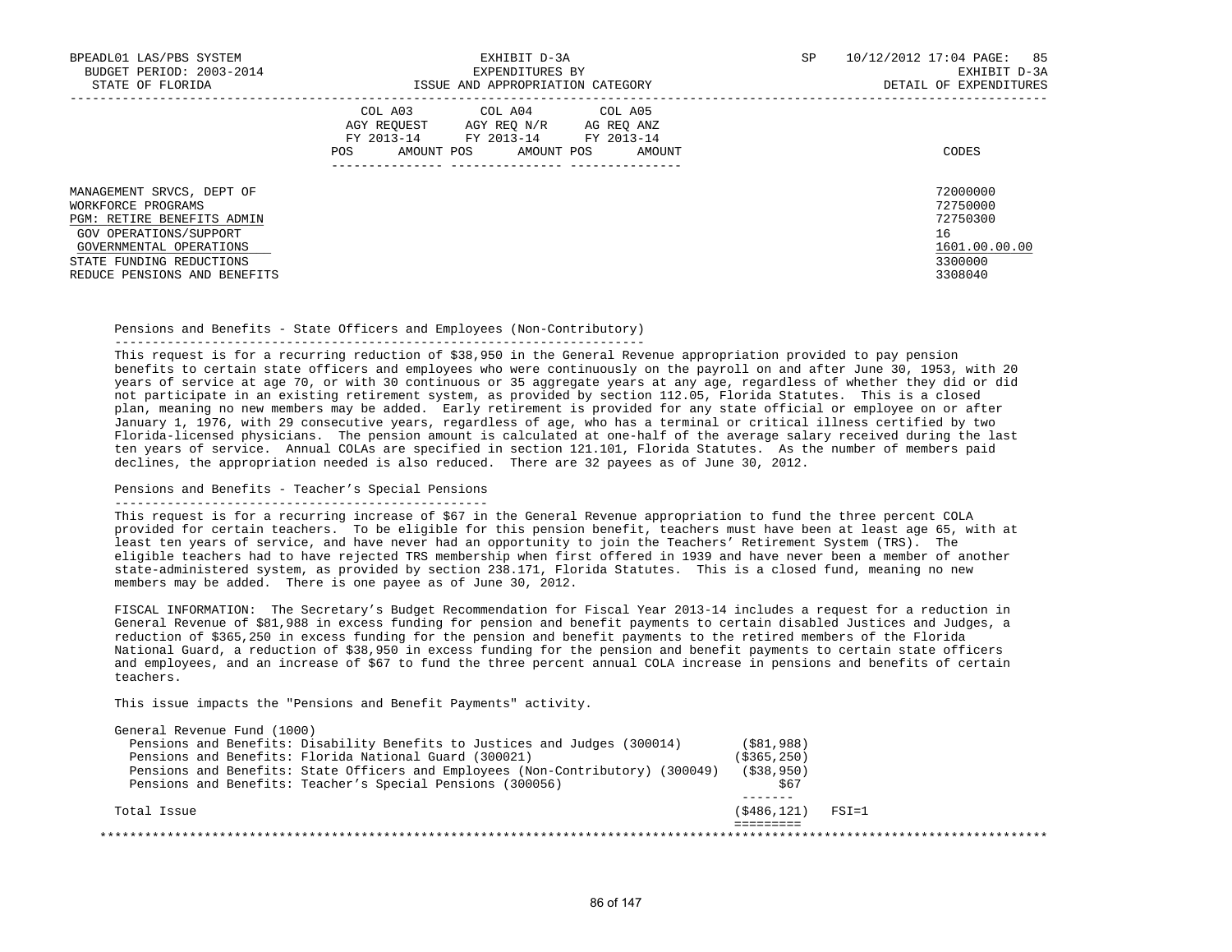| BPEADL01 LAS/PBS SYSTEM<br>BUDGET PERIOD: 2003-2014<br>STATE OF FLORIDA                                                                               |                                                | EXHIBIT D-3A<br>EXPENDITURES BY<br>ISSUE AND APPROPRIATION CATEGORY                                                               | SP | 10/12/2012 17:04 PAGE: 86<br>EXHIBIT D-3A<br>DETAIL OF EXPENDITURES |
|-------------------------------------------------------------------------------------------------------------------------------------------------------|------------------------------------------------|-----------------------------------------------------------------------------------------------------------------------------------|----|---------------------------------------------------------------------|
|                                                                                                                                                       | <b>POS</b><br>--------------- ---------------- | COL A03 COL A04 COL A05<br>AGY REQUEST AGY REO N/R AG REO ANZ<br>FY 2013-14 FY 2013-14 FY 2013-14<br>AMOUNT POS AMOUNT POS AMOUNT |    | CODES                                                               |
| MANAGEMENT SRVCS, DEPT OF<br>WORKFORCE PROGRAMS<br>PGM: RETIRE BENEFITS ADMIN<br>GOV OPERATIONS/SUPPORT<br>GOVERNMENTAL OPERATIONS                    |                                                |                                                                                                                                   |    | 72000000<br>72750000<br>72750300<br>16<br>1601.00.00.00             |
| PROGRAM OR SERVICE-LEVEL<br>INFORMATION TECHNOLOGY<br>INTEGRATED RETIREMENT INFORMATION<br>SYSTEM (IRIS)<br>SPECIAL CATEGORIES<br>CONTRACTED SERVICES |                                                |                                                                                                                                   |    | 3630000<br>36332C0<br>100000<br>100777                              |
| OPERATING TRUST FUND                                                                                                                                  | $-$ STATE 2,200,000 2,200,000                  |                                                                                                                                   |    | 2510 1                                                              |

### AGENCY ISSUE NARRATIVE:

2013-2014 BUDGET YEAR NARRATIVE: IT COMPONENT? YES

 ISSUE SUMMARY: The Division of Retirement requests \$2,200,000 in nonrecurring funds for Phase I of the modernization of the Integrated Retirement Information System (IRIS). The Division of Retirement (division) was established to administer the Florida Retirement System (FRS), which was created in December 1970 to consolidate existing state-administered retirement systems. The mission of the Division is to deliver a high quality, innovative and cost-effective retirement system. The Division of Retirement operates the Florida Retirement System Pension Plan (chapter 121, Florida Statutes) for approximately one million current and retired members representing state, county, district school board, university, community college, city, metropolitan planning organization, charter school and special district agency employees. The division relies upon the Integrated Retirement Information System (IRIS) to manage the Florida Retirement Systems enrollment, contribution and calculations for all FRS members and the payroll system for the state retirees. IRIS is based on aging technology and system architecture. IRIS was originally developed in 1997, when client-server architecture was a leading technology and IRIS was viewed by other states as a model for modern retirement information technology systems. In the ensuing 15 years, changes in program services, program complexity, technology, membership size, and member and partner expectations have increased. While the current system still supports the division's business needs and allows members to be served efficiently and accurately, its underlying architecture prevents the division from implementing modernizations and innovating to the next level in customer service and administrative cost control. The division is challenged to respond quickly to legislative mandates and the cost of maintaining IRIS has increased. The division is concerned about risks related to the longevity and flexibility of the system. Recognizing how critical the retirement system is to the State of Florida and that the modernization of the system could take at least four years, in Fiscal Year 2010-11 the division requested and received an appropriation of \$250,000 and engaged KPMG LLP (KPMG) to assess the risk of the current IRIS architecture.

 In its final report of the "IRIS Modernization Study", dated June 30, 2011, KPMG concluded that a modernization effort to completely replace the current IRIS system is the best alternative to enable the division to meet current and future business needs, provide enhanced customer experience to more than 1 million customers, gain additional efficiencies in business processes, and stay current with the changing laws. IRIS is already 15 years old and aging. Industry data indicates that a modernization effort will take 3-4 years, by which time IRIS will be 19 years old. Critical components of IRIS, such as the PowerClass (development framework for PowerBuilder) and JetForms (for the forms within the system) are already unsupported by their Original Equipment Manufacturers (OEM). It is unlikely that IRIS can be supported or enhanced significantly on tools and technologies that are no longer supported by their OEMs. The option of maintaining status quo is not a preferred option for the division due to the aging architecture of the current system, changing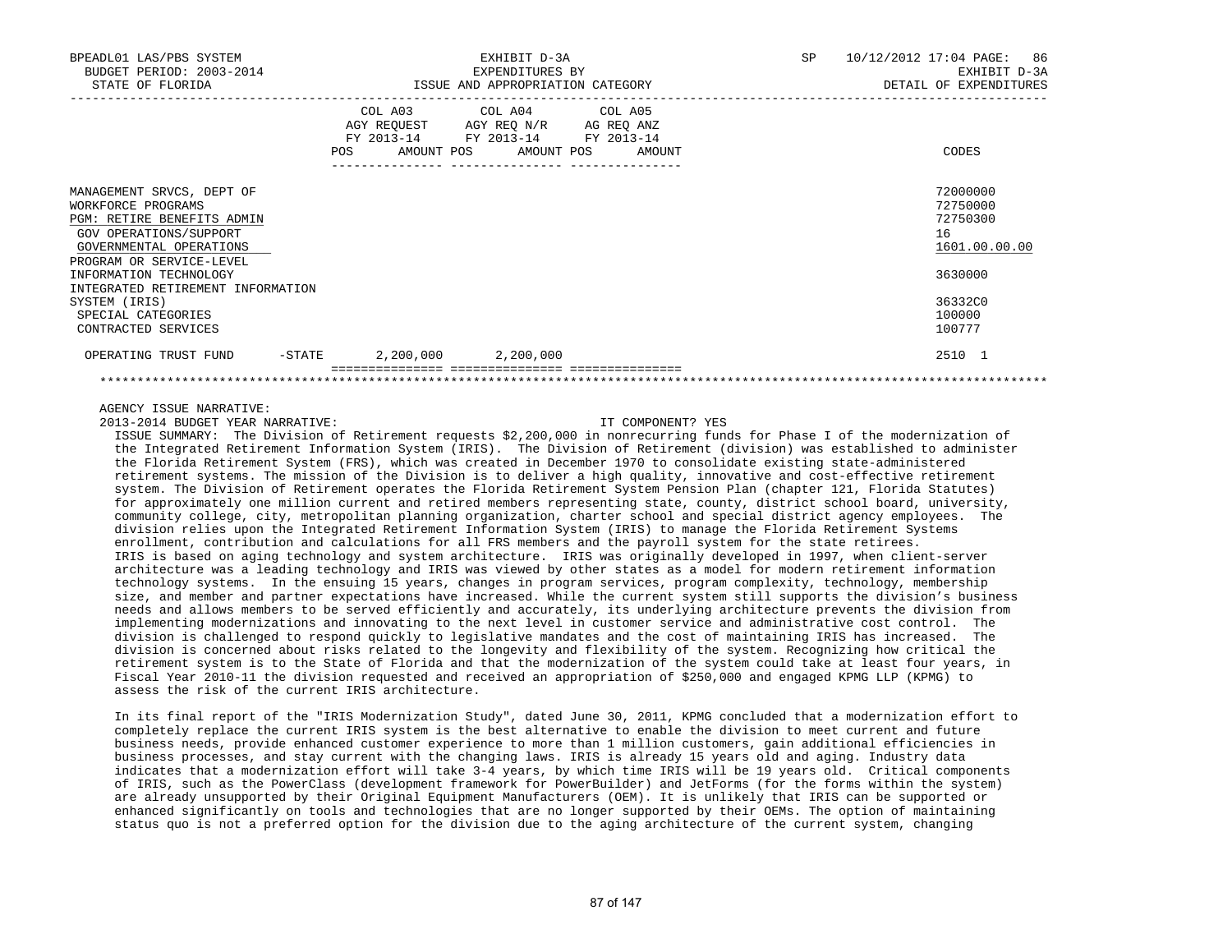| BPEADL01 LAS/PBS SYSTEM<br>BUDGET PERIOD: 2003-2014<br>STATE OF FLORIDA                                                            |                                                                                                                | EXHIBIT D-3A<br>EXPENDITURES BY<br>ISSUE AND APPROPRIATION CATEGORY                                                               | SP | 87<br>10/12/2012 17:04 PAGE:<br>EXHIBIT D-3A<br>DETAIL OF EXPENDITURES |
|------------------------------------------------------------------------------------------------------------------------------------|----------------------------------------------------------------------------------------------------------------|-----------------------------------------------------------------------------------------------------------------------------------|----|------------------------------------------------------------------------|
|                                                                                                                                    | POS FOR THE POST OF THE POST OF THE POST OF THE POST OF THE POST OF THE POST OF THE POST OF THE POST OF THE PO | COL A03 COL A04 COL A05<br>AGY REQUEST AGY REO N/R AG REO ANZ<br>FY 2013-14 FY 2013-14 FY 2013-14<br>AMOUNT POS AMOUNT POS AMOUNT |    | CODES                                                                  |
| MANAGEMENT SRVCS, DEPT OF<br>WORKFORCE PROGRAMS<br>PGM: RETIRE BENEFITS ADMIN<br>GOV OPERATIONS/SUPPORT<br>GOVERNMENTAL OPERATIONS |                                                                                                                |                                                                                                                                   |    | 72000000<br>72750000<br>72750300<br>16<br>1601.00.00.00                |
| PROGRAM OR SERVICE-LEVEL<br>INFORMATION TECHNOLOGY                                                                                 |                                                                                                                |                                                                                                                                   |    | 3630000                                                                |
| INTEGRATED RETIREMENT INFORMATION<br>SYSTEM (IRIS)                                                                                 |                                                                                                                |                                                                                                                                   |    | 36332C0                                                                |

 business needs and increasing customer expectations. Many small inefficiencies still linger in the current system which could prevent the division from moving to the next level in terms of administrative cost control or enhancing customer service. Enhancing the current IRIS, rather than replacing it, has inherent risks as the division may find itself in a similar situation just a few years ahead. Given the estimated level of resources required to enhance the current system, a complete replacement of the current architecture is better than continuing to invest in an aging architecture. Completely new systems with more modern technologies and flexible architectures are available in the marketplace for an investment comparable to enhancing the current system. Systems built on newer technologies and flexible platforms are more product-oriented in nature, offer increased flexibility, are likely to have a longer lifespan and better supported by the vendor community as the resources and knowledge are widely available.

 The estimated investment required to replace the current IRIS is \$52.4 million over a four-year period. Because the total for all years exceeds \$1 million, more detail along with the business case, cost-benefit analysis, risk assessment, technology planning, and project management planning can be found in the separately-provided Schedule IV-B. A chart of the cost estimate follows:

| PROJECT COST ELEMENTS            | Year - 1          | Year - $2$   | Year - $3$               | Year - $4$        | TOTAL        |
|----------------------------------|-------------------|--------------|--------------------------|-------------------|--------------|
| Planning                         | \$1,000,000       | -            | $\overline{\phantom{0}}$ | $\qquad \qquad -$ | \$1,000,000  |
| Procurement                      | \$250,000         | \$500,000    | $\qquad \qquad -$        | $\qquad \qquad -$ | \$750,000    |
| System Integration               |                   |              |                          |                   |              |
| (Includes Software and Hardware) | $\qquad \qquad -$ | \$8,000,000  | \$16,000,000             | \$16,000,000      | \$40,000,000 |
| Project Management Office (PMO)  | \$744,640         | \$1,131,520  | \$1,131,520              | \$1,131,520       | \$4,139,200  |
| Independent Verification and     |                   |              |                          |                   |              |
| Validation (IV&V)                | \$193,440         | \$580,320    | \$580,320                | \$580,320         | \$1,934,400  |
| Contingency                      | $\qquad \qquad -$ | \$1,021,184  | \$1,771,184              | \$1,771,184       | \$4,563,552  |
| Total Project Costs              | \$2,188,080       | \$11,233,024 | \$19,483,024             | \$19,483,024      | \$52,387,152 |

 For Fiscal Year 2013-14 (Year 1), the division requests \$2,200,000 comprising planning (\$1,000,000), procurement (\$250,000), PMO (\$750,000), and IV&V services (\$200,000).

 FISCAL INFORMATION: The Secretary's Budget Recommendation for Fiscal Year 2013-14 includes a request from the Division of Retirement for \$2,200,000 in non-recurring budget in the Contracted Services appropriation category for Year 1 of modernization for the division's Integrated Retirement Information System.

This issue impacts the "Administer the Florida Retirement System" activity.

Operating Trust Fund (2510)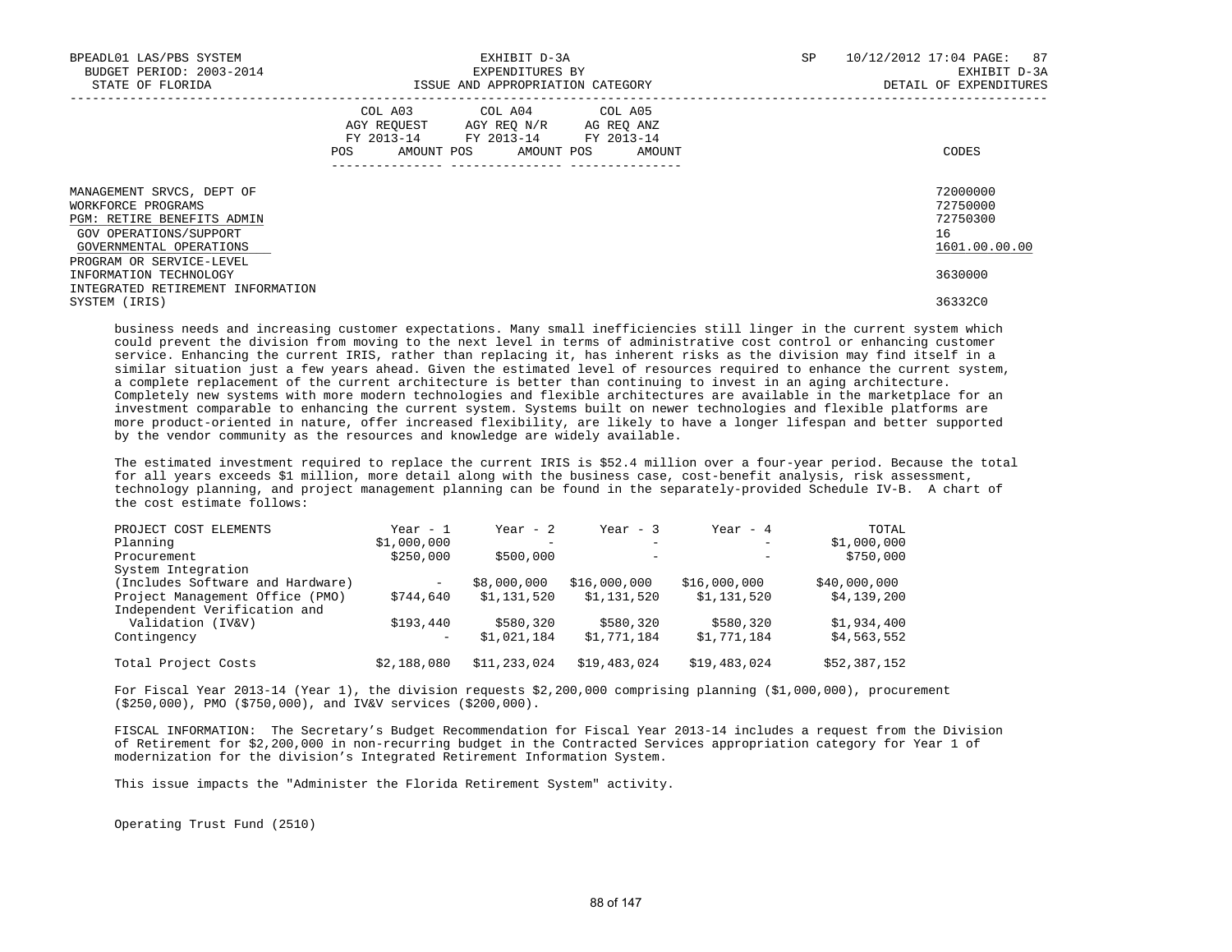| BPEADL01 LAS/PBS SYSTEM<br>BUDGET PERIOD: 2003-2014                                                                                                                                                                                                                                                                                                                                                                                |                                                                                                                                                                              | EXHIBIT D-3A<br>EXPENDITURES BY |                  |                                       | SP 10/12/2012 17:04 PAGE: 88<br>EXHIBIT D-3A                                  |
|------------------------------------------------------------------------------------------------------------------------------------------------------------------------------------------------------------------------------------------------------------------------------------------------------------------------------------------------------------------------------------------------------------------------------------|------------------------------------------------------------------------------------------------------------------------------------------------------------------------------|---------------------------------|------------------|---------------------------------------|-------------------------------------------------------------------------------|
| STATE OF FLORIDA                                                                                                                                                                                                                                                                                                                                                                                                                   | ISSUE AND APPROPRIATION CATEGORY                                                                                                                                             |                                 |                  |                                       | DETAIL OF EXPENDITURES                                                        |
|                                                                                                                                                                                                                                                                                                                                                                                                                                    | $\begin{tabular}{lcccc} COL A03 & COL A04 & COL A05 \\ AGY REQUEST & AGY REQ N/R & AG REQ ANZ \\ FY & 2013-14 & FY & 2013-14 & FY & 2013-14 \end{tabular}$<br>POS AMOUNT POS | AMOUNT POS                      | AMOUNT           |                                       | CODES                                                                         |
| MANAGEMENT SRVCS, DEPT OF<br>WORKFORCE PROGRAMS<br>PGM: RETIRE BENEFITS ADMIN<br>GOV OPERATIONS/SUPPORT<br>GOVERNMENTAL OPERATIONS<br>PROGRAM OR SERVICE-LEVEL<br>INFORMATION TECHNOLOGY<br>INTEGRATED RETIREMENT INFORMATION<br>SYSTEM (IRIS)                                                                                                                                                                                     |                                                                                                                                                                              |                                 |                  |                                       | 72000000<br>72750000<br>72750300<br>16<br>1601.00.00.00<br>3630000<br>36332C0 |
| Special Categories: Contracted Services (100777) (Non-Recurring)                                                                                                                                                                                                                                                                                                                                                                   |                                                                                                                                                                              |                                 |                  | \$2,200,000 FSI=1<br><b>EEEEEEEEE</b> |                                                                               |
|                                                                                                                                                                                                                                                                                                                                                                                                                                    |                                                                                                                                                                              |                                 |                  |                                       |                                                                               |
| FUNDING DEFICIENCIES TO MEET<br>CURRENT LEVEL PROGRAM REQUIREMENTS<br>ADDITIONAL FUNDING IN CONTRACTED<br><b>SERVICES</b><br>SPECIAL CATEGORIES<br>CONTRACTED SERVICES                                                                                                                                                                                                                                                             |                                                                                                                                                                              |                                 |                  |                                       | 4100000<br>4100300<br>100000<br>100777                                        |
| OPTIONAL RETIREMENT PRG TF-STATE 75,000 75,000                                                                                                                                                                                                                                                                                                                                                                                     |                                                                                                                                                                              |                                 |                  |                                       | 2517 1                                                                        |
|                                                                                                                                                                                                                                                                                                                                                                                                                                    |                                                                                                                                                                              |                                 |                  |                                       |                                                                               |
| AGENCY ISSUE NARRATIVE:<br>2013-2014 BUDGET YEAR NARRATIVE:<br>ISSUE SUMMARY: The Division of Retirement (division), Department of Management Services (department), requests \$75,000<br>in nonrecurring funds to provide for communication expenses needed to inform the 19,000 participants of the State<br>the consider and activities are an annual attack of the shores in the holding incentive consider the control of the |                                                                                                                                                                              |                                 | IT COMPONENT? NO |                                       |                                                                               |

 University System Optional Retirement Program (SUSORP) of the changes in the bundled investment provider contracts. These contracts will be rebid by the end of Fiscal Year 2012-2013. This request will fund the services of a professional benefit consultant knowledgeable in the complexities of 403(b) retirement plans. The benefit consultant will serve as a technical advisor to the division and will assist in communicating the changes made in the bundled investment provider contracts to the SUSORP participants. In addition, the benefit consultant will assist the division in conducting seminars to explain the details of the changes to university representatives. Section 121.35, Florida Statutes, establishes the department as the administrator of the SUSORP. As administrator of the plan, the department must act prudently and solely in the interest of the plan's participants and beneficiaries. Prudence requires communicating certain plan-related and investment-related information to each participant or their beneficiary, so as to preserve their right to a meaningful opportunity to participate in the investment products available and make changes that best suit their plans for retirement. All costs associated with distributing information on the specific investment products offered to the SUSORP membership is the responsibility of the bundled investment provider companies awarded the contracts for this service.

 FISCAL INFORMATION: The Secretary's Budget Recommendation for Fiscal Year 2013-14 includes a request from the Division of Retirement for \$75,000 in nonrecurring budget authority in the Contracted Services appropriation category for completion of the associated costs of the contractor selected to assist the department with communicating changes to the SUSORP membership regarding the procurement of new bundled investment providers.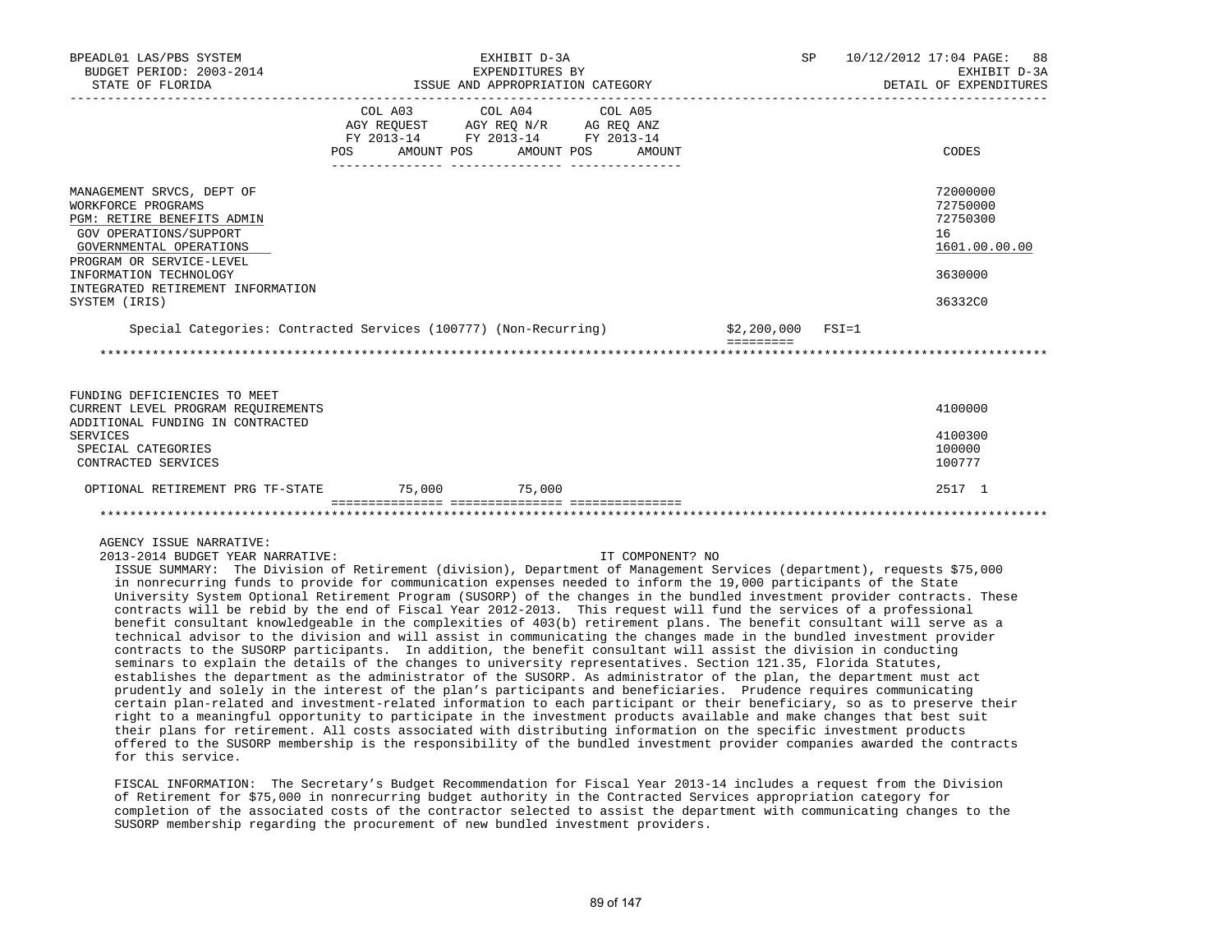| BPEADL01 LAS/PBS SYSTEM<br>BUDGET PERIOD: 2003-2014<br>STATE OF FLORIDA                                                                                                                                                                                         |                          | EXHIBIT D-3A<br>EXPENDITURES BY<br>ISSUE AND APPROPRIATION CATEGORY                                                                                                                                                                                                                                                                                                                                                                                                           | SP | 10/12/2012 17:04 PAGE: 89<br>EXHIBIT D-3A<br>DETAIL OF EXPENDITURES           |
|-----------------------------------------------------------------------------------------------------------------------------------------------------------------------------------------------------------------------------------------------------------------|--------------------------|-------------------------------------------------------------------------------------------------------------------------------------------------------------------------------------------------------------------------------------------------------------------------------------------------------------------------------------------------------------------------------------------------------------------------------------------------------------------------------|----|-------------------------------------------------------------------------------|
|                                                                                                                                                                                                                                                                 | POS                      | COL A03 COL A04 COL A05<br>$\begin{tabular}{lllllll} \multicolumn{2}{l}{{\small\mbox{\texttt{AGY}}}} & $\mathrm{REQUM} & $\mathrm{CC} & $\mathrm{N}\cap\mathrm{N}$ & $\mathrm{AG} \to \mathrm{EC} \\ \multicolumn{2}{l}{\small\mbox{\texttt{AGY}}}} & $\mathrm{REQUM} & $\mathrm{RC} \to \mathrm{NC} \\ \multicolumn{2}{l}{\small\mbox{\texttt{FY}}} & 2013-14 & $\mathrm{FY} \text{ } 2013-14 & $\mathrm{FY} \text{ } 2013-14 \end{tabular}$<br>AMOUNT POS AMOUNT POS AMOUNT |    | CODES                                                                         |
| MANAGEMENT SRVCS, DEPT OF<br>WORKFORCE PROGRAMS<br>PGM: RETIRE BENEFITS ADMIN<br>GOV OPERATIONS/SUPPORT<br>GOVERNMENTAL OPERATIONS<br>FUNDING DEFICIENCIES TO MEET<br>CURRENT LEVEL PROGRAM REQUIREMENTS<br>ADDITIONAL FUNDING IN CONTRACTED<br><b>SERVICES</b> |                          |                                                                                                                                                                                                                                                                                                                                                                                                                                                                               |    | 72000000<br>72750000<br>72750300<br>16<br>1601.00.00.00<br>4100000<br>4100300 |
| This issue impacts the "Administer the State University System Optional Retirement Program" activity.                                                                                                                                                           |                          |                                                                                                                                                                                                                                                                                                                                                                                                                                                                               |    |                                                                               |
| Optional Retirement Program Trust Fund (2517)                                                                                                                                                                                                                   |                          | Special Categories: Contracted Services (100777) (Non-Recurring) 575,000                                                                                                                                                                                                                                                                                                                                                                                                      |    | $FSI=1$                                                                       |
| TOTAL: GOVERNMENTAL OPERATIONS<br>BY FUND TYPE                                                                                                                                                                                                                  |                          |                                                                                                                                                                                                                                                                                                                                                                                                                                                                               |    | 1601.00.00.00                                                                 |
| GENERAL REVENUE FUND<br>TRUST FUNDS                                                                                                                                                                                                                             | 18,506,238<br>21,189,820 | 2,275,000                                                                                                                                                                                                                                                                                                                                                                                                                                                                     |    | 1000<br>2000                                                                  |
| TOTAL POSITIONS $193.00$<br>TOTAL PROG COMP 39,696,058 2,275,000<br>TOTAL SALARY RATE 7,526,130                                                                                                                                                                 |                          |                                                                                                                                                                                                                                                                                                                                                                                                                                                                               |    |                                                                               |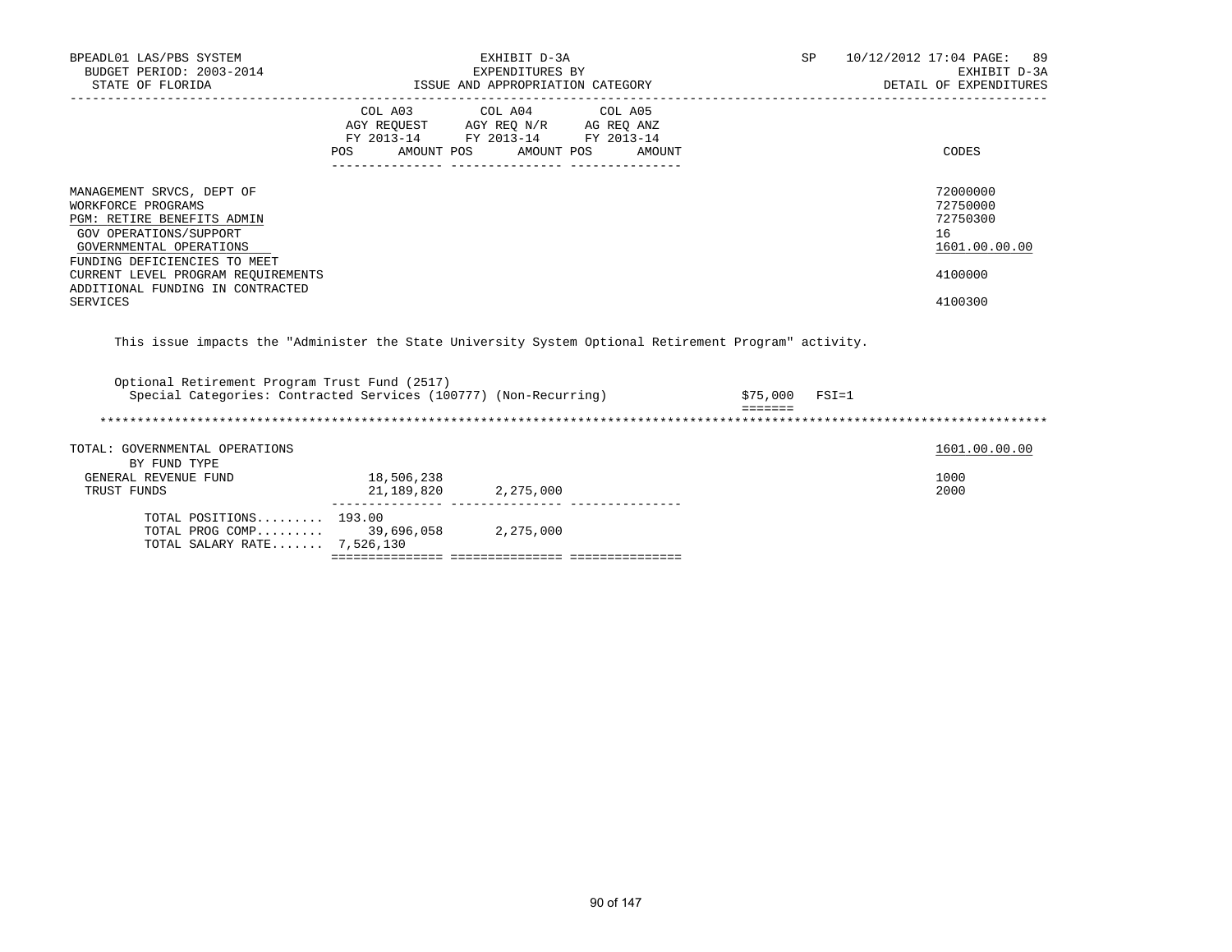| BPEADL01 LAS/PBS SYSTEM<br>BUDGET PERIOD: 2003-2014<br>STATE OF FLORIDA                                                                                                                                                                     |                   | EXHIBIT D-3A<br>EXPENDITURES BY<br>ISSUE AND APPROPRIATION CATEGORY                                                    | SP 10/12/2012 17:04 PAGE: 90<br>EXHIBIT D-3A<br>DETAIL OF EXPENDITURES |                                                                                         |
|---------------------------------------------------------------------------------------------------------------------------------------------------------------------------------------------------------------------------------------------|-------------------|------------------------------------------------------------------------------------------------------------------------|------------------------------------------------------------------------|-----------------------------------------------------------------------------------------|
|                                                                                                                                                                                                                                             | POS<br>AMOUNT POS | COL A03 COL A04 COL A05<br>AGY REQUEST AGY REQ N/R AG REQ ANZ<br>FY 2013-14 FY 2013-14 FY 2013-14<br>AMOUNT POS AMOUNT |                                                                        | CODES                                                                                   |
| MANAGEMENT SRVCS, DEPT OF<br>WORKFORCE PROGRAMS<br>PRG: ST PERSON POLICY ADMN<br>GOV OPERATIONS/SUPPORT<br>GOVERNMENTAL OPERATIONS<br>ESTIMATED EXPENDITURES<br>ESTIMATED EXPENDITURES - OPERATIONS<br>SALARY RATE<br>SALARY RATE 1,034,918 |                   |                                                                                                                        |                                                                        | 72000000<br>72750000<br>72750400<br>16<br>1601.00.00.00<br>1000000<br>1001000<br>000000 |
| SALARIES AND BENEFITS                                                                                                                                                                                                                       |                   |                                                                                                                        |                                                                        | 010000                                                                                  |
| STATE PERSONNEL SYSTEM TF -STATE 1,308,704                                                                                                                                                                                                  | 16.00             |                                                                                                                        |                                                                        | 2678 1                                                                                  |
| OTHER PERSONAL SERVICES                                                                                                                                                                                                                     |                   |                                                                                                                        |                                                                        | 030000                                                                                  |
| STATE PERSONNEL SYSTEM TF -STATE                                                                                                                                                                                                            | 5,000             |                                                                                                                        |                                                                        | 2678 1                                                                                  |
| <b>EXPENSES</b>                                                                                                                                                                                                                             |                   |                                                                                                                        |                                                                        | 040000                                                                                  |
| STATE PERSONNEL SYSTEM TF -STATE                                                                                                                                                                                                            | 120,916           |                                                                                                                        |                                                                        | 2678 1                                                                                  |
| SPECIAL CATEGORIES<br>CONTRACTED SERVICES                                                                                                                                                                                                   |                   |                                                                                                                        |                                                                        | 100000<br>100777                                                                        |
| STATE PERSONNEL SYSTEM TF -STATE                                                                                                                                                                                                            | 22,576            |                                                                                                                        |                                                                        | 2678 1                                                                                  |
| RISK MANAGEMENT INSURANCE                                                                                                                                                                                                                   |                   |                                                                                                                        |                                                                        | 103241                                                                                  |
| STATE PERSONNEL SYSTEM TF -STATE                                                                                                                                                                                                            | 9,258             |                                                                                                                        |                                                                        | 2678 1                                                                                  |
| CONTRACTED LEGAL SERVICES                                                                                                                                                                                                                   |                   |                                                                                                                        |                                                                        | 103884                                                                                  |
| STATE PERSONNEL SYSTEM TF -STATE 100,000                                                                                                                                                                                                    |                   |                                                                                                                        |                                                                        | 2678 1                                                                                  |
| TR/DMS/HR SVCS/STW CONTRCT                                                                                                                                                                                                                  |                   |                                                                                                                        |                                                                        | 107040                                                                                  |
| STATE PERSONNEL SYSTEM TF -STATE                                                                                                                                                                                                            | 7,079             |                                                                                                                        |                                                                        | 2678 1                                                                                  |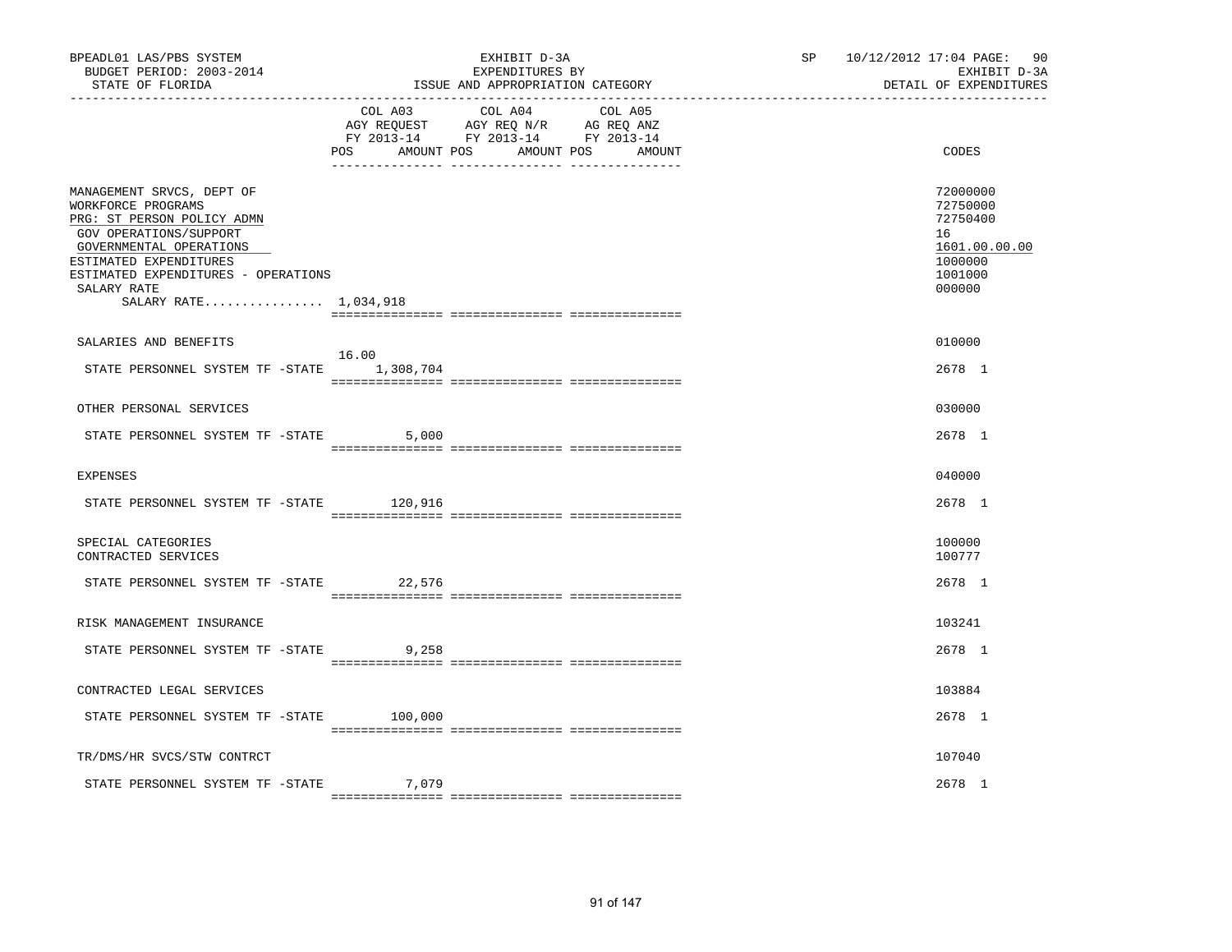| BPEADL01 LAS/PBS SYSTEM<br>BUDGET PERIOD: 2003-2014<br>STATE OF FLORIDA                                                                                                                                                                                                              |       | EXHIBIT D-3A<br>EXPENDITURES BY<br>ISSUE AND APPROPRIATION CATEGORY<br>----------------------------------                                | SP <sub>2</sub><br>10/12/2012 17:04 PAGE: 91<br>EXHIBIT D-3A<br>DETAIL OF EXPENDITURES |                                                                                                             |  |
|--------------------------------------------------------------------------------------------------------------------------------------------------------------------------------------------------------------------------------------------------------------------------------------|-------|------------------------------------------------------------------------------------------------------------------------------------------|----------------------------------------------------------------------------------------|-------------------------------------------------------------------------------------------------------------|--|
|                                                                                                                                                                                                                                                                                      |       | COL A03 COL A04<br>COL A05<br>AGY REQUEST AGY REQ N/R AG REQ ANZ<br>FY 2013-14 FY 2013-14 FY 2013-14<br>POS AMOUNT POS AMOUNT POS AMOUNT |                                                                                        | CODES                                                                                                       |  |
| MANAGEMENT SRVCS, DEPT OF<br>WORKFORCE PROGRAMS<br>PRG: ST PERSON POLICY ADMN<br>GOV OPERATIONS/SUPPORT<br>GOVERNMENTAL OPERATIONS<br>ESTIMATED EXPENDITURES<br>ESTIMATED EXPENDITURES - OPERATIONS<br>DATA PROCESSING SERVICES<br>SOUTHWOOD SRC<br>STATE PERSONNEL SYSTEM TF -STATE | 6,161 |                                                                                                                                          |                                                                                        | 72000000<br>72750000<br>72750400<br>16<br>1601.00.00.00<br>1000000<br>1001000<br>210000<br>210021<br>2678 1 |  |
| TOTAL: ESTIMATED EXPENDITURES - OPERATIONS<br>TOTAL POSITIONS 16.00<br>TOTAL ISSUE 1,579,694<br>TOTAL SALARY RATE $1,034,918$                                                                                                                                                        |       |                                                                                                                                          |                                                                                        | 1001000                                                                                                     |  |
| CASUALTY INSURANCE PREMIUM<br>ADJUSTMENT<br>SPECIAL CATEGORIES<br>RISK MANAGEMENT INSURANCE                                                                                                                                                                                          |       |                                                                                                                                          |                                                                                        | 1001090<br>100000<br>103241                                                                                 |  |
| STATE PERSONNEL SYSTEM TF -STATE                                                                                                                                                                                                                                                     | 1,308 |                                                                                                                                          |                                                                                        | 2678 1                                                                                                      |  |
| FLORIDA RETIREMENT SYSTEM<br>CONTRIBUTION ADJUSTMENT FOR<br>FISCAL YEAR 2012-2013<br>SALARIES AND BENEFITS<br>STATE PERSONNEL SYSTEM TF -STATE 3,940                                                                                                                                 |       |                                                                                                                                          |                                                                                        | 1001240<br>010000<br>2678 1                                                                                 |  |
| DATA PROCESSING SERVICES<br>SOUTHWOOD SRC                                                                                                                                                                                                                                            |       |                                                                                                                                          |                                                                                        | 210000<br>210021                                                                                            |  |
| STATE PERSONNEL SYSTEM TF -STATE                                                                                                                                                                                                                                                     | 3     |                                                                                                                                          |                                                                                        | 2678 1                                                                                                      |  |
| TOTAL: FLORIDA RETIREMENT SYSTEM<br>CONTRIBUTION ADJUSTMENT FOR<br>FISCAL YEAR 2012-2013                                                                                                                                                                                             |       |                                                                                                                                          |                                                                                        | 1001240                                                                                                     |  |
| TOTAL ISSUE                                                                                                                                                                                                                                                                          | 3,943 |                                                                                                                                          |                                                                                        |                                                                                                             |  |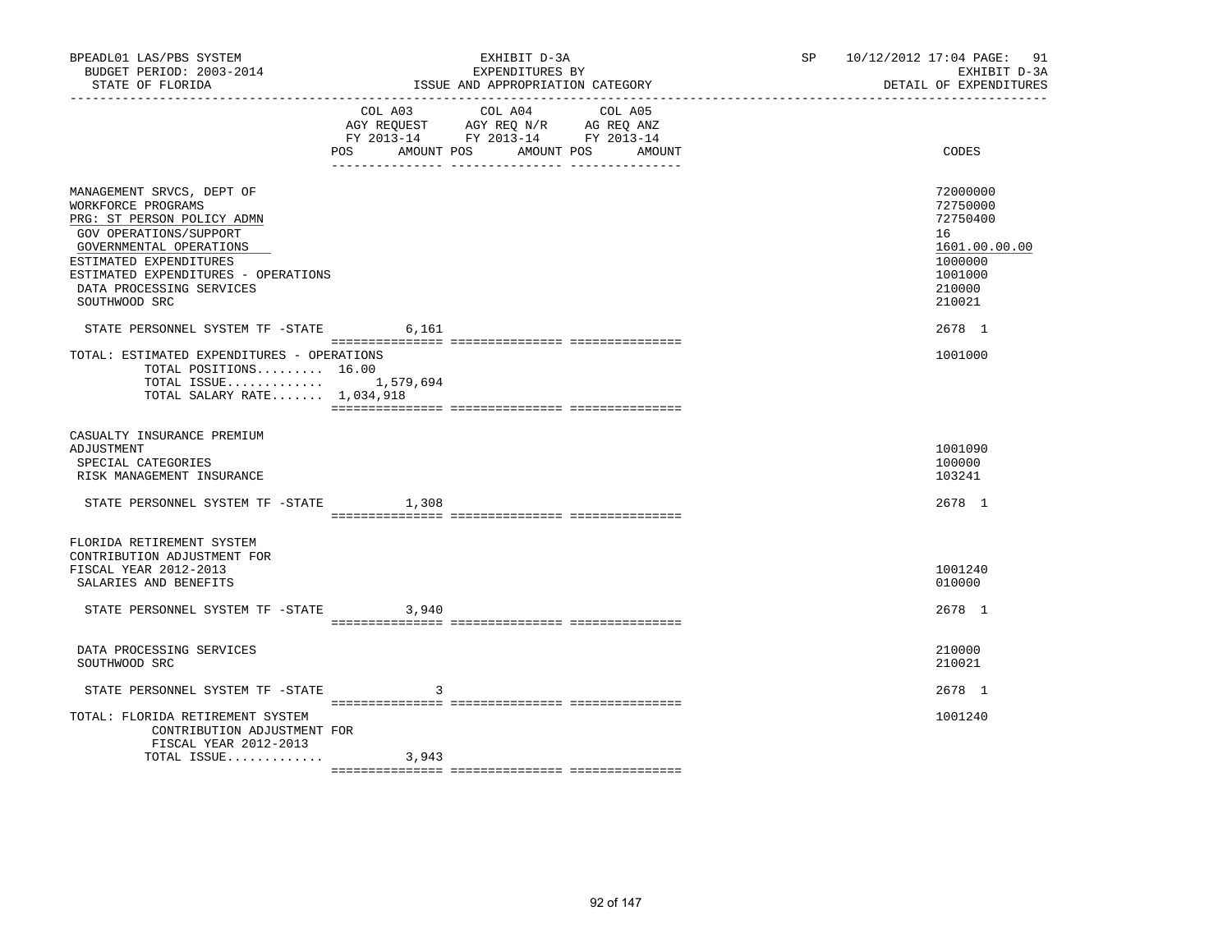| BPEADL01 LAS/PBS SYSTEM<br>BUDGET PERIOD: 2003-2014<br>STATE OF FLORIDA                                                                                                                    |        | EXHIBIT D-3A<br>EXPENDITURES BY<br>ISSUE AND APPROPRIATION CATEGORY                                                                   | SP | 10/12/2012 17:04 PAGE: 92<br>EXHIBIT D-3A<br>DETAIL OF EXPENDITURES |
|--------------------------------------------------------------------------------------------------------------------------------------------------------------------------------------------|--------|---------------------------------------------------------------------------------------------------------------------------------------|----|---------------------------------------------------------------------|
| . _ _ _ _ _ _ _ _ _ _ _ _ _ _ _                                                                                                                                                            |        | COL A03 COL A04 COL A05<br>AGY REQUEST AGY REQ N/R AG REQ ANZ<br>FY 2013-14 FY 2013-14 FY 2013-14<br>POS AMOUNT POS AMOUNT POS AMOUNT |    | CODES                                                               |
|                                                                                                                                                                                            |        |                                                                                                                                       |    |                                                                     |
| MANAGEMENT SRVCS, DEPT OF<br>WORKFORCE PROGRAMS<br>PRG: ST PERSON POLICY ADMN<br>GOV OPERATIONS/SUPPORT<br>GOVERNMENTAL OPERATIONS<br>ESTIMATED EXPENDITURES<br>ADJUSTMENT TO STATE HEALTH |        |                                                                                                                                       |    | 72000000<br>72750000<br>72750400<br>16<br>1601.00.00.00<br>1000000  |
| INSURANCE PREMIUM CONTRIBUTION -<br>FISCAL YEAR 2012-13<br>SALARIES AND BENEFITS                                                                                                           |        |                                                                                                                                       |    | 1001830<br>010000                                                   |
| STATE PERSONNEL SYSTEM TF -STATE 1,819                                                                                                                                                     |        |                                                                                                                                       |    | 2678 1                                                              |
| DATA PROCESSING SERVICES<br>SOUTHWOOD SRC                                                                                                                                                  |        |                                                                                                                                       |    | 210000<br>210021                                                    |
| STATE PERSONNEL SYSTEM TF -STATE                                                                                                                                                           | 3      |                                                                                                                                       |    | 2678 1                                                              |
| TOTAL: ADJUSTMENT TO STATE HEALTH<br>INSURANCE PREMIUM CONTRIBUTION -<br>FISCAL YEAR 2012-13                                                                                               |        |                                                                                                                                       |    | 1001830                                                             |
| TOTAL ISSUE $1,822$                                                                                                                                                                        |        |                                                                                                                                       |    |                                                                     |
| REALLOCATION OF HUMAN RESOURCES<br>OUTSOURCING<br>SPECIAL CATEGORIES<br>TR/DMS/HR SVCS/STW CONTRCT                                                                                         |        |                                                                                                                                       |    | 1005900<br>100000<br>107040                                         |
| STATE PERSONNEL SYSTEM TF -STATE                                                                                                                                                           | 12     |                                                                                                                                       |    | 2678 1                                                              |
| ADJUSTMENTS TO CURRENT YEAR                                                                                                                                                                |        |                                                                                                                                       |    |                                                                     |
| ESTIMATED EXPENDITURES<br>REALIGNMENT OF LEASE OR LEASE                                                                                                                                    |        |                                                                                                                                       |    | 1600000                                                             |
| PURCHASE EQUIPMENT - DEDUCT<br>EXPENSES                                                                                                                                                    |        |                                                                                                                                       |    | 160M060<br>040000                                                   |
| STATE PERSONNEL SYSTEM TF -STATE                                                                                                                                                           | 1,691– |                                                                                                                                       |    | 2678 1                                                              |
|                                                                                                                                                                                            |        |                                                                                                                                       |    |                                                                     |
| AGENCY ISSUE NARRATIVE:<br>2013-2014 BUDGET YEAR NARRATIVE:                                                                                                                                |        | IT COMPONENT? NO                                                                                                                      |    |                                                                     |

 The Department of Management Services requests an across the board realignment of \$21,200 from the Expenses appropriation category to the Lease or Lease-Purchase of Equipment appropriation category as directed in Chapter 2011-45, Laws of Florida. Chapter 2011-45, Laws of Florida, directs that the new category be used to fund the lease or lease-purchase of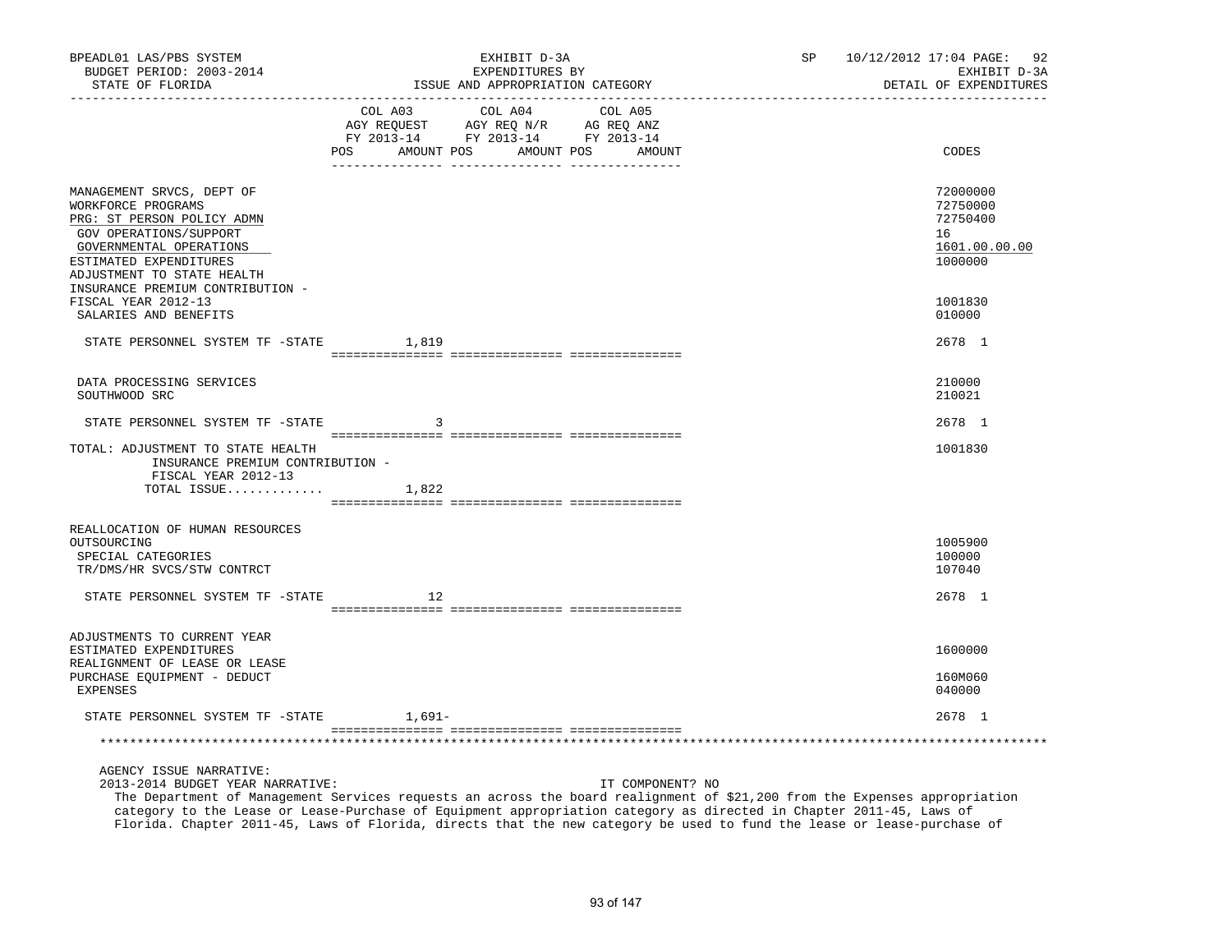| BPEADL01 LAS/PBS SYSTEM<br>BUDGET PERIOD: 2003-2014<br>STATE OF FLORIDA                                                                                                                                                                        |                                                                        | ISSUE AND APPROPRIATION CATEGORY | EXHIBIT D-3A<br>EXPENDITURES BY |                  | SP |                              | 10/12/2012 17:04 PAGE: 93<br>EXHIBIT D-3A<br>DETAIL OF EXPENDITURES |
|------------------------------------------------------------------------------------------------------------------------------------------------------------------------------------------------------------------------------------------------|------------------------------------------------------------------------|----------------------------------|---------------------------------|------------------|----|------------------------------|---------------------------------------------------------------------|
|                                                                                                                                                                                                                                                | COL A03 COL A04 COL A05                                                |                                  |                                 |                  |    | ____________________________ |                                                                     |
|                                                                                                                                                                                                                                                | AGY REQUEST AGY REQ N/R AG REQ ANZ<br>FY 2013-14 FY 2013-14 FY 2013-14 |                                  |                                 |                  |    |                              |                                                                     |
|                                                                                                                                                                                                                                                | POS AMOUNT POS AMOUNT POS AMOUNT                                       |                                  |                                 |                  |    |                              | CODES                                                               |
| MANAGEMENT SRVCS, DEPT OF                                                                                                                                                                                                                      |                                                                        |                                  |                                 |                  |    |                              | 72000000                                                            |
| WORKFORCE PROGRAMS                                                                                                                                                                                                                             |                                                                        |                                  |                                 |                  |    |                              | 72750000                                                            |
| PRG: ST PERSON POLICY ADMN                                                                                                                                                                                                                     |                                                                        |                                  |                                 |                  |    |                              | 72750400                                                            |
| GOV OPERATIONS/SUPPORT                                                                                                                                                                                                                         |                                                                        |                                  |                                 |                  |    |                              | 16                                                                  |
| GOVERNMENTAL OPERATIONS                                                                                                                                                                                                                        |                                                                        |                                  |                                 |                  |    |                              | 1601.00.00.00                                                       |
| ADJUSTMENTS TO CURRENT YEAR                                                                                                                                                                                                                    |                                                                        |                                  |                                 |                  |    |                              |                                                                     |
| ESTIMATED EXPENDITURES                                                                                                                                                                                                                         |                                                                        |                                  |                                 |                  |    |                              | 1600000                                                             |
| REALIGNMENT OF LEASE OR LEASE                                                                                                                                                                                                                  |                                                                        |                                  |                                 |                  |    |                              |                                                                     |
| PURCHASE EQUIPMENT - DEDUCT                                                                                                                                                                                                                    |                                                                        |                                  |                                 |                  |    |                              | 160M060                                                             |
| equipment, fixtures, and other tangible personal property.                                                                                                                                                                                     |                                                                        |                                  |                                 |                  |    |                              |                                                                     |
| This issue along with 160M070 will have a net zero impact to the following programs:                                                                                                                                                           |                                                                        |                                  |                                 |                  |    |                              |                                                                     |
| Program Area:                                                                                                                                                                                                                                  | Amount                                                                 |                                  | Fund                            |                  |    |                              |                                                                     |
| Administration                                                                                                                                                                                                                                 | \$2,792                                                                |                                  | 2021                            |                  |    |                              |                                                                     |
| Facilities Mgmt.                                                                                                                                                                                                                               | \$8,943                                                                |                                  | 2696                            |                  |    |                              |                                                                     |
| Building Construction                                                                                                                                                                                                                          | \$123                                                                  |                                  | 2033                            |                  |    |                              |                                                                     |
| Motor Vehicles and Watercraft Mgmt.                                                                                                                                                                                                            | \$100                                                                  |                                  | 2510                            |                  |    |                              |                                                                     |
| Purchasing Oversight                                                                                                                                                                                                                           | \$781                                                                  |                                  | 2510                            |                  |    |                              |                                                                     |
| Private Prison Monitoring                                                                                                                                                                                                                      | \$100<br>\$166                                                         |                                  | 1000                            |                  |    |                              |                                                                     |
| Insurance Benefits Administration                                                                                                                                                                                                              |                                                                        |                                  | 2668                            |                  |    |                              |                                                                     |
| Retirement                                                                                                                                                                                                                                     | \$3,400                                                                |                                  | 2510                            |                  |    |                              |                                                                     |
| Retirement                                                                                                                                                                                                                                     | \$910                                                                  |                                  | 2532<br>2678                    |                  |    |                              |                                                                     |
| State Personnel Policy Administration \$1,691                                                                                                                                                                                                  | \$1,860                                                                |                                  | 2678                            |                  |    |                              |                                                                     |
| People First<br>Telecommunication                                                                                                                                                                                                              | \$334                                                                  |                                  | 2344                            |                  |    |                              |                                                                     |
|                                                                                                                                                                                                                                                | $- - - - - - - -$                                                      |                                  |                                 |                  |    |                              |                                                                     |
|                                                                                                                                                                                                                                                | Total: \$21,200<br>eeeeeee                                             |                                  |                                 |                  |    |                              |                                                                     |
|                                                                                                                                                                                                                                                |                                                                        |                                  |                                 |                  |    |                              |                                                                     |
|                                                                                                                                                                                                                                                |                                                                        |                                  |                                 |                  |    |                              |                                                                     |
| REALIGNMENT OF LEASE OR LEASE                                                                                                                                                                                                                  |                                                                        |                                  |                                 |                  |    |                              |                                                                     |
| PURCHASE OF EQUIPMENT - ADD                                                                                                                                                                                                                    |                                                                        |                                  |                                 |                  |    |                              | 160M070                                                             |
| SPECIAL CATEGORIES<br>LEASE/PURCHASE/EQUIPMENT                                                                                                                                                                                                 |                                                                        |                                  |                                 |                  |    |                              | 100000<br>105281                                                    |
|                                                                                                                                                                                                                                                |                                                                        |                                  |                                 |                  |    |                              |                                                                     |
| STATE PERSONNEL SYSTEM TF -STATE                                                                                                                                                                                                               | 1,691                                                                  |                                  |                                 |                  |    |                              | 2678 1                                                              |
|                                                                                                                                                                                                                                                |                                                                        |                                  |                                 |                  |    |                              |                                                                     |
| AGENCY ISSUE NARRATIVE:                                                                                                                                                                                                                        |                                                                        |                                  |                                 |                  |    |                              |                                                                     |
| 2013-2014 BUDGET YEAR NARRATIVE:                                                                                                                                                                                                               |                                                                        |                                  |                                 | IT COMPONENT? NO |    |                              |                                                                     |
| The Department of Management Services requests an across the board realignment of \$21,200 from the Expenses appropriation                                                                                                                     |                                                                        |                                  |                                 |                  |    |                              |                                                                     |
| category to the Lease or Lease-Purchase of Equipment appropriation category as directed in Chapter 2011-45, Laws of<br>Florida. Chapter 2011-45, Laws of Florida, directs that the new category be used to fund the lease or lease-purchase of |                                                                        |                                  |                                 |                  |    |                              |                                                                     |

94 of 147

equipment, fixtures, and other tangible personal property.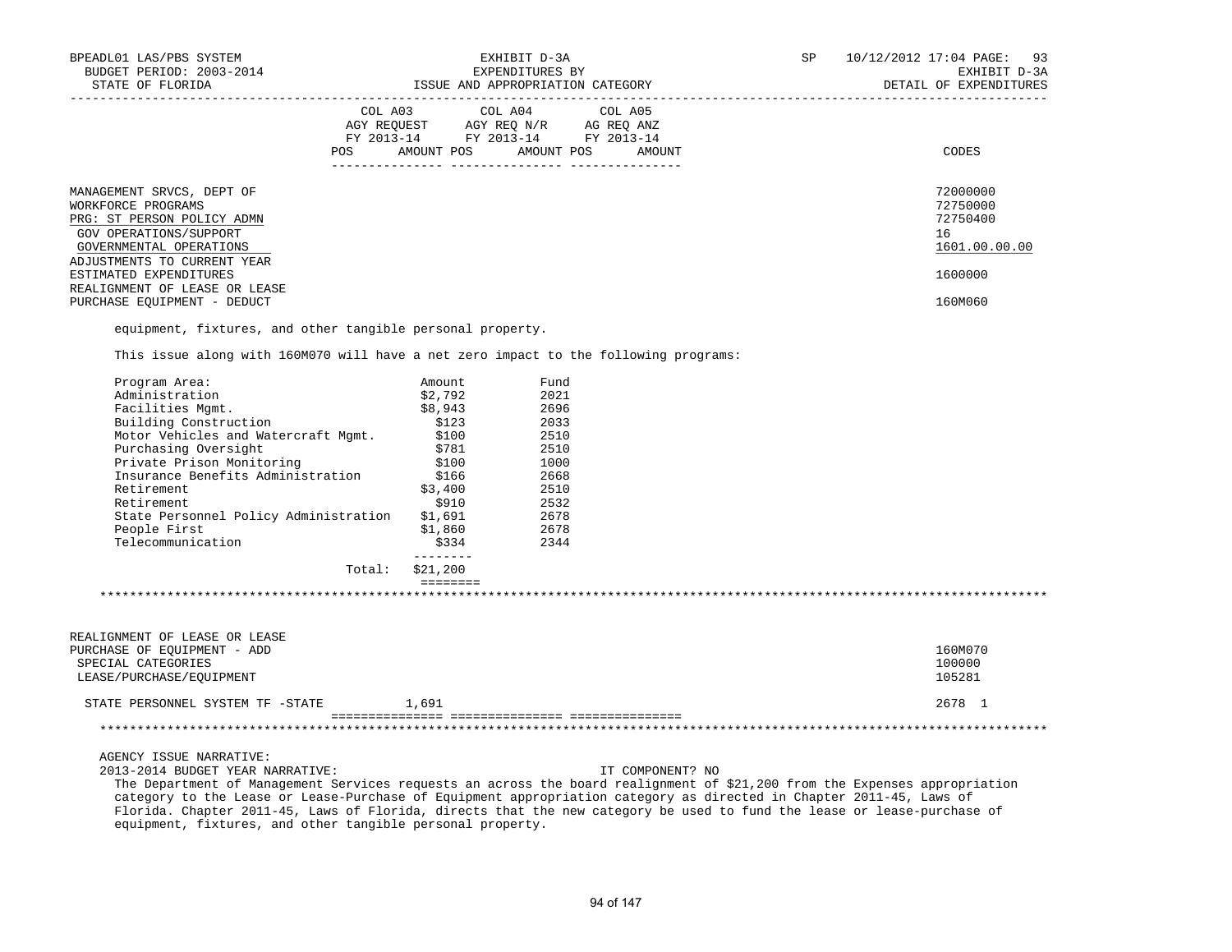| BPEADL01 LAS/PBS SYSTEM<br>BUDGET PERIOD: 2003-2014<br>STATE OF FLORIDA                                                            | EXHIBIT D-3A<br>EXPENDITURES BY<br>ISSUE AND APPROPRIATION CATEGORY                                                                         | SP<br>10/12/2012 17:04 PAGE:<br>94<br>EXHIBIT D-3A<br>DETAIL OF EXPENDITURES |
|------------------------------------------------------------------------------------------------------------------------------------|---------------------------------------------------------------------------------------------------------------------------------------------|------------------------------------------------------------------------------|
|                                                                                                                                    | COL A03 COL A04 COL A05<br>AGY REOUEST AGY REO N/R AG REO ANZ<br>FY 2013-14 FY 2013-14 FY 2013-14<br>AMOUNT POS AMOUNT POS<br>POS<br>AMOUNT | CODES                                                                        |
| MANAGEMENT SRVCS, DEPT OF<br>WORKFORCE PROGRAMS<br>PRG: ST PERSON POLICY ADMN<br>GOV OPERATIONS/SUPPORT<br>GOVERNMENTAL OPERATIONS |                                                                                                                                             | 72000000<br>72750000<br>72750400<br>16<br>1601.00.00.00                      |
| ADJUSTMENTS TO CURRENT YEAR<br>ESTIMATED EXPENDITURES<br>REALIGNMENT OF LEASE OR LEASE<br>PURCHASE OF EOUIPMENT - ADD              |                                                                                                                                             | 1600000<br>160M070                                                           |

This issue along with 160M070 will have a net zero impact to the following programs:

| Amount   | Fund |  |
|----------|------|--|
| \$2.792  | 2021 |  |
| \$8,943  | 2696 |  |
| \$123    | 2033 |  |
| \$100    | 2510 |  |
| \$781    | 2510 |  |
| \$100    | 1000 |  |
| \$166    | 2668 |  |
| \$3,400  | 2510 |  |
| \$910    | 2532 |  |
| \$1,691  | 2678 |  |
| \$1,860  | 2678 |  |
| \$334    | 2344 |  |
| \$21,200 |      |  |
|          |      |  |

| ANNUALIZATION OF ADMINISTERED<br>FUNDS APPROPRIATIONS                |       | 26A0000           |  |
|----------------------------------------------------------------------|-------|-------------------|--|
| STATE HEALTH INSURANCE ADJUSTMENT                                    |       |                   |  |
| FOR FY 2012-13 - 10 MONTHS<br>ANNUALIZATION<br>SALARIES AND BENEFITS |       | 26A1830<br>010000 |  |
| STATE PERSONNEL SYSTEM TF -STATE                                     | 9,095 | 2678 1            |  |
| DATA PROCESSING SERVICES<br>SOUTHWOOD SRC                            |       | 210000<br>210021  |  |
| STATE PERSONNEL SYSTEM TF -STATE                                     | 15    | 2678 1            |  |
|                                                                      |       |                   |  |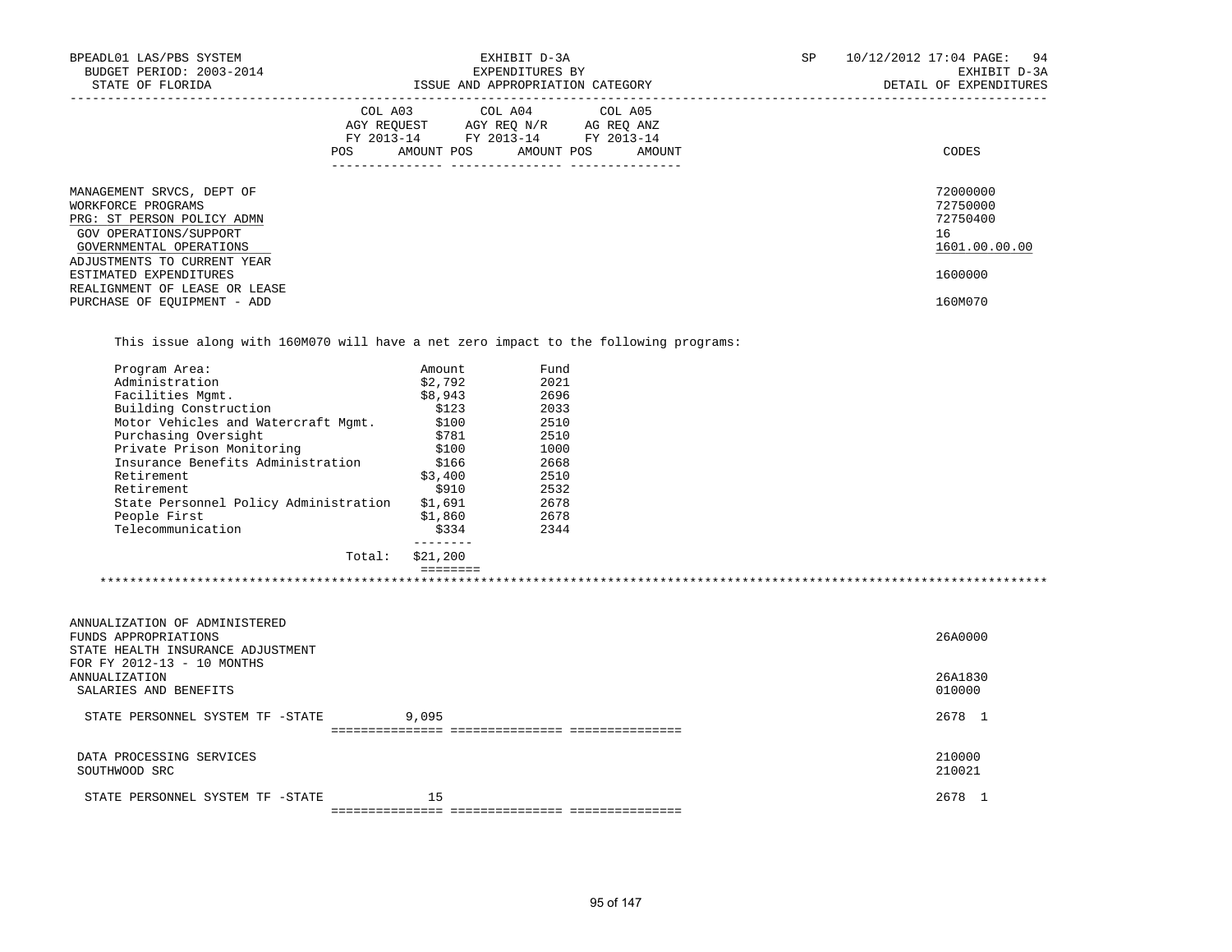| BPEADL01 LAS/PBS SYSTEM<br>BUDGET PERIOD: 2003-2014                                                                                                                                                                                                                                    |                           | EXHIBIT D-3A<br>EXPENDITURES BY                                                                                                                                                                                         |                  | SP 10/12/2012 17:04 PAGE: 95<br>EXHIBIT D-3A                                  |
|----------------------------------------------------------------------------------------------------------------------------------------------------------------------------------------------------------------------------------------------------------------------------------------|---------------------------|-------------------------------------------------------------------------------------------------------------------------------------------------------------------------------------------------------------------------|------------------|-------------------------------------------------------------------------------|
| STATE OF FLORIDA                                                                                                                                                                                                                                                                       |                           | ISSUE AND APPROPRIATION CATEGORY                                                                                                                                                                                        |                  | DETAIL OF EXPENDITURES                                                        |
|                                                                                                                                                                                                                                                                                        | POS AMOUNT POS AMOUNT POS | COL A03 COL A04 COL A05<br>$\begin{tabular}{lllllll} AGY & \texttt{REQUEST} & \texttt{AGY} & \texttt{REG} & \texttt{N/R} & \texttt{AG} & \texttt{REG} & \texttt{ANZ} \end{tabular}$<br>FY 2013-14 FY 2013-14 FY 2013-14 | AMOUNT           | CODES                                                                         |
| MANAGEMENT SRVCS, DEPT OF<br>WORKFORCE PROGRAMS<br>PRG: ST PERSON POLICY ADMN<br>GOV OPERATIONS/SUPPORT<br>GOVERNMENTAL OPERATIONS<br>ANNUALIZATION OF ADMINISTERED<br>FUNDS APPROPRIATIONS<br>STATE HEALTH INSURANCE ADJUSTMENT<br>FOR FY 2012-13 - 10 MONTHS<br><b>ANNUALIZATION</b> |                           |                                                                                                                                                                                                                         |                  | 72000000<br>72750000<br>72750400<br>16<br>1601.00.00.00<br>26A0000<br>26A1830 |
| TOTAL: STATE HEALTH INSURANCE ADJUSTMENT<br>FOR FY 2012-13 - 10 MONTHS<br>ANNUALIZATION                                                                                                                                                                                                |                           |                                                                                                                                                                                                                         |                  | 26A1830                                                                       |
| TOTAL ISSUE                                                                                                                                                                                                                                                                            | 9.110                     |                                                                                                                                                                                                                         |                  |                                                                               |
| FUNDING DEFICIENCIES TO MEET<br>CURRENT LEVEL PROGRAM REQUIREMENTS<br>INCREASE SALARIES AND BENEFITS<br>APPROPRIATION FOR THE DIVISION OF<br>HUMAN RESOURCE MANAGEMENT                                                                                                                 |                           |                                                                                                                                                                                                                         |                  | 4100000<br>4100A30                                                            |
| SALARIES AND BENEFITS                                                                                                                                                                                                                                                                  |                           |                                                                                                                                                                                                                         |                  | 010000                                                                        |
| STATE PERSONNEL SYSTEM TF -STATE                                                                                                                                                                                                                                                       | 30,000                    |                                                                                                                                                                                                                         |                  | 2678 1                                                                        |
|                                                                                                                                                                                                                                                                                        |                           |                                                                                                                                                                                                                         |                  |                                                                               |
| AGENCY ISSUE NARRATIVE:<br>2013-2014 BUDGET YEAR NARRATIVE:                                                                                                                                                                                                                            |                           |                                                                                                                                                                                                                         | IT COMPONENT? NO |                                                                               |

 ISSUE SUMMARY: The Division of State Personnel Policy Administration requests a recurring appropriation in the Salaries and Benefits appropriation category in the amount of \$30,000 to fully fund the division's 16 full-time positions.

 The Division of Human Resource Management (HRM) has the responsibility to establish an equitable and lawful employment system and provide the leadership and direction for human resource programs and policies to the entities within the State Personnel System (SPS). The SPS is the system of personnel administration for authorized Career Service, Selected Exempt Service and Senior Management Service positions and is the largest of the six primary personnel systems in Florida's state government. The SPS encompasses 32 entities in the Executive branch of government with 113,223 positions in the Career Service, Selected Exempt Service and Senior Management Service pay plans and other personal services (OPS) employment.

 HRM oversees the human resource infrastructure for the SPS. To fulfill daily responsibilities, it is necessary to continuously issue rule interpretations, policy clarifications, program guidelines, manuals, templates, ad hoc advisories, and provide consultative services to the Executive Office of the Governor, the legislature and legislative staff, agencies and labor unions via telephone and email. In addition to being accurate and timely, these documents must be periodically updated in response to evolving policy at the state and national level. The constant need to research and develop policy must be balanced with the daily demand of responding to inquiries through correspondence, email, and telephone.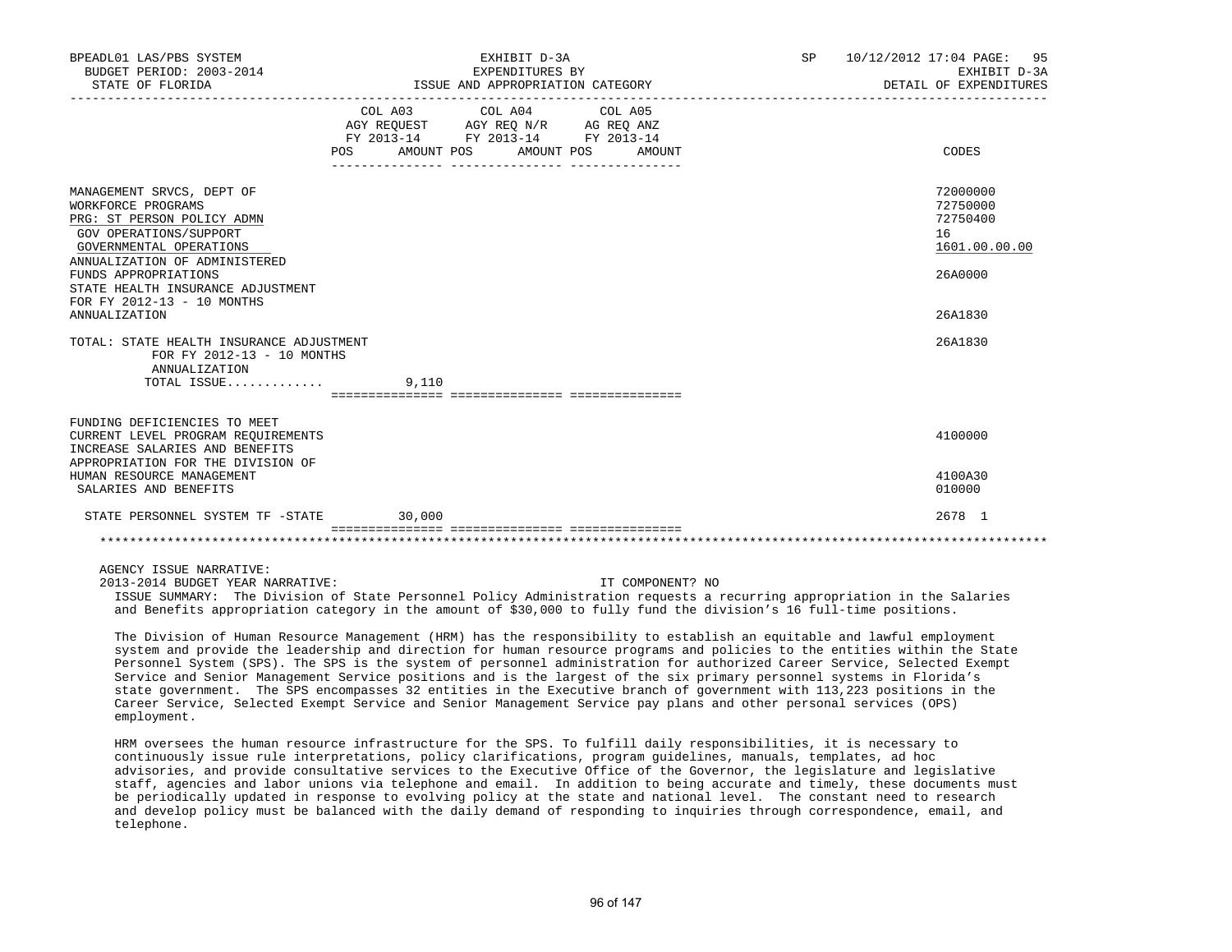| BPEADL01 LAS/PBS SYSTEM<br>BUDGET PERIOD: 2003-2014<br>STATE OF FLORIDA                                                                                            | EXHIBIT D-3A<br>EXPENDITURES BY<br>ISSUE AND APPROPRIATION CATEGORY                                                                      |        |  | 10/12/2012 17:04 PAGE: 96<br>EXHIBIT D-3A<br>DETAIL OF EXPENDITURES |
|--------------------------------------------------------------------------------------------------------------------------------------------------------------------|------------------------------------------------------------------------------------------------------------------------------------------|--------|--|---------------------------------------------------------------------|
|                                                                                                                                                                    | COL A03 COL A04 COL A05<br>AGY REQUEST AGY REQ N/R AG REQ ANZ<br>FY 2013-14 FY 2013-14 FY 2013-14<br>AMOUNT POS AMOUNT POS<br><b>POS</b> | AMOUNT |  | CODES                                                               |
| MANAGEMENT SRVCS, DEPT OF<br>WORKFORCE PROGRAMS<br>PRG: ST PERSON POLICY ADMN<br>GOV OPERATIONS/SUPPORT<br>GOVERNMENTAL OPERATIONS<br>FUNDING DEFICIENCIES TO MEET |                                                                                                                                          |        |  | 72000000<br>72750000<br>72750400<br>16<br>1601.00.00.00             |
| CURRENT LEVEL PROGRAM REOUIREMENTS<br>INCREASE SALARIES AND BENEFITS<br>APPROPRIATION FOR THE DIVISION OF                                                          |                                                                                                                                          |        |  | 4100000                                                             |
| HUMAN RESOURCE MANAGEMENT                                                                                                                                          |                                                                                                                                          |        |  | 4100A30                                                             |

 HRM also represents the Governor as the Chief Labor Negotiator for the SPS negotiating wages, hours and terms and conditions of employment with seven labor unions representing 13 collective bargaining units covered by 10 contracts. That responsibility includes:

- Conducting technical research and analysis regarding human resource and collective bargaining issues to provide consultative and technical assistance to the Chief Labor Negotiator, HRM, Department of Management Services (DMS) Office of the General Counsel, agencies and employees
- Drafting contract language for state proposals as requested by the Chief Labor Negotiator or the DMS Office of the General Counsel
- Attending negotiations and state-level consultations
- Conducting fact-finding meetings with unions and agencies and developing legally defensible Step 3 decisions pursuant to Section 110.227, Florida Statutes
- Researching collective bargaining grievances and appeals to arbitration and developing appropriate documentation to present findings
- Maintaining documentation of key issues and proposals made by parties
- Reviewing, preparing and recommending new or revised rules, legislation, and proposals on collective bargaining issues
- Representing the program at rule hearings, legislative committee meetings, advisory council meetings and negotiating sessions
- Developing recommendations for improving collective bargaining processes that include strategies for conserving state resources and enhancing productivity

 In addition, the Department of Management Services (DMS) has statutory authority (Section 110.181, Florida Statutes) to administer the Florida State Employees' Charitable Campaign (FSECC) and to secure and manage a contract with a fiscal agent. HRM has been delegated the responsibility of administering the program in its entirety, which includes:

- Developing and distributing campaign participation applications
- Maintaining an internet-based campaign application database
- Responding to inquiries from organizations regarding application process, charitable registrations, and criteria for participation in the FSECC
- Verifying agencies' solicitations of contributions registrations with Division of Consumer Services, at the Department of Agriculture and Consumer Service
- Providing data reports for Statewide Steering Committee determinations regarding participants eligibility
- Approving charitable organizations for participation
- Producing reports and notifying denied organizations
- Compiling informal appeals information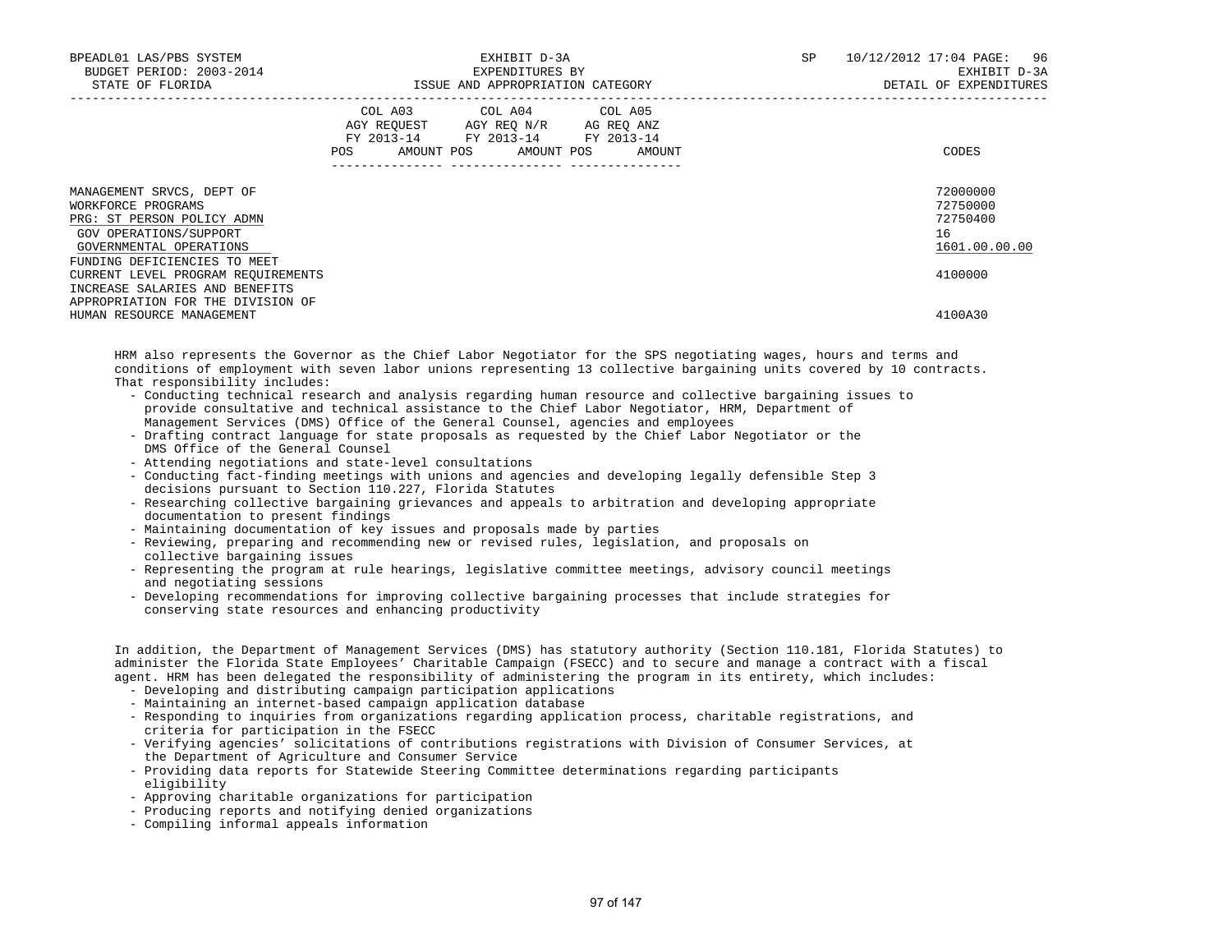| BPEADL01 LAS/PBS SYSTEM<br>BUDGET PERIOD: 2003-2014<br>STATE OF FLORIDA                                                                                                                                                                                                         | EXHIBIT D-3A<br>EXPENDITURES BY<br>ISSUE AND APPROPRIATION CATEGORY                                                                   | SP | 10/12/2012 17:04 PAGE: 97<br>EXHIBIT D-3A<br>DETAIL OF EXPENDITURES |
|---------------------------------------------------------------------------------------------------------------------------------------------------------------------------------------------------------------------------------------------------------------------------------|---------------------------------------------------------------------------------------------------------------------------------------|----|---------------------------------------------------------------------|
|                                                                                                                                                                                                                                                                                 | COL A03 COL A04 COL A05<br>AGY REQUEST AGY REO N/R AG REO ANZ<br>FY 2013-14 FY 2013-14 FY 2013-14<br>POS AMOUNT POS AMOUNT POS AMOUNT |    | CODES                                                               |
| MANAGEMENT SRVCS, DEPT OF<br>WORKFORCE PROGRAMS<br>PRG: ST PERSON POLICY ADMN<br>GOV OPERATIONS/SUPPORT<br>GOVERNMENTAL OPERATIONS<br>FUNDING DEFICIENCIES TO MEET<br>CURRENT LEVEL PROGRAM REOUIREMENTS<br>INCREASE SALARIES AND BENEFITS<br>APPROPRIATION FOR THE DIVISION OF |                                                                                                                                       |    | 72000000<br>72750000<br>72750400<br>16<br>1601.00.00.00<br>4100000  |
| HUMAN RESOURCE MANAGEMENT                                                                                                                                                                                                                                                       |                                                                                                                                       |    | 4100A30                                                             |

- Providing comprehensive listings of charitable organizations approved to participate in the campaign to the fiscal agent to be listed in the campaign brochure
- Providing a technological system to support pledge forms processing and requests computer runs to create pre-printed pledge form
- Chairing and providing staff support to the FSECC Statewide Steering Committee
- Developing rules and providing rule interpretations
- Providing the draft DMS letter for appointments of agency statewide coordinators and for brochures
- Responding to inquiries from the fiscal agent, organizations and state employees regarding campaign administration and organizations participating in the campaign

 Furthermore, statutory changes to the Florida State Employees' Charitable Campaign and a heightened litigious climate have necessitated implementation of year round campaign processes that, notwithstanding efforts to streamline and automate, require substantial staffing resources and encroach on the staff's ability to address the areas of responsibility that truly relate to the division's core mission.

 The HRM Policy Team has had a loss of 34 positions or a 68% staff reduction (from 50 positions to 16 as of July 1, 2012) since July 2000. A major part of the 68% reduction was due to HRM Policy positions being assigned to constitute the new People First Team which was created to support the development and implementation of the People First tool. (Additional positions were not appropriated to the division to support this effort when it was launched.) With no reduction in its division statutory responsibilities and duties, the HRM Policy Team continues to provide the required HR services to our customers while also managing the internal operations (i.e., legislative budget requests, long range program planning, fiscal management, personnel management, property oversight, safety coordination, etc.) necessary to support the team. In addition, the HRM Policy Team also provides critical policy guidance for the operation of the People First tool and reviews system business requirement documents.

 HRM is funded by the Human Resources Assessment to the State Personnel System Trust Fund. The 2011 legislative session resulted in a budget reduction of eight positions and \$651,431(an amount specified to reduce, but not identified with specific positions) in the Salaries and Benefits appropriation category, effective July 1, 2011. This created the division's underfunded momentum. In addition, during fiscal year 2010-2011, a vacant position, number 002412, was reclassified from a Human Resource Consultant to a Clerk to meet the salary and rate allocations within the Department. This Clerk position remained vacant in fiscal year 2011-12 due to insufficient appropriation in the Salaries and Benefits category to reclassify it back to a Human Resource Consultant or fill as a Clerk. As a result, the position was deleted July 1, 2012, and salaries and benefits associated with the Clerk position were taken. This left the division with 16 filled positions and a \$30,000 Salaries and Benefits category deficit. In order to generate the shortfall funds in fiscal year 2012-13, the only administrative support position in the division, which will be vacated October 31, 2012 due to retirement, will have to remain vacant. This condition will recreate the sequence of a long term vacancy due to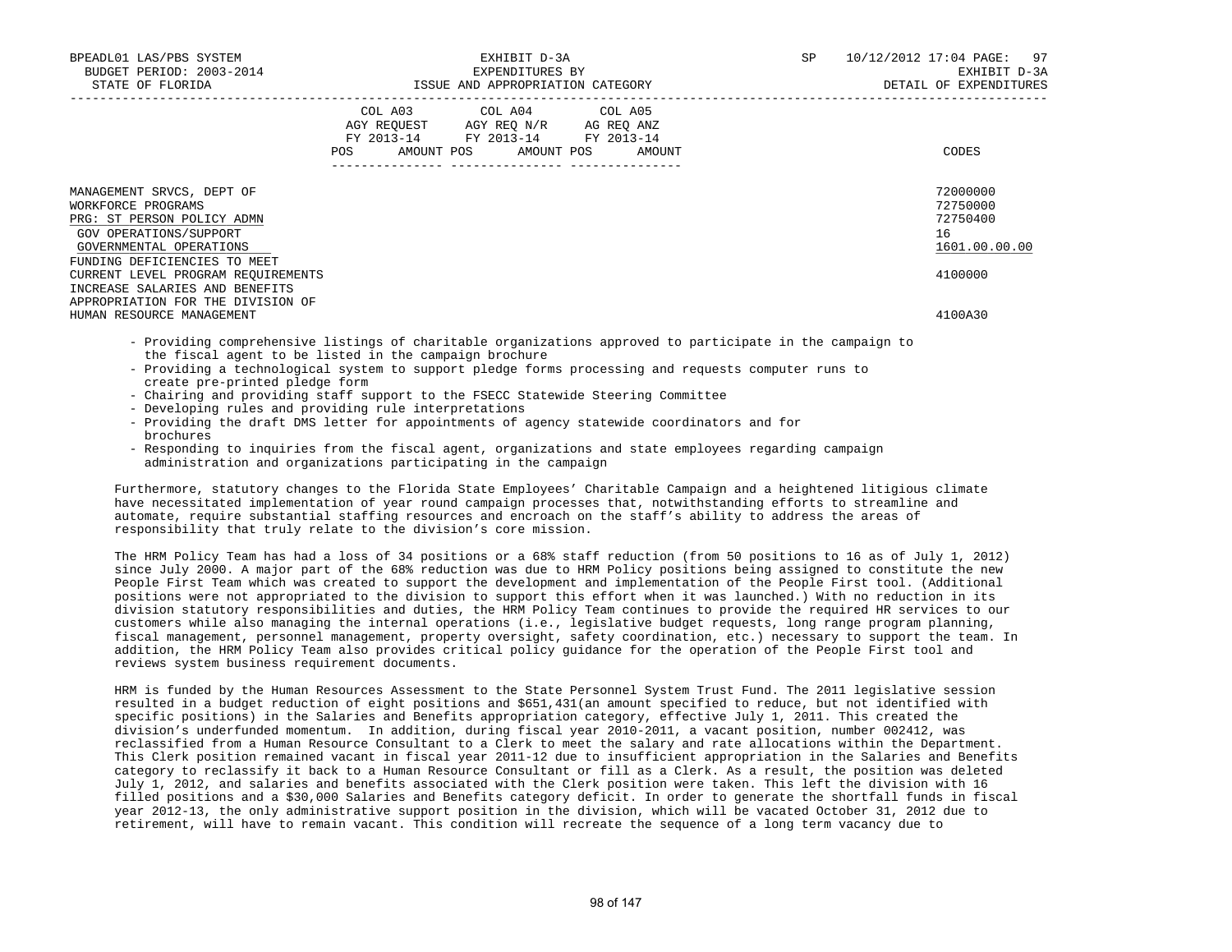| BPEADL01 LAS/PBS SYSTEM<br>BUDGET PERIOD: 2003-2014<br>STATE OF FLORIDA                                                                                            | EXHIBIT D-3A<br>EXPENDITURES BY<br>ISSUE AND APPROPRIATION CATEGORY                                            |                                                                                                                                   |  | SP | 10/12/2012 17:04 PAGE: 98<br>EXHIBIT D-3A<br>DETAIL OF EXPENDITURES |
|--------------------------------------------------------------------------------------------------------------------------------------------------------------------|----------------------------------------------------------------------------------------------------------------|-----------------------------------------------------------------------------------------------------------------------------------|--|----|---------------------------------------------------------------------|
|                                                                                                                                                                    | POS FOR THE POST OF THE STATE STATE STATE STATE STATE STATE STATE STATE STATE STATE STATE STATE STATE STATE ST | COL A03 COL A04 COL A05<br>AGY REQUEST AGY REQ N/R AG REQ ANZ<br>FY 2013-14 FY 2013-14 FY 2013-14<br>AMOUNT POS AMOUNT POS AMOUNT |  |    | CODES                                                               |
| MANAGEMENT SRVCS, DEPT OF<br>WORKFORCE PROGRAMS<br>PRG: ST PERSON POLICY ADMN<br>GOV OPERATIONS/SUPPORT<br>GOVERNMENTAL OPERATIONS<br>FUNDING DEFICIENCIES TO MEET |                                                                                                                |                                                                                                                                   |  |    | 72000000<br>72750000<br>72750400<br>16<br>1601.00.00.00             |
| CURRENT LEVEL PROGRAM REQUIREMENTS<br>INCREASE SALARIES AND BENEFITS<br>APPROPRIATION FOR THE DIVISION OF<br>HUMAN RESOURCE MANAGEMENT                             |                                                                                                                |                                                                                                                                   |  |    | 4100000<br>4100A30                                                  |

 insufficient funding, which will lead to the deletion of the position and the loss of salaries and benefits funding associated with the position. Without this position, the division will have no administrative support. Such support is critical to the proper maintenance of records, facilitation of assistance inquiries and assignments, handling of purchases, and support of other division operations.

 A possible solution for the salaries and benefits deficit is to use a portion of the reimbursed funds from the FSECC each fiscal year. The Division of State Personnel Policy Administration receives an annual reimbursement to the State Personnel System Trust Fund from the FSECC fiscal agent for a portion of the cost incurred by the division to administer the campaign each fiscal year. Effective July 1, 2012, HRM is statutorily allowed to bill the fiscal agent for 100% reimbursement. Prior to July 1, 2012, HRM was statutorily limited in requesting reimbursement for no more than one percent of the campaign contributions for the campaign year. In fiscal year 2008-09 HRM was reimbursed \$43,648.09, in fiscal year 2009-10 for \$41,491.26 and fiscal year 2010-11 for \$37,393.44. However, these amounts are deposited into the trust fund with no impact on the salaries and benefits appropriation. HRM staff supports the Statewide Steering Committee in its role to review and approve charitable organizations for participation in the campaign. HRM also administers rule provisions relating to the time and manner for charitable organizations' participation in the campaign, selection and responsibilities of the fiscal agent and determination of eligible expenses. Approximately 2,047.25 hours of HRM professional staff time was devoted to the FSECC in fiscal year 2008-09, 2,141.50 hours in fiscal year 2009-10 and 1,734.50 hours in fiscal year 2010-11.

 FISCAL INFORMATION: The Division of State Personnel Policy Administration is requesting \$30,000 in the Salaries and Benefits appropriation category. The average benefits rate in the division is 30%. There is no request for a corresponding rate increase.

This issue impacts the Division of State Personnel Policy Administration Expertise/Consulting activity.

| State Personnel System Trust Fund (2678) |                       |           |
|------------------------------------------|-----------------------|-----------|
| Salaries and Benefits (010000)           | \$30,000              | $FSI = 1$ |
|                                          | ______<br>_ _ _ _ _ _ |           |
|                                          |                       |           |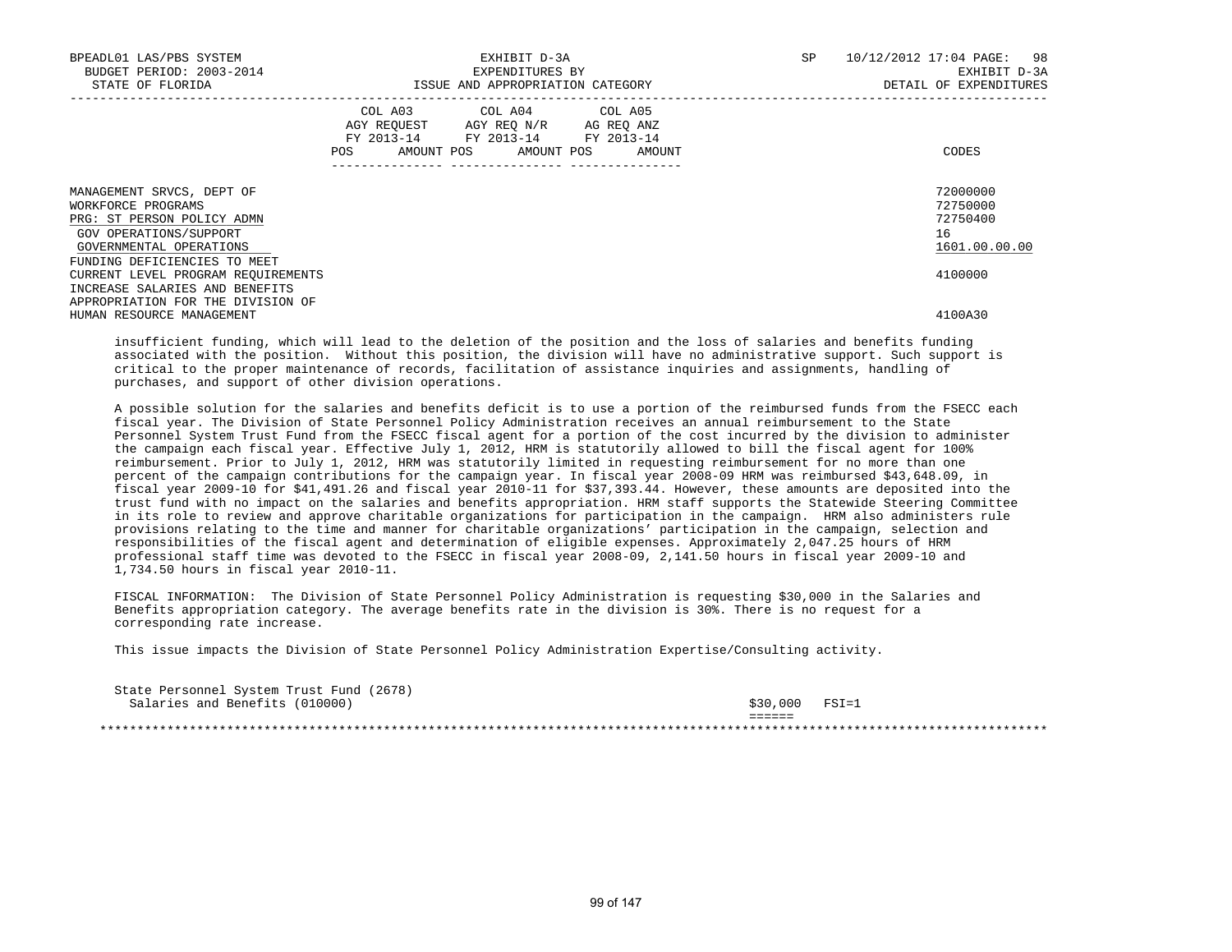| BPEADL01 LAS/PBS SYSTEM<br>BUDGET PERIOD: 2003-2014<br>STATE OF FLORIDA                                                                                                                                  | EXHIBIT D-3A<br>EXPENDITURES BY<br>ISSUE AND APPROPRIATION CATEGORY |                                                                                   |                              | SP              | 10/12/2012 17:04 PAGE: 99<br>EXHIBIT D-3A<br>DETAIL OF EXPENDITURES |                                                                    |
|----------------------------------------------------------------------------------------------------------------------------------------------------------------------------------------------------------|---------------------------------------------------------------------|-----------------------------------------------------------------------------------|------------------------------|-----------------|---------------------------------------------------------------------|--------------------------------------------------------------------|
|                                                                                                                                                                                                          | COL A03<br>POS AMOUNT POS                                           | COL A04<br>AGY REQUEST AGY REQ N/R AG REQ ANZ<br>FY 2013-14 FY 2013-14 FY 2013-14 | COL A05<br>AMOUNT POS AMOUNT |                 |                                                                     | CODES                                                              |
| MANAGEMENT SRVCS, DEPT OF<br>WORKFORCE PROGRAMS<br>PRG: ST PERSON POLICY ADMN<br>GOV OPERATIONS/SUPPORT<br>GOVERNMENTAL OPERATIONS<br>FUNDING DEFICIENCIES TO MEET<br>CURRENT LEVEL PROGRAM REQUIREMENTS |                                                                     |                                                                                   |                              |                 |                                                                     | 72000000<br>72750000<br>72750400<br>16<br>1601.00.00.00<br>4100000 |
| INCREASE SALARIES AND BENEFITS<br>APPROPRIATION FOR THE DIVISION OF<br>HUMAN RESOURCE MANAGEMENT                                                                                                         |                                                                     |                                                                                   |                              |                 |                                                                     | 4100A30                                                            |
| POSITION DETAIL OF SALARIES AND BENEFITS:                                                                                                                                                                | <b>FTE</b>                                                          | BASE RATE                                                                         | ADDITIVES                    | <b>BENEFITS</b> | SUBTOTAL                                                            | LAPSE LAPSED SALARIES<br>% AND BENEFITS                            |
| A03 - AGY REOUEST FY 2013-14                                                                                                                                                                             |                                                                     |                                                                                   |                              |                 |                                                                     |                                                                    |
| CHANGES TO CURRENTLY AUTHORIZED POSITIONS<br>OTHER SALARY AMOUNT                                                                                                                                         |                                                                     |                                                                                   |                              |                 |                                                                     |                                                                    |
| 2678 STATE PERSONNEL SYSTEM TF                                                                                                                                                                           |                                                                     |                                                                                   |                              |                 |                                                                     | 30,000                                                             |
|                                                                                                                                                                                                          |                                                                     |                                                                                   |                              |                 |                                                                     | 30,000                                                             |
|                                                                                                                                                                                                          |                                                                     |                                                                                   |                              |                 |                                                                     | ==============                                                     |
|                                                                                                                                                                                                          |                                                                     |                                                                                   |                              |                 |                                                                     |                                                                    |
| TOTAL: GOVERNMENTAL OPERATIONS<br>BY FUND TYPE                                                                                                                                                           |                                                                     |                                                                                   |                              |                 |                                                                     | 1601.00.00.00                                                      |
| SALARY RATE 1,034,918                                                                                                                                                                                    | 16.00                                                               |                                                                                   |                              |                 |                                                                     | 2000                                                               |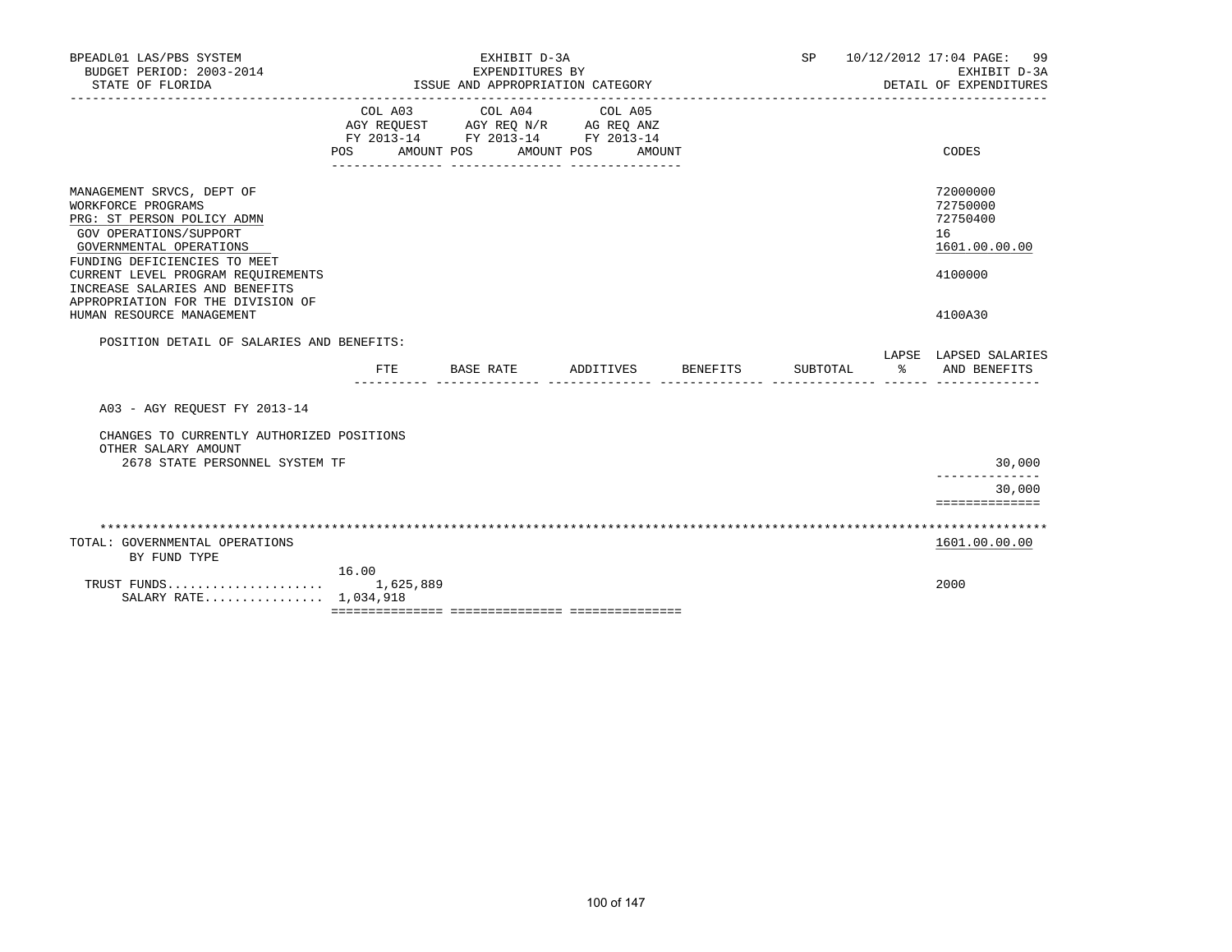| BPEADL01 LAS/PBS SYSTEM<br>BUDGET PERIOD: 2003-2014<br>STATE OF FLORIDA                                                                                                                                                          |            | EXHIBIT D-3A<br>EXPENDITURES BY<br>ISSUE AND APPROPRIATION CATEGORY                                                                   | SP and the set of the set of the set of the set of the set of the set of the set of the set of the set of the set of the set of the set of the set of the set of the set of the set of the set of the set of the set of the se | 10/12/2012 17:04 PAGE: 100<br>EXHIBIT D-3A<br>DETAIL OF EXPENDITURES                    |
|----------------------------------------------------------------------------------------------------------------------------------------------------------------------------------------------------------------------------------|------------|---------------------------------------------------------------------------------------------------------------------------------------|--------------------------------------------------------------------------------------------------------------------------------------------------------------------------------------------------------------------------------|-----------------------------------------------------------------------------------------|
|                                                                                                                                                                                                                                  |            | COL A03 COL A04 COL A05<br>AGY REQUEST AGY REQ N/R AG REQ ANZ<br>FY 2013-14 FY 2013-14 FY 2013-14<br>POS AMOUNT POS AMOUNT POS AMOUNT |                                                                                                                                                                                                                                | CODES                                                                                   |
| MANAGEMENT SRVCS, DEPT OF<br>WORKFORCE PROGRAMS<br>PRG: PEOPLE FIRST<br>GOV OPERATIONS/SUPPORT<br>GOVERNMENTAL OPERATIONS<br>ESTIMATED EXPENDITURES<br>ESTIMATED EXPENDITURES - OPERATIONS<br>SALARY RATE<br>SALARY RATE 953,685 |            |                                                                                                                                       |                                                                                                                                                                                                                                | 72000000<br>72750000<br>72750500<br>16<br>1601.00.00.00<br>1000000<br>1001000<br>000000 |
| SALARIES AND BENEFITS                                                                                                                                                                                                            |            |                                                                                                                                       |                                                                                                                                                                                                                                | 010000                                                                                  |
| STATE PERSONNEL SYSTEM TF -STATE 1,229,927                                                                                                                                                                                       | 15.00      |                                                                                                                                       |                                                                                                                                                                                                                                | 2678 1                                                                                  |
| <b>EXPENSES</b>                                                                                                                                                                                                                  |            |                                                                                                                                       |                                                                                                                                                                                                                                | 040000                                                                                  |
| STATE PERSONNEL SYSTEM TF -STATE                                                                                                                                                                                                 | 106,692    |                                                                                                                                       |                                                                                                                                                                                                                                | 2678 1                                                                                  |
| SPECIAL CATEGORIES<br>CONTRACTED SERVICES                                                                                                                                                                                        |            |                                                                                                                                       |                                                                                                                                                                                                                                | 100000<br>100777                                                                        |
| STATE PERSONNEL SYSTEM TF -STATE 22,575                                                                                                                                                                                          |            |                                                                                                                                       |                                                                                                                                                                                                                                | 2678 1                                                                                  |
| RISK MANAGEMENT INSURANCE                                                                                                                                                                                                        |            |                                                                                                                                       |                                                                                                                                                                                                                                | 103241                                                                                  |
| STATE PERSONNEL SYSTEM TF -STATE                                                                                                                                                                                                 | 8,169      |                                                                                                                                       |                                                                                                                                                                                                                                | 2678 1                                                                                  |
| TR/DMS/HR SVCS/STW CONTRCT                                                                                                                                                                                                       |            |                                                                                                                                       |                                                                                                                                                                                                                                | 107040                                                                                  |
| STATE PERSONNEL SYSTEM TF -STATE                                                                                                                                                                                                 | 6,247      |                                                                                                                                       |                                                                                                                                                                                                                                | 2678 1                                                                                  |
| HUMAN RES SVC/STW CONTRACT                                                                                                                                                                                                       |            |                                                                                                                                       |                                                                                                                                                                                                                                | 107080                                                                                  |
| STATE PERSONNEL SYSTEM TF -STATE                                                                                                                                                                                                 | 36,539,865 |                                                                                                                                       |                                                                                                                                                                                                                                | 2678 1                                                                                  |
| DATA PROCESSING SERVICES<br>SOUTHWOOD SRC                                                                                                                                                                                        |            |                                                                                                                                       |                                                                                                                                                                                                                                | 210000<br>210021                                                                        |
| STATE PERSONNEL SYSTEM TF -STATE                                                                                                                                                                                                 | 5,789      |                                                                                                                                       |                                                                                                                                                                                                                                | 2678 1                                                                                  |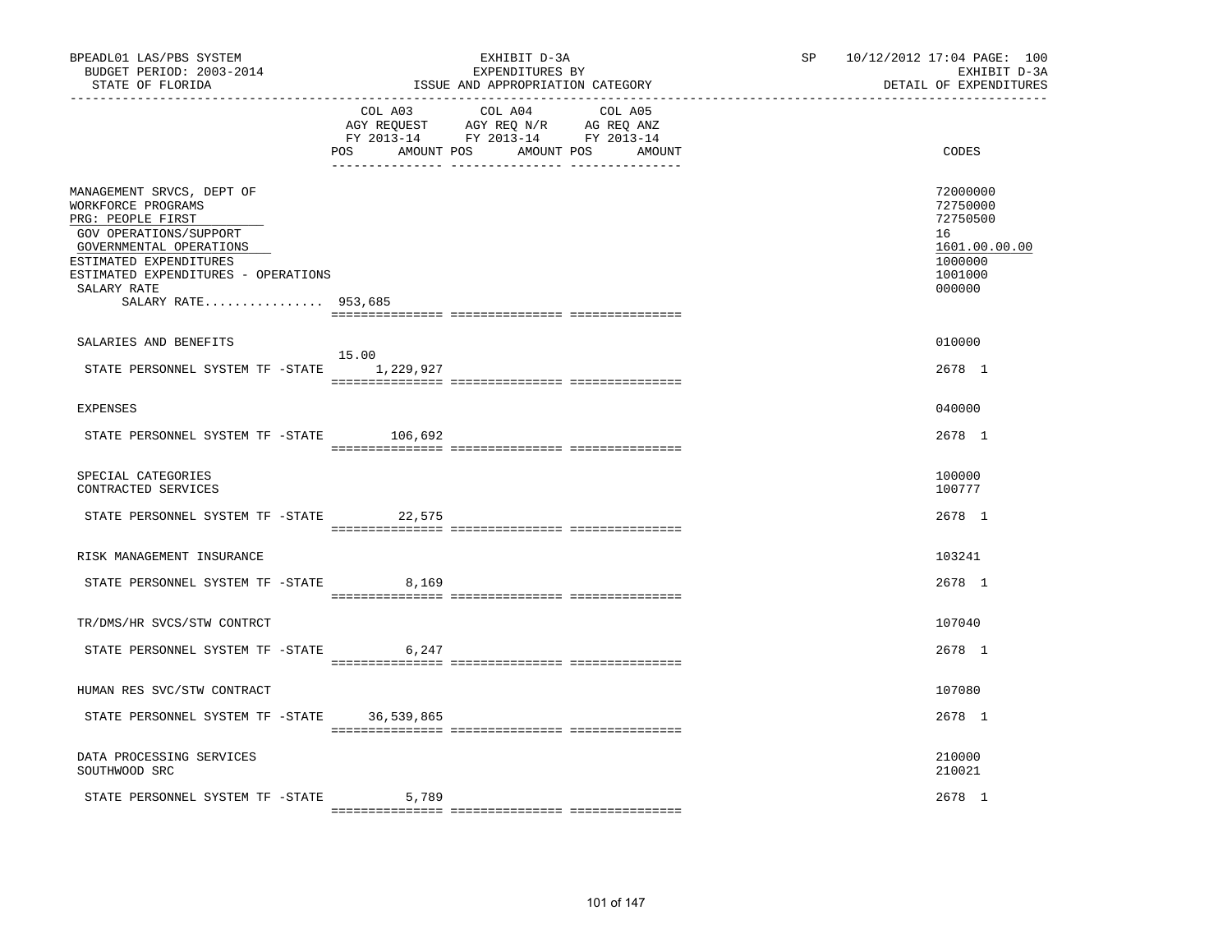| BPEADL01 LAS/PBS SYSTEM<br>BUDGET PERIOD: 2003-2014<br>STATE OF FLORIDA                                                                                                                    |     | EXHIBIT D-3A<br>EXPENDITURES BY<br>ISSUE AND APPROPRIATION CATEGORY                                                                                                                                                                                              | SP 10/12/2012 17:04 PAGE: 101<br>EXHIBIT D-3A<br>DETAIL OF EXPENDITURES       |
|--------------------------------------------------------------------------------------------------------------------------------------------------------------------------------------------|-----|------------------------------------------------------------------------------------------------------------------------------------------------------------------------------------------------------------------------------------------------------------------|-------------------------------------------------------------------------------|
|                                                                                                                                                                                            | POS | COL A03 COL A04<br>COL A05<br>$\begin{tabular}{lllllll} \bf AGY & \bf REQUEST & \bf AGY & \bf REQ & \bf N/R & \bf AG & \bf REQ & \bf ANZ \\ \bf FY & \tt 2013-14 & \bf FY & \tt 2013-14 & \bf FY & \tt 2013-14 \\ \end{tabular}$<br>AMOUNT POS AMOUNT POS AMOUNT | CODES                                                                         |
| MANAGEMENT SRVCS, DEPT OF<br>WORKFORCE PROGRAMS<br>PRG: PEOPLE FIRST<br>GOV OPERATIONS/SUPPORT<br>GOVERNMENTAL OPERATIONS<br>ESTIMATED EXPENDITURES<br>ESTIMATED EXPENDITURES - OPERATIONS |     |                                                                                                                                                                                                                                                                  | 72000000<br>72750000<br>72750500<br>16<br>1601.00.00.00<br>1000000<br>1001000 |
| TOTAL: ESTIMATED EXPENDITURES - OPERATIONS<br>TOTAL POSITIONS 15.00<br>TOTAL ISSUE 37,919,264<br>TOTAL SALARY RATE 953,685                                                                 |     |                                                                                                                                                                                                                                                                  | 1001000                                                                       |
| CASUALTY INSURANCE PREMIUM<br>ADJUSTMENT<br>SPECIAL CATEGORIES<br>RISK MANAGEMENT INSURANCE<br>STATE PERSONNEL SYSTEM TF -STATE 1,154                                                      |     |                                                                                                                                                                                                                                                                  | 1001090<br>100000<br>103241<br>2678 1                                         |
| FLORIDA RETIREMENT SYSTEM<br>CONTRIBUTION ADJUSTMENT FOR<br>FISCAL YEAR 2012-2013<br>SALARIES AND BENEFITS<br>STATE PERSONNEL SYSTEM TF -STATE 3,479                                       |     |                                                                                                                                                                                                                                                                  | 1001240<br>010000<br>2678 1                                                   |
| DATA PROCESSING SERVICES<br>SOUTHWOOD SRC                                                                                                                                                  |     |                                                                                                                                                                                                                                                                  | 210000<br>210021                                                              |
| STATE PERSONNEL SYSTEM TF -STATE<br>TOTAL: FLORIDA RETIREMENT SYSTEM<br>CONTRIBUTION ADJUSTMENT FOR<br>FISCAL YEAR 2012-2013                                                               | 3   |                                                                                                                                                                                                                                                                  | 2678 1<br>1001240                                                             |
| TOTAL ISSUE $3,482$                                                                                                                                                                        |     |                                                                                                                                                                                                                                                                  |                                                                               |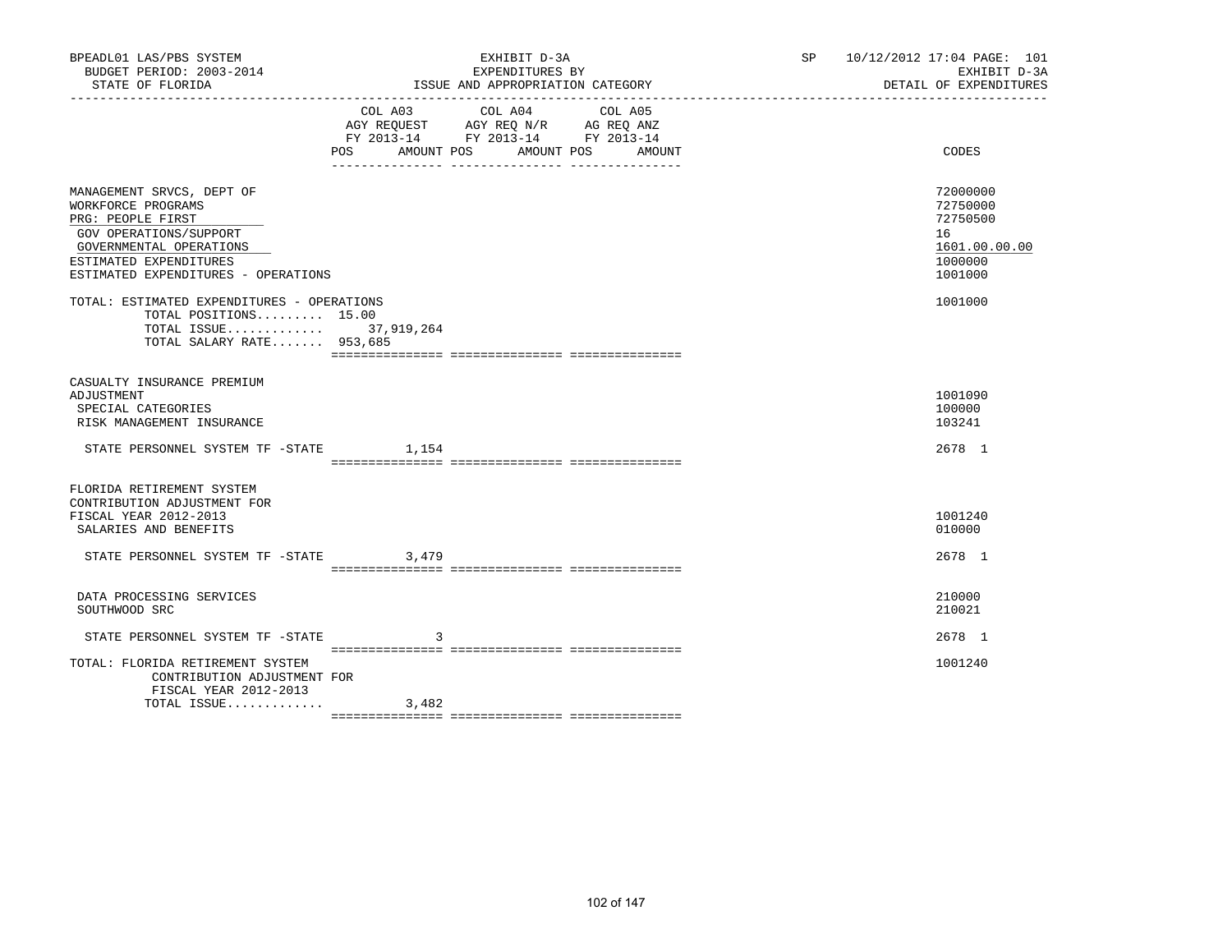| BPEADL01 LAS/PBS SYSTEM<br>BUDGET PERIOD: 2003-2014<br>STATE OF FLORIDA                                                                                                           |        | EXHIBIT D-3A<br>EXPENDITURES BY<br>ISSUE AND APPROPRIATION CATEGORY                                                                   | SP | 10/12/2012 17:04 PAGE: 102<br>EXHIBIT D-3A<br>DETAIL OF EXPENDITURES |
|-----------------------------------------------------------------------------------------------------------------------------------------------------------------------------------|--------|---------------------------------------------------------------------------------------------------------------------------------------|----|----------------------------------------------------------------------|
|                                                                                                                                                                                   |        | COL A03 COL A04 COL A05<br>AGY REQUEST AGY REQ N/R AG REQ ANZ<br>FY 2013-14 FY 2013-14 FY 2013-14<br>POS AMOUNT POS AMOUNT POS AMOUNT |    | CODES                                                                |
| MANAGEMENT SRVCS, DEPT OF<br>WORKFORCE PROGRAMS<br>PRG: PEOPLE FIRST<br>GOV OPERATIONS/SUPPORT<br>GOVERNMENTAL OPERATIONS<br>ESTIMATED EXPENDITURES<br>ADJUSTMENT TO STATE HEALTH |        |                                                                                                                                       |    | 72000000<br>72750000<br>72750500<br>16<br>1601.00.00.00<br>1000000   |
| INSURANCE PREMIUM CONTRIBUTION -<br>FISCAL YEAR 2012-13<br>SALARIES AND BENEFITS                                                                                                  |        |                                                                                                                                       |    | 1001830<br>010000                                                    |
| STATE PERSONNEL SYSTEM TF -STATE                                                                                                                                                  | 2,144  |                                                                                                                                       |    | 2678 1                                                               |
| DATA PROCESSING SERVICES<br>SOUTHWOOD SRC                                                                                                                                         |        |                                                                                                                                       |    | 210000<br>210021                                                     |
| STATE PERSONNEL SYSTEM TF -STATE                                                                                                                                                  | 3      |                                                                                                                                       |    | 2678 1                                                               |
| TOTAL: ADJUSTMENT TO STATE HEALTH<br>INSURANCE PREMIUM CONTRIBUTION -<br>FISCAL YEAR 2012-13<br>TOTAL ISSUE $2,147$                                                               |        |                                                                                                                                       |    | 1001830                                                              |
| REALLOCATION OF HUMAN RESOURCES<br>OUTSOURCING<br>SPECIAL CATEGORIES<br>TR/DMS/HR SVCS/STW CONTRCT                                                                                |        |                                                                                                                                       |    | 1005900<br>100000<br>107040                                          |
| STATE PERSONNEL SYSTEM TF -STATE                                                                                                                                                  | 11     |                                                                                                                                       |    | 2678 1                                                               |
| ADJUSTMENTS TO CURRENT YEAR<br>ESTIMATED EXPENDITURES                                                                                                                             |        |                                                                                                                                       |    | 1600000                                                              |
| REALIGNMENT OF LEASE OR LEASE<br>PURCHASE EQUIPMENT - DEDUCT<br>EXPENSES                                                                                                          |        |                                                                                                                                       |    | 160M060<br>040000                                                    |
| STATE PERSONNEL SYSTEM TF -STATE                                                                                                                                                  | 1,860- |                                                                                                                                       |    | 2678 1                                                               |
|                                                                                                                                                                                   |        |                                                                                                                                       |    |                                                                      |
| AGENCY ISSUE NARRATIVE:<br>2013-2014 BUDGET YEAR NARRATIVE:                                                                                                                       |        | IT COMPONENT? NO                                                                                                                      |    |                                                                      |

 The Department of Management Services requests an across the board realignment of \$21,200 from the Expenses appropriation category to the Lease or Lease-Purchase of Equipment appropriation category as directed in Chapter 2011-45, Laws of Florida. Chapter 2011-45, Laws of Florida, directs that the new category be used to fund the lease or lease-purchase of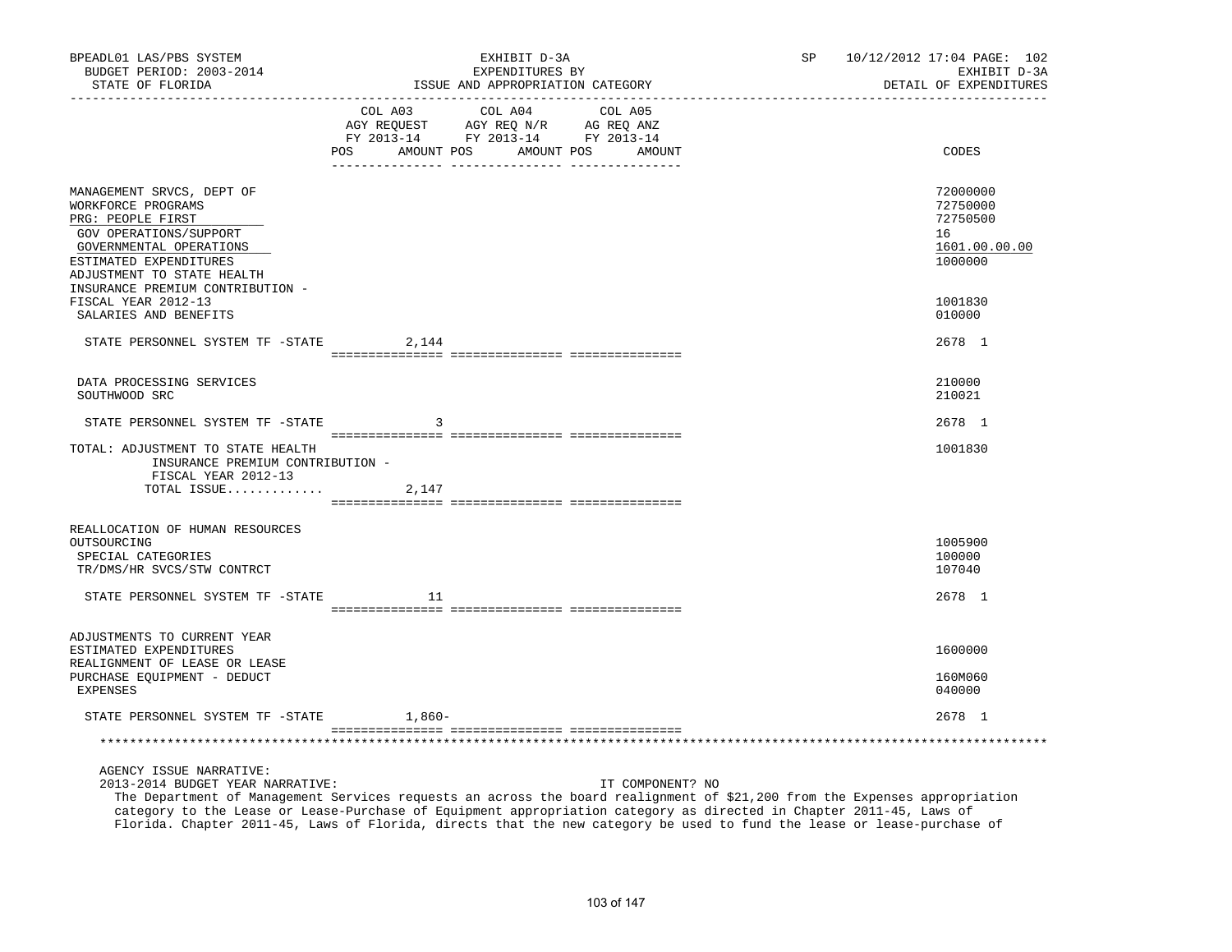| BPEADL01 LAS/PBS SYSTEM<br>BUDGET PERIOD: 2003-2014                                                                                                      |                                                             | EXHIBIT D-3A<br>EXPENDITURES BY                                   |                  | SP | 10/12/2012 17:04 PAGE: 103<br>EXHIBIT D-3A              |
|----------------------------------------------------------------------------------------------------------------------------------------------------------|-------------------------------------------------------------|-------------------------------------------------------------------|------------------|----|---------------------------------------------------------|
| STATE OF FLORIDA                                                                                                                                         |                                                             |                                                                   |                  |    | DETAIL OF EXPENDITURES                                  |
|                                                                                                                                                          | COL A03 COL A04 COL A05<br>POS AMOUNT POS AMOUNT POS AMOUNT |                                                                   |                  |    | CODES                                                   |
| MANAGEMENT SRVCS, DEPT OF<br>WORKFORCE PROGRAMS<br>PRG: PEOPLE FIRST<br>GOV OPERATIONS/SUPPORT<br>GOVERNMENTAL OPERATIONS<br>ADJUSTMENTS TO CURRENT YEAR |                                                             |                                                                   |                  |    | 72000000<br>72750000<br>72750500<br>16<br>1601.00.00.00 |
| ESTIMATED EXPENDITURES<br>REALIGNMENT OF LEASE OR LEASE                                                                                                  |                                                             |                                                                   |                  |    | 1600000                                                 |
| PURCHASE EQUIPMENT - DEDUCT                                                                                                                              |                                                             |                                                                   |                  |    | 160M060                                                 |
| equipment, fixtures, and other tangible personal property.<br>This issue along with 160M070 will have a net zero impact to the following programs:       |                                                             |                                                                   |                  |    |                                                         |
|                                                                                                                                                          |                                                             |                                                                   |                  |    |                                                         |
| Program Area:                                                                                                                                            | Amount                                                      | Fund                                                              |                  |    |                                                         |
| Administration                                                                                                                                           | \$2,792                                                     | 2021                                                              |                  |    |                                                         |
| Facilities Mgmt.                                                                                                                                         | \$8,943                                                     | 2696                                                              |                  |    |                                                         |
| Survey Construction (123)<br>Motor Vehicles and Watercraft Mgmt. (100)<br>Purchasing Oversicht                                                           |                                                             | 2033<br>2033<br>2510                                              |                  |    |                                                         |
|                                                                                                                                                          |                                                             |                                                                   |                  |    |                                                         |
| Purchasing Oversight                                                                                                                                     | \$781                                                       | 2510                                                              |                  |    |                                                         |
| Private Prison Monitoring                                                                                                                                | \$100<br>\$166                                              |                                                                   |                  |    |                                                         |
| Insurance Benefits Administration                                                                                                                        |                                                             |                                                                   |                  |    |                                                         |
| Retirement                                                                                                                                               | \$3,400                                                     |                                                                   |                  |    |                                                         |
| Retirement                                                                                                                                               | \$910                                                       |                                                                   |                  |    |                                                         |
| State Personnel Policy Administration \$1,691                                                                                                            |                                                             |                                                                   |                  |    |                                                         |
| People First                                                                                                                                             | \$1,860                                                     | $\frac{2510}{2668}$<br>$\frac{2510}{2532}$<br>$\frac{2678}{2678}$ |                  |    |                                                         |
| Telecommunication                                                                                                                                        | \$334<br>$- - - - - - - -$                                  | 2344                                                              |                  |    |                                                         |
|                                                                                                                                                          | Total: \$21,200                                             |                                                                   |                  |    |                                                         |
|                                                                                                                                                          | $=$ = = = = = = =                                           |                                                                   |                  |    |                                                         |
| REALIGNMENT OF LEASE OR LEASE                                                                                                                            |                                                             |                                                                   |                  |    |                                                         |
| PURCHASE OF EQUIPMENT - ADD                                                                                                                              |                                                             |                                                                   |                  |    | 160M070                                                 |
| SPECIAL CATEGORIES                                                                                                                                       |                                                             |                                                                   |                  |    | 100000                                                  |
| LEASE/PURCHASE/EQUIPMENT                                                                                                                                 |                                                             |                                                                   |                  |    | 105281                                                  |
| STATE PERSONNEL SYSTEM TF -STATE 1,860                                                                                                                   |                                                             |                                                                   |                  |    | 2678 1                                                  |
|                                                                                                                                                          |                                                             |                                                                   |                  |    |                                                         |
| AGENCY ISSUE NARRATIVE:                                                                                                                                  |                                                             |                                                                   |                  |    |                                                         |
| 2013-2014 BUDGET YEAR NARRATIVE:                                                                                                                         |                                                             |                                                                   | IT COMPONENT? NO |    |                                                         |
| The Department of Management Services requests an across the board realignment of \$21,200 from the Expenses appropriation                               |                                                             |                                                                   |                  |    |                                                         |
| category to the Lease or Lease-Purchase of Equipment appropriation category as directed in Chapter 2011-45, Laws of                                      |                                                             |                                                                   |                  |    |                                                         |
| Florida. Chapter 2011-45, Laws of Florida, directs that the new category be used to fund the lease or lease-purchase of                                  |                                                             |                                                                   |                  |    |                                                         |

equipment, fixtures, and other tangible personal property.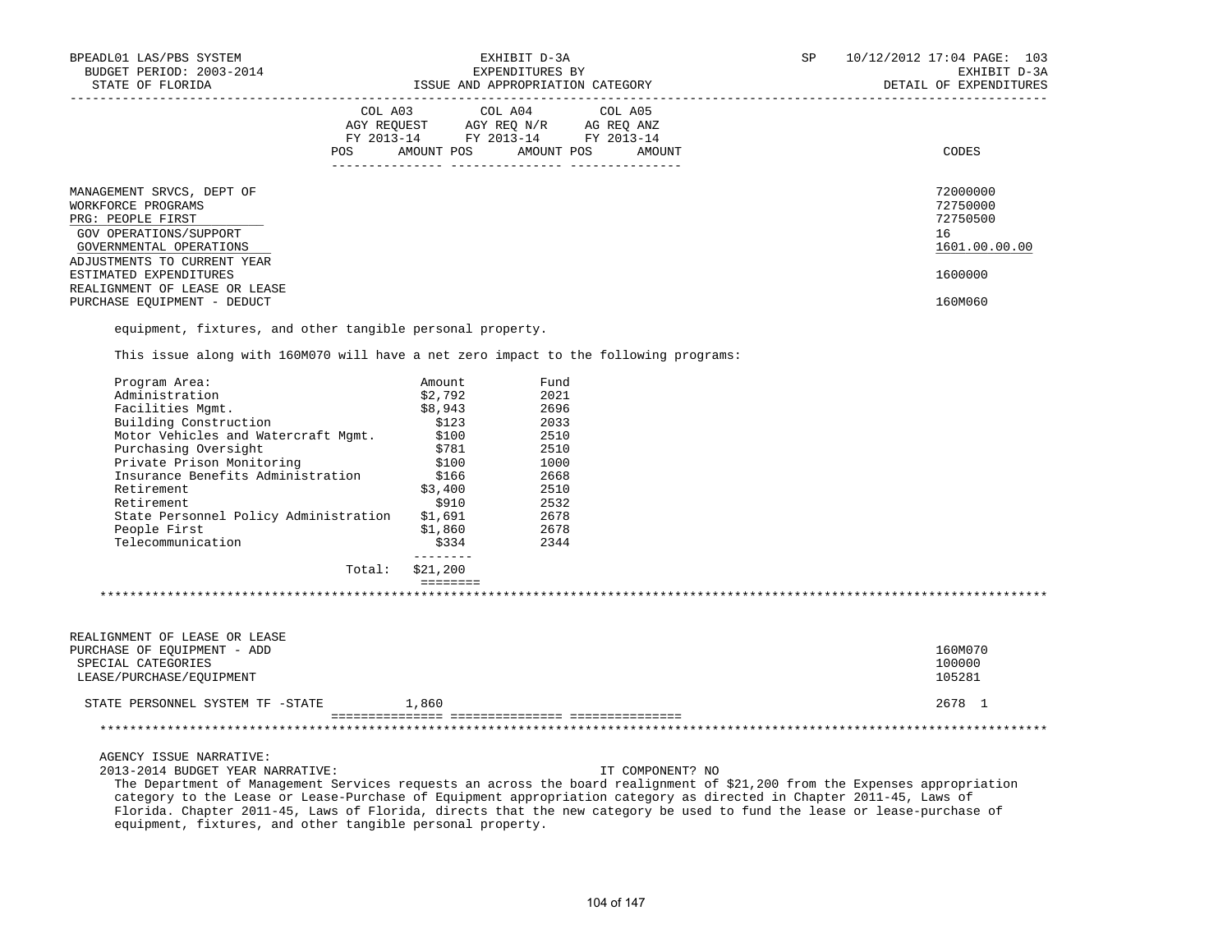| BPEADL01 LAS/PBS SYSTEM<br>BUDGET PERIOD: 2003-2014<br>STATE OF FLORIDA                                                   | EXHIBIT D-3A<br>EXPENDITURES BY<br>ISSUE AND APPROPRIATION CATEGORY                                                                         | SP<br>10/12/2012 17:04 PAGE: 104<br>EXHIBIT D-3A<br>DETAIL OF EXPENDITURES |
|---------------------------------------------------------------------------------------------------------------------------|---------------------------------------------------------------------------------------------------------------------------------------------|----------------------------------------------------------------------------|
|                                                                                                                           | COL A03 COL A04 COL A05<br>AGY REQUEST AGY REO N/R AG REO ANZ<br>FY 2013-14 FY 2013-14 FY 2013-14<br>AMOUNT POS AMOUNT POS<br>POS<br>AMOUNT | CODES                                                                      |
| MANAGEMENT SRVCS, DEPT OF<br>WORKFORCE PROGRAMS<br>PRG: PEOPLE FIRST<br>GOV OPERATIONS/SUPPORT<br>GOVERNMENTAL OPERATIONS |                                                                                                                                             | 72000000<br>72750000<br>72750500<br>16<br>1601.00.00.00                    |
| ADJUSTMENTS TO CURRENT YEAR<br>ESTIMATED EXPENDITURES<br>REALIGNMENT OF LEASE OR LEASE<br>PURCHASE OF EOUIPMENT - ADD     |                                                                                                                                             | 1600000<br>160M070                                                         |

This issue along with 160M070 will have a net zero impact to the following programs:

| Total:                                | \$21,200 |      |  |
|---------------------------------------|----------|------|--|
| Telecommunication                     | \$334    | 2344 |  |
| People First                          | \$1,860  | 2678 |  |
| State Personnel Policy Administration | \$1,691  | 2678 |  |
| Retirement                            | \$910    | 2532 |  |
| Retirement                            | \$3,400  | 2510 |  |
| Insurance Benefits Administration     | \$166    | 2668 |  |
| Private Prison Monitoring             | \$100    | 1000 |  |
| Purchasing Oversight                  | \$781    | 2510 |  |
| Motor Vehicles and Watercraft Mqmt.   | \$100    | 2510 |  |
| Building Construction                 | \$123    | 2033 |  |
| Facilities Mqmt.                      | \$8,943  | 2696 |  |
| Administration                        | \$2.792  | 2021 |  |
| Program Area:                         | Amount   | Fund |  |

| ANNUALIZATION OF ADMINISTERED<br>FUNDS APPROPRIATIONS<br>STATE HEALTH INSURANCE ADJUSTMENT | 26A0000          |
|--------------------------------------------------------------------------------------------|------------------|
| FOR FY 2012-13 - 10 MONTHS<br>ANNUALIZATION                                                | 26A1830          |
| SALARIES AND BENEFITS                                                                      | 010000           |
| 10,720<br>STATE PERSONNEL SYSTEM TF -STATE                                                 | 2678 1           |
|                                                                                            |                  |
| DATA PROCESSING SERVICES<br>SOUTHWOOD SRC                                                  | 210000<br>210021 |
| 15<br>STATE PERSONNEL SYSTEM TF -STATE                                                     | 2678             |
|                                                                                            |                  |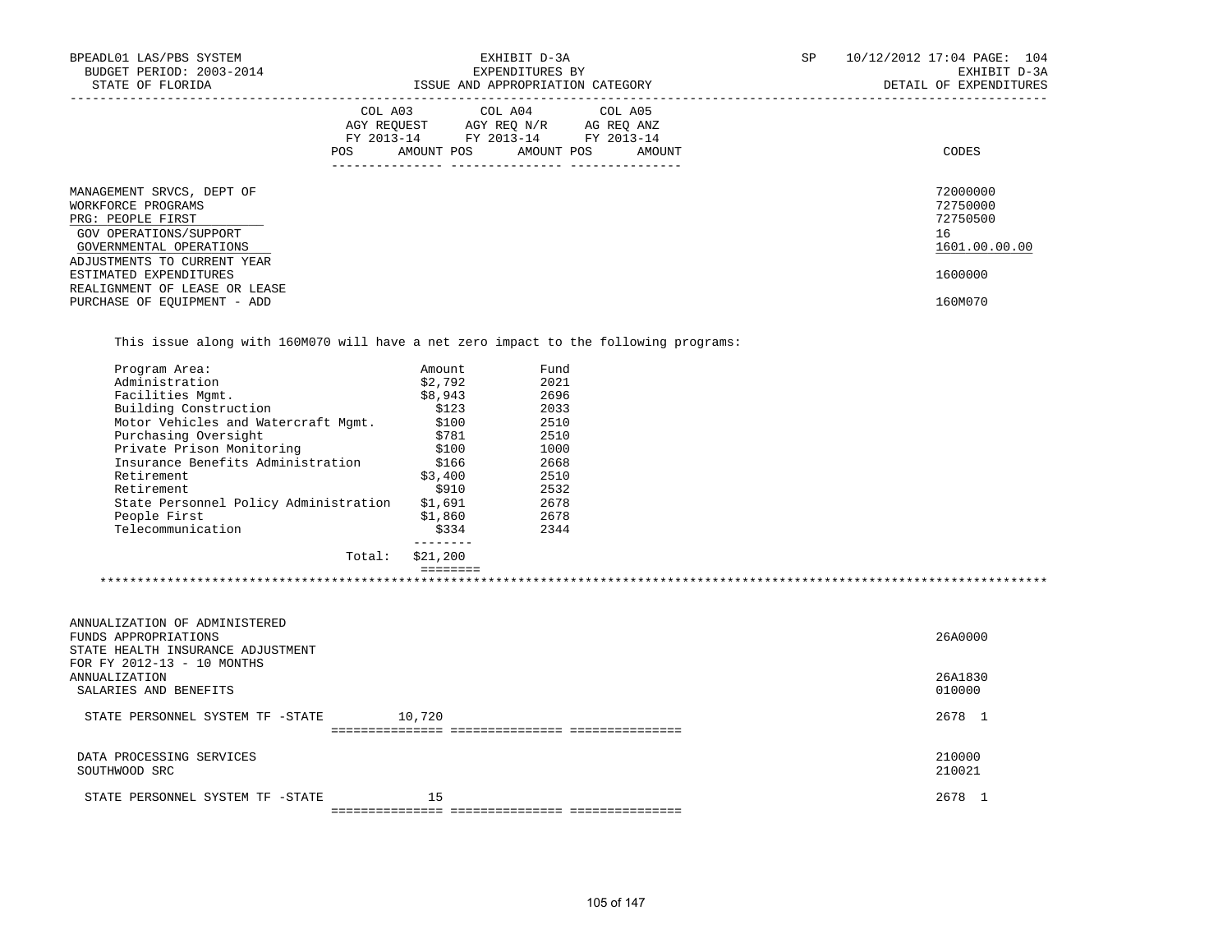| BPEADL01 LAS/PBS SYSTEM<br>BUDGET PERIOD: 2003-2014<br>STATE OF FLORIDA                                                                                                                                                                                                | EXHIBIT D-3A<br>EXPENDITURES BY<br>ISSUE AND APPROPRIATION CATEGORY                                                                   | SP<br>10/12/2012 17:04 PAGE: 105<br>EXHIBIT D-3A<br>DETAIL OF EXPENDITURES    |
|------------------------------------------------------------------------------------------------------------------------------------------------------------------------------------------------------------------------------------------------------------------------|---------------------------------------------------------------------------------------------------------------------------------------|-------------------------------------------------------------------------------|
|                                                                                                                                                                                                                                                                        | COL A03 COL A04 COL A05<br>AGY REQUEST AGY REQ N/R AG REQ ANZ<br>FY 2013-14 FY 2013-14 FY 2013-14<br>POS AMOUNT POS AMOUNT POS AMOUNT | CODES                                                                         |
| MANAGEMENT SRVCS, DEPT OF<br>WORKFORCE PROGRAMS<br>PRG: PEOPLE FIRST<br>GOV OPERATIONS/SUPPORT<br>GOVERNMENTAL OPERATIONS<br>ANNUALIZATION OF ADMINISTERED<br>FUNDS APPROPRIATIONS<br>STATE HEALTH INSURANCE ADJUSTMENT<br>FOR FY 2012-13 - 10 MONTHS<br>ANNUALIZATION |                                                                                                                                       | 72000000<br>72750000<br>72750500<br>16<br>1601.00.00.00<br>26A0000<br>26A1830 |
| TOTAL: STATE HEALTH INSURANCE ADJUSTMENT<br>FOR FY 2012-13 - 10 MONTHS<br>ANNUALIZATION<br>TOTAL ISSUE                                                                                                                                                                 | 10,735                                                                                                                                | 26A1830                                                                       |
|                                                                                                                                                                                                                                                                        |                                                                                                                                       |                                                                               |
| STATE FUNDING REDUCTIONS<br>REDUCTION IN THE HUMAN RESOURCES                                                                                                                                                                                                           |                                                                                                                                       | 3300000                                                                       |
| STATEWIDE CONTRACT<br>SPECIAL CATEGORIES<br>HUMAN RES SVC/STW CONTRACT                                                                                                                                                                                                 |                                                                                                                                       | 3300110<br>100000<br>107080                                                   |
| STATE PERSONNEL SYSTEM TF -STATE 446,893-                                                                                                                                                                                                                              |                                                                                                                                       | 2678 1                                                                        |
|                                                                                                                                                                                                                                                                        |                                                                                                                                       |                                                                               |

# AGENCY ISSUE NARRATIVE:

2013-2014 BUDGET YEAR NARRATIVE: IT COMPONENT? NO

 Issue Summary: The People First team proposes a reduction of \$446,892 as a result of the renegotiation of the People First contract. Through the renegotiation process the team was able to reduce the annual payment to the service provider responsible for providing the state with a self-service, secure, web-based personnel information system and an enterprise-wide suite of human resource services (known as People First). The department executed an agreement to renew the contract with the service provider (NorthgateArinso) through August 2016, which resulted in a cost reduction of \$45 million over the life of the contract. The negotiated renewal agreement reduces the contract payment to the service provider, starting in January 2010 and extending through August 2016.

 Section 110.116, Florida Statutes, requires the Department of Management Services to establish and maintain, in coordination with the payroll system of the Department of Financial Services, a complete personnel information system for all authorized and established positions in state service. The department may contract with a vendor to provide the personnel information system. Sections 215.93-94, Florida Statutes, direct the department to be the functional owner of the system.

 The original annual contract payment to NorthgateArinso was \$44,153,424, which was reduced to \$36,539,863.62 for Fiscal Year 2012-13. The annual contract payment to NorthgateArinso for Fiscal Year 2013-14 is \$36,092,970.84, a reduction of \$446,892.78 from the previous fiscal year. The negotiated renewal agreement reduces the annual contract payment through 2016, as follows: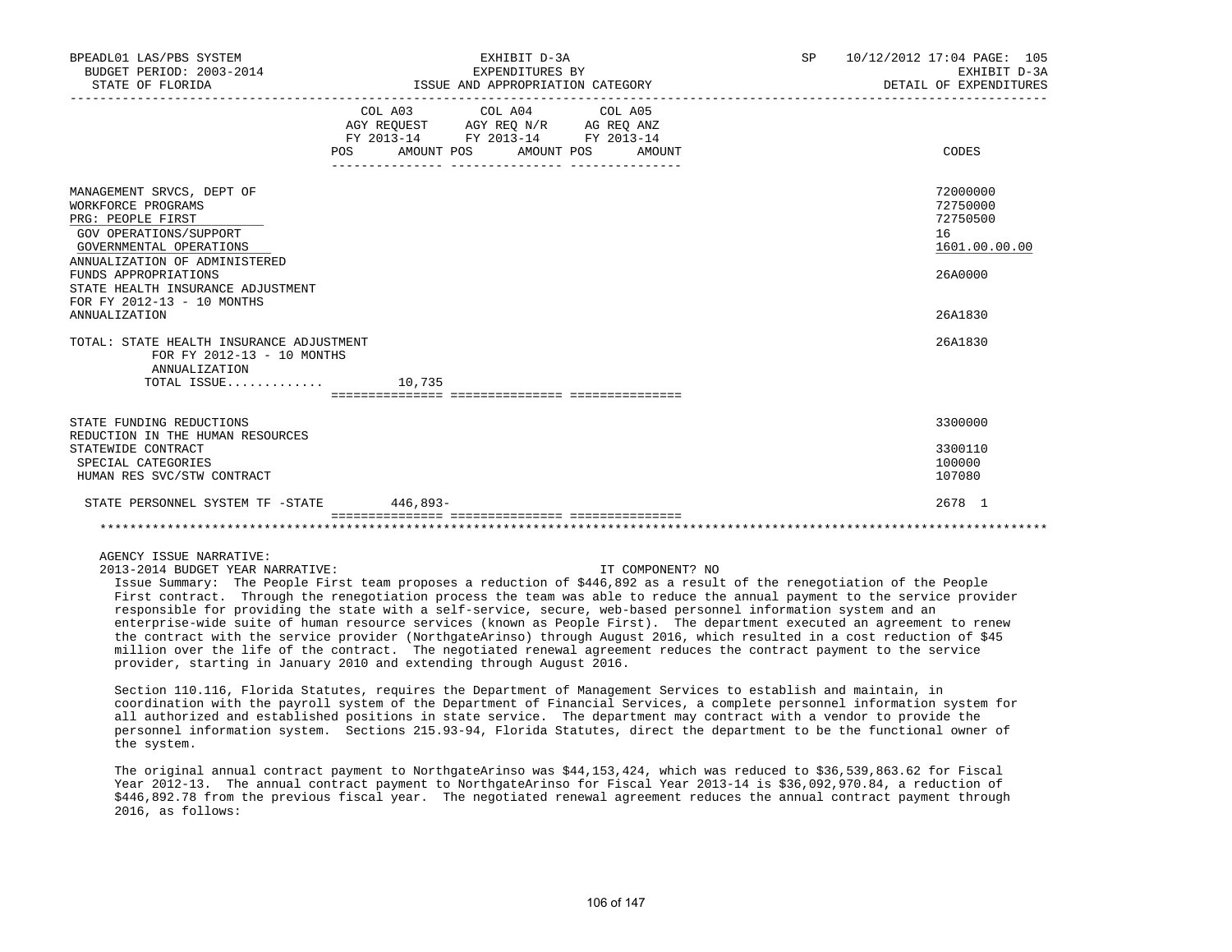| BPEADL01 LAS/PBS SYSTEM<br>BUDGET PERIOD: 2003-2014<br>STATE OF FLORIDA                                                                                                                                         |            | EXHIBIT D-3A                                                                                                                                                                                                                                                                                                                          |                                                                                                                                                                                                                                                                                           | SP             | 10/12/2012 17:04 PAGE: 106<br>EXHIBIT D-3A<br>DETAIL OF EXPENDITURES          |
|-----------------------------------------------------------------------------------------------------------------------------------------------------------------------------------------------------------------|------------|---------------------------------------------------------------------------------------------------------------------------------------------------------------------------------------------------------------------------------------------------------------------------------------------------------------------------------------|-------------------------------------------------------------------------------------------------------------------------------------------------------------------------------------------------------------------------------------------------------------------------------------------|----------------|-------------------------------------------------------------------------------|
|                                                                                                                                                                                                                 | <b>POS</b> | AMOUNT POS AMOUNT POS                                                                                                                                                                                                                                                                                                                 | COL A03 COL A04 COL A05<br>$\begin{tabular}{lllllll} \bf AGY \,\, &\bf REQUEST \,\, &\bf AGY \,\, &\bf REQ \,\, &\bf N/R \,\, &\bf AG \,\, &\bf REQ \,\, &\bf ANZ \,\, \\ \bf FY \,\, &\bf 2013-14 \,\, &\bf FY \,\, &\bf 2013-14 \,\, &\bf FY \,\, &\bf 2013-14 \end{tabular}$<br>AMOUNT |                | CODES                                                                         |
| MANAGEMENT SRVCS, DEPT OF<br>WORKFORCE PROGRAMS<br>PRG: PEOPLE FIRST<br>GOV OPERATIONS/SUPPORT<br>GOVERNMENTAL OPERATIONS<br>STATE FUNDING REDUCTIONS<br>REDUCTION IN THE HUMAN RESOURCES<br>STATEWIDE CONTRACT |            |                                                                                                                                                                                                                                                                                                                                       | Renewal Contract Payment & Annual Savings by Fiscal Year                                                                                                                                                                                                                                  |                | 72000000<br>72750000<br>72750500<br>16<br>1601.00.00.00<br>3300000<br>3300110 |
|                                                                                                                                                                                                                 |            | Number                                                                                                                                                                                                                                                                                                                                |                                                                                                                                                                                                                                                                                           |                |                                                                               |
| Beginning                                                                                                                                                                                                       |            |                                                                                                                                                                                                                                                                                                                                       | Renewal Payments Savings                                                                                                                                                                                                                                                                  | _____________  |                                                                               |
|                                                                                                                                                                                                                 |            |                                                                                                                                                                                                                                                                                                                                       | $1/1/2010$ 6/30/2010 6.00 \$20,201,712.00 \$1,875,000.00                                                                                                                                                                                                                                  |                |                                                                               |
|                                                                                                                                                                                                                 |            |                                                                                                                                                                                                                                                                                                                                       |                                                                                                                                                                                                                                                                                           |                |                                                                               |
|                                                                                                                                                                                                                 |            |                                                                                                                                                                                                                                                                                                                                       |                                                                                                                                                                                                                                                                                           |                |                                                                               |
|                                                                                                                                                                                                                 |            |                                                                                                                                                                                                                                                                                                                                       |                                                                                                                                                                                                                                                                                           |                |                                                                               |
|                                                                                                                                                                                                                 |            |                                                                                                                                                                                                                                                                                                                                       | $7/1/2013 \hspace{1.5cm} 8/20/2014 \hspace{1.5cm} 12.00 \hspace{1.5cm} 536,092,970.84 \hspace{1.5cm} 58,060,453.16$                                                                                                                                                                       |                |                                                                               |
|                                                                                                                                                                                                                 |            |                                                                                                                                                                                                                                                                                                                                       |                                                                                                                                                                                                                                                                                           |                |                                                                               |
|                                                                                                                                                                                                                 |            |                                                                                                                                                                                                                                                                                                                                       | $\begin{array}{cccccc} 7/1/2014 & & & & & 8/20/2015 & & & 12.00 & & & 536,092,970.84 & & & 58,060,453.16 \\ 7/1/2015 & & & & & 8/20/2016 & & & 12.00 & & 536,092,970.84 & & 58,060,453.16 \\ 7/1/2016 & & & & & 8/20/2016 & & & 1.67 & & 55,022,938.44 & & 51,121,746.40 \end{array}$     |                |                                                                               |
| Totals                                                                                                                                                                                                          |            | $\begin{tabular}{lllllll} \multicolumn{2}{c}{\multicolumn{2}{c}{\multicolumn{2}{c}{\multicolumn{2}{c}{\multicolumn{2}{c}{\multicolumn{2}{c}{\multicolumn{2}{c}{\multicolumn{2}{c}{\multicolumn{2}{c}{\multicolumn{2}{c}{\multicolumn{2}{c}{\textbf{1}}}}}}}} \multicolumn{2}{c}{\multicolumn{2}{c}{\textbf{2}}\end{tabular}$<br>79.67 | \$248,141,940.82 \$45,000,000.02                                                                                                                                                                                                                                                          | ______________ |                                                                               |
| Total Payments (with renewals) \$248,141,940.82<br>Total Payments (without renewals)                                                                                                                            |            | \$293,141,940.84                                                                                                                                                                                                                                                                                                                      |                                                                                                                                                                                                                                                                                           |                |                                                                               |
| Savings                                                                                                                                                                                                         |            | ______________<br>\$45,000,000.02                                                                                                                                                                                                                                                                                                     |                                                                                                                                                                                                                                                                                           |                |                                                                               |
| Original Fiscal Year Contract Payment \$ 44,153,424.00                                                                                                                                                          |            |                                                                                                                                                                                                                                                                                                                                       |                                                                                                                                                                                                                                                                                           |                |                                                                               |

 FISCAL INFORMATION: The Secretary's Budget Recommendation includes a reduction of \$446,892.78 for Fiscal Year 2013-14. However, in order to meet the required five percent reduction exercise, the department had no other choice but to propose to further reduce this appropriation category (see Schedule VIII-B issues 33V0700) for a duplicative reduction to this appropriation category.

This issue impacts the "People First Contract Management" activity.

| State Personnel System Trust Fund (2678) |                      |                      |
|------------------------------------------|----------------------|----------------------|
| HR Statewide Contract Payment (107080)   | (\$446,893)          | $\texttt{FSI}\!=\!1$ |
|                                          | ________<br>-------- |                      |
|                                          |                      |                      |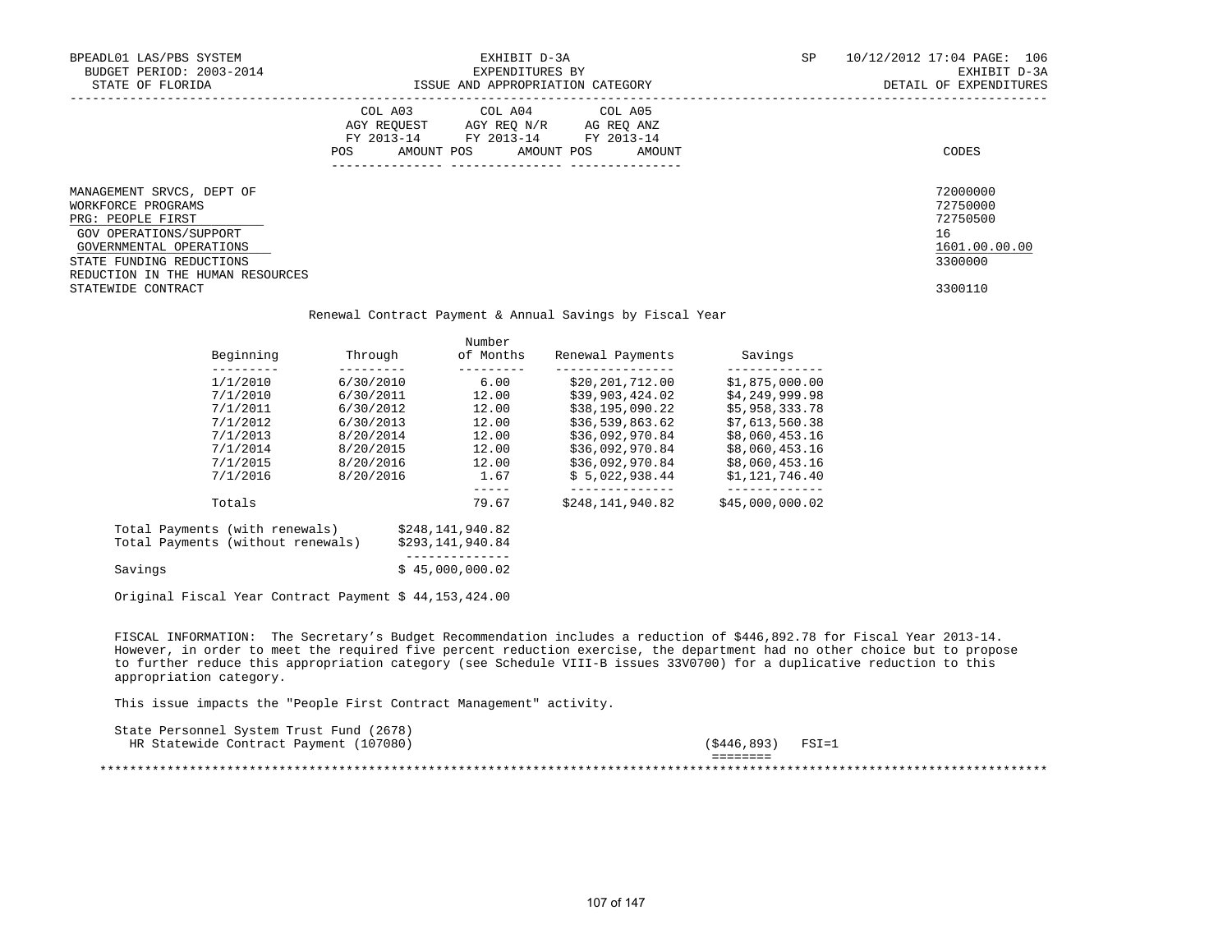| BPEADL01 LAS/PBS SYSTEM<br>BUDGET PERIOD: 2003-2014<br>STATE OF FLORIDA                                                                                                                                                                    | ISSUE AND APPROPRIATION CATEGORY | EXHIBIT D-3A<br>EXPENDITURES BY                                                                                                   | SP | 10/12/2012 17:04 PAGE: 107<br>EXHIBIT D-3A<br>DETAIL OF EXPENDITURES                              |
|--------------------------------------------------------------------------------------------------------------------------------------------------------------------------------------------------------------------------------------------|----------------------------------|-----------------------------------------------------------------------------------------------------------------------------------|----|---------------------------------------------------------------------------------------------------|
|                                                                                                                                                                                                                                            | POS                              | COL A03 COL A04 COL A05<br>AGY REQUEST AGY REQ N/R AG REQ ANZ<br>FY 2013-14 FY 2013-14 FY 2013-14<br>AMOUNT POS AMOUNT POS AMOUNT |    | CODES                                                                                             |
| MANAGEMENT SRVCS, DEPT OF<br>WORKFORCE PROGRAMS<br>PRG: PEOPLE FIRST<br>GOV OPERATIONS/SUPPORT<br>GOVERNMENTAL OPERATIONS<br>FUNDING FOR NON-RECURRING PROJECTS<br>PEOPLE FIRST BUSINESS CASE<br>SPECIAL CATEGORIES<br>CONTRACTED SERVICES |                                  |                                                                                                                                   |    | 72000000<br>72750000<br>72750500<br>16<br>1601.00.00.00<br>4400000<br>4400400<br>100000<br>100777 |
| STATE PERSONNEL SYSTEM TF -STATE                                                                                                                                                                                                           | 500,000                          | 500,000                                                                                                                           |    | 2678 1                                                                                            |

AGENCY ISSUE NARRATIVE:

2013-2014 BUDGET YEAR NARRATIVE: IT COMPONENT? NO

 Issue Summary: The People First team requests \$500,000 in nonrecurring funds to hire an independent third party contractor to complete a business case study of the People First System to determine the best and most appropriate means of providing human resource services in preparation of the expiration of the current contract on August 21, 2016.

\*\*\*\*\*\*\*\*\*\*\*\*\*\*\*\*\*\*\*\*\*\*\*\*\*\*\*\*\*\*\*\*\*\*\*\*\*\*\*\*\*\*\*\*\*\*\*\*\*\*\*\*\*\*\*\*\*\*\*\*\*\*\*\*\*\*\*\*\*\*\*\*\*\*\*\*\*\*\*\*\*\*\*\*\*\*\*\*\*\*\*\*\*\*\*\*\*\*\*\*\*\*\*\*\*\*\*\*\*\*\*\*\*\*\*\*\*\*\*\*\*\*\*\*\*\*\*

 The department contracts with NorthgateArinso to provide the State with a personnel information system and an enterprise-wide suite of human resource services, which includes payroll preparation, attendance and leave, benefits administration, recruitment, human resource administration and data warehouse report querying. The objectives of this human resource business process outsourcing initiative (known as People First) is to provide the State with an employee and manager self-service online tool, to more effectively and efficiently provide services by streamlining and standardizing human resource transactional processes, and to reduce the cost of government.

 The current contract with NorthgateArinso expires on August 21, 2016. Section 287.0571(4), Florida Statutes, states that an agency shall complete a business case for any outsourcing project that has an expected cost in excess of \$10 million within a single fiscal year. For Fiscal Year 2012-13, the annual contract payment to NorthgateArinso is \$36,539,863, which exceeds (and is projected to exceed through a procurement) this statutory threshold. The department has developed a People First timeline which describes key milestone dates that must be met in order to properly prepare for the expiration of the contract. The timeline includes a business case in Fiscal Year 2013-14, a potential procurement immediately following business case completion (estimated for Fiscal Year 2014-15), and a potential transition in Fiscal Year 2015-16.

 The department's People First team acts as the contract manager and has responsibilities for contract management, project management, and agency support. The team has limited resources and is in need of assistance from an independent third-party contractor to complete the business case. An independent third-party contractor would bring valuable expertise, knowledge, and resources to the development of this document. Due to the cost and complexity of providing this critical function for the State of Florida, not having an independent third-party contractor to complete the business case will greatly increase the State's risk of not adequately identifying the best and most appropriate options available when the contract expires.

 The business case would include a detailed analysis of the software and platform upon which People First is built (SAP), and determine both its current and future status in the industry and would provide a substantive recommendation to its continued use. The business case would also include a detailed operational assessment of People First (current and recommended enhancements or services), cost benefit analysis, risk analysis, and staffing analysis for each of the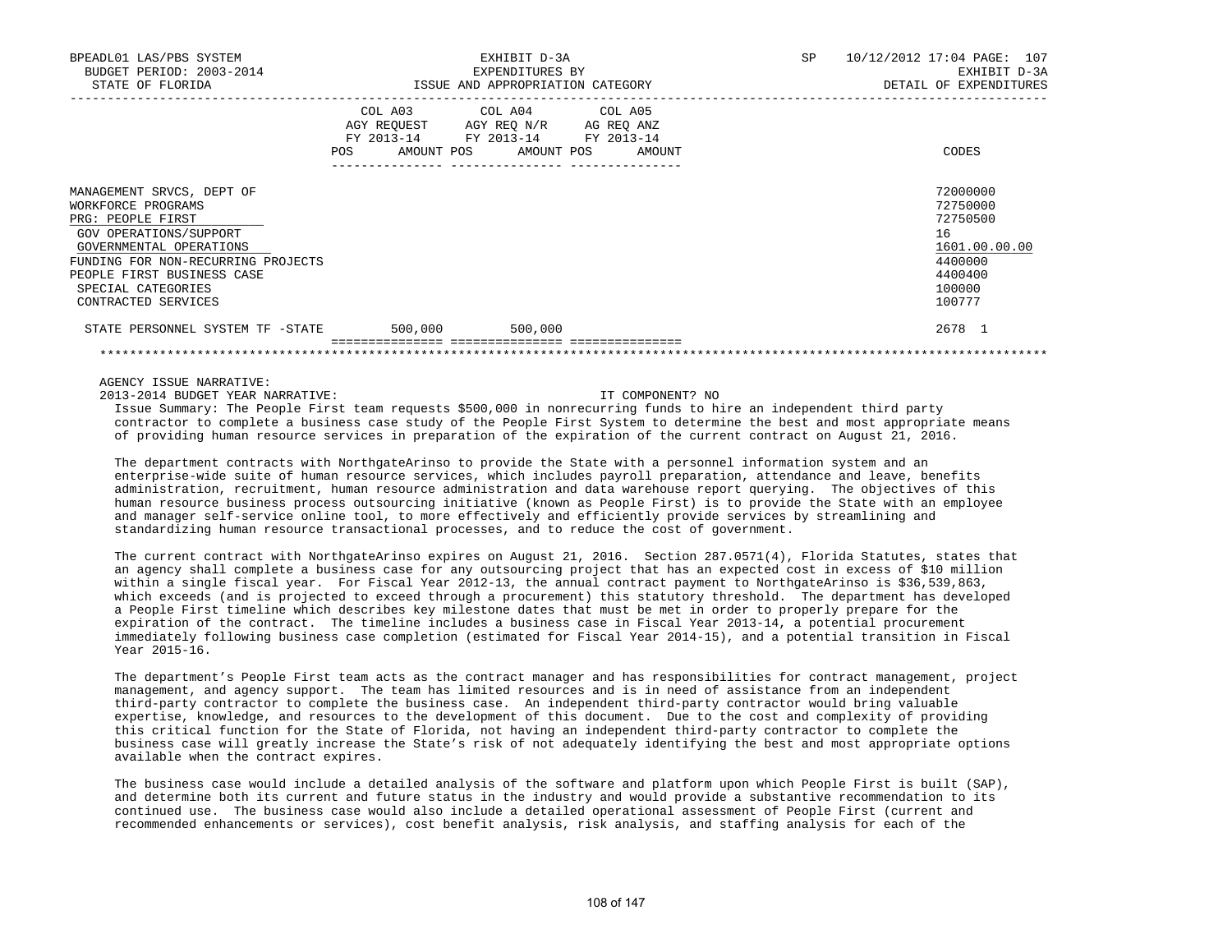| BPEADL01 LAS/PBS SYSTEM<br>BUDGET PERIOD: 2003-2014                  | EXHIBIT D-3A<br>EXPENDITURES BY                                                                                                                               | 10/12/2012 17:04 PAGE: 108<br>SP<br>EXHIBIT D-3A |
|----------------------------------------------------------------------|---------------------------------------------------------------------------------------------------------------------------------------------------------------|--------------------------------------------------|
| STATE OF FLORIDA                                                     | ISSUE AND APPROPRIATION CATEGORY                                                                                                                              | DETAIL OF EXPENDITURES                           |
|                                                                      | COL A03<br>COL A04 COL A05<br>AGY REOUEST<br>AGY REO N/R<br>AG REO ANZ<br>FY 2013-14<br>FY 2013-14<br>FY 2013-14<br>AMOUNT POS<br>AMOUNT POS<br>POS<br>AMOUNT | CODES                                            |
| MANAGEMENT SRVCS, DEPT OF<br>WORKFORCE PROGRAMS<br>PRG: PEOPLE FIRST |                                                                                                                                                               | 72000000<br>72750000<br>72750500                 |
| GOV OPERATIONS/SUPPORT                                               |                                                                                                                                                               | 16                                               |
| GOVERNMENTAL OPERATIONS                                              |                                                                                                                                                               | 1601.00.00.00                                    |
| FUNDING FOR NON-RECURRING PROJECTS                                   |                                                                                                                                                               | 4400000                                          |
| PEOPLE FIRST BUSINESS CASE                                           |                                                                                                                                                               | 4400400                                          |

 options determined to be feasible for continued operations, as well as ensure the statutory requirements contained in section 287.0571(4), Florida Statutes, are met.

 The business case will provide the appropriate information needed for the department and key stakeholders to make an informed decision. Once the business case is complete and a final determination is made in regards to which option is best, the department must begin the procurement process if the model calls for continued outsourcing or some portion thereof. The procurement process is estimated to take up to 12 months, assuming no protests, and allows 12 - 18 months for the potential transition of the personnel information system and service center to a new model and/or vendor. This timeline does not leave much time for contingency issues or delays prior to the expiration of the current contract; therefore, it is vital that the key milestones are met within the timeframes described in this request.

 FISCAL INFORMATION: The Secretary's Budget Recommendation includes a request for a \$500,000 nonrecurring appropriation in Contracted Services to procure an independent third-party contractor to complete a business case.

This issue impacts the "People First Contract Management" activity.

| State Personnel System Trust Fund (2678)              |            |         |           |           |               |
|-------------------------------------------------------|------------|---------|-----------|-----------|---------------|
| Special Categories: Contracted Services (100777) (NR) |            |         | \$500,000 | $FSI = 1$ |               |
|                                                       |            |         |           |           |               |
|                                                       |            |         |           |           |               |
| TOTAL: GOVERNMENTAL OPERATIONS<br>BY FUND TYPE        |            |         |           |           | 1601.00.00.00 |
|                                                       | 15.00      |         |           |           |               |
| TRUST FUNDS<br>SALARY RATE 953,685                    | 37,989,900 | 500,000 |           |           | 2000          |
|                                                       |            |         |           |           |               |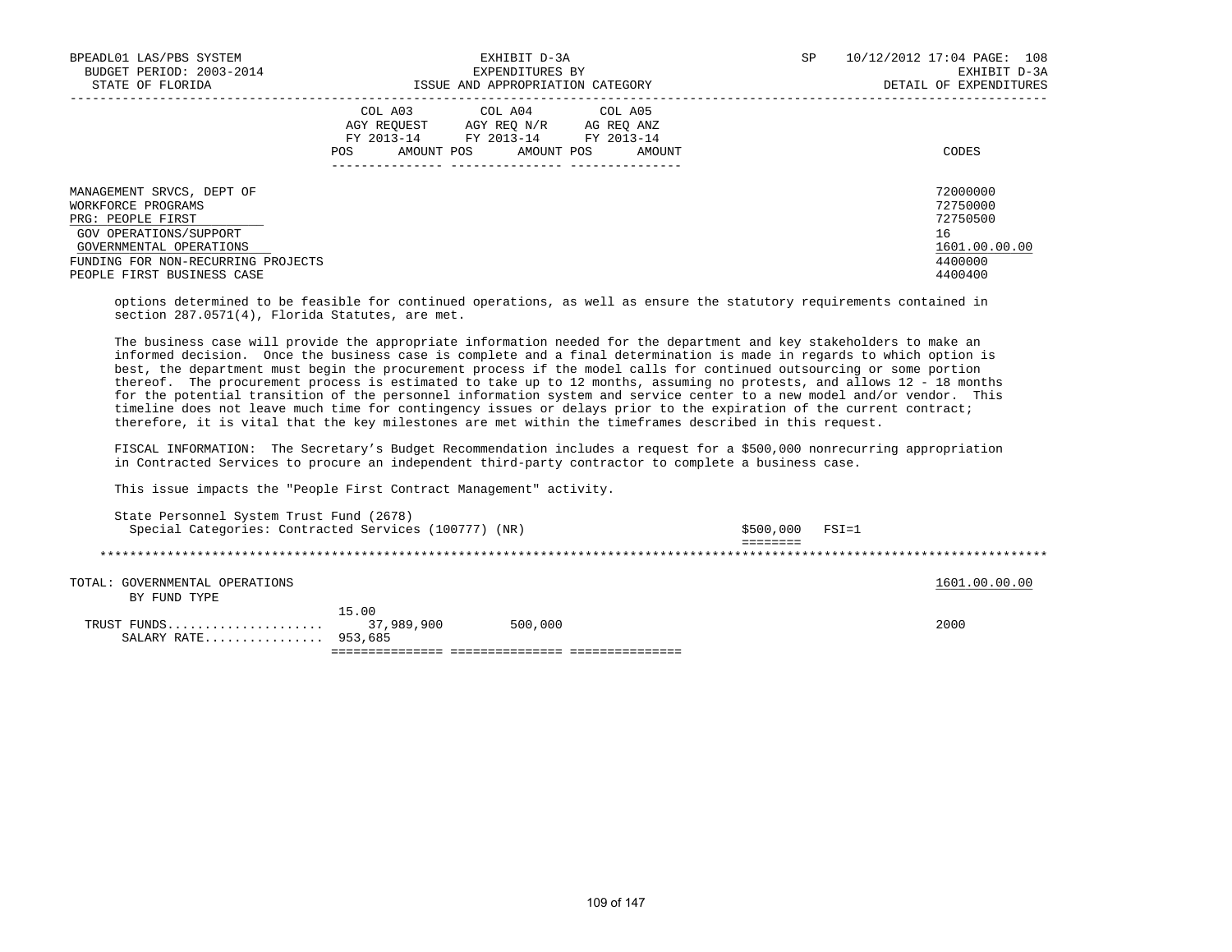| BPEADL01 LAS/PBS SYSTEM<br>BUDGET PERIOD: 2003-2014<br>STATE OF FLORIDA<br>. _ _ _ _ _ _ _ _ _ _ _ _ _ _ _ _ _ _                                                                                                                             |                     | EXHIBIT D-3A<br>EXPENDITURES BY<br>ISSUE AND APPROPRIATION CATEGORY                                                               | SP <sub>2</sub> | 10/12/2012 17:04 PAGE: 109<br>EXHIBIT D-3A<br>DETAIL OF EXPENDITURES                    |
|----------------------------------------------------------------------------------------------------------------------------------------------------------------------------------------------------------------------------------------------|---------------------|-----------------------------------------------------------------------------------------------------------------------------------|-----------------|-----------------------------------------------------------------------------------------|
|                                                                                                                                                                                                                                              | POS                 | COL A03 COL A04 COL A05<br>AGY REQUEST AGY REQ N/R AG REQ ANZ<br>FY 2013-14 FY 2013-14 FY 2013-14<br>AMOUNT POS AMOUNT POS AMOUNT |                 | CODES                                                                                   |
| MANAGEMENT SRVCS, DEPT OF<br>PGM: TECHNOLOGY PROGRAM<br>TELECOMMUNICATIONS SVCS<br>GOV OPERATIONS/SUPPORT<br>INFORMATION TECHNOLOGY<br>ESTIMATED EXPENDITURES<br>ESTIMATED EXPENDITURES - OPERATIONS<br>SALARY RATE<br>SALARY RATE 3,898,376 |                     |                                                                                                                                   |                 | 72000000<br>72900000<br>72900100<br>16<br>1603.00.00.00<br>1000000<br>1001000<br>000000 |
| SALARIES AND BENEFITS                                                                                                                                                                                                                        |                     |                                                                                                                                   |                 | 010000                                                                                  |
| COMMUNICATIONS WKG CAP TF - STATE 4,733,664<br>WIRELESS COMM E911 TF -STATE 417,489                                                                                                                                                          |                     |                                                                                                                                   |                 | 2105 1<br>2344 1                                                                        |
| TOTAL POSITIONS 72.00<br>TOTAL APPRO                                                                                                                                                                                                         | 5, 151, 153         |                                                                                                                                   |                 |                                                                                         |
| OTHER PERSONAL SERVICES                                                                                                                                                                                                                      |                     |                                                                                                                                   |                 | 030000                                                                                  |
| COMMUNICATIONS WKG CAP TF -STATE<br>WIRELESS COMM E911 TF -STATE                                                                                                                                                                             | 74,268<br>84,290    |                                                                                                                                   |                 | 2105 1<br>2344 1                                                                        |
| TOTAL APPRO                                                                                                                                                                                                                                  | 158,558             |                                                                                                                                   |                 |                                                                                         |
| <b>EXPENSES</b>                                                                                                                                                                                                                              |                     |                                                                                                                                   |                 | 040000                                                                                  |
| COMMUNICATIONS WKG CAP TF -STATE 717,141<br>WIRELESS COMM E911 TF - STATE                                                                                                                                                                    | 514,966             |                                                                                                                                   |                 | 2105 1<br>2344 1                                                                        |
| TOTAL APPRO                                                                                                                                                                                                                                  | 1,232,107           |                                                                                                                                   |                 |                                                                                         |
| AID TO LOCAL GOVERNMENTS<br>DIST/COUNTIES-WIRELESS 911                                                                                                                                                                                       |                     |                                                                                                                                   |                 | 050000<br>055610                                                                        |
| WIRELESS COMM E911 TF                                                                                                                                                                                                                        | $-STATE$ 70,020,273 |                                                                                                                                   |                 | 2344 1                                                                                  |
| DIST/SVC PROV-WIRELESS 911                                                                                                                                                                                                                   |                     |                                                                                                                                   |                 | 055612                                                                                  |
| WIRELESS COMM E911 TF<br>$-$ STATE                                                                                                                                                                                                           | 15,484,846          |                                                                                                                                   |                 | 2344 1                                                                                  |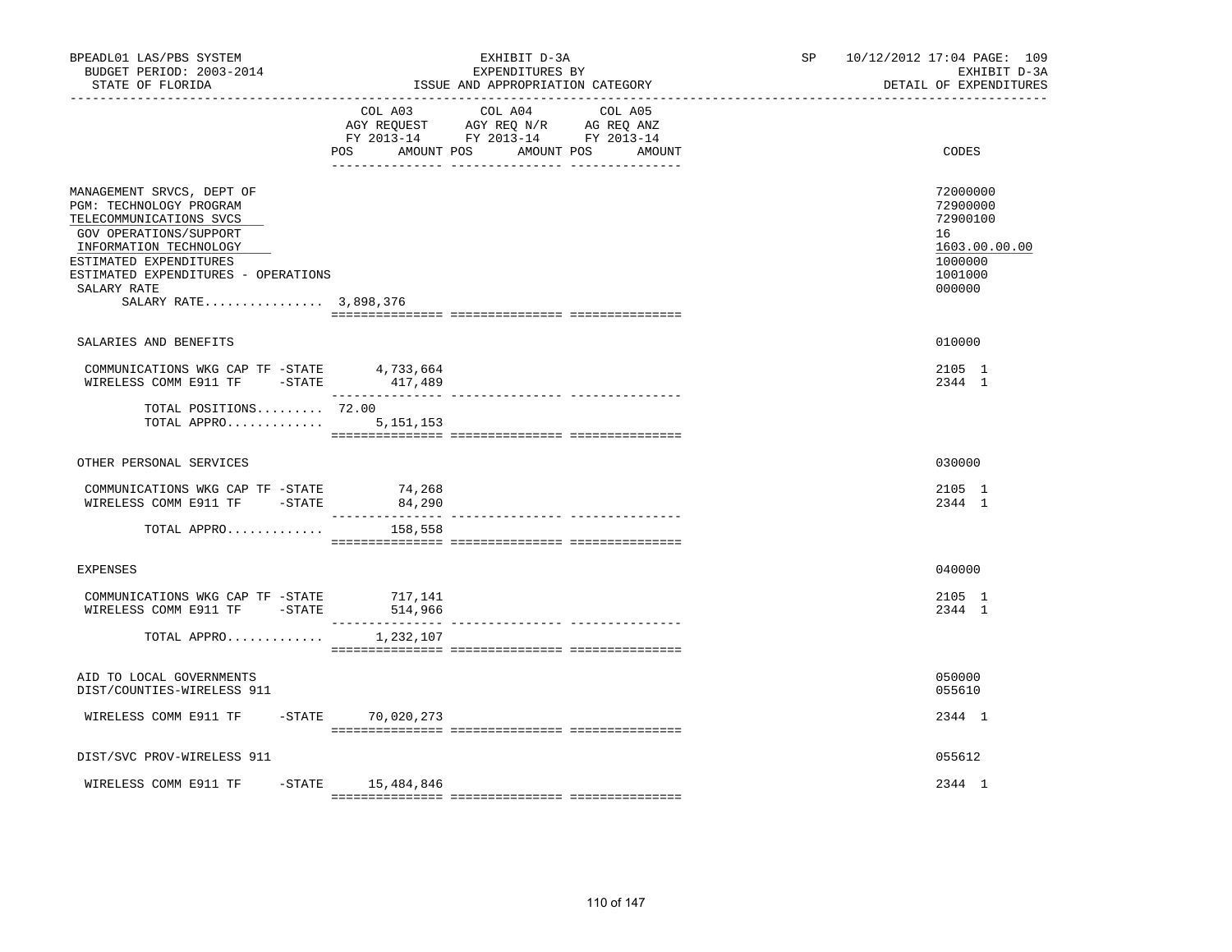| BPEADL01 LAS/PBS SYSTEM<br>BUDGET PERIOD: 2003-2014<br>STATE OF FLORIDA                                                                                                                                                                                      |                   |                                                                                                                                                                                                                                       | EXHIBIT D-3A<br>EXPENDITURES BY<br>ISSUE AND APPROPRIATION CATEGORY |       | SP 10/12/2012 17:04 PAGE: 110<br>EXHIBIT D-3A<br>DETAIL OF EXPENDITURES                           |
|--------------------------------------------------------------------------------------------------------------------------------------------------------------------------------------------------------------------------------------------------------------|-------------------|---------------------------------------------------------------------------------------------------------------------------------------------------------------------------------------------------------------------------------------|---------------------------------------------------------------------|-------|---------------------------------------------------------------------------------------------------|
|                                                                                                                                                                                                                                                              | POS<br>AMOUNT POS | COL A03 COL A04 COL A05<br>$\begin{tabular}{lllllll} AGY & \texttt{REQUEST} & \texttt{AGY} & \texttt{REG} & \texttt{N/R} & \texttt{AG} & \texttt{REG} & \texttt{ANZ} \end{tabular}$<br>FY 2013-14 FY 2013-14 FY 2013-14<br>AMOUNT POS | AMOUNT                                                              | CODES |                                                                                                   |
| MANAGEMENT SRVCS, DEPT OF<br>PGM: TECHNOLOGY PROGRAM<br>TELECOMMUNICATIONS SVCS<br>GOV OPERATIONS/SUPPORT<br>INFORMATION TECHNOLOGY<br>ESTIMATED EXPENDITURES<br>ESTIMATED EXPENDITURES - OPERATIONS<br>AID TO LOCAL GOVERNMENTS<br>DIST/CO-NONWIRELESS E911 |                   |                                                                                                                                                                                                                                       |                                                                     |       | 72000000<br>72900000<br>72900100<br>16<br>1603.00.00.00<br>1000000<br>1001000<br>050000<br>055614 |
| WIRELESS COMM E911 TF                                                                                                                                                                                                                                        |                   | $-STATE$ 50,030,674                                                                                                                                                                                                                   |                                                                     |       | 2344 1                                                                                            |
| OPERATING CAPITAL OUTLAY                                                                                                                                                                                                                                     |                   |                                                                                                                                                                                                                                       |                                                                     |       | 060000                                                                                            |
| COMMUNICATIONS WKG CAP TF -STATE<br>WIRELESS COMM E911 TF - STATE                                                                                                                                                                                            |                   | 92,159<br>3,600                                                                                                                                                                                                                       |                                                                     |       | 2105 1<br>2344 1                                                                                  |
| TOTAL APPRO                                                                                                                                                                                                                                                  |                   | 95,759                                                                                                                                                                                                                                |                                                                     |       |                                                                                                   |
| SPECIAL CATEGORIES<br>CENTREX & SUNCOM PAYMENTS                                                                                                                                                                                                              |                   |                                                                                                                                                                                                                                       |                                                                     |       | 100000<br>100350                                                                                  |
| COMMUNICATIONS WKG CAP TF -STATE 108,035,421                                                                                                                                                                                                                 |                   |                                                                                                                                                                                                                                       |                                                                     |       | 2105 1                                                                                            |
| CONTRACTED SERVICES                                                                                                                                                                                                                                          |                   |                                                                                                                                                                                                                                       |                                                                     |       | 100777                                                                                            |
| COMMUNICATIONS WKG CAP TF -STATE 2,010,063<br>FEDERAL GRANTS TRUST FUND -FEDERL 1,392,228<br>WIRELESS COMM E911 TF - STATE                                                                                                                                   |                   | 420,827                                                                                                                                                                                                                               |                                                                     |       | 2105 1<br>2261 3<br>2344 1                                                                        |
| TOTAL APPRO                                                                                                                                                                                                                                                  |                   | 3,823,118                                                                                                                                                                                                                             |                                                                     |       |                                                                                                   |
| RISK MANAGEMENT INSURANCE                                                                                                                                                                                                                                    |                   |                                                                                                                                                                                                                                       |                                                                     |       | 103241                                                                                            |
| COMMUNICATIONS WKG CAP TF -STATE 13,337                                                                                                                                                                                                                      |                   |                                                                                                                                                                                                                                       |                                                                     |       | 2105 1                                                                                            |
| CONTRACTED LEGAL SERVICES                                                                                                                                                                                                                                    |                   |                                                                                                                                                                                                                                       |                                                                     |       | 103884                                                                                            |
| WIRELESS COMM E911 TF                                                                                                                                                                                                                                        | $-STATE$          | 92,159                                                                                                                                                                                                                                |                                                                     |       | 2344 1                                                                                            |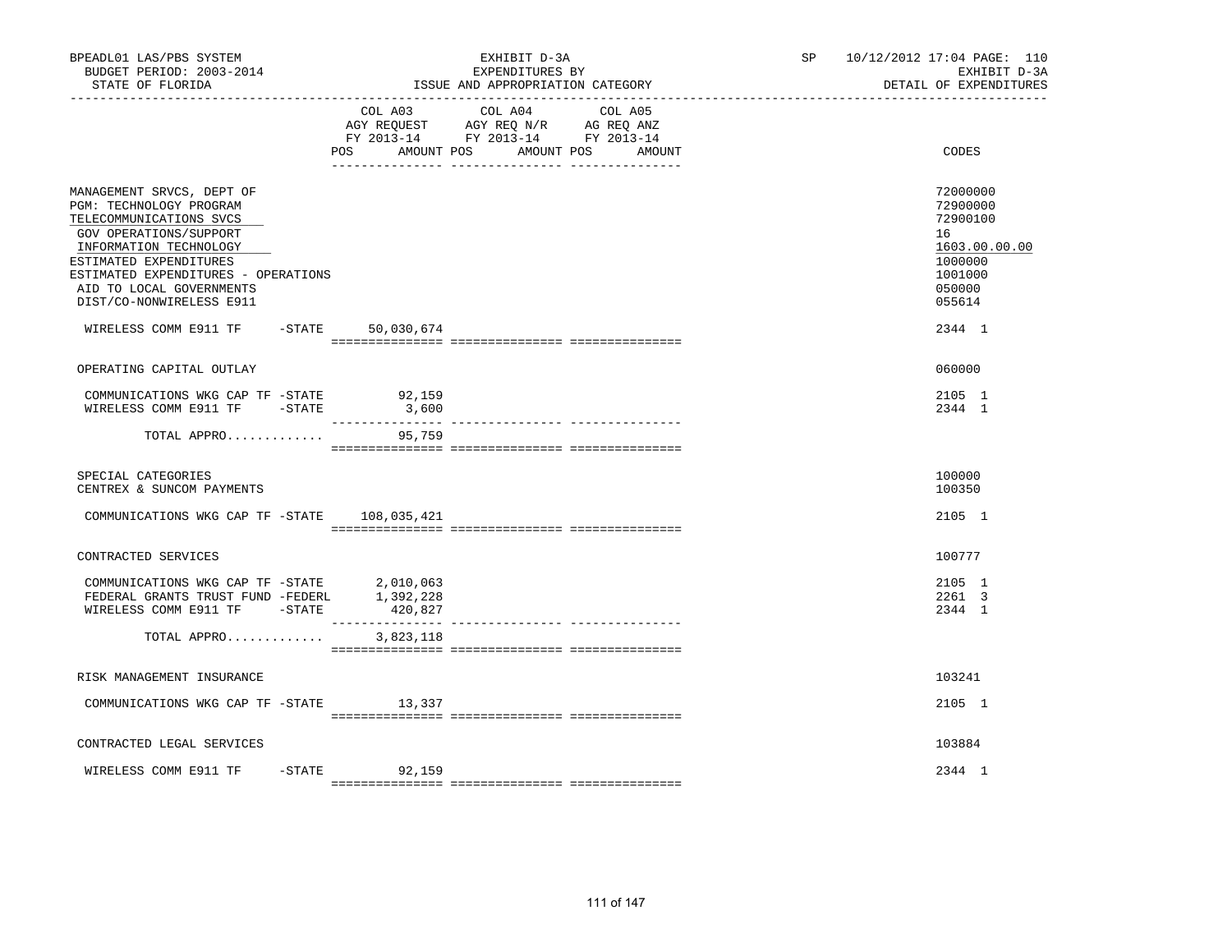| BPEADL01 LAS/PBS SYSTEM<br>BUDGET PERIOD: 2003-2014<br>STATE OF FLORIDA                                                                                                                                                                                |                           | EXHIBIT D-3A<br>EXPENDITURES BY<br>ISSUE AND APPROPRIATION CATEGORY                                                                     | SP and the set of the set of the set of the set of the set of the set of the set of the set of the set of the set of the set of the set of the set of the set of the set of the set of the set of the set of the set of the se | 10/12/2012 17:04 PAGE: 111<br>EXHIBIT D-3A<br>DETAIL OF EXPENDITURES                              |
|--------------------------------------------------------------------------------------------------------------------------------------------------------------------------------------------------------------------------------------------------------|---------------------------|-----------------------------------------------------------------------------------------------------------------------------------------|--------------------------------------------------------------------------------------------------------------------------------------------------------------------------------------------------------------------------------|---------------------------------------------------------------------------------------------------|
|                                                                                                                                                                                                                                                        | POS                       | COL A03 COL A04<br>COL A05<br>AGY REQUEST AGY REQ N/R AG REQ ANZ<br>FY 2013-14 FY 2013-14 FY 2013-14<br>AMOUNT POS AMOUNT POS<br>AMOUNT |                                                                                                                                                                                                                                | CODES                                                                                             |
| MANAGEMENT SRVCS, DEPT OF<br>PGM: TECHNOLOGY PROGRAM<br>TELECOMMUNICATIONS SVCS<br>GOV OPERATIONS/SUPPORT<br>INFORMATION TECHNOLOGY<br>ESTIMATED EXPENDITURES<br>ESTIMATED EXPENDITURES - OPERATIONS<br>SPECIAL CATEGORIES<br>BROADBAND SVCS-ARRA 2009 |                           |                                                                                                                                         |                                                                                                                                                                                                                                | 72000000<br>72900000<br>72900100<br>16<br>1603.00.00.00<br>1000000<br>1001000<br>100000<br>105102 |
| FEDERAL GRANTS TRUST FUND -FEDERL                                                                                                                                                                                                                      | 2,008,376                 |                                                                                                                                         |                                                                                                                                                                                                                                | 2261 3                                                                                            |
| LEASE/PURCHASE/EQUIPMENT                                                                                                                                                                                                                               |                           |                                                                                                                                         |                                                                                                                                                                                                                                | 105281                                                                                            |
| COMMUNICATIONS WKG CAP TF -STATE<br>WIRELESS COMM E911 TF -STATE                                                                                                                                                                                       | 1,989<br>815              |                                                                                                                                         |                                                                                                                                                                                                                                | 2105 1<br>2344 1                                                                                  |
| TOTAL APPRO $2,804$                                                                                                                                                                                                                                    |                           |                                                                                                                                         |                                                                                                                                                                                                                                |                                                                                                   |
| TR/DMS/HR SVCS/STW CONTRCT                                                                                                                                                                                                                             |                           |                                                                                                                                         |                                                                                                                                                                                                                                | 107040                                                                                            |
| COMMUNICATIONS WKG CAP TF -STATE 23,080<br>WIRELESS COMM E911 TF -STATE                                                                                                                                                                                | 770<br>__________________ |                                                                                                                                         |                                                                                                                                                                                                                                | 2105 1<br>2344 1                                                                                  |
| TOTAL APPRO                                                                                                                                                                                                                                            | 23,850                    |                                                                                                                                         |                                                                                                                                                                                                                                |                                                                                                   |
| DATA PROCESSING SERVICES<br>SOUTHWOOD SRC                                                                                                                                                                                                              |                           |                                                                                                                                         |                                                                                                                                                                                                                                | 210000<br>210021                                                                                  |
| COMMUNICATIONS WKG CAP TF -STATE 308,721<br>WIRELESS COMM E911 TF -STATE                                                                                                                                                                               | 2,398                     |                                                                                                                                         |                                                                                                                                                                                                                                | 2105 1<br>2344 1                                                                                  |
| TOTAL APPRO                                                                                                                                                                                                                                            | 311,119                   |                                                                                                                                         |                                                                                                                                                                                                                                |                                                                                                   |
| TOTAL: ESTIMATED EXPENDITURES - OPERATIONS<br>TOTAL POSITIONS 72.00<br>TOTAL ISSUE 256,483,554<br>TOTAL SALARY RATE 3,898,376                                                                                                                          |                           |                                                                                                                                         |                                                                                                                                                                                                                                | 1001000                                                                                           |
|                                                                                                                                                                                                                                                        |                           |                                                                                                                                         |                                                                                                                                                                                                                                |                                                                                                   |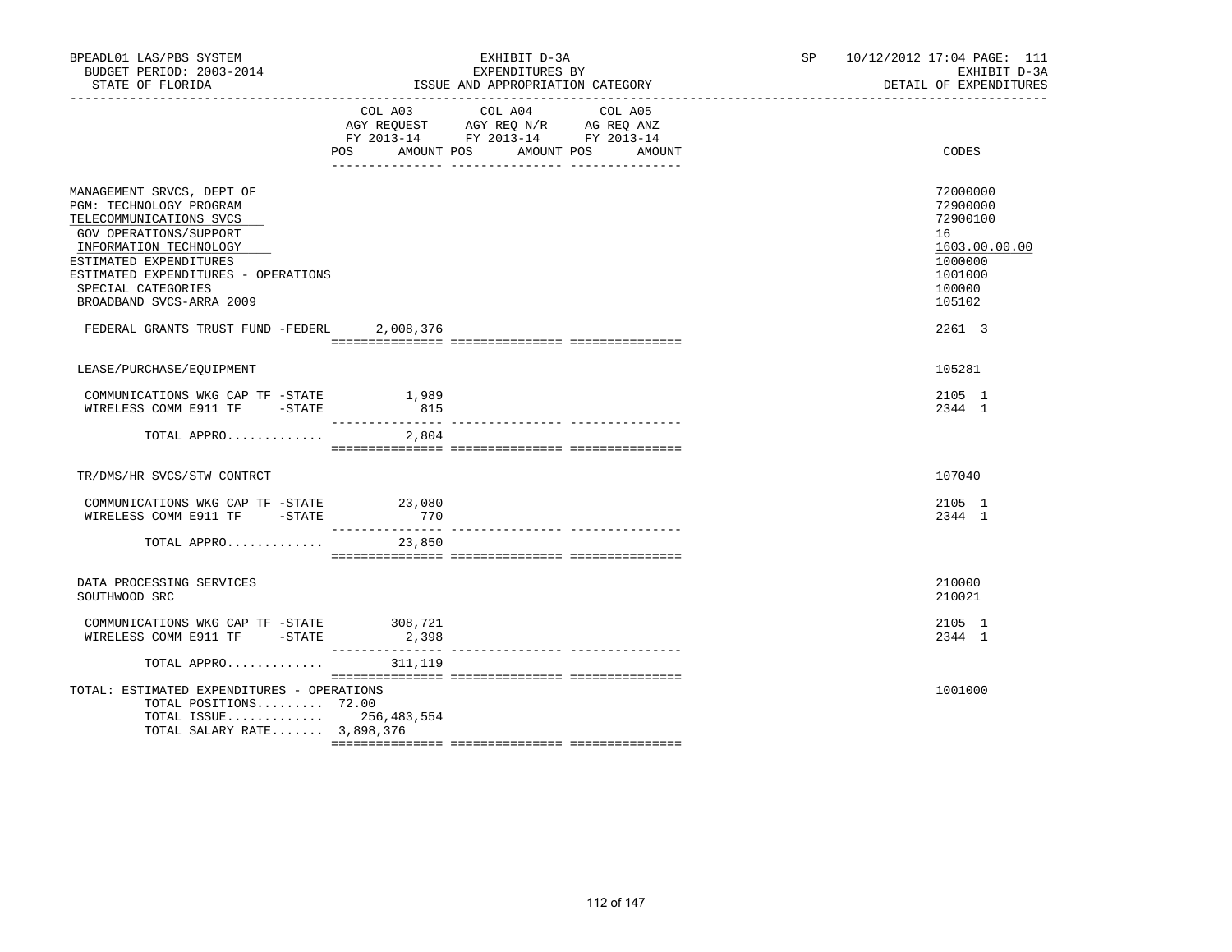| BPEADL01 LAS/PBS SYSTEM<br>BUDGET PERIOD: 2003-2014<br>STATE OF FLORIDA                                                                                                                                                                                      |                | EXHIBIT D-3A<br>EXPENDITURES BY<br>ISSUE AND APPROPRIATION CATEGORY  | SP | 10/12/2012 17:04 PAGE: 112<br>EXHIBIT D-3A<br>DETAIL OF EXPENDITURES                              |
|--------------------------------------------------------------------------------------------------------------------------------------------------------------------------------------------------------------------------------------------------------------|----------------|----------------------------------------------------------------------|----|---------------------------------------------------------------------------------------------------|
|                                                                                                                                                                                                                                                              |                | FY 2013-14 FY 2013-14 FY 2013-14<br>POS AMOUNT POS AMOUNT POS AMOUNT |    | CODES                                                                                             |
| MANAGEMENT SRVCS, DEPT OF<br>PGM: TECHNOLOGY PROGRAM<br>TELECOMMUNICATIONS SVCS<br>GOV OPERATIONS/SUPPORT<br>INFORMATION TECHNOLOGY<br>ESTIMATED EXPENDITURES<br>CASUALTY INSURANCE PREMIUM<br>ADJUSTMENT<br>SPECIAL CATEGORIES<br>RISK MANAGEMENT INSURANCE |                |                                                                      |    | 72000000<br>72900000<br>72900100<br>16<br>1603.00.00.00<br>1000000<br>1001090<br>100000<br>103241 |
| COMMUNICATIONS WKG CAP TF -STATE 518                                                                                                                                                                                                                         |                |                                                                      |    | 2105 1                                                                                            |
| FLORIDA RETIREMENT SYSTEM<br>CONTRIBUTION ADJUSTMENT FOR<br>FISCAL YEAR 2012-2013<br>SALARIES AND BENEFITS<br>COMMUNICATIONS WKG CAP TF -STATE 12,393<br>WIRELESS COMM E911 TF - STATE                                                                       | 1,092          |                                                                      |    | 1001240<br>010000<br>2105 1<br>2344 1                                                             |
| TOTAL APPRO                                                                                                                                                                                                                                                  | 13,485         |                                                                      |    |                                                                                                   |
| DATA PROCESSING SERVICES<br>SOUTHWOOD SRC                                                                                                                                                                                                                    |                |                                                                      |    | 210000<br>210021                                                                                  |
| COMMUNICATIONS WKG CAP TF -STATE 174<br>WIRELESS COMM E911 TF -STATE                                                                                                                                                                                         | $\overline{1}$ |                                                                      |    | 2105 1<br>2344 1                                                                                  |
| TOTAL APPRO                                                                                                                                                                                                                                                  | 175            |                                                                      |    |                                                                                                   |
| TOTAL: FLORIDA RETIREMENT SYSTEM<br>CONTRIBUTION ADJUSTMENT FOR<br>FISCAL YEAR 2012-2013<br>TOTAL ISSUE $13,660$                                                                                                                                             |                |                                                                      |    | 1001240                                                                                           |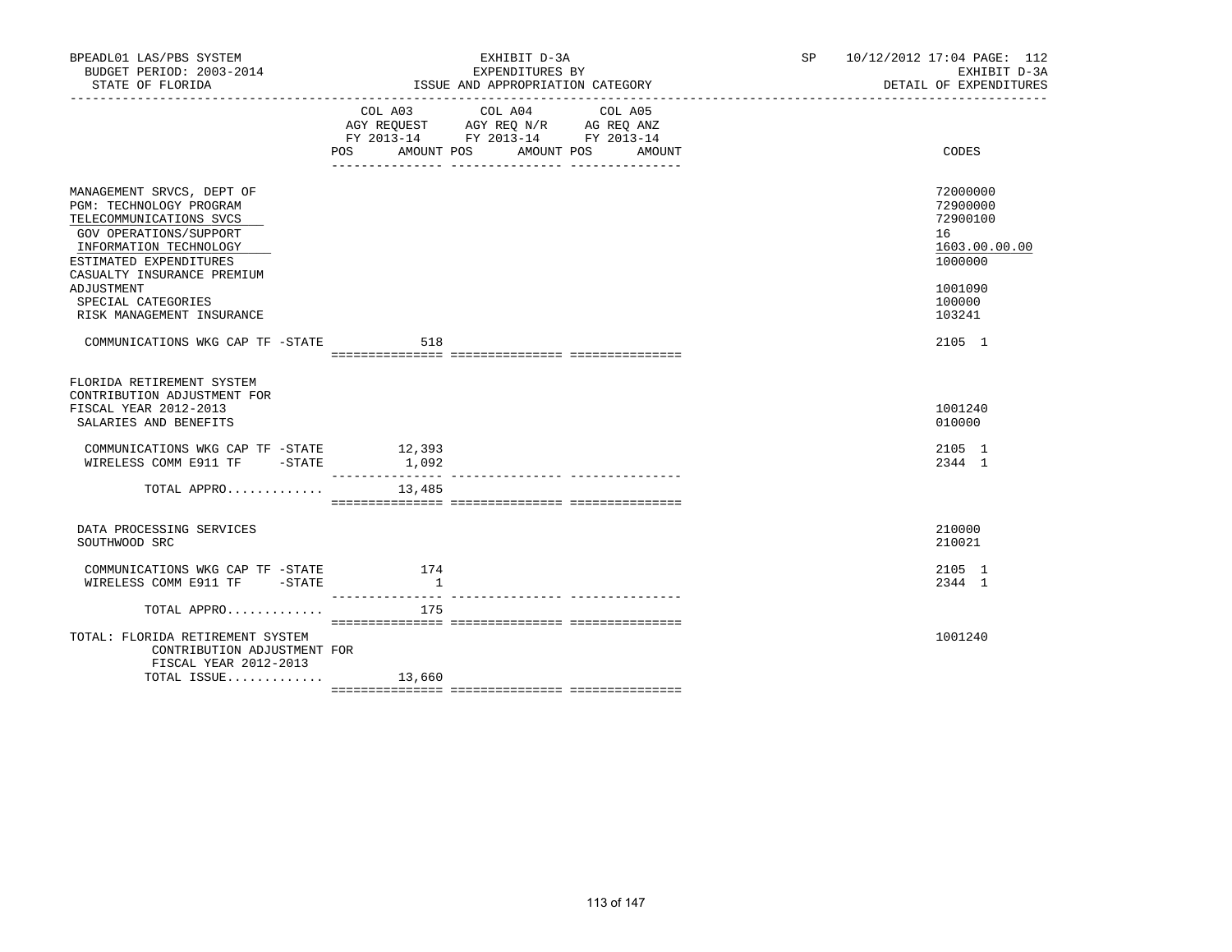| BPEADL01 LAS/PBS SYSTEM<br>BUDGET PERIOD: 2003-2014<br>STATE OF FLORIDA                                                                                                                     |                                 | EXHIBIT D-3A<br>EXPENDITURES BY<br>ISSUE AND APPROPRIATION CATEGORY                                                                      | 10/12/2012 17:04 PAGE: 113<br>SP <sub>2</sub><br>EXHIBIT D-3A<br>DETAIL OF EXPENDITURES |
|---------------------------------------------------------------------------------------------------------------------------------------------------------------------------------------------|---------------------------------|------------------------------------------------------------------------------------------------------------------------------------------|-----------------------------------------------------------------------------------------|
|                                                                                                                                                                                             |                                 | COL A03 COL A04<br>COL A05<br>AGY REQUEST AGY REQ N/R AG REQ ANZ<br>FY 2013-14 FY 2013-14 FY 2013-14<br>POS AMOUNT POS AMOUNT POS AMOUNT | CODES                                                                                   |
|                                                                                                                                                                                             |                                 |                                                                                                                                          |                                                                                         |
| MANAGEMENT SRVCS, DEPT OF<br>PGM: TECHNOLOGY PROGRAM<br>TELECOMMUNICATIONS SVCS<br>GOV OPERATIONS/SUPPORT<br>INFORMATION TECHNOLOGY<br>ESTIMATED EXPENDITURES<br>ADJUSTMENT TO STATE HEALTH |                                 |                                                                                                                                          | 72000000<br>72900000<br>72900100<br>16<br>1603.00.00.00<br>1000000                      |
| INSURANCE PREMIUM CONTRIBUTION -<br>FISCAL YEAR 2012-13                                                                                                                                     |                                 |                                                                                                                                          | 1001830                                                                                 |
| SALARIES AND BENEFITS                                                                                                                                                                       |                                 |                                                                                                                                          | 010000                                                                                  |
| COMMUNICATIONS WKG CAP TF -STATE 8,803<br>WIRELESS COMM E911 TF -STATE                                                                                                                      | 776                             |                                                                                                                                          | 2105 1<br>2344 1                                                                        |
| TOTAL APPRO 9,579                                                                                                                                                                           |                                 |                                                                                                                                          |                                                                                         |
| DATA PROCESSING SERVICES<br>SOUTHWOOD SRC                                                                                                                                                   |                                 |                                                                                                                                          | 210000<br>210021                                                                        |
| COMMUNICATIONS WKG CAP TF -STATE<br>WIRELESS COMM E911 TF -STATE                                                                                                                            | 157<br>$\overline{\phantom{a}}$ |                                                                                                                                          | 2105 1<br>2344 1                                                                        |
| TOTAL APPRO                                                                                                                                                                                 | 158                             |                                                                                                                                          |                                                                                         |
| TOTAL: ADJUSTMENT TO STATE HEALTH<br>INSURANCE PREMIUM CONTRIBUTION -<br>FISCAL YEAR 2012-13<br>TOTAL ISSUE                                                                                 | 9,737                           |                                                                                                                                          | 1001830                                                                                 |
| REALLOCATION OF HUMAN RESOURCES<br>OUTSOURCING<br>SPECIAL CATEGORIES<br>TR/DMS/HR SVCS/STW CONTRCT                                                                                          |                                 |                                                                                                                                          | 1005900<br>100000<br>107040                                                             |
| COMMUNICATIONS WKG CAP TF -STATE<br>WIRELESS COMM E911 TF -STATE                                                                                                                            | 40<br><sup>1</sup>              |                                                                                                                                          | 2105 1<br>2344 1                                                                        |
| TOTAL APPRO                                                                                                                                                                                 | 41                              |                                                                                                                                          |                                                                                         |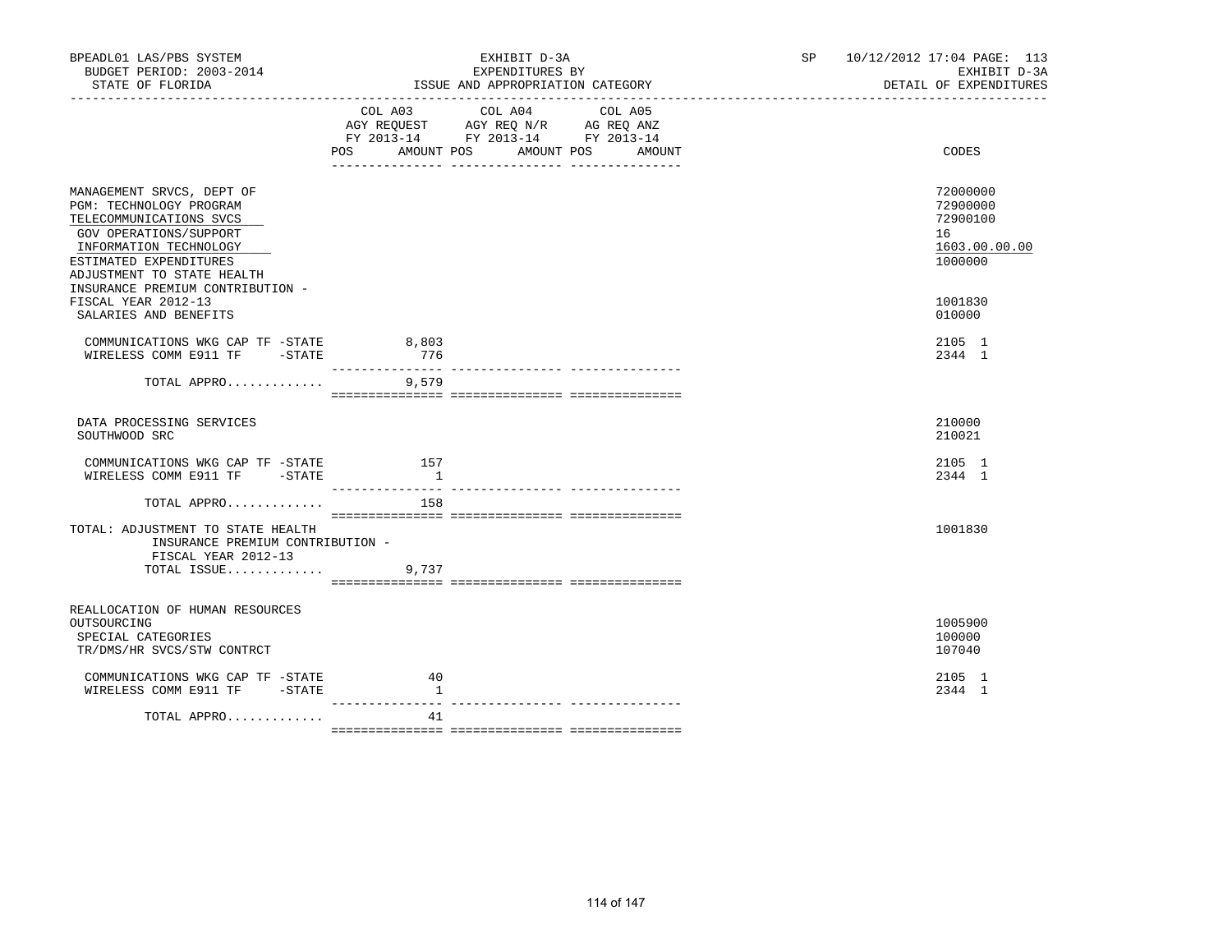|                      |                                                                                                                           | DETAIL OF EXPENDITURES          |
|----------------------|---------------------------------------------------------------------------------------------------------------------------|---------------------------------|
| AMOUNT POS<br>AMOUNT |                                                                                                                           | CODES                           |
|                      |                                                                                                                           | 72000000<br>72900000            |
|                      |                                                                                                                           | 72900100<br>16<br>1603.00.00.00 |
|                      |                                                                                                                           | 1600000                         |
|                      |                                                                                                                           | 160M060<br>040000               |
|                      |                                                                                                                           | 2344 1                          |
|                      | COL A03 COL A04 COL A05<br>AGY REQUEST AGY REQ N/R AG REQ ANZ<br>FY 2013-14 FY 2013-14 FY 2013-14<br>AMOUNT POS<br>$334-$ |                                 |

AGENCY ISSUE NARRATIVE:

2013-2014 BUDGET YEAR NARRATIVE: IT COMPONENT? NO

 The Department of Management Services requests an across the board realignment of \$21,200 from the Expenses appropriation category to the Lease or Lease-Purchase of Equipment appropriation category as directed in Chapter 2011-45, Laws of Florida. Chapter 2011-45, Laws of Florida, directs that the new category be used to fund the lease or lease-purchase of equipment, fixtures, and other tangible personal property.

This issue along with 160M070 will have a net zero impact to the following programs:

| Program Area:                         | Amount.             | Fund |  |
|---------------------------------------|---------------------|------|--|
| Administration                        | \$2,792             | 2021 |  |
| Facilities Mqmt.                      | \$8,943             | 2696 |  |
| Building Construction                 | \$123               | 2033 |  |
| Motor Vehicles and Watercraft Mgmt.   | \$100               | 2510 |  |
| Purchasing Oversight                  | \$781               | 2510 |  |
| Private Prison Monitoring             | \$100               | 1000 |  |
| Insurance Benefits Administration     | \$166               | 2668 |  |
| Retirement                            | \$3,400             | 2510 |  |
| Retirement                            | \$910               | 2532 |  |
| State Personnel Policy Administration | \$1,691             | 2678 |  |
| People First                          | \$1,860             | 2678 |  |
| Telecommunication                     | \$334               | 2344 |  |
| Total:                                | -------<br>\$21,200 |      |  |
|                                       |                     |      |  |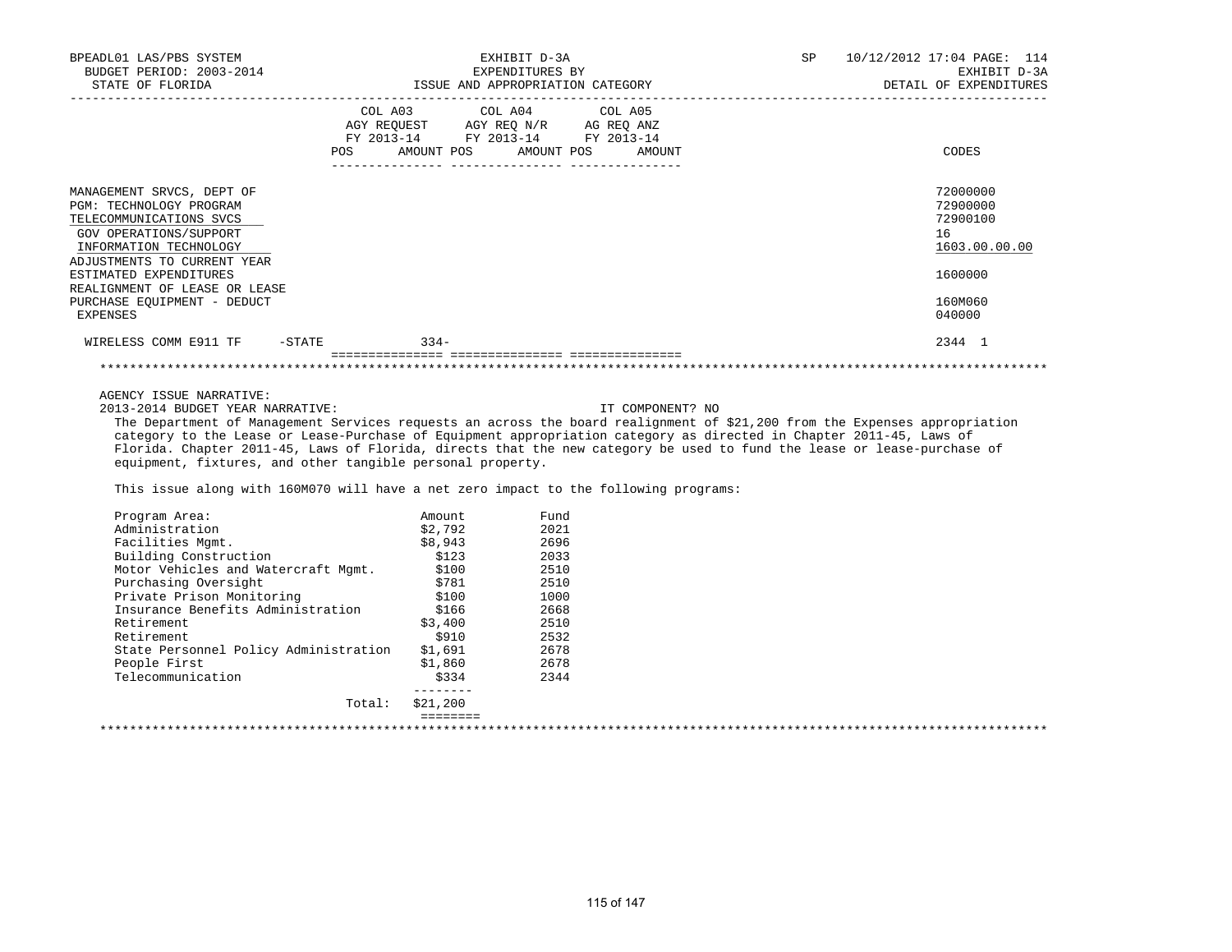| BPEADL01 LAS/PBS SYSTEM<br>BUDGET PERIOD: 2003-2014<br>STATE OF FLORIDA |     | EXHIBIT D-3A<br>EXPENDITURES BY<br>ISSUE AND APPROPRIATION CATEGORY |                      | SP | 10/12/2012 17:04 PAGE: 115<br>EXHIBIT D-3A<br>DETAIL OF EXPENDITURES |
|-------------------------------------------------------------------------|-----|---------------------------------------------------------------------|----------------------|----|----------------------------------------------------------------------|
|                                                                         |     | COL A03 COL A04 COL A05<br>AGY REQUEST AGY REQ N/R AG REQ ANZ       |                      |    |                                                                      |
|                                                                         |     | FY 2013-14 FY 2013-14 FY 2013-14                                    |                      |    |                                                                      |
|                                                                         | POS | AMOUNT POS                                                          | AMOUNT POS<br>AMOUNT |    | CODES                                                                |
| MANAGEMENT SRVCS, DEPT OF                                               |     |                                                                     |                      |    | 72000000                                                             |
| <b>PGM: TECHNOLOGY PROGRAM</b>                                          |     |                                                                     |                      |    | 72900000                                                             |
| TELECOMMUNICATIONS SVCS                                                 |     |                                                                     |                      |    | 72900100                                                             |
| GOV OPERATIONS/SUPPORT                                                  |     |                                                                     |                      |    | 16                                                                   |
| INFORMATION TECHNOLOGY                                                  |     |                                                                     |                      |    | 1603.00.00.00                                                        |
| ADJUSTMENTS TO CURRENT YEAR                                             |     |                                                                     |                      |    |                                                                      |
| ESTIMATED EXPENDITURES                                                  |     |                                                                     |                      |    | 1600000                                                              |
| REALIGNMENT OF LEASE OR LEASE                                           |     |                                                                     |                      |    |                                                                      |
| PURCHASE OF EOUIPMENT - ADD                                             |     |                                                                     |                      |    | 160M070                                                              |
| SPECIAL CATEGORIES                                                      |     |                                                                     |                      |    | 100000                                                               |
| LEASE/PURCHASE/EOUIPMENT                                                |     |                                                                     |                      |    | 105281                                                               |
| WIRELESS COMM E911 TF -STATE                                            | 334 |                                                                     |                      |    | 2344 1                                                               |
|                                                                         |     |                                                                     |                      |    |                                                                      |
| AGENCY ISSUE NARRATIVE:                                                 |     |                                                                     |                      |    |                                                                      |
| 2013-2014 BUDGET YEAR NARRATIVE:                                        |     |                                                                     | IT COMPONENT? NO     |    |                                                                      |

 The Department of Management Services requests an across the board realignment of \$21,200 from the Expenses appropriation category to the Lease or Lease-Purchase of Equipment appropriation category as directed in Chapter 2011-45, Laws of Florida. Chapter 2011-45, Laws of Florida, directs that the new category be used to fund the lease or lease-purchase of equipment, fixtures, and other tangible personal property.

This issue along with 160M070 will have a net zero impact to the following programs:

| Program Area:                         | Amount   | Fund |  |
|---------------------------------------|----------|------|--|
| Administration                        | \$2.792  | 2021 |  |
| Facilities Mqmt.                      | \$8,943  | 2696 |  |
| Building Construction                 | \$123    | 2033 |  |
| Motor Vehicles and Watercraft Mqmt.   | \$100    | 2510 |  |
| Purchasing Oversight                  | \$781    | 2510 |  |
| Private Prison Monitoring             | \$100    | 1000 |  |
| Insurance Benefits Administration     | \$166    | 2668 |  |
| Retirement                            | \$3,400  | 2510 |  |
| Retirement                            | \$910    | 2532 |  |
| State Personnel Policy Administration | \$1,691  | 2678 |  |
| People First                          | \$1,860  | 2678 |  |
| Telecommunication                     | \$334    | 2344 |  |
| Total:                                | \$21,200 |      |  |
|                                       | ________ |      |  |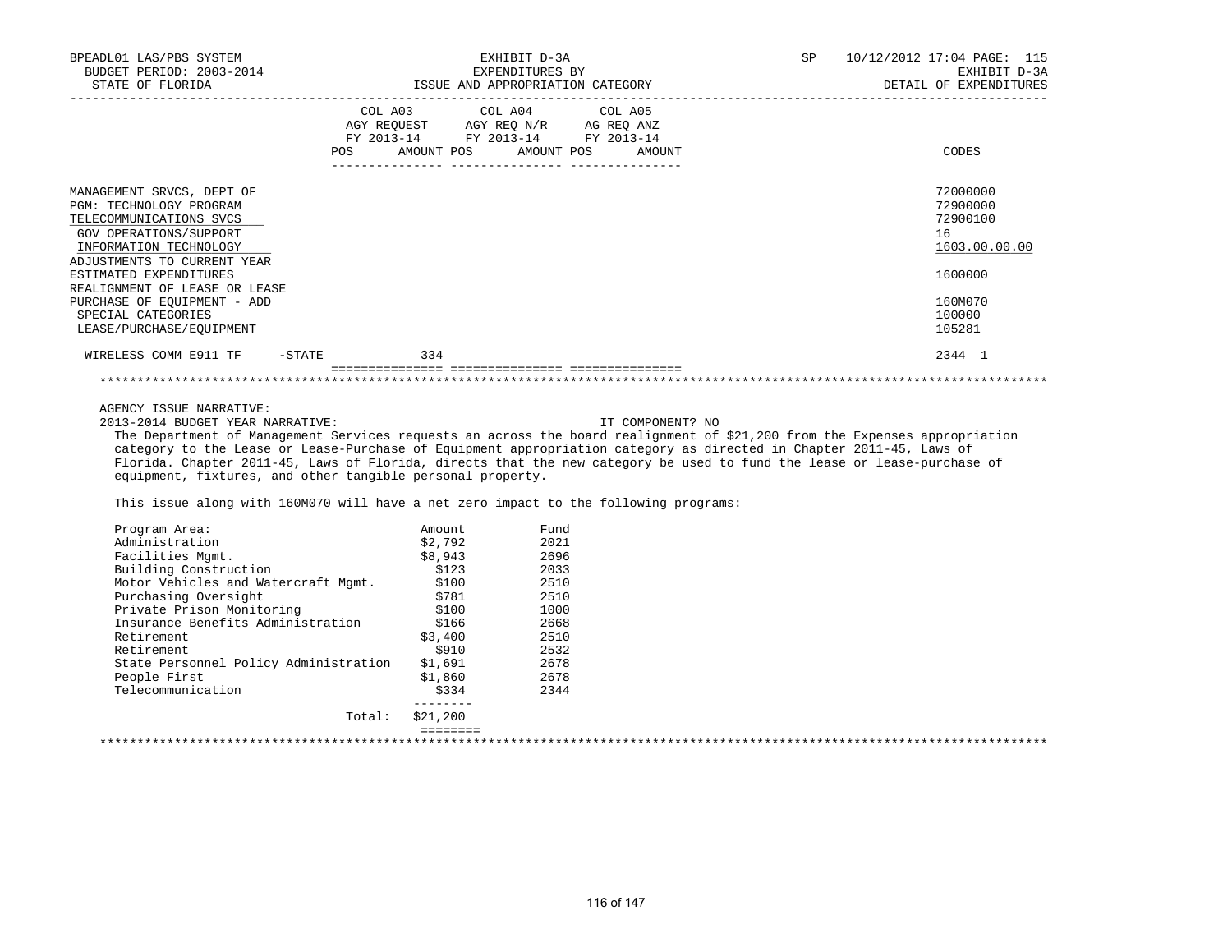| BPEADL01 LAS/PBS SYSTEM<br>BUDGET PERIOD: 2003-2014<br>STATE OF FLORIDA                                                                                                                                                                                                               |                 | EXHIBIT D-3A<br>EXPENDITURES BY<br>ISSUE AND APPROPRIATION CATEGORY                                                                         | SP 10/12/2012 17:04 PAGE: 116<br>EXHIBIT D-3A<br>DETAIL OF EXPENDITURES                           |
|---------------------------------------------------------------------------------------------------------------------------------------------------------------------------------------------------------------------------------------------------------------------------------------|-----------------|---------------------------------------------------------------------------------------------------------------------------------------------|---------------------------------------------------------------------------------------------------|
|                                                                                                                                                                                                                                                                                       |                 | COL A03 COL A04<br>COL A05<br>AGY REQUEST AGY REQ N/R AG REQ ANZ<br>FY 2013-14 FY 2013-14 FY 2013-14<br>POS AMOUNT POS AMOUNT POS<br>AMOUNT | CODES                                                                                             |
| MANAGEMENT SRVCS, DEPT OF<br>PGM: TECHNOLOGY PROGRAM<br>TELECOMMUNICATIONS SVCS<br>GOV OPERATIONS/SUPPORT<br>INFORMATION TECHNOLOGY<br>NONRECURRING EXPENDITURES<br>FEDERAL GRANT - DEVELOP AND<br>MAINTAIN STATEWIDE BROADBAND MAP<br>SPECIAL CATEGORIES<br>BROADBAND SVCS-ARRA 2009 |                 |                                                                                                                                             | 72000000<br>72900000<br>72900100<br>16<br>1603.00.00.00<br>2100000<br>2103078<br>100000<br>105102 |
| FEDERAL GRANTS TRUST FUND -FEDERL 801,698-                                                                                                                                                                                                                                            |                 |                                                                                                                                             | 2261 3                                                                                            |
| ANNUALIZATION OF ADMINISTERED<br>FUNDS APPROPRIATIONS<br>STATE HEALTH INSURANCE ADJUSTMENT<br>FOR FY 2012-13 - 10 MONTHS<br>ANNUALIZATION<br>SALARIES AND BENEFITS                                                                                                                    |                 |                                                                                                                                             | 26A0000<br>26A1830<br>010000                                                                      |
| COMMUNICATIONS WKG CAP TF -STATE<br>WIRELESS COMM E911 TF -STATE                                                                                                                                                                                                                      | 44,015<br>3,880 |                                                                                                                                             | 2105 1<br>2344 1                                                                                  |
| TOTAL APPRO                                                                                                                                                                                                                                                                           | 47,895          |                                                                                                                                             |                                                                                                   |
| DATA PROCESSING SERVICES<br>SOUTHWOOD SRC                                                                                                                                                                                                                                             |                 |                                                                                                                                             | 210000<br>210021                                                                                  |
| COMMUNICATIONS WKG CAP TF -STATE 785<br>WIRELESS COMM E911 TF -STATE                                                                                                                                                                                                                  | $-5$            |                                                                                                                                             | 2105 1<br>2344 1                                                                                  |
| TOTAL APPRO                                                                                                                                                                                                                                                                           | 790             |                                                                                                                                             |                                                                                                   |
| TOTAL: STATE HEALTH INSURANCE ADJUSTMENT<br>FOR FY 2012-13 - 10 MONTHS<br>ANNUALIZATION<br>TOTAL ISSUE                                                                                                                                                                                |                 |                                                                                                                                             | 26A1830                                                                                           |
|                                                                                                                                                                                                                                                                                       | 48,685          |                                                                                                                                             |                                                                                                   |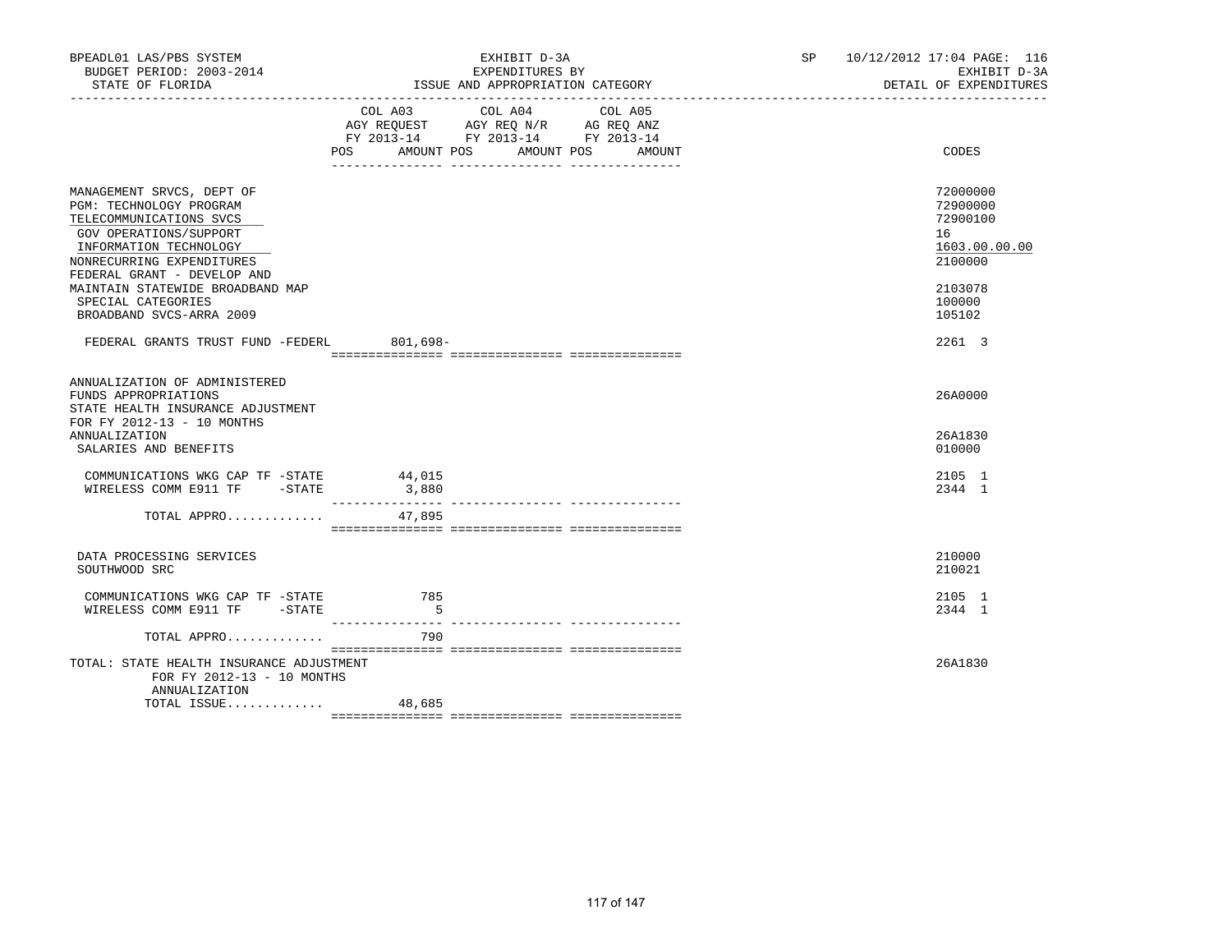| BPEADL01 LAS/PBS SYSTEM<br>BUDGET PERIOD: 2003-2014<br>STATE OF FLORIDA                                                                                                                                                                                           | EXHIBIT D-3A<br>EXPENDITURES BY<br>ISSUE AND APPROPRIATION CATEGORY                                                                   | <b>SP</b> | 10/12/2012 17:04 PAGE: 117<br>EXHIBIT D-3A<br>DETAIL OF EXPENDITURES                              |  |
|-------------------------------------------------------------------------------------------------------------------------------------------------------------------------------------------------------------------------------------------------------------------|---------------------------------------------------------------------------------------------------------------------------------------|-----------|---------------------------------------------------------------------------------------------------|--|
|                                                                                                                                                                                                                                                                   | COL A03 COL A04 COL A05<br>AGY REQUEST AGY REQ N/R AG REQ ANZ<br>FY 2013-14 FY 2013-14 FY 2013-14<br>POS AMOUNT POS AMOUNT POS AMOUNT |           | CODES                                                                                             |  |
| MANAGEMENT SRVCS, DEPT OF<br>PGM: TECHNOLOGY PROGRAM<br>TELECOMMUNICATIONS SVCS<br>GOV OPERATIONS/SUPPORT<br>INFORMATION TECHNOLOGY<br>ADVANCED TELECOMMUNICATIONS<br>SUNCOM MOBILE COMMUNICATIONS<br>SERVICES<br>SPECIAL CATEGORIES<br>CENTREX & SUNCOM PAYMENTS |                                                                                                                                       |           | 72000000<br>72900000<br>72900100<br>16<br>1603.00.00.00<br>4200000<br>4206000<br>100000<br>100350 |  |
| COMMUNICATIONS WKG CAP TF -STATE 45,000,000                                                                                                                                                                                                                       |                                                                                                                                       |           | 2105 1                                                                                            |  |
| CONTRACTED SERVICES                                                                                                                                                                                                                                               |                                                                                                                                       |           | 100777                                                                                            |  |
| COMMUNICATIONS WKG CAP TF -STATE 305,000                                                                                                                                                                                                                          |                                                                                                                                       |           | 2105 1                                                                                            |  |
| TOTAL: SUNCOM MOBILE COMMUNICATIONS<br>SERVICES<br>TOTAL ISSUE 45,305,000                                                                                                                                                                                         |                                                                                                                                       |           | 4206000                                                                                           |  |
|                                                                                                                                                                                                                                                                   |                                                                                                                                       |           |                                                                                                   |  |

AGENCY ISSUE NARRATIVE:

2013-2014 BUDGET YEAR NARRATIVE: IT COMPONENT? NO

 ISSUE SUMMARY: This issue requests an increase in recurring trust fund authority in the Communications Working Capital Trust Fund, Special Categories: Vendor Payments (\$45,000,000) and in Special Categories: Contracted Services (\$305,000). The increase to Vendor Payments is associated with implementation of SUNCOM's Mobile Communications Services. The increase to Contracted Services will allow SUNCOM to retain the resources we have dedicated to the development and implementation of SUNCOM's new ordering and billing platform (OaSIS) as well as procure the resources necessary to facilitate the potential migration of the state's data network (MyFloridaNet).

 The Division of Telecommunication's SUNCOM now provides Mobile Communications Services to customers transferred from the prior state term contract as well as customers who were previously purchasing mobile services off of the Western States Contracting Alliance agreement. As a result, the Department will incur a substantial increase in payments to service providers.

 Both groups described above previously sent payment directly to their respective providers for mobile communications services. Those funds will now be paid to SUNCOM and deposited into the Communications Working Capital Trust Fund. SUNCOM will then remit a single check to each vendor on a monthly basis for services rendered. Based on the annual spend from the prior state term contract- awarded to Verizon - SUNCOM anticipates an increase in the Communications Working Capital Trust Fund of \$20,000,000 in Special Category 100350, Payments to Vendors. This figure represents average savings of more than 40% to state agencies, counties, and other eligible entities previously purchasing services off of the state term contract.

 Not included in that figure is the business transferring to SUNCOM from the Western States Contracting Alliance agreement, which is estimated to be as high as \$25,000,000 in Fiscal Year 2013-14. This figure represents our best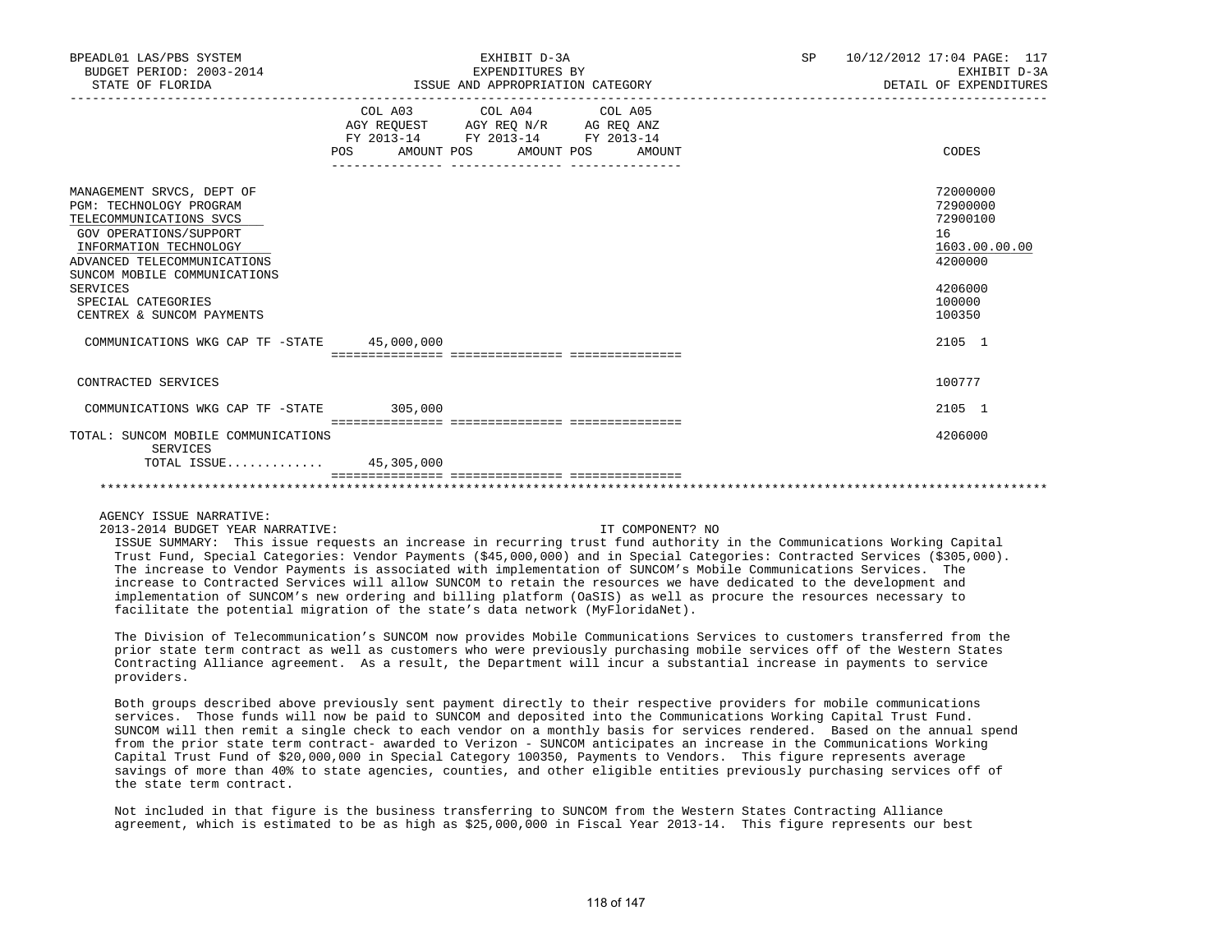| BPEADL01 LAS/PBS SYSTEM<br>BUDGET PERIOD: 2003-2014<br>STATE OF FLORIDA                                                             | EXHIBIT D-3A<br>EXPENDITURES BY<br>ISSUE AND APPROPRIATION CATEGORY                                                                         | 10/12/2012 17:04 PAGE: 118<br>SP<br>EXHIBIT D-3A<br>DETAIL OF EXPENDITURES |
|-------------------------------------------------------------------------------------------------------------------------------------|---------------------------------------------------------------------------------------------------------------------------------------------|----------------------------------------------------------------------------|
|                                                                                                                                     | COL A03 COL A04 COL A05<br>AGY REQUEST AGY REQ N/R AG REQ ANZ<br>FY 2013-14 FY 2013-14 FY 2013-14<br>AMOUNT POS AMOUNT POS<br>POS<br>AMOUNT | CODES                                                                      |
| MANAGEMENT SRVCS, DEPT OF<br>PGM: TECHNOLOGY PROGRAM<br>TELECOMMUNICATIONS SVCS<br>GOV OPERATIONS/SUPPORT<br>INFORMATION TECHNOLOGY |                                                                                                                                             | 72000000<br>72900000<br>72900100<br>16<br>1603.00.00.00                    |
| ADVANCED TELECOMMUNICATIONS<br>SUNCOM MOBILE COMMUNICATIONS<br>SERVICES                                                             |                                                                                                                                             | 4200000<br>4206000                                                         |

 estimate of purchases of mobile communications services from AT&T and Sprint. With the current appropriation fully allocated, we request an additional increase in the Communications Working Capital Trust Fund of \$25,000,000 in Special Category 100350, Payments to Vendors to accommodate the transfer of this business.

 To migrate customers from the prior state term contract without any gap in service, the department has invested additional resources in the development of SUNCOM's new ordering and billing platform (OaSIS). While development costs will decline over time, the daunting task of migration of existing customers from legacy ordering and billing systems into the OaSIS environment is expected to continue into Fiscal Year 2013-14. Further, it will be during that same period that SUNCOM will be gearing up for the potential migration of the state's data network (MyFloridaNet). Development of the Invitation to Negotiate that will effectively rebid the MyFloridaNet is well underway. With an award expected as early as mid-2014, the massive effort to migrate more than 4,400 circuits by September, 2016 will consume all available SUNCOM resources; at present we are insufficiently funded to manage such an undertaking. As such, we are requesting an increase in the Communications Working Capital Trust Fund of \$305,000 in Special Category 100777, Contracted Services in order to retain additional staff augmentation. Like the implementation of SUNCOM's Mobile Communications Services, the rebid of MyFloridaNet is expected to yield substantial savings to SUNCOM customers.

 The increases requested above will also ensure that SUNCOM has the budget authority to exercise 282.702(13), Florida Statutes; which states that up to two percent of the annual budget may be used to plan, design, and conduct experiments for telecommunications services, equipment, and technologies, and to implement enhancements in the state telecommunications network.

 A budget amendment increasing both Vendor Payments and Contracted Services will be required to sustain operations for Fiscal Year 2012-13; the amounts reflected in that amendment will not represent a full year of operation for Mobile Communications Services thus will not match the figures requested in this issue.

 FISCAL INFORMATION: We are requesting a recurring increase in the Communications Working Capital Trust Fund of \$45,000,000 in Special Category 100350, Vendor Payments, associated with implementation of SUNCOM's Mobile Communications Services. This will ensure that SUNCOM has sufficient budget authority for payments to vendors in addition to the two percent authorized by 282.702(13). We also request an increase in the Communications Working Capital Trust Fund of \$305,000 in Special Category 100777, Contracted Services. This will allow SUNCOM to retain the resources we have dedicated to the development and implementation of SUNCOM's new ordering and billing platform (OaSIS) as well as procure the resources necessary to facilitate the potential migration of the state's data network (MyFloridaNet).

This issue impacts the "Technology Program - Network Operations" activity.

| Communications Working Capital Trust Fund (2105) |            |
|--------------------------------------------------|------------|
| Special Categories: Vendor Payments (100350)     | 45,000,000 |
| Special Categories: Contracted Services (100777) | 305,000    |
|                                                  |            |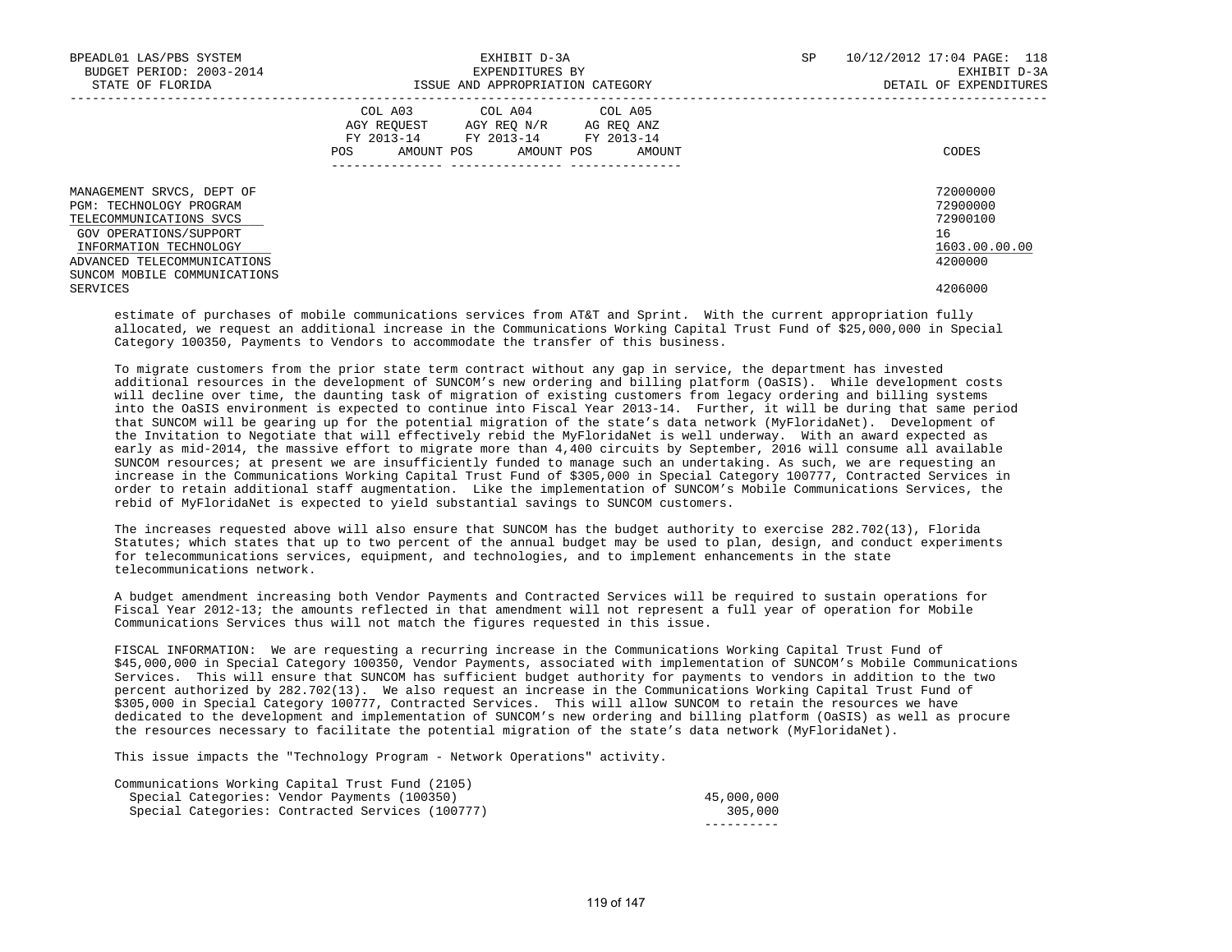| BPEADL01 LAS/PBS SYSTEM<br>BUDGET PERIOD: 2003-2014<br>STATE OF FLORIDA                                                                                                                                               | EXHIBIT D-3A<br>EXPENDITURES BY<br>ISSUE AND APPROPRIATION CATEGORY |                                                                                                                           |                       | SP | 10/12/2012 17:04 PAGE: 119<br>EXHIBIT D-3A<br>DETAIL OF EXPENDITURES          |
|-----------------------------------------------------------------------------------------------------------------------------------------------------------------------------------------------------------------------|---------------------------------------------------------------------|---------------------------------------------------------------------------------------------------------------------------|-----------------------|----|-------------------------------------------------------------------------------|
|                                                                                                                                                                                                                       | AMOUNT POS<br>POS                                                   | COL A03 COL A04 COL A05<br>AGY REQUEST AGY REQ N/R AG REQ ANZ<br>FY 2013-14 FY 2013-14 FY 2013-14<br>AMOUNT POS<br>AMOUNT |                       |    | CODES                                                                         |
| MANAGEMENT SRVCS, DEPT OF<br><b>PGM: TECHNOLOGY PROGRAM</b><br>TELECOMMUNICATIONS SVCS<br>GOV OPERATIONS/SUPPORT<br>INFORMATION TECHNOLOGY<br>ADVANCED TELECOMMUNICATIONS<br>SUNCOM MOBILE COMMUNICATIONS<br>SERVICES |                                                                     |                                                                                                                           |                       |    | 72000000<br>72900000<br>72900100<br>16<br>1603.00.00.00<br>4200000<br>4206000 |
| Total Issue                                                                                                                                                                                                           |                                                                     |                                                                                                                           | $$45,305,000$ $FSI=1$ |    |                                                                               |
|                                                                                                                                                                                                                       |                                                                     |                                                                                                                           |                       |    |                                                                               |
| TOTAL: INFORMATION TECHNOLOGY<br>BY FUND TYPE                                                                                                                                                                         |                                                                     |                                                                                                                           |                       |    | 1603.00.00.00                                                                 |
| TRUST FUNDS 301,059,497<br>SALARY RATE 3,898,376                                                                                                                                                                      | 72.00                                                               |                                                                                                                           |                       |    | 2000                                                                          |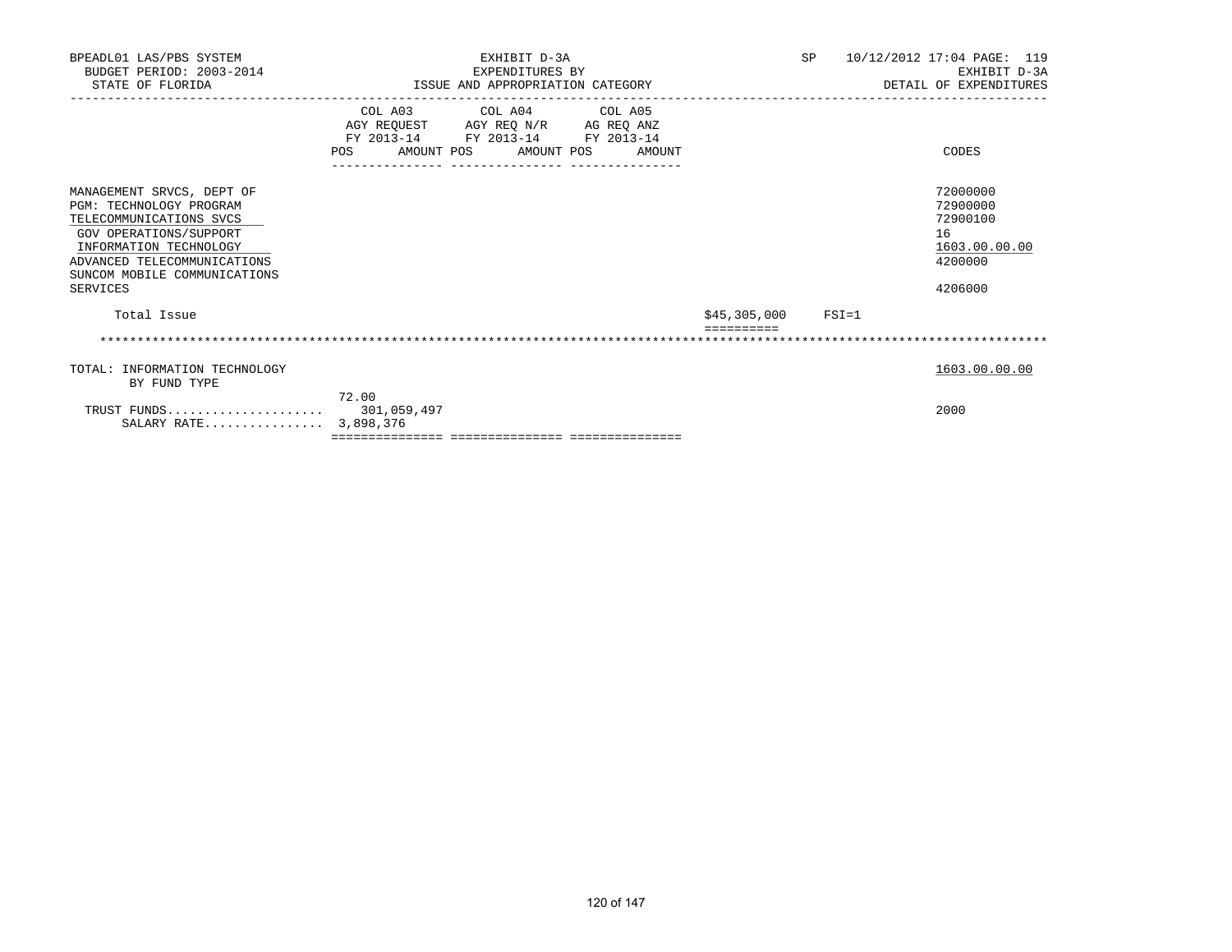| BPEADL01 LAS/PBS SYSTEM<br>BUDGET PERIOD: 2003-2014<br>STATE OF FLORIDA<br>-----------------                                                                                                                                         |                                      | EXHIBIT D-3A<br>EXPENDITURES BY<br>ISSUE AND APPROPRIATION CATEGORY                                                               | 10/12/2012 17:04 PAGE: 120<br>SP <sub>2</sub><br>EXHIBIT D-3A<br>DETAIL OF EXPENDITURES |                                                                                         |
|--------------------------------------------------------------------------------------------------------------------------------------------------------------------------------------------------------------------------------------|--------------------------------------|-----------------------------------------------------------------------------------------------------------------------------------|-----------------------------------------------------------------------------------------|-----------------------------------------------------------------------------------------|
|                                                                                                                                                                                                                                      | POS                                  | COL A03 COL A04 COL A05<br>AGY REQUEST AGY REQ N/R AG REQ ANZ<br>FY 2013-14 FY 2013-14 FY 2013-14<br>AMOUNT POS AMOUNT POS AMOUNT |                                                                                         | CODES                                                                                   |
| MANAGEMENT SRVCS, DEPT OF<br>PGM: TECHNOLOGY PROGRAM<br>WIRELESS SERVICES<br>GOV OPERATIONS/SUPPORT<br>INFORMATION TECHNOLOGY<br>ESTIMATED EXPENDITURES<br>ESTIMATED EXPENDITURES - OPERATIONS<br>SALARY RATE<br>SALARY RATE 779,892 |                                      |                                                                                                                                   |                                                                                         | 72000000<br>72900000<br>72900200<br>16<br>1603.00.00.00<br>1000000<br>1001000<br>000000 |
| SALARIES AND BENEFITS                                                                                                                                                                                                                | 12.00                                |                                                                                                                                   |                                                                                         | 010000                                                                                  |
| LAW ENFORCEMENT RADIO TF - STATE 935,510                                                                                                                                                                                             |                                      |                                                                                                                                   |                                                                                         | 2432 1                                                                                  |
| OTHER PERSONAL SERVICES                                                                                                                                                                                                              |                                      |                                                                                                                                   |                                                                                         | 030000                                                                                  |
| LAW ENFORCEMENT RADIO TF -STATE                                                                                                                                                                                                      | 20,000                               |                                                                                                                                   |                                                                                         | 2432 1                                                                                  |
| <b>EXPENSES</b>                                                                                                                                                                                                                      |                                      |                                                                                                                                   |                                                                                         | 040000                                                                                  |
| COMMUNICATIONS WKG CAP TF -STATE<br>LAW ENFORCEMENT RADIO TF -STATE                                                                                                                                                                  | 7,723<br>264,146<br>________________ |                                                                                                                                   |                                                                                         | 2105 1<br>2432 1                                                                        |
| TOTAL APPRO                                                                                                                                                                                                                          | 271,869                              |                                                                                                                                   |                                                                                         |                                                                                         |
| OPERATING CAPITAL OUTLAY                                                                                                                                                                                                             |                                      |                                                                                                                                   |                                                                                         | 060000                                                                                  |
| LAW ENFORCEMENT RADIO TF -STATE                                                                                                                                                                                                      | 29,189                               |                                                                                                                                   |                                                                                         | 2432 1                                                                                  |
| SPECIAL CATEGORIES<br>CONTRACTED SERVICES                                                                                                                                                                                            |                                      |                                                                                                                                   |                                                                                         | 100000<br>100777                                                                        |
| GENERAL REVENUE FUND -STATE 4,500,000<br>LAW ENFORCEMENT RADIO TF -STATE                                                                                                                                                             | 1,500,000                            |                                                                                                                                   |                                                                                         | 1000 1<br>2432 1                                                                        |
| TOTAL APPRO                                                                                                                                                                                                                          | $\frac{1}{2}$<br>6,000,000           | ---------------- ---------------                                                                                                  |                                                                                         |                                                                                         |
| DOMESTIC SECURITY                                                                                                                                                                                                                    |                                      |                                                                                                                                   |                                                                                         | 100851                                                                                  |
| LAW ENFORCEMENT RADIO TF -STATE                                                                                                                                                                                                      | 5,000,000                            |                                                                                                                                   |                                                                                         | 2432 1                                                                                  |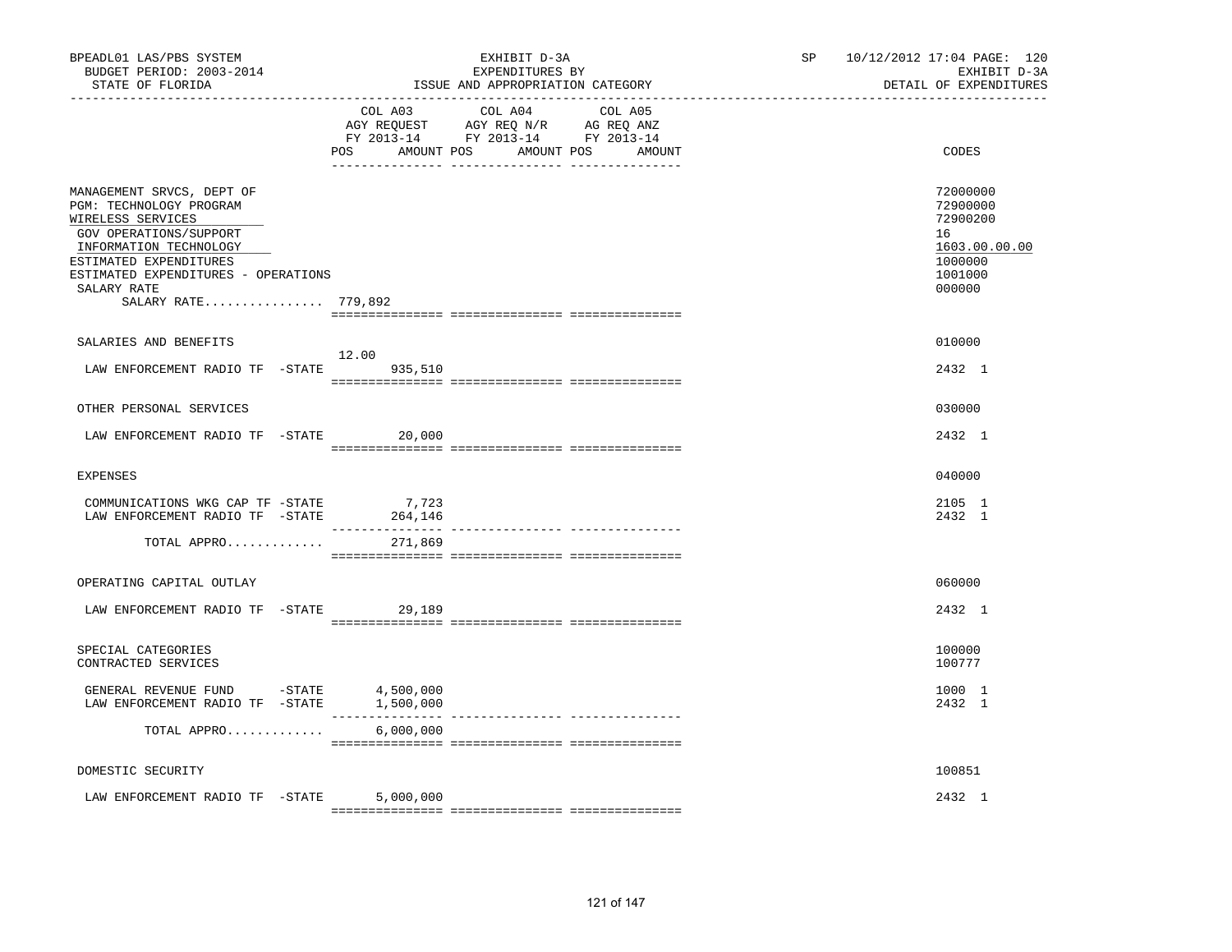| BPEADL01 LAS/PBS SYSTEM<br>BUDGET PERIOD: 2003-2014<br>STATE OF FLORIDA                                                                                                                                                                           |                | EXHIBIT D-3A<br>EXPENDITURES BY<br>ISSUE AND APPROPRIATION CATEGORY                                                       | SP 10/12/2012 17:04 PAGE: 121<br>EXHIBIT D-3A<br>DETAIL OF EXPENDITURES                           |
|---------------------------------------------------------------------------------------------------------------------------------------------------------------------------------------------------------------------------------------------------|----------------|---------------------------------------------------------------------------------------------------------------------------|---------------------------------------------------------------------------------------------------|
|                                                                                                                                                                                                                                                   | POS AMOUNT POS | COL A03 COL A04 COL A05<br>AGY REQUEST AGY REQ N/R AG REQ ANZ<br>FY 2013-14 FY 2013-14 FY 2013-14<br>AMOUNT POS<br>AMOUNT | CODES                                                                                             |
| MANAGEMENT SRVCS, DEPT OF<br>PGM: TECHNOLOGY PROGRAM<br>WIRELESS SERVICES<br>GOV OPERATIONS/SUPPORT<br>INFORMATION TECHNOLOGY<br>ESTIMATED EXPENDITURES<br>ESTIMATED EXPENDITURES - OPERATIONS<br>SPECIAL CATEGORIES<br>RISK MANAGEMENT INSURANCE |                |                                                                                                                           | 72000000<br>72900000<br>72900200<br>16<br>1603.00.00.00<br>1000000<br>1001000<br>100000<br>103241 |
| COMMUNICATIONS WKG CAP TF -STATE<br>LAW ENFORCEMENT RADIO TF -STATE                                                                                                                                                                               | 512<br>1,275   |                                                                                                                           | 2105 1<br>2432 1                                                                                  |
| TOTAL APPRO                                                                                                                                                                                                                                       | 1,787          |                                                                                                                           |                                                                                                   |
| SW LAW ENF RADIO CONTR PMT                                                                                                                                                                                                                        |                |                                                                                                                           | 104486                                                                                            |
| LAW ENFORCEMENT RADIO TF -STATE 18,220,000                                                                                                                                                                                                        |                |                                                                                                                           | 2432 1                                                                                            |
| LEASE/PURCHASE/EQUIPMENT                                                                                                                                                                                                                          |                |                                                                                                                           | 105281                                                                                            |
| LAW ENFORCEMENT RADIO TF -STATE 1,394                                                                                                                                                                                                             |                |                                                                                                                           | 2432 1                                                                                            |
| TR/DMS/HR SVCS/STW CONTRCT                                                                                                                                                                                                                        |                |                                                                                                                           | 107040                                                                                            |
| COMMUNICATIONS WKG CAP TF -STATE<br>LAW ENFORCEMENT RADIO TF -STATE                                                                                                                                                                               | 692<br>3,639   |                                                                                                                           | 2105 1<br>2432 1                                                                                  |
| TOTAL APPRO                                                                                                                                                                                                                                       | 4,331          |                                                                                                                           |                                                                                                   |
| DATA PROCESSING SERVICES<br>SOUTHWOOD SRC                                                                                                                                                                                                         |                |                                                                                                                           | 210000<br>210021                                                                                  |
| LAW ENFORCEMENT RADIO TF -STATE 650                                                                                                                                                                                                               |                |                                                                                                                           | 2432 1                                                                                            |
| TOTAL: ESTIMATED EXPENDITURES - OPERATIONS<br>TOTAL POSITIONS 12.00<br>TOTAL ISSUE 30,484,630<br>TOTAL SALARY RATE 779,892                                                                                                                        |                |                                                                                                                           | 1001000                                                                                           |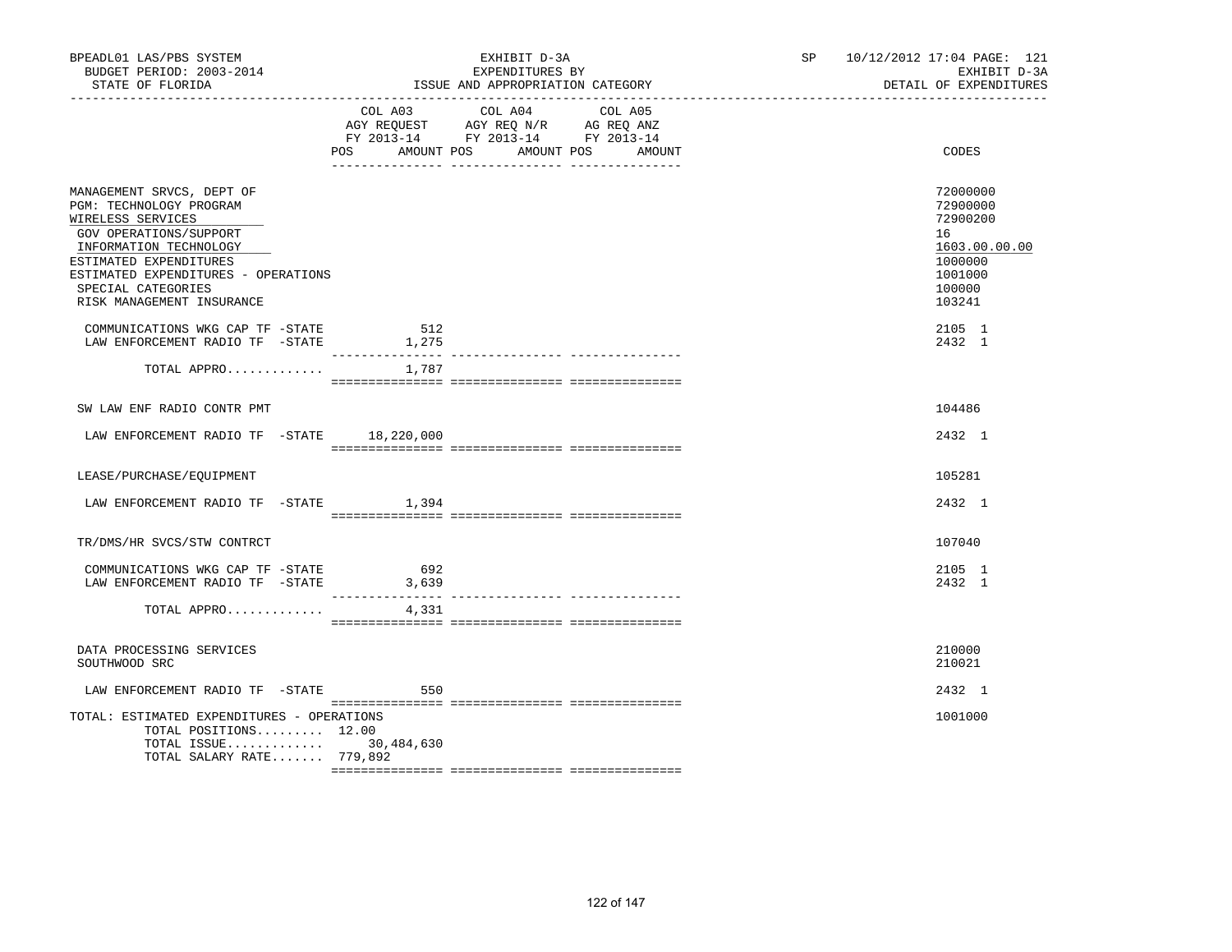| BPEADL01 LAS/PBS SYSTEM<br>BUDGET PERIOD: 2003-2014<br>STATE OF FLORIDA                                                                                                               |          | EXHIBIT D-3A<br>EXPENDITURES BY<br>ISSUE AND APPROPRIATION CATEGORY                                                                   | SP and the set of the set of the set of the set of the set of the set of the set of the set of the set of the set of the set of the set of the set of the set of the set of the set of the set of the set of the set of the se | 10/12/2012 17:04 PAGE: 122<br>EXHIBIT D-3A<br>DETAIL OF EXPENDITURES |
|---------------------------------------------------------------------------------------------------------------------------------------------------------------------------------------|----------|---------------------------------------------------------------------------------------------------------------------------------------|--------------------------------------------------------------------------------------------------------------------------------------------------------------------------------------------------------------------------------|----------------------------------------------------------------------|
|                                                                                                                                                                                       |          | COL A03 COL A04 COL A05<br>AGY REQUEST AGY REQ N/R AG REQ ANZ<br>FY 2013-14 FY 2013-14 FY 2013-14<br>POS AMOUNT POS AMOUNT POS AMOUNT |                                                                                                                                                                                                                                | CODES                                                                |
| MANAGEMENT SRVCS, DEPT OF<br>PGM: TECHNOLOGY PROGRAM<br>WIRELESS SERVICES<br>GOV OPERATIONS/SUPPORT<br>INFORMATION TECHNOLOGY<br>ESTIMATED EXPENDITURES<br>CASUALTY INSURANCE PREMIUM |          |                                                                                                                                       |                                                                                                                                                                                                                                | 72000000<br>72900000<br>72900200<br>16<br>1603.00.00.00<br>1000000   |
| ADJUSTMENT<br>SPECIAL CATEGORIES<br>RISK MANAGEMENT INSURANCE                                                                                                                         |          |                                                                                                                                       |                                                                                                                                                                                                                                | 1001090<br>100000<br>103241                                          |
| COMMUNICATIONS WKG CAP TF -STATE<br>LAW ENFORCEMENT RADIO TF -STATE                                                                                                                   | 14<br>34 |                                                                                                                                       |                                                                                                                                                                                                                                | 2105 1<br>2432 1                                                     |
| TOTAL APPRO                                                                                                                                                                           | 48       |                                                                                                                                       |                                                                                                                                                                                                                                |                                                                      |
| FLORIDA RETIREMENT SYSTEM<br>CONTRIBUTION ADJUSTMENT FOR<br>FISCAL YEAR 2012-2013<br>SALARIES AND BENEFITS                                                                            |          |                                                                                                                                       |                                                                                                                                                                                                                                | 1001240<br>010000                                                    |
| LAW ENFORCEMENT RADIO TF -STATE 2,009                                                                                                                                                 |          |                                                                                                                                       |                                                                                                                                                                                                                                | 2432 1                                                               |
| ADJUSTMENT TO STATE HEALTH<br>INSURANCE PREMIUM CONTRIBUTION -<br>FISCAL YEAR 2012-13<br>SALARIES AND BENEFITS<br>LAW ENFORCEMENT RADIO TF -STATE 1,295                               |          |                                                                                                                                       |                                                                                                                                                                                                                                | 1001830<br>010000<br>2432 1                                          |
|                                                                                                                                                                                       |          |                                                                                                                                       |                                                                                                                                                                                                                                |                                                                      |
| REALLOCATION OF HUMAN RESOURCES<br>OUTSOURCING<br>SPECIAL CATEGORIES<br>TR/DMS/HR SVCS/STW CONTRCT                                                                                    |          |                                                                                                                                       |                                                                                                                                                                                                                                | 1005900<br>100000<br>107040                                          |
| COMMUNICATIONS WKG CAP TF -STATE<br>LAW ENFORCEMENT RADIO TF -STATE                                                                                                                   | 1<br>6   |                                                                                                                                       |                                                                                                                                                                                                                                | 2105 1<br>2432 1                                                     |
| TOTAL APPRO                                                                                                                                                                           | 7        |                                                                                                                                       |                                                                                                                                                                                                                                |                                                                      |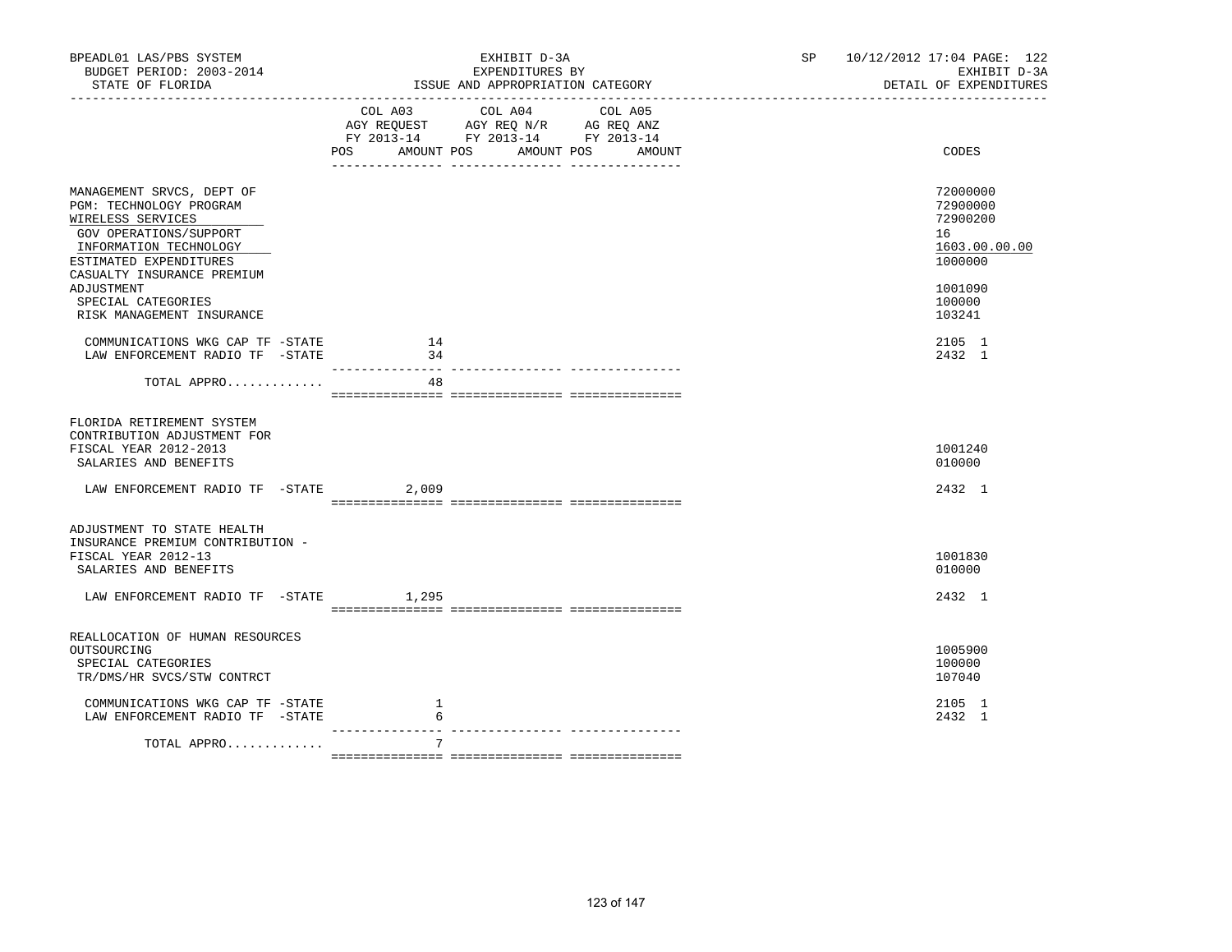| BPEADL01 LAS/PBS SYSTEM<br>BUDGET PERIOD: 2003-2014<br>STATE OF FLORIDA                                                                                                                                                                                                     | EXHIBIT D-3A<br>EXPENDITURES BY<br>ISSUE AND APPROPRIATION CATEGORY                                                                                                                                                                                                                                                                                                                                                                                                                                                                                                                                                                                                                                                                                                                                                                                                                                                             | SP<br>10/12/2012 17:04 PAGE: 123<br>EXHIBIT D-3A<br>DETAIL OF EXPENDITURES    |
|-----------------------------------------------------------------------------------------------------------------------------------------------------------------------------------------------------------------------------------------------------------------------------|---------------------------------------------------------------------------------------------------------------------------------------------------------------------------------------------------------------------------------------------------------------------------------------------------------------------------------------------------------------------------------------------------------------------------------------------------------------------------------------------------------------------------------------------------------------------------------------------------------------------------------------------------------------------------------------------------------------------------------------------------------------------------------------------------------------------------------------------------------------------------------------------------------------------------------|-------------------------------------------------------------------------------|
|                                                                                                                                                                                                                                                                             | COL A04<br>COL A03<br>COL A05<br>AGY REQUEST AGY REQ N/R AG REQ ANZ<br>FY 2013-14 FY 2013-14 FY 2013-14<br>POS AMOUNT POS AMOUNT POS AMOUNT<br>.                                                                                                                                                                                                                                                                                                                                                                                                                                                                                                                                                                                                                                                                                                                                                                                | CODES                                                                         |
| MANAGEMENT SRVCS, DEPT OF<br>PGM: TECHNOLOGY PROGRAM<br>WIRELESS SERVICES<br>GOV OPERATIONS/SUPPORT<br>INFORMATION TECHNOLOGY<br>ADJUSTMENTS TO CURRENT YEAR<br>ESTIMATED EXPENDITURES<br>REALIGN BUDGET AUTHORITY WITHIN THE<br>DIVISION OF TELECOMMUNICATIONS -<br>DEDUCT |                                                                                                                                                                                                                                                                                                                                                                                                                                                                                                                                                                                                                                                                                                                                                                                                                                                                                                                                 | 72000000<br>72900000<br>72900200<br>16<br>1603.00.00.00<br>1600000<br>160F140 |
| SPECIAL CATEGORIES<br>CONTRACTED SERVICES                                                                                                                                                                                                                                   |                                                                                                                                                                                                                                                                                                                                                                                                                                                                                                                                                                                                                                                                                                                                                                                                                                                                                                                                 | 100000<br>100777                                                              |
| LAW ENFORCEMENT RADIO TF -STATE 107,000-                                                                                                                                                                                                                                    |                                                                                                                                                                                                                                                                                                                                                                                                                                                                                                                                                                                                                                                                                                                                                                                                                                                                                                                                 | 2432 1                                                                        |
|                                                                                                                                                                                                                                                                             |                                                                                                                                                                                                                                                                                                                                                                                                                                                                                                                                                                                                                                                                                                                                                                                                                                                                                                                                 |                                                                               |
| AGENCY ISSUE NARRATIVE:<br>2013-2014 BUDGET YEAR NARRATIVE:                                                                                                                                                                                                                 | IT COMPONENT? NO<br>This issue mirrors the continuation of a budget amendment action approved during Fiscal Year 2012-13 (EOG 7021) that<br>provides for the transfer of funds from the Contracted Services appropriation category to the Other Personal Services<br>(OPS) appropriation category to fund a position needed to address staffing limitation in order to perform project<br>management for the Statewide Law Enforcement Radio System (SLERS).<br>FISCAL INFORMATION: Transfers funds from the Contracted Services appropriation category to the Other Personal Services<br>(OPS) appropriation category. This issue will have a net zero impact on the department's operating budget. See<br>corresponding issue #160F150 that increases the Other Personal Services category by the same amount. If this issue is<br>not permanently funded, an annual budget amendment will be required to fund this position. |                                                                               |
| REALIGN BUDGET AUTHORITY WITHIN THE<br>DIVISION OF TELECOMMUNICATIONS -<br>ADD<br>OTHER PERSONAL SERVICES                                                                                                                                                                   |                                                                                                                                                                                                                                                                                                                                                                                                                                                                                                                                                                                                                                                                                                                                                                                                                                                                                                                                 | 160F150<br>030000                                                             |
| LAW ENFORCEMENT RADIO TF -STATE 107,000                                                                                                                                                                                                                                     |                                                                                                                                                                                                                                                                                                                                                                                                                                                                                                                                                                                                                                                                                                                                                                                                                                                                                                                                 | 2432 1                                                                        |
|                                                                                                                                                                                                                                                                             |                                                                                                                                                                                                                                                                                                                                                                                                                                                                                                                                                                                                                                                                                                                                                                                                                                                                                                                                 |                                                                               |
| AGENCY ISSUE NARRATIVE:<br>2013-2014 BUDGET YEAR NARRATIVE:                                                                                                                                                                                                                 | IT COMPONENT? NO<br>This issue mirrors the continuation of a budget amendment action approved during Fiscal Year 2012-13 (EOG 7021) that<br>provides for the transfer of funds from the Contracted Services appropriation category to the Other Personal Services<br>(OPS) appropriation category to fund a position needed to address staffing limitation in order to perform project<br>management for the Statewide Law Enforcement Radio System (SLERS).<br>FISCAL INFORMATION: Transfers funds from the Contracted Services appropriation category to the Other Personal Services                                                                                                                                                                                                                                                                                                                                          |                                                                               |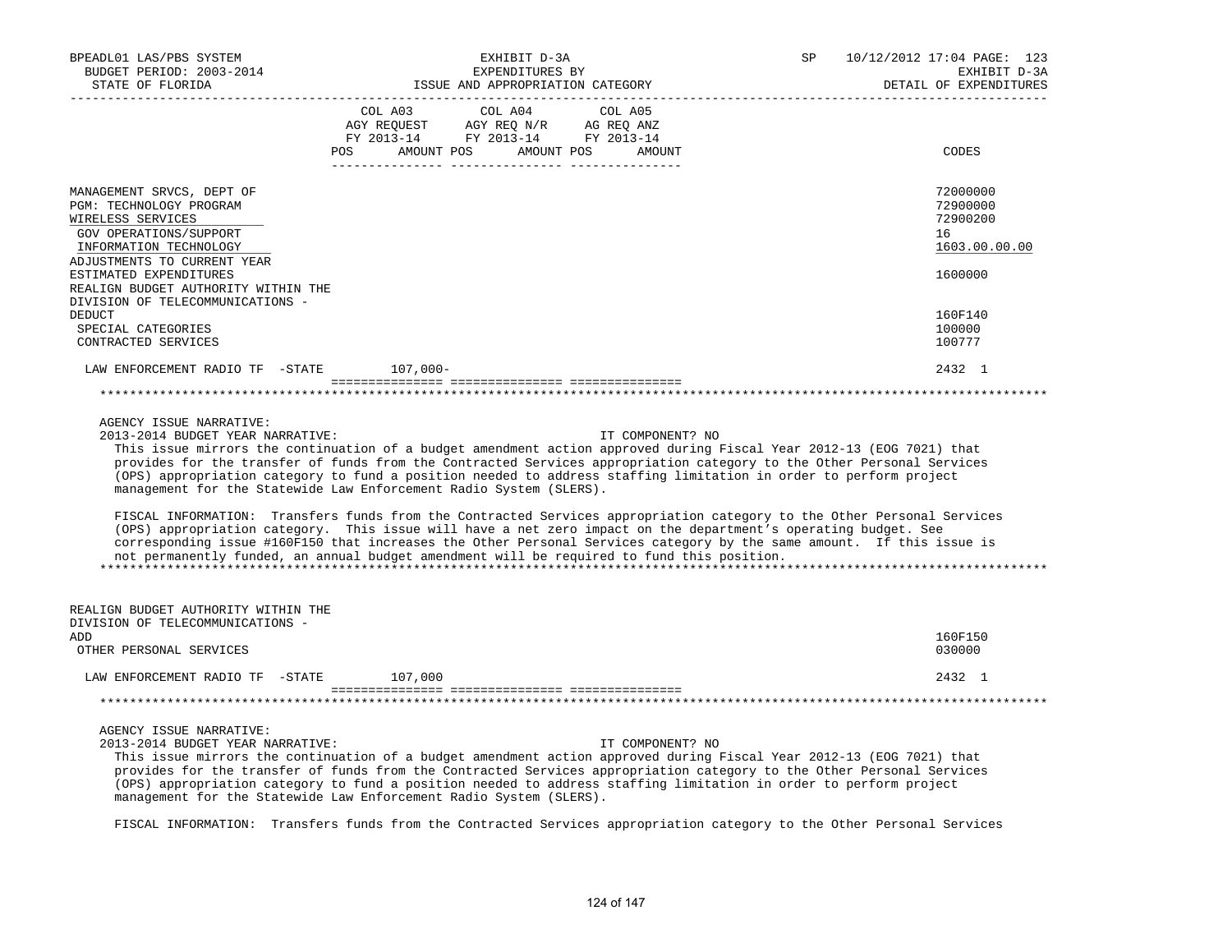| BPEADL01 LAS/PBS SYSTEM<br>BUDGET PERIOD: 2003-2014<br>STATE OF FLORIDA                                                                                      | EXHIBIT D-3A<br>EXPENDITURES BY<br>ISSUE AND APPROPRIATION CATEGORY                                                                                                                                                                                                                                                                             | 10/12/2012 17:04 PAGE: 124<br>SP<br>EXHIBIT D-3A<br>DETAIL OF EXPENDITURES |
|--------------------------------------------------------------------------------------------------------------------------------------------------------------|-------------------------------------------------------------------------------------------------------------------------------------------------------------------------------------------------------------------------------------------------------------------------------------------------------------------------------------------------|----------------------------------------------------------------------------|
|                                                                                                                                                              | COL A03<br>COL A04<br>COL A05<br>AGY REOUEST<br>AGY REQ N/R AG REQ ANZ<br>FY 2013-14 FY 2013-14 FY 2013-14<br><b>POS</b><br>AMOUNT POS<br>AMOUNT POS<br>AMOUNT                                                                                                                                                                                  | CODES                                                                      |
| MANAGEMENT SRVCS, DEPT OF<br>PGM: TECHNOLOGY PROGRAM<br>WIRELESS SERVICES<br>GOV OPERATIONS/SUPPORT<br>INFORMATION TECHNOLOGY<br>ADJUSTMENTS TO CURRENT YEAR |                                                                                                                                                                                                                                                                                                                                                 | 72000000<br>72900000<br>72900200<br>16<br>1603.00.00.00                    |
| ESTIMATED EXPENDITURES<br>REALIGN BUDGET AUTHORITY WITHIN THE<br>DIVISION OF TELECOMMUNICATIONS -<br>ADD                                                     |                                                                                                                                                                                                                                                                                                                                                 | 1600000<br>160F150                                                         |
|                                                                                                                                                              | (OPS) appropriation category. This issue will have a net zero impact on the department's operating budget. See<br>corresponding issue #160F140 that decreases the Contracted Services appropriation category by the same amount. If this<br>issue is not permanently funded, an annual budget amendment will be required to fund this position. |                                                                            |
| NONRECURRING EXPENDITURES<br>REPLACEMENT OF STATEWIDE LAW                                                                                                    |                                                                                                                                                                                                                                                                                                                                                 | 2100000                                                                    |
| ENFORCEMENT RADIO EOUIPMENT<br>OPERATING CAPITAL OUTLAY                                                                                                      |                                                                                                                                                                                                                                                                                                                                                 | 2103079<br>060000                                                          |
| LAW ENFORCEMENT RADIO TF -STATE                                                                                                                              | $7.189-$                                                                                                                                                                                                                                                                                                                                        | 2432 1                                                                     |
| STATEWIDE LAW ENFORCEMENT RADIO<br>SYSTEM (SLERS)<br>SPECIAL CATEGORIES<br>CONTRACTED SERVICES                                                               |                                                                                                                                                                                                                                                                                                                                                 | 2103081<br>100000<br>100777                                                |
| $-$ STATE<br>GENERAL REVENUE FUND                                                                                                                            | $4,500,000 -$                                                                                                                                                                                                                                                                                                                                   | 1000 1                                                                     |
| DOMESTIC SECURITY - FLORIDA MUTUAL<br>AID BUILD OUT (MAB)<br>INSUFFICIENT FUNDING<br>SPECIAL CATEGORIES<br>DOMESTIC SECURITY                                 |                                                                                                                                                                                                                                                                                                                                                 | 2103082<br>100000<br>100851                                                |
| LAW ENFORCEMENT RADIO TF -STATE                                                                                                                              | $3,000,000 -$                                                                                                                                                                                                                                                                                                                                   | 2432 1                                                                     |
|                                                                                                                                                              |                                                                                                                                                                                                                                                                                                                                                 |                                                                            |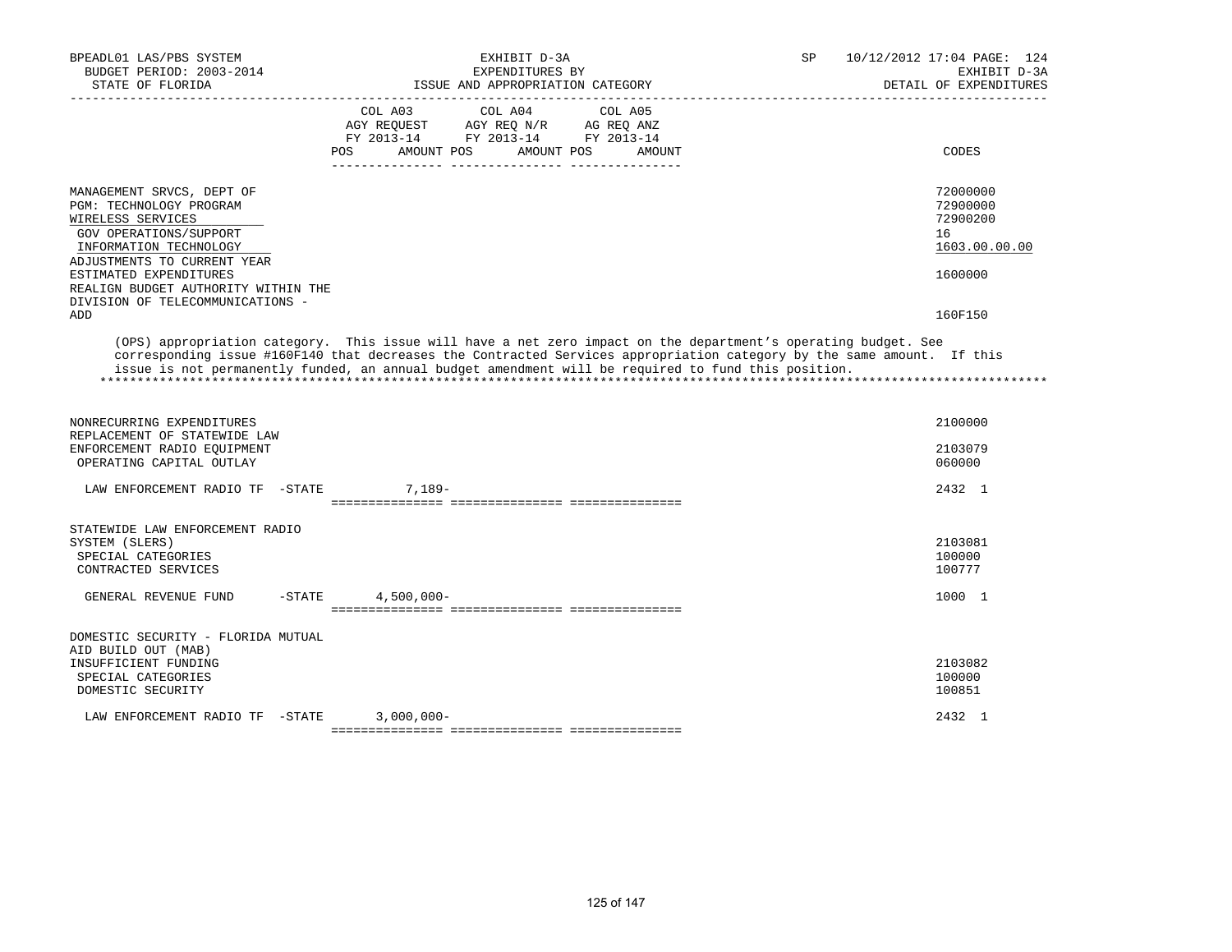| BPEADL01 LAS/PBS SYSTEM<br>BUDGET PERIOD: 2003-2014<br>STATE OF FLORIDA                                                                                                                   | EXHIBIT D-3A<br>EXPENDITURES BY<br>ISSUE AND APPROPRIATION CATEGORY                                                                         | 10/12/2012 17:04 PAGE: 125<br>SP<br>EXHIBIT D-3A<br>DETAIL OF EXPENDITURES |
|-------------------------------------------------------------------------------------------------------------------------------------------------------------------------------------------|---------------------------------------------------------------------------------------------------------------------------------------------|----------------------------------------------------------------------------|
|                                                                                                                                                                                           | COL A03 COL A04 COL A05<br>AGY REQUEST AGY REQ N/R AG REQ ANZ<br>FY 2013-14 FY 2013-14 FY 2013-14<br>POS<br>AMOUNT POS<br>AMOUNT POS AMOUNT | CODES                                                                      |
| MANAGEMENT SRVCS, DEPT OF<br>PGM: TECHNOLOGY PROGRAM<br>WIRELESS SERVICES<br>GOV OPERATIONS/SUPPORT<br>INFORMATION TECHNOLOGY<br>NONRECURRING EXPENDITURES<br>DOMESTIC SECURITY - FLORIDA |                                                                                                                                             | 72000000<br>72900000<br>72900200<br>16<br>1603.00.00.00<br>2100000         |
| INTEROPERABILITY NETWORK (FIN)<br>INSUFFICIENT FUNDING<br>SPECIAL CATEGORIES<br>DOMESTIC SECURITY                                                                                         |                                                                                                                                             | 2103083<br>100000<br>100851                                                |
| LAW ENFORCEMENT RADIO TF -STATE                                                                                                                                                           | $2,000,000-$                                                                                                                                | 2432 1                                                                     |
| ANNUALIZATION OF ADMINISTERED<br>FUNDS APPROPRIATIONS<br>STATE HEALTH INSURANCE ADJUSTMENT<br>FOR FY 2012-13 - 10 MONTHS<br>ANNUALIZATION                                                 |                                                                                                                                             | 26A0000<br>26A1830                                                         |
| SALARIES AND BENEFITS                                                                                                                                                                     |                                                                                                                                             | 010000                                                                     |
| LAW ENFORCEMENT RADIO TF -STATE                                                                                                                                                           | 6,475                                                                                                                                       | 2432 1                                                                     |
| ADVANCED TELECOMMUNICATIONS<br>MUTUAL AID AND FLORIDA<br>INTEROPERABILITY NETWORK<br>SPECIAL CATEGORIES<br>DOMESTIC SECURITY                                                              |                                                                                                                                             | 4200000<br>4206500<br>100000<br>100851                                     |
| GENERAL REVENUE FUND -STATE 4,000,000                                                                                                                                                     |                                                                                                                                             | 1000 1                                                                     |
|                                                                                                                                                                                           |                                                                                                                                             |                                                                            |
| AGENCY ISSUE NARRATIVE:<br>2013-2014 BUDGET YEAR NARRATIVE:                                                                                                                               | IT COMPONENT? NO                                                                                                                            |                                                                            |

 ISSUE SUMMARY: The Division of Telecommunications requests \$2,300,000 for the maintenance and operation of the Mutual Aid Buildout and \$1,700,000 for the maintenance and operation of Florida Interoperability Network - a total of \$4,000,000.

 Prior to 2011, the Florida Interoperability Network and Mutual Aid Buildout (see full description below) had been fully funded by federal grants from the Department of Homeland Security based on approval by the Florida Domestic Security Oversight Council. Federal funding for these systems has steadily decreased in recent years, ultimately forcing the department to leverage funds from the Statewide Law Enforcement Radio System Trust Fund. Authority to leverage these funds expires June 30, 2013 and there is no assurance that any federal funding will be available for either system in the 2013-14 Fiscal Year.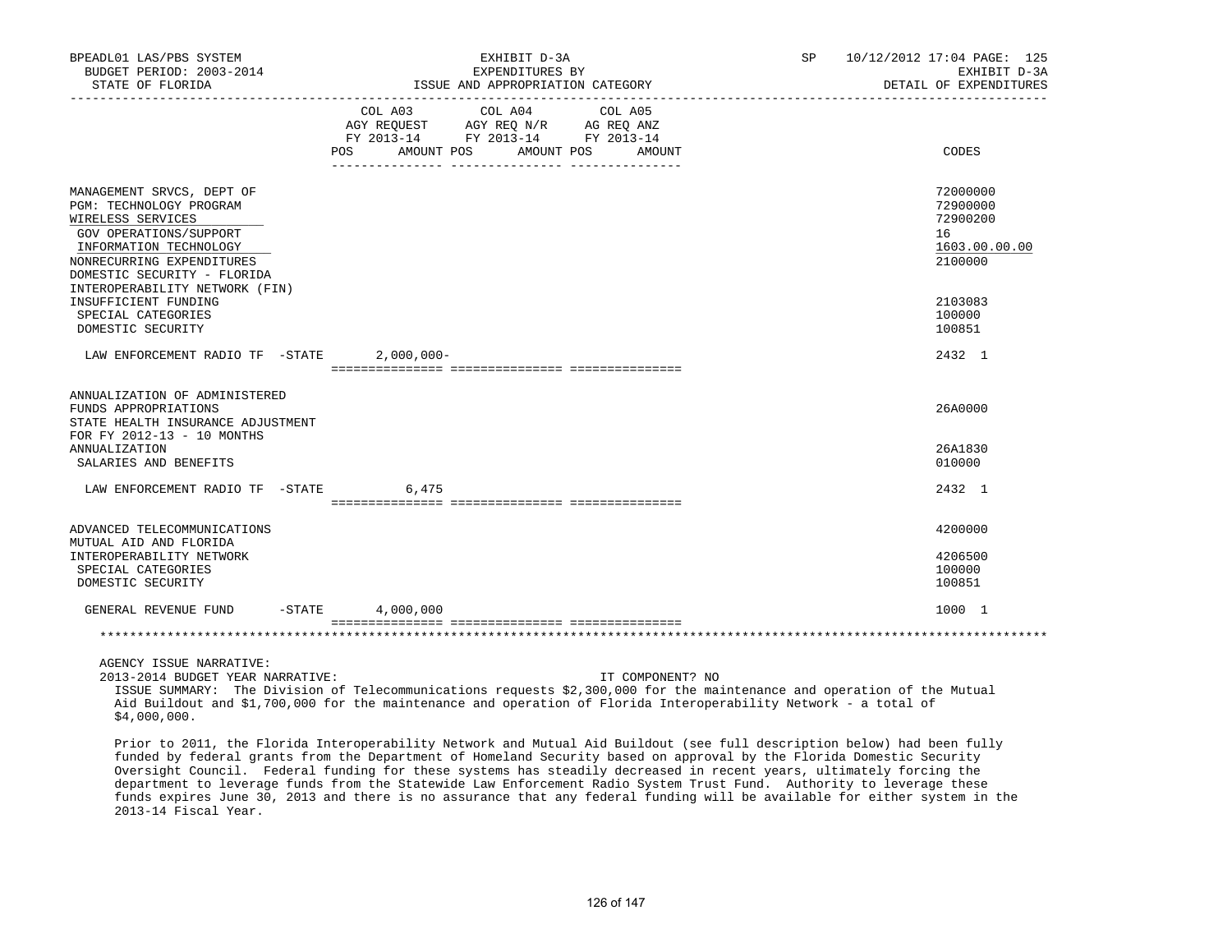| BPEADL01 LAS/PBS SYSTEM<br>BUDGET PERIOD: 2003-2014<br>STATE OF FLORIDA                                                                                      | EXHIBIT D-3A<br>EXPENDITURES BY<br>ISSUE AND APPROPRIATION CATEGORY                                                                             | SP | 10/12/2012 17:04 PAGE: 126<br>EXHIBIT D-3A<br>DETAIL OF EXPENDITURES |  |
|--------------------------------------------------------------------------------------------------------------------------------------------------------------|-------------------------------------------------------------------------------------------------------------------------------------------------|----|----------------------------------------------------------------------|--|
|                                                                                                                                                              | COL A03 COL A04 COL A05<br>AGY REQUEST AGY REQ N/R AG REQ ANZ<br>FY 2013-14 FY 2013-14 FY 2013-14<br>AMOUNT POS AMOUNT POS AMOUNT<br><b>POS</b> |    | CODES                                                                |  |
| MANAGEMENT SRVCS, DEPT OF<br>PGM: TECHNOLOGY PROGRAM<br>WIRELESS SERVICES<br>GOV OPERATIONS/SUPPORT<br>INFORMATION TECHNOLOGY<br>ADVANCED TELECOMMUNICATIONS |                                                                                                                                                 |    | 72000000<br>72900000<br>72900200<br>16<br>1603.00.00.00<br>4200000   |  |
| MUTUAL AID AND FLORIDA<br>INTEROPERABILITY NETWORK                                                                                                           |                                                                                                                                                 |    | 4206500                                                              |  |

 In the absence of funding, the department must begin terminating tower leases, network connections, and removing mutual aid radio equipment as early as January 2013. The Regional Co-Chairs of the State Working Group on Interoperable Communications, representing county and local public safety communications centers have made it clear to the Department of Management Services that mutual aid radio resources provided by the Mutual Aid Buildout are needed to maintain interoperability between Florida's emergency responders. If this issue is not funded, disparate Public Safety radio systems will not be able to communicate with each other using the Florida Interoperability Network and large gaps in mutual aid coverage will result in emergency responders using disparate radio systems and equipment being unable to communicate. Further, mutual aid radio resources provided as part of the Mutual Aid Buildout project will be disconnected, abandoned, or removed from the existing state leased tower sites beginning January 2013. The decommissioning of mutual aid resources is projected to cost as much as \$1,520,000. Similarly, the Florida Interoperability Network would be disconnected and abandoned after June 30, 2013 in the absence of a dedicated funding source.

Full Description of Florida Interoperability Network and Mutual Aid Buildout:

 The Florida Interoperability Network was established by the Department of Management Services under sections 282.709(1) and (4), Florida Statutes. Florida Interoperability Network devices at 184 communications centers provides connectivity and patches between disparate radio systems that cannot otherwise communicate directly with each other. Public Safety Land Mobile Radio systems operate on specific FCC licensed frequencies across different and often non-compatible spectrum. Proprietary hardware and software also prevent agencies in the same spectrum from communicating with each other except via common mutual frequencies. Agency licensed frequencies (non-mutual aid) are specific to that agency and are often not programmed into other agencies radios. System keys and encryption keys also are unique to each agency's radio system. The FIN is available to state and local public safety agencies including law enforcement, emergency medical responders, and fire departments during times when interoperable communications are needed for coordinated response to disaster events and multi-jurisdictional incidents. The Florida Interoperability Network is an important tool providing reliable communications highways or networks between public safety responders from neighboring or distant jurisdictions (including other states) which often utilize disparate radio systems and equipment.

 The Florida mutual aid radio resources, known as the Mutual Aid Buildout, was established by the Department of Management Services under sections 282.709(1) and (4), Florida Statutes. This system is comprised of mutual aid radio resources on 103 tower sites and is available to state and local public safety agencies including law enforcement, emergency medical responders, and fire departments when interoperable communications are needed for coordinated responses to disaster events and multi-jurisdictional incidents. Mutual aid resources are an important tool to provide communications on-ramps for public safety responders from neighboring or distant jurisdictions (including other states) with disparate radio equipment.

 FISCAL INFORMATION: The Secretary's Budget Recommendation for Fiscal Year 2013-14 includes a recurring appropriation of \$2,300,000 for the maintenance and operation of the Mutual Aid Buildout and \$1,700,000 for the maintenance and operation of Florida Interoperability Network - a total of \$4,000,000. This sum includes network connectivity, tower leases, maintenance, and system management.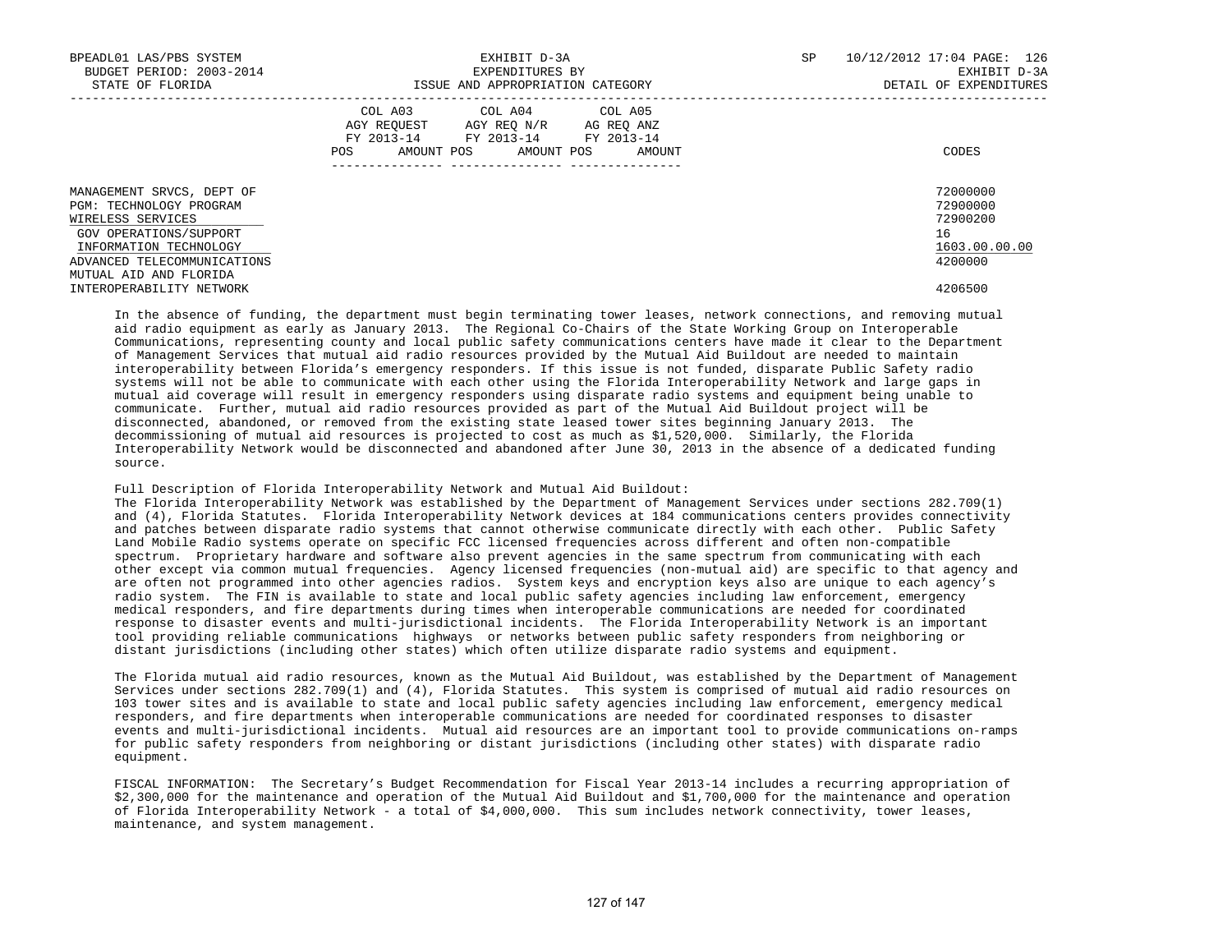| BPEADL01 LAS/PBS SYSTEM<br>BUDGET PERIOD: 2003-2014                                                                                                                                                                                                                                                                                                                                                                                                                                                                                                                                                                                                                                                                                                    |                                                                                                                       | EXHIBIT D-3A<br>EXPENDITURES BY |                                  | SP        | 10/12/2012 17:04 PAGE: 127<br>EXHIBIT D-3A                         |
|--------------------------------------------------------------------------------------------------------------------------------------------------------------------------------------------------------------------------------------------------------------------------------------------------------------------------------------------------------------------------------------------------------------------------------------------------------------------------------------------------------------------------------------------------------------------------------------------------------------------------------------------------------------------------------------------------------------------------------------------------------|-----------------------------------------------------------------------------------------------------------------------|---------------------------------|----------------------------------|-----------|--------------------------------------------------------------------|
| STATE OF FLORIDA                                                                                                                                                                                                                                                                                                                                                                                                                                                                                                                                                                                                                                                                                                                                       |                                                                                                                       |                                 | ISSUE AND APPROPRIATION CATEGORY |           | DETAIL OF EXPENDITURES                                             |
|                                                                                                                                                                                                                                                                                                                                                                                                                                                                                                                                                                                                                                                                                                                                                        | COL A03<br>AGY REQUEST AGY REQ N/R AG REQ ANZ<br>FY 2013-14 FY 2013-14 FY 2013-14<br>POS AMOUNT POS AMOUNT POS AMOUNT | COL A04                         | COL A05                          |           | CODES                                                              |
| MANAGEMENT SRVCS, DEPT OF<br>PGM: TECHNOLOGY PROGRAM<br>WIRELESS SERVICES<br>GOV OPERATIONS/SUPPORT<br>INFORMATION TECHNOLOGY<br>ADVANCED TELECOMMUNICATIONS<br>MUTUAL AID AND FLORIDA                                                                                                                                                                                                                                                                                                                                                                                                                                                                                                                                                                 |                                                                                                                       |                                 |                                  |           | 72000000<br>72900000<br>72900200<br>16<br>1603.00.00.00<br>4200000 |
| INTEROPERABILITY NETWORK                                                                                                                                                                                                                                                                                                                                                                                                                                                                                                                                                                                                                                                                                                                               |                                                                                                                       |                                 |                                  |           | 4206500                                                            |
| This issue impacts the "Wireless Services - Network Operations" activity.<br>General Revenue<br>Domestic Security (100851)                                                                                                                                                                                                                                                                                                                                                                                                                                                                                                                                                                                                                             |                                                                                                                       |                                 | \$4,000,000<br>=========         | $FSI = 1$ |                                                                    |
|                                                                                                                                                                                                                                                                                                                                                                                                                                                                                                                                                                                                                                                                                                                                                        |                                                                                                                       |                                 |                                  |           |                                                                    |
| ENHANCEMENTS TO THE STATEWIDE<br>LAW ENFORCEMENT RADIO SYSTEM<br>(SLERS)<br>SPECIAL CATEGORIES<br>CONTRACTED SERVICES                                                                                                                                                                                                                                                                                                                                                                                                                                                                                                                                                                                                                                  |                                                                                                                       |                                 |                                  |           | 4206700<br>100000<br>100777                                        |
| LAW ENFORCEMENT RADIO TF -STATE 2,100,000                                                                                                                                                                                                                                                                                                                                                                                                                                                                                                                                                                                                                                                                                                              |                                                                                                                       |                                 |                                  |           | 2432 1                                                             |
|                                                                                                                                                                                                                                                                                                                                                                                                                                                                                                                                                                                                                                                                                                                                                        |                                                                                                                       |                                 |                                  |           |                                                                    |
| AGENCY ISSUE NARRATIVE:<br>2013-2014 BUDGET YEAR NARRATIVE:<br>ISSUE SUMMARY: This Division of Telecommunications requests an increase of \$2,100,000 in recurring funds to fund<br>enhancements for the Statewide Law Enforcement Radio System.<br>The Statewide Law Enforcement Radio System was established with oversight by the Department of Management Services in                                                                                                                                                                                                                                                                                                                                                                              |                                                                                                                       |                                 | IT COMPONENT? NO                 |           |                                                                    |
| section 282.709(1), Florida Statutes. In addition, section 318.18(17), Florida Statutes, imposes a \$3 surcharge on all<br>criminal offenses listed in section 318.17, Florida Statutes, and all noncriminal moving traffic violations under Chapter<br>316, Florida Statutes, which is used to fund Statewide Law Enforcement System enhancements as identified by the Joint<br>Task Force on State Agency Law Enforcement Communications and the Department of Management Services. These enhancement<br>projects address the more than 1,000 square miles of the state currently without mobile (i.e. vehicle mounted) radio<br>coverage as well as the more than 11,000 square miles of the state with no portable (i.e. handheld) radio coverage. |                                                                                                                       |                                 |                                  |           |                                                                    |
| There is currently insufficient spending authority in the Contract Services appropriation category to proceed with the<br>projects identified by the Department of Management Services and the Joint Task Force on State Agency Law Enforcement<br>Communications. Without the increase to the Contracted Services appropriation category, the agency will be unable to<br>pursue critical projects intended to fill the coverage gaps mentioned above.                                                                                                                                                                                                                                                                                                |                                                                                                                       |                                 |                                  |           |                                                                    |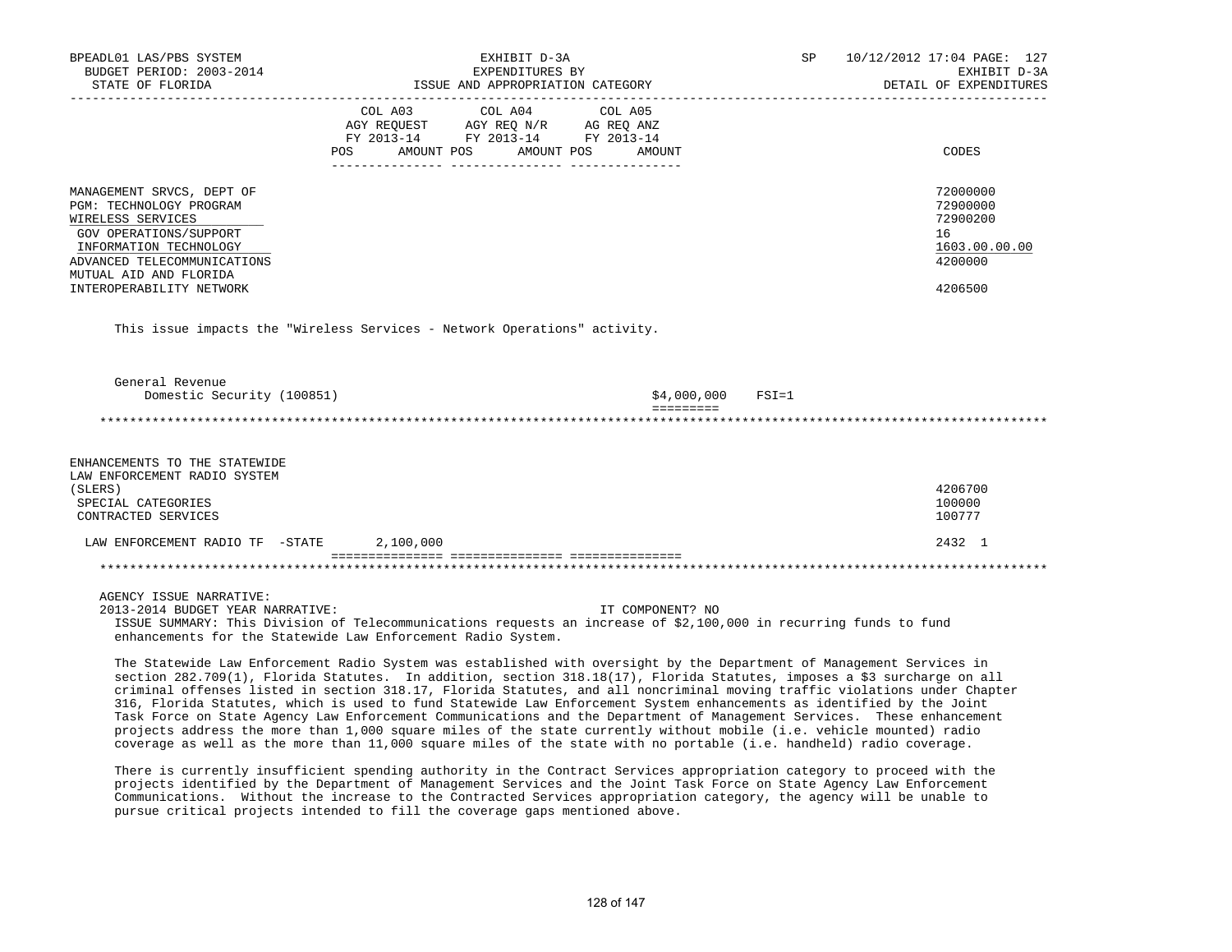| BPEADL01 LAS/PBS SYSTEM<br>BUDGET PERIOD: 2003-2014<br>STATE OF FLORIDA                                                                                                                       |     |                                                                                        | EXHIBIT D-3A<br>EXPENDITURES BY<br>ISSUE AND APPROPRIATION CATEGORY |                      | SP | 10/12/2012 17:04 PAGE: 128<br>EXHIBIT D-3A<br>DETAIL OF EXPENDITURES |
|-----------------------------------------------------------------------------------------------------------------------------------------------------------------------------------------------|-----|----------------------------------------------------------------------------------------|---------------------------------------------------------------------|----------------------|----|----------------------------------------------------------------------|
|                                                                                                                                                                                               | POS | COL A03 COL A04 COL A05<br>AGY REOUEST AGY REO N/R<br>FY 2013-14 FY 2013-14 FY 2013-14 | AMOUNT POS AMOUNT POS                                               | AG REO ANZ<br>AMOUNT |    | CODES                                                                |
| MANAGEMENT SRVCS, DEPT OF<br>PGM: TECHNOLOGY PROGRAM<br>WIRELESS SERVICES<br>GOV OPERATIONS/SUPPORT<br>INFORMATION TECHNOLOGY<br>ADVANCED TELECOMMUNICATIONS<br>ENHANCEMENTS TO THE STATEWIDE |     |                                                                                        |                                                                     |                      |    | 72000000<br>72900000<br>72900200<br>16<br>1603.00.00.00<br>4200000   |
| LAW ENFORCEMENT RADIO SYSTEM<br>(SLERS)                                                                                                                                                       |     |                                                                                        |                                                                     |                      |    | 4206700                                                              |

 Spending authority for the contracted services category was reduced to \$1,500,000 in Fiscal Year 2011-12. This issue requests that spending authority for enhancements and improvements to the Statewide Law Enforcement Radio System be increased to \$3,600,000 in Fiscal Year 2013-14.

 FISCAL INFORMATION: The Secretary's Budget Recommendation for Fiscal Year 2013-14 includes an increase in recurring budget authority of \$2,100,000 in the Statewide Law Enforcement Radio System Trust Fund in the Special Categories - Contracted Services appropriation category.

 Current operating costs attributed to the surcharge cited above total approximately \$1,600,000. As such, we request that the appropriation category used to fund enhancements to the Statewide Law Enforcement Radio System be increased to \$3,600,000 for Fiscal Year 2013-14; this figure represents the balance of the approximately \$5,200,000 generated each year. This figure represents steady-state operations; funding at this level could be sustained by the Statewide Law Enforcement System Trust Fund for the foreseeable future.

This issue impacts the "Wireless Services - Network Operations" activity.

| Special Categories: Contracted Services (100777)                        | Statewide Law Enforcement Radio System Trust Fund (2432) | \$2,100,000 | FSI=1         |
|-------------------------------------------------------------------------|----------------------------------------------------------|-------------|---------------|
|                                                                         |                                                          |             |               |
| TOTAL: INFORMATION TECHNOLOGY<br>BY FUND TYPE                           |                                                          |             | 1603.00.00.00 |
| GENERAL REVENUE FUND<br>TRUST FUNDS                                     | 4,000,000<br>23,087,275                                  |             | 1000<br>2000  |
| TOTAL POSITIONS $12.00$<br>TOTAL PROG COMP<br>TOTAL SALARY RATE 779,892 | 27,087,275                                               |             |               |
|                                                                         |                                                          |             |               |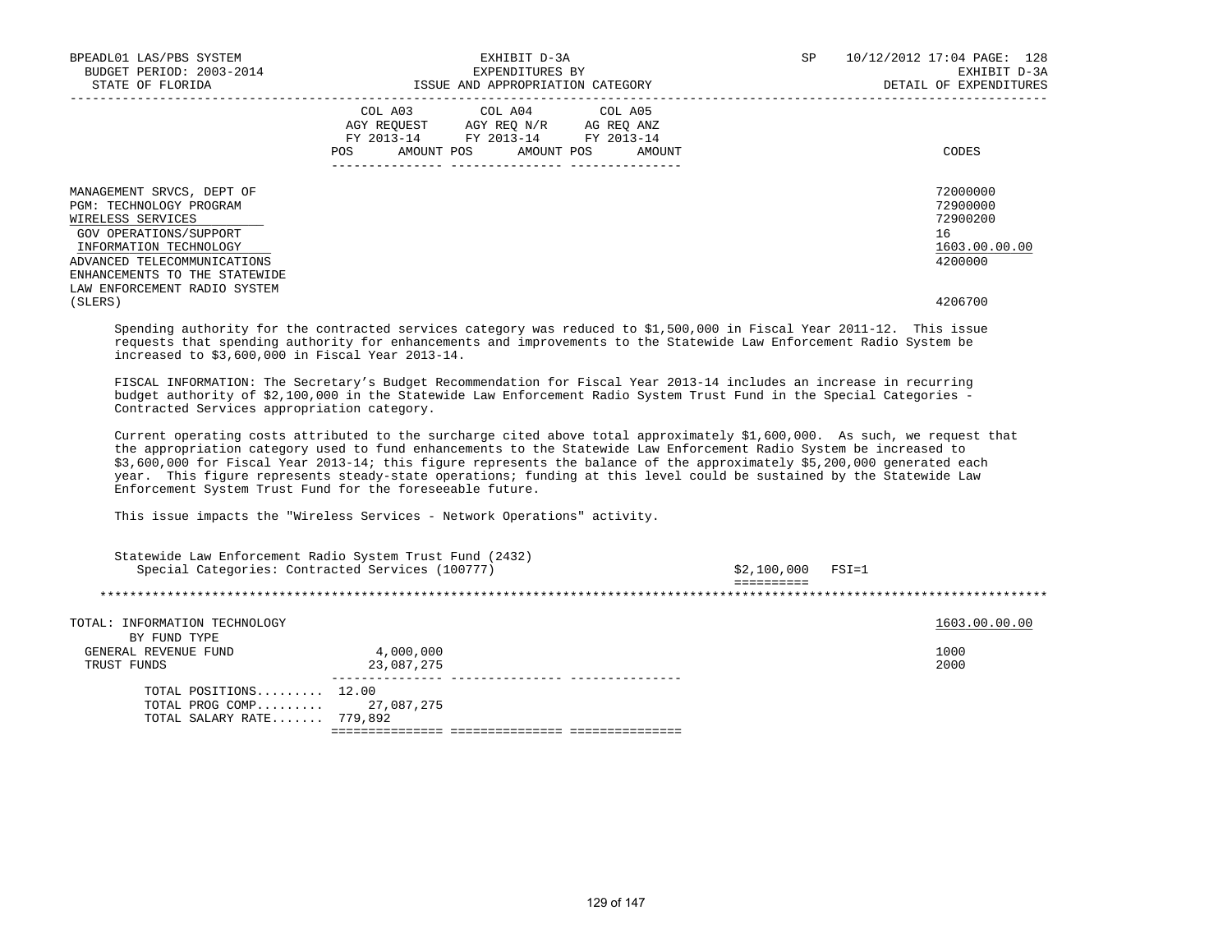| BPEADL01 LAS/PBS SYSTEM<br>BUDGET PERIOD: 2003-2014<br>STATE OF FLORIDA                                                                                                                                                       |                                                                              | EXHIBIT D-3A<br>EXPENDITURES BY<br>ISSUE AND APPROPRIATION CATEGORY | SP and the set of the set of the set of the set of the set of the set of the set of the set of the set of the set of the set of the set of the set of the set of the set of the set of the set of the set of the set of the se | 10/12/2012 17:04 PAGE: 129<br>EXHIBIT D-3A<br>DETAIL OF EXPENDITURES                    |
|-------------------------------------------------------------------------------------------------------------------------------------------------------------------------------------------------------------------------------|------------------------------------------------------------------------------|---------------------------------------------------------------------|--------------------------------------------------------------------------------------------------------------------------------------------------------------------------------------------------------------------------------|-----------------------------------------------------------------------------------------|
|                                                                                                                                                                                                                               | COL A03<br>AGY REQUEST<br>FY 2013-14 FY 2013-14 FY 2013-14<br>POS AMOUNT POS | COL A04 COL A05<br>AGY REQ N/R AG REQ ANZ<br>AMOUNT POS<br>AMOUNT   |                                                                                                                                                                                                                                | CODES                                                                                   |
| MANAGEMENT SRVCS, DEPT OF<br>PGM: PERC<br>PUBLIC EMPLOYEES RELATIONS<br>ECONOMIC OPPORTUNITIES<br>WORKFORCE SERVICES<br>ESTIMATED EXPENDITURES<br>ESTIMATED EXPENDITURES - OPERATIONS<br>SALARY RATE<br>SALARY RATE 1,716,297 |                                                                              |                                                                     |                                                                                                                                                                                                                                | 72000000<br>72920000<br>72920100<br>11<br>1102.00.00.00<br>1000000<br>1001000<br>000000 |
| SALARIES AND BENEFITS                                                                                                                                                                                                         |                                                                              |                                                                     |                                                                                                                                                                                                                                | 010000                                                                                  |
| GENERAL REVENUE FUND<br>$-STATE$<br>PERC TRUST FUND                                                                                                                                                                           | -STATE 1,290,359<br>1,184,964                                                |                                                                     |                                                                                                                                                                                                                                | 1000 1<br>2558 1                                                                        |
| TOTAL POSITIONS 26.00<br>TOTAL APPRO                                                                                                                                                                                          | 2,475,323                                                                    |                                                                     |                                                                                                                                                                                                                                |                                                                                         |
| OTHER PERSONAL SERVICES                                                                                                                                                                                                       |                                                                              |                                                                     |                                                                                                                                                                                                                                | 030000                                                                                  |
| GENERAL REVENUE FUND -STATE<br>PERC TRUST FUND                                                                                                                                                                                | 9,277<br>-STATE<br>-STATE<br>53,628<br>_______________                       | ---------------- ---------------                                    |                                                                                                                                                                                                                                | 1000 1<br>2558 1                                                                        |
| TOTAL APPRO                                                                                                                                                                                                                   | 62,905                                                                       |                                                                     |                                                                                                                                                                                                                                |                                                                                         |
| <b>EXPENSES</b>                                                                                                                                                                                                               |                                                                              |                                                                     |                                                                                                                                                                                                                                | 040000                                                                                  |
| GENERAL REVENUE FUND<br>$-$ STATE<br>PERC TRUST FUND                                                                                                                                                                          | $-STATE$ 27,094<br>354,664                                                   |                                                                     |                                                                                                                                                                                                                                | 1000 1<br>2558 1                                                                        |
| TOTAL APPRO                                                                                                                                                                                                                   | 381,758                                                                      |                                                                     |                                                                                                                                                                                                                                |                                                                                         |
| OPERATING CAPITAL OUTLAY                                                                                                                                                                                                      |                                                                              |                                                                     |                                                                                                                                                                                                                                | 060000                                                                                  |
| GENERAL REVENUE FUND<br>-STATE<br>-STATE<br>PERC TRUST FUND                                                                                                                                                                   | 7,399<br>5,721<br>___________                                                | _______________ _______________                                     |                                                                                                                                                                                                                                | 1000 1<br>2558 1                                                                        |
| TOTAL APPRO                                                                                                                                                                                                                   | 13,120                                                                       |                                                                     |                                                                                                                                                                                                                                |                                                                                         |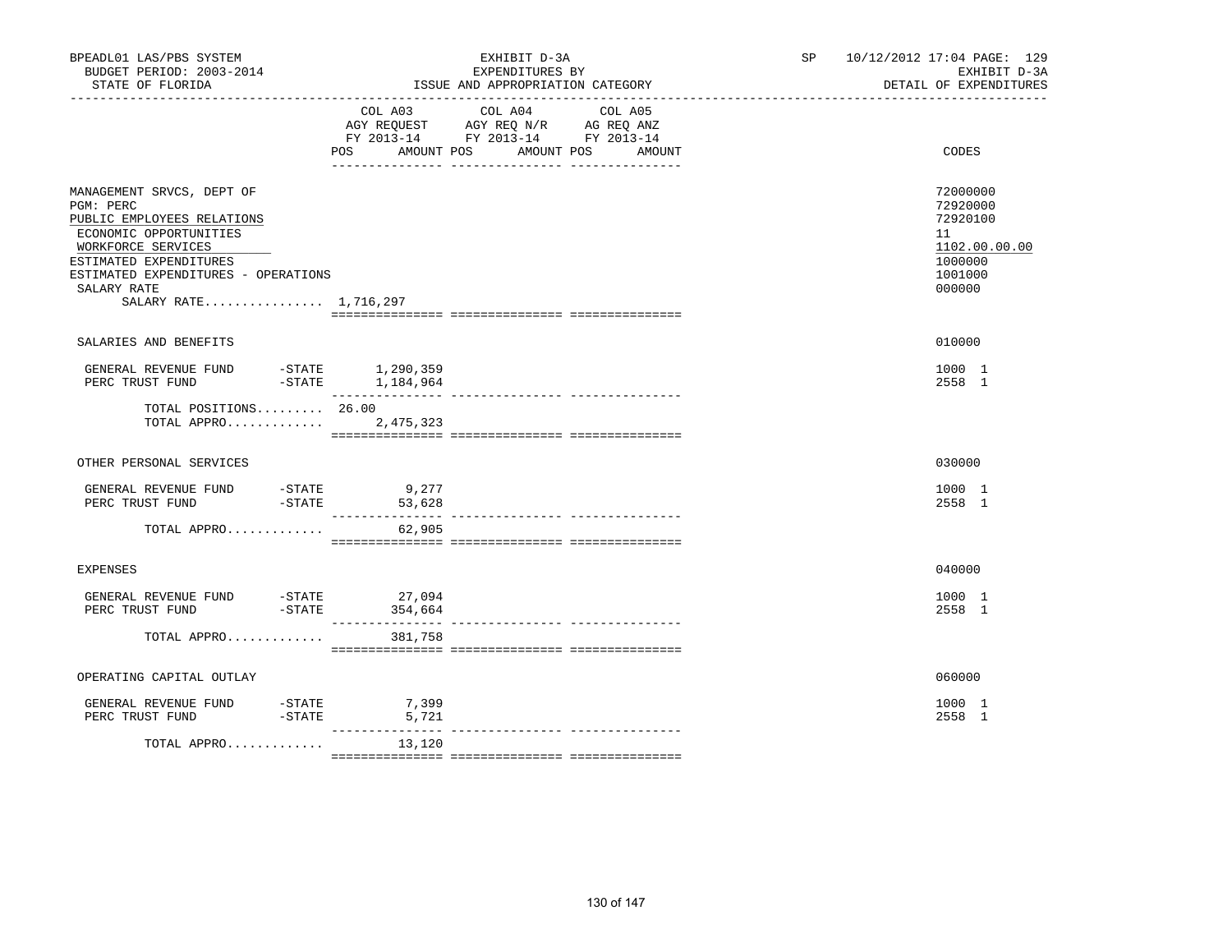| BPEADL01 LAS/PBS SYSTEM<br>BUDGET PERIOD: 2003-2014<br>STATE OF FLORIDA                                                                                                                                                            |                     |                           | EXHIBIT D-3A<br>EXPENDITURES BY<br>ISSUE AND APPROPRIATION CATEGORY                                                                                                                               |                             | SP <sub>2</sub> | 10/12/2012 17:04 PAGE: 130<br>EXHIBIT D-3A<br>DETAIL OF EXPENDITURES                              |
|------------------------------------------------------------------------------------------------------------------------------------------------------------------------------------------------------------------------------------|---------------------|---------------------------|---------------------------------------------------------------------------------------------------------------------------------------------------------------------------------------------------|-----------------------------|-----------------|---------------------------------------------------------------------------------------------------|
|                                                                                                                                                                                                                                    |                     | POS<br>AMOUNT POS         | COL A03 COL A04 COL A05<br>$\begin{tabular}{lllllll} AGY & \texttt{REQUEST} & \texttt{AGY REQ} & \texttt{N/R} & \texttt{AG REQ} & \texttt{ANZ} \end{tabular}$<br>FY 2013-14 FY 2013-14 FY 2013-14 | AMOUNT POS<br><b>AMOUNT</b> |                 | CODES                                                                                             |
| MANAGEMENT SRVCS, DEPT OF<br>PGM: PERC<br>PUBLIC EMPLOYEES RELATIONS<br>ECONOMIC OPPORTUNITIES<br>WORKFORCE SERVICES<br>ESTIMATED EXPENDITURES<br>ESTIMATED EXPENDITURES - OPERATIONS<br>SPECIAL CATEGORIES<br>CONTRACTED SERVICES |                     |                           |                                                                                                                                                                                                   |                             |                 | 72000000<br>72920000<br>72920100<br>11<br>1102.00.00.00<br>1000000<br>1001000<br>100000<br>100777 |
| GENERAL REVENUE FUND -STATE 35,070<br>PERC TRUST FUND                                                                                                                                                                              | $-$ STATE           | 32,500                    |                                                                                                                                                                                                   |                             |                 | 1000 1<br>2558 1                                                                                  |
| TOTAL APPRO                                                                                                                                                                                                                        |                     | 67,570                    |                                                                                                                                                                                                   |                             |                 |                                                                                                   |
| RISK MANAGEMENT INSURANCE                                                                                                                                                                                                          |                     |                           |                                                                                                                                                                                                   |                             |                 | 103241                                                                                            |
| GENERAL REVENUE FUND<br>PERC TRUST FUND                                                                                                                                                                                            | $-$ STATE           | 10,493<br>$ 5TATE$ 15,903 |                                                                                                                                                                                                   |                             |                 | 1000 1<br>2558 1                                                                                  |
| TOTAL APPRO                                                                                                                                                                                                                        |                     | 26,396                    |                                                                                                                                                                                                   |                             |                 |                                                                                                   |
| ADMINISTRATIVE OVERHEAD                                                                                                                                                                                                            |                     |                           |                                                                                                                                                                                                   |                             |                 | 105002                                                                                            |
| GENERAL REVENUE FUND                                                                                                                                                                                                               |                     | $-$ STATE 34, 314         |                                                                                                                                                                                                   |                             |                 | 1000 1                                                                                            |
| TR/DMS/HR SVCS/STW CONTRCT                                                                                                                                                                                                         |                     |                           |                                                                                                                                                                                                   |                             |                 | 107040                                                                                            |
| GENERAL REVENUE FUND - STATE<br>PERC TRUST FUND                                                                                                                                                                                    | $-$ STATE           | 5,825<br>4,778            |                                                                                                                                                                                                   |                             |                 | 1000 1<br>2558 1                                                                                  |
| TOTAL APPRO                                                                                                                                                                                                                        |                     | 10,603                    |                                                                                                                                                                                                   |                             |                 |                                                                                                   |
| DATA PROCESSING SERVICES<br>SOUTHWOOD SRC                                                                                                                                                                                          |                     |                           |                                                                                                                                                                                                   |                             |                 | 210000<br>210021                                                                                  |
| GENERAL REVENUE FUND<br>PERC TRUST FUND                                                                                                                                                                                            | -STATE<br>$-$ STATE | 4,028<br>5,234            |                                                                                                                                                                                                   |                             |                 | 1000 1<br>2558 1                                                                                  |
| TOTAL APPRO                                                                                                                                                                                                                        |                     | 9,262                     |                                                                                                                                                                                                   |                             |                 |                                                                                                   |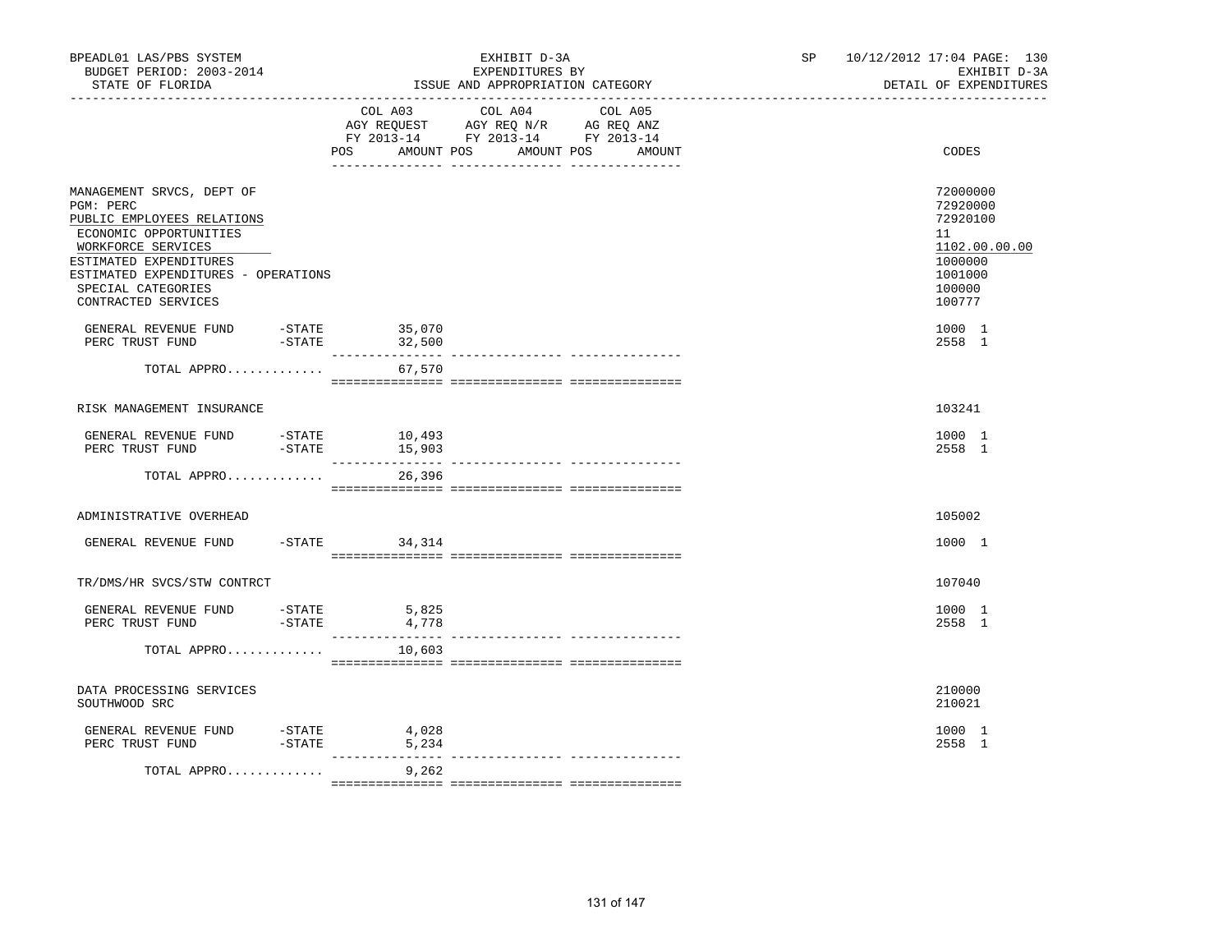| BPEADL01 LAS/PBS SYSTEM<br>BUDGET PERIOD: 2003-2014<br>STATE OF FLORIDA                                                                                                               | EXHIBIT D-3A<br>EXPENDITURES BY<br>ISSUE AND APPROPRIATION CATEGORY                              | SP 10/12/2012 17:04 PAGE: 131<br>EXHIBIT D-3A<br>DETAIL OF EXPENDITURES<br>------------------- |
|---------------------------------------------------------------------------------------------------------------------------------------------------------------------------------------|--------------------------------------------------------------------------------------------------|------------------------------------------------------------------------------------------------|
|                                                                                                                                                                                       | COL A03 COL A04 COL A05<br>POS AMOUNT POS AMOUNT POS AMOUNT                                      | CODES                                                                                          |
| MANAGEMENT SRVCS, DEPT OF<br>PGM: PERC<br>PUBLIC EMPLOYEES RELATIONS<br>ECONOMIC OPPORTUNITIES<br>WORKFORCE SERVICES<br>ESTIMATED EXPENDITURES<br>ESTIMATED EXPENDITURES - OPERATIONS |                                                                                                  | 72000000<br>72920000<br>72920100<br>11<br>1102.00.00.00<br>1000000<br>1001000                  |
| TOTAL: ESTIMATED EXPENDITURES - OPERATIONS<br>TOTAL POSITIONS 26.00<br>TOTAL ISSUE $3,081,251$<br>TOTAL SALARY RATE $1,716,297$                                                       |                                                                                                  | 1001000                                                                                        |
| CASUALTY INSURANCE PREMIUM<br>ADJUSTMENT<br>SPECIAL CATEGORIES<br>RISK MANAGEMENT INSURANCE                                                                                           |                                                                                                  | 1001090<br>100000<br>103241                                                                    |
| GENERAL REVENUE FUND -STATE<br>PERC TRUST FUND -STATE                                                                                                                                 | $2,900-$<br>4,395-                                                                               | 1000 1<br>2558 1                                                                               |
| TOTAL APPRO                                                                                                                                                                           | 7,295-                                                                                           |                                                                                                |
| FLORIDA RETIREMENT SYSTEM<br>CONTRIBUTION ADJUSTMENT FOR<br>FISCAL YEAR 2012-2013<br>SALARIES AND BENEFITS                                                                            |                                                                                                  | 1001240<br>010000                                                                              |
| GENERAL REVENUE FUND -STATE 3,100<br>$-STATE$<br>PERC TRUST FUND                                                                                                                      | 2,846                                                                                            | 1000 1<br>2558 1                                                                               |
| TOTAL APPRO                                                                                                                                                                           | 5,946                                                                                            |                                                                                                |
| DATA PROCESSING SERVICES<br>SOUTHWOOD SRC                                                                                                                                             |                                                                                                  | 210000<br>210021                                                                               |
| GENERAL REVENUE FUND -STATE<br>PERC TRUST FUND<br>-STATE                                                                                                                              | 2<br>$\overline{\mathbf{3}}$<br>$\begin{array}{ccccccccc} - & - & - & - & - & - & - \end{array}$ | 1000 1<br>2558 1                                                                               |
| TOTAL APPRO<br>TOTAL: FLORIDA RETIREMENT SYSTEM<br>CONTRIBUTION ADJUSTMENT FOR<br>FISCAL YEAR 2012-2013                                                                               | -5                                                                                               | 1001240                                                                                        |
| TOTAL ISSUE                                                                                                                                                                           | 5,951                                                                                            |                                                                                                |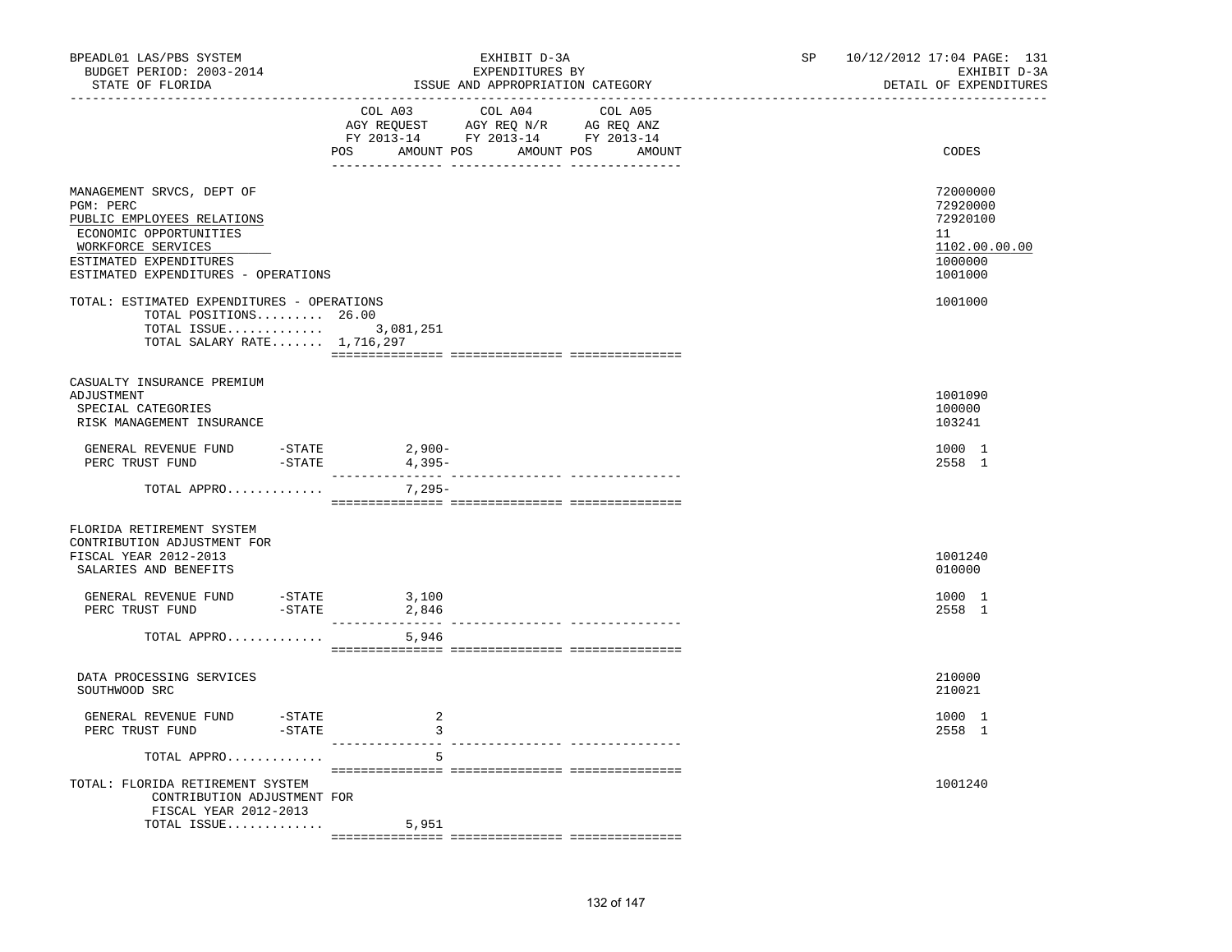| BPEADL01 LAS/PBS SYSTEM<br>BUDGET PERIOD: 2003-2014<br>STATE OF FLORIDA                                                                                                      |                 | EXHIBIT D-3A<br>EXPENDITURES BY<br>ISSUE AND APPROPRIATION CATEGORY                                                                                                                                           | 10/12/2012 17:04 PAGE: 132<br>SP <sub>2</sub><br>DETAIL OF EXPENDITURES | EXHIBIT D-3A  |
|------------------------------------------------------------------------------------------------------------------------------------------------------------------------------|-----------------|---------------------------------------------------------------------------------------------------------------------------------------------------------------------------------------------------------------|-------------------------------------------------------------------------|---------------|
|                                                                                                                                                                              | COL A03 COL A04 | COL A05<br>$\begin{tabular}{lllllll} \bf AGY \,\, REQUEST \,\, & \bf AGY \,\, REQ \,\, N/R & \,\, AG \,\, REQ \,\, ANZ \\ \bf FY \,\, 2013-14 & \,\, FY \,\, 2013-14 & \,\, FY \,\, 2013-14 \\ \end{tabular}$ |                                                                         |               |
|                                                                                                                                                                              |                 | POS AMOUNT POS AMOUNT POS AMOUNT                                                                                                                                                                              | CODES                                                                   |               |
| MANAGEMENT SRVCS, DEPT OF<br>PGM: PERC<br>PUBLIC EMPLOYEES RELATIONS<br>ECONOMIC OPPORTUNITIES<br>WORKFORCE SERVICES<br>ESTIMATED EXPENDITURES<br>ADJUSTMENT TO STATE HEALTH |                 |                                                                                                                                                                                                               | 72000000<br>72920000<br>72920100<br>11<br>1000000                       | 1102.00.00.00 |
| INSURANCE PREMIUM CONTRIBUTION -<br>FISCAL YEAR 2012-13<br>SALARIES AND BENEFITS                                                                                             |                 |                                                                                                                                                                                                               | 1001830<br>010000                                                       |               |
| GENERAL REVENUE FUND -STATE<br>PERC TRUST FUND -STATE 1,747                                                                                                                  | 1,902           |                                                                                                                                                                                                               | 1000 1<br>2558 1                                                        |               |
| TOTAL APPRO                                                                                                                                                                  | 3,649           |                                                                                                                                                                                                               |                                                                         |               |
| DATA PROCESSING SERVICES<br>SOUTHWOOD SRC                                                                                                                                    |                 |                                                                                                                                                                                                               | 210000<br>210021                                                        |               |
| GENERAL REVENUE FUND<br>-STATE<br>$-STATE$<br>PERC TRUST FUND                                                                                                                | -2<br>3         |                                                                                                                                                                                                               | 1000 1<br>2558 1                                                        |               |
| TOTAL APPRO                                                                                                                                                                  | 5               |                                                                                                                                                                                                               |                                                                         |               |
| TOTAL: ADJUSTMENT TO STATE HEALTH<br>INSURANCE PREMIUM CONTRIBUTION -<br>FISCAL YEAR 2012-13<br>TOTAL ISSUE                                                                  | 3,654           |                                                                                                                                                                                                               | 1001830                                                                 |               |
| REALLOCATION OF HUMAN RESOURCES<br>OUTSOURCING<br>SPECIAL CATEGORIES<br>TR/DMS/HR SVCS/STW CONTRCT                                                                           |                 |                                                                                                                                                                                                               | 1005900<br>100000<br>107040                                             |               |
| GENERAL REVENUE FUND -STATE<br>PERC TRUST FUND<br>-STATE                                                                                                                     | 10<br>8         |                                                                                                                                                                                                               | 1000 1<br>2558 1                                                        |               |
| TOTAL APPRO                                                                                                                                                                  | 18              |                                                                                                                                                                                                               |                                                                         |               |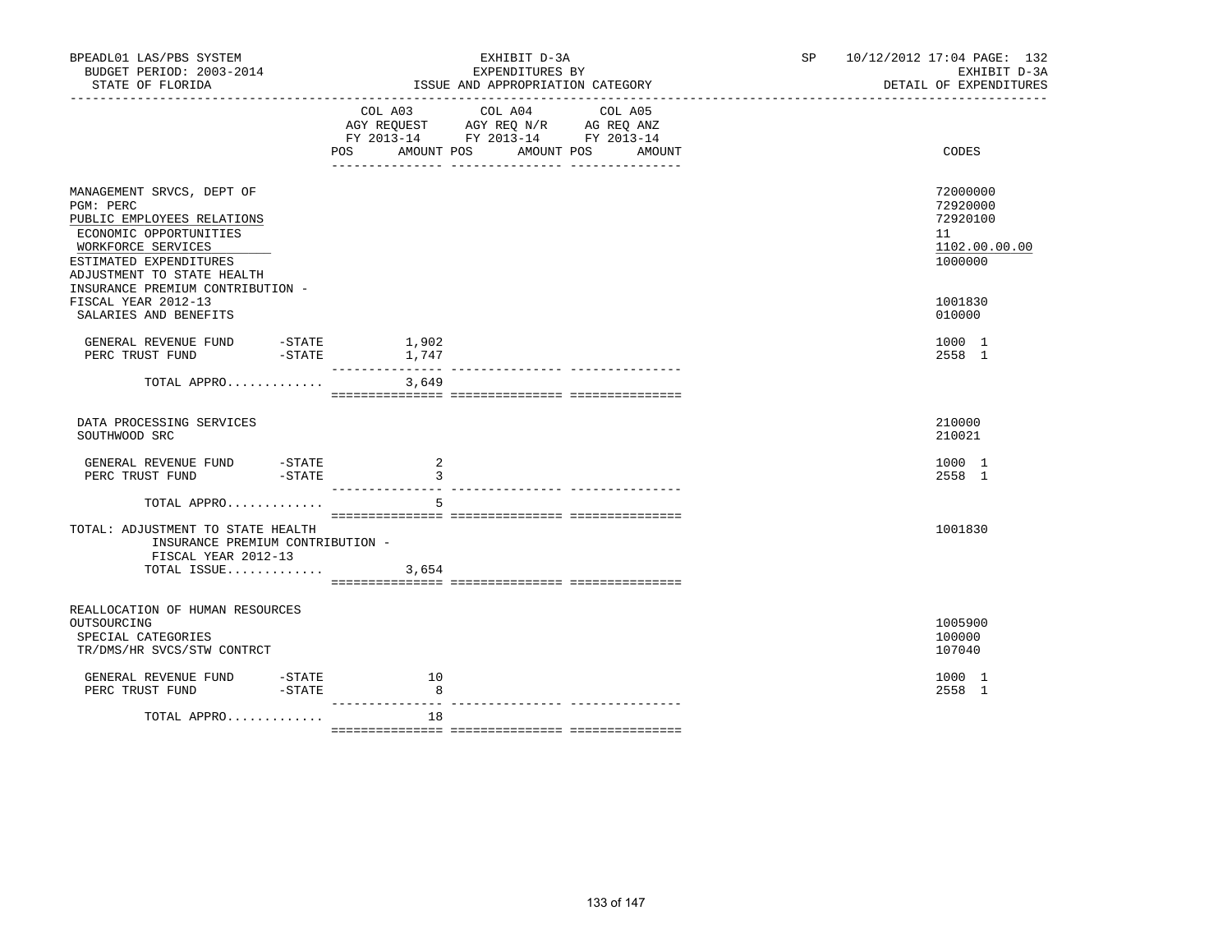| BPEADL01 LAS/PBS SYSTEM<br>BUDGET PERIOD: 2003-2014<br>STATE OF FLORIDA                                                                                                                                                                                           |                        | EXHIBIT D-3A<br>EXPENDITURES BY<br>ISSUE AND APPROPRIATION CATEGORY                                                                      | SP <sub>2</sub> | 10/12/2012 17:04 PAGE: 133<br>EXHIBIT D-3A<br>DETAIL OF EXPENDITURES          |
|-------------------------------------------------------------------------------------------------------------------------------------------------------------------------------------------------------------------------------------------------------------------|------------------------|------------------------------------------------------------------------------------------------------------------------------------------|-----------------|-------------------------------------------------------------------------------|
|                                                                                                                                                                                                                                                                   |                        | COL A03 COL A04<br>COL A05<br>AGY REQUEST AGY REQ N/R AG REQ ANZ<br>FY 2013-14 FY 2013-14 FY 2013-14<br>POS AMOUNT POS AMOUNT POS AMOUNT |                 | CODES                                                                         |
| MANAGEMENT SRVCS, DEPT OF<br>PGM: PERC<br>PUBLIC EMPLOYEES RELATIONS<br>ECONOMIC OPPORTUNITIES<br>WORKFORCE SERVICES<br>ANNUALIZATION OF ADMINISTERED<br>FUNDS APPROPRIATIONS<br>STATE HEALTH INSURANCE ADJUSTMENT<br>FOR FY 2012-13 - 10 MONTHS<br>ANNUALIZATION |                        |                                                                                                                                          |                 | 72000000<br>72920000<br>72920100<br>11<br>1102.00.00.00<br>26A0000<br>26A1830 |
| SALARIES AND BENEFITS<br>GENERAL REVENUE FUND -STATE 9,510                                                                                                                                                                                                        |                        |                                                                                                                                          |                 | 010000<br>1000 1                                                              |
| PERC TRUST FUND -STATE<br>TOTAL APPRO $18,245$                                                                                                                                                                                                                    | 8,735                  |                                                                                                                                          |                 | 2558 1                                                                        |
| DATA PROCESSING SERVICES<br>SOUTHWOOD SRC                                                                                                                                                                                                                         |                        |                                                                                                                                          |                 | 210000<br>210021                                                              |
| GENERAL REVENUE FUND - STATE<br>PERC TRUST FUND - STATE                                                                                                                                                                                                           | 10<br>15               |                                                                                                                                          |                 | 1000 1<br>2558 1                                                              |
| TOTAL APPRO                                                                                                                                                                                                                                                       | 2.5                    |                                                                                                                                          |                 |                                                                               |
| TOTAL: STATE HEALTH INSURANCE ADJUSTMENT<br>FOR FY 2012-13 - 10 MONTHS<br>ANNUALIZATION<br>TOTAL ISSUE $18,270$                                                                                                                                                   |                        |                                                                                                                                          |                 | 26A1830                                                                       |
| TOTAL: WORKFORCE SERVICES<br>BY FUND TYPE<br>GENERAL REVENUE FUND<br>TRUST FUNDS                                                                                                                                                                                  | 1,435,495<br>1,666,354 |                                                                                                                                          |                 | 1102.00.00.00<br>1000<br>2000                                                 |
| TOTAL POSITIONS 26.00<br>TOTAL PROG COMP 3,101,849<br>TOTAL SALARY RATE $1,716,297$                                                                                                                                                                               |                        |                                                                                                                                          |                 |                                                                               |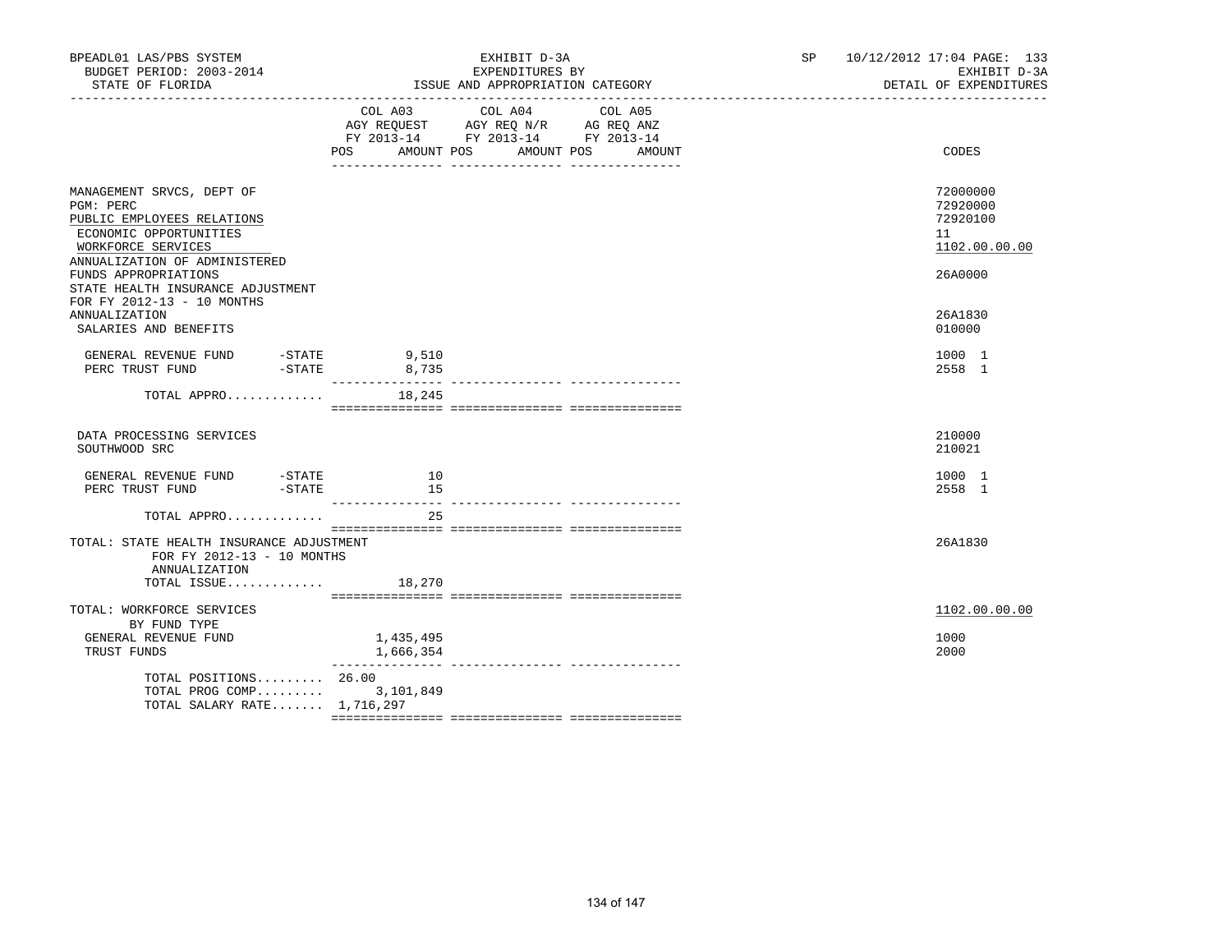| BPEADL01 LAS/PBS SYSTEM<br>BUDGET PERIOD: 2003-2014<br>STATE OF FLORIDA                                                                                                                                                                |                      |                    | EXHIBIT D-3A<br>EXPENDITURES BY<br>ISSUE AND APPROPRIATION CATEGORY                                                                                                                                                     |                      | SP <sub>2</sub> | 10/12/2012 17:04 PAGE: 134<br>EXHIBIT D-3A<br>DETAIL OF EXPENDITURES                    |
|----------------------------------------------------------------------------------------------------------------------------------------------------------------------------------------------------------------------------------------|----------------------|--------------------|-------------------------------------------------------------------------------------------------------------------------------------------------------------------------------------------------------------------------|----------------------|-----------------|-----------------------------------------------------------------------------------------|
|                                                                                                                                                                                                                                        |                      | POS<br>AMOUNT POS  | COL A03 COL A04 COL A05<br>$\begin{tabular}{lllllll} AGY & \texttt{REQUEST} & \texttt{AGY} & \texttt{REG} & \texttt{N/R} & \texttt{AG} & \texttt{REG} & \texttt{ANZ} \end{tabular}$<br>FY 2013-14 FY 2013-14 FY 2013-14 | AMOUNT POS<br>AMOUNT |                 | CODES                                                                                   |
| MANAGEMENT SRVCS, DEPT OF<br>PGM: COMM ON HUMAN RELAT<br>HUMAN RELATIONS<br>GOV OPERATIONS/SUPPORT<br>GOVERNMENTAL OPERATIONS<br>ESTIMATED EXPENDITURES<br>ESTIMATED EXPENDITURES - OPERATIONS<br>SALARY RATE<br>SALARY RATE 2,017,764 |                      |                    |                                                                                                                                                                                                                         |                      |                 | 72000000<br>72950000<br>72950100<br>16<br>1601.00.00.00<br>1000000<br>1001000<br>000000 |
| SALARIES AND BENEFITS                                                                                                                                                                                                                  |                      |                    |                                                                                                                                                                                                                         |                      |                 | 010000                                                                                  |
| GENERAL REVENUE FUND $-$ STATE $1,878,606$<br>OPERATING TRUST FUND $-$ FEDERL $887,894$                                                                                                                                                |                      |                    |                                                                                                                                                                                                                         |                      |                 | 1000 1<br>2510 3                                                                        |
| TOTAL POSITIONS 48.50<br>TOTAL APPRO 2,766,500                                                                                                                                                                                         |                      |                    |                                                                                                                                                                                                                         |                      |                 |                                                                                         |
| OTHER PERSONAL SERVICES                                                                                                                                                                                                                |                      |                    |                                                                                                                                                                                                                         |                      |                 | 030000                                                                                  |
| OPERATING TRUST FUND -FEDERL 1,040                                                                                                                                                                                                     |                      |                    |                                                                                                                                                                                                                         |                      |                 | 2510 3                                                                                  |
| <b>EXPENSES</b>                                                                                                                                                                                                                        |                      |                    |                                                                                                                                                                                                                         |                      |                 | 040000                                                                                  |
| OPERATING TRUST FUND                                                                                                                                                                                                                   | $-$ STATE<br>-FEDERL | 49,000<br>124,660  |                                                                                                                                                                                                                         |                      |                 | 2510 1<br>2510 3                                                                        |
| TOTAL OPERATING TRUST FUND                                                                                                                                                                                                             |                      | 173,660            |                                                                                                                                                                                                                         |                      |                 | 2510                                                                                    |
| TOTAL APPRO                                                                                                                                                                                                                            |                      | 173,660            |                                                                                                                                                                                                                         |                      |                 |                                                                                         |
| OPERATING CAPITAL OUTLAY                                                                                                                                                                                                               |                      |                    |                                                                                                                                                                                                                         |                      |                 | 060000                                                                                  |
| GENERAL REVENUE FUND                                                                                                                                                                                                                   |                      | $-$ STATE 139, 286 |                                                                                                                                                                                                                         |                      |                 | 1000 1                                                                                  |
| SPECIAL CATEGORIES<br>TRANS TO DIV ADM HEARINGS                                                                                                                                                                                        |                      |                    |                                                                                                                                                                                                                         |                      |                 | 100000<br>100565                                                                        |
| GENERAL REVENUE FUND                                                                                                                                                                                                                   |                      | -STATE 731,126     |                                                                                                                                                                                                                         |                      |                 | 1000 1                                                                                  |
|                                                                                                                                                                                                                                        |                      |                    |                                                                                                                                                                                                                         |                      |                 |                                                                                         |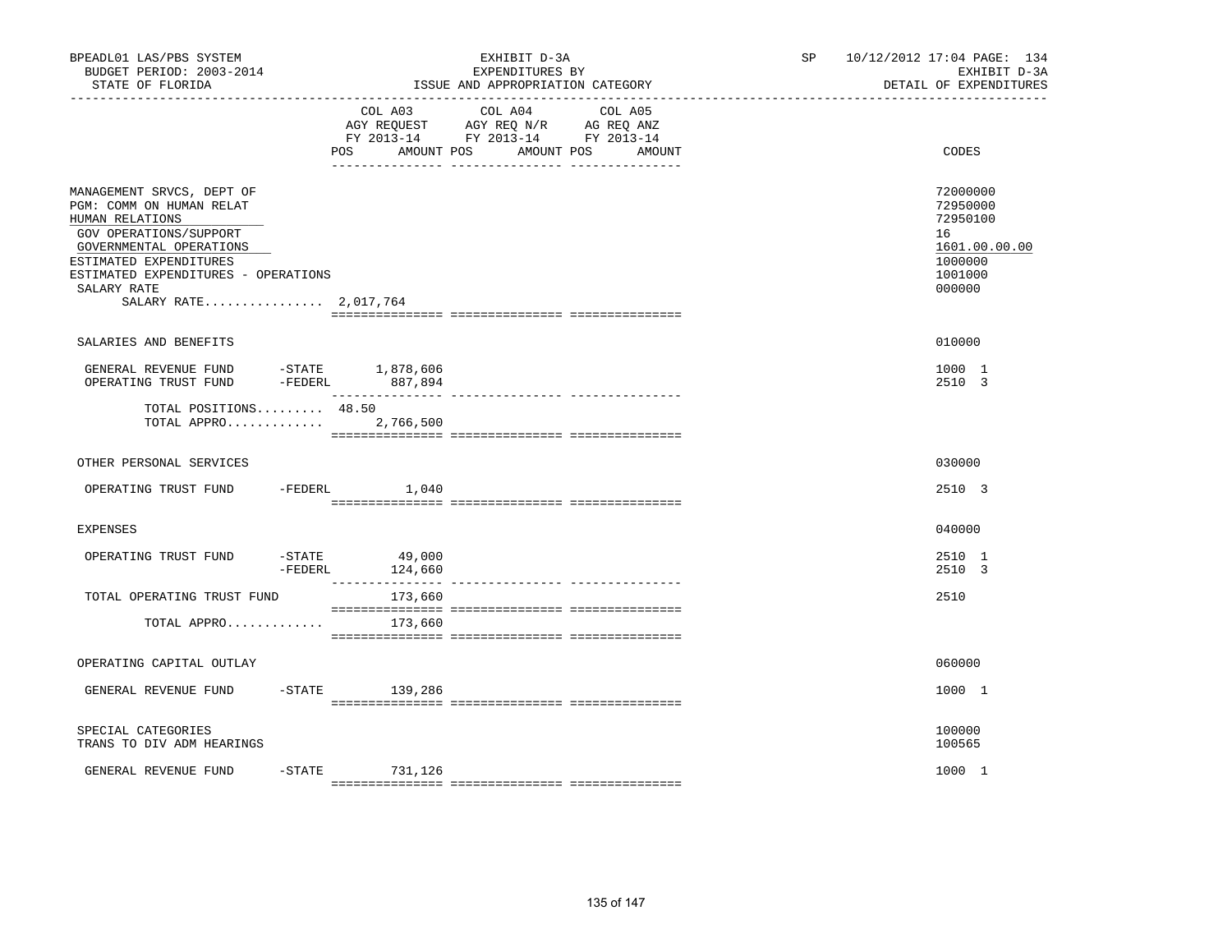| BPEADL01 LAS/PBS SYSTEM<br>BUDGET PERIOD: 2003-2014<br>STATE OF FLORIDA                                                                                                                                                                     |           |        | EXHIBIT D-3A<br>EXPENDITURES BY<br>ISSUE AND APPROPRIATION CATEGORY                                                                   | SP and the set of the set of the set of the set of the set of the set of the set of the set of the set of the set of the set of the set of the set of the set of the set of the set of the set of the set of the set of the se | 10/12/2012 17:04 PAGE: 135<br>EXHIBIT D-3A<br>DETAIL OF EXPENDITURES                              |
|---------------------------------------------------------------------------------------------------------------------------------------------------------------------------------------------------------------------------------------------|-----------|--------|---------------------------------------------------------------------------------------------------------------------------------------|--------------------------------------------------------------------------------------------------------------------------------------------------------------------------------------------------------------------------------|---------------------------------------------------------------------------------------------------|
|                                                                                                                                                                                                                                             |           |        | COL A03 COL A04 COL A05<br>AGY REQUEST AGY REQ N/R AG REQ ANZ<br>FY 2013-14 FY 2013-14 FY 2013-14<br>POS AMOUNT POS AMOUNT POS AMOUNT |                                                                                                                                                                                                                                | CODES                                                                                             |
| MANAGEMENT SRVCS, DEPT OF<br>PGM: COMM ON HUMAN RELAT<br>HUMAN RELATIONS<br>GOV OPERATIONS/SUPPORT<br>GOVERNMENTAL OPERATIONS<br>ESTIMATED EXPENDITURES<br>ESTIMATED EXPENDITURES - OPERATIONS<br>SPECIAL CATEGORIES<br>CONTRACTED SERVICES |           |        |                                                                                                                                       |                                                                                                                                                                                                                                | 72000000<br>72950000<br>72950100<br>16<br>1601.00.00.00<br>1000000<br>1001000<br>100000<br>100777 |
| GENERAL REVENUE FUND -STATE 3,506<br>OPERATING TRUST FUND                                                                                                                                                                                   | $-FEDERL$ | 16,000 |                                                                                                                                       |                                                                                                                                                                                                                                | 1000 1<br>2510 3                                                                                  |
| TOTAL APPRO                                                                                                                                                                                                                                 |           | 19,506 |                                                                                                                                       |                                                                                                                                                                                                                                |                                                                                                   |
| RISK MANAGEMENT INSURANCE                                                                                                                                                                                                                   |           |        |                                                                                                                                       |                                                                                                                                                                                                                                | 103241                                                                                            |
|                                                                                                                                                                                                                                             |           |        |                                                                                                                                       |                                                                                                                                                                                                                                | 1000 1<br>2510 3                                                                                  |
| TOTAL APPRO                                                                                                                                                                                                                                 |           | 77,362 |                                                                                                                                       |                                                                                                                                                                                                                                |                                                                                                   |
| LEASE/PURCHASE/EQUIPMENT                                                                                                                                                                                                                    |           |        |                                                                                                                                       |                                                                                                                                                                                                                                | 105281                                                                                            |
| OPERATING TRUST FUND -FEDERL 49,163                                                                                                                                                                                                         |           |        |                                                                                                                                       |                                                                                                                                                                                                                                | 2510 3                                                                                            |
| TR/DMS/HR SVCS/STW CONTRCT                                                                                                                                                                                                                  |           |        |                                                                                                                                       |                                                                                                                                                                                                                                | 107040                                                                                            |
| GENERAL REVENUE FUND -STATE 16,776<br>OPERATING TRUST FUND -FEDERL                                                                                                                                                                          |           | 4,422  |                                                                                                                                       |                                                                                                                                                                                                                                | 1000 1<br>2510 3                                                                                  |
| TOTAL APPRO                                                                                                                                                                                                                                 |           | 21,198 |                                                                                                                                       |                                                                                                                                                                                                                                |                                                                                                   |
| DATA PROCESSING SERVICES<br>SOUTHWOOD SRC                                                                                                                                                                                                   |           |        |                                                                                                                                       |                                                                                                                                                                                                                                | 210000<br>210021                                                                                  |
| OPERATING TRUST FUND -FEDERL 24,657                                                                                                                                                                                                         |           |        |                                                                                                                                       |                                                                                                                                                                                                                                | 2510 3                                                                                            |
| TOTAL: ESTIMATED EXPENDITURES - OPERATIONS<br>TOTAL POSITIONS 48.50<br>TOTAL ISSUE $4,003,498$<br>TOTAL SALARY RATE 2,017,764                                                                                                               |           |        |                                                                                                                                       |                                                                                                                                                                                                                                | 1001000                                                                                           |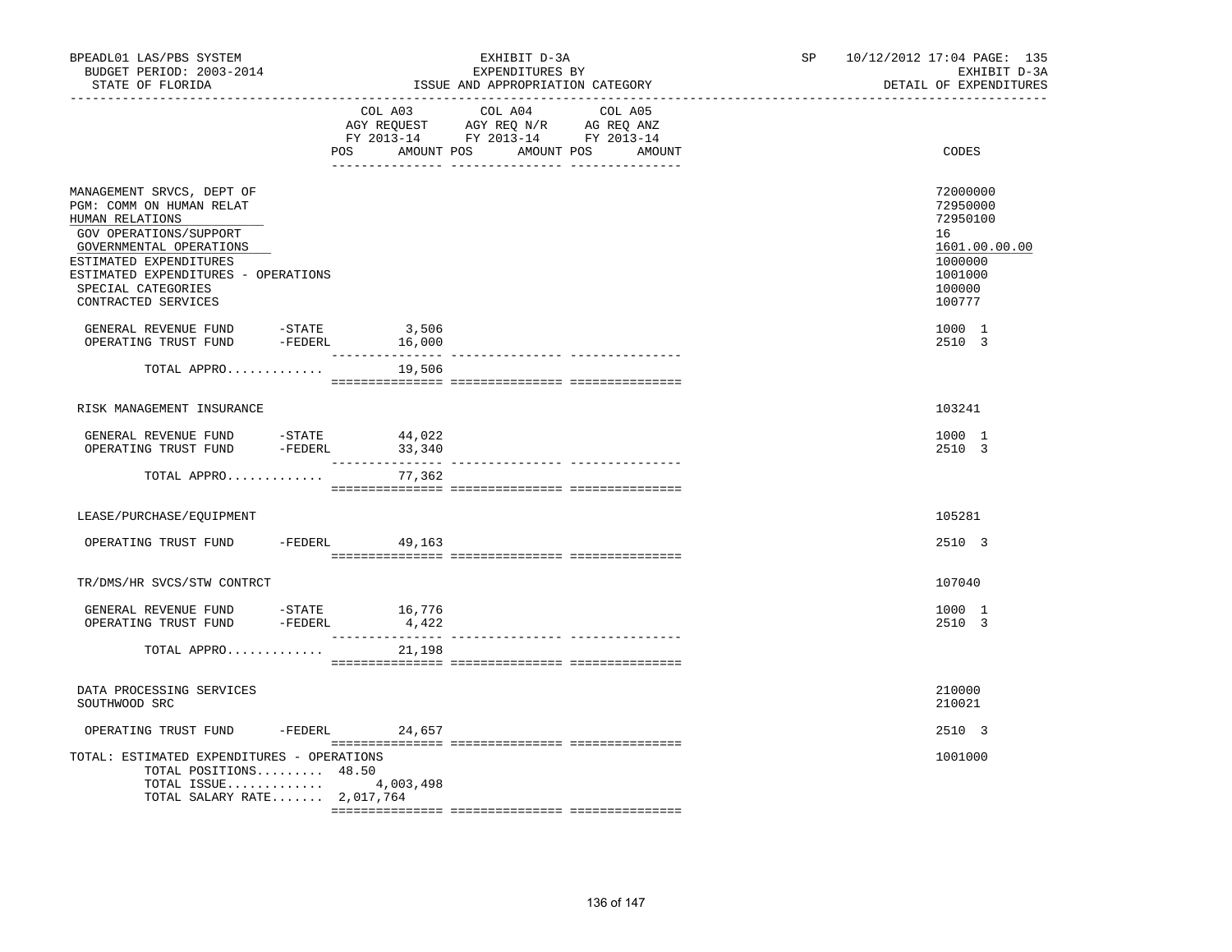| BPEADL01 LAS/PBS SYSTEM<br>BUDGET PERIOD: 2003-2014<br>STATE OF FLORIDA                                                                                                                             |                                                                                                          | EXHIBIT D-3A<br>EXPENDITURES BY<br>ISSUE AND APPROPRIATION CATEGORY |        | SP 10/12/2012 17:04 PAGE: 136<br>EXHIBIT D-3A<br>DETAIL OF EXPENDITURES       |
|-----------------------------------------------------------------------------------------------------------------------------------------------------------------------------------------------------|----------------------------------------------------------------------------------------------------------|---------------------------------------------------------------------|--------|-------------------------------------------------------------------------------|
|                                                                                                                                                                                                     | COL A03 COL A04 COL A05<br>AGY REQUEST AGY REQ N/R AG REQ ANZ<br>FY 2013-14 FY 2013-14 FY 2013-14<br>POS | AMOUNT POS AMOUNT POS                                               | AMOUNT | CODES                                                                         |
| MANAGEMENT SRVCS, DEPT OF<br>PGM: COMM ON HUMAN RELAT<br>HUMAN RELATIONS<br>GOV OPERATIONS/SUPPORT<br>GOVERNMENTAL OPERATIONS<br>ESTIMATED EXPENDITURES<br>CASUALTY INSURANCE PREMIUM<br>ADJUSTMENT |                                                                                                          |                                                                     |        | 72000000<br>72950000<br>72950100<br>16<br>1601.00.00.00<br>1000000<br>1001090 |
| SPECIAL CATEGORIES<br>RISK MANAGEMENT INSURANCE                                                                                                                                                     |                                                                                                          |                                                                     |        | 100000<br>103241                                                              |
| GENERAL REVENUE FUND -STATE 11,009-<br>OPERATING TRUST FUND                                                                                                                                         | $-FEDERL$ 8, 337-                                                                                        |                                                                     |        | 1000 1<br>2510 3                                                              |
| TOTAL APPRO $\ldots \ldots \ldots$ . 19,346-                                                                                                                                                        |                                                                                                          |                                                                     |        |                                                                               |
| FLORIDA RETIREMENT SYSTEM<br>CONTRIBUTION ADJUSTMENT FOR<br>FISCAL YEAR 2012-2013<br>SALARIES AND BENEFITS                                                                                          |                                                                                                          |                                                                     |        | 1001240<br>010000                                                             |
| GENERAL REVENUE FUND -STATE 3,304<br>OPERATING TRUST FUND -FEDERL                                                                                                                                   | 1,561                                                                                                    |                                                                     |        | 1000 1<br>2510 3                                                              |
| TOTAL APPRO $4,865$                                                                                                                                                                                 |                                                                                                          |                                                                     |        |                                                                               |
| DATA PROCESSING SERVICES<br>SOUTHWOOD SRC                                                                                                                                                           |                                                                                                          |                                                                     |        | 210000<br>210021                                                              |
| OPERATING TRUST FUND -FEDERL                                                                                                                                                                        | 14                                                                                                       |                                                                     |        | 2510 3                                                                        |
| TOTAL: FLORIDA RETIREMENT SYSTEM<br>CONTRIBUTION ADJUSTMENT FOR<br>FISCAL YEAR 2012-2013                                                                                                            |                                                                                                          |                                                                     |        | 1001240                                                                       |
| TOTAL ISSUE                                                                                                                                                                                         | 4,879                                                                                                    |                                                                     |        |                                                                               |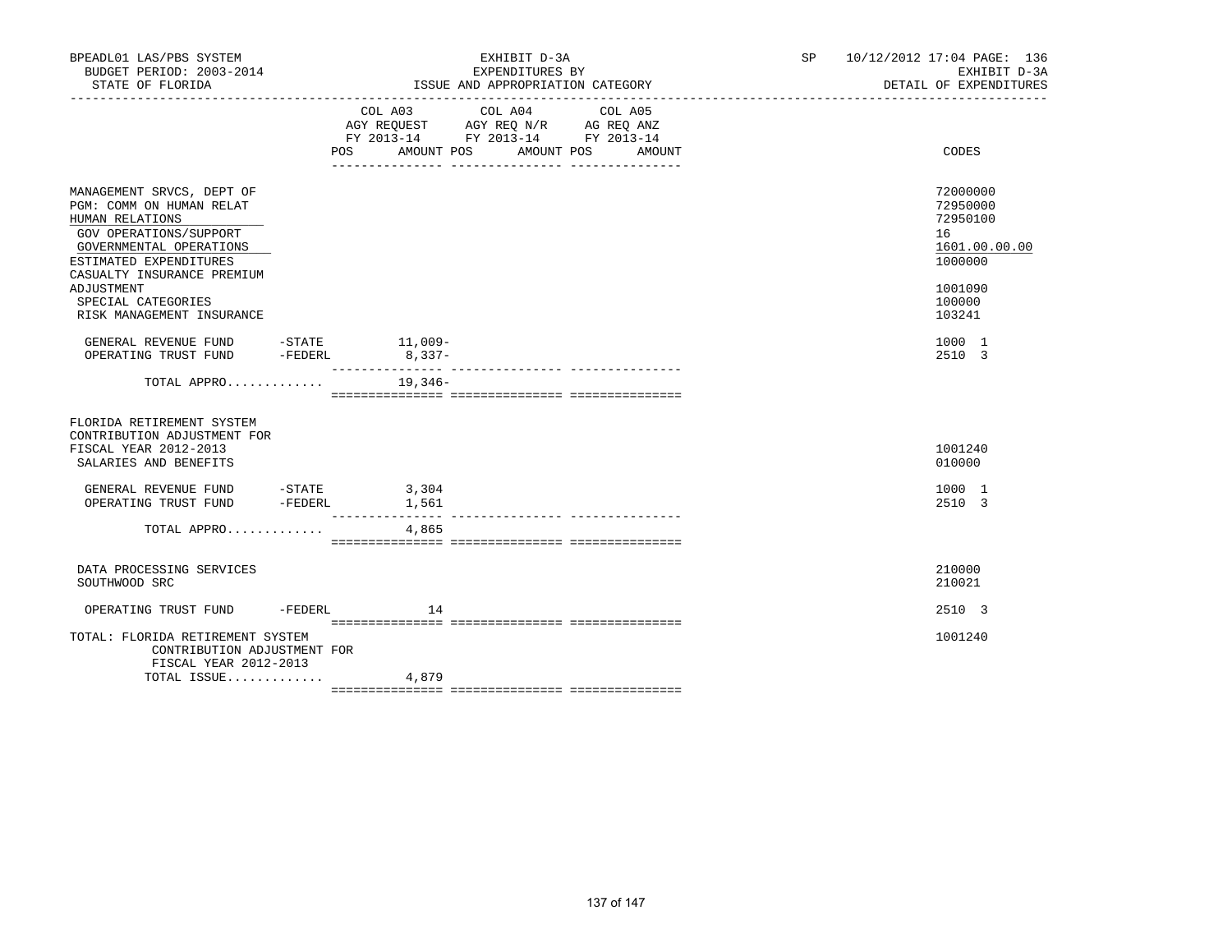| BPEADL01 LAS/PBS SYSTEM<br>BUDGET PERIOD: 2003-2014<br>STATE OF FLORIDA                                                                                                                                                   |         | EXHIBIT D-3A<br>EXPENDITURES BY<br>ISSUE AND APPROPRIATION CATEGORY                                                                                                                                                                                                                                                                                |        | SP <sub>2</sub> | 10/12/2012 17:04 PAGE: 137<br>EXHIBIT D-3A<br>DETAIL OF EXPENDITURES |
|---------------------------------------------------------------------------------------------------------------------------------------------------------------------------------------------------------------------------|---------|----------------------------------------------------------------------------------------------------------------------------------------------------------------------------------------------------------------------------------------------------------------------------------------------------------------------------------------------------|--------|-----------------|----------------------------------------------------------------------|
|                                                                                                                                                                                                                           |         | $\begin{tabular}{lllllllllll} &\multicolumn{4}{c}{\text{COL A03}} &\multicolumn{4}{c}{\text{COL A04}} &\multicolumn{4}{c}{\text{COL A05}} \\ \multicolumn{4}{c}{\text{AGY REQUEST}} &\multicolumn{4}{c}{\text{AGY REQ N/R}} &\multicolumn{4}{c}{\text{AG REQ ANZ}} \end{tabular}$<br>FY 2013-14 FY 2013-14 FY 2013-14<br>POS AMOUNT POS AMOUNT POS | AMOUNT |                 | CODES                                                                |
| MANAGEMENT SRVCS, DEPT OF<br>PGM: COMM ON HUMAN RELAT<br>HUMAN RELATIONS<br>GOV OPERATIONS/SUPPORT<br>GOVERNMENTAL OPERATIONS<br>ESTIMATED EXPENDITURES<br>ADJUSTMENT TO STATE HEALTH<br>INSURANCE PREMIUM CONTRIBUTION - |         |                                                                                                                                                                                                                                                                                                                                                    |        |                 | 72000000<br>72950000<br>72950100<br>16<br>1601.00.00.00<br>1000000   |
| FISCAL YEAR 2012-13<br>SALARIES AND BENEFITS                                                                                                                                                                              |         |                                                                                                                                                                                                                                                                                                                                                    |        |                 | 1001830<br>010000                                                    |
|                                                                                                                                                                                                                           |         |                                                                                                                                                                                                                                                                                                                                                    |        |                 | 1000 1<br>2510 3                                                     |
| TOTAL APPRO                                                                                                                                                                                                               | 5,848   |                                                                                                                                                                                                                                                                                                                                                    |        |                 |                                                                      |
| DATA PROCESSING SERVICES<br>SOUTHWOOD SRC                                                                                                                                                                                 |         |                                                                                                                                                                                                                                                                                                                                                    |        |                 | 210000<br>210021                                                     |
| OPERATING TRUST FUND - FEDERL 13                                                                                                                                                                                          |         |                                                                                                                                                                                                                                                                                                                                                    |        |                 | 2510 3                                                               |
| TOTAL: ADJUSTMENT TO STATE HEALTH<br>INSURANCE PREMIUM CONTRIBUTION -<br>FISCAL YEAR 2012-13                                                                                                                              |         |                                                                                                                                                                                                                                                                                                                                                    |        |                 | 1001830                                                              |
| TOTAL ISSUE                                                                                                                                                                                                               | 5,861   |                                                                                                                                                                                                                                                                                                                                                    |        |                 |                                                                      |
| REALLOCATION OF HUMAN RESOURCES<br>OUTSOURCING<br>SPECIAL CATEGORIES<br>TR/DMS/HR SVCS/STW CONTRCT                                                                                                                        |         |                                                                                                                                                                                                                                                                                                                                                    |        |                 | 1005900<br>100000<br>107040                                          |
| GENERAL REVENUE FUND - STATE<br>OPERATING TRUST FUND - FEDERL<br>OPERATING TRUST FUND                                                                                                                                     | 29<br>8 |                                                                                                                                                                                                                                                                                                                                                    |        |                 | 1000 1<br>2510 3                                                     |
| TOTAL APPRO                                                                                                                                                                                                               | 37      |                                                                                                                                                                                                                                                                                                                                                    |        |                 |                                                                      |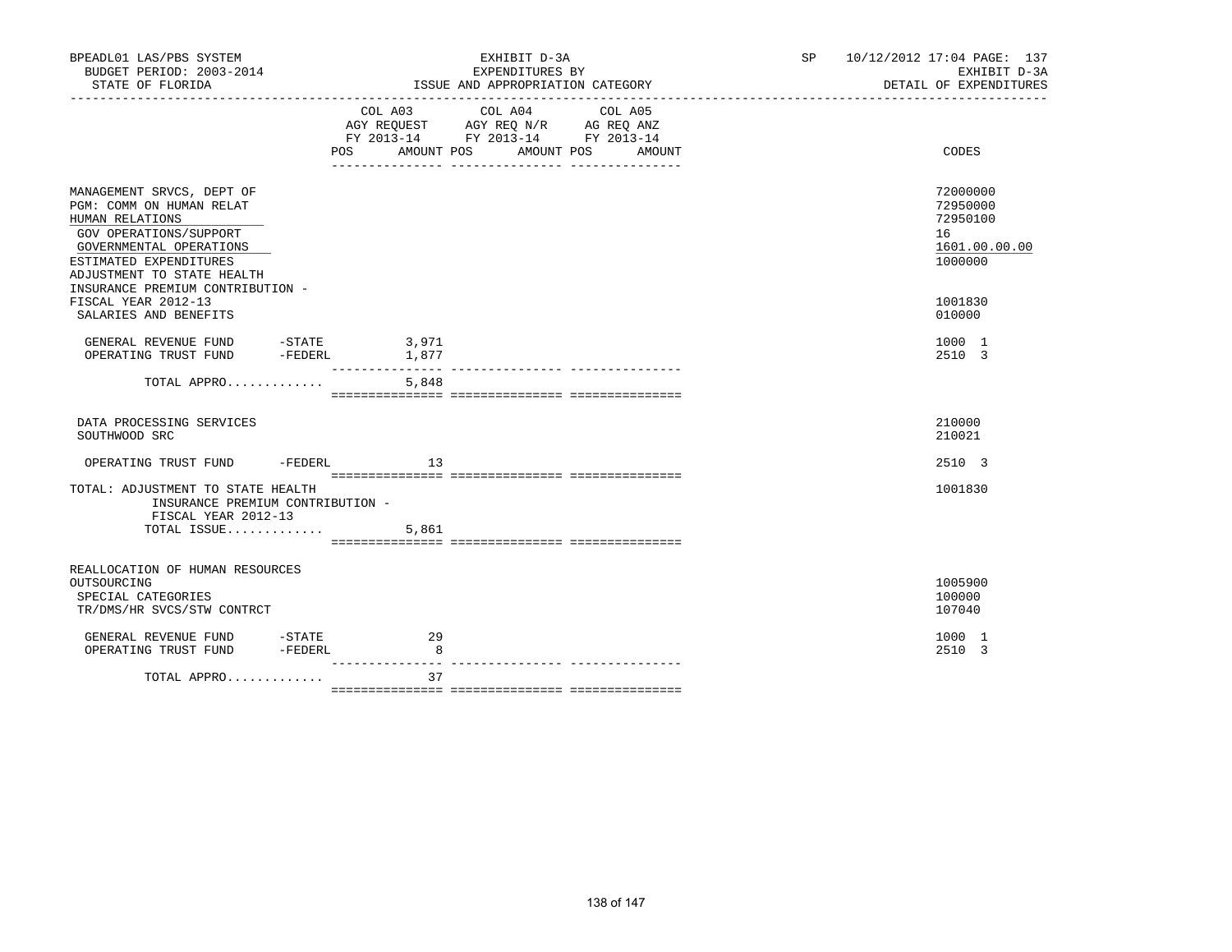| BPEADL01 LAS/PBS SYSTEM<br>BUDGET PERIOD: 2003-2014<br>STATE OF FLORIDA                                                                                                                                                                                                                                                                                                                                                                                                                                                                                                                                                                                                                                |     | EXHIBIT D-3A<br>EXPENDITURES BY<br>ISSUE AND APPROPRIATION CATEGORY                                                                                                                            |                     |                  | SP       |               | 10/12/2012 17:04 PAGE: 138<br>EXHIBIT D-3A<br>DETAIL OF EXPENDITURES |
|--------------------------------------------------------------------------------------------------------------------------------------------------------------------------------------------------------------------------------------------------------------------------------------------------------------------------------------------------------------------------------------------------------------------------------------------------------------------------------------------------------------------------------------------------------------------------------------------------------------------------------------------------------------------------------------------------------|-----|------------------------------------------------------------------------------------------------------------------------------------------------------------------------------------------------|---------------------|------------------|----------|---------------|----------------------------------------------------------------------|
|                                                                                                                                                                                                                                                                                                                                                                                                                                                                                                                                                                                                                                                                                                        |     | $\begin{tabular}{lcccc} COL A03 & COL A04 & COL A05 \\ AGY REQUEST & AGY REQ N/R & AG REQ ANZ \\ FY & 2013-14 & FY & 2013-14 & FY & 2013-14 \end{tabular}$<br>POS AMOUNT POS AMOUNT POS AMOUNT |                     |                  |          |               | CODES                                                                |
| MANAGEMENT SRVCS, DEPT OF<br>PGM: COMM ON HUMAN RELAT<br>HUMAN RELATIONS<br>GOV OPERATIONS/SUPPORT<br>GOVERNMENTAL OPERATIONS<br>ESTIMATED EXPENDITURES REALIGNMENT<br>TRANSFER BUDGET FROM THE SALARIES<br>AND BENEFITS APPROPRIATION CATEGORY<br>TO THE OTHER PERSONAL SERVICES                                                                                                                                                                                                                                                                                                                                                                                                                      |     |                                                                                                                                                                                                |                     |                  |          |               | 72000000<br>72950000<br>72950100<br>16<br>1601.00.00.00<br>2000000   |
| APPROPRIATION CATEGORY - DEDUCT<br>SALARIES AND BENEFITS                                                                                                                                                                                                                                                                                                                                                                                                                                                                                                                                                                                                                                               |     |                                                                                                                                                                                                |                     |                  |          |               | 2008100<br>010000                                                    |
| OPERATING TRUST FUND -FEDERL 35,000-                                                                                                                                                                                                                                                                                                                                                                                                                                                                                                                                                                                                                                                                   |     |                                                                                                                                                                                                |                     |                  |          |               | 2510 3                                                               |
|                                                                                                                                                                                                                                                                                                                                                                                                                                                                                                                                                                                                                                                                                                        |     |                                                                                                                                                                                                |                     |                  |          |               |                                                                      |
| 2013-2014 BUDGET YEAR NARRATIVE:<br>The Florida Commission on Human Relations(FCHR) requests the transfer of \$35,000 in budget authority from the Salaries and<br>Benefits appropriation category to the Other Personal Services (OPS) appropriation category. In August 2012, FCHR<br>requested a five percent transfer of \$17,000 (EOG # 7069) from the Salaries and Benefits appropriation category to the<br>Other Personal Services (OPS) appropriation category in order to meet the FCHR's staffing needs for information<br>technology and desk top support for a portion of the fiscal year. This request extends that request in order to cover<br>the staffing needs for the entire year. |     |                                                                                                                                                                                                |                     | IT COMPONENT? NO |          |               |                                                                      |
| FISCAL INFORMATION: Transfers funds from the Salaries and Benefits appropriation category to the Other Personal Services<br>(OPS) appropriation category. This issue will have a net zero impact on the Commission on Human Relations. See<br>corresponding issue #2008110 that increases the Other Personal Services appropriation category by the same amount.                                                                                                                                                                                                                                                                                                                                       |     |                                                                                                                                                                                                |                     |                  |          |               |                                                                      |
| POSITION DETAIL OF SALARIES AND BENEFITS:                                                                                                                                                                                                                                                                                                                                                                                                                                                                                                                                                                                                                                                              |     |                                                                                                                                                                                                |                     |                  |          |               |                                                                      |
|                                                                                                                                                                                                                                                                                                                                                                                                                                                                                                                                                                                                                                                                                                        | FTE |                                                                                                                                                                                                | BASE RATE ADDITIVES | BENEFITS         | SUBTOTAL | $\frac{8}{6}$ | LAPSE LAPSED SALARIES<br>AND BENEFITS                                |
| A03 - AGY REQUEST FY 2013-14                                                                                                                                                                                                                                                                                                                                                                                                                                                                                                                                                                                                                                                                           |     |                                                                                                                                                                                                |                     |                  |          |               |                                                                      |
| CHANGES TO CURRENTLY AUTHORIZED POSITIONS<br>OTHER SALARY AMOUNT                                                                                                                                                                                                                                                                                                                                                                                                                                                                                                                                                                                                                                       |     |                                                                                                                                                                                                |                     |                  |          |               |                                                                      |
| 2510 OPERATING TRUST FUND                                                                                                                                                                                                                                                                                                                                                                                                                                                                                                                                                                                                                                                                              |     |                                                                                                                                                                                                |                     |                  |          |               | 35,000-<br>--------------                                            |
|                                                                                                                                                                                                                                                                                                                                                                                                                                                                                                                                                                                                                                                                                                        |     |                                                                                                                                                                                                |                     |                  |          |               | $35,000-$<br>==============                                          |
|                                                                                                                                                                                                                                                                                                                                                                                                                                                                                                                                                                                                                                                                                                        |     |                                                                                                                                                                                                |                     |                  |          |               |                                                                      |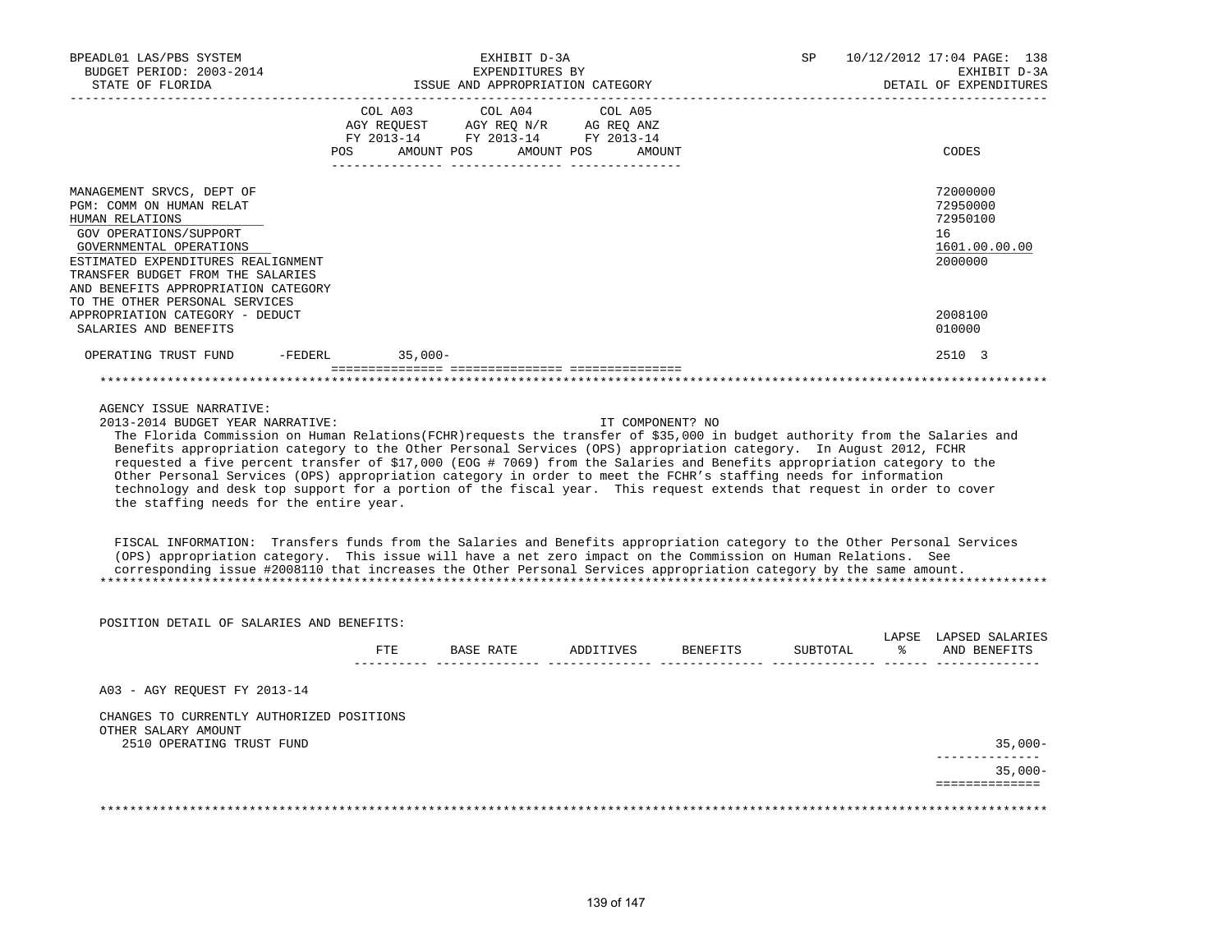| BPEADL01 LAS/PBS SYSTEM<br>BUDGET PERIOD: 2003-2014<br>STATE OF FLORIDA                                                                                                                                                                                                                                                                                                                                                                                                                                                                                                                                                                                                                                                                                                                                                                                                                                                                                                          | EXHIBIT D-3A<br>SP<br>EXPENDITURES BY<br>ISSUE AND APPROPRIATION CATEGORY |                                                                                                                           |                  | 10/12/2012 17:04 PAGE: 139<br>EXHIBIT D-3A<br>DETAIL OF EXPENDITURES |
|----------------------------------------------------------------------------------------------------------------------------------------------------------------------------------------------------------------------------------------------------------------------------------------------------------------------------------------------------------------------------------------------------------------------------------------------------------------------------------------------------------------------------------------------------------------------------------------------------------------------------------------------------------------------------------------------------------------------------------------------------------------------------------------------------------------------------------------------------------------------------------------------------------------------------------------------------------------------------------|---------------------------------------------------------------------------|---------------------------------------------------------------------------------------------------------------------------|------------------|----------------------------------------------------------------------|
|                                                                                                                                                                                                                                                                                                                                                                                                                                                                                                                                                                                                                                                                                                                                                                                                                                                                                                                                                                                  | COL A03                                                                   | COL A04<br>COL A05<br>AGY REQUEST AGY REQ N/R AG REQ ANZ<br>FY 2013-14 FY 2013-14 FY 2013-14<br>POS AMOUNT POS AMOUNT POS | AMOUNT           | CODES                                                                |
| MANAGEMENT SRVCS, DEPT OF<br>PGM: COMM ON HUMAN RELAT<br>HUMAN RELATIONS<br>GOV OPERATIONS/SUPPORT<br>GOVERNMENTAL OPERATIONS<br>ESTIMATED EXPENDITURES REALIGNMENT<br>TRANSFER BUDGET FROM THE SALARIES<br>AND BENEFITS APPROPRIATION CATEGORY<br>TO THE OTHER PERSONAL SERVICES                                                                                                                                                                                                                                                                                                                                                                                                                                                                                                                                                                                                                                                                                                |                                                                           |                                                                                                                           |                  | 72000000<br>72950000<br>72950100<br>16<br>1601.00.00.00<br>2000000   |
| APPROPRIATION CATEGORY - ADD<br>OTHER PERSONAL SERVICES                                                                                                                                                                                                                                                                                                                                                                                                                                                                                                                                                                                                                                                                                                                                                                                                                                                                                                                          |                                                                           |                                                                                                                           |                  | 2008110<br>030000                                                    |
| OPERATING TRUST FUND                                                                                                                                                                                                                                                                                                                                                                                                                                                                                                                                                                                                                                                                                                                                                                                                                                                                                                                                                             | 35,000<br>$-{\tt FEDERL}$                                                 |                                                                                                                           |                  | 2510 3                                                               |
| AGENCY ISSUE NARRATIVE:<br>2013-2014 BUDGET YEAR NARRATIVE:<br>The Florida Commission on Human Relations (FCHR) requests the transfer of \$35,000 in budget authority from the Salaries<br>and Benefits appropriation category to the Other Personal Services (OPS) appropriation category. In August 2012, FCHR<br>requested a five percent transfer of \$17,000 (EOG # 7069) from the Salaries and Benefits appropriation category to the<br>Other Personal Services (OPS) appropriation category in order to meet the FCHR's staffing needs for information<br>technology and desk top support for a portion of the fiscal year. This request extends that request in order to cover<br>the staffing needs for the entire year.<br>FISCAL INFORMATION: Transfers funds from the Salaries and Benefits appropriation category to the Other Personal Services<br>(OPS) appropriation category. This issue will have a net zero impact on the Commission on Human Relations. See |                                                                           |                                                                                                                           | IT COMPONENT? NO |                                                                      |
| corresponding issue #2008100 that decreases the Salaries and Benefits appropriation category by the same amount.                                                                                                                                                                                                                                                                                                                                                                                                                                                                                                                                                                                                                                                                                                                                                                                                                                                                 |                                                                           |                                                                                                                           |                  |                                                                      |
| NONRECURRING EXPENDITURES<br>INFORMATION TECHNOLOGY EQUIPMENT                                                                                                                                                                                                                                                                                                                                                                                                                                                                                                                                                                                                                                                                                                                                                                                                                                                                                                                    |                                                                           |                                                                                                                           |                  | 2100000                                                              |
| REFRESH - ADD<br>OPERATING CAPITAL OUTLAY                                                                                                                                                                                                                                                                                                                                                                                                                                                                                                                                                                                                                                                                                                                                                                                                                                                                                                                                        |                                                                           |                                                                                                                           |                  | 2103085<br>060000                                                    |
| GENERAL REVENUE FUND<br>$-$ STATE                                                                                                                                                                                                                                                                                                                                                                                                                                                                                                                                                                                                                                                                                                                                                                                                                                                                                                                                                | $137,550-$                                                                |                                                                                                                           |                  | 1000 1                                                               |

=============== =============== ===============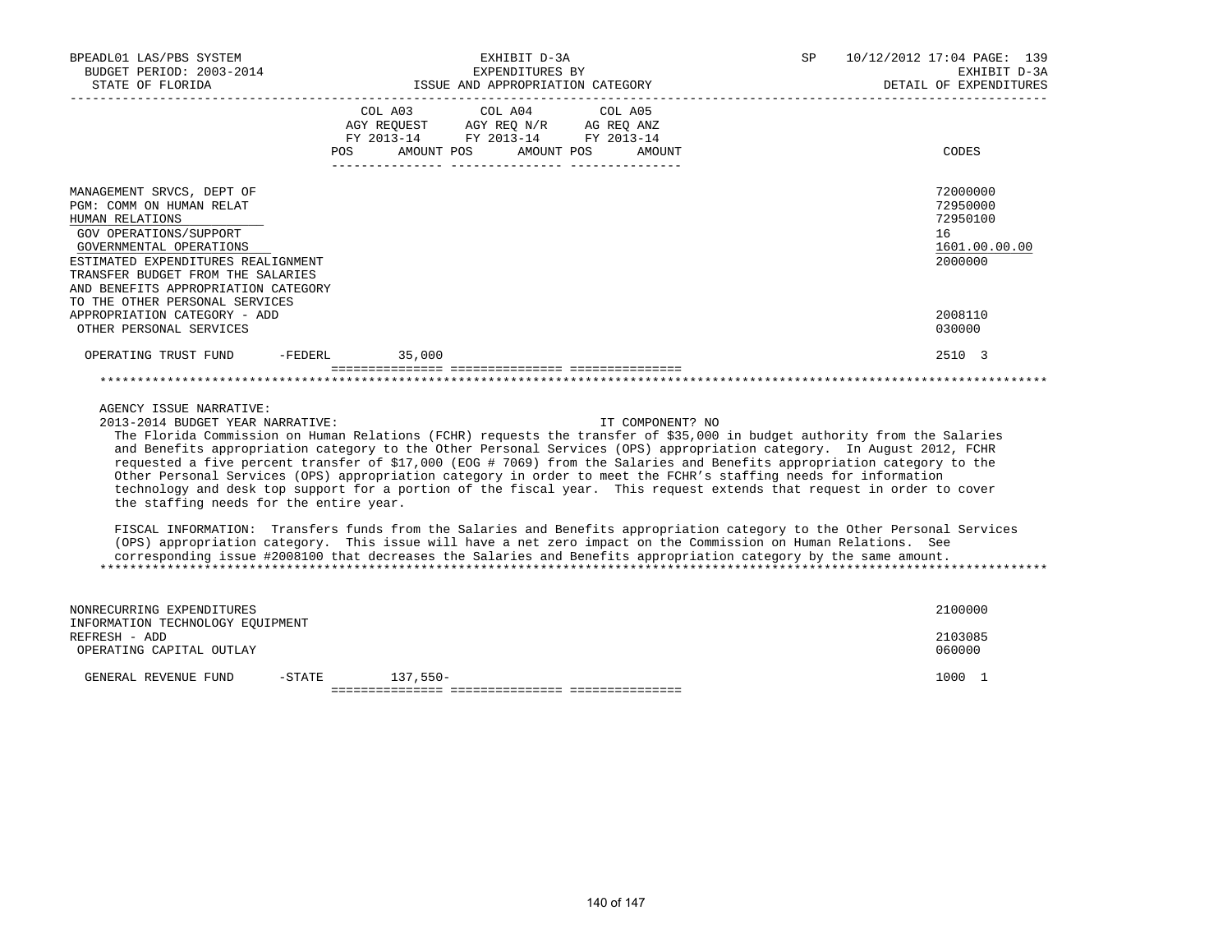| BPEADL01 LAS/PBS SYSTEM<br>BUDGET PERIOD: 2003-2014<br>STATE OF FLORIDA                                                                                                                | EXHIBIT D-3A<br>EXPENDITURES BY<br>ISSUE AND APPROPRIATION CATEGORY |                      |                                                                                                                 | SP <sub>2</sub> | 10/12/2012 17:04 PAGE: 140<br>EXHIBIT D-3A<br>DETAIL OF EXPENDITURES |                                                                    |
|----------------------------------------------------------------------------------------------------------------------------------------------------------------------------------------|---------------------------------------------------------------------|----------------------|-----------------------------------------------------------------------------------------------------------------|-----------------|----------------------------------------------------------------------|--------------------------------------------------------------------|
| -------------------                                                                                                                                                                    |                                                                     | POS DO<br>AMOUNT POS | COL A03 COL A04 COL A05<br>AGY REQUEST AGY REQ N/R AG REQ ANZ<br>FY 2013-14 FY 2013-14 FY 2013-14<br>AMOUNT POS | AMOUNT          |                                                                      | CODES                                                              |
| MANAGEMENT SRVCS, DEPT OF<br>PGM: COMM ON HUMAN RELAT<br>HUMAN RELATIONS<br>GOV OPERATIONS/SUPPORT<br>GOVERNMENTAL OPERATIONS<br>ANNUALIZATION OF ADMINISTERED<br>FUNDS APPROPRIATIONS |                                                                     |                      |                                                                                                                 |                 |                                                                      | 72000000<br>72950000<br>72950100<br>16<br>1601.00.00.00<br>26A0000 |
| STATE HEALTH INSURANCE ADJUSTMENT<br>FOR FY 2012-13 - 10 MONTHS<br><b>ANNUALIZATION</b><br>SALARIES AND BENEFITS                                                                       |                                                                     |                      |                                                                                                                 |                 |                                                                      | 26A1830<br>010000                                                  |
| GENERAL REVENUE FUND<br>$-STATE$<br>OPERATING TRUST FUND                                                                                                                               | $-FEDERL$                                                           | 19,855<br>9,385      |                                                                                                                 |                 |                                                                      | 1000 1<br>2510 3                                                   |
| TOTAL APPRO                                                                                                                                                                            |                                                                     | 29,240               |                                                                                                                 |                 |                                                                      |                                                                    |
| DATA PROCESSING SERVICES<br>SOUTHWOOD SRC                                                                                                                                              |                                                                     |                      |                                                                                                                 |                 |                                                                      | 210000<br>210021                                                   |
| OPERATING TRUST FUND                                                                                                                                                                   |                                                                     | $-FEDERL$<br>65      |                                                                                                                 |                 |                                                                      | 2510 3                                                             |
| TOTAL: STATE HEALTH INSURANCE ADJUSTMENT<br>FOR FY 2012-13 - 10 MONTHS<br>ANNUALIZATION<br>TOTAL ISSUE                                                                                 |                                                                     | 29,305               |                                                                                                                 |                 |                                                                      | 26A1830                                                            |
| WORKLOAD<br>ADDITIONAL RESOURCES TO MEET                                                                                                                                               |                                                                     |                      |                                                                                                                 |                 |                                                                      | 3000000                                                            |
| PROGRAM DEMANDS<br>SALARY RATE<br>SALARY RATE $304,000$                                                                                                                                |                                                                     |                      |                                                                                                                 |                 |                                                                      | 3009500<br>000000                                                  |
| SALARIES AND BENEFITS                                                                                                                                                                  |                                                                     | 8.00                 |                                                                                                                 |                 |                                                                      | 010000                                                             |
| GENERAL REVENUE FUND                                                                                                                                                                   |                                                                     | $-$ STATE 424, 411   |                                                                                                                 |                 |                                                                      | 1000 1                                                             |
| <b>EXPENSES</b>                                                                                                                                                                        |                                                                     |                      |                                                                                                                 |                 |                                                                      | 040000                                                             |
| GENERAL REVENUE FUND                                                                                                                                                                   |                                                                     |                      | -STATE 79,784 30,096                                                                                            |                 |                                                                      | 1000 1                                                             |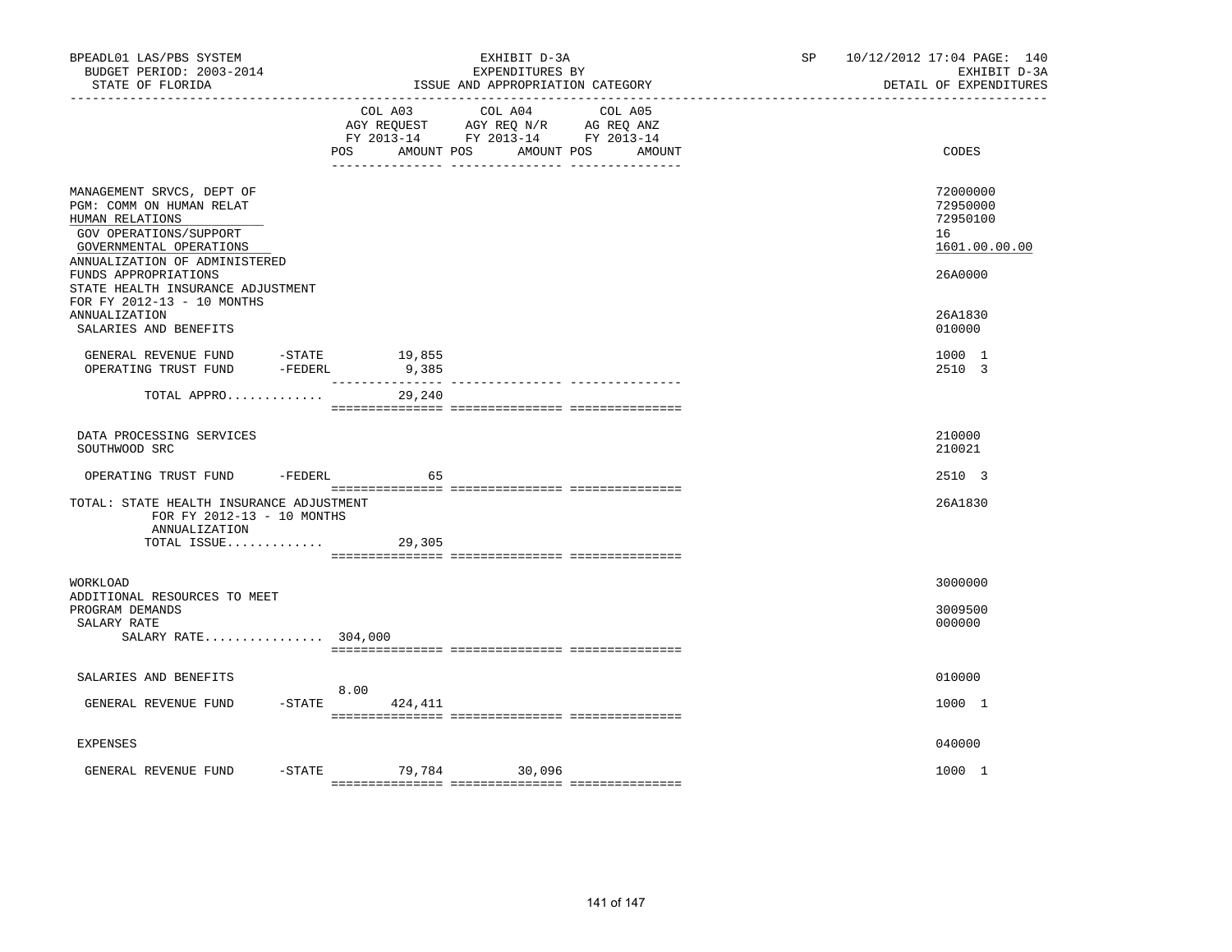| BPEADL01 LAS/PBS SYSTEM<br>BUDGET PERIOD: 2003-2014<br>STATE OF FLORIDA |            | EXHIBIT D-3A<br>EXPENDITURES BY<br>ISSUE AND APPROPRIATION CATEGORY | SP<br>10/12/2012 17:04 PAGE: 141<br>EXHIBIT D-3A<br>DETAIL OF EXPENDITURES |               |  |  |
|-------------------------------------------------------------------------|------------|---------------------------------------------------------------------|----------------------------------------------------------------------------|---------------|--|--|
|                                                                         |            | COL A03 COL A04 COL A05<br>AGY REQUEST AGY REQ N/R AG REQ ANZ       |                                                                            |               |  |  |
|                                                                         | FY 2013-14 | FY 2013-14 FY 2013-14                                               |                                                                            |               |  |  |
|                                                                         | <b>POS</b> | AMOUNT POS AMOUNT POS AMOUNT                                        |                                                                            | CODES         |  |  |
| MANAGEMENT SRVCS, DEPT OF                                               |            |                                                                     |                                                                            | 72000000      |  |  |
| PGM: COMM ON HUMAN RELAT                                                |            |                                                                     |                                                                            | 72950000      |  |  |
| HUMAN RELATIONS                                                         |            |                                                                     |                                                                            | 72950100      |  |  |
| GOV OPERATIONS/SUPPORT                                                  |            |                                                                     |                                                                            | 16            |  |  |
| GOVERNMENTAL OPERATIONS                                                 |            |                                                                     |                                                                            | 1601.00.00.00 |  |  |
| <b>WORKLOAD</b>                                                         |            |                                                                     |                                                                            | 3000000       |  |  |
| ADDITIONAL RESOURCES TO MEET                                            |            |                                                                     |                                                                            |               |  |  |
| PROGRAM DEMANDS                                                         |            |                                                                     |                                                                            | 3009500       |  |  |
| SPECIAL CATEGORIES                                                      |            |                                                                     |                                                                            | 100000        |  |  |
| TR/DMS/HR SVCS/STW CONTRCT                                              |            |                                                                     |                                                                            | 107040        |  |  |
| $-$ STATE<br>GENERAL REVENUE FUND                                       | 2,832      |                                                                     |                                                                            | 1000 1        |  |  |
|                                                                         |            |                                                                     |                                                                            |               |  |  |
| TOTAL: ADDITIONAL RESOURCES TO MEET<br>PROGRAM DEMANDS                  |            |                                                                     |                                                                            | 3009500       |  |  |
| TOTAL POSITIONS 8.00                                                    |            |                                                                     |                                                                            |               |  |  |
| TOTAL ISSUE $507,027$                                                   |            | 30,096                                                              |                                                                            |               |  |  |
| TOTAL SALARY RATE 304,000                                               |            |                                                                     |                                                                            |               |  |  |
|                                                                         |            |                                                                     |                                                                            |               |  |  |

AGENCY ISSUE NARRATIVE:

2013-2014 BUDGET YEAR NARRATIVE: IT COMPONENT? NO

 Issue Summary: The Commission on Human Relations (CHR), requests a recurring increase of \$424,411,304,000 rate and eight full-time positions effective July 1, 2013 from the General Revenue Fund in order to thoroughly investigate each case to ensure state laws are followed with respect to housing and employment practices.

 The Commission has realized an increase in employment discrimination cases increasing the workload for existing staff. A result of the increased workload and with no added staff has caused a delay in the Commission's efficiency of processing cases timely. The Commission proposes to increase investigative staffing by eight positions to increase effectiveness and efficiency of case management.

 Recently, there has been a rise in employment discrimination complaints from the disabled community. Whereas, over the past 22 years Americans with Disability Act (ADA) laws have been successful in helping to provide accommodations for individuals with disabilities, it has not been successful in creating employment opportunities for the disabled. The Commission is also concerned there may be an increase in disability discrimination cases due to the rise of disabled Military Veterans trying to re-enter the work force.

 FISCAL INFORMATION: The CHR is requesting a recurring increase of \$263,106, 161,036 rate and eight full-time positions in the Salaries and Benefits appropriation category from the General Revenue Fund in order for the CHR to continue to provide a thorough investigation to ensure state laws are followed with the respect of housing and employment practices.

| General Revenue (1000)         |         |                    |  |
|--------------------------------|---------|--------------------|--|
| Rate                           | 304,000 |                    |  |
| Salaries and Benefits (010000) |         | $$424.411$ $FSI=1$ |  |
|                                |         |                    |  |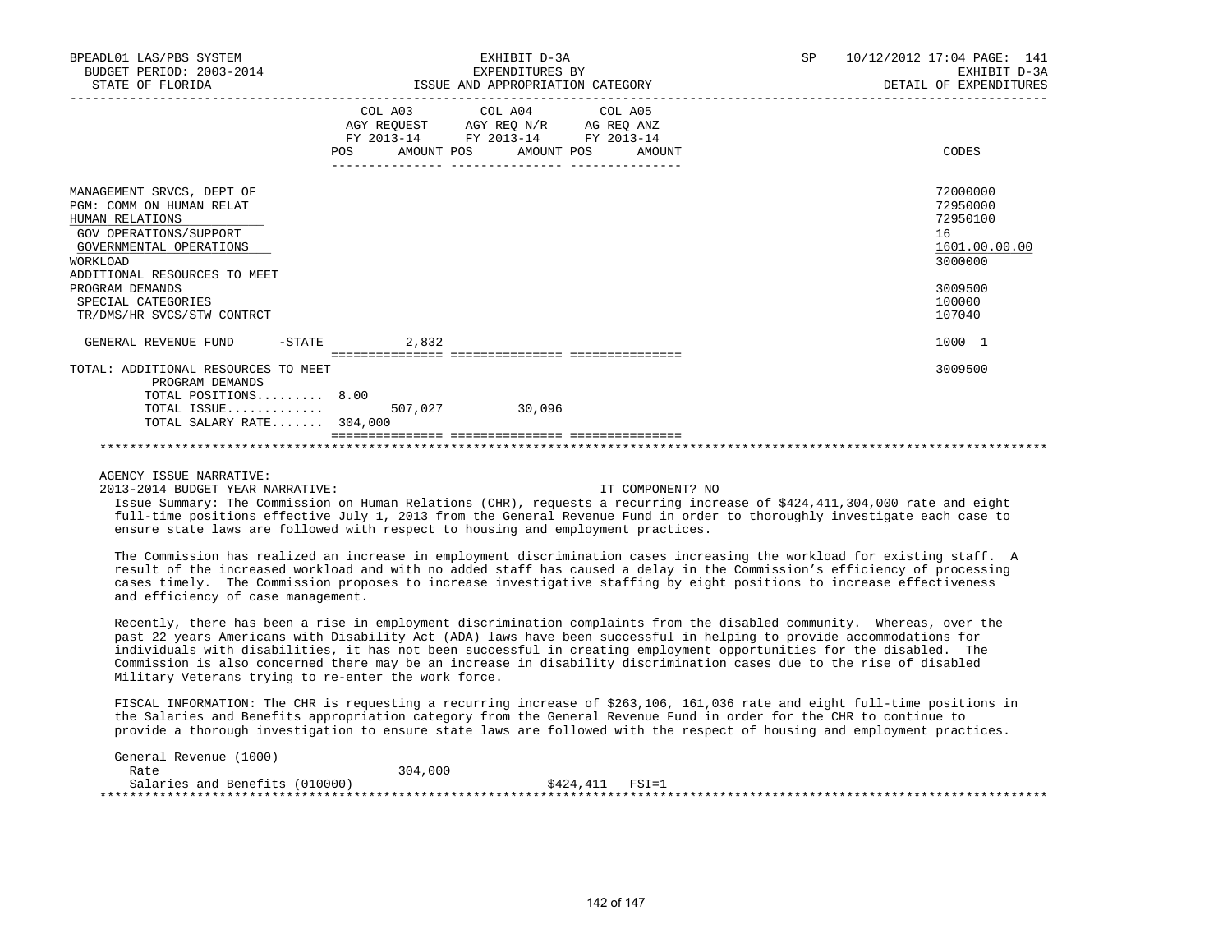| BPEADL01 LAS/PBS SYSTEM<br>BUDGET PERIOD: 2003-2014<br>STATE OF FLORIDA                                                                                                   | EXHIBIT D-3A<br>EXPENDITURES BY<br>ISSUE AND APPROPRIATION CATEGORY |                                                                                                           |           |          |          |   | SP 10/12/2012 17:04 PAGE: 142<br>EXHIBIT D-3A<br>DETAIL OF EXPENDITURES |
|---------------------------------------------------------------------------------------------------------------------------------------------------------------------------|---------------------------------------------------------------------|-----------------------------------------------------------------------------------------------------------|-----------|----------|----------|---|-------------------------------------------------------------------------|
|                                                                                                                                                                           | COL A03<br>AGY REQUEST                                              | COL A04<br>AGY REQ N/R AG REQ ANZ<br>FY 2013-14 FY 2013-14 FY 2013-14<br>POS AMOUNT POS AMOUNT POS AMOUNT | COL A05   |          |          |   | CODES                                                                   |
| MANAGEMENT SRVCS, DEPT OF<br>PGM: COMM ON HUMAN RELAT<br>HUMAN RELATIONS<br>GOV OPERATIONS/SUPPORT<br>GOVERNMENTAL OPERATIONS<br>WORKLOAD<br>ADDITIONAL RESOURCES TO MEET |                                                                     |                                                                                                           |           |          |          |   | 72000000<br>72950000<br>72950100<br>16<br>1601.00.00.00<br>3000000      |
| PROGRAM DEMANDS                                                                                                                                                           |                                                                     |                                                                                                           |           |          |          |   | 3009500                                                                 |
| POSITION DETAIL OF SALARIES AND BENEFITS:                                                                                                                                 |                                                                     | FTE BASE RATE                                                                                             | ADDITIVES | BENEFITS | SUBTOTAL | ៖ | LAPSE LAPSED SALARIES<br>AND BENEFITS                                   |
| A03 - AGY REQUEST FY 2013-14                                                                                                                                              |                                                                     |                                                                                                           |           |          |          |   |                                                                         |
| NEW POSITIONS<br>P101 PROPOSED CLASS CODE<br>N1001 001                                                                                                                    |                                                                     | 8.00 304,000                                                                                              |           |          |          |   | 120,411 424,411 0.00 424,411                                            |
| TOTALS FOR ISSUE BY FUND<br>1000 GENERAL REVENUE FUND                                                                                                                     |                                                                     |                                                                                                           |           |          |          |   | 424,411                                                                 |
|                                                                                                                                                                           | 8.00                                                                | 304,000                                                                                                   |           | 120,411  | 424,411  |   | ______________<br>424,411<br>==============                             |
|                                                                                                                                                                           |                                                                     |                                                                                                           |           |          |          |   |                                                                         |
| RE-ENGINEERING THE WORKPLACE<br>INCREASE TO THE FLORIDA COMMISSION<br>ON HUMAN RELATIONS (FCHR) OPERATING<br><b>BUDGET</b><br>OTHER PERSONAL SERVICES                     |                                                                     |                                                                                                           |           |          |          |   | 4000000<br>4004000<br>030000                                            |
| GENERAL REVENUE FUND                                                                                                                                                      | $-$ STATE<br>40,000                                                 |                                                                                                           |           |          |          |   | 1000 1                                                                  |
|                                                                                                                                                                           |                                                                     |                                                                                                           |           |          |          |   |                                                                         |
| <b>EXPENSES</b>                                                                                                                                                           |                                                                     |                                                                                                           |           |          |          |   | 040000                                                                  |
| $-$ STATE<br>OPERATING TRUST FUND                                                                                                                                         | 81,624                                                              |                                                                                                           |           |          |          |   | 2510 1                                                                  |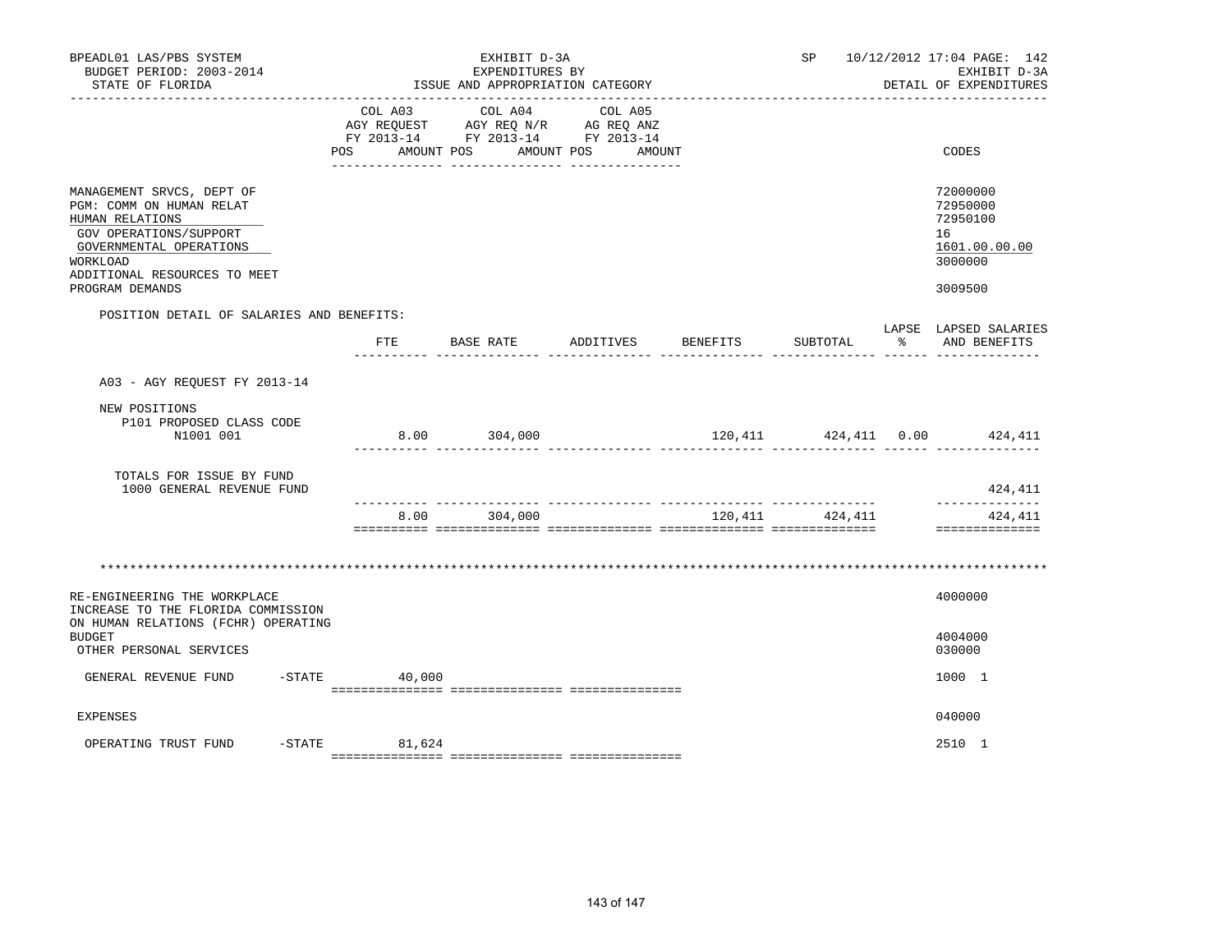| BPEADL01 LAS/PBS SYSTEM<br>BUDGET PERIOD: 2003-2014                                                                                                                                                                                        |                 | EXHIBIT D-3A<br>EXPENDITURES BY                                                                                                                                  | SP | 10/12/2012 17:04 PAGE: 143<br>EXHIBIT D-3A                         |  |
|--------------------------------------------------------------------------------------------------------------------------------------------------------------------------------------------------------------------------------------------|-----------------|------------------------------------------------------------------------------------------------------------------------------------------------------------------|----|--------------------------------------------------------------------|--|
| STATE OF FLORIDA                                                                                                                                                                                                                           |                 | ISSUE AND APPROPRIATION CATEGORY                                                                                                                                 |    | DETAIL OF EXPENDITURES                                             |  |
|                                                                                                                                                                                                                                            | POS AMOUNT POS  | COL A03 COL A04 COL A05<br>AGY REQUEST AGY REQ N/R AG REQ ANZ<br>FY 2013-14 FY 2013-14 FY 2013-14<br>AMOUNT POS<br>AMOUNT<br>_______________<br>________________ |    | CODES                                                              |  |
| MANAGEMENT SRVCS, DEPT OF<br>PGM: COMM ON HUMAN RELAT<br>HUMAN RELATIONS<br>GOV OPERATIONS/SUPPORT<br>GOVERNMENTAL OPERATIONS<br>RE-ENGINEERING THE WORKPLACE<br>INCREASE TO THE FLORIDA COMMISSION<br>ON HUMAN RELATIONS (FCHR) OPERATING |                 |                                                                                                                                                                  |    | 72000000<br>72950000<br>72950100<br>16<br>1601.00.00.00<br>4000000 |  |
| <b>BUDGET</b><br>OPERATING CAPITAL OUTLAY                                                                                                                                                                                                  |                 |                                                                                                                                                                  |    | 4004000<br>060000                                                  |  |
| GENERAL REVENUE FUND -STATE<br>OPERATING TRUST FUND<br>$-STATE$                                                                                                                                                                            | 10,000<br>5,000 |                                                                                                                                                                  |    | 1000 1<br>2510 1                                                   |  |
| TOTAL APPRO                                                                                                                                                                                                                                | 15,000          |                                                                                                                                                                  |    |                                                                    |  |
| SPECIAL CATEGORIES<br>CONTRACTED SERVICES                                                                                                                                                                                                  |                 |                                                                                                                                                                  |    | 100000<br>100777                                                   |  |
| GENERAL REVENUE FUND                                                                                                                                                                                                                       | $-STATE$ 50,000 |                                                                                                                                                                  |    | 1000 1                                                             |  |
| TOTAL: INCREASE TO THE FLORIDA COMMISSION<br>ON HUMAN RELATIONS (FCHR) OPERATING<br><b>BUDGET</b>                                                                                                                                          |                 |                                                                                                                                                                  |    | 4004000                                                            |  |
| TOTAL ISSUE                                                                                                                                                                                                                                | 186,624         |                                                                                                                                                                  |    |                                                                    |  |
|                                                                                                                                                                                                                                            |                 |                                                                                                                                                                  |    |                                                                    |  |
| AGENCY ISSUE NARRATIVE:<br>2013-2014 BUDGET YEAR NARRATIVE:                                                                                                                                                                                |                 | IT COMPONENT? NO                                                                                                                                                 |    |                                                                    |  |

 Issue Summary: The Commission on Human Relations requests a total increase of \$186,624 in recurring funds to support staffing needs, training, court cost increases, and expenses associated with conducting thorough investigations. The CHR is requesting:

 Other Personal Services (OPS): \$40,000 from the General Revenue Fund to assist with Information Technology support, investigative material processing, and general office support staff.

 Expenses: \$81,624 from the Operating Trust Fund to provide for investigators. It is imperative that the Commission's investigative, legal, and managerial staffs are provided with current training on issues that are mission critical such as law changes and investigative techniques. Investigators must travel to conduct on-site investigations to ensure proper evidence review and provide a quality service to the state.

 Operating Capital Outlay: \$10,000 from the General Revenue Fund and \$5,000 from the Operating Trust Fund to maintain, or replace existing equipment used in investigating cases such as high volume scanners and other peripherals.

Contracted Services: \$50,000 from the General Revenue Fund to support the annual productivity of the Florida Civil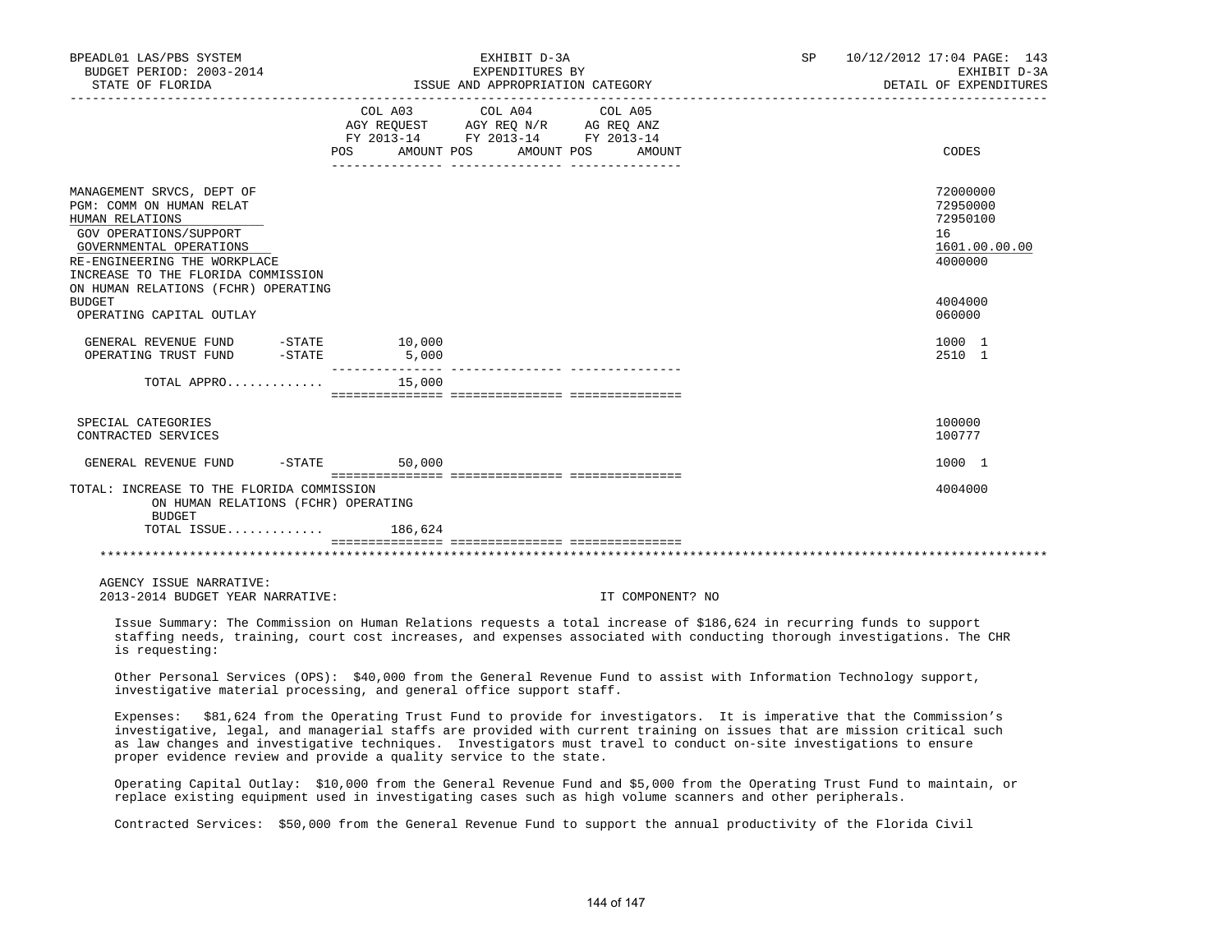| BPEADL01 LAS/PBS SYSTEM<br>BUDGET PERIOD: 2003-2014<br>STATE OF FLORIDA                                                                                                                                                                                                                                                                                                                                                                                                                           | EXHIBIT D-3A<br>EXPENDITURES BY<br>ISSUE AND APPROPRIATION CATEGORY                             |                                       |                                                                           | SP | 10/12/2012 17:04 PAGE: 144<br>EXHIBIT D-3A<br>DETAIL OF EXPENDITURES |
|---------------------------------------------------------------------------------------------------------------------------------------------------------------------------------------------------------------------------------------------------------------------------------------------------------------------------------------------------------------------------------------------------------------------------------------------------------------------------------------------------|-------------------------------------------------------------------------------------------------|---------------------------------------|---------------------------------------------------------------------------|----|----------------------------------------------------------------------|
|                                                                                                                                                                                                                                                                                                                                                                                                                                                                                                   | AGY REQUEST AGY REQ N/R AG REQ ANZ<br>FY 2013-14 FY 2013-14 FY 2013-14<br>POS FOR<br>AMOUNT POS | COL A03 COL A04 COL A05<br>AMOUNT POS | AMOUNT                                                                    |    | CODES                                                                |
| MANAGEMENT SRVCS, DEPT OF<br>PGM: COMM ON HUMAN RELAT<br>HUMAN RELATIONS<br>GOV OPERATIONS/SUPPORT<br>GOVERNMENTAL OPERATIONS<br>RE-ENGINEERING THE WORKPLACE<br>INCREASE TO THE FLORIDA COMMISSION<br>ON HUMAN RELATIONS (FCHR) OPERATING                                                                                                                                                                                                                                                        |                                                                                                 |                                       |                                                                           |    | 72000000<br>72950000<br>72950100<br>16<br>1601.00.00.00<br>4000000   |
| <b>BUDGET</b><br>Rights Hall of Fame Ceremony pursuant to section 760.065, Florida Statutes. Of this amount, \$15,000 will be used to hire                                                                                                                                                                                                                                                                                                                                                        |                                                                                                 |                                       |                                                                           |    | 4004000                                                              |
| an event coordinator for the Florida Civil Rights Hall of Fame project. Currently, the CHR does not have the staffing<br>capacity to coordinate an event of this size. The CHR anticipates that the Housing and Urban Development (HUD) funding<br>will decrease for Fiscal Year 2013-14, causing a shortfall in the trust fund revenues.<br>General Revenue (1000)<br>Other Personal Services (030000)<br>Operating Capital Outlay (060000)<br>Special Categories - Contracted Services (100777) |                                                                                                 |                                       | \$40,000<br>\$10,000<br>\$50,000<br><b>EEEEEEEE</b><br>$$100,000 FSI = 1$ |    |                                                                      |
| Operating Trust Fund (2510)<br>Expense (040000)<br>Operating Capital Outlay (060000)                                                                                                                                                                                                                                                                                                                                                                                                              |                                                                                                 |                                       | \$81,624<br>\$5,000<br><b>EEEEEEE</b>                                     |    |                                                                      |
|                                                                                                                                                                                                                                                                                                                                                                                                                                                                                                   |                                                                                                 |                                       | $$86,624$ $FSI=1$                                                         |    |                                                                      |
| TOTAL: GOVERNMENTAL OPERATIONS                                                                                                                                                                                                                                                                                                                                                                                                                                                                    |                                                                                                 |                                       |                                                                           |    | 1601.00.00.00                                                        |
| BY FUND TYPE<br>GENERAL REVENUE FUND<br>TRUST FUNDS                                                                                                                                                                                                                                                                                                                                                                                                                                               | 3, 298, 949 30, 096<br>1,281,386                                                                |                                       |                                                                           |    | 1000<br>2000                                                         |
| TOTAL POSITIONS $56.50$<br>TOTAL PROG COMP<br>TOTAL SALARY RATE 2,321,764                                                                                                                                                                                                                                                                                                                                                                                                                         | 4,580,335 30,096                                                                                |                                       |                                                                           |    |                                                                      |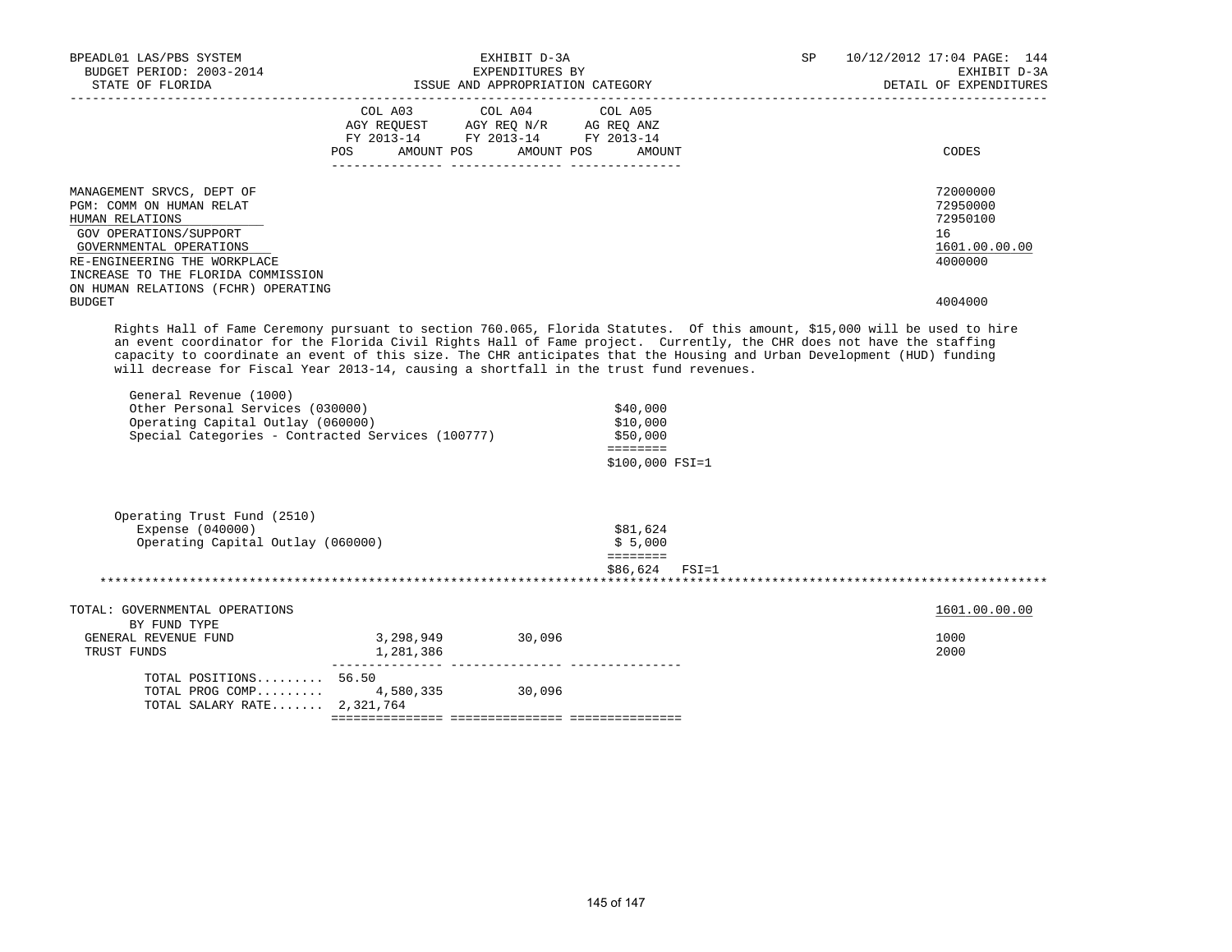\*\*\*\*\*\*\*\*\*\*\*\*\*\*\*\*\*\*\*\*\*\*\*\*\*\*\*\*\*\*\*\*\*\*\*\*\*\*\*\*\*\*\*\*\*\*\*\*\*\*\*\*\*\*\*\*\*\*\*\*\*\*\*\*\*\*\*\*\*\*\*\*\*\*\*\*\*\*\*\*\*\*\*\*\*\*\*\*\*\*\*\*\*\*\*\*\*\*\*\*\*\*\*\*\*\*\*\*\*\*\*\*\*\*\*\*\*\*\*\*\*\*\*\*\*\*\*\*\*\*\* \* BPEADL01 STATISTICAL INFORMATION 10/12/2012 17:04:13 \* \* BUDGET PERIOD: 2003-2014 EXHIBIT A, D AND D-3A LIST REQUEST CCM 72 SP \* \* COMPILE DATE: 05/04/2012 COMPILE TIME: 12:44:00 PAGE: 1 \* \*\*\*\*\*\*\*\*\*\*\*\*\*\*\*\*\*\*\*\*\*\*\*\*\*\*\*\*\*\*\*\*\*\*\*\*\*\*\*\*\*\*\*\*\*\*\*\*\*\*\*\*\*\*\*\*\*\*\*\*\*\*\*\*\*\*\*\*\*\*\*\*\*\*\*\*\*\*\*\*\*\*\*\*\*\*\*\*\*\*\*\*\*\*\*\*\*\*\*\*\*\*\*\*\*\*\*\*\*\*\*\*\*\*\*\*\*\*\*\*\*\*\*\*\*\*\*\*\*\*\* SAVE INITIALS: SAVE DEPARTMENT: 07 SAVE ID: ED3A \* ------------------------------------------------------------------------------------------------------------------------------- \* \* SELECT CODES AND ACCUMULATION LEVELS WHERE ALLOWED. WHEN NO CODE IS SELECTED, ALL CODES WILL BE REPORTED. \* ITEMIZATION OF EXPENDITURE:  $\overline{10}$ Expenditure:  $\overline{10}$  accumulation level: 0 (1=OPER/FCO, 2=IOE, 0=MERGED) MERGE GROUPS (Y/N): Y BUDGET ENTITY OR GROUP/ACCUMULATION LEVEL (DEP, DIV, BUR, SUB, LBE, MRG): \* 1-7: DMS07 LBE \* \* 8-14: \* \* 15-21: \* \* 22-27: \* \* EXCLUDE: \*  $\star$   $\star$ PROGRAM COMPONENT/ACCUMULATION LEVEL (1, 2, 3, 4 OR 5 FOR 2, 4, 6, 8 OR 10 DIGITS, 6=MERGE POLICY, 0=MERGED):<br>5  $\star$  5  $\star$  $\star$   $\star$ APPROPRIATION CATEGORY OR GROUP/ACCUMULATION LEVEL  $(1=MAJOR, 2=MINOR, 0=MERGED):$  $\star$  2  $\star$  $\star$   $\star$  ${\small \texttt{FUND}} \quad \texttt{GROUPS} \quad {\small \texttt{SET:}} \qquad \qquad \texttt{OR} \quad {\small \texttt{FUND}}: \qquad \qquad \texttt{FUNDING} \quad {\small \texttt{SOURCE} \quad \texttt{IDENTIFYER:}} \qquad \qquad \texttt{MERGE} \quad {\small \texttt{FSI (Y/N): N}} \quad \texttt{N}}$  $FCO$  (Y/N): Y  $FTE$  (Y/N): Y  $SALARY$  RATE (Y/N): Y \* ------------------------------------------------------------------------------------------------------------------------------- \* ISSUE CODE OR GROUP/ACCUMULATION LEVEL (1, 2 OR 3 FOR 1, 3 OR 7 CHARACTERS, 0=MERGED):  $\star$  3 \* \* \* REPORT OPTION: 1 \* \* 1=EAD REPORT \* \* 2=SCHEDULE IV/IT ISSUES COLUMN SELECTION: A03 A04 A05 CODES \* 3=STATEWIDE ISSUES 4=SCHEDULE VIIIA ISSUES REPORT COLUMNS WITH CALCULATION DIFFERENCE ONLY (Y/N): N THAT EXCEED:  $\star$  \*  $\star$  \* \* LEVELS OF TOTALS: (N=NO TOTAL, L=LINE TOTAL, T=BY FUND TYPE, D=BY DETAIL FUND, B=BY DETAIL FUND AND FUND TYPE, \* G=FUND GROUP LINE TOTALS, E=BY DETAIL FUND AND FUND GROUP) \* RUN: N ITEM OF EXP: N GROUP: N DEPARTMENT: N DIVISION: N BUREAU: N \* \* SUB-BUREAU: N LBE: T POLICY AREA: N PROG COMP: T D3A SUM ISSUE: N D3A DETAIL ISSUE: L \* MAJOR APP CAT: N MINOR APP CAT: D  $\star$   $\star$  \* APPROPRIATION CATEGORY TITLES: S (S=SHORT, L=LONG) REPORT SEQUENCE: DEPT/BUDGET ENTITY: N A=ALPHABETICAL \* PROGRAM COMPONENT: N N=NUMERICAL \* ------------------------------------------------------------------------------------------------------------------------------- \* DEPARTMENT NARRATIVE SET:<br>BUDGET ENTITY NARRATIVE SET: PROGRAM COMPONENT NARRATIVE (Y/N): N \* \* \* ISSUE/ACTIVITY NARRATIVE SET: A1 PRIORITY ISSUE NARRATIVE SET (1-9): \* \* \* \* INCLUDE POSITION DATA (Y/N): Y \* \* \* \* PRINT COLUMN CODES (Y/N): Y \* \* \* PAGE BREAKS: LBE PRC (IOE, GRP, DEP, DIV, REPORT HEADING: EXHIBIT D-3A \* BUR, SUB, LBE, PRC, EXPENDITURES BY \* SIS, ISC) ISSUE AND APPROPRIATION CATEGORY \* ------------------------------------------------------------------------------------------------------------------------------- \*